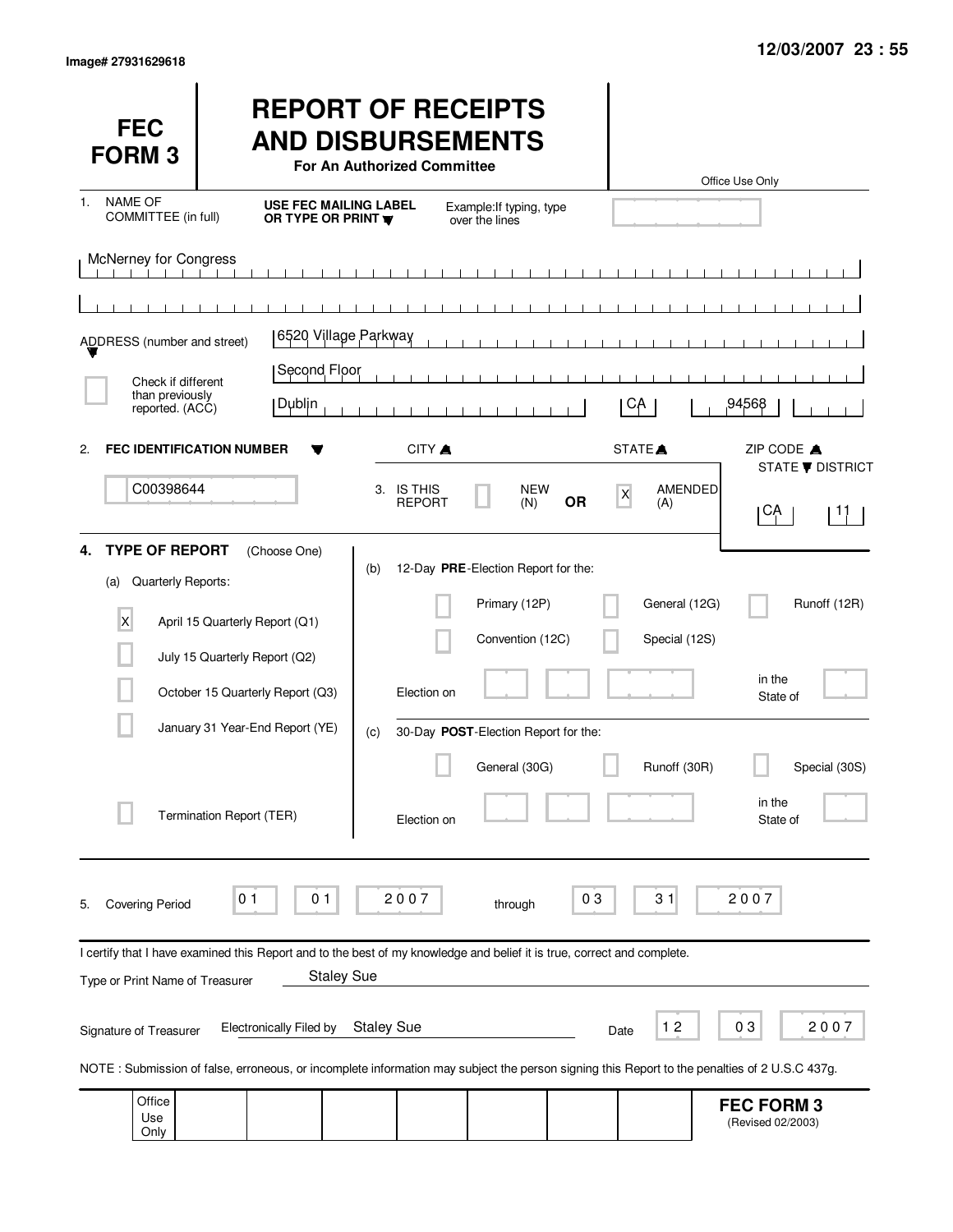|    |     | Image# 27931629619<br>FEC Form 3<br>(Revised 02/2003)                                               | <b>SUMMARY PAGE</b><br>of Receipts and Disbursements                                          |     |                               | Page 2                         |
|----|-----|-----------------------------------------------------------------------------------------------------|-----------------------------------------------------------------------------------------------|-----|-------------------------------|--------------------------------|
|    |     | Write or Type Committee Name                                                                        |                                                                                               |     |                               |                                |
|    |     | McNerney for Congress                                                                               |                                                                                               |     |                               |                                |
|    |     | Report Covering the Period:<br>From:                                                                | $Y - Y - Y$<br>$\overline{M}$<br>$D^{\ast}D$<br>М<br>2007<br>0 <sub>1</sub><br>0 <sub>1</sub> | To: | D<br>м<br>'M<br>03            | $Y^+Y^-Y$<br>™D.<br>2007<br>31 |
|    |     |                                                                                                     | <b>COLUMN A</b><br><b>This Period</b>                                                         |     | <b>Election Cycle-to-Date</b> | <b>COLUMN B</b>                |
| 6. |     | Net Contributions (other than loans)                                                                |                                                                                               |     |                               |                                |
|    | (a) | <b>Total Contributions</b><br>(other than loans) (from Line 11(e))                                  | 351924.02                                                                                     |     |                               | 436039.55                      |
|    | (b) | <b>Total Contribution Refunds</b>                                                                   | $-610.00$                                                                                     |     |                               | 810.00                         |
|    | (c) | Net Contributions (other than loans)<br>(subtract Line 6(b) from Line 6(a))                         | 352534.02                                                                                     |     |                               | 435229.55                      |
| 7. |     | <b>Net Operating Expenditures</b>                                                                   |                                                                                               |     |                               |                                |
|    | (a) | <b>Total Operating Expenditures</b>                                                                 | 98679.73                                                                                      |     |                               | 288671.33                      |
|    | (b) | <b>Total Offsets to Operating</b><br>Expenditures (from Line 14)                                    | 1000.00                                                                                       |     |                               | 3042.16                        |
|    | (C) | <b>Net Operating Expenditures</b><br>(subtract Line 7(b) from Line 7(a))                            | 97679.73                                                                                      |     |                               | 285629.17                      |
| 8. |     | Cash on Hand at Close of<br>Reporting Period (from Line 27)                                         | 297001.68                                                                                     |     |                               |                                |
| 9. |     | Debts and Obligations Owed TO<br>the Committee (Itemize all on<br>Schedule C and/or Schedule D)     | 0.00                                                                                          |     |                               |                                |
|    |     | 10. Debts and Obligations Owed BY<br>the Committee (Itemize all on<br>Schedule C and/or Schedule D) | 53956.21                                                                                      |     |                               |                                |
|    |     |                                                                                                     | For further information contact:                                                              |     |                               |                                |
|    |     |                                                                                                     | <b>Federal Election Commission</b><br>999 E Street, NW<br>Washington, DC 20463                |     |                               |                                |
|    |     |                                                                                                     | Toll Free 800-424-9530<br>Local 202-694-1100                                                  |     |                               |                                |

## **For further information contact: For further information contact:**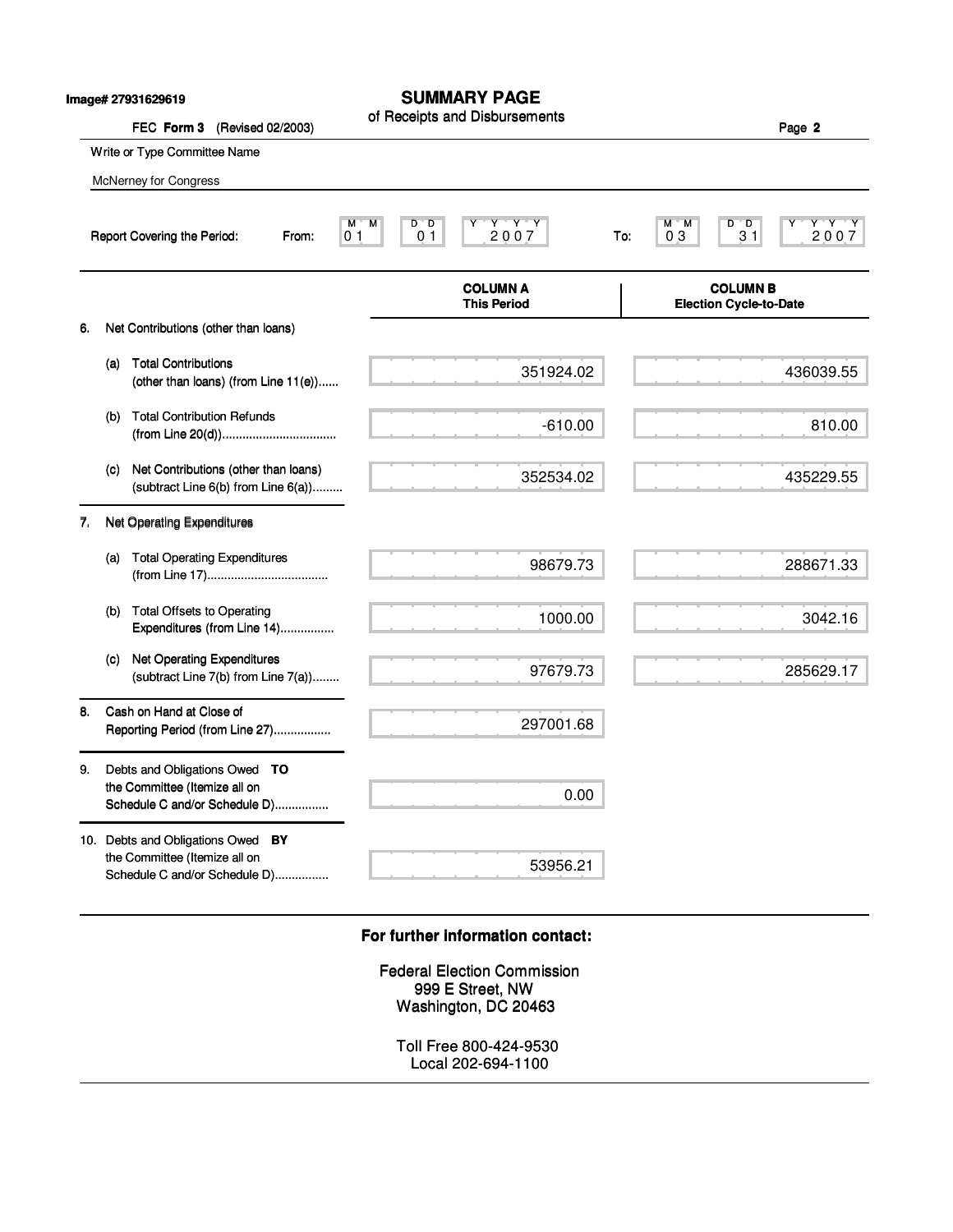| Image# 27931629620 |                                                                                                          | <b>DETAILED SUMMARY PAGE</b><br>of Receipts                                                                                         |                                                  |
|--------------------|----------------------------------------------------------------------------------------------------------|-------------------------------------------------------------------------------------------------------------------------------------|--------------------------------------------------|
|                    | FEC Form 3 (Revised 02/2003)<br>Write or Type Committee Name<br>McNerney for Congress                    |                                                                                                                                     | Page 3                                           |
|                    | Report Covering the Period:                                                                              | M<br>$\begin{array}{c}\nY & Y & Y \\ 2007\n\end{array}$<br>M,<br>$D^{\prime}$ $D$<br>Υ<br>0 <sub>1</sub><br>0 <sub>1</sub><br>From: | Y'Y'Y<br>M M<br>D D<br>03<br>31<br>2007<br>To:   |
|                    | <b>I. RECEIPTS</b>                                                                                       | <b>COLUMN A</b><br><b>Total This Period</b>                                                                                         | <b>COLUMN B</b><br><b>Election Cycle-to-Date</b> |
|                    | 11. CONTRIBUTIONS (other than loans) FROM:                                                               |                                                                                                                                     |                                                  |
|                    | Individuals/Persons Other Than<br>(a)<br><b>Political Committees</b><br>Itemized (use Schedule A)<br>(i) | 178746.99                                                                                                                           | 193006.99                                        |
|                    |                                                                                                          | 42088.72                                                                                                                            | 71589.42                                         |
|                    | (iii) TOTAL of contributions<br>from individuals                                                         | 220835.71                                                                                                                           | 264596.41                                        |
|                    | Political Party Committees<br>(b)                                                                        | 0.00                                                                                                                                | 0.00                                             |
|                    | <b>Other Political Committees</b><br>(c)                                                                 | 131088.31                                                                                                                           | 171443.14                                        |
|                    | (d)<br>TOTAL CONTRIBUTIONS<br>(e)                                                                        | 0.00                                                                                                                                | 0.00                                             |
|                    | (other than loans)<br>$(add Lines 11(a)(iii), (b), (c), and (d))$                                        | 351924.02                                                                                                                           | 436039.55                                        |
|                    | 12. TRANSFERS FROM OTHER<br>AUTHORIZED COMMITTEES                                                        | 0.00                                                                                                                                | 0.00                                             |
|                    | 13. LOANS                                                                                                |                                                                                                                                     |                                                  |
|                    | Made or Guaranteed by the<br>(a)                                                                         | 0.00                                                                                                                                | 0.00                                             |
|                    |                                                                                                          | 0.00                                                                                                                                | 0.00                                             |
|                    | (b)<br><b>TOTAL LOANS</b><br>(c)<br>(add Lines 13(a) and (b))                                            | 0.00                                                                                                                                | 0.00                                             |
|                    | 14. OFFSETS TO OPERATING                                                                                 |                                                                                                                                     |                                                  |
|                    | <b>EXPENDITURES</b><br>(Refunds, Rebates, etc.)                                                          | 1000.00                                                                                                                             | 3042.16                                          |
|                    | 15. OTHER RECEIPTS                                                                                       | 2.53                                                                                                                                | 72.75                                            |
|                    | 16. TOTAL RECEIPTS (add Lines<br>11(e), 12, 13(c), 14, and 15)<br>(Carry Total to Line 24, page 4)       | 352926.55                                                                                                                           | 439154.46                                        |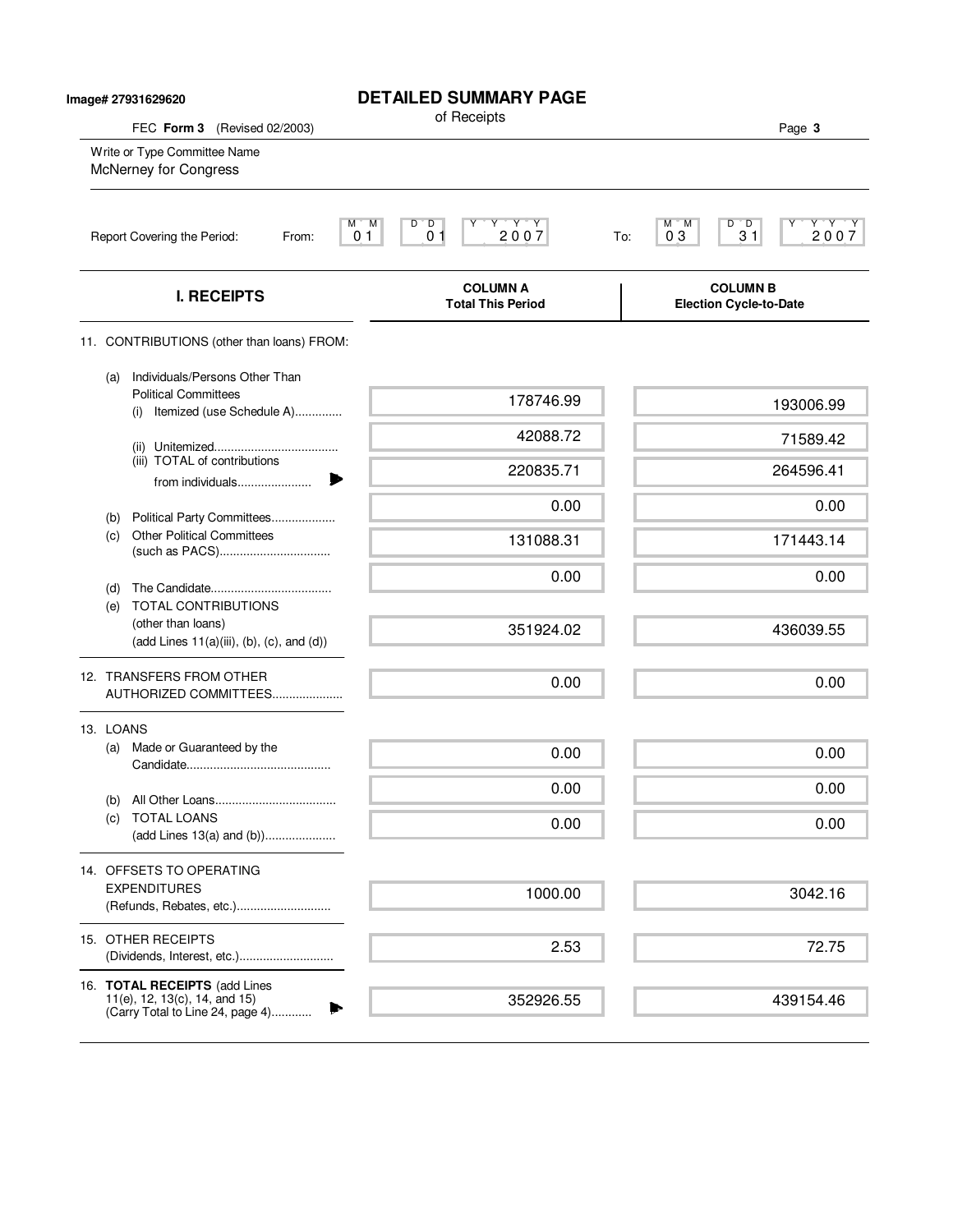## **Image# 27931629621**

## **DETAILED SUMMARY PAGE**

of Disbursements

FEC **Form 3** (Revised 02/2003) Page **4**

| <b>II. DISBURSEMENTS</b>                                                                          | <b>COLUMN A</b><br><b>Total This Period</b> | <b>COLUMN B</b><br><b>Election Cycle-to-Date</b> |
|---------------------------------------------------------------------------------------------------|---------------------------------------------|--------------------------------------------------|
| 17. OPERATING EXPENDITURES                                                                        | 98679.73                                    | 288671.33                                        |
| 18. TRANSFERS TO OTHER<br>AUTHORIZED COMMITTEES                                                   | 0.00                                        | 0.00                                             |
| 19. LOAN REPAYMENTS:<br>Of Loans Made or Guaranteed<br>(a)                                        | 0.00                                        | 0.00                                             |
| (b)<br>TOTAL LOAN REPAYMENTS<br>(c)                                                               | 0.00<br>0.00                                | 0.00<br>0.00                                     |
| 20. REFUNDS OF CONTRIBUTIONS TO:<br>Individuals/Persons Other<br>(a)<br>Than Political Committees | $-610.00$                                   | 810.00                                           |
| Political Party Committees<br>(b)<br><b>Other Political Committees</b><br>(c)                     | 0.00<br>0.00                                | 0.00<br>0.00                                     |
| <b>TOTAL CONTRIBUTION REFUNDS</b><br>(d)<br>(add Lines 20(a), (b), and (c))                       | $-610.00$                                   | 810.00                                           |
| 21. OTHER DISBURSEMENTS                                                                           | $-75.00$                                    | $-75.00$                                         |
| 22. TOTAL DISBURSEMENTS<br>(add Lines 17, 18, 19(c), 20(d), and 21) $\triangleright$              | 97994.73                                    | 289406.33                                        |

## **III. CASH SUMMARY**

|                                               | 352926.55 |
|-----------------------------------------------|-----------|
|                                               | 394996.41 |
|                                               | 97994.73  |
| 27. CASH ON HAND AT CLOSE OF REPORTING PERIOD | 297001.68 |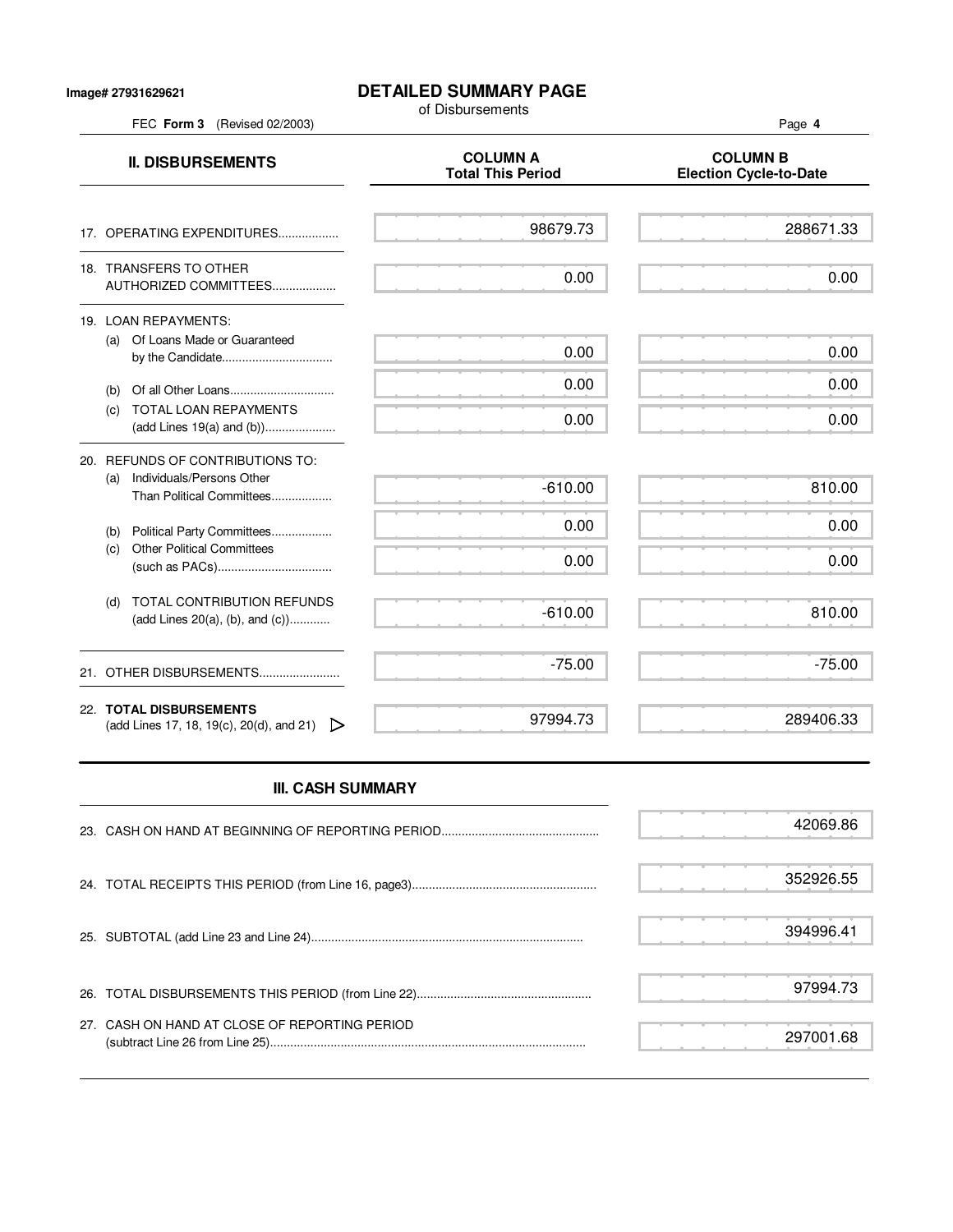|    | <b>SCHEDULE A (FEC Form 3)</b><br><b>ITEMIZED RECEIPTS</b>                             |                    | Use separate schedule(s)<br>or each category of the<br><b>Detailed Summary Page</b> | PAGE 5/149<br>FOR LINE NUMBER:<br>(check only one)<br>X<br>11a<br>11 <sub>b</sub><br>11 <sub>c</sub><br>11d<br>12<br>14<br>13а<br>13 <sub>b</sub><br>15                                                                                                                                 |
|----|----------------------------------------------------------------------------------------|--------------------|-------------------------------------------------------------------------------------|-----------------------------------------------------------------------------------------------------------------------------------------------------------------------------------------------------------------------------------------------------------------------------------------|
|    |                                                                                        |                    |                                                                                     | Any information copied from such Reports and Statements may not be sold or used by any person for the purpose of soliciting contributions<br>or for commercial purposes, other than using the name and address of any political committee to solicit contributions from such committee. |
|    | NAME OF COMMITTEE (In Full)                                                            |                    |                                                                                     |                                                                                                                                                                                                                                                                                         |
|    | <b>McNerney for Congress</b>                                                           |                    |                                                                                     |                                                                                                                                                                                                                                                                                         |
|    | Full Name (Last, First, Middle Initial)<br>A. Marylou D. Acorn                         |                    |                                                                                     | Date of Receipt                                                                                                                                                                                                                                                                         |
|    | Mailing Address<br>253 Aptos Place                                                     |                    |                                                                                     | $M$ $M$ /<br>$D^{-1}$<br>$\mathsf D$<br>Y<br>$Y + Y + Y$<br>17<br>2007<br>03                                                                                                                                                                                                            |
|    | City                                                                                   | State              | Zip Code                                                                            | Transaction ID: C600096                                                                                                                                                                                                                                                                 |
|    | Danville                                                                               | CA                 | 94526                                                                               | Amount of Each Receipt this Period                                                                                                                                                                                                                                                      |
|    | FEC ID number of contributing<br>federal political committee.                          | C                  |                                                                                     | 100.00                                                                                                                                                                                                                                                                                  |
|    | Name of Employer<br>retired                                                            | Occupation<br>n/a  |                                                                                     | Limit Increased Due to Opponent's                                                                                                                                                                                                                                                       |
|    | 2008<br>Receipt For:                                                                   |                    | Election Cycle-to-Date<br>▼                                                         | Spending (2 U.S.C. 441a(i)/441a-1)                                                                                                                                                                                                                                                      |
|    | $X$ Primary<br>General<br>Other (specify) $\blacktriangledown$                         |                    | 200.00                                                                              |                                                                                                                                                                                                                                                                                         |
|    | Full Name (Last, First, Middle Initial)<br><b>B.</b> Marylou D. Acorn                  |                    |                                                                                     | Date of Receipt                                                                                                                                                                                                                                                                         |
|    | <b>Mailing Address</b><br>253 Aptos Place                                              |                    |                                                                                     | $M$ $M$ /<br>D<br>$\overline{D}$<br>Y 'Y 'Y<br>31<br>03<br>2007                                                                                                                                                                                                                         |
|    | City                                                                                   | State              | Zip Code                                                                            | Transaction ID: C605612                                                                                                                                                                                                                                                                 |
|    | Danville                                                                               | CA                 | 94526                                                                               | Amount of Each Receipt this Period                                                                                                                                                                                                                                                      |
|    | FEC ID number of contributing<br>federal political committee.                          | C                  |                                                                                     | 100.00                                                                                                                                                                                                                                                                                  |
|    | Name of Employer<br>retired                                                            | Occupation<br>n/a  |                                                                                     | Limit Increased Due to Opponent's                                                                                                                                                                                                                                                       |
|    | Receipt For:<br>2008                                                                   |                    | Election Cycle-to-Date<br>▼                                                         | Spending (2 U.S.C. 441a(i)/441a-1)                                                                                                                                                                                                                                                      |
|    | x <sub>1</sub><br>Primary<br>General<br>Other (specify) $\blacktriangledown$           |                    | 200.00                                                                              |                                                                                                                                                                                                                                                                                         |
| С. | Full Name (Last, First, Middle Initial)<br>Mary Beth Beth Acuff                        |                    |                                                                                     | Date of Receipt                                                                                                                                                                                                                                                                         |
|    | <b>Mailing Address</b><br>7100 San Ramon Rd.#31                                        |                    |                                                                                     | $M^{\prime}$ M $\rightarrow$ M<br>$D$ $D$ $/$<br>יץ ייץ ייד<br>Y<br>03<br>23<br>2007                                                                                                                                                                                                    |
|    | City                                                                                   | State              | Zip Code                                                                            | Transaction ID: C601282                                                                                                                                                                                                                                                                 |
|    | Dublin                                                                                 | CA                 | 94568                                                                               | Amount of Each Receipt this Period                                                                                                                                                                                                                                                      |
|    | FEC ID number of contributing<br>federal political committee.                          | C                  |                                                                                     | 500.00                                                                                                                                                                                                                                                                                  |
|    | Name of Employer<br>retired                                                            | Occupation         |                                                                                     |                                                                                                                                                                                                                                                                                         |
|    |                                                                                        | retired journalist |                                                                                     | Limit Increased Due to Opponent's<br>Spending (2 U.S.C. 441a(i)/441a-1)                                                                                                                                                                                                                 |
|    | Receipt For:<br>2008<br>$X$ Primary<br>General<br>Other (specify) $\blacktriangledown$ |                    | Election Cycle-to-Date<br>▼<br>500.00                                               |                                                                                                                                                                                                                                                                                         |
|    |                                                                                        |                    |                                                                                     |                                                                                                                                                                                                                                                                                         |
|    |                                                                                        |                    |                                                                                     | 700.00<br>▶                                                                                                                                                                                                                                                                             |
|    |                                                                                        |                    |                                                                                     | ▶                                                                                                                                                                                                                                                                                       |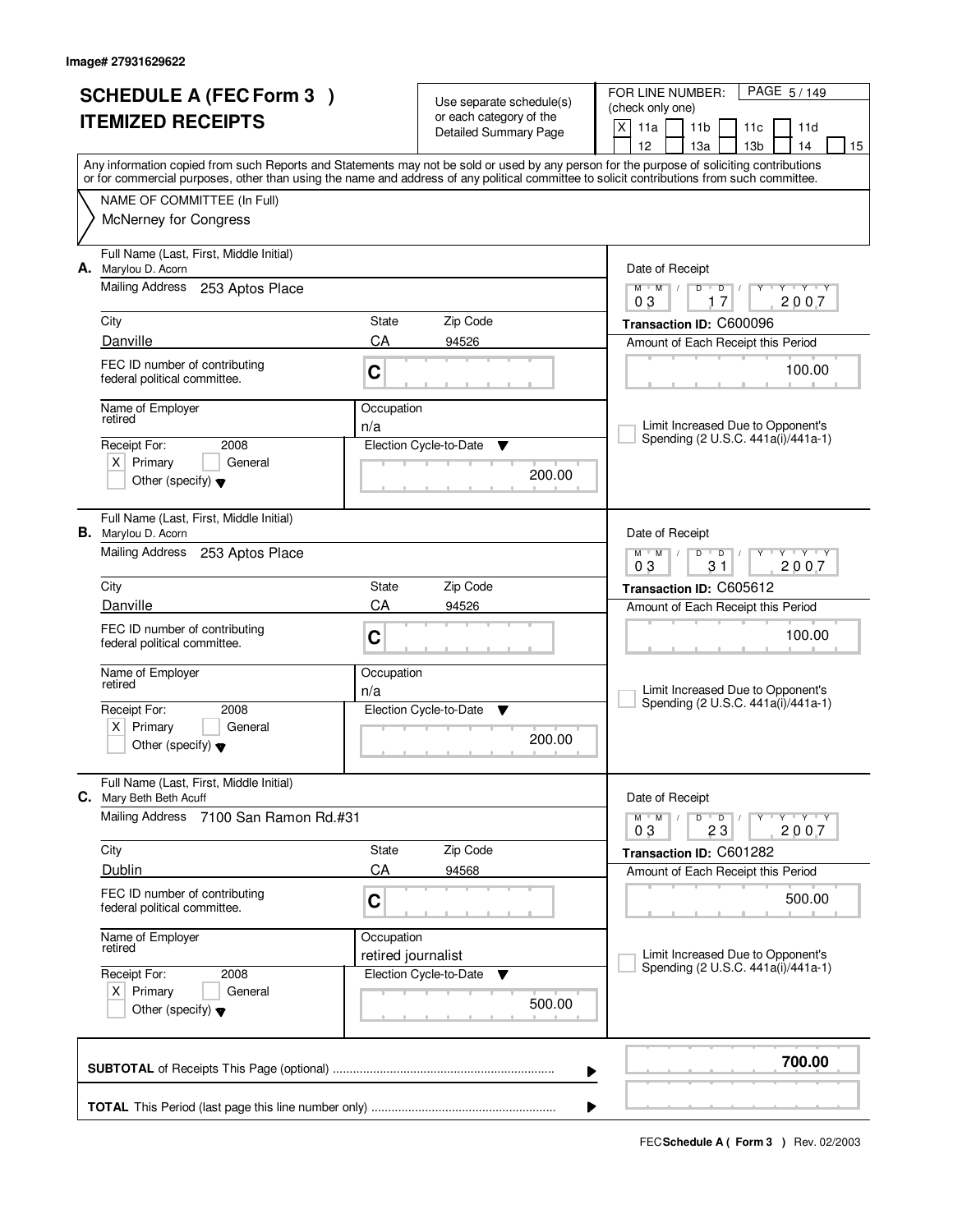| <b>SCHEDULE A (FEC Form 3)</b>                                                                                                                                                                                                                                                          |                                 | Use separate schedule(s)                                | PAGE 6/149<br>FOR LINE NUMBER:<br>(check only one)                         |  |
|-----------------------------------------------------------------------------------------------------------------------------------------------------------------------------------------------------------------------------------------------------------------------------------------|---------------------------------|---------------------------------------------------------|----------------------------------------------------------------------------|--|
| <b>ITEMIZED RECEIPTS</b>                                                                                                                                                                                                                                                                |                                 | or each category of the<br><b>Detailed Summary Page</b> | X<br>11a<br>11 <sub>b</sub><br>11c<br>11d                                  |  |
|                                                                                                                                                                                                                                                                                         |                                 |                                                         | 12<br>13a<br>13 <sub>b</sub><br>14<br>15                                   |  |
| Any information copied from such Reports and Statements may not be sold or used by any person for the purpose of soliciting contributions<br>or for commercial purposes, other than using the name and address of any political committee to solicit contributions from such committee. |                                 |                                                         |                                                                            |  |
| NAME OF COMMITTEE (In Full)                                                                                                                                                                                                                                                             |                                 |                                                         |                                                                            |  |
| <b>McNerney for Congress</b>                                                                                                                                                                                                                                                            |                                 |                                                         |                                                                            |  |
| Full Name (Last, First, Middle Initial)<br>Jacob Adams<br>А.                                                                                                                                                                                                                            |                                 |                                                         | Date of Receipt                                                            |  |
| Mailing Address 2214 N 12th Street                                                                                                                                                                                                                                                      |                                 |                                                         | $M$ $M$ /<br>$D$ $D$<br>$Y - Y - Y$<br>$\sqrt{ }$<br>Y<br>29<br>03<br>2007 |  |
| City                                                                                                                                                                                                                                                                                    | State                           | Zip Code                                                | Transaction ID: C605369                                                    |  |
| Phoenix                                                                                                                                                                                                                                                                                 | AZ                              | 85006                                                   | Amount of Each Receipt this Period                                         |  |
| FEC ID number of contributing<br>federal political committee.                                                                                                                                                                                                                           | C                               |                                                         | 1000.00                                                                    |  |
| Name of Employer<br>Ironco Enterprises                                                                                                                                                                                                                                                  | Occupation<br>Manager           |                                                         | Limit Increased Due to Opponent's                                          |  |
| Receipt For:<br>2008                                                                                                                                                                                                                                                                    |                                 | Election Cycle-to-Date<br>▼                             | Spending (2 U.S.C. 441a(i)/441a-1)                                         |  |
| $X$ Primary<br>General<br>Other (specify) $\blacktriangledown$                                                                                                                                                                                                                          |                                 | 1000.00                                                 |                                                                            |  |
| Full Name (Last, First, Middle Initial)<br><b>B.</b> John Anderson                                                                                                                                                                                                                      |                                 |                                                         | Date of Receipt                                                            |  |
| Mailing Address<br>1323 Lyon St                                                                                                                                                                                                                                                         |                                 |                                                         | $T - Y - T Y$<br>$M$ M<br>D<br>$\overline{D}$<br>2007<br>03<br>01          |  |
| City                                                                                                                                                                                                                                                                                    | State                           | Zip Code                                                | Transaction ID: C595341                                                    |  |
| San Francisco                                                                                                                                                                                                                                                                           | CA                              | 94115-3308                                              | Amount of Each Receipt this Period                                         |  |
| FEC ID number of contributing<br>federal political committee.                                                                                                                                                                                                                           | C                               |                                                         | 500.00                                                                     |  |
| Name of Employer<br>Elan Pharmaceuticals, Inc.                                                                                                                                                                                                                                          | Occupation                      |                                                         |                                                                            |  |
|                                                                                                                                                                                                                                                                                         | <b>Biochemist</b>               |                                                         | Limit Increased Due to Opponent's<br>Spending (2 U.S.C. 441a(i)/441a-1)    |  |
| Receipt For:<br>2008<br>Primary<br>ΧI<br>General                                                                                                                                                                                                                                        |                                 | Election Cycle-to-Date<br>Y                             |                                                                            |  |
| Other (specify) $\blacktriangledown$                                                                                                                                                                                                                                                    |                                 | 650.00                                                  |                                                                            |  |
| Full Name (Last, First, Middle Initial)<br>C.<br>John Anderson                                                                                                                                                                                                                          |                                 |                                                         | Date of Receipt                                                            |  |
| <b>Mailing Address</b><br>1323 Lyon St                                                                                                                                                                                                                                                  |                                 |                                                         | D<br>$M$ $M$ /<br>$\overline{D}$<br>$Y - Y - Y$<br>03<br>29<br>2007        |  |
| City                                                                                                                                                                                                                                                                                    | State                           | Zip Code                                                | Transaction ID: C605317                                                    |  |
| San Francisco                                                                                                                                                                                                                                                                           | CA                              | 94115-3308                                              | Amount of Each Receipt this Period                                         |  |
| FEC ID number of contributing<br>federal political committee.                                                                                                                                                                                                                           | C                               |                                                         | 150.00                                                                     |  |
| Name of Employer<br>Elan Pharmaceuticals, Inc.                                                                                                                                                                                                                                          | Occupation<br><b>Biochemist</b> |                                                         | Limit Increased Due to Opponent's                                          |  |
| Receipt For:<br>2008                                                                                                                                                                                                                                                                    |                                 | Election Cycle-to-Date<br>v                             | Spending (2 U.S.C. 441a(i)/441a-1)                                         |  |
| $X$ Primary<br>General<br>Other (specify) $\blacktriangledown$                                                                                                                                                                                                                          |                                 | 650.00                                                  |                                                                            |  |
|                                                                                                                                                                                                                                                                                         |                                 |                                                         | 1650.00<br>▶                                                               |  |
|                                                                                                                                                                                                                                                                                         |                                 |                                                         | ▶                                                                          |  |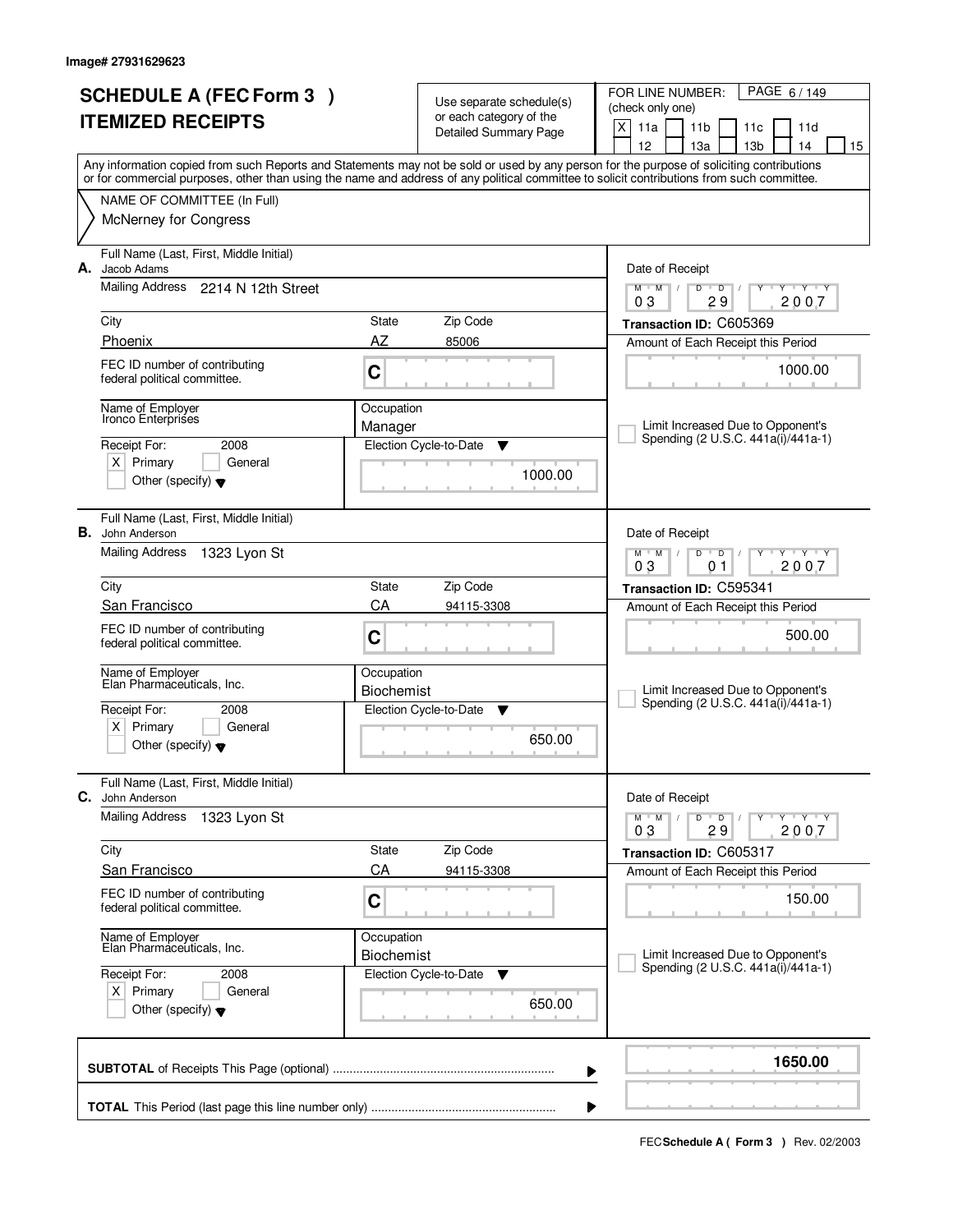|    | <b>SCHEDULE A (FEC Form 3)</b><br><b>ITEMIZED RECEIPTS</b>             |                         | Use separate schedule(s)<br>or each category of the | PAGE 7/149<br>FOR LINE NUMBER:<br>(check only one)                                                                                                                                                                                                                                      |  |  |  |
|----|------------------------------------------------------------------------|-------------------------|-----------------------------------------------------|-----------------------------------------------------------------------------------------------------------------------------------------------------------------------------------------------------------------------------------------------------------------------------------------|--|--|--|
|    |                                                                        |                         | <b>Detailed Summary Page</b>                        | X<br>11a<br>11 <sub>b</sub><br>11c<br>11d<br>12<br>13 <sub>b</sub><br>13a<br>14<br>15                                                                                                                                                                                                   |  |  |  |
|    |                                                                        |                         |                                                     | Any information copied from such Reports and Statements may not be sold or used by any person for the purpose of soliciting contributions<br>or for commercial purposes, other than using the name and address of any political committee to solicit contributions from such committee. |  |  |  |
|    | NAME OF COMMITTEE (In Full)                                            |                         |                                                     |                                                                                                                                                                                                                                                                                         |  |  |  |
|    | <b>McNerney for Congress</b>                                           |                         |                                                     |                                                                                                                                                                                                                                                                                         |  |  |  |
| А. | Full Name (Last, First, Middle Initial)<br>Patricia Angell             |                         |                                                     | Date of Receipt                                                                                                                                                                                                                                                                         |  |  |  |
|    | <b>Mailing Address</b><br>2955 Linden Ave                              |                         |                                                     | Y Y Y Y<br>$M$ $M$ /<br>D<br>$\overline{D}$<br>2007<br>03<br>26                                                                                                                                                                                                                         |  |  |  |
|    | City                                                                   | State                   | Zip Code                                            | Transaction ID: C601313                                                                                                                                                                                                                                                                 |  |  |  |
|    | <b>Berkelev</b>                                                        | CA                      | 94705-2327                                          | Amount of Each Receipt this Period                                                                                                                                                                                                                                                      |  |  |  |
|    | FEC ID number of contributing<br>federal political committee.          | C                       |                                                     | 500.00                                                                                                                                                                                                                                                                                  |  |  |  |
|    | Name of Employer<br>Angell, Rawlinson, Archs                           | Occupation              |                                                     |                                                                                                                                                                                                                                                                                         |  |  |  |
|    | Receipt For:<br>2008                                                   | Architect               | Election Cycle-to-Date<br>Y                         | Limit Increased Due to Opponent's<br>Spending (2 U.S.C. 441a(i)/441a-1)                                                                                                                                                                                                                 |  |  |  |
|    | $X$ Primary<br>General                                                 |                         |                                                     |                                                                                                                                                                                                                                                                                         |  |  |  |
|    | Other (specify) $\blacktriangledown$                                   |                         | 500.00                                              |                                                                                                                                                                                                                                                                                         |  |  |  |
|    | Full Name (Last, First, Middle Initial)<br><b>B.</b> Cynthia Anthony   |                         |                                                     | Date of Receipt                                                                                                                                                                                                                                                                         |  |  |  |
|    | <b>Mailing Address</b><br>3505 Kamp Drive                              |                         |                                                     | $M$ $M$ $/$<br><b>TEXTEY</b><br>D<br>$\overline{D}$<br>0 <sub>2</sub><br>07<br>2007                                                                                                                                                                                                     |  |  |  |
|    | City                                                                   | State                   | Zip Code                                            | Transaction ID: C588111                                                                                                                                                                                                                                                                 |  |  |  |
|    | Pleasanton                                                             | CA                      | 94588                                               | Amount of Each Receipt this Period                                                                                                                                                                                                                                                      |  |  |  |
|    | FEC ID number of contributing<br>federal political committee.          | C                       |                                                     | 2300.00                                                                                                                                                                                                                                                                                 |  |  |  |
|    | Name of Employer<br>Office Manager                                     | Occupation              |                                                     |                                                                                                                                                                                                                                                                                         |  |  |  |
|    | Receipt For:<br>2008                                                   |                         | Dean Anthony MD<br>Election Cycle-to-Date<br>▼      | Limit Increased Due to Opponent's<br>Spending (2 U.S.C. 441a(i)/441a-1)                                                                                                                                                                                                                 |  |  |  |
|    | Primary<br>$X \mid$<br>General<br>Other (specify) $\blacktriangledown$ |                         | 2300.00                                             |                                                                                                                                                                                                                                                                                         |  |  |  |
|    | Full Name (Last, First, Middle Initial)<br>C. Dean Anthony             |                         |                                                     | Date of Receipt                                                                                                                                                                                                                                                                         |  |  |  |
|    | <b>Mailing Address</b><br>5575 W Las Positas Blvd                      |                         |                                                     | D<br>$M$ $M$ $/$<br>$\overline{\phantom{0}}$ D $\overline{\phantom{0}}$ /<br>$Y + Y + Y$<br>2007<br>02<br>07                                                                                                                                                                            |  |  |  |
|    | Suite 260<br>City                                                      | State                   | Zip Code                                            | Transaction ID: C588112                                                                                                                                                                                                                                                                 |  |  |  |
|    | Pleasanton                                                             | CA                      | 94588                                               | Amount of Each Receipt this Period                                                                                                                                                                                                                                                      |  |  |  |
|    | FEC ID number of contributing<br>federal political committee.          | $\mathbf C$             |                                                     | 2300.00                                                                                                                                                                                                                                                                                 |  |  |  |
|    | Name of Employer<br>Self                                               | Occupation<br>Physician |                                                     | Limit Increased Due to Opponent's                                                                                                                                                                                                                                                       |  |  |  |
|    | Receipt For:<br>2008                                                   |                         | Election Cycle-to-Date<br>v                         | Spending (2 U.S.C. 441a(i)/441a-1)                                                                                                                                                                                                                                                      |  |  |  |
|    | $X$ Primary<br>General<br>Other (specify) $\blacktriangledown$         |                         | 2300.00                                             |                                                                                                                                                                                                                                                                                         |  |  |  |
|    | 5100.00<br>▶                                                           |                         |                                                     |                                                                                                                                                                                                                                                                                         |  |  |  |
|    |                                                                        |                         |                                                     |                                                                                                                                                                                                                                                                                         |  |  |  |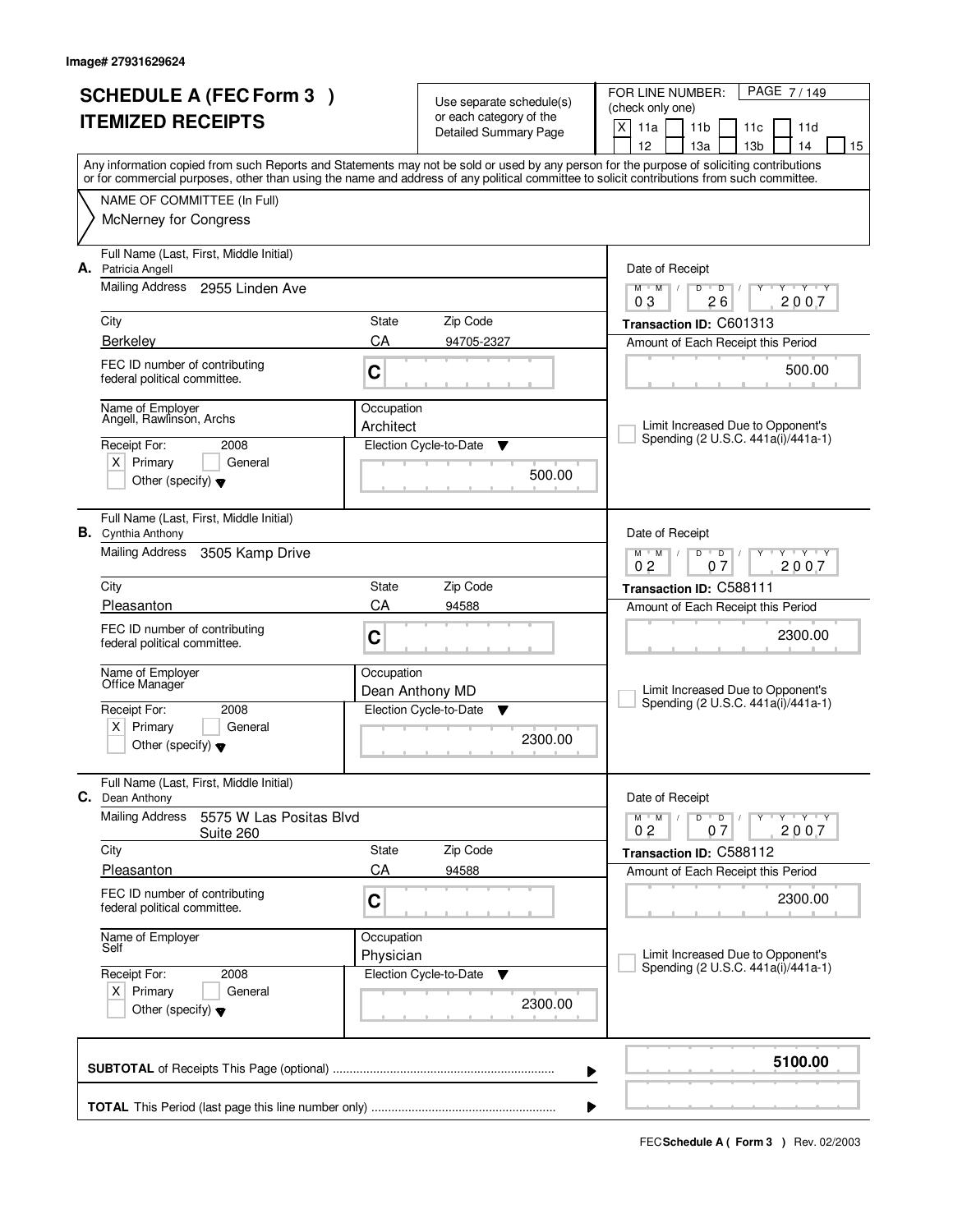|                      | <b>SCHEDULE A (FEC Form 3)</b>                                                                                                             |                         | Use separate schedule(s)     | FOR LINE NUMBER:<br>PAGE 8/149                                                                                                            |  |  |
|----------------------|--------------------------------------------------------------------------------------------------------------------------------------------|-------------------------|------------------------------|-------------------------------------------------------------------------------------------------------------------------------------------|--|--|
|                      | <b>ITEMIZED RECEIPTS</b>                                                                                                                   |                         | or each category of the      | (check only one)<br>X<br>11a<br>11 <sub>b</sub><br>11c<br>11d                                                                             |  |  |
|                      |                                                                                                                                            |                         | <b>Detailed Summary Page</b> | 12<br>13 <sub>b</sub><br>13a<br>14<br>15                                                                                                  |  |  |
|                      | or for commercial purposes, other than using the name and address of any political committee to solicit contributions from such committee. |                         |                              | Any information copied from such Reports and Statements may not be sold or used by any person for the purpose of soliciting contributions |  |  |
|                      | NAME OF COMMITTEE (In Full)                                                                                                                |                         |                              |                                                                                                                                           |  |  |
|                      | <b>McNerney for Congress</b>                                                                                                               |                         |                              |                                                                                                                                           |  |  |
| А.                   | Full Name (Last, First, Middle Initial)<br><b>Richard Archbold</b>                                                                         |                         |                              | Date of Receipt                                                                                                                           |  |  |
|                      | <b>Mailing Address</b><br>4555 N. Pershing Ave.                                                                                            |                         |                              | $Y - Y - Y$<br>$M$ $M$ /<br>D<br>$\overline{D}$<br>Y<br>2007<br>03<br>09                                                                  |  |  |
|                      | City                                                                                                                                       | State                   | Zip Code                     | Transaction ID: C595722                                                                                                                   |  |  |
|                      | Stockton                                                                                                                                   | CA                      | 95207                        | Amount of Each Receipt this Period                                                                                                        |  |  |
|                      | FEC ID number of contributing<br>federal political committee.                                                                              | C                       |                              | 1000.00                                                                                                                                   |  |  |
|                      | Name of Employer<br>RM Archbold, Law Offices<br>οf                                                                                         | Occupation<br>attorney  |                              | Limit Increased Due to Opponent's                                                                                                         |  |  |
|                      | Receipt For:<br>2008                                                                                                                       |                         | Election Cycle-to-Date<br>v  | Spending (2 U.S.C. 441a(i)/441a-1)                                                                                                        |  |  |
|                      | $X$ Primary<br>General<br>Other (specify) $\blacktriangledown$                                                                             |                         | 1000.00                      |                                                                                                                                           |  |  |
|                      | Full Name (Last, First, Middle Initial)<br><b>B.</b> Bruce Bagnell                                                                         |                         |                              | Date of Receipt                                                                                                                           |  |  |
|                      | Mailing Address 2201 Jefferson Ave                                                                                                         |                         |                              | TEY TEY<br>$M$ M<br>D<br>$\overline{D}$<br>25<br>2007<br>0 <sub>1</sub>                                                                   |  |  |
|                      | City                                                                                                                                       | State                   | Zip Code                     | Transaction ID: C587161                                                                                                                   |  |  |
|                      | Berkeley                                                                                                                                   | CA                      | 94703                        | Amount of Each Receipt this Period                                                                                                        |  |  |
|                      | FEC ID number of contributing<br>federal political committee.                                                                              | C                       |                              | 1000.00                                                                                                                                   |  |  |
|                      | Name of Employer<br>toyota walnut creek                                                                                                    | Occupation              |                              |                                                                                                                                           |  |  |
|                      |                                                                                                                                            | manager                 |                              | Limit Increased Due to Opponent's<br>Spending (2 U.S.C. 441a(i)/441a-1)                                                                   |  |  |
|                      | 2006<br>Receipt For:<br>Primary<br>X General                                                                                               |                         | Election Cycle-to-Date<br>v  |                                                                                                                                           |  |  |
|                      | Other (specify) $\blacktriangledown$                                                                                                       |                         | 1000.00                      |                                                                                                                                           |  |  |
|                      | Full Name (Last, First, Middle Initial)<br>C. Jerry Bailey                                                                                 |                         |                              | Date of Receipt                                                                                                                           |  |  |
|                      | <b>Mailing Address</b><br>1705 Seville Ave.                                                                                                |                         |                              | D<br>$M$ $M$ /<br>$\overline{\phantom{0}}$ D $\overline{\phantom{0}}$ /<br>$Y + Y + Y$<br>2007<br>02<br>07                                |  |  |
|                      | City                                                                                                                                       | State                   | Zip Code                     | Transaction ID: C588108                                                                                                                   |  |  |
|                      | <b>Stockton</b>                                                                                                                            | CA                      | 95209                        | Amount of Each Receipt this Period                                                                                                        |  |  |
|                      | FEC ID number of contributing<br>federal political committee.                                                                              | $\mathbf C$             |                              | 550.00                                                                                                                                    |  |  |
|                      | Name of Employer<br>N/A                                                                                                                    | Occupation              |                              |                                                                                                                                           |  |  |
| Receipt For:<br>2008 |                                                                                                                                            | <b>Retired Educator</b> | Election Cycle-to-Date<br>▼  | Limit Increased Due to Opponent's<br>Spending (2 U.S.C. 441a(i)/441a-1)                                                                   |  |  |
|                      | $X$ Primary<br>General<br>Other (specify) $\blacktriangledown$                                                                             |                         | 650.00                       |                                                                                                                                           |  |  |
|                      |                                                                                                                                            |                         |                              | 2550.00<br>▶                                                                                                                              |  |  |
|                      |                                                                                                                                            |                         |                              |                                                                                                                                           |  |  |
|                      |                                                                                                                                            |                         |                              | ▶                                                                                                                                         |  |  |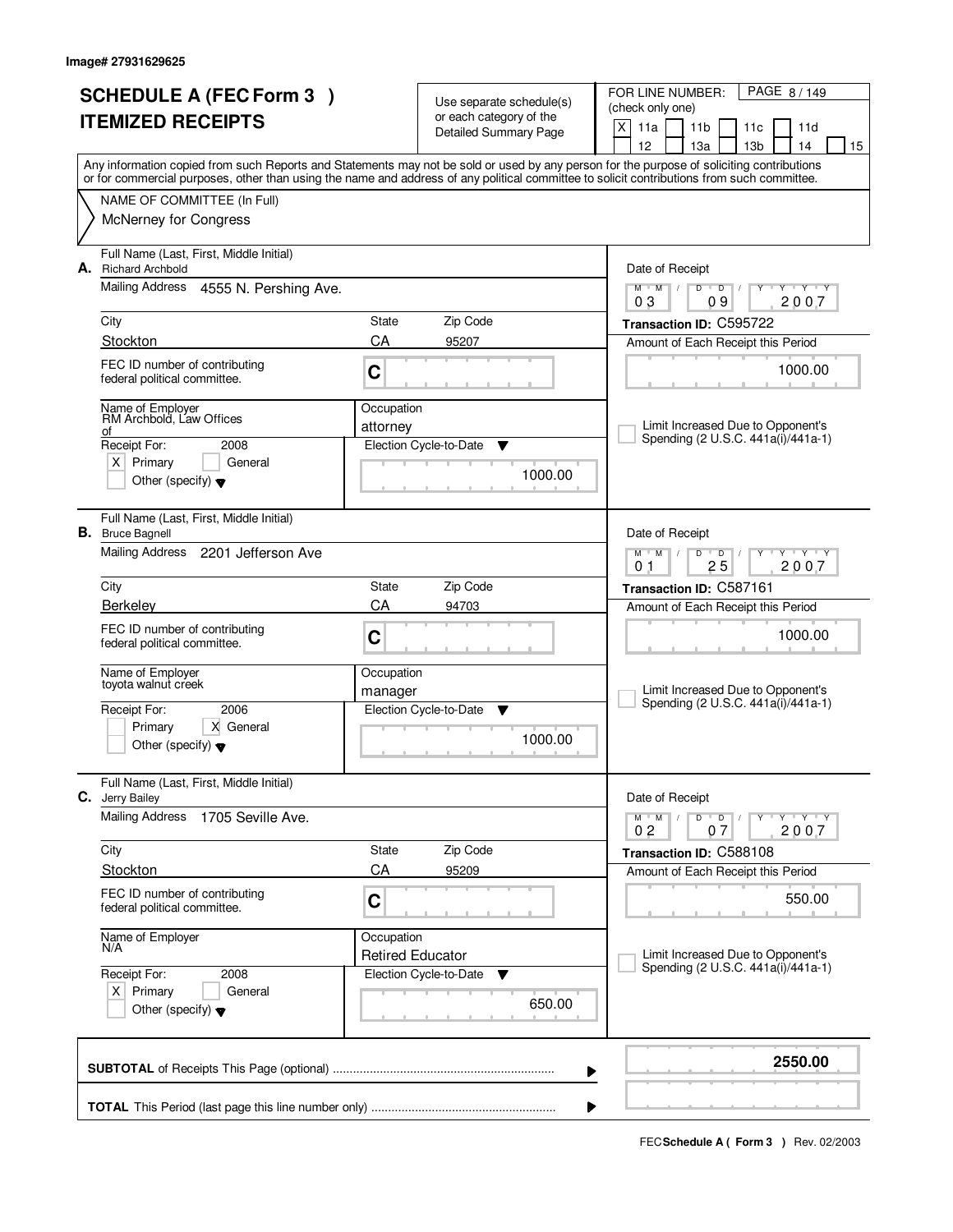| <b>SCHEDULE A (FEC Form 3)</b><br><b>ITEMIZED RECEIPTS</b> |                                                                         | Use separate schedule(s)              |                                                  | PAGE 9/149<br>FOR LINE NUMBER:<br>(check only one)                                                                                                                                                                                                                                      |  |  |
|------------------------------------------------------------|-------------------------------------------------------------------------|---------------------------------------|--------------------------------------------------|-----------------------------------------------------------------------------------------------------------------------------------------------------------------------------------------------------------------------------------------------------------------------------------------|--|--|
|                                                            |                                                                         |                                       | or each category of the<br>Detailed Summary Page | $\mathsf{X}$<br>11a<br>11 <sub>b</sub><br>11c<br>11d<br>12<br>13 <sub>b</sub><br>13a<br>14<br>15                                                                                                                                                                                        |  |  |
|                                                            |                                                                         |                                       |                                                  | Any information copied from such Reports and Statements may not be sold or used by any person for the purpose of soliciting contributions<br>or for commercial purposes, other than using the name and address of any political committee to solicit contributions from such committee. |  |  |
|                                                            | NAME OF COMMITTEE (In Full)                                             |                                       |                                                  |                                                                                                                                                                                                                                                                                         |  |  |
|                                                            | <b>McNerney for Congress</b>                                            |                                       |                                                  |                                                                                                                                                                                                                                                                                         |  |  |
|                                                            | Full Name (Last, First, Middle Initial)<br>A. Jerry Bailey              |                                       |                                                  | Date of Receipt                                                                                                                                                                                                                                                                         |  |  |
|                                                            | <b>Mailing Address</b><br>1705 Seville Ave.                             |                                       |                                                  | $M$ $M$<br>$D$ $D$<br>Y Y Y Y<br>$\frac{1}{2}$<br>2007<br>03<br>28                                                                                                                                                                                                                      |  |  |
|                                                            | City                                                                    | State                                 | Zip Code                                         | Transaction ID: C602776                                                                                                                                                                                                                                                                 |  |  |
|                                                            | Stockton                                                                | CA                                    | 95209                                            | Amount of Each Receipt this Period                                                                                                                                                                                                                                                      |  |  |
|                                                            | FEC ID number of contributing<br>federal political committee.           | C                                     |                                                  | 50.00                                                                                                                                                                                                                                                                                   |  |  |
|                                                            | Name of Employer<br>N/A                                                 | Occupation<br><b>Retired Educator</b> |                                                  | Limit Increased Due to Opponent's                                                                                                                                                                                                                                                       |  |  |
|                                                            | Receipt For:<br>2008                                                    |                                       | Election Cycle-to-Date<br>▼                      | Spending (2 U.S.C. 441a(i)/441a-1)                                                                                                                                                                                                                                                      |  |  |
|                                                            | $X$ Primary<br>General<br>Other (specify) $\blacktriangledown$          |                                       | 650.00                                           |                                                                                                                                                                                                                                                                                         |  |  |
|                                                            | Full Name (Last, First, Middle Initial)<br><b>B.</b> Jerry Bailey       |                                       |                                                  | Date of Receipt                                                                                                                                                                                                                                                                         |  |  |
|                                                            | <b>Mailing Address</b><br>1705 Seville Ave.                             |                                       |                                                  | $\mathsf{L} \mathsf{Y} \mathsf{L} \mathsf{Y} \mathsf{Y}$<br>$M$ $M$ /<br>D<br>$\overline{D}$<br>03<br>31<br>2007                                                                                                                                                                        |  |  |
|                                                            | City                                                                    | State                                 | Zip Code                                         | Transaction ID: C605614                                                                                                                                                                                                                                                                 |  |  |
|                                                            | Stockton                                                                | CA                                    | 95209                                            | Amount of Each Receipt this Period                                                                                                                                                                                                                                                      |  |  |
|                                                            | FEC ID number of contributing<br>federal political committee.           | C<br>Occupation                       |                                                  | 50.00                                                                                                                                                                                                                                                                                   |  |  |
|                                                            | Name of Employer<br>N/A                                                 |                                       |                                                  |                                                                                                                                                                                                                                                                                         |  |  |
|                                                            |                                                                         | <b>Retired Educator</b>               |                                                  | Limit Increased Due to Opponent's<br>Spending (2 U.S.C. 441a(i)/441a-1)                                                                                                                                                                                                                 |  |  |
|                                                            | Receipt For:<br>2008<br>Primary<br>General<br>$X \mid$                  |                                       | Election Cycle-to-Date<br>▼                      |                                                                                                                                                                                                                                                                                         |  |  |
|                                                            | Other (specify) $\blacktriangledown$                                    |                                       | 650.00                                           |                                                                                                                                                                                                                                                                                         |  |  |
|                                                            | Full Name (Last, First, Middle Initial)<br><b>C.</b> Edward D. D. Baker |                                       |                                                  | Date of Receipt                                                                                                                                                                                                                                                                         |  |  |
|                                                            | <b>Mailing Address</b><br>395 Hampton Rd.                               |                                       |                                                  | $D \quad D \quad / \quad$<br>$\mathsf{Y} \dashv \mathsf{Y} \dashv \mathsf{Y}$<br>$M$ $M$ $/$<br>2007<br>0 <sub>2</sub><br>07                                                                                                                                                            |  |  |
|                                                            | City                                                                    | <b>State</b>                          | Zip Code                                         | Transaction ID: C588110                                                                                                                                                                                                                                                                 |  |  |
|                                                            | Piedmont                                                                | CA                                    | 94611                                            | Amount of Each Receipt this Period                                                                                                                                                                                                                                                      |  |  |
|                                                            | FEC ID number of contributing<br>federal political committee.           | C                                     |                                                  | 2100.00                                                                                                                                                                                                                                                                                 |  |  |
|                                                            | Name of Employer<br>CAIMA                                               | Occupation<br><b>PHYSICIAN</b>        |                                                  | Limit Increased Due to Opponent's                                                                                                                                                                                                                                                       |  |  |
|                                                            | Receipt For:<br>2008                                                    |                                       | Election Cycle-to-Date<br>v                      | Spending (2 U.S.C. 441a(i)/441a-1)                                                                                                                                                                                                                                                      |  |  |
|                                                            | $X$ Primary<br>General<br>Other (specify) $\blacktriangledown$          |                                       | 2100.00                                          |                                                                                                                                                                                                                                                                                         |  |  |
|                                                            |                                                                         |                                       |                                                  | 2200.00<br>▶                                                                                                                                                                                                                                                                            |  |  |
|                                                            |                                                                         |                                       |                                                  |                                                                                                                                                                                                                                                                                         |  |  |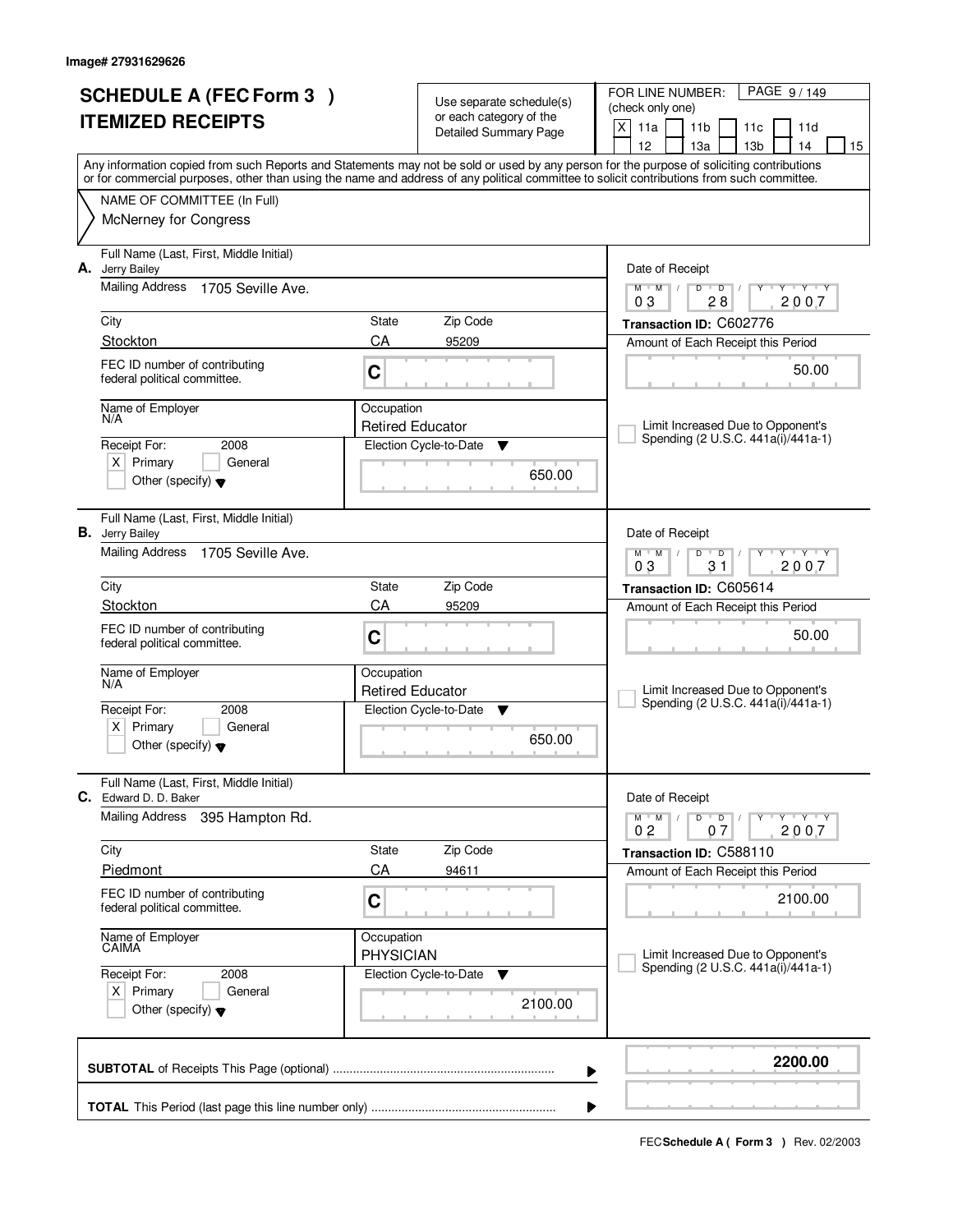|                                                | <b>SCHEDULE A (FEC Form 3)</b><br><b>ITEMIZED RECEIPTS</b>                    | Use separate schedule(s)<br>or each category of the |                              | PAGE 10/149<br>FOR LINE NUMBER:<br>(check only one)                                                                                                                                   |  |  |  |
|------------------------------------------------|-------------------------------------------------------------------------------|-----------------------------------------------------|------------------------------|---------------------------------------------------------------------------------------------------------------------------------------------------------------------------------------|--|--|--|
|                                                |                                                                               |                                                     | <b>Detailed Summary Page</b> | X<br>11a<br>11 <sub>b</sub><br>11d<br>11c                                                                                                                                             |  |  |  |
|                                                |                                                                               |                                                     |                              | 12<br>13a<br>13 <sub>b</sub><br>14<br>15<br>Any information copied from such Reports and Statements may not be sold or used by any person for the purpose of soliciting contributions |  |  |  |
|                                                |                                                                               |                                                     |                              | or for commercial purposes, other than using the name and address of any political committee to solicit contributions from such committee.                                            |  |  |  |
|                                                | NAME OF COMMITTEE (In Full)                                                   |                                                     |                              |                                                                                                                                                                                       |  |  |  |
|                                                | McNerney for Congress                                                         |                                                     |                              |                                                                                                                                                                                       |  |  |  |
|                                                | Full Name (Last, First, Middle Initial)<br>A. William A. Barrett              |                                                     |                              | Date of Receipt                                                                                                                                                                       |  |  |  |
|                                                | Mailing Address 2797 Lena Dr                                                  |                                                     |                              | $M$ $M$ /<br>$\overline{D}$<br>$T - Y$<br>D<br>29<br>2007<br>03                                                                                                                       |  |  |  |
|                                                | City                                                                          | State                                               | Zip Code                     | Transaction ID: C605305                                                                                                                                                               |  |  |  |
|                                                | San Jose                                                                      | CA                                                  | 95124-1931                   | Amount of Each Receipt this Period                                                                                                                                                    |  |  |  |
|                                                | FEC ID number of contributing<br>federal political committee.                 | C                                                   |                              | 150.00                                                                                                                                                                                |  |  |  |
|                                                | Name of Employer<br>SAN JOSE STATE UNIVERSITY                                 | Occupation                                          |                              |                                                                                                                                                                                       |  |  |  |
|                                                |                                                                               | <b>TEACHER</b>                                      |                              | Limit Increased Due to Opponent's<br>Spending (2 U.S.C. 441a(i)/441a-1)                                                                                                               |  |  |  |
|                                                | Receipt For:<br>2008<br>$X$ Primary<br>General                                |                                                     | Election Cycle-to-Date<br>▼  |                                                                                                                                                                                       |  |  |  |
|                                                | Other (specify) $\bullet$                                                     |                                                     | 150.00                       |                                                                                                                                                                                       |  |  |  |
|                                                | Full Name (Last, First, Middle Initial)<br><b>B.</b> Keith Barton             |                                                     |                              | Date of Receipt                                                                                                                                                                       |  |  |  |
|                                                | Mailing Address PO Box 5474                                                   |                                                     |                              | $T - Y - T Y$<br>$M$ $M$<br>D<br>$\overline{D}$<br>0 <sub>3</sub><br>31<br>2007                                                                                                       |  |  |  |
|                                                | City                                                                          | State                                               | Zip Code                     | Transaction ID: C605592                                                                                                                                                               |  |  |  |
|                                                | Berkeley                                                                      | CA                                                  | 94705                        | Amount of Each Receipt this Period                                                                                                                                                    |  |  |  |
|                                                | FEC ID number of contributing<br>federal political committee.                 | C                                                   |                              | 500.00                                                                                                                                                                                |  |  |  |
|                                                | Name of Employer<br>Rosenberg & Associates                                    | Occupation                                          |                              |                                                                                                                                                                                       |  |  |  |
|                                                | Receipt For:<br>2008                                                          | physician                                           | Election Cycle-to-Date<br>v  | Limit Increased Due to Opponent's<br>Spending (2 U.S.C. 441a(i)/441a-1)                                                                                                               |  |  |  |
|                                                | $X$ Primary<br>General                                                        |                                                     |                              |                                                                                                                                                                                       |  |  |  |
|                                                | Other (specify) $\blacktriangledown$                                          |                                                     | 500.00                       |                                                                                                                                                                                       |  |  |  |
| C.                                             | Full Name (Last, First, Middle Initial)<br><b>Michael Bell</b>                |                                                     |                              | Date of Receipt                                                                                                                                                                       |  |  |  |
|                                                | <b>Mailing Address</b><br>c/o Borris/Ni/Valdez 8530 Wilshir<br><b>Ste 200</b> |                                                     |                              | Y Y Y Y<br>$M$ M<br>D<br>$\overline{D}$<br>2007<br>03<br>25                                                                                                                           |  |  |  |
|                                                | City                                                                          | State                                               | Zip Code                     | Transaction ID: C601444                                                                                                                                                               |  |  |  |
|                                                | <b>Beverly Hills</b>                                                          | CA                                                  | 90211                        | Amount of Each Receipt this Period                                                                                                                                                    |  |  |  |
|                                                | FEC ID number of contributing<br>federal political committee.                 | C                                                   |                              | 300.00                                                                                                                                                                                |  |  |  |
|                                                | Name of Employer<br>Self                                                      | Occupation                                          |                              |                                                                                                                                                                                       |  |  |  |
|                                                |                                                                               | Actor/Announcer                                     |                              | Limit Increased Due to Opponent's<br>Spending (2 U.S.C. 441a(i)/441a-1)                                                                                                               |  |  |  |
| Receipt For:<br>2008<br>$X$ Primary<br>General |                                                                               |                                                     | Election Cycle-to-Date<br>▼  |                                                                                                                                                                                       |  |  |  |
|                                                | Other (specify) $\blacktriangledown$                                          |                                                     | 300.00                       |                                                                                                                                                                                       |  |  |  |
|                                                |                                                                               |                                                     | ▶                            | 950.00                                                                                                                                                                                |  |  |  |
|                                                |                                                                               |                                                     |                              |                                                                                                                                                                                       |  |  |  |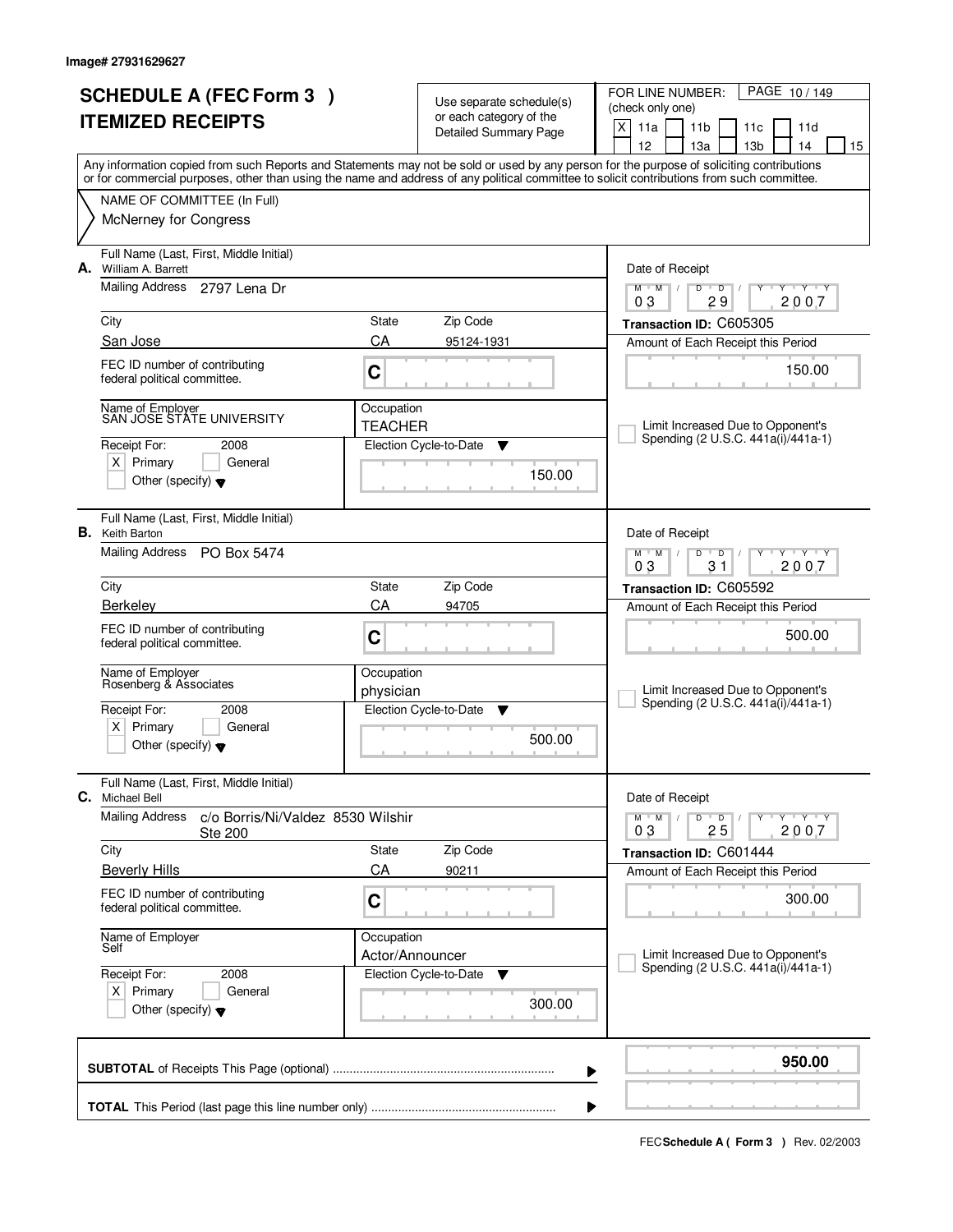|    | <b>SCHEDULE A (FEC Form 3)</b><br><b>ITEMIZED RECEIPTS</b>                               | Use separate schedule(s)<br>or each category of the<br><b>Detailed Summary Page</b> |                                        | PAGE 11 / 149<br>FOR LINE NUMBER:<br>(check only one)<br>X<br>11a<br>11 <sub>b</sub><br>11d<br>11c                                                                                                                                                                                                                                  |  |
|----|------------------------------------------------------------------------------------------|-------------------------------------------------------------------------------------|----------------------------------------|-------------------------------------------------------------------------------------------------------------------------------------------------------------------------------------------------------------------------------------------------------------------------------------------------------------------------------------|--|
|    |                                                                                          |                                                                                     |                                        | 12<br>13a<br>13 <sub>b</sub><br>14<br>15<br>Any information copied from such Reports and Statements may not be sold or used by any person for the purpose of soliciting contributions<br>or for commercial purposes, other than using the name and address of any political committee to solicit contributions from such committee. |  |
|    | NAME OF COMMITTEE (In Full)<br><b>McNerney for Congress</b>                              |                                                                                     |                                        |                                                                                                                                                                                                                                                                                                                                     |  |
| А. | Full Name (Last, First, Middle Initial)<br>Erik Bergstrom                                |                                                                                     |                                        | Date of Receipt                                                                                                                                                                                                                                                                                                                     |  |
|    | <b>Mailing Address</b><br>149 Hawthorn Dr.                                               |                                                                                     |                                        | $Y$ $Y$ $Y$<br>$M$ $M$<br>$D$ $D$ $1$<br>Y<br>07<br>2007<br>03                                                                                                                                                                                                                                                                      |  |
|    | City                                                                                     | State                                                                               | Zip Code                               | Transaction ID: C595602                                                                                                                                                                                                                                                                                                             |  |
|    | Atherton<br>FEC ID number of contributing<br>federal political committee.                | CA<br>C                                                                             | 94027                                  | Amount of Each Receipt this Period<br>500.00                                                                                                                                                                                                                                                                                        |  |
|    | Name of Employer<br>Self                                                                 | Occupation                                                                          | Private Investment                     | Limit Increased Due to Opponent's                                                                                                                                                                                                                                                                                                   |  |
|    | 2008<br>Receipt For:<br>$X$ Primary<br>General<br>Other (specify) $\blacktriangledown$   |                                                                                     | Election Cycle-to-Date<br>▼<br>500.00  | Spending (2 U.S.C. 441a(i)/441a-1)                                                                                                                                                                                                                                                                                                  |  |
|    | Full Name (Last, First, Middle Initial)<br><b>B.</b> Elwyn Berlekamp                     |                                                                                     |                                        | Date of Receipt                                                                                                                                                                                                                                                                                                                     |  |
|    | Mailing Address 2039 Shattuck Ave Ste. 408                                               |                                                                                     |                                        | $M$ $M$ /<br><b>TY TY</b><br>D<br>$\overline{D}$<br>0 <sub>2</sub><br>07<br>2007                                                                                                                                                                                                                                                    |  |
|    | City                                                                                     | <b>State</b>                                                                        | Zip Code                               | Transaction ID: C588106                                                                                                                                                                                                                                                                                                             |  |
|    | Berkeley                                                                                 | CA                                                                                  | 94704-1150                             | Amount of Each Receipt this Period                                                                                                                                                                                                                                                                                                  |  |
|    | FEC ID number of contributing<br>federal political committee.                            | C                                                                                   |                                        | 2300.00                                                                                                                                                                                                                                                                                                                             |  |
|    | Name of Employer<br>U C Berkeley                                                         | Occupation<br><b>Retired Professor</b>                                              |                                        | Limit Increased Due to Opponent's                                                                                                                                                                                                                                                                                                   |  |
|    | Receipt For:<br>2008<br>Primary<br>ΧI<br>General<br>Other (specify) $\blacktriangledown$ |                                                                                     | Election Cycle-to-Date<br>▼<br>2300.00 | Spending (2 U.S.C. 441a(i)/441a-1)                                                                                                                                                                                                                                                                                                  |  |
| С. | Full Name (Last, First, Middle Initial)<br>Susan Bishov                                  |                                                                                     |                                        | Date of Receipt                                                                                                                                                                                                                                                                                                                     |  |
|    | Mailing Address<br>9 Eclipse Avenue                                                      |                                                                                     |                                        | $D$ $D$ $/$<br>$M$ $M$ $/$<br>Y Y Y Y<br>Υ<br>03<br>2007<br>01                                                                                                                                                                                                                                                                      |  |
|    | City                                                                                     | State                                                                               | Zip Code                               | Transaction ID: C595329                                                                                                                                                                                                                                                                                                             |  |
|    | Chelmsford<br>FEC ID number of contributing                                              | МA                                                                                  | 01824                                  | Amount of Each Receipt this Period<br>200.00                                                                                                                                                                                                                                                                                        |  |
|    | federal political committee.                                                             | C                                                                                   |                                        |                                                                                                                                                                                                                                                                                                                                     |  |
|    | Name of Employer<br>Haverhill Bd. of Education                                           | Occupation<br>music teacher                                                         |                                        | Limit Increased Due to Opponent's<br>Spending (2 U.S.C. 441a(i)/441a-1)                                                                                                                                                                                                                                                             |  |
|    | Receipt For:<br>2008<br>$X$ Primary<br>General<br>Other (specify) $\blacktriangledown$   |                                                                                     | Election Cycle-to-Date<br>▼<br>200.00  |                                                                                                                                                                                                                                                                                                                                     |  |
|    |                                                                                          |                                                                                     |                                        | 3000.00                                                                                                                                                                                                                                                                                                                             |  |
|    |                                                                                          |                                                                                     |                                        |                                                                                                                                                                                                                                                                                                                                     |  |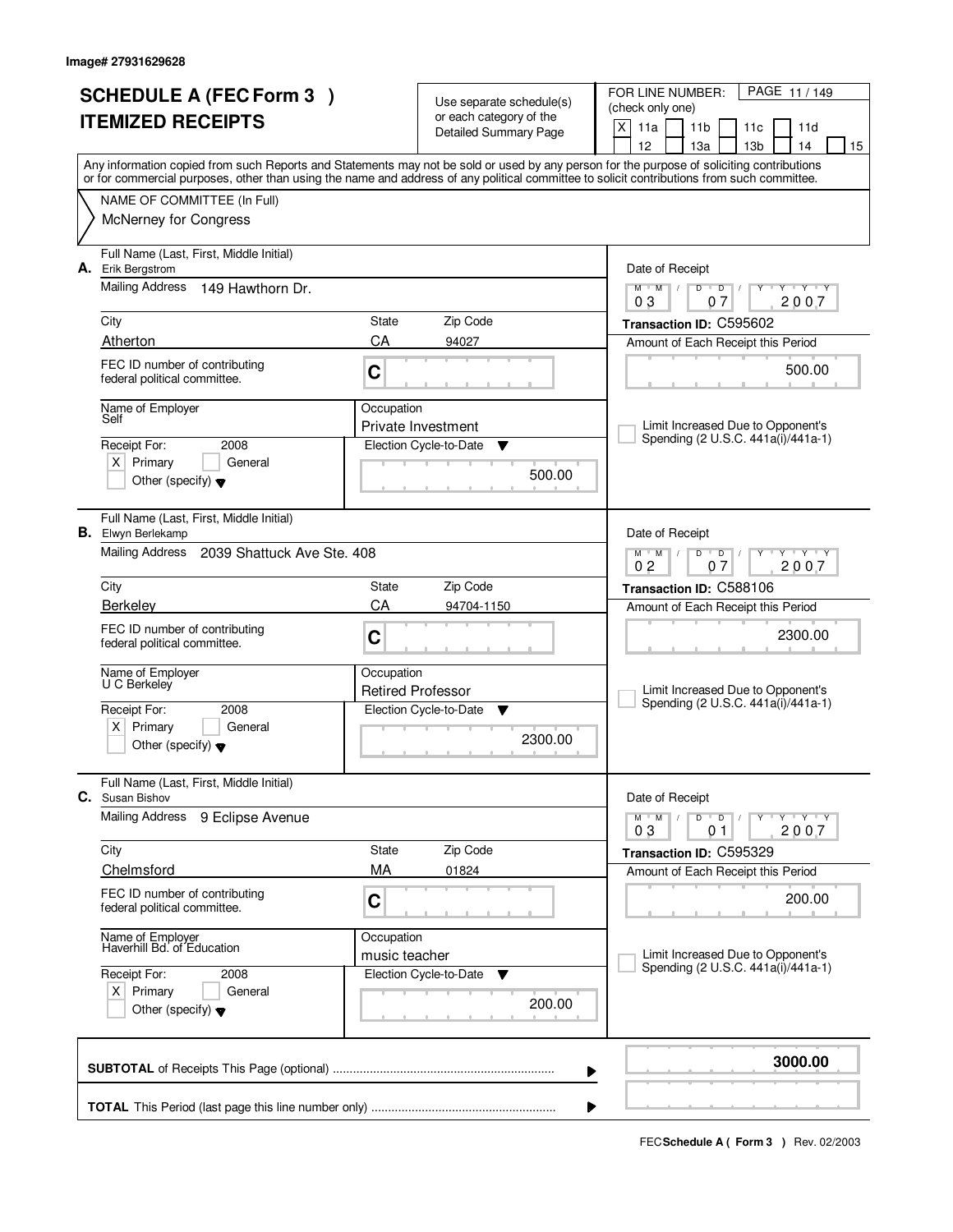| <b>SCHEDULE A (FEC Form 3)</b> |                                                                        | Use separate schedule(s) |                                                         | PAGE 12/149<br>FOR LINE NUMBER:<br>(check only one)                                                                                                                                                                                                                                                                                                                                                                                                                                                                                                                   |  |  |  |  |
|--------------------------------|------------------------------------------------------------------------|--------------------------|---------------------------------------------------------|-----------------------------------------------------------------------------------------------------------------------------------------------------------------------------------------------------------------------------------------------------------------------------------------------------------------------------------------------------------------------------------------------------------------------------------------------------------------------------------------------------------------------------------------------------------------------|--|--|--|--|
| <b>ITEMIZED RECEIPTS</b>       |                                                                        |                          | or each category of the<br><b>Detailed Summary Page</b> | X<br>11a<br>11 <sub>b</sub><br>11c<br>11d                                                                                                                                                                                                                                                                                                                                                                                                                                                                                                                             |  |  |  |  |
|                                |                                                                        |                          |                                                         | 13 <sub>b</sub><br>12<br>13a<br>14<br>15                                                                                                                                                                                                                                                                                                                                                                                                                                                                                                                              |  |  |  |  |
|                                |                                                                        |                          |                                                         | Any information copied from such Reports and Statements may not be sold or used by any person for the purpose of soliciting contributions<br>or for commercial purposes, other than using the name and address of any political committee to solicit contributions from such committee.                                                                                                                                                                                                                                                                               |  |  |  |  |
|                                | NAME OF COMMITTEE (In Full)                                            |                          |                                                         |                                                                                                                                                                                                                                                                                                                                                                                                                                                                                                                                                                       |  |  |  |  |
|                                | <b>McNerney for Congress</b>                                           |                          |                                                         |                                                                                                                                                                                                                                                                                                                                                                                                                                                                                                                                                                       |  |  |  |  |
|                                | Full Name (Last, First, Middle Initial)<br>A. Karol J. Blackaby        |                          |                                                         | Date of Receipt                                                                                                                                                                                                                                                                                                                                                                                                                                                                                                                                                       |  |  |  |  |
|                                | <b>Mailing Address</b><br>14655 Badger Pass Rd.                        |                          |                                                         | $M$ $M$<br>$D$ $D$<br><b>TEXT TEXT</b><br>$\frac{1}{2}$<br>Y<br>2007<br>0 <sub>2</sub><br>21                                                                                                                                                                                                                                                                                                                                                                                                                                                                          |  |  |  |  |
|                                | City                                                                   | State                    | Zip Code                                                | Transaction ID: C595004                                                                                                                                                                                                                                                                                                                                                                                                                                                                                                                                               |  |  |  |  |
|                                | Morgan Hill                                                            | CA                       | 95037                                                   | Amount of Each Receipt this Period                                                                                                                                                                                                                                                                                                                                                                                                                                                                                                                                    |  |  |  |  |
|                                | FEC ID number of contributing<br>federal political committee.          | C                        |                                                         | 100.00                                                                                                                                                                                                                                                                                                                                                                                                                                                                                                                                                                |  |  |  |  |
|                                | Name of Employer<br>Occupation<br>unemployed                           |                          |                                                         | Limit Increased Due to Opponent's                                                                                                                                                                                                                                                                                                                                                                                                                                                                                                                                     |  |  |  |  |
|                                | 2008<br>Receipt For:                                                   | retired                  | Election Cycle-to-Date<br>v                             | Spending (2 U.S.C. 441a(i)/441a-1)                                                                                                                                                                                                                                                                                                                                                                                                                                                                                                                                    |  |  |  |  |
|                                | $X$ Primary<br>General                                                 |                          | 175.00                                                  |                                                                                                                                                                                                                                                                                                                                                                                                                                                                                                                                                                       |  |  |  |  |
|                                | Other (specify) $\blacktriangledown$                                   |                          |                                                         |                                                                                                                                                                                                                                                                                                                                                                                                                                                                                                                                                                       |  |  |  |  |
|                                | Full Name (Last, First, Middle Initial)<br><b>B.</b> Karol J. Blackaby |                          |                                                         | Date of Receipt                                                                                                                                                                                                                                                                                                                                                                                                                                                                                                                                                       |  |  |  |  |
|                                | Mailing Address<br>14655 Badger Pass Rd.                               |                          |                                                         | $\begin{array}{c c c c c} \vline \cdots & \vline \cdots & \vline \cdots & \vline \cdots & \vline \cdots & \vline \cdots & \vline \cdots & \vline \cdots & \vline \cdots & \vline \cdots & \vline \cdots & \vline \cdots & \vline \cdots & \vline \cdots & \vline \cdots & \vline \cdots & \vline \cdots & \vline \cdots & \vline \cdots & \vline \cdots & \vline \cdots & \vline \cdots & \vline \cdots & \vline \cdots & \vline \cdots & \vline \cdots & \vline \cdots & \vline \cdots & \vline \cdots & \v$<br>$M$ $M$ /<br>D<br>$\overline{D}$<br>03<br>31<br>2007 |  |  |  |  |
|                                | City                                                                   | State                    | Zip Code                                                | Transaction ID: C605158                                                                                                                                                                                                                                                                                                                                                                                                                                                                                                                                               |  |  |  |  |
|                                | Morgan Hill                                                            | CA<br>95037              |                                                         | Amount of Each Receipt this Period                                                                                                                                                                                                                                                                                                                                                                                                                                                                                                                                    |  |  |  |  |
|                                | FEC ID number of contributing<br>federal political committee.          | C                        |                                                         | 75.00                                                                                                                                                                                                                                                                                                                                                                                                                                                                                                                                                                 |  |  |  |  |
|                                | Name of Employer<br>unemployed                                         | Occupation               |                                                         |                                                                                                                                                                                                                                                                                                                                                                                                                                                                                                                                                                       |  |  |  |  |
|                                | Receipt For:<br>2008                                                   | retired                  | Election Cycle-to-Date<br>▼                             | Limit Increased Due to Opponent's<br>Spending (2 U.S.C. 441a(i)/441a-1)                                                                                                                                                                                                                                                                                                                                                                                                                                                                                               |  |  |  |  |
|                                | $X$ Primary<br>General                                                 |                          |                                                         |                                                                                                                                                                                                                                                                                                                                                                                                                                                                                                                                                                       |  |  |  |  |
|                                | Other (specify) $\blacktriangledown$                                   |                          | 175.00                                                  |                                                                                                                                                                                                                                                                                                                                                                                                                                                                                                                                                                       |  |  |  |  |
| С.                             | Full Name (Last, First, Middle Initial)<br><b>Brent Blackwelder</b>    |                          |                                                         | Date of Receipt                                                                                                                                                                                                                                                                                                                                                                                                                                                                                                                                                       |  |  |  |  |
|                                | <b>Mailing Address</b><br>3517 Rodman St NW                            |                          |                                                         | $D$ $D$ $I$<br>$\mathsf{Y} \dashv \neg \mathsf{Y} \dashv \neg \mathsf{Y}$<br>$M$ $M$ $/$<br>2007<br>03<br>31                                                                                                                                                                                                                                                                                                                                                                                                                                                          |  |  |  |  |
|                                | City                                                                   | State                    | Zip Code                                                | Transaction ID: C606227                                                                                                                                                                                                                                                                                                                                                                                                                                                                                                                                               |  |  |  |  |
|                                | <b>Washington</b>                                                      | DC                       | 20008                                                   | Amount of Each Receipt this Period                                                                                                                                                                                                                                                                                                                                                                                                                                                                                                                                    |  |  |  |  |
|                                | FEC ID number of contributing<br>C<br>federal political committee.     |                          |                                                         | 250.00                                                                                                                                                                                                                                                                                                                                                                                                                                                                                                                                                                |  |  |  |  |
|                                | Name of Employer<br>Friends of the Earth                               | Occupation<br>President  |                                                         | Limit Increased Due to Opponent's                                                                                                                                                                                                                                                                                                                                                                                                                                                                                                                                     |  |  |  |  |
|                                | Receipt For:<br>2008                                                   |                          | Election Cycle-to-Date<br>v                             | Spending (2 U.S.C. 441a(i)/441a-1)                                                                                                                                                                                                                                                                                                                                                                                                                                                                                                                                    |  |  |  |  |
|                                | $X$ Primary<br>General<br>Other (specify) $\blacktriangledown$         |                          | 250.00                                                  |                                                                                                                                                                                                                                                                                                                                                                                                                                                                                                                                                                       |  |  |  |  |
|                                |                                                                        |                          |                                                         | 425.00<br>▶                                                                                                                                                                                                                                                                                                                                                                                                                                                                                                                                                           |  |  |  |  |
|                                |                                                                        |                          |                                                         |                                                                                                                                                                                                                                                                                                                                                                                                                                                                                                                                                                       |  |  |  |  |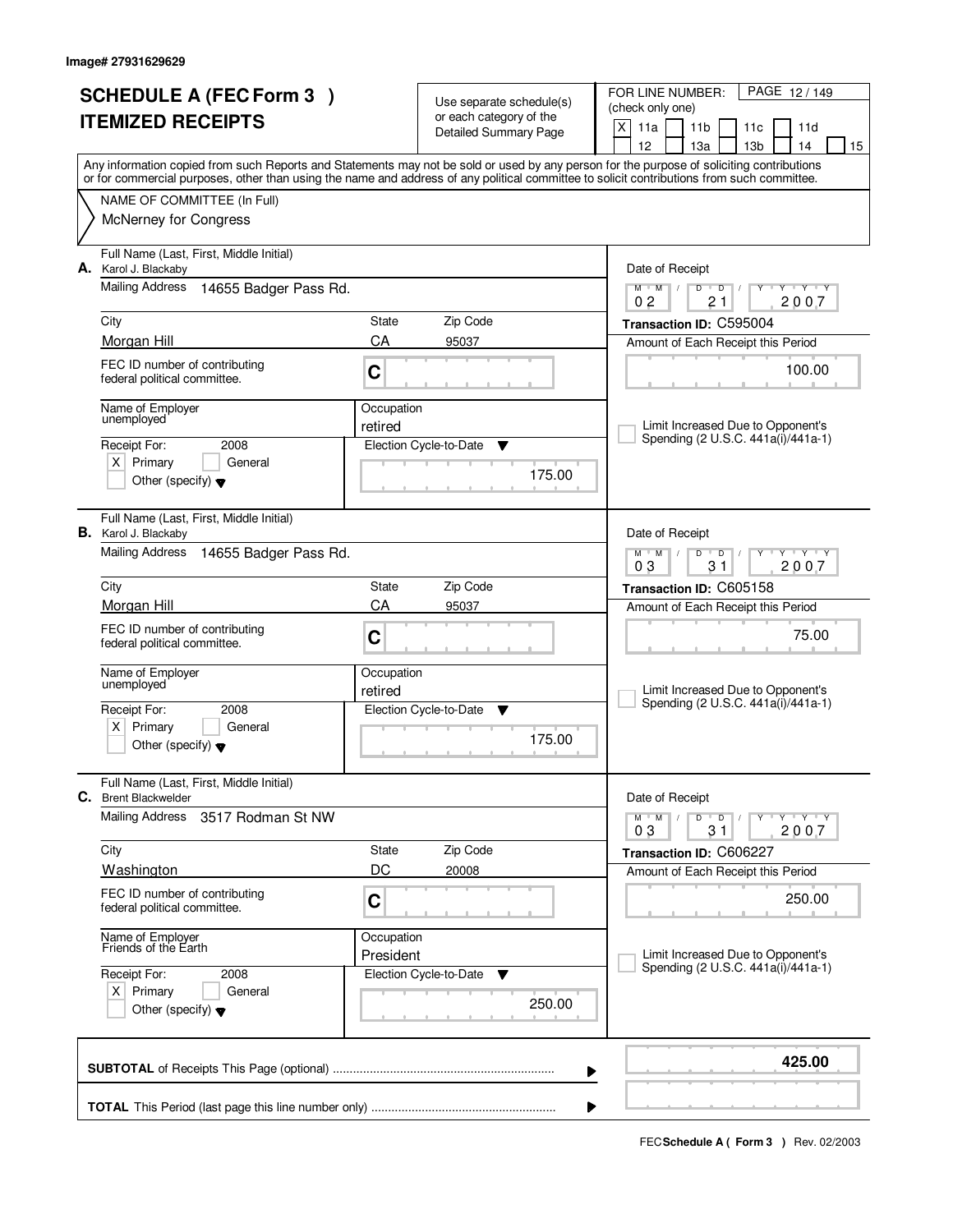| <b>SCHEDULE A (FEC Form 3)</b> |                                                                                      | Use separate schedule(s)    |                                       | FOR LINE NUMBER:<br>PAGE 13/149                                                                                                            |  |
|--------------------------------|--------------------------------------------------------------------------------------|-----------------------------|---------------------------------------|--------------------------------------------------------------------------------------------------------------------------------------------|--|
| <b>ITEMIZED RECEIPTS</b>       |                                                                                      |                             | or each category of the               | (check only one)                                                                                                                           |  |
|                                |                                                                                      |                             | <b>Detailed Summary Page</b>          | X<br>11a<br>11 <sub>b</sub><br>11d<br>11c<br>12<br>13 <sub>b</sub><br>13a<br>14<br>15                                                      |  |
|                                |                                                                                      |                             |                                       | Any information copied from such Reports and Statements may not be sold or used by any person for the purpose of soliciting contributions  |  |
|                                |                                                                                      |                             |                                       | or for commercial purposes, other than using the name and address of any political committee to solicit contributions from such committee. |  |
|                                | NAME OF COMMITTEE (In Full)                                                          |                             |                                       |                                                                                                                                            |  |
|                                | <b>McNerney for Congress</b>                                                         |                             |                                       |                                                                                                                                            |  |
| А.                             | Full Name (Last, First, Middle Initial)<br>Linda Bourque                             |                             |                                       | Date of Receipt                                                                                                                            |  |
|                                | Mailing Address 817 Venezia Avenue                                                   |                             |                                       | Y Y Y Y<br>$M$ <sup>U</sup><br>$M$ /<br>D<br>$\overline{D}$<br>31<br>2007<br>03                                                            |  |
|                                | City                                                                                 | State                       | Zip Code                              | Transaction ID: C606232                                                                                                                    |  |
|                                | Venice                                                                               | CA                          | 90291                                 | Amount of Each Receipt this Period                                                                                                         |  |
|                                | FEC ID number of contributing<br>federal political committee.                        | C                           |                                       | 200.00                                                                                                                                     |  |
|                                | Name of Employer                                                                     | Occupation                  |                                       |                                                                                                                                            |  |
|                                | University of California                                                             | Professor                   |                                       | Limit Increased Due to Opponent's<br>Spending (2 U.S.C. 441a(i)/441a-1)                                                                    |  |
|                                | Receipt For:<br>2008                                                                 |                             | Election Cycle-to-Date<br>▼           |                                                                                                                                            |  |
|                                | $X$ Primary<br>General<br>Other (specify) $\blacktriangledown$                       |                             | 200.00                                |                                                                                                                                            |  |
|                                | Full Name (Last, First, Middle Initial)<br><b>B.</b> Margaret Boyer                  |                             |                                       | Date of Receipt                                                                                                                            |  |
|                                | Mailing Address<br>1 Belmont Ave                                                     |                             |                                       | $M^+M^-$ /<br>$\mathbf{y}$ $\mathbf{y}$<br>D<br>$\overline{D}$<br>Y<br>25<br>2007<br>0 <sub>1</sub>                                        |  |
|                                | City                                                                                 | State                       | Zip Code                              | Transaction ID: C587145                                                                                                                    |  |
|                                | San Francisco                                                                        | CA                          | 94117-3710                            | Amount of Each Receipt this Period                                                                                                         |  |
|                                | FEC ID number of contributing<br>federal political committee.                        | C                           |                                       | 500.00                                                                                                                                     |  |
|                                | Name of Employer<br>MARGARET BOYER, WRITER                                           | Occupation<br><b>WRITER</b> |                                       | Limit Increased Due to Opponent's                                                                                                          |  |
|                                | Receipt For:<br>2006                                                                 |                             | Election Cycle-to-Date<br>v           | Spending (2 U.S.C. 441a(i)/441a-1)                                                                                                         |  |
|                                | X General<br>Primary<br>Other (specify) $\blacktriangledown$                         |                             | 500.00                                |                                                                                                                                            |  |
|                                | Full Name (Last, First, Middle Initial)<br>C. Peter Boyer                            |                             |                                       | Date of Receipt                                                                                                                            |  |
|                                | <b>Mailing Address</b><br>276 Edgewood Ave                                           |                             |                                       | $M$ $M$ /<br>D<br>$\overline{D}$<br>$Y$ $Y$ $Y$ $Y$<br>25<br>2007<br>01                                                                    |  |
|                                | City                                                                                 | State                       | Zip Code                              | Transaction ID: C587157                                                                                                                    |  |
|                                | <b>San Francisco</b>                                                                 | CA                          | 94117-3715                            | Amount of Each Receipt this Period                                                                                                         |  |
|                                | FEC ID number of contributing<br>federal political committee.                        | C                           |                                       | 500.00                                                                                                                                     |  |
|                                | Name of Employer<br>Self employed                                                    | Occupation<br>Artist        |                                       | Limit Increased Due to Opponent's                                                                                                          |  |
|                                | 2006<br>Receipt For:<br>Primary<br>X General<br>Other (specify) $\blacktriangledown$ |                             | Election Cycle-to-Date<br>v<br>500.00 | Spending (2 U.S.C. 441a(i)/441a-1)                                                                                                         |  |
|                                |                                                                                      |                             |                                       | 1200.00                                                                                                                                    |  |
|                                |                                                                                      |                             |                                       |                                                                                                                                            |  |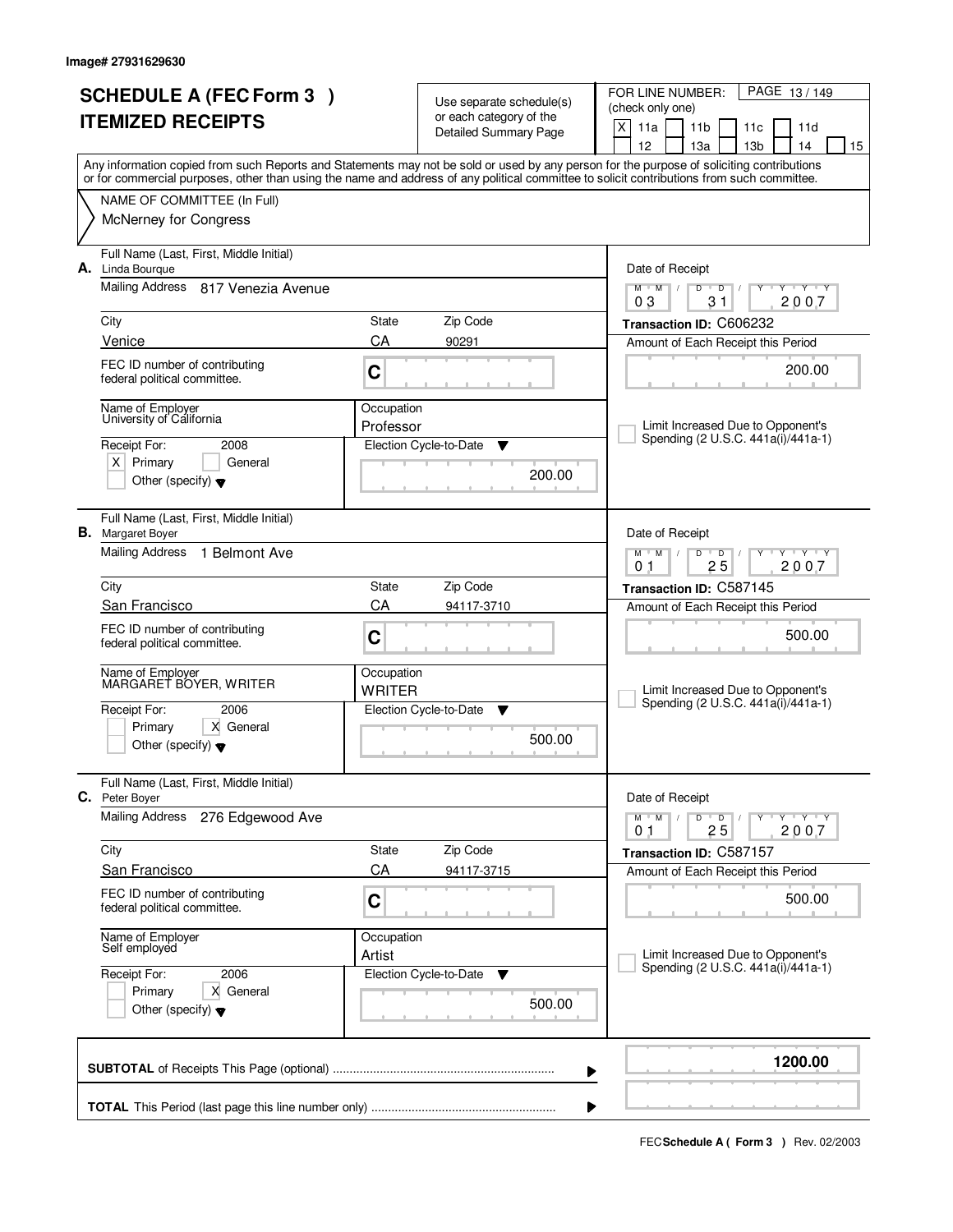| <b>SCHEDULE A (FEC Form 3)</b><br><b>ITEMIZED RECEIPTS</b> |                                                                                                                                                 |                            | Use separate schedule(s)<br>or each category of the<br><b>Detailed Summary Page</b> | FOR LINE NUMBER:<br>PAGE 14/149<br>(check only one)<br>$\mathsf{X}$<br>11a<br>11 <sub>b</sub><br>11c<br>11d                                                                                                                                                                                                                         |  |  |  |
|------------------------------------------------------------|-------------------------------------------------------------------------------------------------------------------------------------------------|----------------------------|-------------------------------------------------------------------------------------|-------------------------------------------------------------------------------------------------------------------------------------------------------------------------------------------------------------------------------------------------------------------------------------------------------------------------------------|--|--|--|
|                                                            |                                                                                                                                                 |                            |                                                                                     | 12<br>13a<br>13 <sub>b</sub><br>14<br>15<br>Any information copied from such Reports and Statements may not be sold or used by any person for the purpose of soliciting contributions<br>or for commercial purposes, other than using the name and address of any political committee to solicit contributions from such committee. |  |  |  |
|                                                            | NAME OF COMMITTEE (In Full)<br><b>McNerney for Congress</b>                                                                                     |                            |                                                                                     |                                                                                                                                                                                                                                                                                                                                     |  |  |  |
| А.                                                         | Full Name (Last, First, Middle Initial)<br><b>Barry Braden</b>                                                                                  |                            |                                                                                     | Date of Receipt                                                                                                                                                                                                                                                                                                                     |  |  |  |
|                                                            | <b>Mailing Address</b><br>3260 Blackhawk Meadow Drive                                                                                           |                            |                                                                                     | $M$ M<br>$\Box$<br>D<br>$\overline{D}$<br><b>TEY TEY</b><br>27<br>2007<br>03                                                                                                                                                                                                                                                        |  |  |  |
|                                                            | City<br>Danville                                                                                                                                | State<br>CA                | Zip Code<br>94506                                                                   | Transaction ID: C605539<br>Amount of Each Receipt this Period                                                                                                                                                                                                                                                                       |  |  |  |
|                                                            | FEC ID number of contributing<br>federal political committee.                                                                                   | C                          |                                                                                     | 150.00                                                                                                                                                                                                                                                                                                                              |  |  |  |
|                                                            | Name of Employer<br>none                                                                                                                        |                            | Occupation                                                                          | Limit Increased Due to Opponent's                                                                                                                                                                                                                                                                                                   |  |  |  |
|                                                            | 2008<br>Receipt For:<br>$X$ Primary<br>General<br>Other (specify) $\blacktriangledown$                                                          |                            | Election Cycle-to-Date<br>v<br>150.00                                               | Spending (2 U.S.C. 441a(i)/441a-1)                                                                                                                                                                                                                                                                                                  |  |  |  |
| В.                                                         | Full Name (Last, First, Middle Initial)<br>Sean Brennan                                                                                         |                            |                                                                                     | Date of Receipt                                                                                                                                                                                                                                                                                                                     |  |  |  |
|                                                            | Mailing Address<br>3020 Cabrillo Ave.                                                                                                           |                            |                                                                                     | $M$ $M$ /<br>$D$ $D$<br>$Y - Y - Y$<br>03<br>29<br>2007                                                                                                                                                                                                                                                                             |  |  |  |
|                                                            | City<br>San Ramon                                                                                                                               | State<br>CA                | Zip Code<br>94583                                                                   | Transaction ID: C605366                                                                                                                                                                                                                                                                                                             |  |  |  |
|                                                            | FEC ID number of contributing<br>federal political committee.                                                                                   | C                          |                                                                                     | Amount of Each Receipt this Period<br>100.00                                                                                                                                                                                                                                                                                        |  |  |  |
|                                                            | Name of Employer<br>Sangamo BioSciences, Inc.<br>Receipt For:<br>2008<br>$x \mid$<br>Primary<br>General<br>Other (specify) $\blacktriangledown$ | Occupation<br>Patent Agent | Election Cycle-to-Date<br>$\blacktriangledown$<br>100.00                            | Limit Increased Due to Opponent's<br>Spending (2 U.S.C. 441a(i)/441a-1)                                                                                                                                                                                                                                                             |  |  |  |
| С.                                                         | Full Name (Last, First, Middle Initial)                                                                                                         |                            |                                                                                     | Date of Receipt                                                                                                                                                                                                                                                                                                                     |  |  |  |
|                                                            | Merle Brodsky<br>Mailing Address<br>970 Santa Barbara Rd.                                                                                       |                            |                                                                                     | $M^{\prime}$ M $\rightarrow$ /<br>$D$ $D$ $/$<br>$Y - Y - Y - Y$<br>18<br>2007<br>01                                                                                                                                                                                                                                                |  |  |  |
|                                                            | City                                                                                                                                            | State                      | Zip Code                                                                            | Transaction ID: C680382                                                                                                                                                                                                                                                                                                             |  |  |  |
|                                                            | CA<br>Berkeley<br>FEC ID number of contributing<br>C<br>federal political committee.<br>Name of Employer<br>Occupation<br>self<br>Attorney      |                            | 94707                                                                               | Amount of Each Receipt this Period<br>1000.00                                                                                                                                                                                                                                                                                       |  |  |  |
|                                                            |                                                                                                                                                 |                            |                                                                                     | Limit Increased Due to Opponent's<br>Spending (2 U.S.C. 441a(i)/441a-1)                                                                                                                                                                                                                                                             |  |  |  |
|                                                            | Receipt For:<br>2008<br>$X$ Primary<br>General<br>Other (specify) $\blacktriangledown$                                                          |                            | Election Cycle-to-Date<br>v<br>1000.00                                              |                                                                                                                                                                                                                                                                                                                                     |  |  |  |
|                                                            |                                                                                                                                                 |                            |                                                                                     | 1250.00<br>▶                                                                                                                                                                                                                                                                                                                        |  |  |  |
|                                                            |                                                                                                                                                 |                            |                                                                                     |                                                                                                                                                                                                                                                                                                                                     |  |  |  |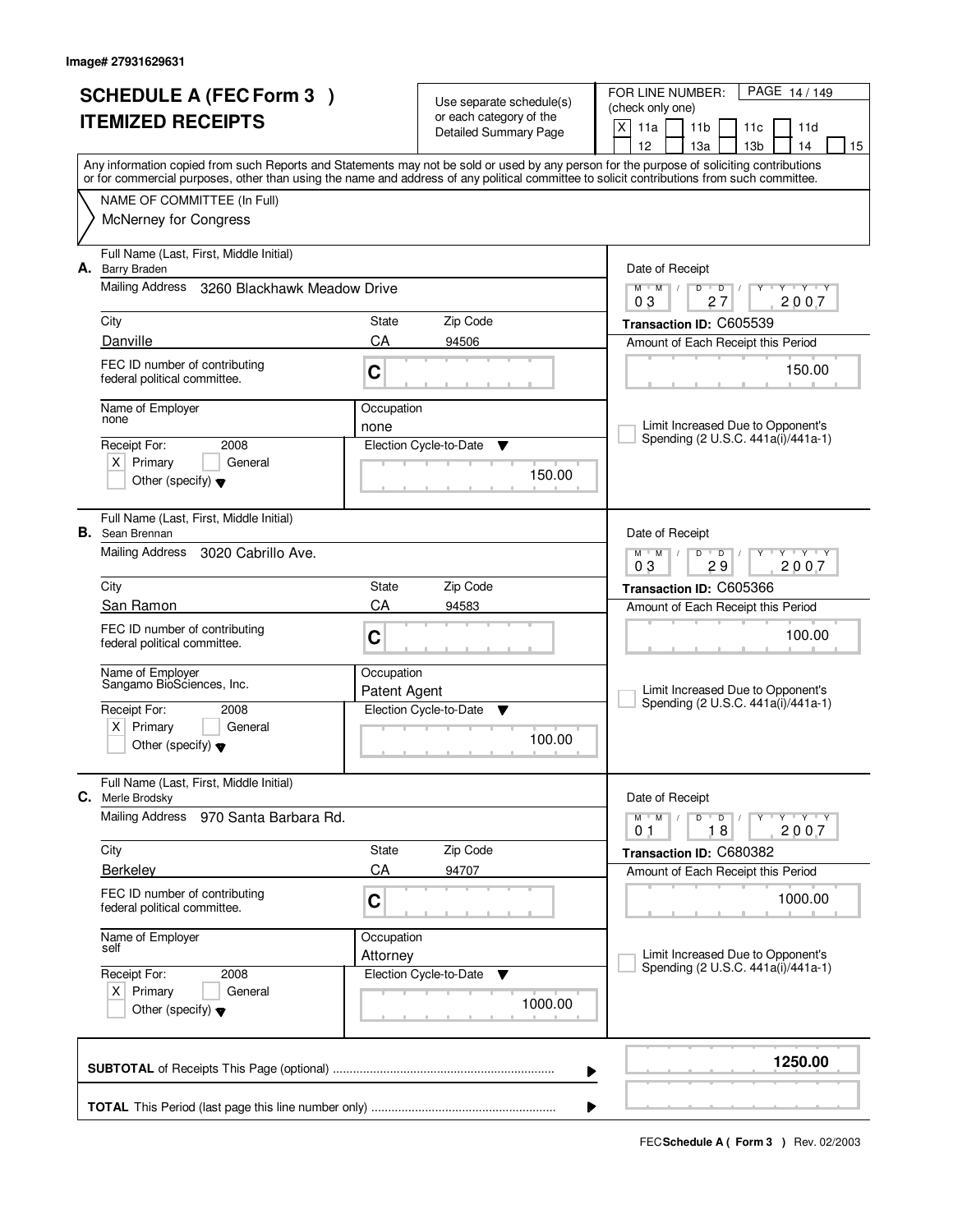| <b>SCHEDULE A (FEC Form 3)</b> |                                                                           |                         | Use separate schedule(s)                                | PAGE 15/149<br>FOR LINE NUMBER:<br>(check only one)                                                                                                                                                                                                                                     |  |  |  |
|--------------------------------|---------------------------------------------------------------------------|-------------------------|---------------------------------------------------------|-----------------------------------------------------------------------------------------------------------------------------------------------------------------------------------------------------------------------------------------------------------------------------------------|--|--|--|
|                                | <b>ITEMIZED RECEIPTS</b>                                                  |                         | or each category of the<br><b>Detailed Summary Page</b> | X<br>11a<br>11 <sub>b</sub><br>11c<br>11d<br>12<br>13 <sub>b</sub><br>14<br>13a<br>15                                                                                                                                                                                                   |  |  |  |
|                                |                                                                           |                         |                                                         | Any information copied from such Reports and Statements may not be sold or used by any person for the purpose of soliciting contributions<br>or for commercial purposes, other than using the name and address of any political committee to solicit contributions from such committee. |  |  |  |
|                                | NAME OF COMMITTEE (In Full)<br><b>McNerney for Congress</b>               |                         |                                                         |                                                                                                                                                                                                                                                                                         |  |  |  |
|                                |                                                                           |                         |                                                         |                                                                                                                                                                                                                                                                                         |  |  |  |
|                                | Full Name (Last, First, Middle Initial)<br>A. Clifford N Burnstein        |                         |                                                         | Date of Receipt                                                                                                                                                                                                                                                                         |  |  |  |
|                                | Mailing Address 80-37 Park Ln                                             |                         |                                                         | $\overline{D}$<br>$\overline{Y}$ $\overline{Y}$ $\overline{Y}$<br>$M$ $M$ /<br>D<br>Y<br>2007<br>03<br>20                                                                                                                                                                               |  |  |  |
|                                | City                                                                      | State                   | Zip Code                                                | Transaction ID: C610788                                                                                                                                                                                                                                                                 |  |  |  |
|                                | <b>Kew Gardens</b>                                                        | NY.                     | 11415-1020                                              | Amount of Each Receipt this Period                                                                                                                                                                                                                                                      |  |  |  |
|                                | FEC ID number of contributing<br>federal political committee.             | $\mathbf C$             |                                                         | 2300.00                                                                                                                                                                                                                                                                                 |  |  |  |
|                                | Name of Emplover<br>Q Prime, Inc                                          | Occupation              |                                                         |                                                                                                                                                                                                                                                                                         |  |  |  |
|                                | 2008<br>Receipt For:                                                      | Manager                 | Election Cycle-to-Date<br>Y                             | Limit Increased Due to Opponent's<br>Spending (2 U.S.C. 441a(i)/441a-1)                                                                                                                                                                                                                 |  |  |  |
|                                | Primary<br>X General                                                      |                         |                                                         |                                                                                                                                                                                                                                                                                         |  |  |  |
|                                | Other (specify) $\blacktriangledown$                                      |                         | 4600.00                                                 |                                                                                                                                                                                                                                                                                         |  |  |  |
|                                | Full Name (Last, First, Middle Initial)<br><b>B.</b> Clifford N Burnstein |                         |                                                         | Date of Receipt                                                                                                                                                                                                                                                                         |  |  |  |
|                                | Mailing Address 80-37 Park Ln                                             |                         |                                                         | $M$ $M$ $/$<br>$D$ $D$<br>$Y - Y - Y$<br>03<br>20<br>2007                                                                                                                                                                                                                               |  |  |  |
|                                | City                                                                      | State                   | Zip Code                                                | Transaction ID: C600519                                                                                                                                                                                                                                                                 |  |  |  |
|                                | <b>Kew Gardens</b>                                                        | <b>NY</b><br>11415-1020 |                                                         | Amount of Each Receipt this Period                                                                                                                                                                                                                                                      |  |  |  |
|                                | FEC ID number of contributing<br>federal political committee.             | C                       |                                                         | 2300.00                                                                                                                                                                                                                                                                                 |  |  |  |
|                                | Name of Employer<br>Q Prime, Inc                                          | Occupation              |                                                         |                                                                                                                                                                                                                                                                                         |  |  |  |
|                                | Receipt For:<br>2008                                                      | Manager                 | Election Cycle-to-Date<br><b>V</b>                      | Limit Increased Due to Opponent's<br>Spending (2 U.S.C. 441a(i)/441a-1)                                                                                                                                                                                                                 |  |  |  |
|                                | $x \mid$<br>Primary<br>General                                            |                         |                                                         |                                                                                                                                                                                                                                                                                         |  |  |  |
|                                | Other (specify) $\blacktriangledown$                                      |                         | 4600.00                                                 |                                                                                                                                                                                                                                                                                         |  |  |  |
|                                | Full Name (Last, First, Middle Initial)<br>C. Bayford Butler              |                         |                                                         | Date of Receipt                                                                                                                                                                                                                                                                         |  |  |  |
|                                | <b>Mailing Address</b><br>PO Box 380                                      |                         |                                                         | $M$ $M$ $M$<br>$D$ $D$ $/$<br>Y Y Y Y Y Y<br>2007<br>03<br>28                                                                                                                                                                                                                           |  |  |  |
|                                | City                                                                      | State                   | Zip Code                                                | Transaction ID: C605339                                                                                                                                                                                                                                                                 |  |  |  |
|                                | Penryn                                                                    | CA                      | 95663                                                   | Amount of Each Receipt this Period                                                                                                                                                                                                                                                      |  |  |  |
|                                | FEC ID number of contributing<br>federal political committee.             | C                       |                                                         | 250.00                                                                                                                                                                                                                                                                                  |  |  |  |
|                                | Name of Employer<br>University of California                              | Occupation              |                                                         | Limit Increased Due to Opponent's                                                                                                                                                                                                                                                       |  |  |  |
|                                | Davis<br>Receipt For:<br>2008                                             | Lecturer                | Election Cycle-to-Date<br>v                             | Spending (2 U.S.C. 441a(i)/441a-1)                                                                                                                                                                                                                                                      |  |  |  |
|                                | $X$ Primary<br>General<br>Other (specify) $\blacktriangledown$            |                         | 250.00                                                  |                                                                                                                                                                                                                                                                                         |  |  |  |
|                                |                                                                           |                         |                                                         | 4850.00<br>▶                                                                                                                                                                                                                                                                            |  |  |  |
|                                | ▶                                                                         |                         |                                                         |                                                                                                                                                                                                                                                                                         |  |  |  |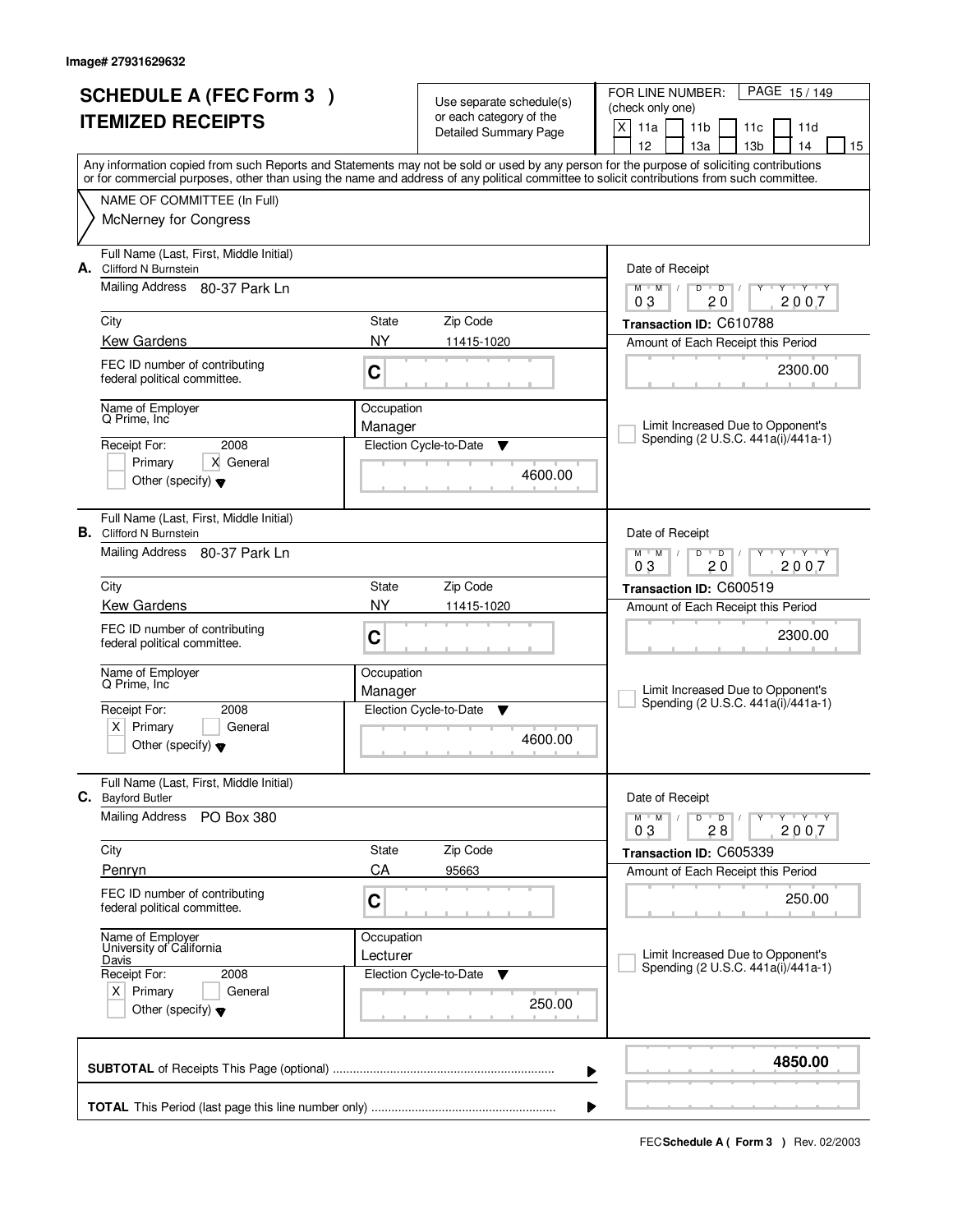| <b>SCHEDULE A (FEC Form 3)</b><br><b>ITEMIZED RECEIPTS</b> |                                                                                                                                            |                                                | Use separate schedule(s)<br>or each category of the<br><b>Detailed Summary Page</b> | PAGE 16/149<br>FOR LINE NUMBER:<br>(check only one)<br>X<br>11a<br>11 <sub>b</sub><br>11 <sub>c</sub><br>11d<br>12<br>13а<br>13 <sub>b</sub><br>14<br>15 |
|------------------------------------------------------------|--------------------------------------------------------------------------------------------------------------------------------------------|------------------------------------------------|-------------------------------------------------------------------------------------|----------------------------------------------------------------------------------------------------------------------------------------------------------|
|                                                            | or for commercial purposes, other than using the name and address of any political committee to solicit contributions from such committee. |                                                |                                                                                     | Any information copied from such Reports and Statements may not be sold or used by any person for the purpose of soliciting contributions                |
|                                                            | NAME OF COMMITTEE (In Full)                                                                                                                |                                                |                                                                                     |                                                                                                                                                          |
|                                                            | <b>McNerney for Congress</b>                                                                                                               |                                                |                                                                                     |                                                                                                                                                          |
| А.                                                         | Full Name (Last, First, Middle Initial)<br>John Casey                                                                                      |                                                |                                                                                     | Date of Receipt                                                                                                                                          |
|                                                            | Mailing Address 6310 Paseo Santa Maria                                                                                                     |                                                |                                                                                     | $M$ $M$ /<br>$D$ $D$<br>$Y - Y - Y$<br>0 <sub>2</sub><br>0 <sub>5</sub><br>2007                                                                          |
|                                                            | City                                                                                                                                       | State                                          | Zip Code                                                                            | Transaction ID: C588125                                                                                                                                  |
|                                                            | Pleasanton                                                                                                                                 | CA                                             | 94566                                                                               | Amount of Each Receipt this Period                                                                                                                       |
|                                                            | FEC ID number of contributing<br>federal political committee.                                                                              | C                                              |                                                                                     | 150.00                                                                                                                                                   |
|                                                            | Name of Employer<br><b>Applied Materials</b>                                                                                               | Occupation                                     | Program Manager                                                                     | Limit Increased Due to Opponent's                                                                                                                        |
|                                                            | 2008<br>Receipt For:                                                                                                                       |                                                | Election Cycle-to-Date<br>▼                                                         | Spending (2 U.S.C. 441a(i)/441a-1)                                                                                                                       |
|                                                            | $X$ Primary<br>General<br>Other (specify) $\blacktriangledown$                                                                             |                                                | 350.00                                                                              |                                                                                                                                                          |
|                                                            | Full Name (Last, First, Middle Initial)<br><b>B.</b> John Casey                                                                            |                                                |                                                                                     | Date of Receipt                                                                                                                                          |
|                                                            | Mailing Address 6310 Paseo Santa Maria                                                                                                     |                                                |                                                                                     | $M$ $M$ /<br>D<br>$\overline{D}$<br>$Y + Y$<br>26<br>03<br>2007                                                                                          |
|                                                            | City                                                                                                                                       | State                                          | Zip Code                                                                            | Transaction ID: C605460                                                                                                                                  |
|                                                            | Pleasanton                                                                                                                                 | CA<br>94566                                    |                                                                                     | Amount of Each Receipt this Period                                                                                                                       |
|                                                            | FEC ID number of contributing<br>federal political committee.                                                                              | C                                              |                                                                                     | 200.00                                                                                                                                                   |
|                                                            | Name of Employer<br><b>Applied Materials</b>                                                                                               | Occupation                                     |                                                                                     |                                                                                                                                                          |
|                                                            | Receipt For:<br>2008                                                                                                                       | Program Manager<br>Election Cycle-to-Date<br>▼ |                                                                                     | Limit Increased Due to Opponent's<br>Spending (2 U.S.C. 441a(i)/441a-1)                                                                                  |
|                                                            | x <sub>1</sub><br>Primary<br>General<br>Other (specify) $\blacktriangledown$                                                               |                                                | 350.00                                                                              |                                                                                                                                                          |
| C.                                                         | Full Name (Last, First, Middle Initial)<br>Dava Casoni                                                                                     |                                                |                                                                                     | Date of Receipt                                                                                                                                          |
|                                                            | <b>Mailing Address</b><br>1117 N Orange Dr #105                                                                                            |                                                |                                                                                     | $D$ $D$ $I$<br>יץ ייץ ייד<br>$M$ $M$ $/$<br>Y<br>03<br>25<br>2007                                                                                        |
|                                                            | City                                                                                                                                       | State                                          | Zip Code                                                                            | Transaction ID: C601489                                                                                                                                  |
|                                                            | <b>Los Angeles</b>                                                                                                                         | CA                                             | 90038                                                                               | Amount of Each Receipt this Period                                                                                                                       |
|                                                            | FEC ID number of contributing<br>federal political committee.                                                                              | C                                              |                                                                                     | 400.00                                                                                                                                                   |
|                                                            | Name of Employer<br>Milbanle Tweed Hadley &                                                                                                | Occupation                                     |                                                                                     |                                                                                                                                                          |
|                                                            | <b>Mckloy</b><br>Receipt For:<br>2008                                                                                                      |                                                | Renewable Energy Attorney<br>Election Cycle-to-Date<br><b>V</b>                     | Limit Increased Due to Opponent's<br>Spending (2 U.S.C. 441a(i)/441a-1)                                                                                  |
|                                                            | $X$ Primary<br>General<br>Other (specify) $\blacktriangledown$                                                                             |                                                | 400.00                                                                              |                                                                                                                                                          |
|                                                            |                                                                                                                                            |                                                |                                                                                     |                                                                                                                                                          |
|                                                            |                                                                                                                                            |                                                |                                                                                     | 750.00<br>▶                                                                                                                                              |
|                                                            |                                                                                                                                            |                                                |                                                                                     | ▶                                                                                                                                                        |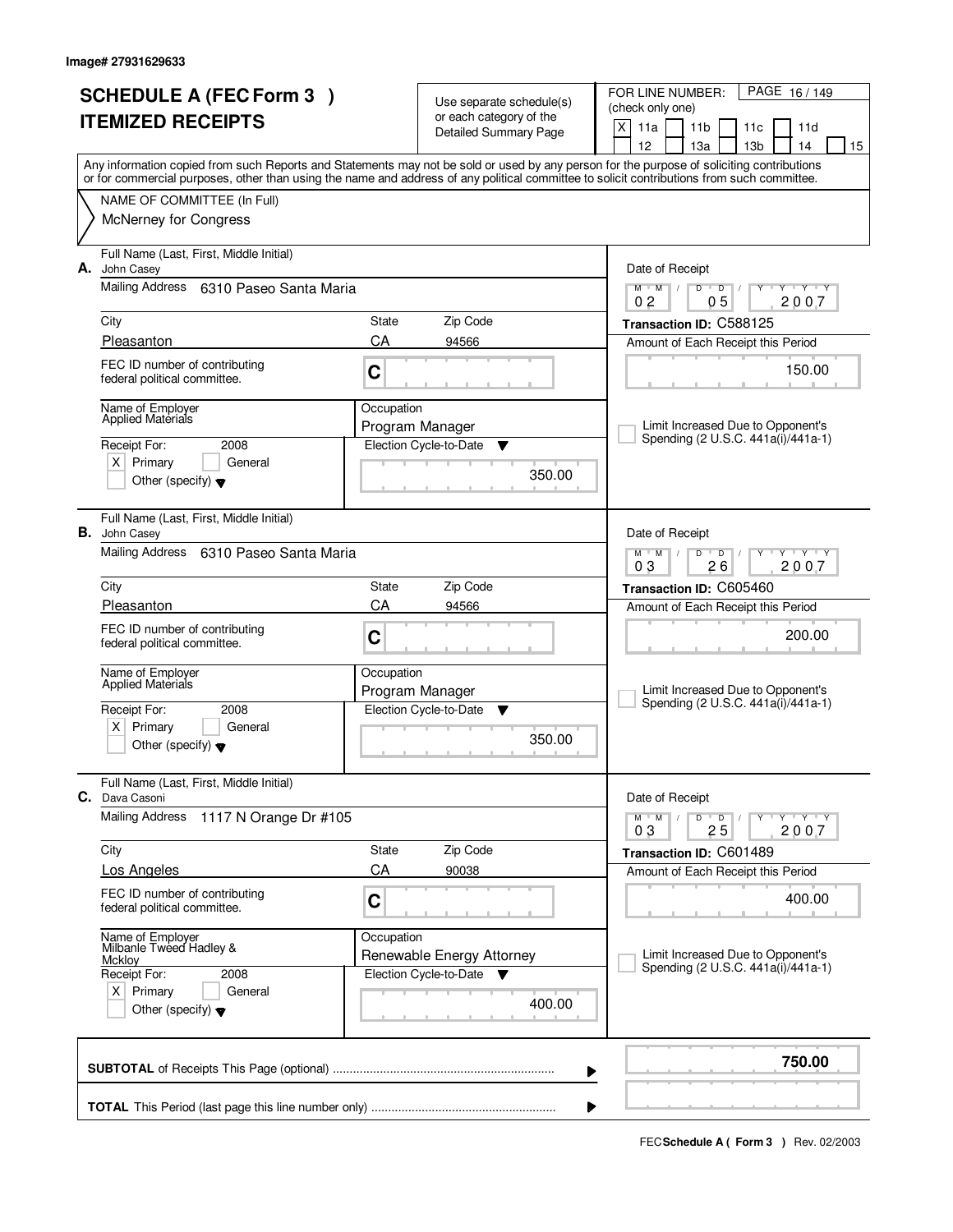| <b>SCHEDULE A (FEC Form 3)</b>                                                                                                             |                        |                                                     | PAGE 17/149<br>FOR LINE NUMBER:                                                                  |  |
|--------------------------------------------------------------------------------------------------------------------------------------------|------------------------|-----------------------------------------------------|--------------------------------------------------------------------------------------------------|--|
| <b>ITEMIZED RECEIPTS</b>                                                                                                                   |                        | Use separate schedule(s)<br>or each category of the | (check only one)                                                                                 |  |
|                                                                                                                                            |                        | <b>Detailed Summary Page</b>                        | X<br>11a<br>11 <sub>b</sub><br>11c<br>11d                                                        |  |
| Any information copied from such Reports and Statements may not be sold or used by any person for the purpose of soliciting contributions  |                        |                                                     | 12<br>13 <sub>b</sub><br>13a<br>14<br>15                                                         |  |
| or for commercial purposes, other than using the name and address of any political committee to solicit contributions from such committee. |                        |                                                     |                                                                                                  |  |
| NAME OF COMMITTEE (In Full)                                                                                                                |                        |                                                     |                                                                                                  |  |
| <b>McNerney for Congress</b>                                                                                                               |                        |                                                     |                                                                                                  |  |
| Full Name (Last, First, Middle Initial)<br>А.<br>Ann Cerney                                                                                |                        |                                                     | Date of Receipt                                                                                  |  |
| <b>Mailing Address</b><br>900 W Vine St                                                                                                    |                        |                                                     | $Y - Y - Y$<br>$M$ $M$ /<br>$D$ <sup>U</sup><br>$\overline{D}$<br>$\sqrt{ }$<br>2007<br>03<br>07 |  |
| City                                                                                                                                       | State                  | Zip Code                                            | Transaction ID: C595607                                                                          |  |
| Lodi                                                                                                                                       | CA                     | 95249                                               | Amount of Each Receipt this Period                                                               |  |
| FEC ID number of contributing<br>federal political committee.                                                                              | C                      |                                                     | 150.00                                                                                           |  |
| Name of Employer<br>Self Employed                                                                                                          | Occupation<br>Attorney |                                                     | Limit Increased Due to Opponent's                                                                |  |
| Receipt For:<br>2008                                                                                                                       |                        | Election Cycle-to-Date<br>▼                         | Spending (2 U.S.C. 441a(i)/441a-1)                                                               |  |
| $X$ Primary<br>General                                                                                                                     |                        |                                                     |                                                                                                  |  |
| Other (specify) $\blacktriangledown$                                                                                                       |                        | 750.00                                              |                                                                                                  |  |
| Full Name (Last, First, Middle Initial)<br><b>B.</b> Mark Chandler                                                                         |                        |                                                     | Date of Receipt                                                                                  |  |
| Mailing Address<br>528 Tennyson Ave                                                                                                        |                        |                                                     | $M$ $M$ $/$<br>$\overline{D}$<br>$Y \vdash Y \vdash Y$<br>D<br>03<br>31<br>2007                  |  |
| City                                                                                                                                       | State                  | Zip Code                                            | Transaction ID: C605449                                                                          |  |
| Palo Alto                                                                                                                                  | CA<br>94301-3839       |                                                     | Amount of Each Receipt this Period                                                               |  |
| FEC ID number of contributing<br>federal political committee.                                                                              | C                      |                                                     | 1000.00                                                                                          |  |
| Name of Employer<br>CISCO SYSTEMS                                                                                                          | Occupation             |                                                     |                                                                                                  |  |
|                                                                                                                                            | <b>OFFICER</b>         |                                                     | Limit Increased Due to Opponent's<br>Spending (2 U.S.C. 441a(i)/441a-1)                          |  |
| Receipt For:<br>2008<br>Primary<br>General                                                                                                 |                        | Election Cycle-to-Date<br>▼                         |                                                                                                  |  |
| $X \mid$<br>Other (specify) $\blacktriangledown$                                                                                           |                        | 1000.00                                             |                                                                                                  |  |
| Full Name (Last, First, Middle Initial)<br><b>C.</b> Damian Chouinard                                                                      |                        |                                                     | Date of Receipt                                                                                  |  |
| <b>Mailing Address</b><br>33853 Palomares Rd.                                                                                              |                        |                                                     | $\mathsf D$<br>$M$ $M$ /<br>$\overline{D}$<br>$Y + Y + Y$<br>2007<br>03<br>23                    |  |
| City                                                                                                                                       | State                  | Zip Code                                            | Transaction ID: C601239                                                                          |  |
| <b>Castro Valley</b>                                                                                                                       | CA                     | 94552                                               | Amount of Each Receipt this Period                                                               |  |
| FEC ID number of contributing<br>federal political committee.                                                                              | C                      |                                                     | 500.00                                                                                           |  |
| Name of Employer<br>Chouinard Vineyard                                                                                                     | Occupation<br>Owner    |                                                     | Limit Increased Due to Opponent's                                                                |  |
| Receipt For:<br>2008                                                                                                                       |                        | Election Cycle-to-Date<br>v                         | Spending (2 U.S.C. 441a(i)/441a-1)                                                               |  |
| $X$ Primary<br>General<br>Other (specify) $\blacktriangledown$                                                                             |                        | 500.00                                              |                                                                                                  |  |
|                                                                                                                                            |                        |                                                     | 1650.00<br>▶                                                                                     |  |
|                                                                                                                                            |                        |                                                     |                                                                                                  |  |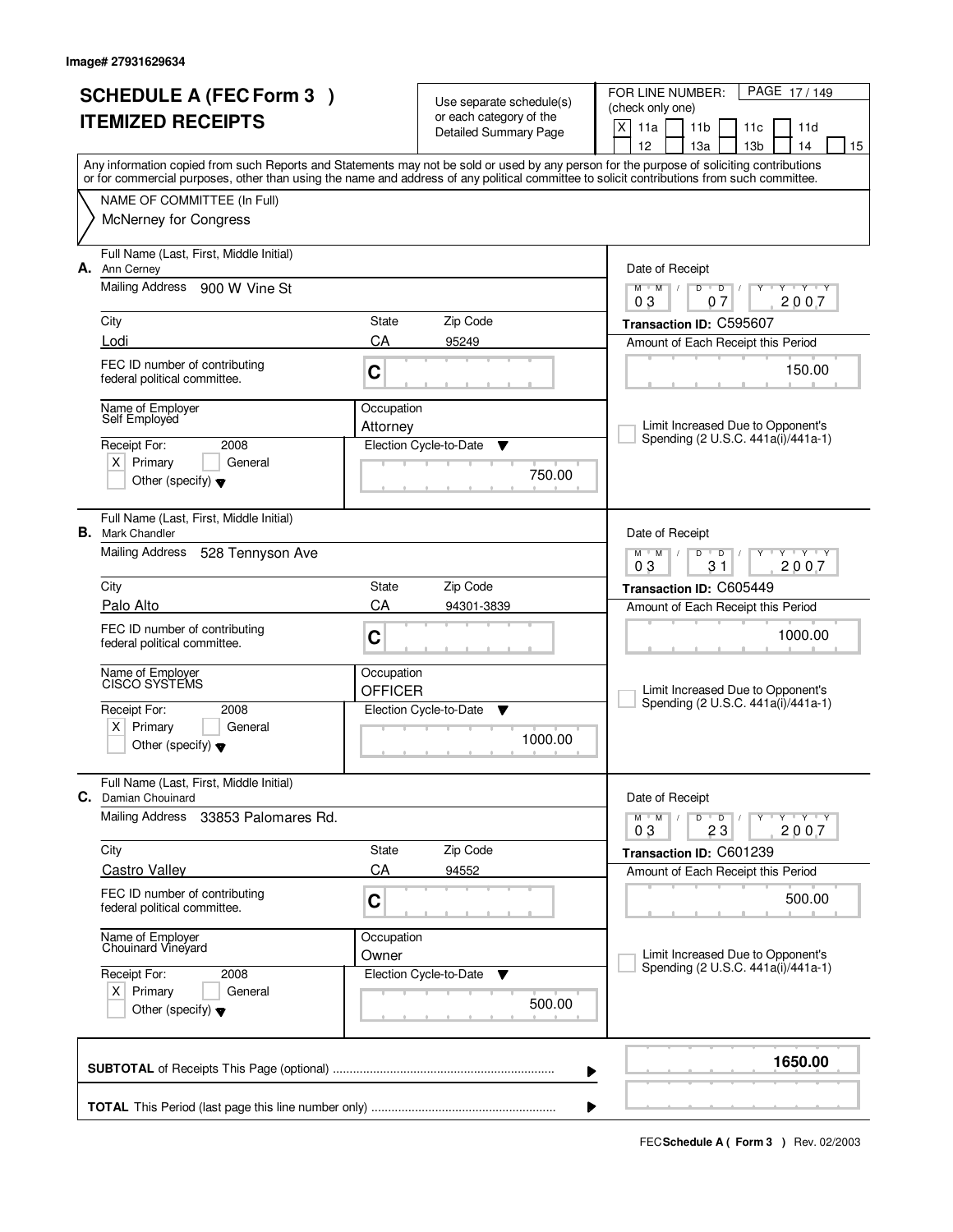| <b>SCHEDULE A (FEC Form 3)</b><br><b>ITEMIZED RECEIPTS</b> |                                                                            |                              | Use separate schedule(s)<br>or each category of the<br><b>Detailed Summary Page</b> | PAGE 18/149<br>FOR LINE NUMBER:<br>(check only one)<br>X<br>11a<br>11 <sub>b</sub><br>11 <sub>c</sub><br>11d                                                                                                                                                                                                                                     |  |  |  |
|------------------------------------------------------------|----------------------------------------------------------------------------|------------------------------|-------------------------------------------------------------------------------------|--------------------------------------------------------------------------------------------------------------------------------------------------------------------------------------------------------------------------------------------------------------------------------------------------------------------------------------------------|--|--|--|
|                                                            |                                                                            |                              |                                                                                     | 12 <sup>2</sup><br>14<br>13a<br>13 <sub>b</sub><br>15<br>Any information copied from such Reports and Statements may not be sold or used by any person for the purpose of soliciting contributions<br>or for commercial purposes, other than using the name and address of any political committee to solicit contributions from such committee. |  |  |  |
|                                                            | NAME OF COMMITTEE (In Full)                                                |                              |                                                                                     |                                                                                                                                                                                                                                                                                                                                                  |  |  |  |
|                                                            | <b>McNerney for Congress</b>                                               |                              |                                                                                     |                                                                                                                                                                                                                                                                                                                                                  |  |  |  |
|                                                            | Full Name (Last, First, Middle Initial)<br>A. Louise Harvey Clark          |                              |                                                                                     | Date of Receipt                                                                                                                                                                                                                                                                                                                                  |  |  |  |
|                                                            | Mailing Address 6 Blackthorn Rd.                                           |                              |                                                                                     | $Y + Y + Y$<br>$M$ $M$<br>$D$ $D$<br>Y<br>2007<br>31<br>01                                                                                                                                                                                                                                                                                       |  |  |  |
|                                                            | City                                                                       | State                        | Zip Code                                                                            | Transaction ID: C587478                                                                                                                                                                                                                                                                                                                          |  |  |  |
|                                                            | Lafayette                                                                  | CA                           | 94549                                                                               | Amount of Each Receipt this Period                                                                                                                                                                                                                                                                                                               |  |  |  |
|                                                            | FEC ID number of contributing<br>federal political committee.              | C                            |                                                                                     | 1000.00                                                                                                                                                                                                                                                                                                                                          |  |  |  |
|                                                            | Name of Employer<br>retired                                                | Occupation<br><b>RETIRED</b> |                                                                                     | Limit Increased Due to Opponent's                                                                                                                                                                                                                                                                                                                |  |  |  |
|                                                            | Receipt For:<br>2008                                                       |                              | Election Cycle-to-Date<br>▼                                                         | Spending (2 U.S.C. 441a(i)/441a-1)                                                                                                                                                                                                                                                                                                               |  |  |  |
|                                                            | $X$ Primary<br>General<br>Other (specify) $\blacktriangledown$             |                              | 1000.00                                                                             |                                                                                                                                                                                                                                                                                                                                                  |  |  |  |
|                                                            | Full Name (Last, First, Middle Initial)<br><b>B.</b> Maxine Clark          |                              |                                                                                     | Date of Receipt                                                                                                                                                                                                                                                                                                                                  |  |  |  |
|                                                            | <b>Mailing Address</b><br>34 River Bluff Ln.                               |                              |                                                                                     | $M$ $M$ /<br>D<br>$\overline{D}$<br>$Y + Y + Y$<br>30<br>03<br>2007                                                                                                                                                                                                                                                                              |  |  |  |
|                                                            | City                                                                       | State                        | Zip Code                                                                            | Transaction ID: C605226                                                                                                                                                                                                                                                                                                                          |  |  |  |
|                                                            | Carmichael                                                                 | CA                           | 95608                                                                               | Amount of Each Receipt this Period                                                                                                                                                                                                                                                                                                               |  |  |  |
|                                                            | FEC ID number of contributing<br>federal political committee.              | C                            |                                                                                     | 250.00                                                                                                                                                                                                                                                                                                                                           |  |  |  |
|                                                            | Name of Employer<br>none                                                   | Occupation                   |                                                                                     |                                                                                                                                                                                                                                                                                                                                                  |  |  |  |
|                                                            | Receipt For:<br>2008                                                       | retired                      | Election Cycle-to-Date<br>▼                                                         | Limit Increased Due to Opponent's<br>Spending (2 U.S.C. 441a(i)/441a-1)                                                                                                                                                                                                                                                                          |  |  |  |
|                                                            | $\mathsf{X}$<br>Primary<br>General<br>Other (specify) $\blacktriangledown$ |                              | 250.00                                                                              |                                                                                                                                                                                                                                                                                                                                                  |  |  |  |
| C.                                                         | Full Name (Last, First, Middle Initial)<br>Hugh Cosman                     |                              |                                                                                     | Date of Receipt                                                                                                                                                                                                                                                                                                                                  |  |  |  |
|                                                            | <b>Mailing Address</b><br>128 Manhattan Avenue                             |                              |                                                                                     | $M = M$<br>$D$ $D$ $/$<br>יץ ייץ ייד<br>Y<br>03<br>30<br>2007                                                                                                                                                                                                                                                                                    |  |  |  |
|                                                            | City                                                                       | State                        | Zip Code                                                                            | Transaction ID: C605195                                                                                                                                                                                                                                                                                                                          |  |  |  |
|                                                            | New York                                                                   | <b>NY</b>                    | 10025                                                                               | Amount of Each Receipt this Period                                                                                                                                                                                                                                                                                                               |  |  |  |
|                                                            | FEC ID number of contributing<br>federal political committee.              | C                            |                                                                                     | 500.00                                                                                                                                                                                                                                                                                                                                           |  |  |  |
|                                                            | Name of Employer<br>retired                                                | Occupation                   |                                                                                     | Limit Increased Due to Opponent's                                                                                                                                                                                                                                                                                                                |  |  |  |
|                                                            | Receipt For:<br>2008                                                       | n/a                          | Election Cycle-to-Date<br>v                                                         | Spending (2 U.S.C. 441a(i)/441a-1)                                                                                                                                                                                                                                                                                                               |  |  |  |
|                                                            | $X$ Primary<br>General<br>Other (specify) $\blacktriangledown$             |                              | 500.00                                                                              |                                                                                                                                                                                                                                                                                                                                                  |  |  |  |
|                                                            |                                                                            |                              |                                                                                     | 1750.00<br>▶                                                                                                                                                                                                                                                                                                                                     |  |  |  |
|                                                            | ▶                                                                          |                              |                                                                                     |                                                                                                                                                                                                                                                                                                                                                  |  |  |  |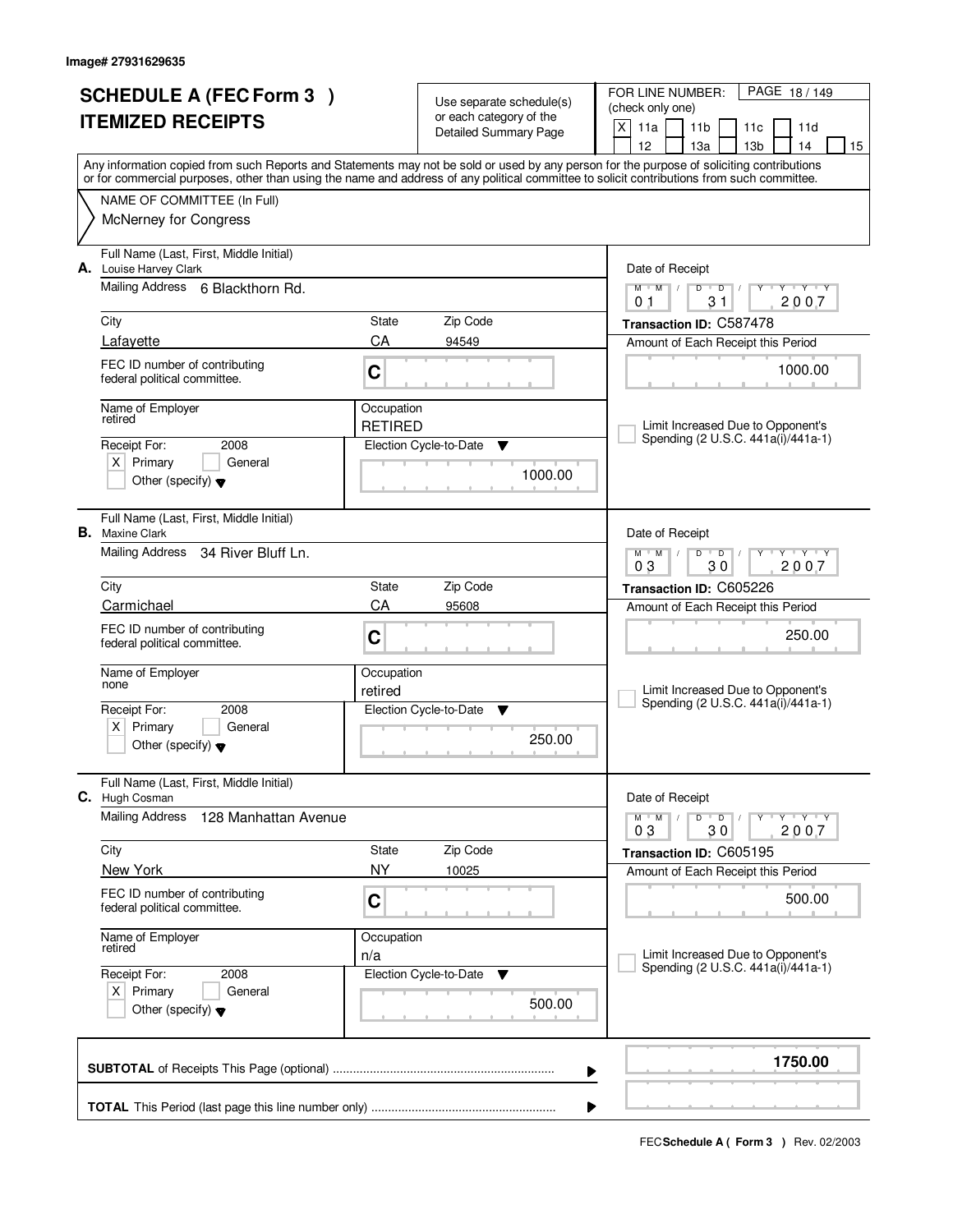| <b>SCHEDULE A (FEC Form 3)</b><br><b>ITEMIZED RECEIPTS</b> |                                                                        |                         | Use separate schedule(s)<br>or each category of the | PAGE 19/149<br>FOR LINE NUMBER:<br>(check only one)<br>X<br>11a<br>11 <sub>b</sub><br>11c<br>11d                                                                                                                                                                                        |  |  |  |
|------------------------------------------------------------|------------------------------------------------------------------------|-------------------------|-----------------------------------------------------|-----------------------------------------------------------------------------------------------------------------------------------------------------------------------------------------------------------------------------------------------------------------------------------------|--|--|--|
|                                                            |                                                                        |                         | <b>Detailed Summary Page</b>                        | 14<br>12<br>13a<br>13 <sub>b</sub><br>15                                                                                                                                                                                                                                                |  |  |  |
|                                                            |                                                                        |                         |                                                     | Any information copied from such Reports and Statements may not be sold or used by any person for the purpose of soliciting contributions<br>or for commercial purposes, other than using the name and address of any political committee to solicit contributions from such committee. |  |  |  |
|                                                            | NAME OF COMMITTEE (In Full)                                            |                         |                                                     |                                                                                                                                                                                                                                                                                         |  |  |  |
|                                                            | <b>McNerney for Congress</b>                                           |                         |                                                     |                                                                                                                                                                                                                                                                                         |  |  |  |
| А.                                                         | Full Name (Last, First, Middle Initial)<br>Mike Cox                    |                         |                                                     | Date of Receipt                                                                                                                                                                                                                                                                         |  |  |  |
|                                                            | Mailing Address<br>405 Atherton Way                                    |                         |                                                     | $M$ $M$ $/$<br>$D$ $D$<br>$Y - Y - Y$<br>Y<br>0 <sub>2</sub><br>2007<br>21                                                                                                                                                                                                              |  |  |  |
|                                                            | City                                                                   | State                   | Zip Code                                            | Transaction ID: C594995                                                                                                                                                                                                                                                                 |  |  |  |
|                                                            | Morgan Hill                                                            | CA                      | 95037-6223                                          | Amount of Each Receipt this Period                                                                                                                                                                                                                                                      |  |  |  |
|                                                            | FEC ID number of contributing<br>federal political committee.          | C                       |                                                     | 500.00                                                                                                                                                                                                                                                                                  |  |  |  |
|                                                            | Name of Employer<br>Anaerobe Systems                                   | Occupation<br>President |                                                     | Limit Increased Due to Opponent's                                                                                                                                                                                                                                                       |  |  |  |
|                                                            | 2008<br>Receipt For:                                                   |                         | Election Cycle-to-Date<br>▼                         | Spending (2 U.S.C. 441a(i)/441a-1)                                                                                                                                                                                                                                                      |  |  |  |
|                                                            | $X$ Primary<br>General<br>Other (specify) $\blacktriangledown$         |                         | 500.00                                              |                                                                                                                                                                                                                                                                                         |  |  |  |
|                                                            | Full Name (Last, First, Middle Initial)<br><b>B.</b> Tony Crabb        |                         |                                                     | Date of Receipt                                                                                                                                                                                                                                                                         |  |  |  |
|                                                            | <b>Mailing Address</b><br>1083 Vine Street, # 249                      |                         |                                                     | $M$ $M$ /<br>D<br>$\overline{D}$<br>$Y + Y$<br>28<br>02<br>2007                                                                                                                                                                                                                         |  |  |  |
|                                                            | City                                                                   | State                   | Zip Code                                            | Transaction ID: C595305                                                                                                                                                                                                                                                                 |  |  |  |
|                                                            | Healdsburh                                                             | CA<br>95448             |                                                     | Amount of Each Receipt this Period                                                                                                                                                                                                                                                      |  |  |  |
|                                                            | FEC ID number of contributing<br>federal political committee.          | C                       |                                                     | 250.00                                                                                                                                                                                                                                                                                  |  |  |  |
|                                                            | Name of Employer<br>Puma Springs Vineyards                             | Occupation              | Self employed / Farmer                              | Limit Increased Due to Opponent's                                                                                                                                                                                                                                                       |  |  |  |
|                                                            | Receipt For:<br>2008                                                   |                         | Election Cycle-to-Date<br>v                         | Spending (2 U.S.C. 441a(i)/441a-1)                                                                                                                                                                                                                                                      |  |  |  |
|                                                            | $\times$<br>Primary<br>General<br>Other (specify) $\blacktriangledown$ |                         | 500.00                                              |                                                                                                                                                                                                                                                                                         |  |  |  |
| C.                                                         | Full Name (Last, First, Middle Initial)<br><b>Tony Crabb</b>           |                         |                                                     | Date of Receipt                                                                                                                                                                                                                                                                         |  |  |  |
|                                                            | <b>Mailing Address</b><br>1083 Vine Street, # 249                      |                         |                                                     | $M = M$<br>$\mathsf D$<br>πηγππηγππηγ<br>$\overline{\phantom{0}}$ D $\overline{\phantom{0}}$ /<br>Y<br>03<br>29<br>2007                                                                                                                                                                 |  |  |  |
|                                                            | City                                                                   | State                   | Zip Code                                            | Transaction ID: C605308                                                                                                                                                                                                                                                                 |  |  |  |
|                                                            | Healdsburh                                                             | CA                      | 95448                                               | Amount of Each Receipt this Period                                                                                                                                                                                                                                                      |  |  |  |
|                                                            | FEC ID number of contributing<br>federal political committee.          | C                       |                                                     | 250.00                                                                                                                                                                                                                                                                                  |  |  |  |
|                                                            | Name of Employer<br>Puma Springs Vineyards                             | Occupation              | Self employed / Farmer                              | Limit Increased Due to Opponent's                                                                                                                                                                                                                                                       |  |  |  |
|                                                            | Receipt For:<br>2008                                                   |                         | Election Cycle-to-Date ▼                            | Spending (2 U.S.C. 441a(i)/441a-1)                                                                                                                                                                                                                                                      |  |  |  |
|                                                            | $X$ Primary<br>General<br>Other (specify) $\blacktriangledown$         |                         | 500.00                                              |                                                                                                                                                                                                                                                                                         |  |  |  |
|                                                            |                                                                        |                         |                                                     | 1000.00<br>▶                                                                                                                                                                                                                                                                            |  |  |  |
|                                                            | ▶                                                                      |                         |                                                     |                                                                                                                                                                                                                                                                                         |  |  |  |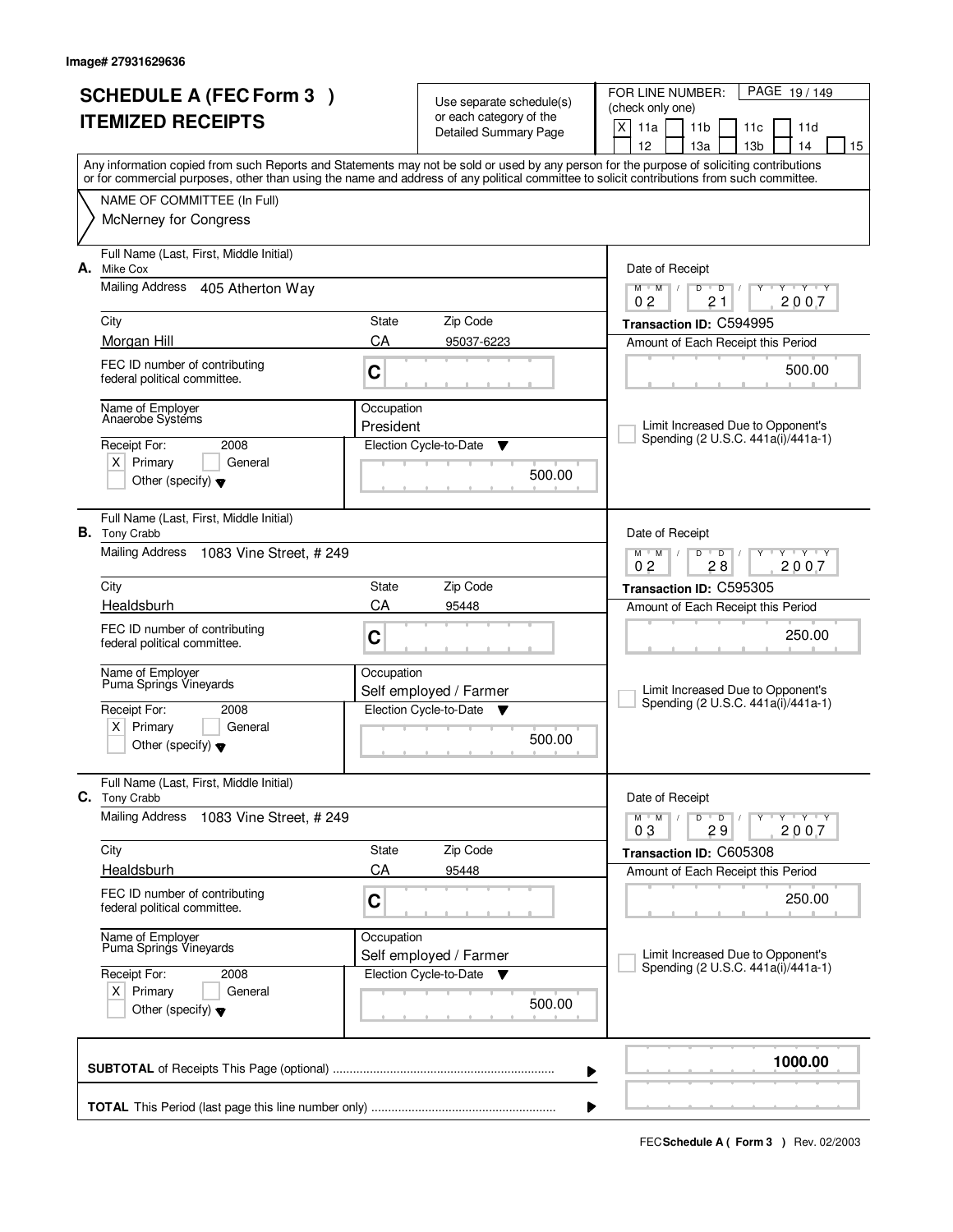| <b>SCHEDULE A (FEC Form 3)</b> |                                                                   |                   | Use separate schedule(s)    | PAGE 20 / 149<br>FOR LINE NUMBER:                                                                                                                                                                                                                                                       |
|--------------------------------|-------------------------------------------------------------------|-------------------|-----------------------------|-----------------------------------------------------------------------------------------------------------------------------------------------------------------------------------------------------------------------------------------------------------------------------------------|
| <b>ITEMIZED RECEIPTS</b>       |                                                                   |                   | or each category of the     | (check only one)<br>X<br>11a<br>11 <sub>b</sub><br>11c<br>11d                                                                                                                                                                                                                           |
|                                |                                                                   |                   | Detailed Summary Page       | 12<br>13 <sub>b</sub><br>14<br>13a<br>15                                                                                                                                                                                                                                                |
|                                |                                                                   |                   |                             | Any information copied from such Reports and Statements may not be sold or used by any person for the purpose of soliciting contributions<br>or for commercial purposes, other than using the name and address of any political committee to solicit contributions from such committee. |
|                                | NAME OF COMMITTEE (In Full)                                       |                   |                             |                                                                                                                                                                                                                                                                                         |
|                                | McNerney for Congress                                             |                   |                             |                                                                                                                                                                                                                                                                                         |
|                                | Full Name (Last, First, Middle Initial)<br>A. Chris Cute          |                   |                             | Date of Receipt                                                                                                                                                                                                                                                                         |
|                                | Mailing Address<br>1515 Welburn Ave                               |                   |                             | $+Y+Y$<br>$M$ $M$ $/$<br>D<br>$\overline{D}$<br>Y<br>0 <sub>2</sub><br>2007<br>03                                                                                                                                                                                                       |
|                                | City                                                              | State             | Zip Code                    | Transaction ID: C595011                                                                                                                                                                                                                                                                 |
|                                | Gilroy                                                            | CA                | 95020                       | Amount of Each Receipt this Period                                                                                                                                                                                                                                                      |
|                                | FEC ID number of contributing<br>federal political committee.     | C                 |                             | 500.00                                                                                                                                                                                                                                                                                  |
|                                | Name of Employer<br>Hollings Cartaway Foundat-<br>ion             | Occupation<br>CEO |                             | Limit Increased Due to Opponent's                                                                                                                                                                                                                                                       |
|                                | Receipt For:<br>2008                                              |                   | Election Cycle-to-Date<br>▼ | Spending (2 U.S.C. 441a(i)/441a-1)                                                                                                                                                                                                                                                      |
|                                | $X$ Primary<br>General<br>Other (specify) $\blacktriangledown$    |                   | 500.00                      |                                                                                                                                                                                                                                                                                         |
|                                | Full Name (Last, First, Middle Initial)<br><b>B.</b> Peter Danzig |                   |                             | Date of Receipt                                                                                                                                                                                                                                                                         |
|                                | Mailing Address 875 College Ave                                   |                   |                             | $D$ $D$<br>$Y - Y - Y$<br>$M$ $M$ /<br>09<br>03<br>2007                                                                                                                                                                                                                                 |
|                                | City                                                              | State             | Zip Code                    | Transaction ID: C600108                                                                                                                                                                                                                                                                 |
|                                | Menlo Park                                                        | CA                | 94025-5205                  | Amount of Each Receipt this Period                                                                                                                                                                                                                                                      |
|                                | FEC ID number of contributing<br>federal political committee.     | C                 |                             | 500.00                                                                                                                                                                                                                                                                                  |
|                                | Name of Employer<br>Self                                          | Occupation        | Professor, Engineer         | Limit Increased Due to Opponent's                                                                                                                                                                                                                                                       |
|                                | Receipt For:<br>2008                                              |                   | Election Cycle-to-Date<br>v | Spending (2 U.S.C. 441a(i)/441a-1)                                                                                                                                                                                                                                                      |
|                                | $X$ Primary<br>General<br>Other (specify) $\blacktriangledown$    |                   | 500.00                      |                                                                                                                                                                                                                                                                                         |
|                                | Full Name (Last, First, Middle Initial)<br>C. Daniel Dawson       |                   |                             | Date of Receipt                                                                                                                                                                                                                                                                         |
|                                | <b>Mailing Address</b><br>PO Box 638                              |                   |                             | $M^{\prime}$ M $\rightarrow$ /<br>$D$ $D$ $/$<br>Y TY TY TY<br>2007<br>03<br>30                                                                                                                                                                                                         |
|                                | City                                                              | State             | Zip Code                    | Transaction ID: C605248                                                                                                                                                                                                                                                                 |
|                                | San Jose                                                          | CA                | 95106-0638                  | Amount of Each Receipt this Period                                                                                                                                                                                                                                                      |
|                                | FEC ID number of contributing<br>federal political committee.     | C                 |                             | 250.00                                                                                                                                                                                                                                                                                  |
|                                | Name of Employer<br>Goidelic Precision, Inc.                      | Occupation        |                             |                                                                                                                                                                                                                                                                                         |
|                                | Receipt For:<br>2008                                              | executive         | Election Cycle-to-Date<br>v | Limit Increased Due to Opponent's<br>Spending (2 U.S.C. 441a(i)/441a-1)                                                                                                                                                                                                                 |
|                                | $X$ Primary<br>General<br>Other (specify) $\blacktriangledown$    |                   | 250.00                      |                                                                                                                                                                                                                                                                                         |
|                                |                                                                   |                   |                             | 1250.00<br>▶                                                                                                                                                                                                                                                                            |
|                                |                                                                   |                   |                             |                                                                                                                                                                                                                                                                                         |
|                                |                                                                   |                   |                             |                                                                                                                                                                                                                                                                                         |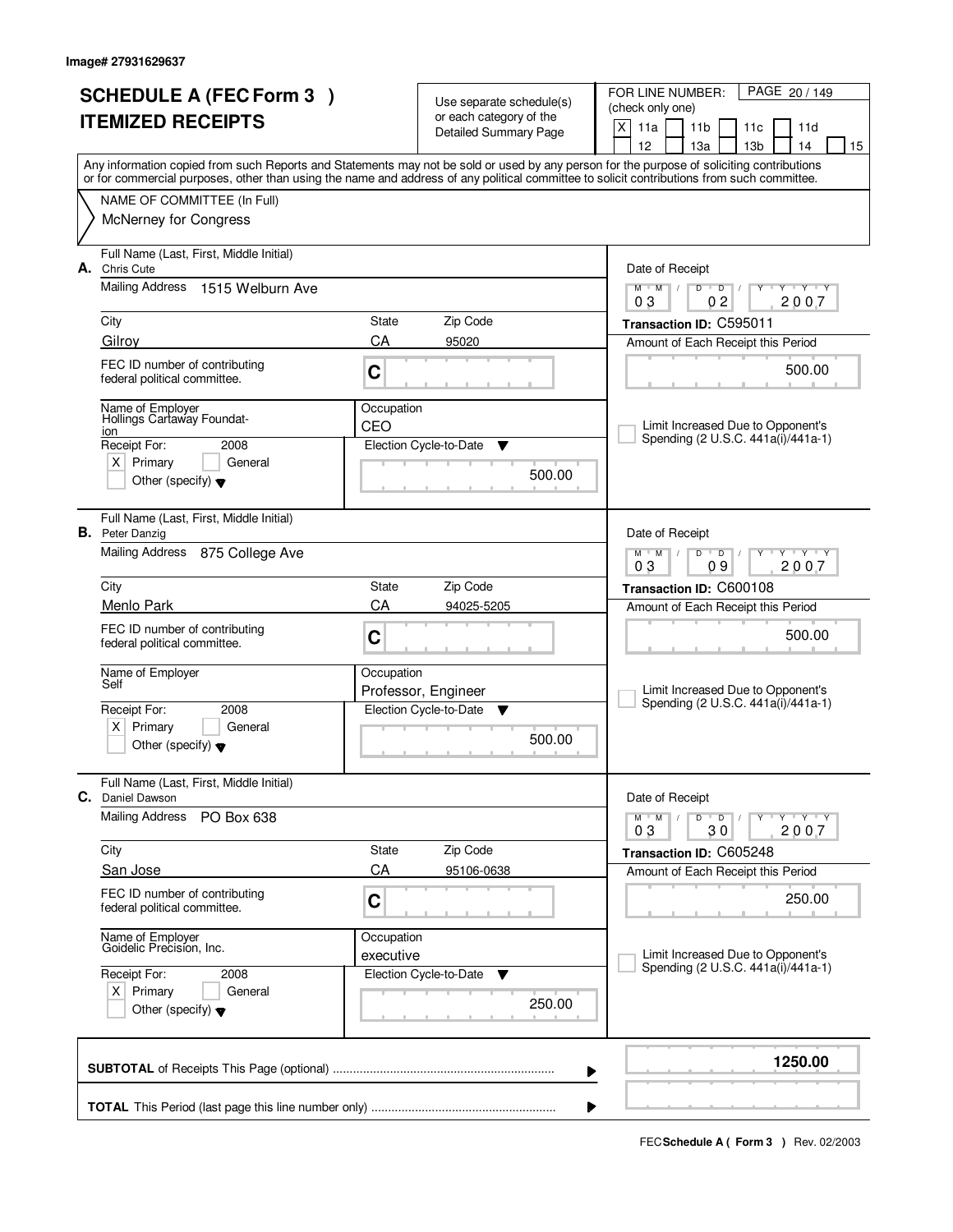| <b>SCHEDULE A (FEC Form 3)</b><br><b>ITEMIZED RECEIPTS</b> |                                                                      | Use separate schedule(s) |                                                         | PAGE 21 / 149<br>FOR LINE NUMBER:<br>(check only one)                                                                                                                                                                                                                                   |  |
|------------------------------------------------------------|----------------------------------------------------------------------|--------------------------|---------------------------------------------------------|-----------------------------------------------------------------------------------------------------------------------------------------------------------------------------------------------------------------------------------------------------------------------------------------|--|
|                                                            |                                                                      |                          | or each category of the<br><b>Detailed Summary Page</b> | X<br>11a<br>11 <sub>b</sub><br>11d<br>11c<br>12<br>13a<br>13 <sub>b</sub><br>14<br>15                                                                                                                                                                                                   |  |
|                                                            |                                                                      |                          |                                                         | Any information copied from such Reports and Statements may not be sold or used by any person for the purpose of soliciting contributions<br>or for commercial purposes, other than using the name and address of any political committee to solicit contributions from such committee. |  |
|                                                            | NAME OF COMMITTEE (In Full)                                          |                          |                                                         |                                                                                                                                                                                                                                                                                         |  |
|                                                            | <b>McNerney for Congress</b>                                         |                          |                                                         |                                                                                                                                                                                                                                                                                         |  |
| А.                                                         | Full Name (Last, First, Middle Initial)<br>Kaye Decker               |                          |                                                         | Date of Receipt                                                                                                                                                                                                                                                                         |  |
|                                                            | <b>Mailing Address</b><br>763 Bonde Ct.                              |                          |                                                         | $Y$ $Y$ $Y$<br>$M$ $M$ /<br>$D$ $D$<br>Y<br>23<br>2007<br>03                                                                                                                                                                                                                            |  |
|                                                            | City                                                                 | State                    | Zip Code                                                | Transaction ID: C697779                                                                                                                                                                                                                                                                 |  |
|                                                            | Pleasanton                                                           | CA                       | 94566                                                   | Amount of Each Receipt this Period                                                                                                                                                                                                                                                      |  |
|                                                            | FEC ID number of contributing<br>federal political committee.        | C                        |                                                         | 1000.00                                                                                                                                                                                                                                                                                 |  |
|                                                            | Name of Employer<br>retired                                          | Occupation<br>retired    |                                                         | Limit Increased Due to Opponent's                                                                                                                                                                                                                                                       |  |
|                                                            | 2008<br>Receipt For:                                                 |                          | Election Cycle-to-Date<br>▼                             | Spending (2 U.S.C. 441a(i)/441a-1)                                                                                                                                                                                                                                                      |  |
|                                                            | $X$ Primary<br>General                                               |                          | 1000.00                                                 |                                                                                                                                                                                                                                                                                         |  |
|                                                            | Other (specify) $\blacktriangledown$                                 |                          |                                                         |                                                                                                                                                                                                                                                                                         |  |
|                                                            | Full Name (Last, First, Middle Initial)<br><b>B.</b> Terrence Dillon |                          |                                                         | Date of Receipt                                                                                                                                                                                                                                                                         |  |
|                                                            | Mailing Address<br>1223 Stannage Ave.                                |                          |                                                         | <b>TY TY</b><br>$M$ $M$ /<br>D<br>$\overline{D}$<br>25<br>2007<br>0 <sub>1</sub>                                                                                                                                                                                                        |  |
|                                                            | City                                                                 | <b>State</b>             | Zip Code                                                | Transaction ID: C587166                                                                                                                                                                                                                                                                 |  |
|                                                            | Berkeley                                                             | CA<br>94706              |                                                         | Amount of Each Receipt this Period                                                                                                                                                                                                                                                      |  |
|                                                            | FEC ID number of contributing<br>federal political committee.        | C                        |                                                         | 250.00                                                                                                                                                                                                                                                                                  |  |
|                                                            | Name of Employer<br>Dillon Garden & Tree Svc.                        | Occupation               |                                                         |                                                                                                                                                                                                                                                                                         |  |
|                                                            |                                                                      | Arborist                 |                                                         | Limit Increased Due to Opponent's<br>Spending (2 U.S.C. 441a(i)/441a-1)                                                                                                                                                                                                                 |  |
|                                                            | Receipt For:<br>2006<br>Primary<br>X General                         |                          | Election Cycle-to-Date<br>▼                             |                                                                                                                                                                                                                                                                                         |  |
|                                                            | Other (specify) $\blacktriangledown$                                 |                          | 250.00                                                  |                                                                                                                                                                                                                                                                                         |  |
| C.                                                         | Full Name (Last, First, Middle Initial)<br>Michael R Eaton           |                          |                                                         | Date of Receipt                                                                                                                                                                                                                                                                         |  |
|                                                            | <b>Mailing Address</b><br>PO Box 336                                 |                          |                                                         | $D$ $D$<br>$M$ $M$ $/$<br>Y Y Y Y<br>03<br>29<br>2007                                                                                                                                                                                                                                   |  |
|                                                            | City                                                                 | State                    | Zip Code                                                | Transaction ID: C605497                                                                                                                                                                                                                                                                 |  |
|                                                            | Galt                                                                 | CA                       | 95632                                                   | Amount of Each Receipt this Period                                                                                                                                                                                                                                                      |  |
|                                                            | FEC ID number of contributing<br>federal political committee.        | C                        |                                                         | 500.00                                                                                                                                                                                                                                                                                  |  |
|                                                            | Name of Employer<br>Resources Legacy Fund                            | Occupation               |                                                         |                                                                                                                                                                                                                                                                                         |  |
|                                                            |                                                                      |                          | <b>Conservation Programs Manager</b>                    | Limit Increased Due to Opponent's<br>Spending (2 U.S.C. 441a(i)/441a-1)                                                                                                                                                                                                                 |  |
| Receipt For:<br>2008<br>$X$ Primary<br>General             |                                                                      |                          | Election Cycle-to-Date<br>▼                             |                                                                                                                                                                                                                                                                                         |  |
|                                                            | Other (specify) $\blacktriangledown$                                 |                          |                                                         |                                                                                                                                                                                                                                                                                         |  |
|                                                            |                                                                      |                          |                                                         | 1750.00<br>▶                                                                                                                                                                                                                                                                            |  |
|                                                            |                                                                      |                          |                                                         |                                                                                                                                                                                                                                                                                         |  |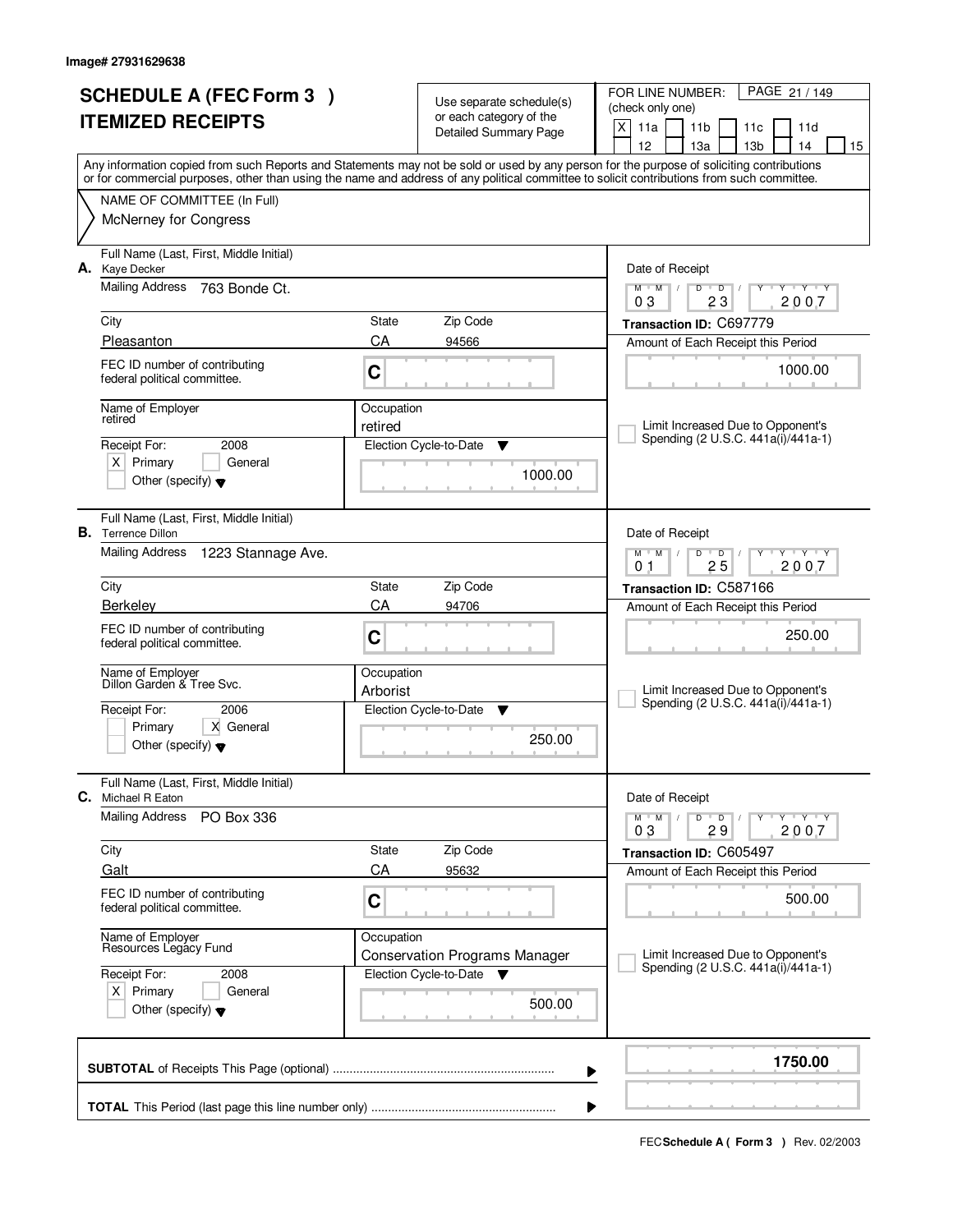| <b>SCHEDULE A (FEC Form 3)</b> |                                                                   |                      |                                                     | FOR LINE NUMBER:<br>PAGE 22 / 149                                                                                                                                                                                                                                                       |
|--------------------------------|-------------------------------------------------------------------|----------------------|-----------------------------------------------------|-----------------------------------------------------------------------------------------------------------------------------------------------------------------------------------------------------------------------------------------------------------------------------------------|
| <b>ITEMIZED RECEIPTS</b>       |                                                                   |                      | Use separate schedule(s)<br>or each category of the | (check only one)                                                                                                                                                                                                                                                                        |
|                                |                                                                   |                      | <b>Detailed Summary Page</b>                        | X<br>11a<br>11 <sub>b</sub><br>11d<br>11c                                                                                                                                                                                                                                               |
|                                |                                                                   |                      |                                                     | 12<br>13 <sub>b</sub><br>13a<br>14<br>15                                                                                                                                                                                                                                                |
|                                |                                                                   |                      |                                                     | Any information copied from such Reports and Statements may not be sold or used by any person for the purpose of soliciting contributions<br>or for commercial purposes, other than using the name and address of any political committee to solicit contributions from such committee. |
|                                | NAME OF COMMITTEE (In Full)                                       |                      |                                                     |                                                                                                                                                                                                                                                                                         |
|                                | <b>McNerney for Congress</b>                                      |                      |                                                     |                                                                                                                                                                                                                                                                                         |
|                                |                                                                   |                      |                                                     |                                                                                                                                                                                                                                                                                         |
| А.                             | Full Name (Last, First, Middle Initial)<br>Jack Edelman           |                      |                                                     | Date of Receipt                                                                                                                                                                                                                                                                         |
|                                | Mailing Address<br>4631 Paradise Dr                               |                      |                                                     | $\overline{D}$<br><b>TEXT Y</b><br>$M$ <sup>U</sup><br>M<br>$\sqrt{2}$<br>D<br>Y                                                                                                                                                                                                        |
|                                |                                                                   |                      |                                                     | 2007<br>03<br>28                                                                                                                                                                                                                                                                        |
|                                | City                                                              | State                | Zip Code                                            | Transaction ID: C1389203                                                                                                                                                                                                                                                                |
|                                | <b>Belvedere Tiburon</b>                                          | CA                   | 94920-1016                                          | Amount of Each Receipt this Period                                                                                                                                                                                                                                                      |
|                                | FEC ID number of contributing<br>federal political committee.     | C                    |                                                     | 500.00                                                                                                                                                                                                                                                                                  |
|                                |                                                                   |                      |                                                     |                                                                                                                                                                                                                                                                                         |
|                                | Name of Employer<br>Retired                                       | Occupation           |                                                     |                                                                                                                                                                                                                                                                                         |
|                                | Receipt For:<br>2008                                              | Retired              | Election Cycle-to-Date<br>Y                         | Limit Increased Due to Opponent's<br>Spending (2 U.S.C. 441a(i)/441a-1)                                                                                                                                                                                                                 |
|                                | $X$ Primary<br>General                                            |                      |                                                     |                                                                                                                                                                                                                                                                                         |
|                                | Other (specify) $\blacktriangledown$                              | 500.00               |                                                     |                                                                                                                                                                                                                                                                                         |
|                                |                                                                   |                      |                                                     |                                                                                                                                                                                                                                                                                         |
|                                | Full Name (Last, First, Middle Initial)                           |                      |                                                     |                                                                                                                                                                                                                                                                                         |
|                                | <b>B.</b> Doug Edwards<br>Mailing Address                         |                      |                                                     | Date of Receipt                                                                                                                                                                                                                                                                         |
|                                | 907 Manor Way                                                     |                      |                                                     | $V = V + Y$<br>$M$ $M$ $/$<br>$\overline{D}$<br>D<br>Y<br>03<br>16<br>2007                                                                                                                                                                                                              |
|                                | City                                                              | State                | Zip Code                                            | Transaction ID: C600104                                                                                                                                                                                                                                                                 |
|                                | Los Altos                                                         | CA                   | 94024                                               | Amount of Each Receipt this Period                                                                                                                                                                                                                                                      |
|                                | FEC ID number of contributing                                     | C                    |                                                     | 2300.00                                                                                                                                                                                                                                                                                 |
|                                | federal political committee.                                      |                      |                                                     |                                                                                                                                                                                                                                                                                         |
|                                | Name of Employer                                                  | Occupation           |                                                     |                                                                                                                                                                                                                                                                                         |
|                                | none                                                              | none                 |                                                     | Limit Increased Due to Opponent's<br>Spending (2 U.S.C. 441a(i)/441a-1)                                                                                                                                                                                                                 |
|                                | Receipt For:<br>2008                                              |                      | Election Cycle-to-Date<br>v                         |                                                                                                                                                                                                                                                                                         |
|                                | Primary<br>X  <br>General<br>Other (specify) $\blacktriangledown$ |                      | 2300.00                                             |                                                                                                                                                                                                                                                                                         |
|                                |                                                                   |                      |                                                     |                                                                                                                                                                                                                                                                                         |
|                                | Full Name (Last, First, Middle Initial)                           |                      |                                                     |                                                                                                                                                                                                                                                                                         |
| С.                             | David Eisenbud                                                    |                      |                                                     | Date of Receipt                                                                                                                                                                                                                                                                         |
|                                | <b>Mailing Address</b><br>1336 Summit Rd                          |                      |                                                     | $D$ $D$ $/$<br>$M$ $M$ /<br>$Y + Y + Y$<br>$\overline{4}$<br>2007<br>02<br>$\mathbf{1}$                                                                                                                                                                                                 |
|                                | City                                                              | State                | Zip Code                                            | Transaction ID: C592092                                                                                                                                                                                                                                                                 |
|                                | Berkeley                                                          | CA                   | 94708                                               | Amount of Each Receipt this Period                                                                                                                                                                                                                                                      |
|                                | FEC ID number of contributing                                     |                      |                                                     | 500.00                                                                                                                                                                                                                                                                                  |
|                                | federal political committee.                                      | C                    |                                                     |                                                                                                                                                                                                                                                                                         |
|                                | Name of Employer<br>UC Berkeley                                   | Occupation           |                                                     |                                                                                                                                                                                                                                                                                         |
|                                |                                                                   | <b>Director MSRI</b> |                                                     | Limit Increased Due to Opponent's                                                                                                                                                                                                                                                       |
|                                | Receipt For:<br>2008                                              |                      | Election Cycle-to-Date<br>v                         | Spending (2 U.S.C. 441a(i)/441a-1)                                                                                                                                                                                                                                                      |
|                                | $X$ Primary<br>General                                            |                      | 500.00                                              |                                                                                                                                                                                                                                                                                         |
|                                | Other (specify) $\blacktriangledown$                              |                      |                                                     |                                                                                                                                                                                                                                                                                         |
|                                |                                                                   |                      |                                                     |                                                                                                                                                                                                                                                                                         |
|                                |                                                                   |                      |                                                     | 3300.00<br>▶                                                                                                                                                                                                                                                                            |
|                                |                                                                   |                      |                                                     |                                                                                                                                                                                                                                                                                         |
|                                |                                                                   |                      |                                                     |                                                                                                                                                                                                                                                                                         |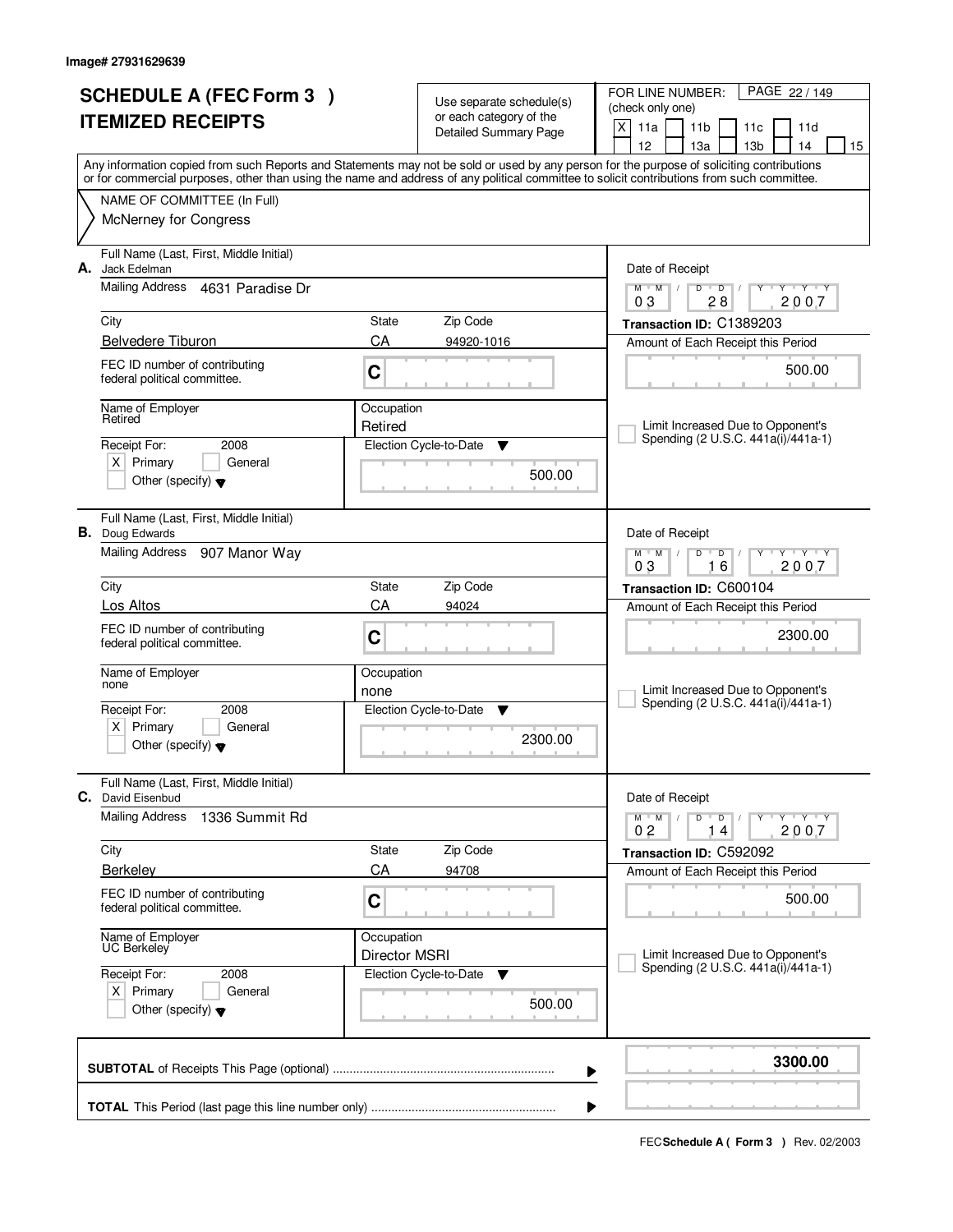| <b>SCHEDULE A (FEC Form 3)</b> |                                                                                                                           | Use separate schedule(s) |                                                         | PAGE 23 / 149<br>FOR LINE NUMBER:<br>(check only one)                                                                                                                                                                                                                                   |  |
|--------------------------------|---------------------------------------------------------------------------------------------------------------------------|--------------------------|---------------------------------------------------------|-----------------------------------------------------------------------------------------------------------------------------------------------------------------------------------------------------------------------------------------------------------------------------------------|--|
|                                | <b>ITEMIZED RECEIPTS</b>                                                                                                  |                          | or each category of the<br><b>Detailed Summary Page</b> | X<br>11a<br>11 <sub>b</sub><br>11 <sub>c</sub><br>11d                                                                                                                                                                                                                                   |  |
|                                |                                                                                                                           |                          |                                                         | 12 <sup>2</sup><br>14<br>13a<br>13 <sub>b</sub><br>15                                                                                                                                                                                                                                   |  |
|                                |                                                                                                                           |                          |                                                         | Any information copied from such Reports and Statements may not be sold or used by any person for the purpose of soliciting contributions<br>or for commercial purposes, other than using the name and address of any political committee to solicit contributions from such committee. |  |
|                                | NAME OF COMMITTEE (In Full)                                                                                               |                          |                                                         |                                                                                                                                                                                                                                                                                         |  |
|                                | <b>McNerney for Congress</b>                                                                                              |                          |                                                         |                                                                                                                                                                                                                                                                                         |  |
| А.                             | Full Name (Last, First, Middle Initial)<br>Roberta Emerson                                                                |                          |                                                         | Date of Receipt                                                                                                                                                                                                                                                                         |  |
|                                | Mailing Address<br>2058 Eilene Dr                                                                                         |                          |                                                         | $\mathsf D$<br>$\overline{\mathsf{y}}$ $\mathsf{y}$ $\mathsf{y}$<br>$M$ <sup>U</sup><br>$M$ /<br>D<br>Y<br>31<br>2007<br>03                                                                                                                                                             |  |
|                                | City                                                                                                                      | <b>State</b>             | Zip Code                                                | Transaction ID: C605618                                                                                                                                                                                                                                                                 |  |
|                                | Pleasanton                                                                                                                | CA                       | 94588-2601                                              | Amount of Each Receipt this Period                                                                                                                                                                                                                                                      |  |
|                                | FEC ID number of contributing<br>federal political committee.                                                             | C                        |                                                         | 500.00                                                                                                                                                                                                                                                                                  |  |
|                                | Name of Employer<br>Information Requested                                                                                 | Occupation               | <b>Information Requested</b>                            | Limit Increased Due to Opponent's                                                                                                                                                                                                                                                       |  |
|                                | Receipt For:<br>2008                                                                                                      |                          | Election Cycle-to-Date<br>v                             | Spending (2 U.S.C. 441a(i)/441a-1)                                                                                                                                                                                                                                                      |  |
|                                | $X$ Primary<br>General<br>Other (specify) $\blacktriangledown$                                                            |                          | 500.00                                                  |                                                                                                                                                                                                                                                                                         |  |
|                                | Full Name (Last, First, Middle Initial)<br><b>B.</b> Bob Epstein                                                          |                          |                                                         | Date of Receipt                                                                                                                                                                                                                                                                         |  |
|                                | <b>Mailing Address</b><br>618 Santa Barbara Rd                                                                            |                          |                                                         | $M$ $M$ /<br>D<br>$\overline{D}$<br>$T$ $Y$ $T$ $Y$<br>03<br>27<br>2007                                                                                                                                                                                                                 |  |
|                                | City                                                                                                                      | State                    | Zip Code                                                | Transaction ID: C605404                                                                                                                                                                                                                                                                 |  |
|                                | <b>Berkelev</b>                                                                                                           | CA                       | 94707                                                   | Amount of Each Receipt this Period                                                                                                                                                                                                                                                      |  |
|                                | FEC ID number of contributing<br>federal political committee.                                                             | C                        |                                                         | 1000.00                                                                                                                                                                                                                                                                                 |  |
|                                | Name of Employer<br>N/A                                                                                                   | Occupation<br>Retired    |                                                         | Limit Increased Due to Opponent's                                                                                                                                                                                                                                                       |  |
|                                | Receipt For:<br>2008                                                                                                      |                          | Election Cycle-to-Date<br>▼                             | Spending (2 U.S.C. 441a(i)/441a-1)                                                                                                                                                                                                                                                      |  |
|                                | $X$ Primary<br>General<br>Other (specify) $\blacktriangledown$                                                            |                          | 1000.00                                                 |                                                                                                                                                                                                                                                                                         |  |
|                                | Full Name (Last, First, Middle Initial)<br>C. L. Erlenmeyer-Kimling                                                       |                          |                                                         | Date of Receipt                                                                                                                                                                                                                                                                         |  |
|                                | <b>Mailing Address</b><br>1 Briarwood Lane                                                                                |                          |                                                         | $M-M$ /<br>$D$ $D$ $/$<br>Y FY FY FY<br>19<br>2007<br>01                                                                                                                                                                                                                                |  |
|                                | City                                                                                                                      | State                    | Zip Code                                                | Transaction ID: C585252                                                                                                                                                                                                                                                                 |  |
|                                | Stamford                                                                                                                  | <b>CT</b>                | 06903                                                   | Amount of Each Receipt this Period                                                                                                                                                                                                                                                      |  |
|                                | FEC ID number of contributing<br>C<br>federal political committee.<br>Name of Employer<br>Research Director<br>Occupation |                          |                                                         | 100.00                                                                                                                                                                                                                                                                                  |  |
|                                |                                                                                                                           |                          | NYS Psychiatric Institute                               | Limit Increased Due to Opponent's                                                                                                                                                                                                                                                       |  |
|                                | Receipt For:<br>2006                                                                                                      |                          | Election Cycle-to-Date ▼                                | Spending (2 U.S.C. 441a(i)/441a-1)                                                                                                                                                                                                                                                      |  |
|                                | X General<br>Primary<br>Other (specify) $\blacktriangledown$                                                              |                          | 250.00                                                  |                                                                                                                                                                                                                                                                                         |  |
|                                |                                                                                                                           |                          |                                                         | 1600.00<br>▶                                                                                                                                                                                                                                                                            |  |
|                                |                                                                                                                           |                          |                                                         |                                                                                                                                                                                                                                                                                         |  |
|                                |                                                                                                                           |                          |                                                         |                                                                                                                                                                                                                                                                                         |  |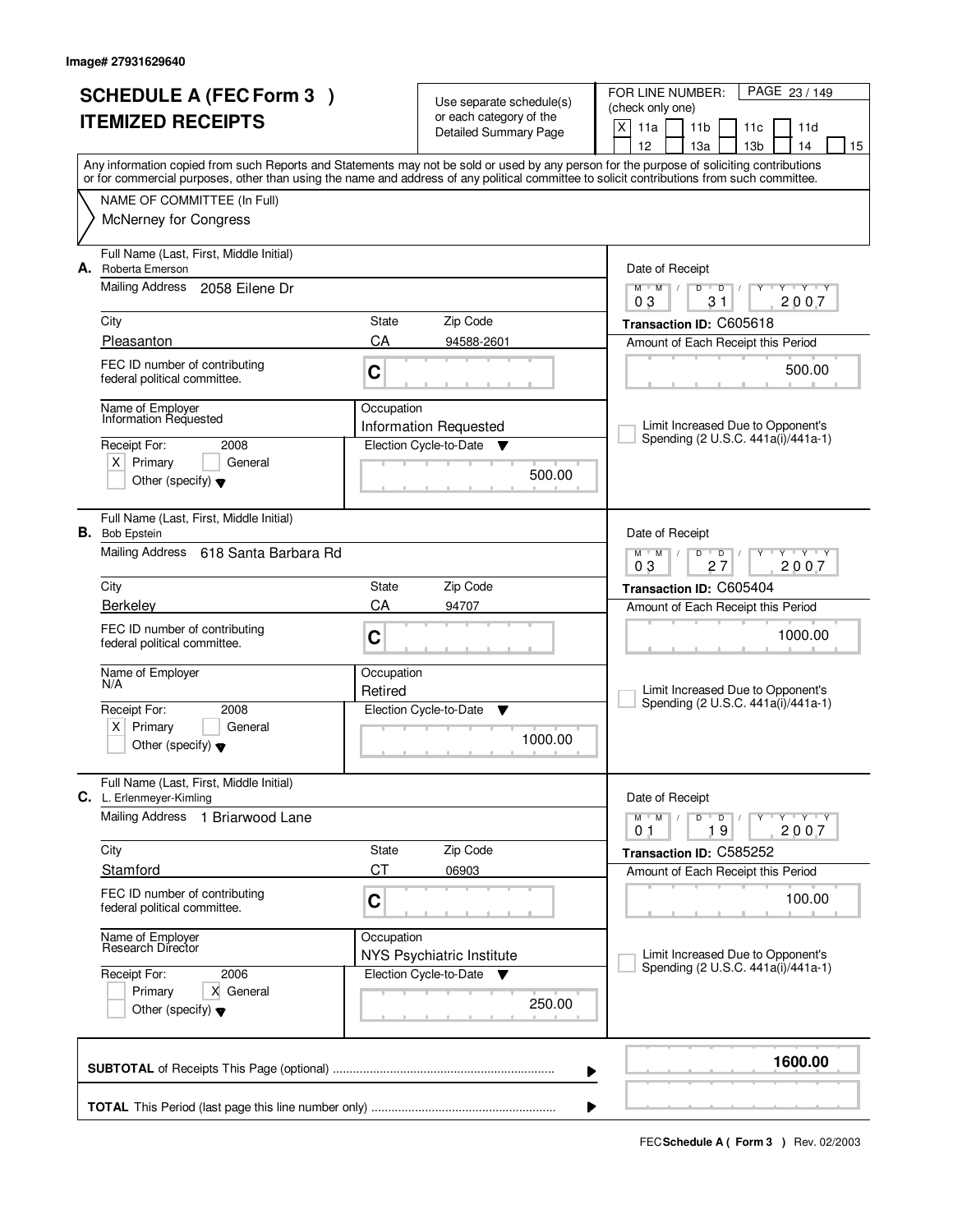| <b>SCHEDULE A (FEC Form 3)</b><br><b>ITEMIZED RECEIPTS</b> |                                                                                                                                            |                        | Use separate schedule(s)<br>or each category of the<br><b>Detailed Summary Page</b> | FOR LINE NUMBER:<br>PAGE 24 / 149<br>(check only one)<br>$\mathsf{X}$<br>11a<br>11 <sub>b</sub><br>11c<br>11d                                                                         |  |  |  |  |
|------------------------------------------------------------|--------------------------------------------------------------------------------------------------------------------------------------------|------------------------|-------------------------------------------------------------------------------------|---------------------------------------------------------------------------------------------------------------------------------------------------------------------------------------|--|--|--|--|
|                                                            | or for commercial purposes, other than using the name and address of any political committee to solicit contributions from such committee. |                        |                                                                                     | 12<br>13a<br>13 <sub>b</sub><br>14<br>15<br>Any information copied from such Reports and Statements may not be sold or used by any person for the purpose of soliciting contributions |  |  |  |  |
|                                                            | NAME OF COMMITTEE (In Full)<br><b>McNerney for Congress</b>                                                                                |                        |                                                                                     |                                                                                                                                                                                       |  |  |  |  |
| А.                                                         | Full Name (Last, First, Middle Initial)<br><b>Richard Fellows</b><br><b>Mailing Address</b><br>5571 San Jose Drive                         |                        |                                                                                     | Date of Receipt<br>$M$ $M$<br>$\overline{D}$<br>T Y T Y<br>D                                                                                                                          |  |  |  |  |
|                                                            | City                                                                                                                                       | State                  | Zip Code                                                                            | 26<br>2007<br>0 <sub>1</sub><br>Transaction ID: C588128                                                                                                                               |  |  |  |  |
|                                                            | Pleasanton                                                                                                                                 | CA                     | 94566                                                                               | Amount of Each Receipt this Period                                                                                                                                                    |  |  |  |  |
|                                                            | FEC ID number of contributing<br>federal political committee.                                                                              | C                      |                                                                                     | 100.00                                                                                                                                                                                |  |  |  |  |
|                                                            | Name of Employer<br>SAVI Technology                                                                                                        | Occupation<br>Engineer |                                                                                     | Limit Increased Due to Opponent's<br>Spending (2 U.S.C. 441a(i)/441a-1)                                                                                                               |  |  |  |  |
|                                                            | Receipt For:<br>2008<br>$X$ Primary<br>General<br>Other (specify) $\blacktriangledown$                                                     |                        | Election Cycle-to-Date<br>▼<br>300.00                                               |                                                                                                                                                                                       |  |  |  |  |
| В.                                                         | Full Name (Last, First, Middle Initial)<br><b>Richard Fellows</b>                                                                          |                        |                                                                                     | Date of Receipt                                                                                                                                                                       |  |  |  |  |
|                                                            | Mailing Address<br>5571 San Jose Drive                                                                                                     |                        |                                                                                     | $M$ $M$ /<br>$D$ $D$<br>$Y - Y - Y$<br>0 <sub>2</sub><br>26<br>2007                                                                                                                   |  |  |  |  |
|                                                            | City                                                                                                                                       | State                  | Zip Code                                                                            | Transaction ID: C619943                                                                                                                                                               |  |  |  |  |
|                                                            | Pleasanton                                                                                                                                 | CA                     | 94566                                                                               | Amount of Each Receipt this Period                                                                                                                                                    |  |  |  |  |
|                                                            | FEC ID number of contributing<br>federal political committee.                                                                              | C                      |                                                                                     | 100.00                                                                                                                                                                                |  |  |  |  |
|                                                            | Name of Employer<br>SAVI Technology                                                                                                        | Occupation<br>Engineer |                                                                                     | Limit Increased Due to Opponent's                                                                                                                                                     |  |  |  |  |
|                                                            | Receipt For:<br>2008                                                                                                                       |                        | Election Cycle-to-Date<br>▼                                                         | Spending (2 U.S.C. 441a(i)/441a-1)                                                                                                                                                    |  |  |  |  |
|                                                            | $x \mid$<br>Primary<br>General<br>Other (specify) $\blacktriangledown$                                                                     |                        | 300.00                                                                              |                                                                                                                                                                                       |  |  |  |  |
| С.                                                         | Full Name (Last, First, Middle Initial)<br><b>Richard Fellows</b>                                                                          |                        |                                                                                     | Date of Receipt                                                                                                                                                                       |  |  |  |  |
|                                                            | <b>Mailing Address</b><br>5571 San Jose Drive                                                                                              |                        |                                                                                     | $Y - Y - Y - Y$<br>$M$ $M$ $/$<br>D<br>$\overline{D}$ /<br>2007<br>03<br>26                                                                                                           |  |  |  |  |
|                                                            | City                                                                                                                                       | State                  | Zip Code                                                                            | Transaction ID: C619944                                                                                                                                                               |  |  |  |  |
|                                                            | Pleasanton                                                                                                                                 | CA                     | 94566                                                                               | Amount of Each Receipt this Period                                                                                                                                                    |  |  |  |  |
|                                                            | FEC ID number of contributing<br>federal political committee.                                                                              | C                      |                                                                                     | 100.00                                                                                                                                                                                |  |  |  |  |
|                                                            | Name of Employer<br>SAVI Technology                                                                                                        | Occupation<br>Engineer |                                                                                     | Limit Increased Due to Opponent's<br>Spending (2 U.S.C. 441a(i)/441a-1)                                                                                                               |  |  |  |  |
|                                                            | Receipt For:<br>2008<br>$X$ Primary<br>General<br>Other (specify) $\blacktriangledown$                                                     |                        | Election Cycle-to-Date<br>▼<br>300.00                                               |                                                                                                                                                                                       |  |  |  |  |
|                                                            |                                                                                                                                            |                        |                                                                                     | 300.00                                                                                                                                                                                |  |  |  |  |
|                                                            | ▶                                                                                                                                          |                        |                                                                                     |                                                                                                                                                                                       |  |  |  |  |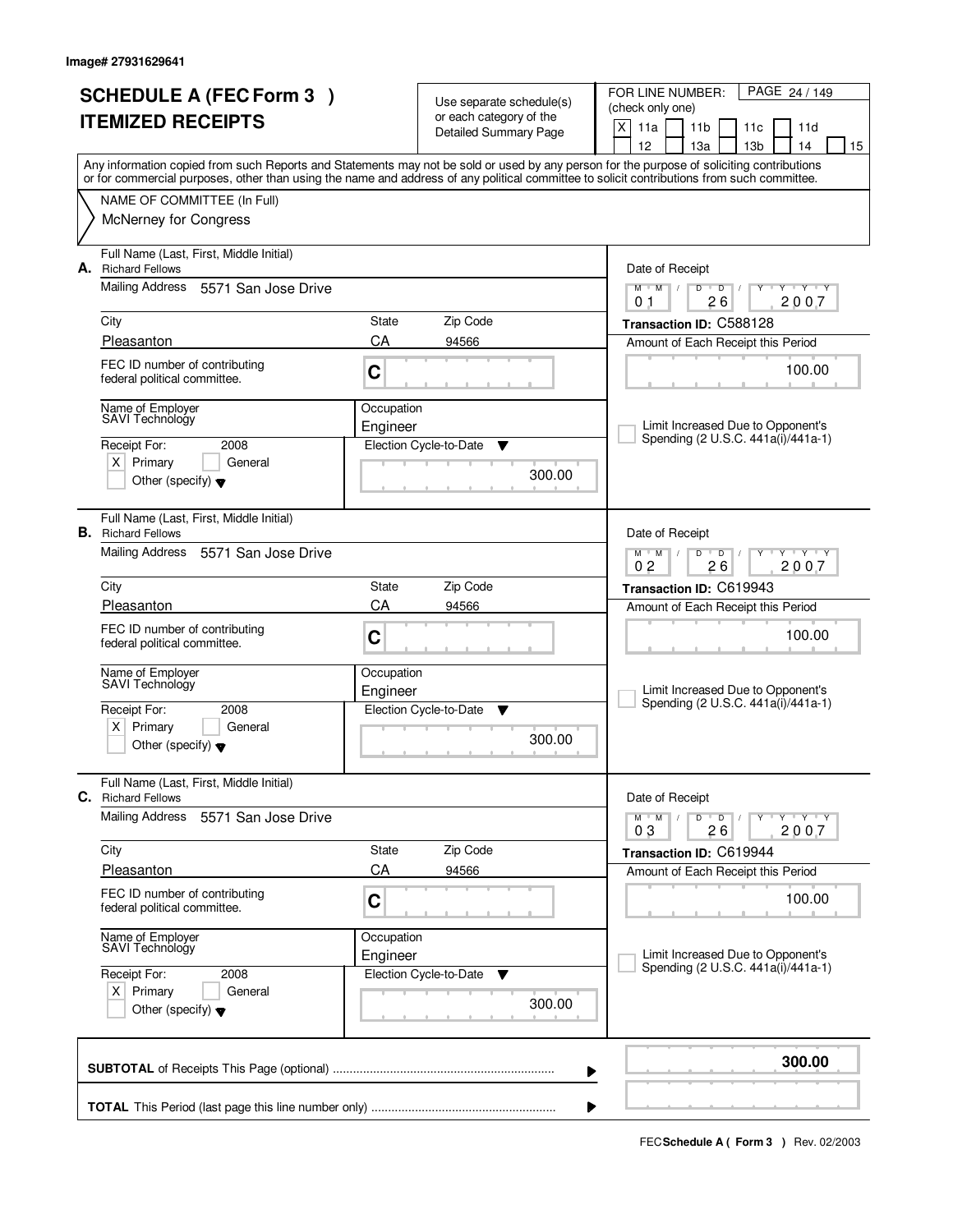|                          | <b>SCHEDULE A (FEC Form 3)</b>                              |                                |                                                     | FOR LINE NUMBER:<br>PAGE 25 / 149                                                                                                                                                                                                                                                       |  |
|--------------------------|-------------------------------------------------------------|--------------------------------|-----------------------------------------------------|-----------------------------------------------------------------------------------------------------------------------------------------------------------------------------------------------------------------------------------------------------------------------------------------|--|
| <b>ITEMIZED RECEIPTS</b> |                                                             |                                | Use separate schedule(s)<br>or each category of the | (check only one)                                                                                                                                                                                                                                                                        |  |
|                          |                                                             |                                | <b>Detailed Summary Page</b>                        | X<br>11a<br>11 <sub>b</sub><br>11c<br>11d                                                                                                                                                                                                                                               |  |
|                          |                                                             |                                |                                                     | 12<br>13 <sub>b</sub><br>13a<br>14<br>15                                                                                                                                                                                                                                                |  |
|                          |                                                             |                                |                                                     | Any information copied from such Reports and Statements may not be sold or used by any person for the purpose of soliciting contributions<br>or for commercial purposes, other than using the name and address of any political committee to solicit contributions from such committee. |  |
|                          | NAME OF COMMITTEE (In Full)                                 |                                |                                                     |                                                                                                                                                                                                                                                                                         |  |
|                          | <b>McNerney for Congress</b>                                |                                |                                                     |                                                                                                                                                                                                                                                                                         |  |
|                          |                                                             |                                |                                                     |                                                                                                                                                                                                                                                                                         |  |
|                          | Full Name (Last, First, Middle Initial)                     |                                |                                                     |                                                                                                                                                                                                                                                                                         |  |
| А.                       | Jerry Fiddler                                               |                                |                                                     | Date of Receipt                                                                                                                                                                                                                                                                         |  |
|                          | <b>Mailing Address</b><br>54 Domingo Ave.                   |                                |                                                     | $Y - Y - Y$<br>$M$ $M$ /<br>D<br>$\overline{D}$<br>2007<br>03<br>30                                                                                                                                                                                                                     |  |
|                          | City                                                        | State                          | Zip Code                                            | Transaction ID: C605181                                                                                                                                                                                                                                                                 |  |
|                          | <b>Berkelev</b>                                             | CA                             | 94705                                               | Amount of Each Receipt this Period                                                                                                                                                                                                                                                      |  |
|                          | FEC ID number of contributing                               |                                |                                                     |                                                                                                                                                                                                                                                                                         |  |
|                          | federal political committee.                                | C                              |                                                     | 2300.00                                                                                                                                                                                                                                                                                 |  |
|                          |                                                             |                                |                                                     |                                                                                                                                                                                                                                                                                         |  |
|                          | Name of Employer<br>self                                    | Occupation<br>investor         |                                                     | Limit Increased Due to Opponent's                                                                                                                                                                                                                                                       |  |
|                          | Receipt For:<br>2008                                        |                                | Election Cycle-to-Date<br>Y                         | Spending (2 U.S.C. 441a(i)/441a-1)                                                                                                                                                                                                                                                      |  |
|                          | $X$ Primary<br>General                                      |                                |                                                     |                                                                                                                                                                                                                                                                                         |  |
|                          | Other (specify) $\blacktriangledown$                        |                                | 2300.00                                             |                                                                                                                                                                                                                                                                                         |  |
|                          |                                                             |                                |                                                     |                                                                                                                                                                                                                                                                                         |  |
|                          | Full Name (Last, First, Middle Initial)                     |                                |                                                     |                                                                                                                                                                                                                                                                                         |  |
|                          | <b>B.</b> Judy Fiskin                                       |                                |                                                     | Date of Receipt                                                                                                                                                                                                                                                                         |  |
|                          | <b>Mailing Address</b><br>10615 Blythe Ave.                 |                                |                                                     | TEY TEY<br>$M$ M<br>D<br>$\overline{D}$<br>03<br>29<br>2007                                                                                                                                                                                                                             |  |
|                          | City                                                        | State                          | Zip Code                                            | Transaction ID: C605347                                                                                                                                                                                                                                                                 |  |
|                          | Los Angeles                                                 | CA                             | 90064                                               | Amount of Each Receipt this Period                                                                                                                                                                                                                                                      |  |
|                          | FEC ID number of contributing                               |                                |                                                     |                                                                                                                                                                                                                                                                                         |  |
|                          | federal political committee.                                | C                              |                                                     | 500.00                                                                                                                                                                                                                                                                                  |  |
|                          |                                                             |                                |                                                     |                                                                                                                                                                                                                                                                                         |  |
|                          | Name of Employer<br>CalArts                                 | Occupation<br>artist/professor |                                                     | Limit Increased Due to Opponent's                                                                                                                                                                                                                                                       |  |
|                          | Receipt For:<br>2008                                        |                                | Election Cycle-to-Date<br>▼                         | Spending (2 U.S.C. 441a(i)/441a-1)                                                                                                                                                                                                                                                      |  |
|                          | Primary<br>$X \mid$<br>General                              |                                |                                                     |                                                                                                                                                                                                                                                                                         |  |
|                          | Other (specify) $\blacktriangledown$                        |                                | 500.00                                              |                                                                                                                                                                                                                                                                                         |  |
|                          |                                                             |                                |                                                     |                                                                                                                                                                                                                                                                                         |  |
| С.                       | Full Name (Last, First, Middle Initial)                     |                                |                                                     |                                                                                                                                                                                                                                                                                         |  |
|                          | <b>Richard Fizell</b><br>Mailing Address<br>5355 Passero Ct |                                |                                                     | Date of Receipt<br>D<br>$M$ $M$ /<br>$\overline{\phantom{0}}$ D $\overline{\phantom{0}}$ /<br>$Y + Y + Y$                                                                                                                                                                               |  |
|                          |                                                             |                                |                                                     | 2007<br>06<br>02                                                                                                                                                                                                                                                                        |  |
|                          | City                                                        | State                          | Zip Code                                            | Transaction ID: C588126                                                                                                                                                                                                                                                                 |  |
|                          | <b>Stockton</b>                                             | CA                             | 95207                                               | Amount of Each Receipt this Period                                                                                                                                                                                                                                                      |  |
|                          | FEC ID number of contributing                               | C                              |                                                     | 500.00                                                                                                                                                                                                                                                                                  |  |
|                          | federal political committee.                                |                                |                                                     |                                                                                                                                                                                                                                                                                         |  |
|                          | Name of Employer                                            | Occupation                     |                                                     |                                                                                                                                                                                                                                                                                         |  |
|                          | San Joaquin Délta College                                   | Professor                      |                                                     | Limit Increased Due to Opponent's                                                                                                                                                                                                                                                       |  |
|                          | Receipt For:<br>2008                                        |                                | Election Cycle-to-Date<br>v                         | Spending (2 U.S.C. 441a(i)/441a-1)                                                                                                                                                                                                                                                      |  |
|                          | $X$ Primary<br>General                                      |                                | 750.00                                              |                                                                                                                                                                                                                                                                                         |  |
|                          | Other (specify) $\blacktriangledown$                        |                                |                                                     |                                                                                                                                                                                                                                                                                         |  |
|                          |                                                             |                                |                                                     |                                                                                                                                                                                                                                                                                         |  |
|                          |                                                             |                                |                                                     | 3300.00                                                                                                                                                                                                                                                                                 |  |
|                          |                                                             |                                |                                                     | ▶                                                                                                                                                                                                                                                                                       |  |
|                          |                                                             |                                |                                                     |                                                                                                                                                                                                                                                                                         |  |
|                          | ▶                                                           |                                |                                                     |                                                                                                                                                                                                                                                                                         |  |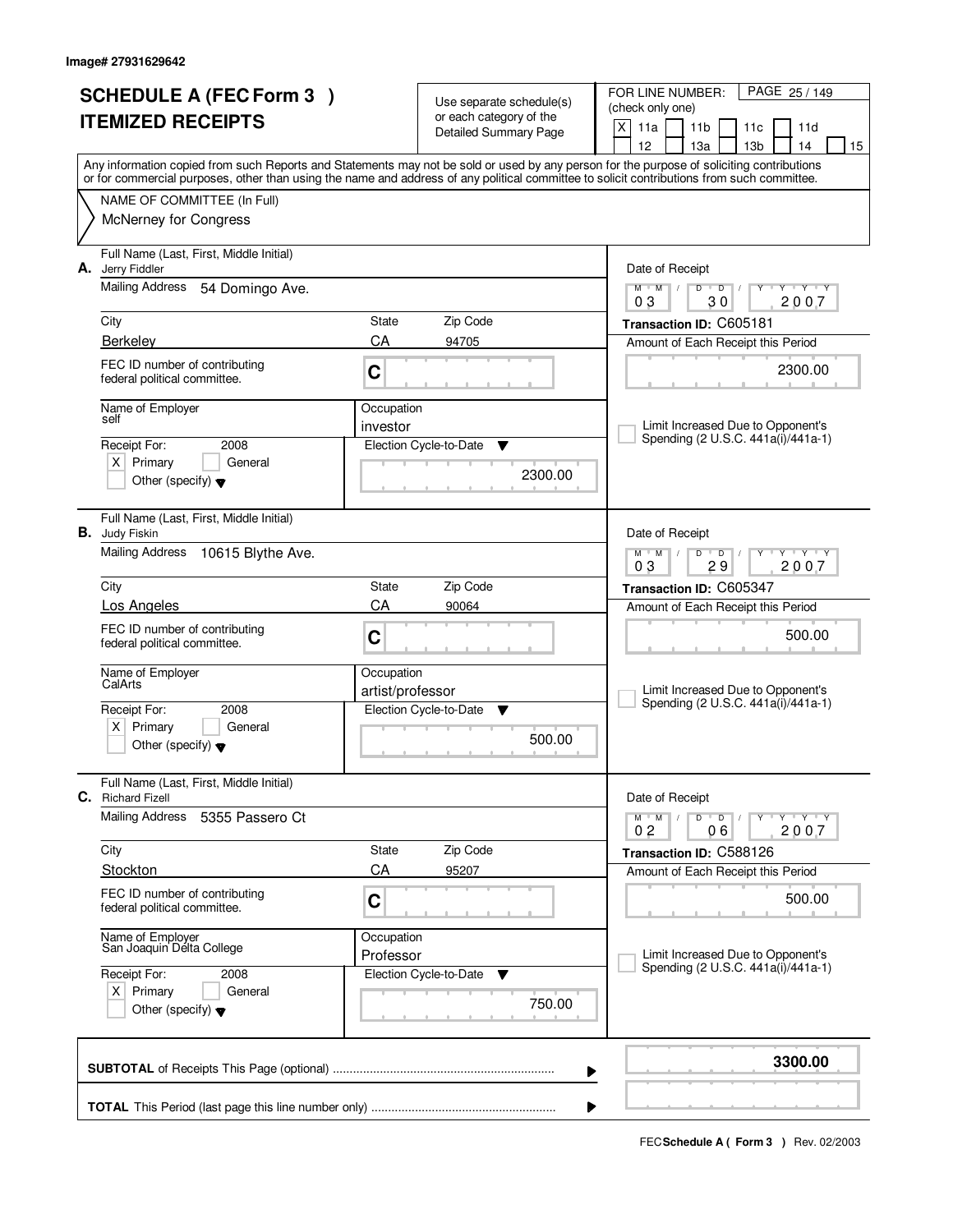| <b>SCHEDULE A (FEC Form 3)</b>                                                                                                             |                        | Use separate schedule(s)                                | FOR LINE NUMBER:<br>PAGE 26 / 149<br>(check only one)                                                 |
|--------------------------------------------------------------------------------------------------------------------------------------------|------------------------|---------------------------------------------------------|-------------------------------------------------------------------------------------------------------|
| <b>ITEMIZED RECEIPTS</b>                                                                                                                   |                        | or each category of the<br><b>Detailed Summary Page</b> | X<br>11a<br>11 <sub>b</sub><br>11d<br>11c                                                             |
| Any information copied from such Reports and Statements may not be sold or used by any person for the purpose of soliciting contributions  |                        |                                                         | 12<br>13 <sub>b</sub><br>13a<br>14<br>15                                                              |
| or for commercial purposes, other than using the name and address of any political committee to solicit contributions from such committee. |                        |                                                         |                                                                                                       |
| NAME OF COMMITTEE (In Full)                                                                                                                |                        |                                                         |                                                                                                       |
| <b>McNerney for Congress</b>                                                                                                               |                        |                                                         |                                                                                                       |
| Full Name (Last, First, Middle Initial)<br><b>Richard Fizell</b><br>А.                                                                     |                        |                                                         | Date of Receipt                                                                                       |
| Mailing Address<br>5355 Passero Ct                                                                                                         |                        |                                                         | $T$ $Y$ $T$ $Y$<br>$M$ <sup>U</sup><br>M<br>D<br>$\overline{D}$<br>$\sqrt{2}$                         |
| City                                                                                                                                       | State                  | Zip Code                                                | 29<br>2007<br>03<br>Transaction ID: C605295                                                           |
| Stockton                                                                                                                                   | CA                     | 95207                                                   | Amount of Each Receipt this Period                                                                    |
| FEC ID number of contributing<br>federal political committee.                                                                              | C                      |                                                         | 250.00                                                                                                |
| Name of Employer<br>San Joaquin Délta College                                                                                              | Occupation             |                                                         |                                                                                                       |
| Receipt For:<br>2008                                                                                                                       | Professor              | Election Cycle-to-Date<br>Y                             | Limit Increased Due to Opponent's<br>Spending (2 U.S.C. 441a(i)/441a-1)                               |
| $X$ Primary<br>General                                                                                                                     |                        |                                                         |                                                                                                       |
| Other (specify) $\blacktriangledown$                                                                                                       |                        | 750.00                                                  |                                                                                                       |
| Full Name (Last, First, Middle Initial)<br><b>B.</b> Stephen Flach                                                                         |                        |                                                         | Date of Receipt                                                                                       |
| Mailing Address<br>847 Valparaiso Ave.                                                                                                     |                        |                                                         | $M$ $M$ $/$<br>D<br>$\overline{D}$<br>$-\mathbf{y} + \mathbf{y}$<br>Y<br>0 <sub>2</sub><br>28<br>2007 |
| City                                                                                                                                       | State                  | Zip Code                                                | Transaction ID: C595304                                                                               |
| Menlo Park                                                                                                                                 | CA                     | 94025                                                   | Amount of Each Receipt this Period                                                                    |
| FEC ID number of contributing<br>federal political committee.                                                                              | C                      |                                                         | 50.00                                                                                                 |
| Name of Employer<br>Nanosys, Inc.                                                                                                          | Occupation             |                                                         | Limit Increased Due to Opponent's                                                                     |
| Receipt For:<br>2008                                                                                                                       | Engineer               | Election Cycle-to-Date<br>▼                             | Spending (2 U.S.C. 441a(i)/441a-1)                                                                    |
| Primary<br>$\times$<br>General                                                                                                             |                        | 250.00                                                  |                                                                                                       |
| Other (specify) $\blacktriangledown$                                                                                                       |                        |                                                         |                                                                                                       |
| Full Name (Last, First, Middle Initial)<br>C.<br>Stephen Flach                                                                             |                        |                                                         | Date of Receipt                                                                                       |
| <b>Mailing Address</b><br>847 Valparaiso Ave.                                                                                              |                        |                                                         | D<br>$M$ $M$ /<br>$\overline{D}$<br>$Y$ $Y$ $Y$ $Y$<br>2007<br>03<br>28                               |
| City                                                                                                                                       | State                  | Zip Code                                                | Transaction ID: C619950                                                                               |
| Menlo Park                                                                                                                                 | CA                     | 94025                                                   | Amount of Each Receipt this Period                                                                    |
| FEC ID number of contributing<br>federal political committee.                                                                              | C                      |                                                         | 50.00                                                                                                 |
| Name of Employer<br>Nanosys, Inc.                                                                                                          | Occupation<br>Engineer |                                                         | Limit Increased Due to Opponent's                                                                     |
| Receipt For:<br>2008                                                                                                                       |                        | Election Cycle-to-Date<br>v                             | Spending (2 U.S.C. 441a(i)/441a-1)                                                                    |
| $X$ Primary<br>General<br>Other (specify) $\blacktriangledown$                                                                             |                        | 250.00                                                  |                                                                                                       |
|                                                                                                                                            |                        |                                                         | 350.00<br>▶                                                                                           |
|                                                                                                                                            |                        |                                                         |                                                                                                       |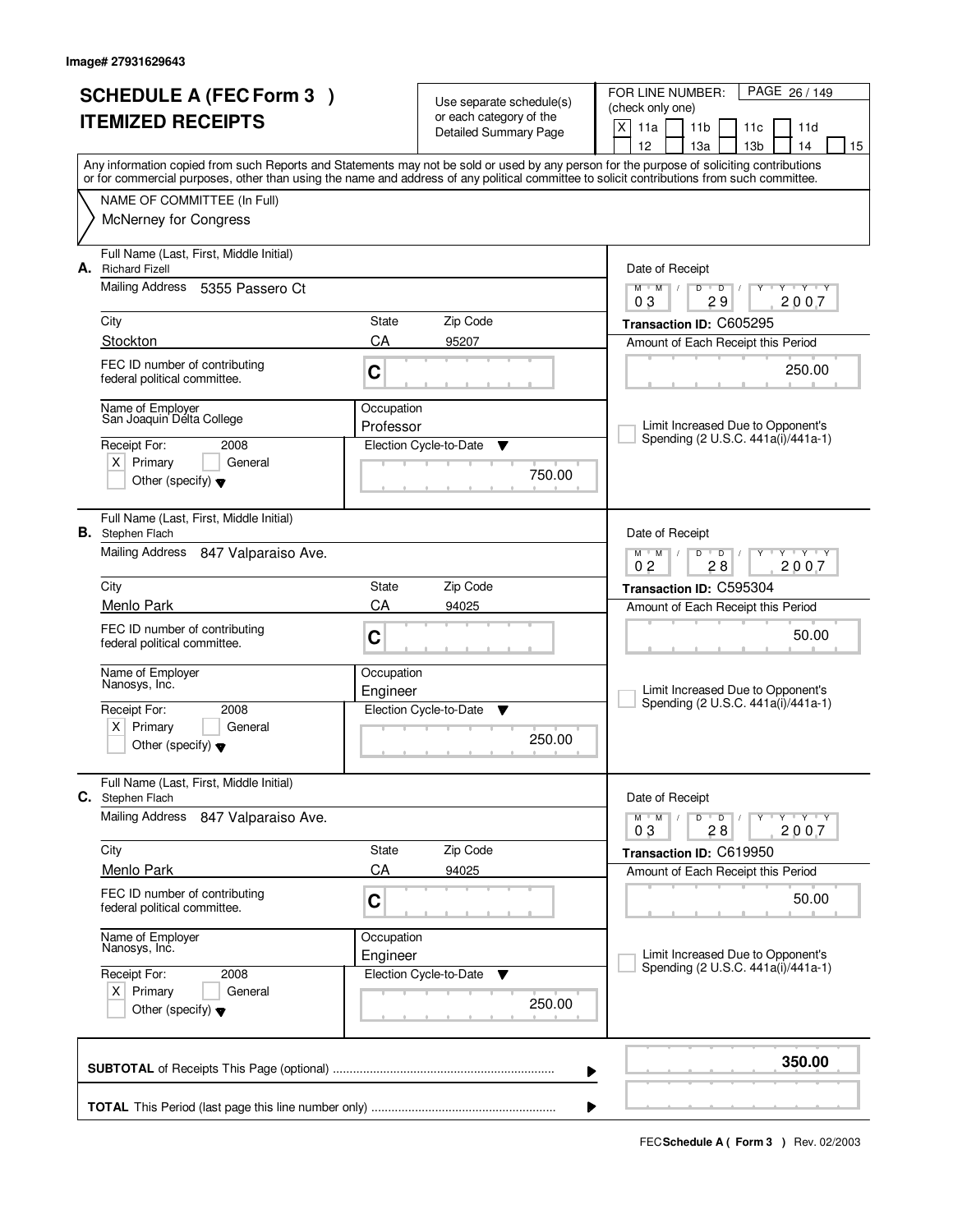| <b>SCHEDULE A (FEC Form 3)</b> |                                                                        |                              | Use separate schedule(s)                                | FOR LINE NUMBER:<br>PAGE 27 / 149<br>(check only one)                                                                                                                                                                                                                                   |  |  |
|--------------------------------|------------------------------------------------------------------------|------------------------------|---------------------------------------------------------|-----------------------------------------------------------------------------------------------------------------------------------------------------------------------------------------------------------------------------------------------------------------------------------------|--|--|
|                                | <b>ITEMIZED RECEIPTS</b>                                               |                              | or each category of the<br><b>Detailed Summary Page</b> | X<br>11a<br>11 <sub>b</sub><br>11c<br>11d<br>12<br>13 <sub>b</sub><br>13a<br>14<br>15                                                                                                                                                                                                   |  |  |
|                                |                                                                        |                              |                                                         | Any information copied from such Reports and Statements may not be sold or used by any person for the purpose of soliciting contributions<br>or for commercial purposes, other than using the name and address of any political committee to solicit contributions from such committee. |  |  |
|                                | NAME OF COMMITTEE (In Full)                                            |                              |                                                         |                                                                                                                                                                                                                                                                                         |  |  |
|                                | <b>McNerney for Congress</b>                                           |                              |                                                         |                                                                                                                                                                                                                                                                                         |  |  |
| А.                             | Full Name (Last, First, Middle Initial)<br>Stephen Flach               |                              |                                                         | Date of Receipt                                                                                                                                                                                                                                                                         |  |  |
|                                | <b>Mailing Address</b><br>847 Valparaiso Ave.                          |                              |                                                         | Y Y Y Y<br>$M$ $M$ /<br>D<br>$\overline{D}$<br>2007<br>03<br>29                                                                                                                                                                                                                         |  |  |
|                                | City                                                                   | State                        | Zip Code                                                | Transaction ID: C605451                                                                                                                                                                                                                                                                 |  |  |
|                                | Menlo Park                                                             | CA                           | 94025                                                   | Amount of Each Receipt this Period                                                                                                                                                                                                                                                      |  |  |
|                                | FEC ID number of contributing<br>federal political committee.          | C                            |                                                         | 150.00                                                                                                                                                                                                                                                                                  |  |  |
|                                | Name of Employer<br>Nanosys, Inc.                                      | Occupation                   |                                                         |                                                                                                                                                                                                                                                                                         |  |  |
|                                | Receipt For:<br>2008                                                   | Engineer                     | Election Cycle-to-Date<br>Y                             | Limit Increased Due to Opponent's<br>Spending (2 U.S.C. 441a(i)/441a-1)                                                                                                                                                                                                                 |  |  |
|                                | $X$ Primary<br>General                                                 |                              |                                                         |                                                                                                                                                                                                                                                                                         |  |  |
|                                | Other (specify) $\blacktriangledown$                                   |                              | 250.00                                                  |                                                                                                                                                                                                                                                                                         |  |  |
| В.                             | Full Name (Last, First, Middle Initial)<br><b>Robert Flint</b>         |                              |                                                         | Date of Receipt                                                                                                                                                                                                                                                                         |  |  |
|                                | <b>Mailing Address</b><br>185 Bear Gulch Rd                            |                              |                                                         | $M$ $M$ $/$<br><b>TEXTEY</b><br>D<br>$\overline{D}$<br>0 <sub>2</sub><br>06<br>2007                                                                                                                                                                                                     |  |  |
|                                | City                                                                   | State                        | Zip Code                                                | Transaction ID: C588124                                                                                                                                                                                                                                                                 |  |  |
|                                | Woodside                                                               | CA                           | 94062                                                   | Amount of Each Receipt this Period                                                                                                                                                                                                                                                      |  |  |
|                                | FEC ID number of contributing<br>federal political committee.          | C                            |                                                         | 1000.00                                                                                                                                                                                                                                                                                 |  |  |
|                                | Name of Employer<br>retired                                            | Occupation                   |                                                         | Limit Increased Due to Opponent's                                                                                                                                                                                                                                                       |  |  |
|                                | Receipt For:<br>2008                                                   | none                         | Election Cycle-to-Date<br>v                             | Spending (2 U.S.C. 441a(i)/441a-1)                                                                                                                                                                                                                                                      |  |  |
|                                | Primary<br>$X \mid$<br>General<br>Other (specify) $\blacktriangledown$ |                              | 1000.00                                                 |                                                                                                                                                                                                                                                                                         |  |  |
|                                | Full Name (Last, First, Middle Initial)<br>C. Thomas Fong              |                              |                                                         | Date of Receipt                                                                                                                                                                                                                                                                         |  |  |
|                                | <b>Mailing Address</b><br>58 W Portal Ave # 186                        |                              |                                                         | $D$ $D$ $I$<br>$M$ $M$ $/$<br>$Y + Y + Y$<br>Y<br>2007<br>14<br>02                                                                                                                                                                                                                      |  |  |
|                                | City                                                                   | State                        | Zip Code                                                | Transaction ID: C592316                                                                                                                                                                                                                                                                 |  |  |
|                                | <b>San Francisco</b>                                                   | CA                           | 94127-1304                                              | Amount of Each Receipt this Period                                                                                                                                                                                                                                                      |  |  |
|                                | FEC ID number of contributing<br>federal political committee.          | $\mathbf C$                  |                                                         | 1000.00                                                                                                                                                                                                                                                                                 |  |  |
|                                | Name of Employer<br>RETIRED                                            | Occupation<br><b>RETIRED</b> |                                                         | Limit Increased Due to Opponent's                                                                                                                                                                                                                                                       |  |  |
|                                | Receipt For:<br>2008                                                   |                              | Election Cycle-to-Date<br>v                             | Spending (2 U.S.C. 441a(i)/441a-1)                                                                                                                                                                                                                                                      |  |  |
|                                | $X$ Primary<br>General<br>Other (specify) $\blacktriangledown$         |                              | 1000.00                                                 |                                                                                                                                                                                                                                                                                         |  |  |
|                                |                                                                        |                              |                                                         | 2150.00<br>▶                                                                                                                                                                                                                                                                            |  |  |
|                                |                                                                        |                              |                                                         |                                                                                                                                                                                                                                                                                         |  |  |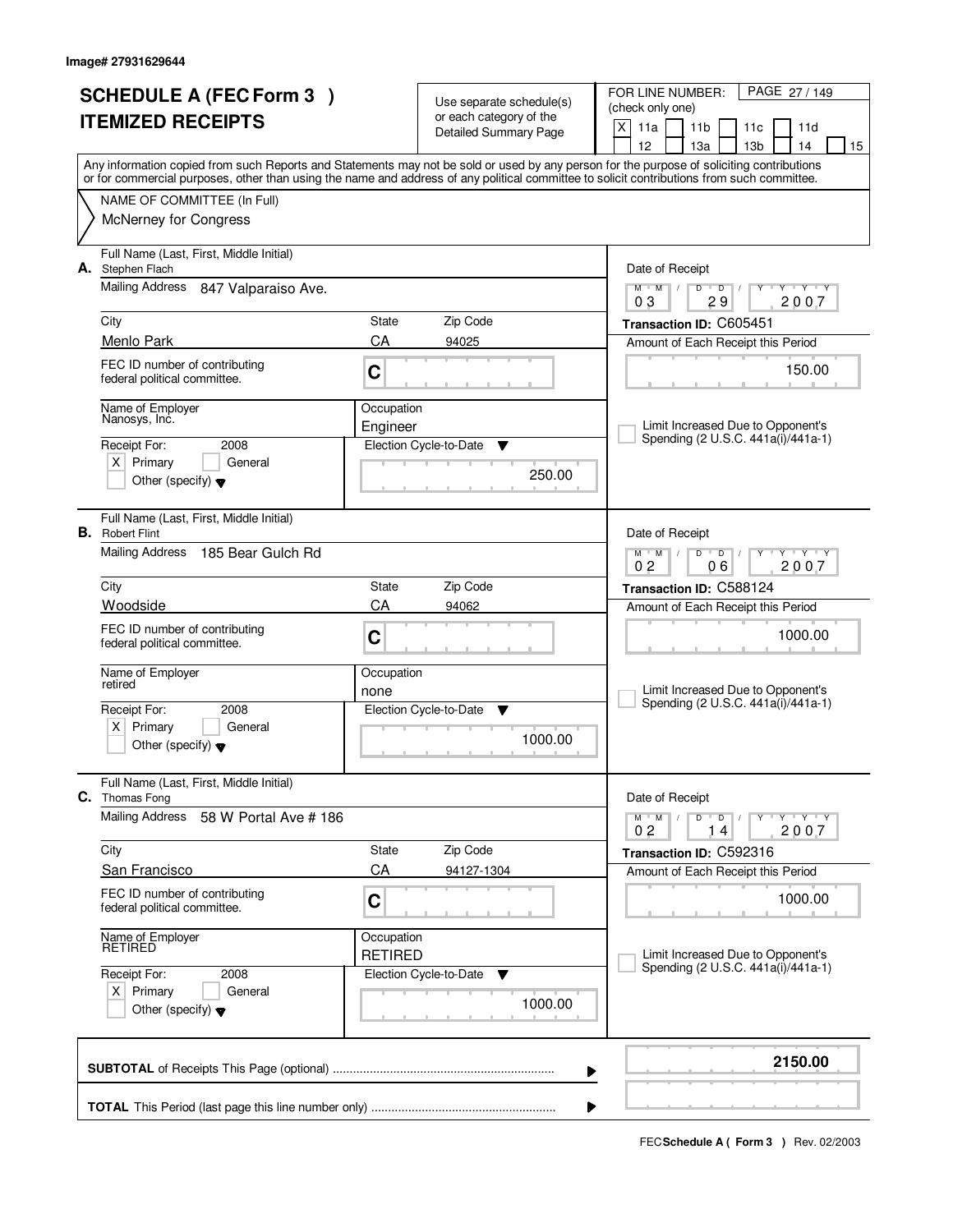|                          | <b>SCHEDULE A (FEC Form 3)</b>                                         |             |                                                                 | FOR LINE NUMBER:<br>PAGE 28 / 149                                                                                                                                                                                                                                                       |
|--------------------------|------------------------------------------------------------------------|-------------|-----------------------------------------------------------------|-----------------------------------------------------------------------------------------------------------------------------------------------------------------------------------------------------------------------------------------------------------------------------------------|
| <b>ITEMIZED RECEIPTS</b> |                                                                        |             | Use separate schedule(s)<br>or each category of the             | (check only one)                                                                                                                                                                                                                                                                        |
|                          |                                                                        |             | <b>Detailed Summary Page</b>                                    | X<br>11a<br>11 <sub>b</sub><br>11c<br>11d                                                                                                                                                                                                                                               |
|                          |                                                                        |             |                                                                 | 12<br>13 <sub>b</sub><br>13a<br>14<br>15                                                                                                                                                                                                                                                |
|                          |                                                                        |             |                                                                 | Any information copied from such Reports and Statements may not be sold or used by any person for the purpose of soliciting contributions<br>or for commercial purposes, other than using the name and address of any political committee to solicit contributions from such committee. |
|                          | NAME OF COMMITTEE (In Full)                                            |             |                                                                 |                                                                                                                                                                                                                                                                                         |
|                          | <b>McNerney for Congress</b>                                           |             |                                                                 |                                                                                                                                                                                                                                                                                         |
|                          |                                                                        |             |                                                                 |                                                                                                                                                                                                                                                                                         |
|                          | Full Name (Last, First, Middle Initial)                                |             |                                                                 |                                                                                                                                                                                                                                                                                         |
|                          | A. Dorothy Frantz<br><b>Mailing Address</b><br>1745 Vine St.           |             |                                                                 | Date of Receipt<br>$\overline{D}$<br>Y Y Y Y<br>$M$ $M$<br>$\sqrt{2}$<br>D                                                                                                                                                                                                              |
|                          |                                                                        |             |                                                                 | 26<br>2007<br>0 <sub>2</sub>                                                                                                                                                                                                                                                            |
|                          | City                                                                   | State       | Zip Code                                                        | Transaction ID: C595273                                                                                                                                                                                                                                                                 |
|                          | <b>Berkelev</b>                                                        | CA          | 94703                                                           | Amount of Each Receipt this Period                                                                                                                                                                                                                                                      |
|                          | FEC ID number of contributing                                          |             |                                                                 | 150.00                                                                                                                                                                                                                                                                                  |
|                          | federal political committee.                                           | C           |                                                                 |                                                                                                                                                                                                                                                                                         |
|                          | Name of Employer                                                       | Occupation  |                                                                 |                                                                                                                                                                                                                                                                                         |
|                          | None                                                                   | Retired     |                                                                 | Limit Increased Due to Opponent's                                                                                                                                                                                                                                                       |
|                          | Receipt For:<br>2008                                                   |             | Election Cycle-to-Date<br>Y                                     | Spending (2 U.S.C. 441a(i)/441a-1)                                                                                                                                                                                                                                                      |
|                          | $X$ Primary<br>General                                                 |             | 150.00                                                          |                                                                                                                                                                                                                                                                                         |
|                          | Other (specify) $\blacktriangledown$                                   |             |                                                                 |                                                                                                                                                                                                                                                                                         |
|                          |                                                                        |             |                                                                 |                                                                                                                                                                                                                                                                                         |
|                          | Full Name (Last, First, Middle Initial)<br><b>B.</b> Alison Fuller     |             |                                                                 | Date of Receipt                                                                                                                                                                                                                                                                         |
|                          | Mailing Address<br>304 N San Pedro Ct                                  |             |                                                                 | $Y$ $Y$ $Y$<br>$M$ $M$ $/$<br>$\overline{D}$<br>D                                                                                                                                                                                                                                       |
|                          |                                                                        |             |                                                                 | 0 <sub>2</sub><br>2007<br>14                                                                                                                                                                                                                                                            |
|                          | City                                                                   | State       | Zip Code                                                        | Transaction ID: C592103                                                                                                                                                                                                                                                                 |
|                          | San Rafael                                                             | CA          | 94903-2815                                                      | Amount of Each Receipt this Period                                                                                                                                                                                                                                                      |
|                          | FEC ID number of contributing                                          | C           |                                                                 | 2300.00                                                                                                                                                                                                                                                                                 |
|                          | federal political committee.                                           |             |                                                                 |                                                                                                                                                                                                                                                                                         |
|                          | Name of Employer                                                       | Occupation  |                                                                 |                                                                                                                                                                                                                                                                                         |
|                          | None                                                                   | Retired     |                                                                 | Limit Increased Due to Opponent's<br>Spending (2 U.S.C. 441a(i)/441a-1)                                                                                                                                                                                                                 |
|                          | Receipt For:<br>2008                                                   |             | Election Cycle-to-Date<br>v                                     |                                                                                                                                                                                                                                                                                         |
|                          | Primary<br>$X \mid$<br>General<br>Other (specify) $\blacktriangledown$ |             | 2300.00                                                         |                                                                                                                                                                                                                                                                                         |
|                          |                                                                        |             |                                                                 |                                                                                                                                                                                                                                                                                         |
|                          | Full Name (Last, First, Middle Initial)                                |             |                                                                 |                                                                                                                                                                                                                                                                                         |
| C.                       | Glen Fuller                                                            |             |                                                                 | Date of Receipt                                                                                                                                                                                                                                                                         |
|                          | <b>Mailing Address</b><br>32 Whitehall Dr                              |             |                                                                 | D<br>$M$ $M$ /<br>$\overline{\phantom{a}}$ D<br>$Y + Y + Y$                                                                                                                                                                                                                             |
|                          |                                                                        |             |                                                                 | 2007<br>03<br>30                                                                                                                                                                                                                                                                        |
|                          | City<br>Orinda                                                         | State<br>CA | Zip Code<br>94563-4226                                          | Transaction ID: C605220<br>Amount of Each Receipt this Period                                                                                                                                                                                                                           |
|                          |                                                                        |             |                                                                 |                                                                                                                                                                                                                                                                                         |
|                          | FEC ID number of contributing<br>federal political committee.          | C           |                                                                 | 2300.00                                                                                                                                                                                                                                                                                 |
|                          |                                                                        |             |                                                                 |                                                                                                                                                                                                                                                                                         |
|                          | Name of Employer<br>MACKENZIE PATTERSON FULLER                         | Occupation  |                                                                 | Limit Increased Due to Opponent's                                                                                                                                                                                                                                                       |
|                          | Receipt For:<br>2008                                                   |             | <b>INVESTMENT MANAGER</b><br>Election Cycle-to-Date<br><b>V</b> | Spending (2 U.S.C. 441a(i)/441a-1)                                                                                                                                                                                                                                                      |
| $X$ Primary<br>General   |                                                                        |             |                                                                 |                                                                                                                                                                                                                                                                                         |
|                          | Other (specify) $\blacktriangledown$                                   |             | 2300.00                                                         |                                                                                                                                                                                                                                                                                         |
|                          |                                                                        |             |                                                                 |                                                                                                                                                                                                                                                                                         |
|                          |                                                                        |             |                                                                 |                                                                                                                                                                                                                                                                                         |
|                          |                                                                        |             |                                                                 | 4750.00<br>▶                                                                                                                                                                                                                                                                            |
|                          |                                                                        |             |                                                                 |                                                                                                                                                                                                                                                                                         |
|                          |                                                                        |             |                                                                 |                                                                                                                                                                                                                                                                                         |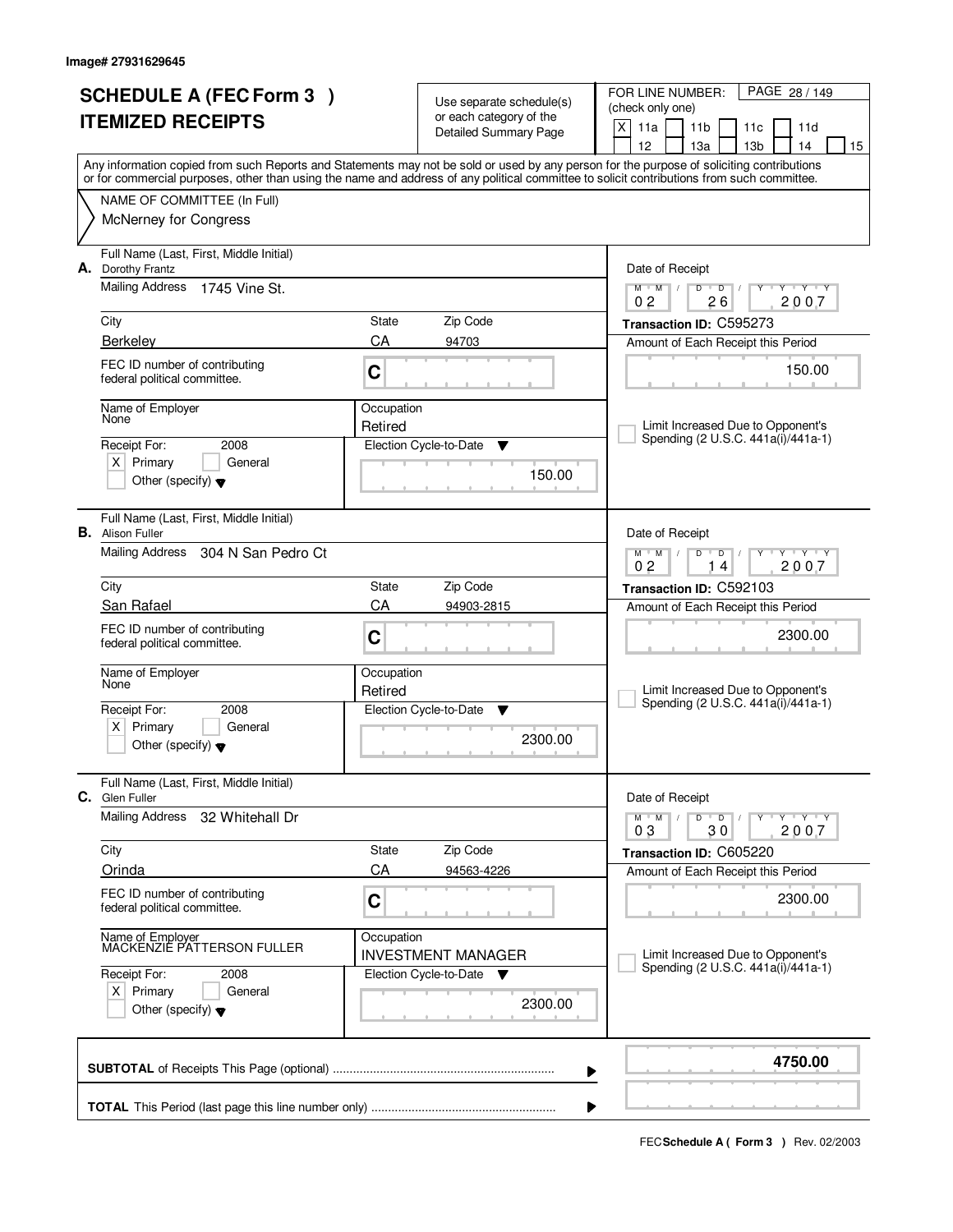| <b>SCHEDULE A (FEC Form 3)</b> |                                                                    |                         | Use separate schedule(s)                                | PAGE 29 / 149<br>FOR LINE NUMBER:<br>(check only one)                                                                                                                                                                                                                                   |
|--------------------------------|--------------------------------------------------------------------|-------------------------|---------------------------------------------------------|-----------------------------------------------------------------------------------------------------------------------------------------------------------------------------------------------------------------------------------------------------------------------------------------|
|                                | <b>ITEMIZED RECEIPTS</b>                                           |                         | or each category of the<br><b>Detailed Summary Page</b> | X<br>11a<br>11 <sub>b</sub><br>11c<br>11d                                                                                                                                                                                                                                               |
|                                |                                                                    |                         |                                                         | 12<br>13a<br>13 <sub>b</sub><br>14<br>15                                                                                                                                                                                                                                                |
|                                |                                                                    |                         |                                                         | Any information copied from such Reports and Statements may not be sold or used by any person for the purpose of soliciting contributions<br>or for commercial purposes, other than using the name and address of any political committee to solicit contributions from such committee. |
|                                | NAME OF COMMITTEE (In Full)                                        |                         |                                                         |                                                                                                                                                                                                                                                                                         |
|                                | <b>McNerney for Congress</b>                                       |                         |                                                         |                                                                                                                                                                                                                                                                                         |
| А.                             | Full Name (Last, First, Middle Initial)<br>Thomas Grossman         |                         |                                                         | Date of Receipt                                                                                                                                                                                                                                                                         |
|                                | <b>Mailing Address</b><br>517 Zephyr                               |                         |                                                         | $M$ $M$<br>$D$ $D$<br>$Y + Y + Y$<br>Y<br>$\sqrt{ }$<br>27<br>2007<br>03                                                                                                                                                                                                                |
|                                | City                                                               | State                   | Zip Code                                                | Transaction ID: C602849                                                                                                                                                                                                                                                                 |
|                                | Danville                                                           | CA                      | 94526                                                   | Amount of Each Receipt this Period                                                                                                                                                                                                                                                      |
|                                | FEC ID number of contributing<br>C<br>federal political committee. |                         |                                                         | 400.00                                                                                                                                                                                                                                                                                  |
|                                | Name of Employer                                                   | Occupation              |                                                         |                                                                                                                                                                                                                                                                                         |
|                                | University of San Francis-<br>co                                   | Professor               |                                                         | Limit Increased Due to Opponent's<br>Spending (2 U.S.C. 441a(i)/441a-1)                                                                                                                                                                                                                 |
|                                | Receipt For:<br>2008<br>$X$ Primary<br>General                     |                         | Election Cycle-to-Date<br>▼                             |                                                                                                                                                                                                                                                                                         |
|                                | Other (specify) $\blacktriangledown$                               |                         | 400.00                                                  |                                                                                                                                                                                                                                                                                         |
|                                | Full Name (Last, First, Middle Initial)<br><b>B.</b> Eva Grove     |                         |                                                         | Date of Receipt                                                                                                                                                                                                                                                                         |
|                                | <b>Mailing Address</b><br>171 Main St<br>#278                      |                         |                                                         | $M$ $M$ /<br>$T - Y - T Y$<br>D<br>$\overline{D}$<br>19<br>2007<br>03                                                                                                                                                                                                                   |
|                                | City                                                               | <b>State</b>            | Zip Code                                                | Transaction ID: C699675                                                                                                                                                                                                                                                                 |
|                                | Los Altos                                                          | CA                      | 94022-2912                                              | Amount of Each Receipt this Period                                                                                                                                                                                                                                                      |
|                                | FEC ID number of contributing<br>federal political committee.      | C                       |                                                         | 1000.00                                                                                                                                                                                                                                                                                 |
|                                | Name of Employer<br>housewife                                      | Occupation              |                                                         | Limit Increased Due to Opponent's                                                                                                                                                                                                                                                       |
|                                | Receipt For:<br>2008                                               | <b>HOMEMAKER</b>        | Election Cycle-to-Date<br>▼                             | Spending (2 U.S.C. 441a(i)/441a-1)                                                                                                                                                                                                                                                      |
|                                | $X$ Primary<br>General<br>Other (specify) $\blacktriangledown$     |                         | 1000.00                                                 |                                                                                                                                                                                                                                                                                         |
|                                | Full Name (Last, First, Middle Initial)<br>C. Andrew Gunther       |                         |                                                         | Date of Receipt                                                                                                                                                                                                                                                                         |
|                                | <b>Mailing Address</b><br>1160 Clarendon Crescent                  |                         |                                                         | $\mathsf D$<br>$M$ $M$ /<br>$\overline{\phantom{0}}$ D $\overline{\phantom{0}}$ /<br>$Y - Y - Y$<br>Υ                                                                                                                                                                                   |
|                                | City                                                               | State                   | Zip Code                                                | 0 <sub>2</sub><br>28<br>2007<br>Transaction ID: C595321                                                                                                                                                                                                                                 |
|                                | Oakland                                                            | CA                      | 94611                                                   | Amount of Each Receipt this Period                                                                                                                                                                                                                                                      |
|                                | FEC ID number of contributing<br>federal political committee.      | C                       |                                                         | 250.00                                                                                                                                                                                                                                                                                  |
|                                | Name of Employer<br>Applied Marine Sciences                        | Occupation<br>scientist |                                                         | Limit Increased Due to Opponent's                                                                                                                                                                                                                                                       |
|                                | Receipt For:<br>2008                                               |                         | Election Cycle-to-Date<br>v                             | Spending (2 U.S.C. 441a(i)/441a-1)                                                                                                                                                                                                                                                      |
|                                | $X$ Primary<br>General<br>Other (specify) $\blacktriangledown$     |                         | 250.00                                                  |                                                                                                                                                                                                                                                                                         |
|                                |                                                                    |                         |                                                         | 1650.00<br>▶                                                                                                                                                                                                                                                                            |
|                                |                                                                    |                         |                                                         |                                                                                                                                                                                                                                                                                         |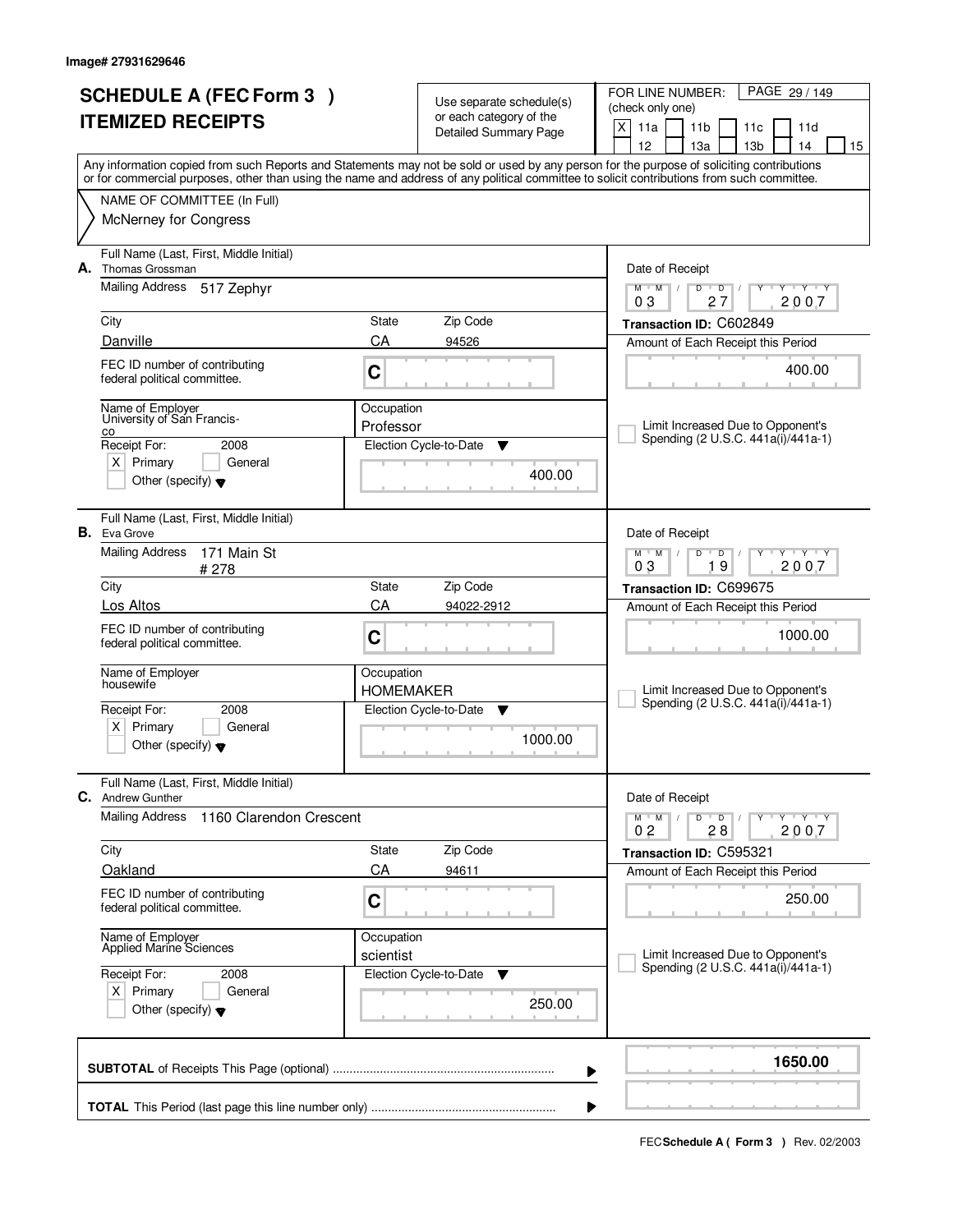| <b>SCHEDULE A (FEC Form 3)</b><br><b>ITEMIZED RECEIPTS</b> |                                                                                                          |                                     | Use separate schedule(s)<br>or each category of the<br><b>Detailed Summary Page</b> | PAGE 30 / 149<br>FOR LINE NUMBER:<br>(check only one)<br>X<br>11a<br>11 <sub>b</sub><br>11d<br>11c                                                                                                                                                                                                                                  |  |  |  |
|------------------------------------------------------------|----------------------------------------------------------------------------------------------------------|-------------------------------------|-------------------------------------------------------------------------------------|-------------------------------------------------------------------------------------------------------------------------------------------------------------------------------------------------------------------------------------------------------------------------------------------------------------------------------------|--|--|--|
|                                                            |                                                                                                          |                                     |                                                                                     | 12<br>13a<br>13 <sub>b</sub><br>14<br>15<br>Any information copied from such Reports and Statements may not be sold or used by any person for the purpose of soliciting contributions<br>or for commercial purposes, other than using the name and address of any political committee to solicit contributions from such committee. |  |  |  |
|                                                            | NAME OF COMMITTEE (In Full)<br>McNerney for Congress                                                     |                                     |                                                                                     |                                                                                                                                                                                                                                                                                                                                     |  |  |  |
|                                                            | Full Name (Last, First, Middle Initial)<br>A. Benjamin Hammett<br>Mailing Address 301 Lowell Ave.        |                                     |                                                                                     | Date of Receipt<br>$T$ $Y$ $T$ $Y$<br>$M$ $M$ /<br>D<br>$\overline{D}$<br>Y                                                                                                                                                                                                                                                         |  |  |  |
|                                                            |                                                                                                          |                                     |                                                                                     | 2007<br>31<br>01                                                                                                                                                                                                                                                                                                                    |  |  |  |
|                                                            | City<br>Palo Alto                                                                                        | State<br>CA                         | Zip Code<br>94301                                                                   | Transaction ID: C587480<br>Amount of Each Receipt this Period                                                                                                                                                                                                                                                                       |  |  |  |
|                                                            | FEC ID number of contributing<br>federal political committee.                                            | C                                   |                                                                                     | 2300.00                                                                                                                                                                                                                                                                                                                             |  |  |  |
|                                                            | Name of Employer<br>self                                                                                 | Occupation<br>psychologist          |                                                                                     | Limit Increased Due to Opponent's                                                                                                                                                                                                                                                                                                   |  |  |  |
|                                                            | Receipt For:<br>2008<br>$X$ Primary<br>General<br>Other (specify) $\blacktriangledown$                   |                                     | Election Cycle-to-Date<br>▼<br>4600.00                                              | Spending (2 U.S.C. 441a(i)/441a-1)                                                                                                                                                                                                                                                                                                  |  |  |  |
|                                                            | Full Name (Last, First, Middle Initial)<br><b>B.</b> Benjamin Hammett<br>Mailing Address 301 Lowell Ave. |                                     |                                                                                     | Date of Receipt<br>$T$ $Y$ $T$ $Y$<br>$M$ $M$ /<br>D<br>$\overline{D}$                                                                                                                                                                                                                                                              |  |  |  |
|                                                            | City                                                                                                     | State                               | Zip Code                                                                            | 29<br>2007<br>03                                                                                                                                                                                                                                                                                                                    |  |  |  |
|                                                            | Palo Alto                                                                                                | CA                                  | 94301                                                                               | Transaction ID: C605261<br>Amount of Each Receipt this Period                                                                                                                                                                                                                                                                       |  |  |  |
|                                                            | FEC ID number of contributing<br>federal political committee.                                            | C                                   |                                                                                     | 2300.00                                                                                                                                                                                                                                                                                                                             |  |  |  |
|                                                            | Name of Employer<br>self                                                                                 | Occupation<br>psychologist          |                                                                                     | Limit Increased Due to Opponent's                                                                                                                                                                                                                                                                                                   |  |  |  |
|                                                            | Receipt For:<br>2008<br>Primary<br>X General<br>Other (specify) $\blacktriangledown$                     |                                     | Election Cycle-to-Date<br>v<br>4600.00                                              | Spending (2 U.S.C. 441a(i)/441a-1)                                                                                                                                                                                                                                                                                                  |  |  |  |
| C.                                                         | Full Name (Last, First, Middle Initial)<br>Peter Hanauer                                                 |                                     |                                                                                     | Date of Receipt                                                                                                                                                                                                                                                                                                                     |  |  |  |
|                                                            | Mailing Address<br>95 Forest Ln                                                                          |                                     |                                                                                     | TEY TEY<br>$M$ <sup><math>+</math></sup><br>M<br>D<br>$\overline{D}$<br>2007<br>25<br>01                                                                                                                                                                                                                                            |  |  |  |
|                                                            | City                                                                                                     | State                               | Zip Code                                                                            | Transaction ID: C587160                                                                                                                                                                                                                                                                                                             |  |  |  |
|                                                            | <b>Berkelev</b>                                                                                          | CA                                  | 94708                                                                               | Amount of Each Receipt this Period                                                                                                                                                                                                                                                                                                  |  |  |  |
|                                                            | FEC ID number of contributing<br>federal political committee.                                            | C                                   |                                                                                     | 250.00                                                                                                                                                                                                                                                                                                                              |  |  |  |
|                                                            | Name of Employer<br>American Nonsmokers Rights<br>Foundation<br>2006<br>Receipt For:                     | Occupation<br><b>Policy Analyst</b> | Election Cycle-to-Date<br>▼                                                         | Limit Increased Due to Opponent's<br>Spending (2 U.S.C. 441a(i)/441a-1)                                                                                                                                                                                                                                                             |  |  |  |
|                                                            | Primary<br>X General<br>Other (specify) $\blacktriangledown$                                             |                                     | 250.00                                                                              |                                                                                                                                                                                                                                                                                                                                     |  |  |  |
|                                                            |                                                                                                          |                                     | ▶                                                                                   | 4850.00                                                                                                                                                                                                                                                                                                                             |  |  |  |
|                                                            | ▶                                                                                                        |                                     |                                                                                     |                                                                                                                                                                                                                                                                                                                                     |  |  |  |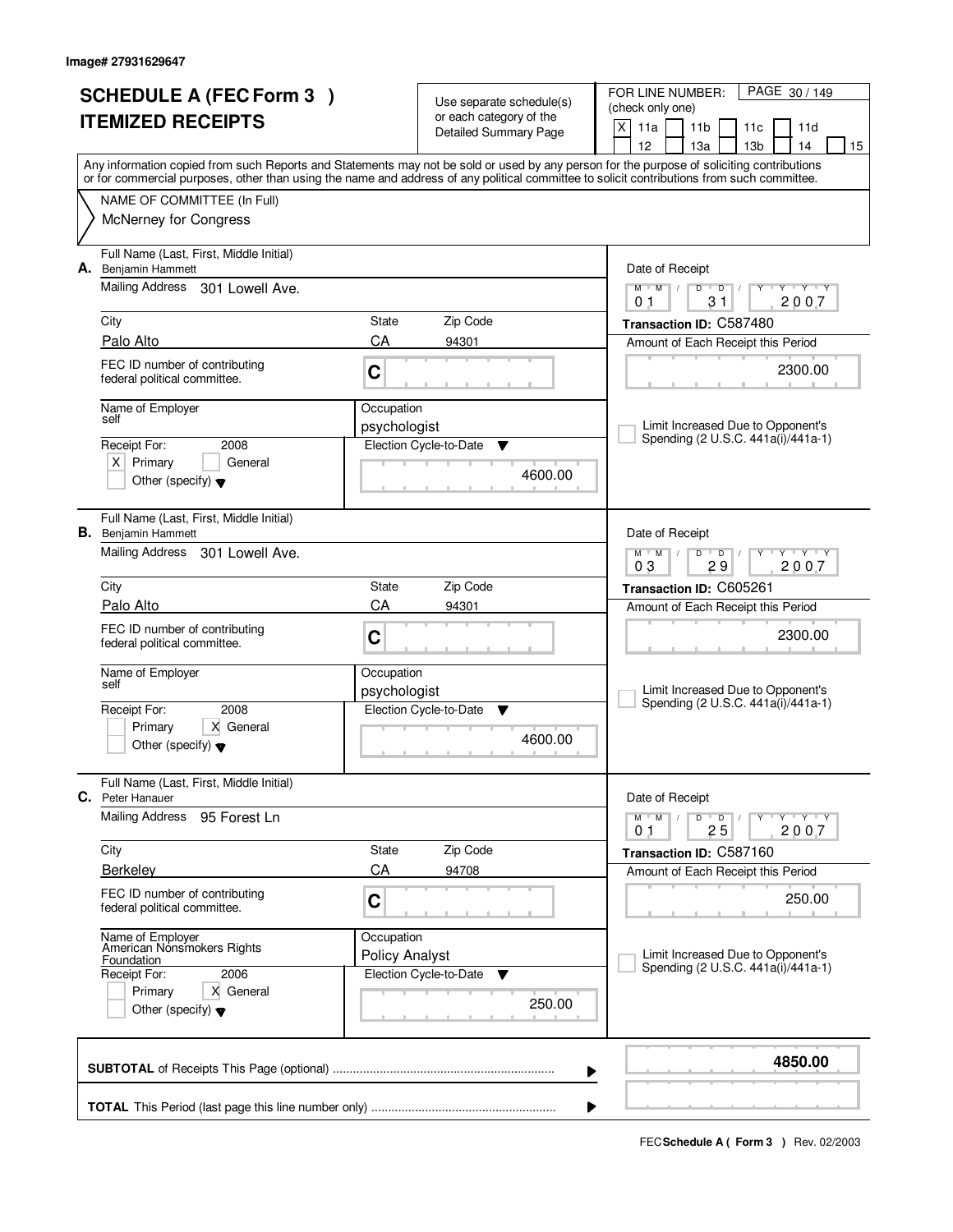| <b>SCHEDULE A (FEC Form 3)</b><br><b>ITEMIZED RECEIPTS</b> |                                                                                        |            | Use separate schedule(s)<br>or each category of the<br><b>Detailed Summary Page</b> | PAGE 31 / 149<br>FOR LINE NUMBER:<br>(check only one)<br>$\mathsf{X}$<br>11a<br>11 <sub>b</sub><br>11c<br>11d<br>12<br>13a<br>13 <sub>b</sub><br>14<br>15                                                                                                                               |
|------------------------------------------------------------|----------------------------------------------------------------------------------------|------------|-------------------------------------------------------------------------------------|-----------------------------------------------------------------------------------------------------------------------------------------------------------------------------------------------------------------------------------------------------------------------------------------|
|                                                            |                                                                                        |            |                                                                                     | Any information copied from such Reports and Statements may not be sold or used by any person for the purpose of soliciting contributions<br>or for commercial purposes, other than using the name and address of any political committee to solicit contributions from such committee. |
|                                                            | NAME OF COMMITTEE (In Full)<br><b>McNerney for Congress</b>                            |            |                                                                                     |                                                                                                                                                                                                                                                                                         |
|                                                            | Full Name (Last, First, Middle Initial)<br>A. Alan B. Harper                           |            |                                                                                     | Date of Receipt                                                                                                                                                                                                                                                                         |
|                                                            | <b>Mailing Address</b><br>5170 Parkridge Dr                                            |            |                                                                                     | $Y + Y + Y$<br>$M$ $M$<br>$D$ $D$<br>$\sqrt{ }$<br>Y<br>25<br>2007<br>0 <sub>1</sub>                                                                                                                                                                                                    |
|                                                            | City                                                                                   | State      | Zip Code                                                                            | Transaction ID: C587146                                                                                                                                                                                                                                                                 |
|                                                            | Oakland                                                                                | CA         | 94619-3517                                                                          | Amount of Each Receipt this Period                                                                                                                                                                                                                                                      |
|                                                            | FEC ID number of contributing<br>federal political committee.                          | C          |                                                                                     | 2300.00                                                                                                                                                                                                                                                                                 |
|                                                            | Name of Employer<br>Electus Software                                                   | Occupation |                                                                                     |                                                                                                                                                                                                                                                                                         |
|                                                            | Receipt For:<br>2008                                                                   | Owner      | Election Cycle-to-Date<br>▼                                                         | Limit Increased Due to Opponent's<br>Spending (2 U.S.C. 441a(i)/441a-1)                                                                                                                                                                                                                 |
|                                                            | $X$ Primary<br>General<br>Other (specify) $\blacktriangledown$                         |            | 2300.00                                                                             |                                                                                                                                                                                                                                                                                         |
|                                                            | Full Name (Last, First, Middle Initial)<br><b>B.</b> Herbert Harris                    |            |                                                                                     | Date of Receipt                                                                                                                                                                                                                                                                         |
|                                                            | Mailing Address<br>44304 Greenview Drive                                               |            |                                                                                     | $M$ M<br>D<br>$\overline{D}$<br>$T$ $Y$ $T$ $Y$<br>28<br>2007<br>03                                                                                                                                                                                                                     |
|                                                            | City                                                                                   | State      | Zip Code                                                                            | Transaction ID: C605324                                                                                                                                                                                                                                                                 |
|                                                            | El Macero                                                                              | CA         | 95618                                                                               | Amount of Each Receipt this Period                                                                                                                                                                                                                                                      |
|                                                            | FEC ID number of contributing<br>federal political committee.                          | C          |                                                                                     | 750.00                                                                                                                                                                                                                                                                                  |
|                                                            | Name of Employer<br>retired                                                            | Occupation |                                                                                     | Limit Increased Due to Opponent's                                                                                                                                                                                                                                                       |
|                                                            | Receipt For:<br>2008                                                                   | retired    | Election Cycle-to-Date<br>▼                                                         | Spending (2 U.S.C. 441a(i)/441a-1)                                                                                                                                                                                                                                                      |
|                                                            | Primary<br>$X \mid$<br>General<br>Other (specify) $\blacktriangledown$                 |            | 750.00                                                                              |                                                                                                                                                                                                                                                                                         |
|                                                            | Full Name (Last, First, Middle Initial)<br><b>C.</b> Paula Hawthorn                    |            |                                                                                     | Date of Receipt                                                                                                                                                                                                                                                                         |
|                                                            | <b>Mailing Address</b><br>5469 Kales Ave.                                              |            |                                                                                     | $M$ $M$ /<br>D<br>$\overline{D}$<br>Y Y Y Y<br>2007<br>03<br>27                                                                                                                                                                                                                         |
|                                                            | City                                                                                   | State      | Zip Code                                                                            | Transaction ID: C605406                                                                                                                                                                                                                                                                 |
|                                                            | Oakland                                                                                | CA         | 94618                                                                               | Amount of Each Receipt this Period                                                                                                                                                                                                                                                      |
|                                                            | FEC ID number of contributing<br>federal political committee.                          | C          |                                                                                     | 2300.00                                                                                                                                                                                                                                                                                 |
|                                                            | Name of Employer<br>retired                                                            | Occupation |                                                                                     | Limit Increased Due to Opponent's                                                                                                                                                                                                                                                       |
|                                                            | Receipt For:<br>2008<br>$X$ Primary<br>General<br>Other (specify) $\blacktriangledown$ |            | computer software<br>Election Cycle-to-Date<br>▼<br>2300.00                         | Spending (2 U.S.C. 441a(i)/441a-1)                                                                                                                                                                                                                                                      |
|                                                            |                                                                                        |            |                                                                                     | 5350.00<br>▶                                                                                                                                                                                                                                                                            |
|                                                            |                                                                                        |            |                                                                                     |                                                                                                                                                                                                                                                                                         |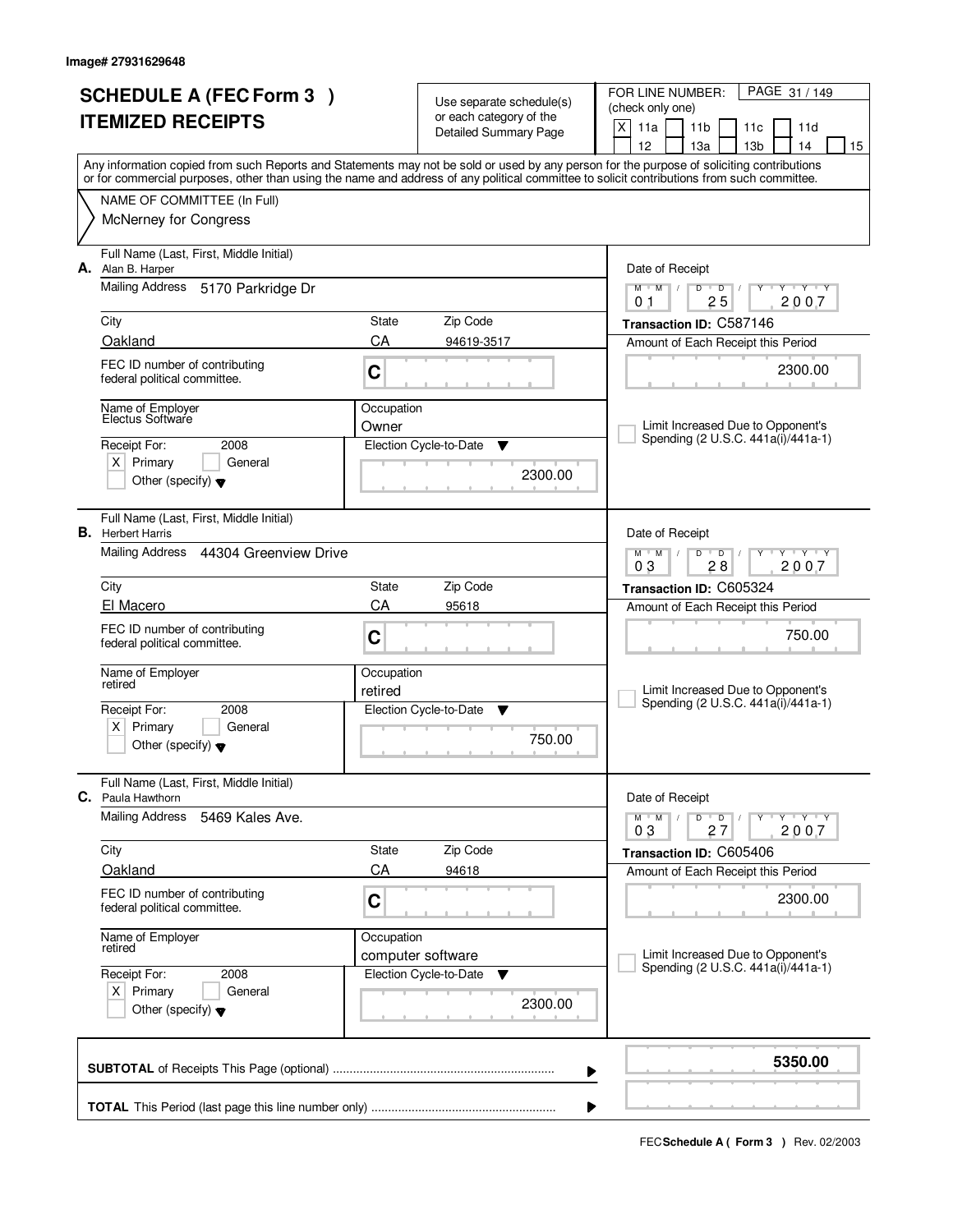| <b>SCHEDULE A (FEC Form 3)</b><br><b>ITEMIZED RECEIPTS</b> |                                                                                        |                    | Use separate schedule(s)<br>or each category of the<br><b>Detailed Summary Page</b> | PAGE 32 / 149<br>FOR LINE NUMBER:<br>(check only one)<br>X<br>11a<br>11 <sub>b</sub><br>11c<br>11d                                                                                                                                                                                                                                  |
|------------------------------------------------------------|----------------------------------------------------------------------------------------|--------------------|-------------------------------------------------------------------------------------|-------------------------------------------------------------------------------------------------------------------------------------------------------------------------------------------------------------------------------------------------------------------------------------------------------------------------------------|
|                                                            |                                                                                        |                    |                                                                                     | 12<br>13a<br>13 <sub>b</sub><br>14<br>15<br>Any information copied from such Reports and Statements may not be sold or used by any person for the purpose of soliciting contributions<br>or for commercial purposes, other than using the name and address of any political committee to solicit contributions from such committee. |
|                                                            | NAME OF COMMITTEE (In Full)<br><b>McNerney for Congress</b>                            |                    |                                                                                     |                                                                                                                                                                                                                                                                                                                                     |
| А.                                                         | Full Name (Last, First, Middle Initial)<br>Steve Henry                                 |                    |                                                                                     | Date of Receipt                                                                                                                                                                                                                                                                                                                     |
|                                                            | Mailing Address 801 Latimer Rd                                                         |                    |                                                                                     | $Y$ $Y$ $Y$<br>$M$ $M$ /<br>$D$ $D$<br>Y<br>$\mathbb{L}$<br>12<br>2007<br>03                                                                                                                                                                                                                                                        |
|                                                            | City                                                                                   | State              | Zip Code                                                                            | Transaction ID: C600114                                                                                                                                                                                                                                                                                                             |
|                                                            | Santa Monica                                                                           | CA                 | 90402                                                                               | Amount of Each Receipt this Period                                                                                                                                                                                                                                                                                                  |
|                                                            | FEC ID number of contributing<br>federal political committee.                          | C                  |                                                                                     | 500.00                                                                                                                                                                                                                                                                                                                              |
|                                                            | Name of Employer                                                                       | Occupation         |                                                                                     |                                                                                                                                                                                                                                                                                                                                     |
|                                                            | self                                                                                   | <b>Real Estate</b> |                                                                                     | Limit Increased Due to Opponent's<br>Spending (2 U.S.C. 441a(i)/441a-1)                                                                                                                                                                                                                                                             |
|                                                            | 2008<br>Receipt For:                                                                   |                    | Election Cycle-to-Date<br>▼                                                         |                                                                                                                                                                                                                                                                                                                                     |
|                                                            | $X$ Primary<br>General<br>Other (specify) $\blacktriangledown$                         |                    | 500.00                                                                              |                                                                                                                                                                                                                                                                                                                                     |
|                                                            | Full Name (Last, First, Middle Initial)<br><b>B.</b> Kyle Herbold                      |                    |                                                                                     | Date of Receipt                                                                                                                                                                                                                                                                                                                     |
|                                                            | Mailing Address 86 W. Euclid Ave.                                                      |                    |                                                                                     | $M$ $M$ $/$<br><b>TAY TAY</b><br>D<br>$\overline{D}$<br>Y<br>28<br>2007<br>03                                                                                                                                                                                                                                                       |
|                                                            | City                                                                                   | State              | Zip Code                                                                            | Transaction ID: C1389204                                                                                                                                                                                                                                                                                                            |
|                                                            | Stockton                                                                               | CA                 | 95204                                                                               | Amount of Each Receipt this Period                                                                                                                                                                                                                                                                                                  |
|                                                            | FEC ID number of contributing<br>federal political committee.                          | C                  |                                                                                     | 500.00                                                                                                                                                                                                                                                                                                                              |
|                                                            | Name of Employer<br>Dermatologist                                                      | Occupation         | kherbol@hotmail.com                                                                 | Limit Increased Due to Opponent's                                                                                                                                                                                                                                                                                                   |
|                                                            | Receipt For:<br>2008                                                                   |                    | Election Cycle-to-Date<br><b>V</b>                                                  | Spending (2 U.S.C. 441a(i)/441a-1)                                                                                                                                                                                                                                                                                                  |
|                                                            | $\times$<br>Primary<br>General<br>Other (specify) $\blacktriangledown$                 |                    | 500.00                                                                              |                                                                                                                                                                                                                                                                                                                                     |
| С.                                                         | Full Name (Last, First, Middle Initial)<br>James Herlihy                               |                    |                                                                                     | Date of Receipt                                                                                                                                                                                                                                                                                                                     |
|                                                            | <b>Mailing Address</b><br>375 Reflections Cir<br>Apt 11                                |                    |                                                                                     | $D$ $D$<br>$M$ $M$ $/$<br>Y Y Y Y<br>31<br>2007<br>01                                                                                                                                                                                                                                                                               |
|                                                            | City                                                                                   | State              | Zip Code                                                                            | Transaction ID: C588132                                                                                                                                                                                                                                                                                                             |
|                                                            | San Ramon                                                                              | CA                 | 94583-5218                                                                          | Amount of Each Receipt this Period                                                                                                                                                                                                                                                                                                  |
|                                                            | FEC ID number of contributing<br>federal political committee.                          | C                  |                                                                                     | 2300.00                                                                                                                                                                                                                                                                                                                             |
|                                                            | Name of Employer<br>AT&T Services, Inc.                                                | Occupation         | <b>Technical Architect</b>                                                          | Limit Increased Due to Opponent's                                                                                                                                                                                                                                                                                                   |
|                                                            | Receipt For:<br>2008<br>$X$ Primary<br>General<br>Other (specify) $\blacktriangledown$ |                    | Election Cycle-to-Date<br>v<br>2300.00                                              | Spending (2 U.S.C. 441a(i)/441a-1)                                                                                                                                                                                                                                                                                                  |
|                                                            |                                                                                        |                    |                                                                                     | 3300.00<br>▶                                                                                                                                                                                                                                                                                                                        |
|                                                            |                                                                                        |                    |                                                                                     |                                                                                                                                                                                                                                                                                                                                     |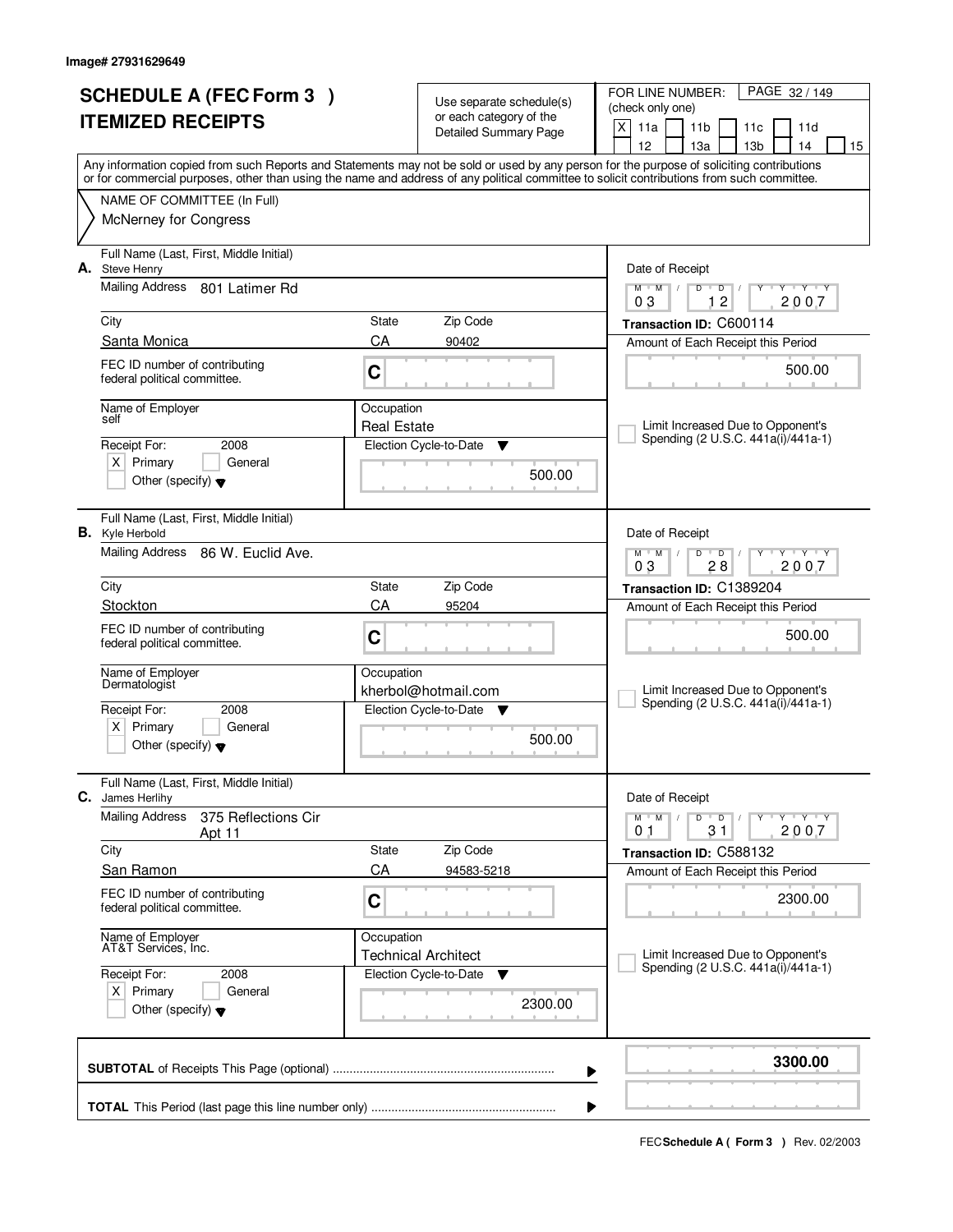|                          | <b>SCHEDULE A (FEC Form 3)</b>                                         |            |                                                     | PAGE 33 / 149<br>FOR LINE NUMBER:                                                                                                                                                     |  |  |  |
|--------------------------|------------------------------------------------------------------------|------------|-----------------------------------------------------|---------------------------------------------------------------------------------------------------------------------------------------------------------------------------------------|--|--|--|
| <b>ITEMIZED RECEIPTS</b> |                                                                        |            | Use separate schedule(s)<br>or each category of the | (check only one)                                                                                                                                                                      |  |  |  |
|                          |                                                                        |            | <b>Detailed Summary Page</b>                        | X<br>11a<br>11 <sub>b</sub><br>11c<br>11d                                                                                                                                             |  |  |  |
|                          |                                                                        |            |                                                     | 12<br>13 <sub>b</sub><br>13a<br>14<br>15<br>Any information copied from such Reports and Statements may not be sold or used by any person for the purpose of soliciting contributions |  |  |  |
|                          |                                                                        |            |                                                     | or for commercial purposes, other than using the name and address of any political committee to solicit contributions from such committee.                                            |  |  |  |
|                          | NAME OF COMMITTEE (In Full)                                            |            |                                                     |                                                                                                                                                                                       |  |  |  |
|                          | McNerney for Congress                                                  |            |                                                     |                                                                                                                                                                                       |  |  |  |
| А.                       | Full Name (Last, First, Middle Initial)<br>Patricia Herron             |            |                                                     | Date of Receipt                                                                                                                                                                       |  |  |  |
|                          | Mailing Address<br>51 Western Dr                                       |            |                                                     | $\overline{D}$<br><b>TEXTER</b><br>$M$ <sup>U</sup><br>M<br>$\sqrt{2}$<br>D<br>Y<br>2007<br>03<br>23                                                                                  |  |  |  |
|                          | City                                                                   | State      | Zip Code                                            | Transaction ID: C601283                                                                                                                                                               |  |  |  |
|                          | Point Richmond                                                         | CA         | 94801-4011                                          | Amount of Each Receipt this Period                                                                                                                                                    |  |  |  |
|                          | FEC ID number of contributing<br>federal political committee.          | C          |                                                     | 1000.00                                                                                                                                                                               |  |  |  |
|                          | Name of Employer                                                       | Occupation |                                                     |                                                                                                                                                                                       |  |  |  |
|                          | None                                                                   | Retired    |                                                     | Limit Increased Due to Opponent's<br>Spending (2 U.S.C. 441a(i)/441a-1)                                                                                                               |  |  |  |
|                          | Receipt For:<br>2008                                                   |            | Election Cycle-to-Date<br>Y                         |                                                                                                                                                                                       |  |  |  |
|                          | $X$ Primary<br>General<br>Other (specify) $\blacktriangledown$         |            | 1000.00                                             |                                                                                                                                                                                       |  |  |  |
|                          | Full Name (Last, First, Middle Initial)<br><b>B.</b> Robert G. Heywood |            |                                                     | Date of Receipt                                                                                                                                                                       |  |  |  |
|                          | Mailing Address 2360 Thackeray Dr.                                     |            |                                                     | $M$ $M$ /<br>D<br>$\overline{D}$<br>$-\mathbf{y} + \mathbf{y}$<br>Y<br>30<br>2007<br>0 <sub>1</sub>                                                                                   |  |  |  |
|                          | City                                                                   | State      | Zip Code                                            | Transaction ID: C592098                                                                                                                                                               |  |  |  |
|                          | Oakland                                                                | CA         | 94611-2455                                          | Amount of Each Receipt this Period                                                                                                                                                    |  |  |  |
|                          | FEC ID number of contributing<br>federal political committee.          | C          |                                                     | 200.00                                                                                                                                                                                |  |  |  |
|                          | Name of Employer<br>self                                               | Occupation |                                                     |                                                                                                                                                                                       |  |  |  |
|                          |                                                                        | attorney   |                                                     | Limit Increased Due to Opponent's<br>Spending (2 U.S.C. 441a(i)/441a-1)                                                                                                               |  |  |  |
|                          | Receipt For:<br>2008<br>Primary<br>General                             |            | Election Cycle-to-Date<br><b>V</b>                  |                                                                                                                                                                                       |  |  |  |
|                          | $X \mid$<br>Other (specify) $\blacktriangledown$                       |            | 200.00                                              |                                                                                                                                                                                       |  |  |  |
| С.                       | Full Name (Last, First, Middle Initial)<br>Colleen M Hogan, MD         |            |                                                     | Date of Receipt                                                                                                                                                                       |  |  |  |
|                          | <b>Mailing Address</b><br>25 Tyson Ct                                  |            |                                                     | D<br>$M$ $M$ /<br>$\overline{D}$<br>$Y$ $Y$ $Y$ $Y$<br>26<br>2007<br>03                                                                                                               |  |  |  |
|                          | City                                                                   | State      | Zip Code                                            | Transaction ID: C601312                                                                                                                                                               |  |  |  |
|                          | Danville                                                               | CA         | 94526-5044                                          | Amount of Each Receipt this Period                                                                                                                                                    |  |  |  |
|                          | FEC ID number of contributing<br>federal political committee.          | C          |                                                     | 1000.00                                                                                                                                                                               |  |  |  |
|                          | Name of Employer<br>SRVPC INC                                          | Occupation |                                                     |                                                                                                                                                                                       |  |  |  |
|                          |                                                                        | Pediatrian |                                                     | Limit Increased Due to Opponent's<br>Spending (2 U.S.C. 441a(i)/441a-1)                                                                                                               |  |  |  |
|                          | Receipt For:<br>2008<br>$X$ Primary<br>General                         |            | Election Cycle-to-Date<br>v                         |                                                                                                                                                                                       |  |  |  |
|                          | Other (specify) $\blacktriangledown$                                   |            | 1000.00                                             |                                                                                                                                                                                       |  |  |  |
|                          |                                                                        |            |                                                     | 2200.00<br>▶                                                                                                                                                                          |  |  |  |
|                          |                                                                        |            |                                                     |                                                                                                                                                                                       |  |  |  |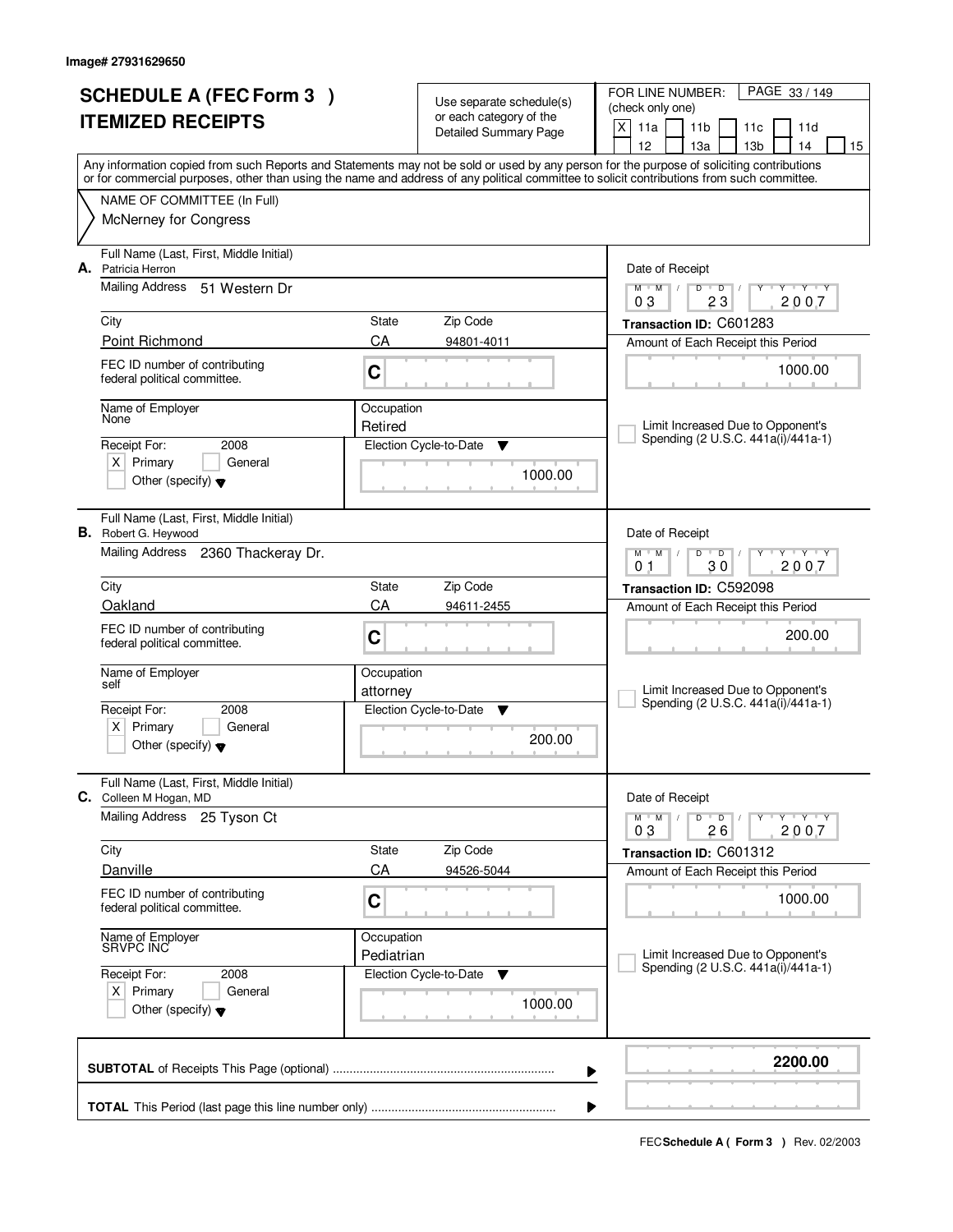|                          | <b>SCHEDULE A (FEC Form 3)</b>                                |                       |                                                     | PAGE 34 / 149<br>FOR LINE NUMBER:                                                                                                                                                                                                                                                       |  |
|--------------------------|---------------------------------------------------------------|-----------------------|-----------------------------------------------------|-----------------------------------------------------------------------------------------------------------------------------------------------------------------------------------------------------------------------------------------------------------------------------------------|--|
| <b>ITEMIZED RECEIPTS</b> |                                                               |                       | Use separate schedule(s)<br>or each category of the | (check only one)                                                                                                                                                                                                                                                                        |  |
|                          |                                                               |                       | <b>Detailed Summary Page</b>                        | X<br>11a<br>11 <sub>b</sub><br>11c<br>11d                                                                                                                                                                                                                                               |  |
|                          |                                                               |                       |                                                     | 12<br>13 <sub>b</sub><br>13a<br>14<br>15                                                                                                                                                                                                                                                |  |
|                          |                                                               |                       |                                                     | Any information copied from such Reports and Statements may not be sold or used by any person for the purpose of soliciting contributions<br>or for commercial purposes, other than using the name and address of any political committee to solicit contributions from such committee. |  |
|                          | NAME OF COMMITTEE (In Full)                                   |                       |                                                     |                                                                                                                                                                                                                                                                                         |  |
|                          | <b>McNerney for Congress</b>                                  |                       |                                                     |                                                                                                                                                                                                                                                                                         |  |
|                          |                                                               |                       |                                                     |                                                                                                                                                                                                                                                                                         |  |
|                          | Full Name (Last, First, Middle Initial)                       |                       |                                                     |                                                                                                                                                                                                                                                                                         |  |
| А.                       | Maurice E Holloway                                            |                       |                                                     | Date of Receipt                                                                                                                                                                                                                                                                         |  |
|                          | <b>Mailing Address</b><br>550 Davis St #12                    |                       |                                                     | $Y - Y - Y$<br>$M$ $M$ /<br>D<br>$\overline{D}$<br>2007<br>03<br>23                                                                                                                                                                                                                     |  |
|                          | City                                                          | State                 | Zip Code                                            | Transaction ID: C601287                                                                                                                                                                                                                                                                 |  |
|                          | San Francisco                                                 | CA                    | 94111                                               | Amount of Each Receipt this Period                                                                                                                                                                                                                                                      |  |
|                          | FEC ID number of contributing                                 |                       |                                                     |                                                                                                                                                                                                                                                                                         |  |
|                          | federal political committee.                                  | C                     |                                                     | 500.00                                                                                                                                                                                                                                                                                  |  |
|                          |                                                               |                       |                                                     |                                                                                                                                                                                                                                                                                         |  |
|                          | Name of Employer<br>RETIRED                                   | Occupation<br>retired |                                                     | Limit Increased Due to Opponent's                                                                                                                                                                                                                                                       |  |
|                          | Receipt For:<br>2008                                          |                       | Election Cycle-to-Date<br>Y                         | Spending (2 U.S.C. 441a(i)/441a-1)                                                                                                                                                                                                                                                      |  |
|                          | $X$ Primary<br>General                                        |                       |                                                     |                                                                                                                                                                                                                                                                                         |  |
|                          | Other (specify) $\blacktriangledown$                          |                       | 500.00                                              |                                                                                                                                                                                                                                                                                         |  |
|                          |                                                               |                       |                                                     |                                                                                                                                                                                                                                                                                         |  |
|                          | Full Name (Last, First, Middle Initial)                       |                       |                                                     |                                                                                                                                                                                                                                                                                         |  |
| В.                       | Joseph Holmes                                                 |                       |                                                     | Date of Receipt                                                                                                                                                                                                                                                                         |  |
|                          | Mailing Address<br>14 Highland Blvd.                          |                       |                                                     | <b>TEXTEY</b><br>$M$ $M$ /<br>D<br>$\overline{D}$<br>25<br>2007<br>0 <sub>1</sub>                                                                                                                                                                                                       |  |
|                          | City                                                          | State                 | Zip Code                                            | Transaction ID: C587153                                                                                                                                                                                                                                                                 |  |
|                          | Kensington                                                    | CA                    | 94707                                               | Amount of Each Receipt this Period                                                                                                                                                                                                                                                      |  |
|                          |                                                               |                       |                                                     |                                                                                                                                                                                                                                                                                         |  |
|                          | FEC ID number of contributing<br>federal political committee. | C                     |                                                     | 1000.00                                                                                                                                                                                                                                                                                 |  |
|                          |                                                               |                       |                                                     |                                                                                                                                                                                                                                                                                         |  |
|                          | Name of Employer<br>self                                      | Occupation<br>artist  |                                                     | Limit Increased Due to Opponent's                                                                                                                                                                                                                                                       |  |
|                          | 2006<br>Receipt For:                                          |                       | Election Cycle-to-Date<br>v                         | Spending (2 U.S.C. 441a(i)/441a-1)                                                                                                                                                                                                                                                      |  |
|                          | Primary<br>X General                                          |                       |                                                     |                                                                                                                                                                                                                                                                                         |  |
|                          | Other (specify) $\blacktriangledown$                          |                       | 1000.00                                             |                                                                                                                                                                                                                                                                                         |  |
|                          |                                                               |                       |                                                     |                                                                                                                                                                                                                                                                                         |  |
|                          | Full Name (Last, First, Middle Initial)                       |                       |                                                     |                                                                                                                                                                                                                                                                                         |  |
|                          | C. Patricia Hooper                                            |                       |                                                     | Date of Receipt                                                                                                                                                                                                                                                                         |  |
|                          | <b>Mailing Address</b><br>501 Portola Rd # 8033               |                       |                                                     | $D$ $D$ $/$<br>$M$ $M$ /<br>$\mathsf{Y} \dashv \mathsf{Y} \dashv \mathsf{Y}$<br>2007<br>08<br>02                                                                                                                                                                                        |  |
|                          | City                                                          | State                 | Zip Code                                            | Transaction ID: C592097                                                                                                                                                                                                                                                                 |  |
|                          | <b>Portola Valley</b>                                         | CA                    | 94028-7654                                          | Amount of Each Receipt this Period                                                                                                                                                                                                                                                      |  |
|                          | FEC ID number of contributing                                 |                       |                                                     |                                                                                                                                                                                                                                                                                         |  |
|                          | federal political committee.                                  | $\mathbf C$           |                                                     | 500.00                                                                                                                                                                                                                                                                                  |  |
|                          | Name of Employer                                              | Occupation            |                                                     |                                                                                                                                                                                                                                                                                         |  |
|                          | N/A                                                           | <b>RETIRED</b>        |                                                     | Limit Increased Due to Opponent's                                                                                                                                                                                                                                                       |  |
|                          | Receipt For:<br>2008                                          |                       | Election Cycle-to-Date<br>v                         | Spending (2 U.S.C. 441a(i)/441a-1)                                                                                                                                                                                                                                                      |  |
|                          | $X$ Primary<br>General                                        |                       |                                                     |                                                                                                                                                                                                                                                                                         |  |
|                          | Other (specify) $\blacktriangledown$                          |                       | 500.00                                              |                                                                                                                                                                                                                                                                                         |  |
|                          |                                                               |                       |                                                     |                                                                                                                                                                                                                                                                                         |  |
|                          |                                                               |                       |                                                     | 2000.00                                                                                                                                                                                                                                                                                 |  |
|                          |                                                               |                       |                                                     | ▶                                                                                                                                                                                                                                                                                       |  |
|                          |                                                               |                       |                                                     |                                                                                                                                                                                                                                                                                         |  |
|                          |                                                               |                       |                                                     | Þ                                                                                                                                                                                                                                                                                       |  |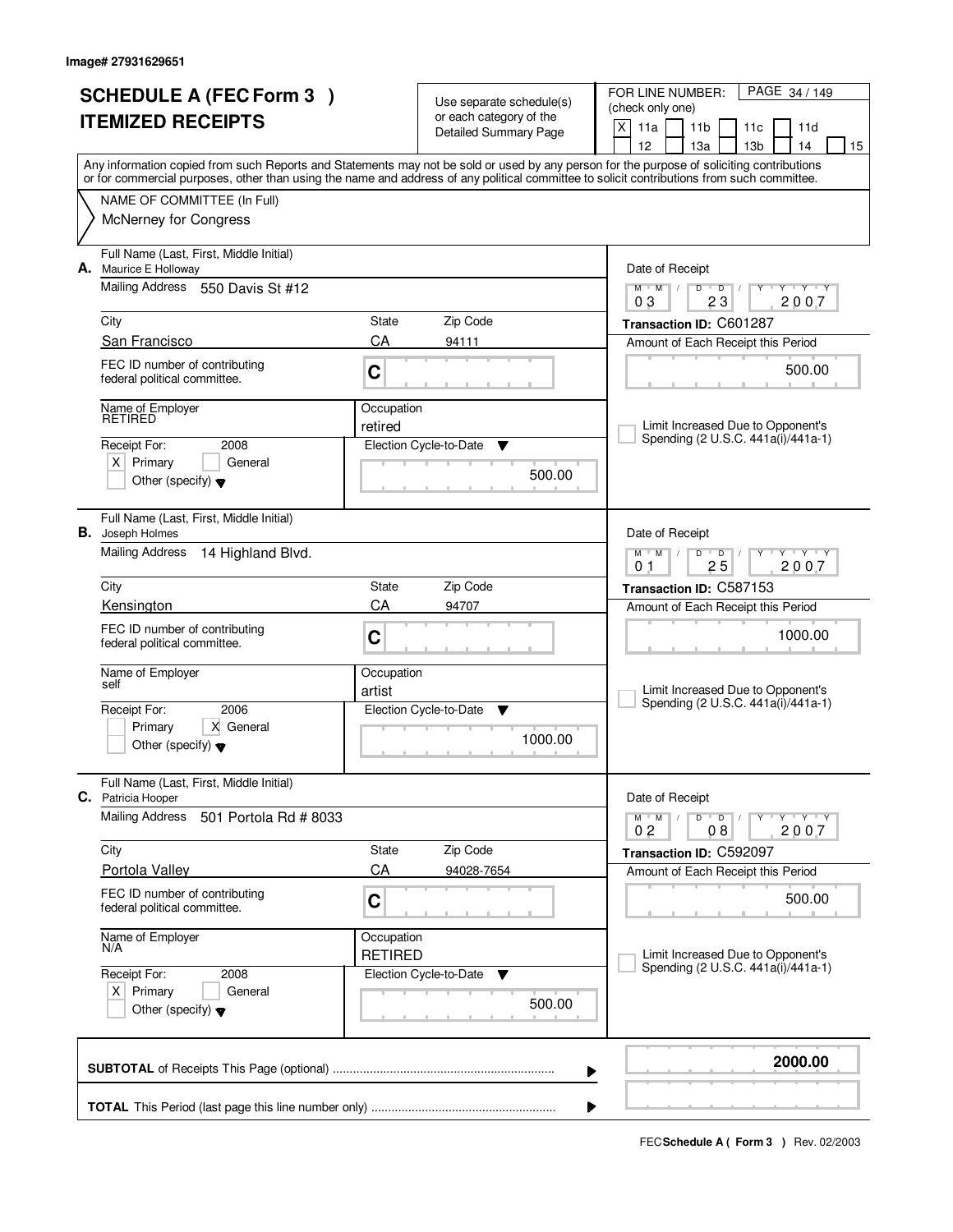| <b>SCHEDULE A (FEC Form 3)</b><br><b>ITEMIZED RECEIPTS</b> |                                                                                        |                       | Use separate schedule(s)<br>or each category of the<br><b>Detailed Summary Page</b> | PAGE 35 / 149<br>FOR LINE NUMBER:<br>(check only one)<br>X<br>11a<br>11 <sub>b</sub><br>11d<br>11c                                                                                                                                                                                      |
|------------------------------------------------------------|----------------------------------------------------------------------------------------|-----------------------|-------------------------------------------------------------------------------------|-----------------------------------------------------------------------------------------------------------------------------------------------------------------------------------------------------------------------------------------------------------------------------------------|
|                                                            |                                                                                        |                       |                                                                                     | 13 <sub>b</sub><br>12<br>13a<br>14<br>15                                                                                                                                                                                                                                                |
|                                                            |                                                                                        |                       |                                                                                     | Any information copied from such Reports and Statements may not be sold or used by any person for the purpose of soliciting contributions<br>or for commercial purposes, other than using the name and address of any political committee to solicit contributions from such committee. |
|                                                            | NAME OF COMMITTEE (In Full)                                                            |                       |                                                                                     |                                                                                                                                                                                                                                                                                         |
|                                                            | <b>McNerney for Congress</b>                                                           |                       |                                                                                     |                                                                                                                                                                                                                                                                                         |
| А.                                                         | Full Name (Last, First, Middle Initial)<br>Elvira Howard                               |                       |                                                                                     | Date of Receipt                                                                                                                                                                                                                                                                         |
|                                                            | <b>Mailing Address</b><br>1096 Wallace Rdg                                             |                       |                                                                                     | $M$ $M$ /<br>$D$ $D$<br>Y Y Y Y<br>Y<br>25<br>2007<br>03                                                                                                                                                                                                                                |
|                                                            | City                                                                                   | State                 | Zip Code                                                                            | Transaction ID: C601457                                                                                                                                                                                                                                                                 |
|                                                            | <b>Beverly Hills</b>                                                                   | CA                    | 90210-2636                                                                          | Amount of Each Receipt this Period                                                                                                                                                                                                                                                      |
|                                                            | FEC ID number of contributing<br>federal political committee.                          | C                     |                                                                                     | 400.00                                                                                                                                                                                                                                                                                  |
|                                                            | Name of Employer<br>Information Requested                                              | Occupation            |                                                                                     |                                                                                                                                                                                                                                                                                         |
|                                                            |                                                                                        |                       | Information Requested                                                               | Limit Increased Due to Opponent's<br>Spending (2 U.S.C. 441a(i)/441a-1)                                                                                                                                                                                                                 |
|                                                            | Receipt For:<br>2008<br>$X$ Primary<br>General                                         |                       | Election Cycle-to-Date<br>$\overline{\mathbf{v}}$                                   |                                                                                                                                                                                                                                                                                         |
|                                                            | Other (specify) $\blacktriangledown$                                                   |                       | 400.00                                                                              |                                                                                                                                                                                                                                                                                         |
|                                                            | Full Name (Last, First, Middle Initial)<br><b>B.</b> Eliot Hudson                      |                       |                                                                                     | Date of Receipt                                                                                                                                                                                                                                                                         |
|                                                            | Mailing Address<br>109 Bacon Ct                                                        |                       |                                                                                     | $M$ $M$ /<br>$Y - Y - Y$<br>D<br>$\overline{D}$<br>03<br>23<br>2007                                                                                                                                                                                                                     |
|                                                            | City                                                                                   | State                 | Zip Code                                                                            | Transaction ID: C601286                                                                                                                                                                                                                                                                 |
|                                                            | Lafayette                                                                              | CA                    | 94549-6234                                                                          | Amount of Each Receipt this Period                                                                                                                                                                                                                                                      |
|                                                            | FEC ID number of contributing<br>federal political committee.                          | C                     |                                                                                     | 250.00                                                                                                                                                                                                                                                                                  |
|                                                            | Name of Employer<br>N/A                                                                | Occupation<br>Retired |                                                                                     | Limit Increased Due to Opponent's                                                                                                                                                                                                                                                       |
|                                                            | Receipt For:<br>2008                                                                   |                       | Election Cycle-to-Date<br>▼                                                         | Spending (2 U.S.C. 441a(i)/441a-1)                                                                                                                                                                                                                                                      |
|                                                            | Primary<br>$\times$<br>General<br>Other (specify) $\blacktriangledown$                 |                       | 250.00                                                                              |                                                                                                                                                                                                                                                                                         |
| C.                                                         | Full Name (Last, First, Middle Initial)<br>Linda Hulley                                |                       |                                                                                     | Date of Receipt                                                                                                                                                                                                                                                                         |
|                                                            | <b>Mailing Address</b><br>54 Seacape Drive                                             |                       |                                                                                     | $D$ $D$<br>$M$ $M$ /<br>$Y - Y - Y$<br>2007<br>22<br>03                                                                                                                                                                                                                                 |
|                                                            | City                                                                                   | State                 | Zip Code                                                                            | Transaction ID: C601071                                                                                                                                                                                                                                                                 |
|                                                            | <b>Muir Beach</b>                                                                      | CA                    | 94965                                                                               | Amount of Each Receipt this Period                                                                                                                                                                                                                                                      |
|                                                            | FEC ID number of contributing<br>federal political committee.                          | C                     |                                                                                     | 500.00                                                                                                                                                                                                                                                                                  |
|                                                            | Name of Employer<br>retired                                                            | Occupation<br>Design  |                                                                                     | Limit Increased Due to Opponent's                                                                                                                                                                                                                                                       |
|                                                            | Receipt For:<br>2008<br>$X$ Primary<br>General<br>Other (specify) $\blacktriangledown$ |                       | Election Cycle-to-Date<br>v<br>500.00                                               | Spending (2 U.S.C. 441a(i)/441a-1)                                                                                                                                                                                                                                                      |
|                                                            |                                                                                        |                       |                                                                                     | 1150.00<br>▶                                                                                                                                                                                                                                                                            |
|                                                            |                                                                                        |                       |                                                                                     |                                                                                                                                                                                                                                                                                         |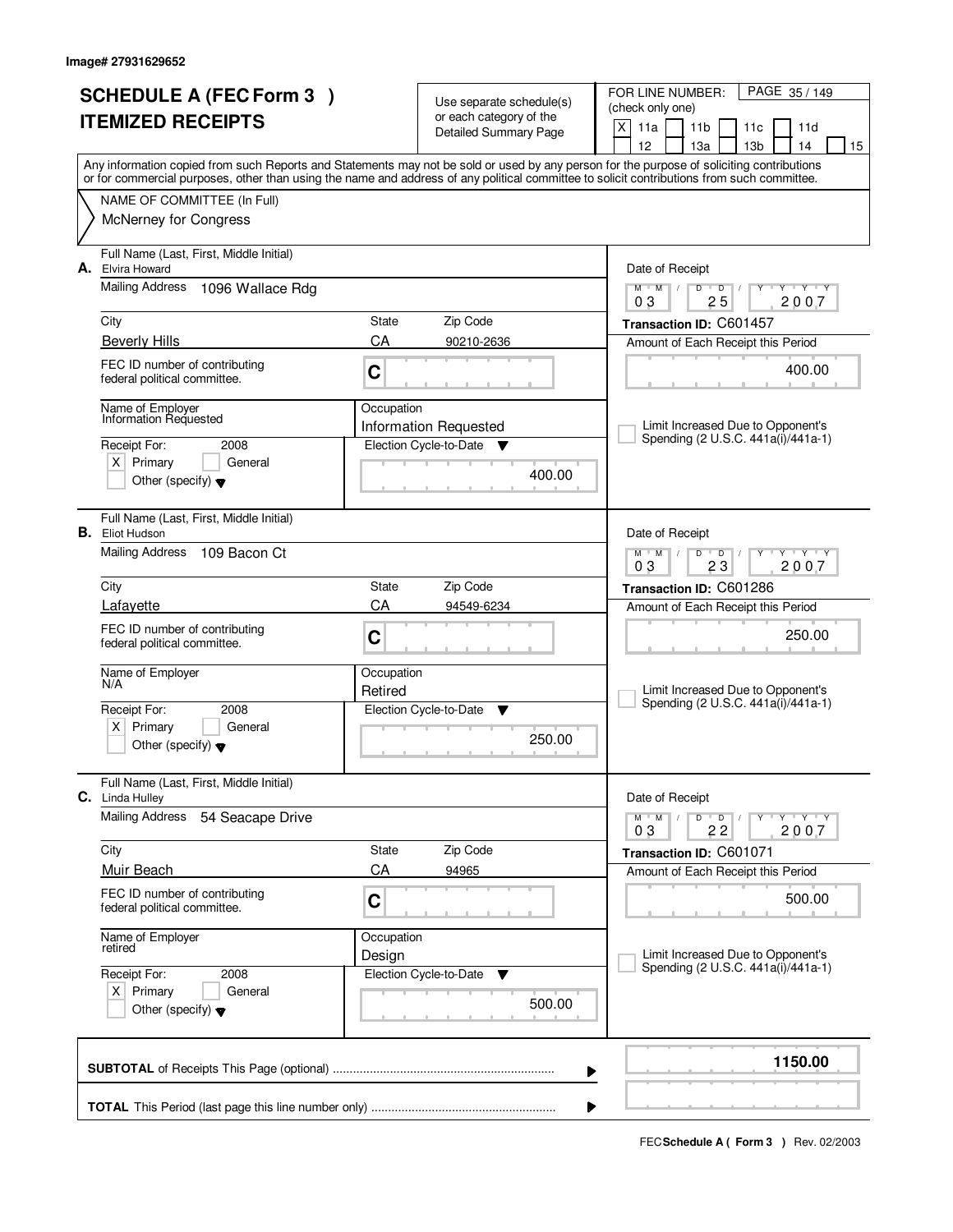| <b>SCHEDULE A (FEC Form 3)</b>                                                                                                                                                                                                                                                          |                                                                                                               |                 |                                                     | PAGE 36 / 149<br>FOR LINE NUMBER:                                               |  |
|-----------------------------------------------------------------------------------------------------------------------------------------------------------------------------------------------------------------------------------------------------------------------------------------|---------------------------------------------------------------------------------------------------------------|-----------------|-----------------------------------------------------|---------------------------------------------------------------------------------|--|
| <b>ITEMIZED RECEIPTS</b>                                                                                                                                                                                                                                                                |                                                                                                               |                 | Use separate schedule(s)<br>or each category of the | (check only one)                                                                |  |
|                                                                                                                                                                                                                                                                                         |                                                                                                               |                 | <b>Detailed Summary Page</b>                        | $\mathsf{X}$<br>11a<br>11 <sub>b</sub><br>11c<br>11d                            |  |
|                                                                                                                                                                                                                                                                                         |                                                                                                               |                 |                                                     | 12<br>13 <sub>b</sub><br>13a<br>14<br>15                                        |  |
| Any information copied from such Reports and Statements may not be sold or used by any person for the purpose of soliciting contributions<br>or for commercial purposes, other than using the name and address of any political committee to solicit contributions from such committee. |                                                                                                               |                 |                                                     |                                                                                 |  |
|                                                                                                                                                                                                                                                                                         | NAME OF COMMITTEE (In Full)                                                                                   |                 |                                                     |                                                                                 |  |
|                                                                                                                                                                                                                                                                                         | <b>McNerney for Congress</b>                                                                                  |                 |                                                     |                                                                                 |  |
| А.                                                                                                                                                                                                                                                                                      | Full Name (Last, First, Middle Initial)<br><b>Richard Jacobs</b>                                              |                 |                                                     | Date of Receipt                                                                 |  |
|                                                                                                                                                                                                                                                                                         | Mailing Address<br>9663 Santa Monica Blvd                                                                     |                 |                                                     | $Y - Y - Y$<br>$M$ $M$ /<br>D<br>$\overline{D}$<br>2007<br>03<br>26             |  |
|                                                                                                                                                                                                                                                                                         | City                                                                                                          | State           | Zip Code                                            | Transaction ID: C601488                                                         |  |
|                                                                                                                                                                                                                                                                                         | <b>Beverly Hills</b>                                                                                          | CA              | 90210-1823                                          | Amount of Each Receipt this Period                                              |  |
|                                                                                                                                                                                                                                                                                         | FEC ID number of contributing<br>federal political committee.                                                 | C               |                                                     | 500.00                                                                          |  |
|                                                                                                                                                                                                                                                                                         | Name of Employer                                                                                              | Occupation      |                                                     |                                                                                 |  |
|                                                                                                                                                                                                                                                                                         | Self                                                                                                          | <b>INVESTOR</b> |                                                     | Limit Increased Due to Opponent's                                               |  |
|                                                                                                                                                                                                                                                                                         | Receipt For:<br>2008                                                                                          |                 | Election Cycle-to-Date<br>Y                         | Spending (2 U.S.C. 441a(i)/441a-1)                                              |  |
|                                                                                                                                                                                                                                                                                         | $X$ Primary<br>General<br>Other (specify) $\blacktriangledown$                                                |                 | 500.00                                              |                                                                                 |  |
| В.                                                                                                                                                                                                                                                                                      | Full Name (Last, First, Middle Initial)<br>Nicholas Josefowitz                                                |                 |                                                     | Date of Receipt                                                                 |  |
|                                                                                                                                                                                                                                                                                         | Mailing Address 1 Chesham Close                                                                               |                 |                                                     | <b>TEXTEY</b><br>$M$ $M$ /<br>D<br>$\overline{D}$<br>Y<br>03<br>28<br>2007      |  |
|                                                                                                                                                                                                                                                                                         | Zip Code<br>City<br>State                                                                                     |                 |                                                     | Transaction ID: C602674                                                         |  |
|                                                                                                                                                                                                                                                                                         | England SW1X8DN                                                                                               |                 |                                                     | Amount of Each Receipt this Period                                              |  |
|                                                                                                                                                                                                                                                                                         | FEC ID number of contributing<br>federal political committee.                                                 | C               |                                                     | 2100.00                                                                         |  |
|                                                                                                                                                                                                                                                                                         | Name of Employer                                                                                              | Occupation      |                                                     |                                                                                 |  |
|                                                                                                                                                                                                                                                                                         | RenGen Energy                                                                                                 | Director        |                                                     | Limit Increased Due to Opponent's<br>Spending (2 U.S.C. 441a(i)/441a-1)         |  |
|                                                                                                                                                                                                                                                                                         | Receipt For:<br>2008                                                                                          |                 | Election Cycle-to-Date<br>▼                         |                                                                                 |  |
|                                                                                                                                                                                                                                                                                         | Primary<br>X  <br>General<br>Other (specify) $\blacktriangledown$                                             |                 | 2100.00                                             |                                                                                 |  |
|                                                                                                                                                                                                                                                                                         | Full Name (Last, First, Middle Initial)<br>C. Alexa Junge<br><b>Mailing Address</b><br>7974 Woodrow Wilson Dr |                 |                                                     | Date of Receipt                                                                 |  |
|                                                                                                                                                                                                                                                                                         |                                                                                                               |                 |                                                     | $M$ $M$ $/$<br>D<br>$\overline{\phantom{a}}$<br>$Y + Y + Y$<br>2007<br>25<br>03 |  |
|                                                                                                                                                                                                                                                                                         | City                                                                                                          |                 | Zip Code                                            | Transaction ID: C601453                                                         |  |
|                                                                                                                                                                                                                                                                                         | <b>Los Angeles</b>                                                                                            | CA              | 90046-1216                                          | Amount of Each Receipt this Period                                              |  |
|                                                                                                                                                                                                                                                                                         | FEC ID number of contributing<br>federal political committee.                                                 | C               |                                                     | 500.00                                                                          |  |
|                                                                                                                                                                                                                                                                                         | Name of Employer<br>Self Employed<br>Occupation                                                               |                 |                                                     | Limit Increased Due to Opponent's<br>Spending (2 U.S.C. 441a(i)/441a-1)         |  |
|                                                                                                                                                                                                                                                                                         | Writer                                                                                                        |                 |                                                     |                                                                                 |  |
|                                                                                                                                                                                                                                                                                         | Receipt For:<br>2008                                                                                          |                 | Election Cycle-to-Date<br>v                         |                                                                                 |  |
|                                                                                                                                                                                                                                                                                         | $X$ Primary<br>General<br>Other (specify) $\blacktriangledown$                                                |                 | 500.00                                              |                                                                                 |  |
| 3100.00<br>▶                                                                                                                                                                                                                                                                            |                                                                                                               |                 |                                                     |                                                                                 |  |
| ▶                                                                                                                                                                                                                                                                                       |                                                                                                               |                 |                                                     |                                                                                 |  |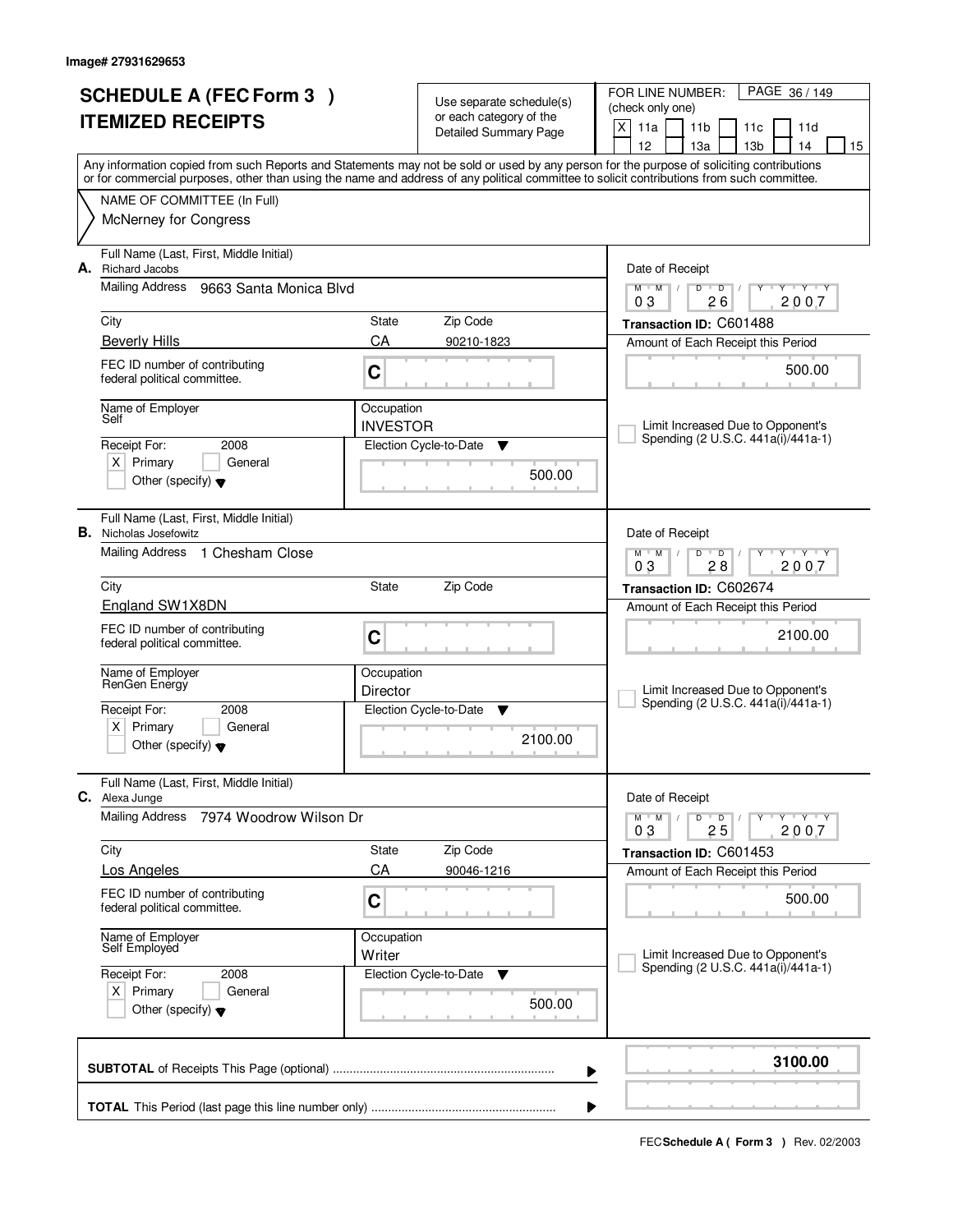|                          | <b>SCHEDULE A (FEC Form 3)</b>                                |                            |                                                     | PAGE 37/149<br>FOR LINE NUMBER:                                                                                                                                                                                                                                                         |
|--------------------------|---------------------------------------------------------------|----------------------------|-----------------------------------------------------|-----------------------------------------------------------------------------------------------------------------------------------------------------------------------------------------------------------------------------------------------------------------------------------------|
| <b>ITEMIZED RECEIPTS</b> |                                                               |                            | Use separate schedule(s)<br>or each category of the | (check only one)                                                                                                                                                                                                                                                                        |
|                          |                                                               |                            | Detailed Summary Page                               | X<br>11a<br>11 <sub>b</sub><br>11c<br>11d                                                                                                                                                                                                                                               |
|                          |                                                               |                            |                                                     | 12<br>13 <sub>b</sub><br>13a<br>14<br>15                                                                                                                                                                                                                                                |
|                          |                                                               |                            |                                                     | Any information copied from such Reports and Statements may not be sold or used by any person for the purpose of soliciting contributions<br>or for commercial purposes, other than using the name and address of any political committee to solicit contributions from such committee. |
|                          | NAME OF COMMITTEE (In Full)                                   |                            |                                                     |                                                                                                                                                                                                                                                                                         |
|                          | <b>McNerney for Congress</b>                                  |                            |                                                     |                                                                                                                                                                                                                                                                                         |
|                          |                                                               |                            |                                                     |                                                                                                                                                                                                                                                                                         |
|                          | Full Name (Last, First, Middle Initial)                       |                            |                                                     |                                                                                                                                                                                                                                                                                         |
|                          | A. Zagloul Kadah                                              |                            |                                                     | Date of Receipt                                                                                                                                                                                                                                                                         |
|                          | Mailing Address<br>16492 Harwood Rd                           |                            |                                                     | $Y - Y - Y$<br>$M$ $M$ /<br>D<br>$\overline{D}$<br>Y<br>$\sqrt{ }$<br>2007<br>03<br>31                                                                                                                                                                                                  |
|                          | City                                                          | State                      | Zip Code                                            | Transaction ID: C606055                                                                                                                                                                                                                                                                 |
|                          | Los Gatos                                                     | CA                         | 95032-5126                                          | Amount of Each Receipt this Period                                                                                                                                                                                                                                                      |
|                          | FEC ID number of contributing                                 |                            |                                                     |                                                                                                                                                                                                                                                                                         |
|                          | federal political committee.                                  | C                          |                                                     | 500.00                                                                                                                                                                                                                                                                                  |
|                          |                                                               |                            |                                                     |                                                                                                                                                                                                                                                                                         |
|                          | Name of Employer<br>Solid State Optómics                      | Occupation                 |                                                     | Limit Increased Due to Opponent's                                                                                                                                                                                                                                                       |
|                          | Receipt For:<br>2008                                          | Engineer                   | Election Cycle-to-Date<br>Y                         | Spending (2 U.S.C. 441a(i)/441a-1)                                                                                                                                                                                                                                                      |
|                          | $X$ Primary<br>General                                        |                            |                                                     |                                                                                                                                                                                                                                                                                         |
|                          | Other (specify) $\blacktriangledown$                          |                            | 500.00                                              |                                                                                                                                                                                                                                                                                         |
|                          |                                                               |                            |                                                     |                                                                                                                                                                                                                                                                                         |
|                          | Full Name (Last, First, Middle Initial)                       |                            |                                                     |                                                                                                                                                                                                                                                                                         |
| В.                       | <b>Barbara Ehrlich Kautz</b>                                  |                            |                                                     | Date of Receipt                                                                                                                                                                                                                                                                         |
|                          | Mailing Address 4130 Paradise Dr                              |                            |                                                     | $\overline{D}$<br><b>TEXTEY</b><br>$M$ $M$ /<br>D<br>Y<br>03<br>30<br>2007                                                                                                                                                                                                              |
|                          | City                                                          | State                      | Zip Code                                            |                                                                                                                                                                                                                                                                                         |
|                          | Tiburon                                                       | CA                         | 94920-1121                                          | Transaction ID: C605221                                                                                                                                                                                                                                                                 |
|                          |                                                               |                            |                                                     | Amount of Each Receipt this Period                                                                                                                                                                                                                                                      |
|                          | FEC ID number of contributing<br>federal political committee. | C                          |                                                     | 750.00                                                                                                                                                                                                                                                                                  |
|                          |                                                               |                            |                                                     |                                                                                                                                                                                                                                                                                         |
|                          | Name of Employer<br>GOLDFARB & LIPMAN LLP                     | Occupation                 |                                                     |                                                                                                                                                                                                                                                                                         |
|                          |                                                               | <b>ATTORNEY</b>            |                                                     | Limit Increased Due to Opponent's<br>Spending (2 U.S.C. 441a(i)/441a-1)                                                                                                                                                                                                                 |
|                          | Receipt For:<br>2008<br>Primary<br>$X \mid$<br>General        |                            | Election Cycle-to-Date<br>v                         |                                                                                                                                                                                                                                                                                         |
|                          | Other (specify) $\blacktriangledown$                          |                            | 750.00                                              |                                                                                                                                                                                                                                                                                         |
|                          |                                                               |                            |                                                     |                                                                                                                                                                                                                                                                                         |
|                          | Full Name (Last, First, Middle Initial)                       |                            |                                                     |                                                                                                                                                                                                                                                                                         |
| С.                       | James Kendall                                                 |                            |                                                     | Date of Receipt                                                                                                                                                                                                                                                                         |
|                          | <b>Mailing Address</b><br>2763 E Forest Lake Rd               |                            |                                                     | D<br>$M$ $M$ $/$<br>$\overline{\phantom{0}}$ D $\overline{\phantom{0}}$ /<br>$Y + Y + Y$<br>Y<br>2007<br>14<br>02                                                                                                                                                                       |
|                          | City                                                          | State                      | Zip Code                                            | Transaction ID: C592095                                                                                                                                                                                                                                                                 |
|                          | Acampo                                                        | CA                         | 95220                                               | Amount of Each Receipt this Period                                                                                                                                                                                                                                                      |
|                          | FEC ID number of contributing                                 |                            |                                                     |                                                                                                                                                                                                                                                                                         |
|                          | federal political committee.                                  | C                          |                                                     | 200.00                                                                                                                                                                                                                                                                                  |
|                          |                                                               |                            |                                                     |                                                                                                                                                                                                                                                                                         |
|                          | Name of Employer<br>Summit Roofing Services                   | Occupation<br>construction |                                                     | Limit Increased Due to Opponent's                                                                                                                                                                                                                                                       |
|                          | Receipt For:<br>2008                                          |                            | Election Cycle-to-Date<br>v                         | Spending (2 U.S.C. 441a(i)/441a-1)                                                                                                                                                                                                                                                      |
| $X$ Primary<br>General   |                                                               |                            |                                                     |                                                                                                                                                                                                                                                                                         |
|                          | Other (specify) $\blacktriangledown$                          |                            | 700.00                                              |                                                                                                                                                                                                                                                                                         |
|                          |                                                               |                            |                                                     |                                                                                                                                                                                                                                                                                         |
|                          |                                                               |                            |                                                     |                                                                                                                                                                                                                                                                                         |
|                          |                                                               |                            |                                                     | 1450.00<br>▶                                                                                                                                                                                                                                                                            |
|                          |                                                               |                            |                                                     |                                                                                                                                                                                                                                                                                         |
|                          |                                                               |                            |                                                     | ▶                                                                                                                                                                                                                                                                                       |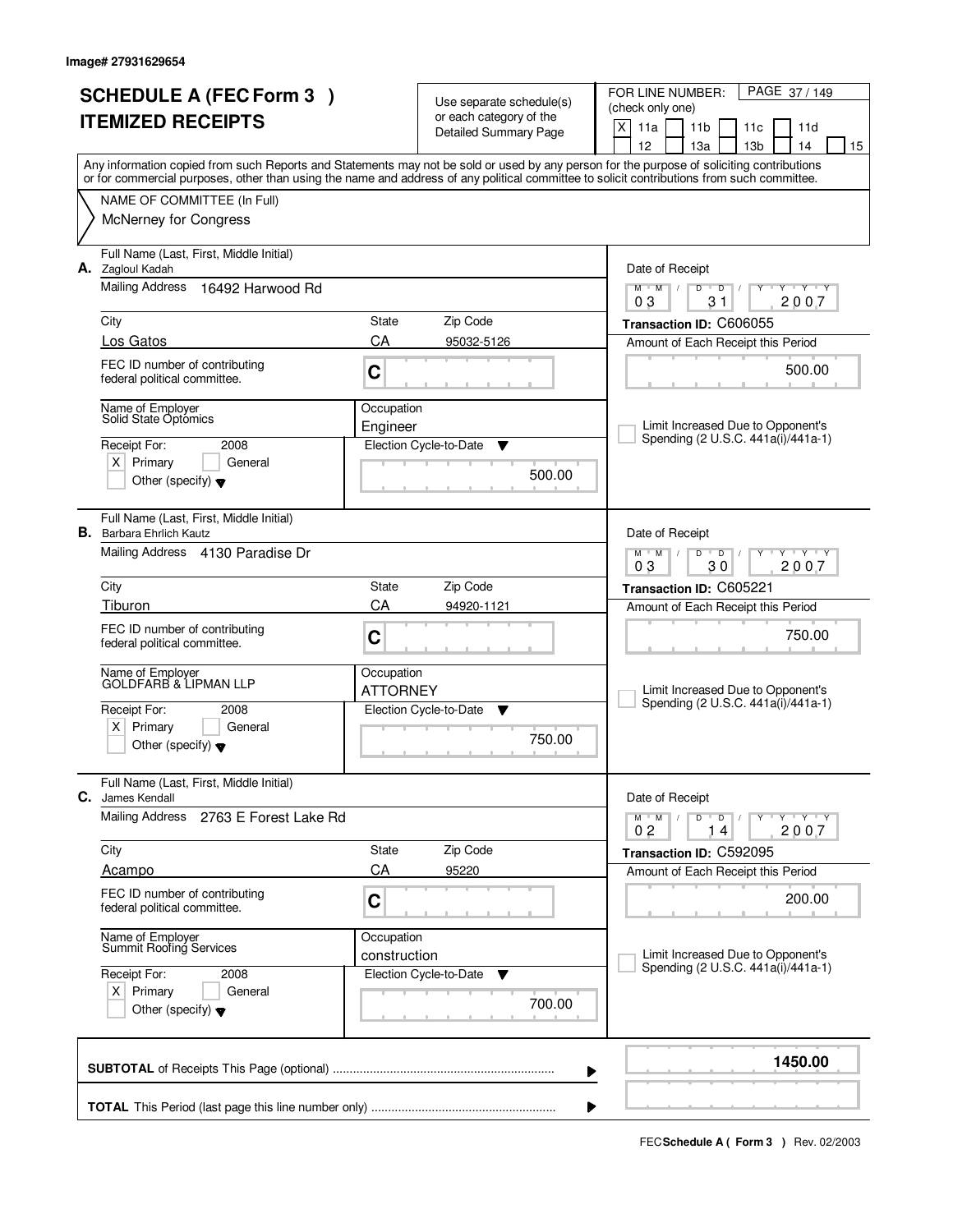|                          | <b>SCHEDULE A (FEC Form 3)</b>                                               |                  | Use separate schedule(s)                                | PAGE 38 / 149<br>FOR LINE NUMBER:<br>(check only one)                                                                                                                                 |
|--------------------------|------------------------------------------------------------------------------|------------------|---------------------------------------------------------|---------------------------------------------------------------------------------------------------------------------------------------------------------------------------------------|
| <b>ITEMIZED RECEIPTS</b> |                                                                              |                  | or each category of the<br><b>Detailed Summary Page</b> | X<br>11a<br>11 <sub>b</sub><br>11 <sub>c</sub><br>11d                                                                                                                                 |
|                          |                                                                              |                  |                                                         | 12<br>13a<br>13 <sub>b</sub><br>14<br>15<br>Any information copied from such Reports and Statements may not be sold or used by any person for the purpose of soliciting contributions |
|                          |                                                                              |                  |                                                         | or for commercial purposes, other than using the name and address of any political committee to solicit contributions from such committee.                                            |
|                          | NAME OF COMMITTEE (In Full)<br><b>McNerney for Congress</b>                  |                  |                                                         |                                                                                                                                                                                       |
|                          |                                                                              |                  |                                                         |                                                                                                                                                                                       |
| А.                       | Full Name (Last, First, Middle Initial)<br>James Kendall                     |                  |                                                         | Date of Receipt                                                                                                                                                                       |
|                          | Mailing Address 2763 E Forest Lake Rd                                        |                  |                                                         | $M$ $M$<br>$\overline{D}$<br>$Y - Y - Y$<br>$D$ <sup><math>\Box</math></sup><br>$\mathbb{I}$<br>Y<br>0 <sub>2</sub><br>2007<br>14                                                     |
|                          | City                                                                         | State            | Zip Code                                                | Transaction ID: C697054                                                                                                                                                               |
|                          | Acampo                                                                       | CA               | 95220                                                   | Amount of Each Receipt this Period                                                                                                                                                    |
|                          | FEC ID number of contributing<br>federal political committee.                | C                |                                                         | 500.00                                                                                                                                                                                |
|                          | Name of Employer<br>Summit Roofing Services                                  | Occupation       |                                                         |                                                                                                                                                                                       |
|                          | Receipt For:<br>2008                                                         | construction     | Election Cycle-to-Date<br>▼                             | Limit Increased Due to Opponent's<br>Spending (2 U.S.C. 441a(i)/441a-1)                                                                                                               |
|                          | $X$ Primary<br>General                                                       |                  | 700.00                                                  |                                                                                                                                                                                       |
|                          | Other (specify) $\blacktriangledown$                                         |                  |                                                         |                                                                                                                                                                                       |
|                          | Full Name (Last, First, Middle Initial)<br><b>B.</b> Douglas M. Kerr         |                  |                                                         | Date of Receipt                                                                                                                                                                       |
|                          | <b>Mailing Address</b><br>19 Monte Vista Ave                                 |                  |                                                         | $M$ $M$ /<br>D<br>$\overline{D}$<br>$T$ $Y$ $T$ $Y$<br>03<br>2007<br>03                                                                                                               |
|                          | City                                                                         | <b>State</b>     | Zip Code                                                | Transaction ID: C600126                                                                                                                                                               |
|                          | Larkspur                                                                     | CA<br>94939-2120 |                                                         | Amount of Each Receipt this Period                                                                                                                                                    |
|                          | FEC ID number of contributing<br>federal political committee.                | C                |                                                         | 2300.00                                                                                                                                                                               |
|                          | Name of Employer<br>Self-Employed                                            | Occupation       |                                                         |                                                                                                                                                                                       |
|                          | Receipt For:<br>2008                                                         |                  | Information Requested<br>Election Cycle-to-Date ▼       | Limit Increased Due to Opponent's<br>Spending (2 U.S.C. 441a(i)/441a-1)                                                                                                               |
|                          | $X$ Primary<br>General                                                       |                  |                                                         |                                                                                                                                                                                       |
|                          | Other (specify) $\blacktriangledown$                                         |                  | 2300.00                                                 |                                                                                                                                                                                       |
|                          | Full Name (Last, First, Middle Initial)<br><b>C.</b> Michael Hall Kieschnick |                  |                                                         | Date of Receipt                                                                                                                                                                       |
|                          | Mailing Address<br>1467 Hamilton Ave                                         |                  |                                                         | $D$ $D$ $I$<br>$M$ $M$ $/$<br>$Y + Y + Y$<br>23<br>2007<br>03                                                                                                                         |
|                          | City                                                                         | State            | Zip Code                                                | Transaction ID: C697717                                                                                                                                                               |
|                          | Palo Alto                                                                    | CA               | 94301-3125                                              | Amount of Each Receipt this Period                                                                                                                                                    |
|                          | FEC ID number of contributing<br>federal political committee.                | C                |                                                         | 500.00                                                                                                                                                                                |
|                          | Name of Employer<br>WORKING ASSETS                                           | Occupation       |                                                         | Limit Increased Due to Opponent's                                                                                                                                                     |
|                          | Receipt For:<br>2008                                                         | <b>MANAGER</b>   | Election Cycle-to-Date<br>v                             | Spending (2 U.S.C. 441a(i)/441a-1)                                                                                                                                                    |
|                          | $X$ Primary<br>General<br>Other (specify) $\blacktriangledown$               |                  | 500.00                                                  |                                                                                                                                                                                       |
|                          |                                                                              |                  |                                                         | 3300.00<br>▶                                                                                                                                                                          |
|                          |                                                                              |                  |                                                         |                                                                                                                                                                                       |
|                          |                                                                              |                  |                                                         |                                                                                                                                                                                       |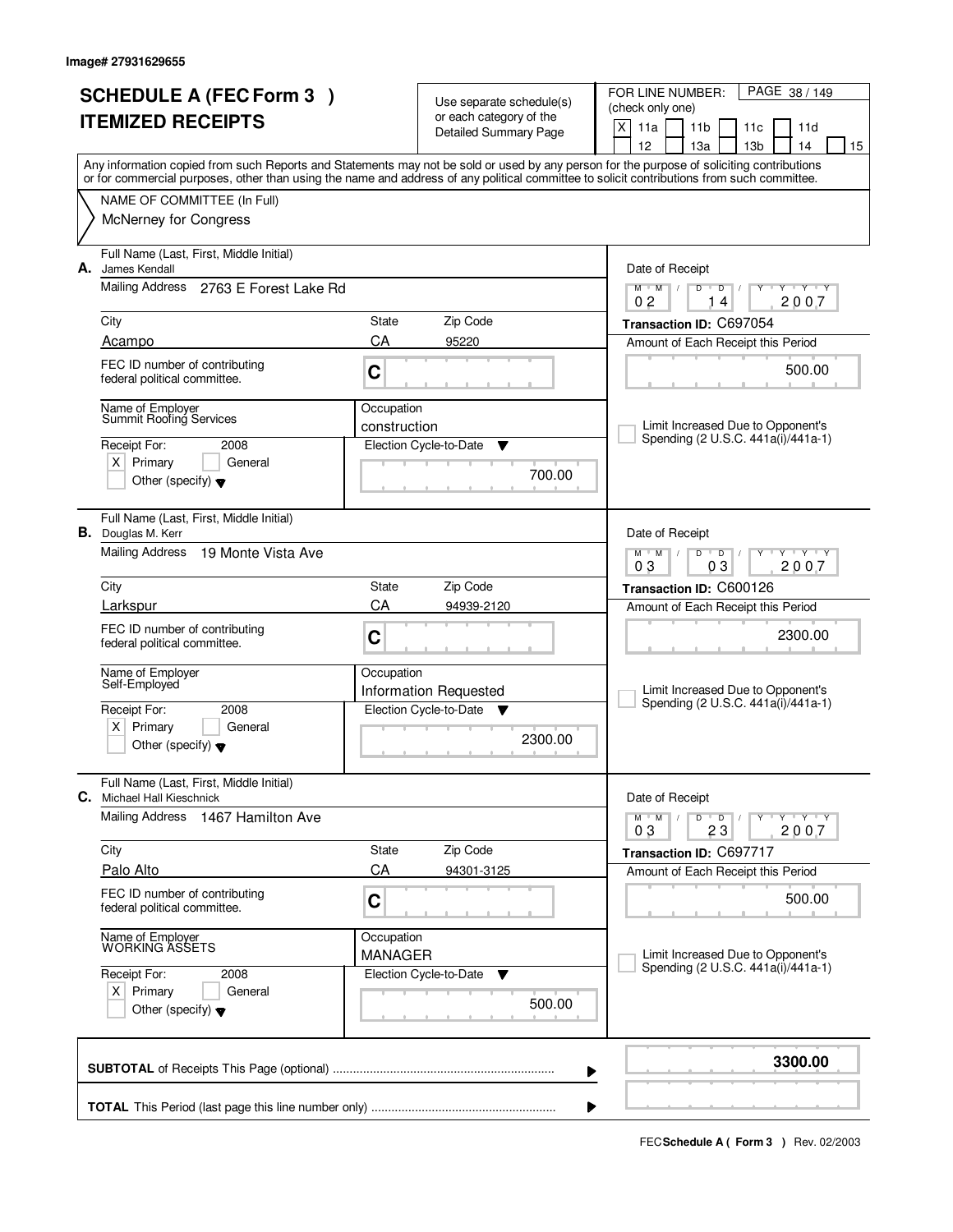| <b>SCHEDULE A (FEC Form 3)</b><br><b>ITEMIZED RECEIPTS</b> |                                                                                                                         |                    | Use separate schedule(s)<br>or each category of the<br><b>Detailed Summary Page</b> | PAGE 39 / 149<br>FOR LINE NUMBER:<br>(check only one)<br>$\mathsf{X}$<br>11a<br>11 <sub>b</sub><br>11 <sub>c</sub><br>11d<br>12<br>13 <sub>b</sub><br>13a<br>14<br>15                                                                                                                   |  |  |  |
|------------------------------------------------------------|-------------------------------------------------------------------------------------------------------------------------|--------------------|-------------------------------------------------------------------------------------|-----------------------------------------------------------------------------------------------------------------------------------------------------------------------------------------------------------------------------------------------------------------------------------------|--|--|--|
|                                                            | NAME OF COMMITTEE (In Full)                                                                                             |                    |                                                                                     | Any information copied from such Reports and Statements may not be sold or used by any person for the purpose of soliciting contributions<br>or for commercial purposes, other than using the name and address of any political committee to solicit contributions from such committee. |  |  |  |
|                                                            | <b>McNerney for Congress</b>                                                                                            |                    |                                                                                     |                                                                                                                                                                                                                                                                                         |  |  |  |
| А.                                                         | Full Name (Last, First, Middle Initial)<br>Thomas A. King                                                               |                    |                                                                                     | Date of Receipt                                                                                                                                                                                                                                                                         |  |  |  |
|                                                            | <b>Mailing Address</b><br>153 Montair Dr.                                                                               |                    |                                                                                     | $Y + Y + Y + Y$<br>$M$ $M$ $/$<br>$D$ $D$ $1$<br>31<br>2007<br>01                                                                                                                                                                                                                       |  |  |  |
|                                                            | City<br>Danville                                                                                                        | State<br>CA        | Zip Code<br>94526                                                                   | Transaction ID: C587479                                                                                                                                                                                                                                                                 |  |  |  |
|                                                            | FEC ID number of contributing<br>federal political committee.                                                           | C                  |                                                                                     | Amount of Each Receipt this Period<br>2300.00                                                                                                                                                                                                                                           |  |  |  |
|                                                            | Name of Employer<br>Ravenflow<br>2008<br>Receipt For:<br>$X$ Primary<br>General<br>Other (specify) $\blacktriangledown$ | Occupation         | VP Product development<br>Election Cycle-to-Date<br><b>V</b><br>2300.00             | Limit Increased Due to Opponent's<br>Spending (2 U.S.C. 441a(i)/441a-1)                                                                                                                                                                                                                 |  |  |  |
|                                                            | Full Name (Last, First, Middle Initial)<br><b>B.</b> Franklin Kistner<br>Mailing Address 471 El Rio                     |                    |                                                                                     | Date of Receipt<br>$M$ M<br>D<br>$\overline{D}$<br>$T$ $Y$ $T$ $Y$<br>29<br>2007<br>03                                                                                                                                                                                                  |  |  |  |
|                                                            | City                                                                                                                    | State              | Zip Code                                                                            | Transaction ID: C605297                                                                                                                                                                                                                                                                 |  |  |  |
|                                                            | Danville                                                                                                                | CA                 | 94526                                                                               | Amount of Each Receipt this Period                                                                                                                                                                                                                                                      |  |  |  |
|                                                            | FEC ID number of contributing<br>federal political committee.                                                           | C                  |                                                                                     | 500.00                                                                                                                                                                                                                                                                                  |  |  |  |
|                                                            | Name of Employer<br>none                                                                                                | Occupation<br>none |                                                                                     | Limit Increased Due to Opponent's                                                                                                                                                                                                                                                       |  |  |  |
|                                                            | Receipt For:<br>2008<br>Primary<br>$X \mid$<br>General<br>Other (specify) $\blacktriangledown$                          |                    | Election Cycle-to-Date<br>▼<br>500.00                                               | Spending (2 U.S.C. 441a(i)/441a-1)                                                                                                                                                                                                                                                      |  |  |  |
|                                                            | Full Name (Last, First, Middle Initial)<br>C. Eva Kitayama                                                              |                    |                                                                                     | Date of Receipt                                                                                                                                                                                                                                                                         |  |  |  |
|                                                            | <b>Mailing Address</b><br>2607 Calle Reynoso                                                                            |                    |                                                                                     | D<br>$M$ $M$ /<br>$\overline{\phantom{a}}$<br>$Y + Y + Y$<br>2007<br>03<br>20                                                                                                                                                                                                           |  |  |  |
|                                                            | City                                                                                                                    | State              | Zip Code                                                                            | Transaction ID: C600516                                                                                                                                                                                                                                                                 |  |  |  |
|                                                            | Pleasanton                                                                                                              | CA                 | 94566-5712                                                                          | Amount of Each Receipt this Period                                                                                                                                                                                                                                                      |  |  |  |
|                                                            | FEC ID number of contributing<br>federal political committee.                                                           | C                  |                                                                                     | 1000.00                                                                                                                                                                                                                                                                                 |  |  |  |
|                                                            | Name of Employer<br>Information Requested                                                                               | Occupation         | Information Requested                                                               | Limit Increased Due to Opponent's                                                                                                                                                                                                                                                       |  |  |  |
|                                                            | Receipt For:<br>2008<br>$X$ Primary<br>General<br>Other (specify) $\blacktriangledown$                                  |                    | Election Cycle-to-Date<br><b>v</b><br>1000.00                                       | Spending (2 U.S.C. 441a(i)/441a-1)                                                                                                                                                                                                                                                      |  |  |  |
|                                                            |                                                                                                                         |                    |                                                                                     | 3800.00<br>▶                                                                                                                                                                                                                                                                            |  |  |  |
|                                                            |                                                                                                                         |                    |                                                                                     |                                                                                                                                                                                                                                                                                         |  |  |  |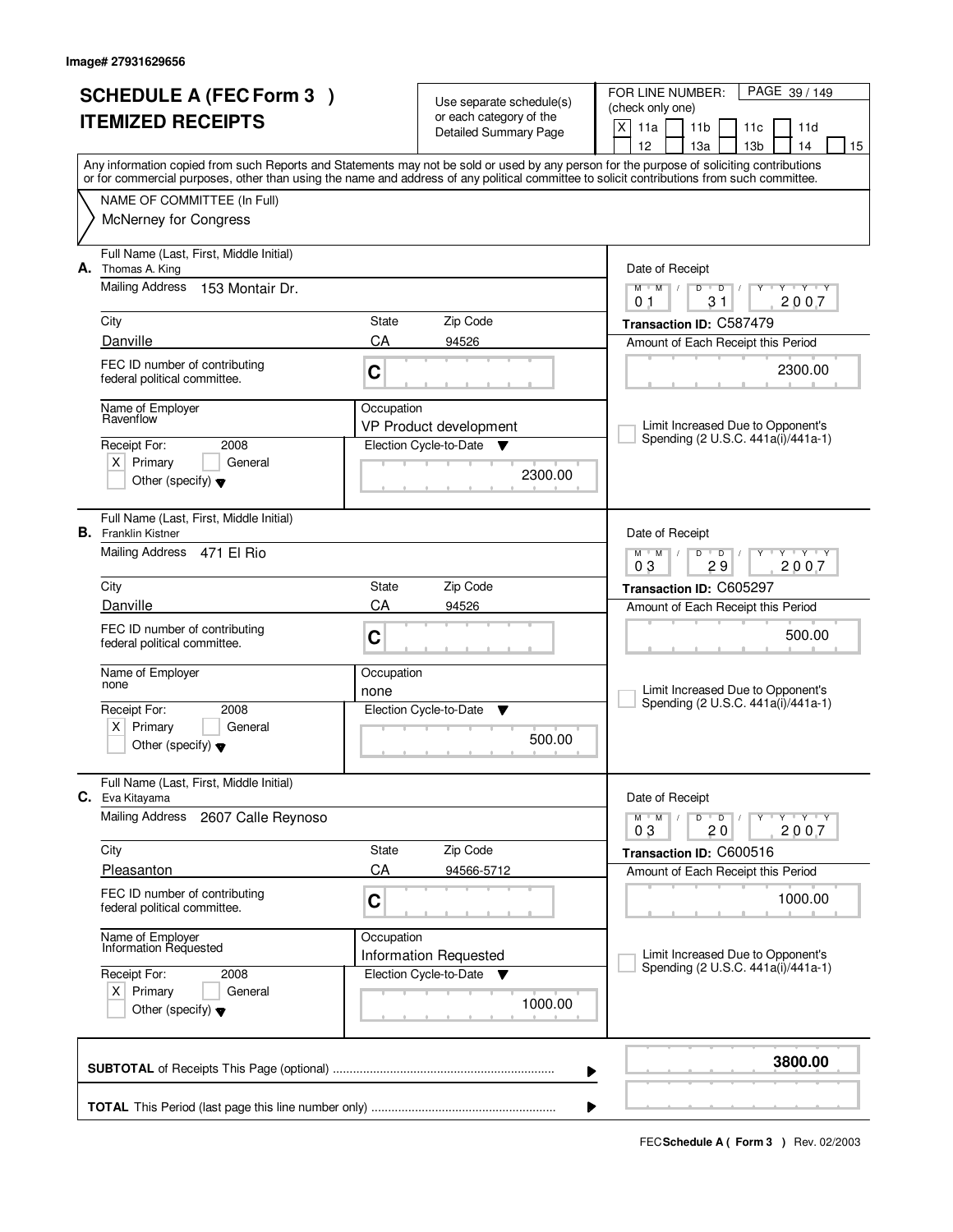|                          | <b>SCHEDULE A (FEC Form 3)</b>                                  |                        | Use separate schedule(s)                            | PAGE 40/149<br>FOR LINE NUMBER:<br>(check only one)                                                                                                                                                                                                                                     |  |  |  |  |
|--------------------------|-----------------------------------------------------------------|------------------------|-----------------------------------------------------|-----------------------------------------------------------------------------------------------------------------------------------------------------------------------------------------------------------------------------------------------------------------------------------------|--|--|--|--|
| <b>ITEMIZED RECEIPTS</b> |                                                                 |                        | or each category of the<br>Detailed Summary Page    | X<br>11a<br>11 <sub>b</sub><br>11c<br>11d<br>12<br>13 <sub>b</sub><br>14<br>13а<br>15                                                                                                                                                                                                   |  |  |  |  |
|                          |                                                                 |                        |                                                     | Any information copied from such Reports and Statements may not be sold or used by any person for the purpose of soliciting contributions<br>or for commercial purposes, other than using the name and address of any political committee to solicit contributions from such committee. |  |  |  |  |
|                          | NAME OF COMMITTEE (In Full)<br>McNerney for Congress            |                        |                                                     |                                                                                                                                                                                                                                                                                         |  |  |  |  |
|                          | Full Name (Last, First, Middle Initial)                         |                        |                                                     |                                                                                                                                                                                                                                                                                         |  |  |  |  |
|                          | A. Robert Klausner<br>Mailing Address 2100 Pacific Ave.         |                        |                                                     | Date of Receipt<br>$+Y+Y$<br>$M$ $M$ /<br>D<br>$\overline{D}$<br>Y                                                                                                                                                                                                                      |  |  |  |  |
|                          | City                                                            | State                  | Zip Code                                            | 28<br>2007<br>03                                                                                                                                                                                                                                                                        |  |  |  |  |
|                          | San Francisco                                                   | CA                     | 94115                                               | Transaction ID: C602778<br>Amount of Each Receipt this Period                                                                                                                                                                                                                           |  |  |  |  |
|                          | FEC ID number of contributing<br>federal political committee.   | $\mathbf C$            |                                                     | 500.00                                                                                                                                                                                                                                                                                  |  |  |  |  |
|                          | Name of Employer<br>N/A                                         | Occupation             |                                                     |                                                                                                                                                                                                                                                                                         |  |  |  |  |
|                          | 2008<br>Receipt For:                                            | Businessman            | Election Cycle-to-Date<br>▼                         | Limit Increased Due to Opponent's<br>Spending (2 U.S.C. 441a(i)/441a-1)                                                                                                                                                                                                                 |  |  |  |  |
|                          | $X$ Primary<br>General<br>Other (specify) $\blacktriangledown$  |                        | 500.00                                              |                                                                                                                                                                                                                                                                                         |  |  |  |  |
|                          | Full Name (Last, First, Middle Initial)<br><b>B.</b> Jack Kline |                        |                                                     | Date of Receipt                                                                                                                                                                                                                                                                         |  |  |  |  |
|                          | Mailing Address<br>55 Cloverleaf Circle                         |                        |                                                     | $M$ $M$ $/$<br>$D$ $D$<br>$Y - Y - Y$<br>03<br>2007<br>31                                                                                                                                                                                                                               |  |  |  |  |
|                          | City                                                            | State                  | Zip Code                                            | Transaction ID: C605427                                                                                                                                                                                                                                                                 |  |  |  |  |
|                          | Brentwood                                                       | CA                     | 94513                                               | Amount of Each Receipt this Period                                                                                                                                                                                                                                                      |  |  |  |  |
|                          | FEC ID number of contributing<br>federal political committee.   | C                      |                                                     | 250.00                                                                                                                                                                                                                                                                                  |  |  |  |  |
|                          | Name of Employer<br>self                                        | Occupation             |                                                     |                                                                                                                                                                                                                                                                                         |  |  |  |  |
|                          | Receipt For:<br>2008                                            |                        | consulting meterologist<br>Election Cycle-to-Date ▼ | Limit Increased Due to Opponent's<br>Spending (2 U.S.C. 441a(i)/441a-1)                                                                                                                                                                                                                 |  |  |  |  |
|                          | $X$ Primary<br>General<br>Other (specify) $\blacktriangledown$  |                        | 250.00                                              |                                                                                                                                                                                                                                                                                         |  |  |  |  |
|                          | Full Name (Last, First, Middle Initial)<br>C. G. William Knopf  |                        |                                                     | Date of Receipt                                                                                                                                                                                                                                                                         |  |  |  |  |
|                          | <b>Mailing Address</b><br>775 Kirkcrest Rd.                     |                        |                                                     | $M$ $M$ $M$<br>$D$ $D$ $/$<br>יץ ייץ ייד<br>Y<br>2007<br>03<br>20                                                                                                                                                                                                                       |  |  |  |  |
|                          | City                                                            | State                  | Zip Code                                            | Transaction ID: C600085                                                                                                                                                                                                                                                                 |  |  |  |  |
|                          | Danville                                                        | CA                     | 94526                                               | Amount of Each Receipt this Period                                                                                                                                                                                                                                                      |  |  |  |  |
|                          | FEC ID number of contributing<br>federal political committee.   | C                      |                                                     | 500.00                                                                                                                                                                                                                                                                                  |  |  |  |  |
|                          | Name of Employer<br>Carollo Engineers                           | Occupation<br>Engineer |                                                     | Limit Increased Due to Opponent's                                                                                                                                                                                                                                                       |  |  |  |  |
|                          | Receipt For:<br>2008                                            |                        | Election Cycle-to-Date<br>v                         | Spending (2 U.S.C. 441a(i)/441a-1)                                                                                                                                                                                                                                                      |  |  |  |  |
|                          | $X$ Primary<br>General<br>Other (specify) $\blacktriangledown$  |                        | 500.00                                              |                                                                                                                                                                                                                                                                                         |  |  |  |  |
|                          |                                                                 |                        |                                                     | 1250.00<br>▶                                                                                                                                                                                                                                                                            |  |  |  |  |
|                          |                                                                 |                        |                                                     |                                                                                                                                                                                                                                                                                         |  |  |  |  |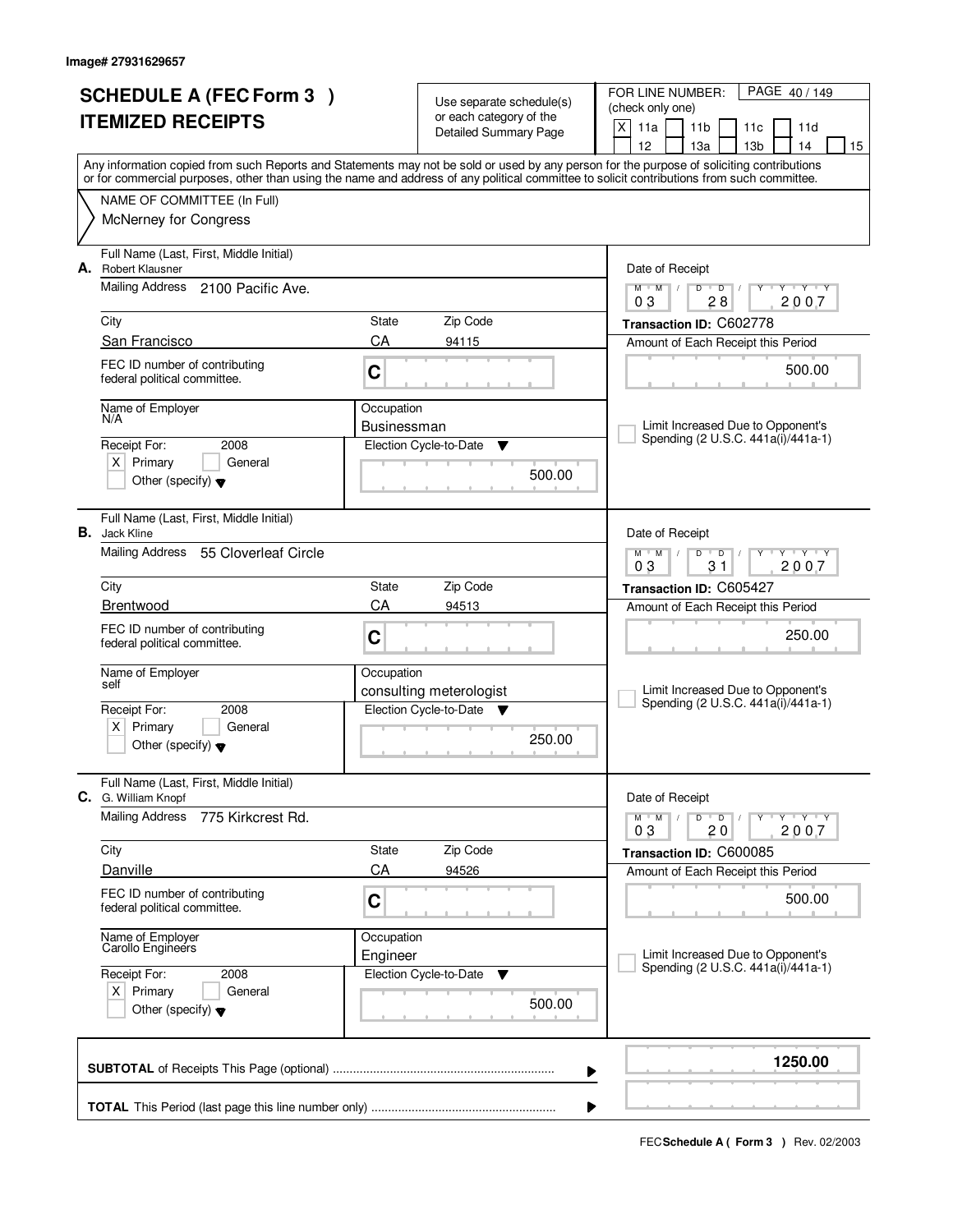|                          | <b>SCHEDULE A (FEC Form 3)</b>                                |                         |                                                     | PAGE 41 / 149<br>FOR LINE NUMBER:                                                                                                                                                                                                                                                       |  |  |
|--------------------------|---------------------------------------------------------------|-------------------------|-----------------------------------------------------|-----------------------------------------------------------------------------------------------------------------------------------------------------------------------------------------------------------------------------------------------------------------------------------------|--|--|
|                          |                                                               |                         | Use separate schedule(s)<br>or each category of the | (check only one)                                                                                                                                                                                                                                                                        |  |  |
| <b>ITEMIZED RECEIPTS</b> |                                                               |                         | <b>Detailed Summary Page</b>                        | X<br>11a<br>11 <sub>b</sub><br>11c<br>11d                                                                                                                                                                                                                                               |  |  |
|                          |                                                               |                         |                                                     | 12<br>13a<br>13 <sub>b</sub><br>14<br>15                                                                                                                                                                                                                                                |  |  |
|                          |                                                               |                         |                                                     | Any information copied from such Reports and Statements may not be sold or used by any person for the purpose of soliciting contributions<br>or for commercial purposes, other than using the name and address of any political committee to solicit contributions from such committee. |  |  |
|                          |                                                               |                         |                                                     |                                                                                                                                                                                                                                                                                         |  |  |
|                          | NAME OF COMMITTEE (In Full)                                   |                         |                                                     |                                                                                                                                                                                                                                                                                         |  |  |
|                          | <b>McNerney for Congress</b>                                  |                         |                                                     |                                                                                                                                                                                                                                                                                         |  |  |
|                          | Full Name (Last, First, Middle Initial)                       |                         |                                                     |                                                                                                                                                                                                                                                                                         |  |  |
| А.                       | John Koza                                                     |                         |                                                     | Date of Receipt                                                                                                                                                                                                                                                                         |  |  |
|                          | Mailing Address BOX K                                         |                         |                                                     | $M$ $M$ /<br>$D$ $D$<br>$Y - Y - Y$<br>$\sqrt{ }$<br>Y<br>0 <sub>2</sub><br>07<br>2007                                                                                                                                                                                                  |  |  |
|                          | City                                                          | State                   | Zip Code                                            | Transaction ID: C588113                                                                                                                                                                                                                                                                 |  |  |
|                          | Los Altos Hills                                               | CA                      | 94023                                               | Amount of Each Receipt this Period                                                                                                                                                                                                                                                      |  |  |
|                          |                                                               |                         |                                                     |                                                                                                                                                                                                                                                                                         |  |  |
|                          | FEC ID number of contributing<br>federal political committee. | C                       |                                                     | 2300.00                                                                                                                                                                                                                                                                                 |  |  |
|                          |                                                               |                         |                                                     |                                                                                                                                                                                                                                                                                         |  |  |
|                          | Name of Employer<br>Third Millennium                          | Occupation<br>president |                                                     | Limit Increased Due to Opponent's                                                                                                                                                                                                                                                       |  |  |
|                          | Receipt For:<br>2008                                          |                         | Election Cycle-to-Date<br>▼                         | Spending (2 U.S.C. 441a(i)/441a-1)                                                                                                                                                                                                                                                      |  |  |
|                          | $X$ Primary<br>General                                        |                         |                                                     |                                                                                                                                                                                                                                                                                         |  |  |
|                          | Other (specify) $\blacktriangledown$                          |                         | 2300.00                                             |                                                                                                                                                                                                                                                                                         |  |  |
|                          |                                                               |                         |                                                     |                                                                                                                                                                                                                                                                                         |  |  |
|                          | Full Name (Last, First, Middle Initial)                       |                         |                                                     |                                                                                                                                                                                                                                                                                         |  |  |
|                          | <b>B.</b> Elise Kroeber                                       |                         |                                                     | Date of Receipt                                                                                                                                                                                                                                                                         |  |  |
|                          | Mailing Address 28 Cornelia Ave                               |                         |                                                     | $T - Y - T Y$<br>$M$ M<br>D<br>$\overline{D}$<br>28<br>2007<br>03                                                                                                                                                                                                                       |  |  |
|                          | City                                                          | State                   | Zip Code                                            | Transaction ID: C602777                                                                                                                                                                                                                                                                 |  |  |
|                          | Mill Valley                                                   | CA                      | 94941-1806                                          | Amount of Each Receipt this Period                                                                                                                                                                                                                                                      |  |  |
|                          | FEC ID number of contributing                                 |                         |                                                     |                                                                                                                                                                                                                                                                                         |  |  |
|                          | federal political committee.                                  | C                       |                                                     | 500.00                                                                                                                                                                                                                                                                                  |  |  |
|                          |                                                               |                         |                                                     |                                                                                                                                                                                                                                                                                         |  |  |
|                          | Name of Employer<br>Self Employed                             | Occupation<br>Writer    |                                                     | Limit Increased Due to Opponent's                                                                                                                                                                                                                                                       |  |  |
|                          | Receipt For:<br>2008                                          |                         | Election Cycle-to-Date<br>▼                         | Spending (2 U.S.C. 441a(i)/441a-1)                                                                                                                                                                                                                                                      |  |  |
|                          | $\times$<br>Primary<br>General                                |                         |                                                     |                                                                                                                                                                                                                                                                                         |  |  |
|                          | Other (specify) $\blacktriangledown$                          |                         | 500.00                                              |                                                                                                                                                                                                                                                                                         |  |  |
|                          |                                                               |                         |                                                     |                                                                                                                                                                                                                                                                                         |  |  |
| С.                       | Full Name (Last, First, Middle Initial)<br>Cynthia La Croix   |                         |                                                     | Date of Receipt                                                                                                                                                                                                                                                                         |  |  |
|                          | <b>Mailing Address</b><br>1437 Morton St                      |                         |                                                     | D<br>$M$ $M$ /<br>$\blacksquare$ D $\blacksquare$ /<br>$Y + Y + Y$<br>Y                                                                                                                                                                                                                 |  |  |
|                          | Apt E                                                         |                         |                                                     | 17<br>2007<br>01                                                                                                                                                                                                                                                                        |  |  |
|                          | City                                                          | State                   | Zip Code                                            | Transaction ID: C587181                                                                                                                                                                                                                                                                 |  |  |
|                          | Alameda                                                       | CA                      | 94501-2462                                          | Amount of Each Receipt this Period                                                                                                                                                                                                                                                      |  |  |
|                          | FEC ID number of contributing                                 | C                       |                                                     | 30.00                                                                                                                                                                                                                                                                                   |  |  |
|                          | federal political committee.                                  |                         |                                                     |                                                                                                                                                                                                                                                                                         |  |  |
|                          | Name of Employer<br>EAST BAY POSTAL CREDIT UN-                | Occupation              |                                                     |                                                                                                                                                                                                                                                                                         |  |  |
|                          | <b>ION</b>                                                    | <b>BANKING</b>          |                                                     | Limit Increased Due to Opponent's                                                                                                                                                                                                                                                       |  |  |
|                          | Receipt For:<br>2006                                          |                         | Election Cycle-to-Date<br>v                         | Spending (2 U.S.C. 441a(i)/441a-1)                                                                                                                                                                                                                                                      |  |  |
|                          | Primary<br>X General                                          |                         | 130.00                                              |                                                                                                                                                                                                                                                                                         |  |  |
|                          | Other (specify) $\blacktriangledown$                          |                         |                                                     |                                                                                                                                                                                                                                                                                         |  |  |
|                          |                                                               |                         |                                                     |                                                                                                                                                                                                                                                                                         |  |  |
|                          |                                                               |                         |                                                     | 2830.00                                                                                                                                                                                                                                                                                 |  |  |
|                          |                                                               |                         |                                                     | ▶                                                                                                                                                                                                                                                                                       |  |  |
|                          |                                                               |                         |                                                     | ▶                                                                                                                                                                                                                                                                                       |  |  |
|                          |                                                               |                         |                                                     |                                                                                                                                                                                                                                                                                         |  |  |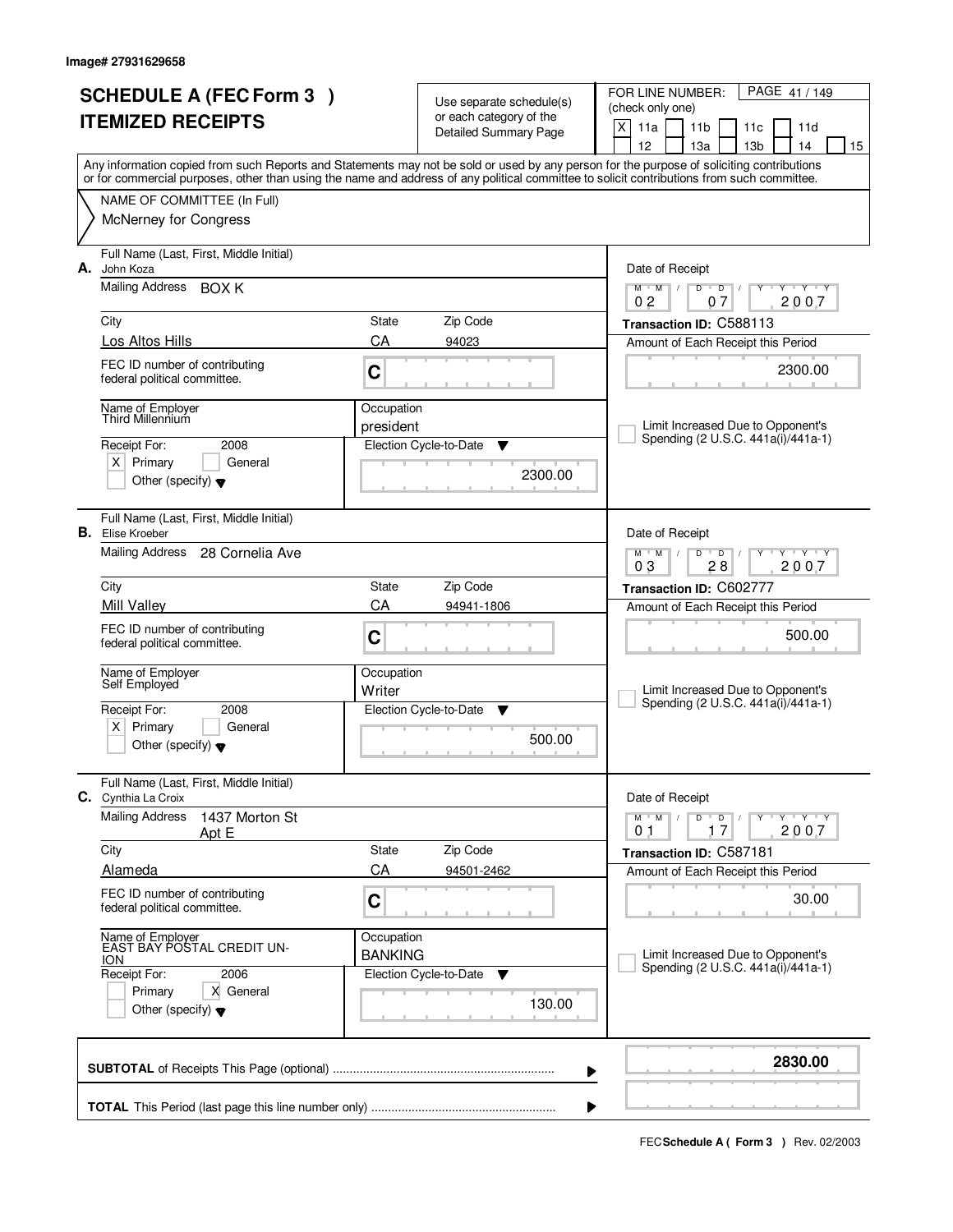| <b>SCHEDULE A (FEC Form 3)</b><br><b>ITEMIZED RECEIPTS</b> |                                                                              | Use separate schedule(s)<br>or each category of the |                                       | PAGE 42/149<br>FOR LINE NUMBER:<br>(check only one)                                                                                                                                                                                                                                     |
|------------------------------------------------------------|------------------------------------------------------------------------------|-----------------------------------------------------|---------------------------------------|-----------------------------------------------------------------------------------------------------------------------------------------------------------------------------------------------------------------------------------------------------------------------------------------|
|                                                            |                                                                              |                                                     | <b>Detailed Summary Page</b>          | X<br>11a<br>11 <sub>b</sub><br>11 <sub>c</sub><br>11d<br>12 <sup>2</sup><br>14<br>13a<br>13 <sub>b</sub><br>15                                                                                                                                                                          |
|                                                            |                                                                              |                                                     |                                       | Any information copied from such Reports and Statements may not be sold or used by any person for the purpose of soliciting contributions<br>or for commercial purposes, other than using the name and address of any political committee to solicit contributions from such committee. |
|                                                            | NAME OF COMMITTEE (In Full)                                                  |                                                     |                                       |                                                                                                                                                                                                                                                                                         |
|                                                            | McNerney for Congress                                                        |                                                     |                                       |                                                                                                                                                                                                                                                                                         |
|                                                            | Full Name (Last, First, Middle Initial)<br>A. Cynthia La Croix               |                                                     |                                       | Date of Receipt                                                                                                                                                                                                                                                                         |
|                                                            | <b>Mailing Address</b><br>1437 Morton St<br>Apt E                            |                                                     |                                       | $\mathsf D$<br>$Y - Y - Y$<br>$M$ <sup>U</sup><br>$M$ /<br>$D$ <sup>U</sup><br>0 <sub>2</sub><br>17<br>2007                                                                                                                                                                             |
|                                                            | City                                                                         | <b>State</b>                                        | Zip Code                              | Transaction ID: C619935                                                                                                                                                                                                                                                                 |
|                                                            | Alameda                                                                      | CA                                                  | 94501-2462                            | Amount of Each Receipt this Period                                                                                                                                                                                                                                                      |
|                                                            | FEC ID number of contributing<br>federal political committee.                | C                                                   |                                       | 30.00                                                                                                                                                                                                                                                                                   |
|                                                            | Name of Employer<br>EAST BAY POSTAL CREDIT UN-                               | Occupation                                          |                                       |                                                                                                                                                                                                                                                                                         |
|                                                            | <b>ION</b><br>Receipt For:<br>2008                                           | <b>BANKING</b>                                      | Election Cycle-to-Date<br>▼           | Limit Increased Due to Opponent's<br>Spending (2 U.S.C. 441a(i)/441a-1)                                                                                                                                                                                                                 |
|                                                            | $X$ Primary<br>General                                                       |                                                     |                                       |                                                                                                                                                                                                                                                                                         |
|                                                            | Other (specify) $\blacktriangledown$                                         |                                                     | 210.00                                |                                                                                                                                                                                                                                                                                         |
|                                                            | Full Name (Last, First, Middle Initial)<br><b>B.</b> Cynthia La Croix        |                                                     |                                       | Date of Receipt                                                                                                                                                                                                                                                                         |
|                                                            | <b>Mailing Address</b><br>1437 Morton St<br>Apt E                            |                                                     |                                       | $M$ $M$ /<br>D<br>$\overline{D}$<br>$T$ $Y$ $T$ $Y$<br>03<br>17<br>2007                                                                                                                                                                                                                 |
|                                                            | City                                                                         | State                                               | Zip Code                              | Transaction ID: C619936                                                                                                                                                                                                                                                                 |
|                                                            | Alameda                                                                      | CA                                                  | 94501-2462                            | Amount of Each Receipt this Period                                                                                                                                                                                                                                                      |
|                                                            | FEC ID number of contributing<br>federal political committee.                | C                                                   |                                       | 30.00                                                                                                                                                                                                                                                                                   |
|                                                            | Name of Employer<br>EAST BAY POSTAL CREDIT UN-<br><b>ION</b>                 | Occupation<br><b>BANKING</b>                        |                                       | Limit Increased Due to Opponent's                                                                                                                                                                                                                                                       |
|                                                            | Receipt For:<br>2008                                                         |                                                     | Election Cycle-to-Date<br>▼           | Spending (2 U.S.C. 441a(i)/441a-1)                                                                                                                                                                                                                                                      |
|                                                            | x <sub>1</sub><br>Primary<br>General<br>Other (specify) $\blacktriangledown$ |                                                     | 210.00                                |                                                                                                                                                                                                                                                                                         |
|                                                            | Full Name (Last, First, Middle Initial)<br><b>C.</b> Cynthia La Croix        |                                                     |                                       | Date of Receipt                                                                                                                                                                                                                                                                         |
|                                                            | <b>Mailing Address</b><br>1437 Morton St<br>Apt E                            |                                                     |                                       | $M$ $M$ $M$<br>$D$ $D$ $/$<br>יץ ייץ י<br>Y<br>03<br>29<br>2007                                                                                                                                                                                                                         |
|                                                            | City                                                                         | State                                               | Zip Code                              | Transaction ID: C605363                                                                                                                                                                                                                                                                 |
|                                                            | <b>Alameda</b>                                                               | CA                                                  | 94501-2462                            | Amount of Each Receipt this Period                                                                                                                                                                                                                                                      |
|                                                            | FEC ID number of contributing<br>federal political committee.                | C                                                   |                                       | 150.00                                                                                                                                                                                                                                                                                  |
|                                                            | Name of Employer<br>EAST BAY POSTAL CREDIT UN-<br><b>ION</b>                 | Occupation<br><b>BANKING</b>                        |                                       | Limit Increased Due to Opponent's                                                                                                                                                                                                                                                       |
|                                                            | Receipt For:<br>2008                                                         |                                                     | Election Cycle-to-Date<br>$\mathbf v$ | Spending (2 U.S.C. 441a(i)/441a-1)                                                                                                                                                                                                                                                      |
|                                                            | $X$ Primary<br>General<br>Other (specify) $\blacktriangledown$               |                                                     | 210.00                                |                                                                                                                                                                                                                                                                                         |
|                                                            |                                                                              |                                                     |                                       | 210.00<br>▶                                                                                                                                                                                                                                                                             |
|                                                            |                                                                              |                                                     |                                       |                                                                                                                                                                                                                                                                                         |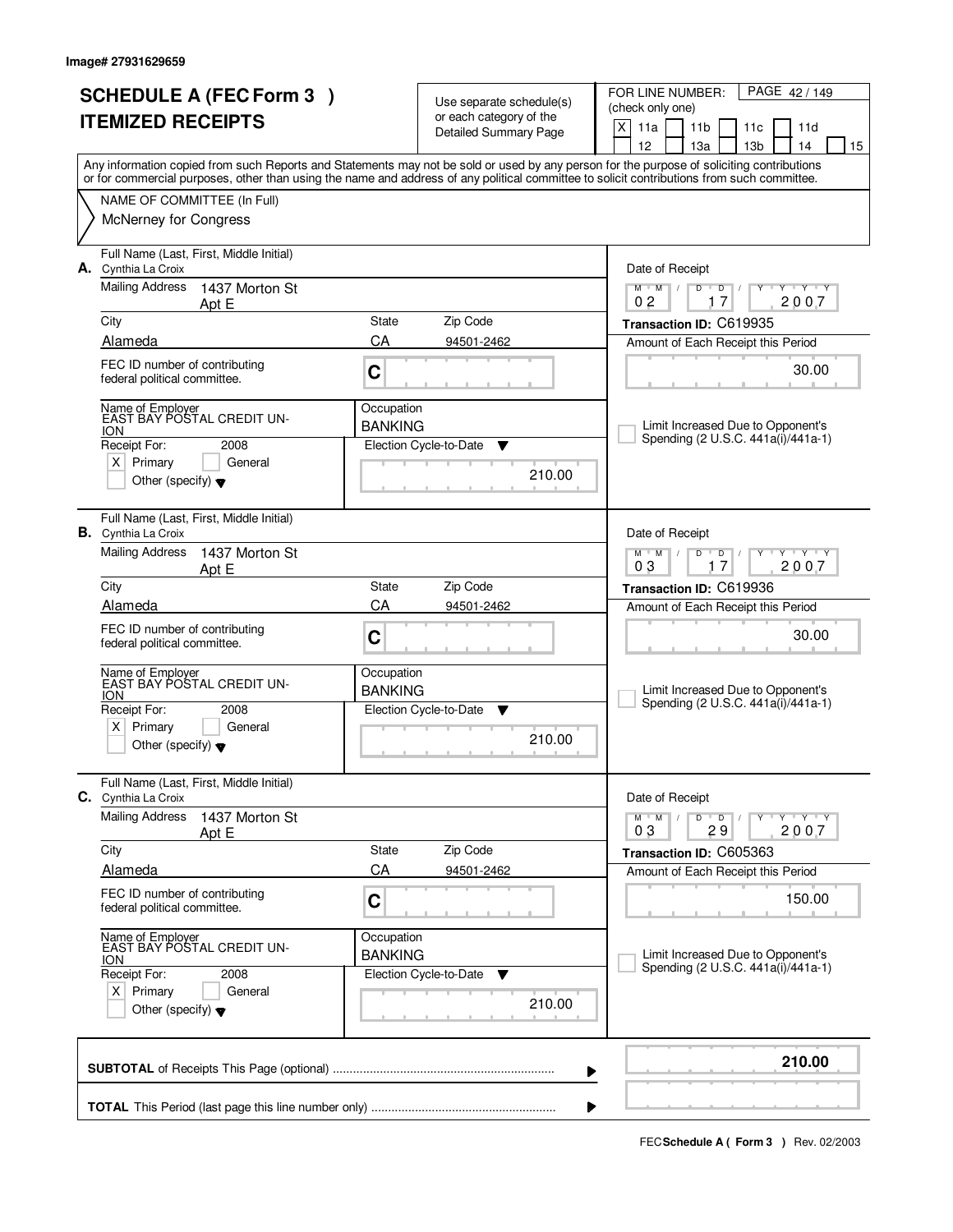|                                                | <b>SCHEDULE A (FEC Form 3)</b>                                         |                                 |                                                     | FOR LINE NUMBER:<br>PAGE 43/149                                                                                                                                                                                                                                                         |  |  |  |
|------------------------------------------------|------------------------------------------------------------------------|---------------------------------|-----------------------------------------------------|-----------------------------------------------------------------------------------------------------------------------------------------------------------------------------------------------------------------------------------------------------------------------------------------|--|--|--|
| <b>ITEMIZED RECEIPTS</b>                       |                                                                        |                                 | Use separate schedule(s)<br>or each category of the | (check only one)                                                                                                                                                                                                                                                                        |  |  |  |
|                                                |                                                                        |                                 | Detailed Summary Page                               | X<br>11a<br>11 <sub>b</sub><br>11c<br>11d                                                                                                                                                                                                                                               |  |  |  |
|                                                |                                                                        |                                 |                                                     | 12<br>13 <sub>b</sub><br>13a<br>14<br>15                                                                                                                                                                                                                                                |  |  |  |
|                                                |                                                                        |                                 |                                                     | Any information copied from such Reports and Statements may not be sold or used by any person for the purpose of soliciting contributions<br>or for commercial purposes, other than using the name and address of any political committee to solicit contributions from such committee. |  |  |  |
|                                                | NAME OF COMMITTEE (In Full)                                            |                                 |                                                     |                                                                                                                                                                                                                                                                                         |  |  |  |
|                                                | <b>McNerney for Congress</b>                                           |                                 |                                                     |                                                                                                                                                                                                                                                                                         |  |  |  |
| А.                                             | Full Name (Last, First, Middle Initial)<br>Juliet Lamont               |                                 |                                                     | Date of Receipt                                                                                                                                                                                                                                                                         |  |  |  |
|                                                | <b>Mailing Address</b><br>2249 Glen Ave                                |                                 |                                                     | $M$ $M$ /<br>$Y - Y - Y$<br>D<br>$\overline{D}$<br>Y<br>2007<br>25<br>0 <sub>1</sub>                                                                                                                                                                                                    |  |  |  |
|                                                | City                                                                   | State                           | Zip Code                                            | Transaction ID: C587135                                                                                                                                                                                                                                                                 |  |  |  |
|                                                | <b>Berkelev</b>                                                        | CA                              | 94709-1420                                          | Amount of Each Receipt this Period                                                                                                                                                                                                                                                      |  |  |  |
|                                                | FEC ID number of contributing<br>federal political committee.          | C                               |                                                     | 500.00                                                                                                                                                                                                                                                                                  |  |  |  |
|                                                | Name of Employer<br>JULIET A. LAMONT, CONSULT-<br>ANT                  | Occupation<br><b>CONSULTANT</b> |                                                     | Limit Increased Due to Opponent's                                                                                                                                                                                                                                                       |  |  |  |
|                                                | 2006<br>Receipt For:                                                   |                                 | Election Cycle-to-Date<br>▼                         | Spending (2 U.S.C. 441a(i)/441a-1)                                                                                                                                                                                                                                                      |  |  |  |
|                                                | Primary<br>X General<br>Other (specify) $\blacktriangledown$           |                                 | 500.00                                              |                                                                                                                                                                                                                                                                                         |  |  |  |
|                                                | Full Name (Last, First, Middle Initial)<br><b>B.</b> Peter LaTourrette |                                 |                                                     | Date of Receipt                                                                                                                                                                                                                                                                         |  |  |  |
|                                                | <b>Mailing Address</b><br>1019 Loma Prieta Ct.                         |                                 |                                                     | <b>TEXTEY</b><br>$M$ $M$ /<br>D<br>$\overline{D}$<br>Y<br>03<br>23<br>2007                                                                                                                                                                                                              |  |  |  |
|                                                | City<br>State                                                          |                                 | Zip Code                                            | Transaction ID: C601243                                                                                                                                                                                                                                                                 |  |  |  |
|                                                | Los Altos                                                              | CA                              | 94024                                               | Amount of Each Receipt this Period                                                                                                                                                                                                                                                      |  |  |  |
|                                                | FEC ID number of contributing<br>federal political committee.          | C                               |                                                     | 250.00                                                                                                                                                                                                                                                                                  |  |  |  |
|                                                | Name of Employer                                                       | Occupation                      |                                                     |                                                                                                                                                                                                                                                                                         |  |  |  |
|                                                | retired                                                                | Retired                         |                                                     | Limit Increased Due to Opponent's<br>Spending (2 U.S.C. 441a(i)/441a-1)                                                                                                                                                                                                                 |  |  |  |
|                                                | Receipt For:<br>2008<br>Primary<br>$X \mid$<br>General                 |                                 | Election Cycle-to-Date<br>v                         |                                                                                                                                                                                                                                                                                         |  |  |  |
|                                                | Other (specify) $\blacktriangledown$                                   |                                 | 250.00                                              |                                                                                                                                                                                                                                                                                         |  |  |  |
| С.                                             | Full Name (Last, First, Middle Initial)<br>Timothy Lee                 |                                 |                                                     | Date of Receipt                                                                                                                                                                                                                                                                         |  |  |  |
|                                                | Mailing Address<br>2511 Bennington Drive                               |                                 |                                                     | $M$ $M$ $/$<br>D<br>$\overline{D}$ /<br>$Y + Y + Y$<br>2007<br>03<br>28                                                                                                                                                                                                                 |  |  |  |
|                                                | City                                                                   | State                           | Zip Code                                            | Transaction ID: C602771                                                                                                                                                                                                                                                                 |  |  |  |
|                                                | San Bruno                                                              | CA                              | 94066                                               | Amount of Each Receipt this Period                                                                                                                                                                                                                                                      |  |  |  |
|                                                | FEC ID number of contributing<br>federal political committee.          | C                               |                                                     | 250.00                                                                                                                                                                                                                                                                                  |  |  |  |
|                                                | Name of Employer<br>City and County of San Fr-                         | Occupation                      |                                                     |                                                                                                                                                                                                                                                                                         |  |  |  |
|                                                | ancisco                                                                |                                 | admininstrative law judge                           | Limit Increased Due to Opponent's<br>Spending (2 U.S.C. 441a(i)/441a-1)                                                                                                                                                                                                                 |  |  |  |
| Receipt For:<br>2008<br>$X$ Primary<br>General |                                                                        |                                 | Election Cycle-to-Date<br>v                         |                                                                                                                                                                                                                                                                                         |  |  |  |
|                                                | Other (specify) $\blacktriangledown$                                   |                                 |                                                     |                                                                                                                                                                                                                                                                                         |  |  |  |
|                                                |                                                                        |                                 |                                                     | 1000.00<br>▶                                                                                                                                                                                                                                                                            |  |  |  |
|                                                | ▶                                                                      |                                 |                                                     |                                                                                                                                                                                                                                                                                         |  |  |  |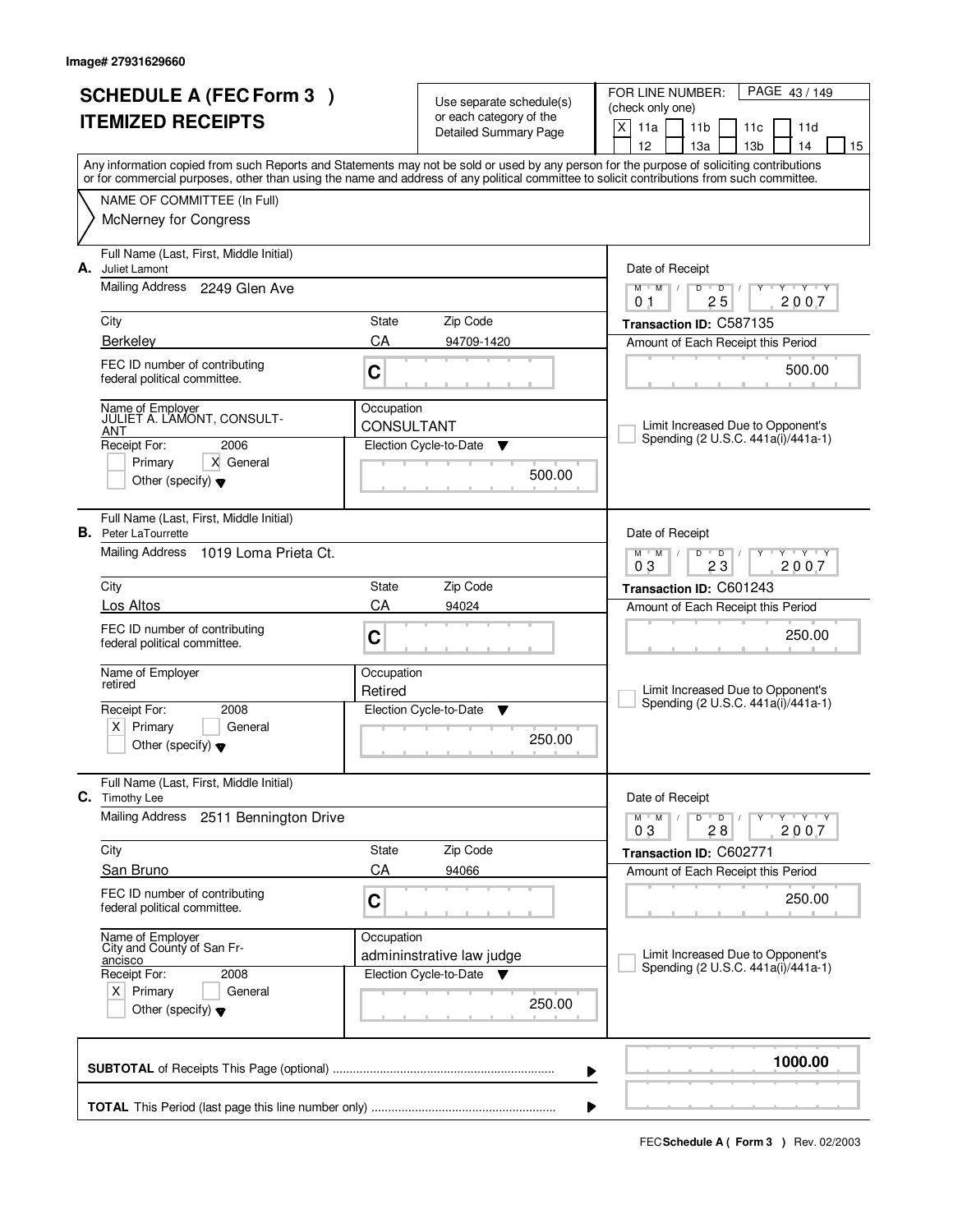|                          | <b>SCHEDULE A (FEC Form 3)</b>                                       | Use separate schedule(s) |                                                         | PAGE 44 / 149<br>FOR LINE NUMBER:<br>(check only one)                                                                                                                                 |  |  |  |  |
|--------------------------|----------------------------------------------------------------------|--------------------------|---------------------------------------------------------|---------------------------------------------------------------------------------------------------------------------------------------------------------------------------------------|--|--|--|--|
| <b>ITEMIZED RECEIPTS</b> |                                                                      |                          | or each category of the<br><b>Detailed Summary Page</b> | $\mathsf{X}$<br>11a<br>11 <sub>b</sub><br>11c<br>11d                                                                                                                                  |  |  |  |  |
|                          |                                                                      |                          |                                                         | 12<br>13 <sub>b</sub><br>13a<br>14<br>15<br>Any information copied from such Reports and Statements may not be sold or used by any person for the purpose of soliciting contributions |  |  |  |  |
|                          |                                                                      |                          |                                                         | or for commercial purposes, other than using the name and address of any political committee to solicit contributions from such committee.                                            |  |  |  |  |
|                          | NAME OF COMMITTEE (In Full)                                          |                          |                                                         |                                                                                                                                                                                       |  |  |  |  |
|                          | <b>McNerney for Congress</b>                                         |                          |                                                         |                                                                                                                                                                                       |  |  |  |  |
|                          | Full Name (Last, First, Middle Initial)<br>A. Kathryn Lescure        |                          |                                                         | Date of Receipt                                                                                                                                                                       |  |  |  |  |
|                          | <b>Mailing Address</b><br>222 Kuss Rd                                |                          |                                                         | $M$ $M$<br>$D$ $D$<br>Y Y Y Y<br>$\frac{1}{2}$                                                                                                                                        |  |  |  |  |
|                          | City                                                                 | State                    | Zip Code                                                | 2007<br>03<br>23<br>Transaction ID: C601277                                                                                                                                           |  |  |  |  |
|                          | Danville                                                             | CA                       | 94526-2232                                              | Amount of Each Receipt this Period                                                                                                                                                    |  |  |  |  |
|                          | FEC ID number of contributing<br>federal political committee.        | C                        |                                                         | 500.00                                                                                                                                                                                |  |  |  |  |
|                          | Name of Employer                                                     | Occupation               |                                                         |                                                                                                                                                                                       |  |  |  |  |
|                          | None<br>2008                                                         | Homemaker                | Election Cycle-to-Date                                  | Limit Increased Due to Opponent's<br>Spending (2 U.S.C. 441a(i)/441a-1)                                                                                                               |  |  |  |  |
|                          | Receipt For:<br>$X$ Primary<br>General                               |                          | v                                                       |                                                                                                                                                                                       |  |  |  |  |
|                          | Other (specify) $\blacktriangledown$                                 |                          | 500.00                                                  |                                                                                                                                                                                       |  |  |  |  |
|                          | Full Name (Last, First, Middle Initial)<br><b>B.</b> Norman Lescure  |                          |                                                         | Date of Receipt                                                                                                                                                                       |  |  |  |  |
|                          | Mailing Address 222 Kuss Rd.                                         |                          |                                                         | $\mathsf{L} \mathsf{Y} \mathsf{L} \mathsf{Y} \mathsf{Y}$<br>$M$ $M$ /<br>$D$ $D$<br>03<br>23<br>2007                                                                                  |  |  |  |  |
|                          | City                                                                 | State                    | Zip Code                                                | Transaction ID: C601276                                                                                                                                                               |  |  |  |  |
|                          | Danville                                                             | CA                       | 94526                                                   | Amount of Each Receipt this Period                                                                                                                                                    |  |  |  |  |
|                          | FEC ID number of contributing<br>federal political committee.        | C                        |                                                         | 500.00                                                                                                                                                                                |  |  |  |  |
|                          | Name of Employer<br>Lescure Company Inc                              | Occupation               |                                                         | Limit Increased Due to Opponent's                                                                                                                                                     |  |  |  |  |
|                          | Receipt For:<br>2008                                                 | Retired                  | Election Cycle-to-Date<br>▼                             | Spending (2 U.S.C. 441a(i)/441a-1)                                                                                                                                                    |  |  |  |  |
|                          | $X$ Primary<br>General                                               |                          | 500.00                                                  |                                                                                                                                                                                       |  |  |  |  |
|                          | Other (specify) $\blacktriangledown$                                 |                          |                                                         |                                                                                                                                                                                       |  |  |  |  |
| С.                       | Full Name (Last, First, Middle Initial)<br>Mary Beth Lorenzini       |                          |                                                         | Date of Receipt                                                                                                                                                                       |  |  |  |  |
|                          | <b>Mailing Address</b><br>P O BOX 3491<br>194 Francisco Lane Ste 202 |                          |                                                         | $D$ $D$ $I$<br>$Y - Y - Y$<br>$M$ $M$ $/$<br>2007<br>17<br>03                                                                                                                         |  |  |  |  |
|                          | City                                                                 | State                    | Zip Code                                                | Transaction ID: C600090                                                                                                                                                               |  |  |  |  |
|                          | Fremont                                                              | CA                       | 94539                                                   | Amount of Each Receipt this Period                                                                                                                                                    |  |  |  |  |
|                          | FEC ID number of contributing<br>federal political committee.        | C                        |                                                         | 2300.00                                                                                                                                                                               |  |  |  |  |
|                          | Name of Employer<br>Self Employed                                    | Occupation<br>Homemaker  |                                                         | Limit Increased Due to Opponent's                                                                                                                                                     |  |  |  |  |
|                          | Receipt For:<br>2008                                                 |                          | Election Cycle-to-Date<br>v                             | Spending (2 U.S.C. 441a(i)/441a-1)                                                                                                                                                    |  |  |  |  |
|                          | $X$ Primary<br>General<br>Other (specify) $\blacktriangledown$       |                          | 2300.00                                                 |                                                                                                                                                                                       |  |  |  |  |
|                          |                                                                      |                          |                                                         | 3300.00<br>▶                                                                                                                                                                          |  |  |  |  |
|                          |                                                                      |                          |                                                         |                                                                                                                                                                                       |  |  |  |  |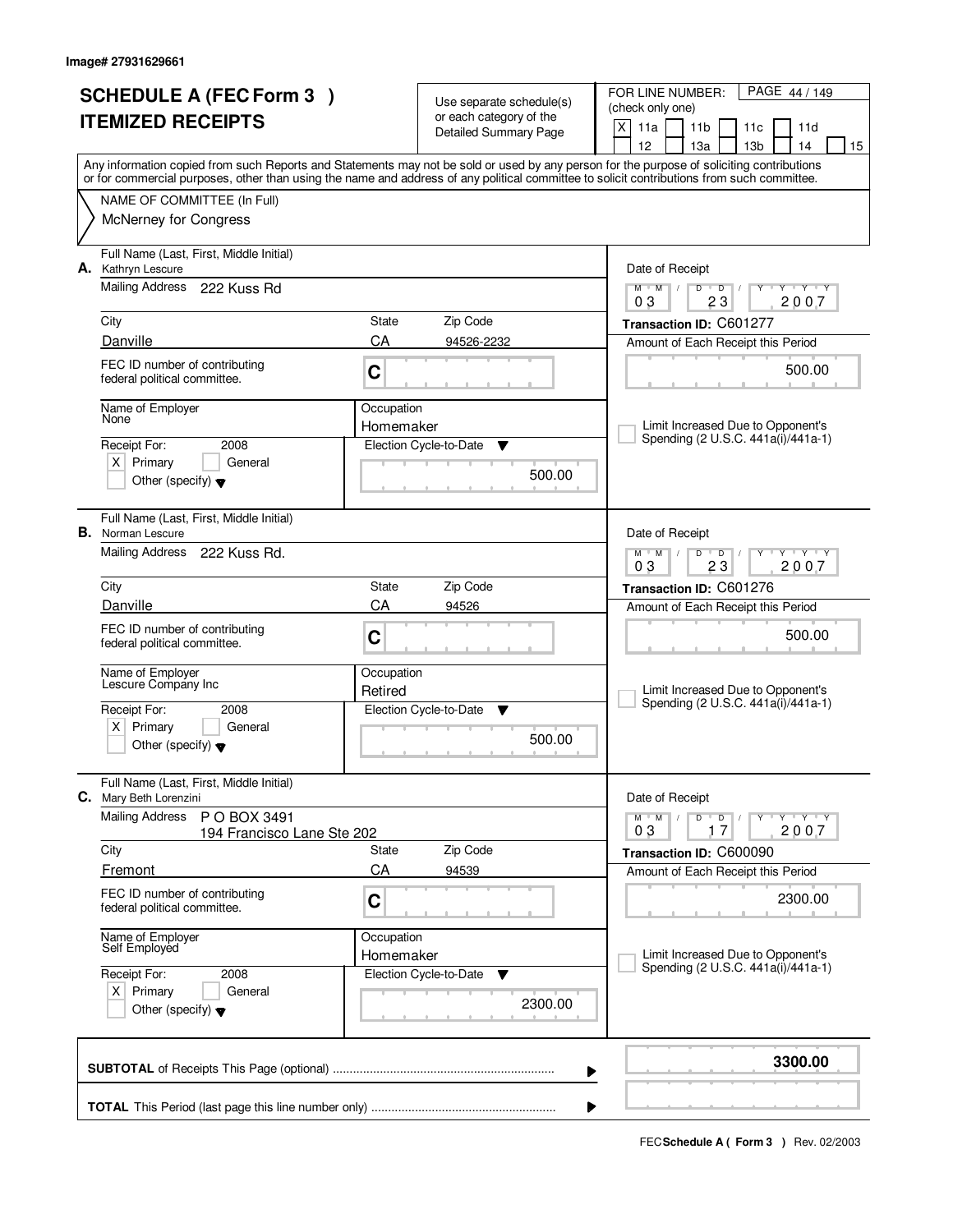|    | <b>SCHEDULE A (FEC Form 3)</b>                                                         |            | Use separate schedule(s)                         | FOR LINE NUMBER:<br>PAGE 45/149<br>(check only one)                                                                                                                                                                                                                                     |  |  |  |
|----|----------------------------------------------------------------------------------------|------------|--------------------------------------------------|-----------------------------------------------------------------------------------------------------------------------------------------------------------------------------------------------------------------------------------------------------------------------------------------|--|--|--|
|    | <b>ITEMIZED RECEIPTS</b>                                                               |            | or each category of the<br>Detailed Summary Page | X<br>11a<br>11 <sub>b</sub><br>11d<br>11c                                                                                                                                                                                                                                               |  |  |  |
|    |                                                                                        |            |                                                  | 12<br>13 <sub>b</sub><br>13a<br>14<br>15                                                                                                                                                                                                                                                |  |  |  |
|    |                                                                                        |            |                                                  | Any information copied from such Reports and Statements may not be sold or used by any person for the purpose of soliciting contributions<br>or for commercial purposes, other than using the name and address of any political committee to solicit contributions from such committee. |  |  |  |
|    | NAME OF COMMITTEE (In Full)                                                            |            |                                                  |                                                                                                                                                                                                                                                                                         |  |  |  |
|    | <b>McNerney for Congress</b>                                                           |            |                                                  |                                                                                                                                                                                                                                                                                         |  |  |  |
| А. | Full Name (Last, First, Middle Initial)<br>Hugh MacMillan                              |            |                                                  | Date of Receipt                                                                                                                                                                                                                                                                         |  |  |  |
|    | Mailing Address<br>2101 Park Blvd.                                                     |            |                                                  | $\overline{D}$<br>Y Y Y Y<br>$M$ <sup>U</sup><br>M<br>$\sqrt{2}$<br>D<br>2007<br>03<br>07                                                                                                                                                                                               |  |  |  |
|    | City                                                                                   | State      | Zip Code                                         | Transaction ID: C595617                                                                                                                                                                                                                                                                 |  |  |  |
|    | Palo Alto                                                                              | CA         | 94306                                            | Amount of Each Receipt this Period                                                                                                                                                                                                                                                      |  |  |  |
|    | FEC ID number of contributing<br>federal political committee.                          | C          |                                                  | 500.00                                                                                                                                                                                                                                                                                  |  |  |  |
|    | Name of Employer<br>none                                                               | Occupation |                                                  |                                                                                                                                                                                                                                                                                         |  |  |  |
|    | 2008                                                                                   | none       |                                                  | Limit Increased Due to Opponent's<br>Spending (2 U.S.C. 441a(i)/441a-1)                                                                                                                                                                                                                 |  |  |  |
|    | Receipt For:<br>$X$ Primary<br>General                                                 |            | Election Cycle-to-Date<br>Y                      |                                                                                                                                                                                                                                                                                         |  |  |  |
|    | Other (specify) $\blacktriangledown$                                                   |            | 500.00                                           |                                                                                                                                                                                                                                                                                         |  |  |  |
|    | Full Name (Last, First, Middle Initial)<br><b>B.</b> Stephen Mahin                     |            |                                                  | Date of Receipt                                                                                                                                                                                                                                                                         |  |  |  |
|    | Mailing Address<br>806 Highbridge Lane                                                 |            |                                                  | $M$ $M$ $/$<br>$\mathbf{y}$ $\mathbf{y}$<br>D<br>$\overline{D}$<br>Y<br>03<br>2007<br>17                                                                                                                                                                                                |  |  |  |
|    | City                                                                                   | State      | Zip Code                                         | Transaction ID: C600086                                                                                                                                                                                                                                                                 |  |  |  |
|    | Danville                                                                               | CA         | 94526                                            | Amount of Each Receipt this Period                                                                                                                                                                                                                                                      |  |  |  |
|    | FEC ID number of contributing<br>federal political committee.                          | C          |                                                  | 500.00                                                                                                                                                                                                                                                                                  |  |  |  |
|    | Name of Employer<br>University of California,                                          | Occupation |                                                  |                                                                                                                                                                                                                                                                                         |  |  |  |
|    | Berkeley<br>Receipt For:<br>2008                                                       | Professor  | Election Cycle-to-Date<br>▼                      | Limit Increased Due to Opponent's<br>Spending (2 U.S.C. 441a(i)/441a-1)                                                                                                                                                                                                                 |  |  |  |
|    | $x \mid$<br>Primary<br>General<br>Other (specify) $\blacktriangledown$                 |            | 500.00                                           |                                                                                                                                                                                                                                                                                         |  |  |  |
| С. | Full Name (Last, First, Middle Initial)<br>Alan Manewitz                               |            |                                                  | Date of Receipt                                                                                                                                                                                                                                                                         |  |  |  |
|    | <b>Mailing Address</b><br>3 Campbell Pl                                                |            |                                                  | $D$ $D$<br>$M$ $M$ /<br>$Y$ $Y$ $Y$ $Y$<br>2007<br>03<br>08                                                                                                                                                                                                                             |  |  |  |
|    | City                                                                                   | State      | Zip Code                                         | Transaction ID: C600110                                                                                                                                                                                                                                                                 |  |  |  |
|    | Danville                                                                               | CA         | 94526                                            | Amount of Each Receipt this Period                                                                                                                                                                                                                                                      |  |  |  |
|    | FEC ID number of contributing<br>federal political committee.                          | C          |                                                  | 500.00                                                                                                                                                                                                                                                                                  |  |  |  |
|    | Name of Employer<br>Oracle                                                             | Occupation | Director, Business Intelligence                  | Limit Increased Due to Opponent's                                                                                                                                                                                                                                                       |  |  |  |
|    | Receipt For:<br>2008<br>$X$ Primary<br>General<br>Other (specify) $\blacktriangledown$ |            | Election Cycle-to-Date<br>500.00                 | Spending (2 U.S.C. 441a(i)/441a-1)                                                                                                                                                                                                                                                      |  |  |  |
|    |                                                                                        |            |                                                  | 1500.00<br>▶                                                                                                                                                                                                                                                                            |  |  |  |
|    |                                                                                        |            |                                                  |                                                                                                                                                                                                                                                                                         |  |  |  |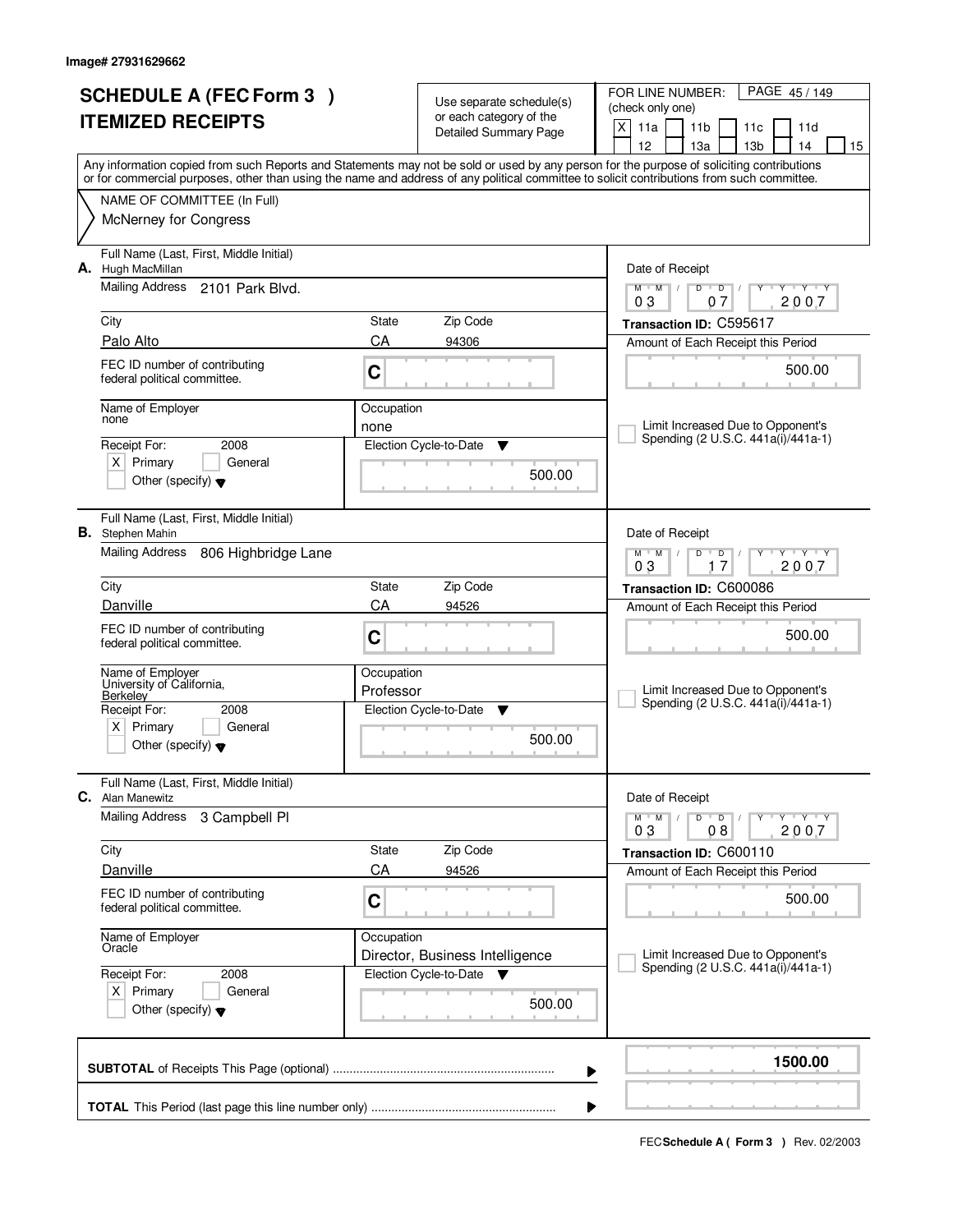|                          | <b>SCHEDULE A (FEC Form 3)</b>                                            |            |                                                     | FOR LINE NUMBER:<br>PAGE 46 / 149                                                                                                                                                     |  |
|--------------------------|---------------------------------------------------------------------------|------------|-----------------------------------------------------|---------------------------------------------------------------------------------------------------------------------------------------------------------------------------------------|--|
| <b>ITEMIZED RECEIPTS</b> |                                                                           |            | Use separate schedule(s)<br>or each category of the | (check only one)                                                                                                                                                                      |  |
|                          |                                                                           |            | <b>Detailed Summary Page</b>                        | X<br>11a<br>11 <sub>b</sub><br>11c<br>11d                                                                                                                                             |  |
|                          |                                                                           |            |                                                     | 12<br>13 <sub>b</sub><br>13a<br>14<br>15<br>Any information copied from such Reports and Statements may not be sold or used by any person for the purpose of soliciting contributions |  |
|                          |                                                                           |            |                                                     | or for commercial purposes, other than using the name and address of any political committee to solicit contributions from such committee.                                            |  |
|                          | NAME OF COMMITTEE (In Full)                                               |            |                                                     |                                                                                                                                                                                       |  |
|                          | <b>McNerney for Congress</b>                                              |            |                                                     |                                                                                                                                                                                       |  |
| А.                       | Full Name (Last, First, Middle Initial)<br>Jonathan H. Mark               |            |                                                     | Date of Receipt                                                                                                                                                                       |  |
|                          | <b>Mailing Address</b><br>1154 Federal Ave. F                             |            |                                                     | Y Y Y Y<br>$M$ $M$ /<br>$D$ $D$<br>2007<br>0 <sub>2</sub><br>26                                                                                                                       |  |
|                          | City                                                                      | State      | Zip Code                                            | Transaction ID: C595308                                                                                                                                                               |  |
|                          | Seattle                                                                   | WA         | 98102                                               | Amount of Each Receipt this Period                                                                                                                                                    |  |
|                          | FEC ID number of contributing<br>federal political committee.             | C          |                                                     | 250.00                                                                                                                                                                                |  |
|                          | Name of Employer                                                          | Occupation |                                                     |                                                                                                                                                                                       |  |
|                          | self                                                                      |            | software developer                                  | Limit Increased Due to Opponent's<br>Spending (2 U.S.C. 441a(i)/441a-1)                                                                                                               |  |
|                          | Receipt For:<br>2008                                                      |            | Election Cycle-to-Date<br>▼                         |                                                                                                                                                                                       |  |
|                          | $X$ Primary<br>General<br>Other (specify) $\blacktriangledown$            |            | 250.00                                              |                                                                                                                                                                                       |  |
|                          |                                                                           |            |                                                     |                                                                                                                                                                                       |  |
|                          | Full Name (Last, First, Middle Initial)<br><b>B.</b> Camilla S. McCalmont |            |                                                     | Date of Receipt                                                                                                                                                                       |  |
|                          | Mailing Address 145 Hillside                                              |            |                                                     | $\mathsf{L} \mathsf{Y} \mathsf{L} \mathsf{Y} \mathsf{Y}$<br>$M$ $M$ /<br>$D$ $D$                                                                                                      |  |
|                          | City                                                                      | State      | Zip Code                                            | 2007<br>0 <sub>1</sub><br>17                                                                                                                                                          |  |
|                          | Piedmont                                                                  | CA         | 94611-3904                                          | Transaction ID: C585261                                                                                                                                                               |  |
|                          |                                                                           |            |                                                     | Amount of Each Receipt this Period                                                                                                                                                    |  |
|                          | FEC ID number of contributing<br>federal political committee.             | C          |                                                     | 2100.00                                                                                                                                                                               |  |
|                          | Name of Employer<br>Self                                                  | Occupation |                                                     |                                                                                                                                                                                       |  |
|                          |                                                                           | Physician  |                                                     | Limit Increased Due to Opponent's<br>Spending (2 U.S.C. 441a(i)/441a-1)                                                                                                               |  |
|                          | Receipt For:<br>2008<br>Primary                                           |            | Election Cycle-to-Date<br>▼                         |                                                                                                                                                                                       |  |
|                          | $X \mid$<br>General<br>Other (specify) $\blacktriangledown$               |            | 2100.00                                             |                                                                                                                                                                                       |  |
|                          | Full Name (Last, First, Middle Initial)<br>C. Timothy H. McCalmont        |            |                                                     | Date of Receipt                                                                                                                                                                       |  |
|                          | <b>Mailing Address</b><br>145 Hillside Ave.                               |            |                                                     | $M^{\prime}$ M $\rightarrow$ M<br>$D$ $D$ $l$<br>$\mathsf{Y} \dashv \mathsf{Y} \dashv \mathsf{Y}$<br>2007<br>01<br>17                                                                 |  |
|                          | City                                                                      | State      | Zip Code                                            | Transaction ID: C585234                                                                                                                                                               |  |
|                          | Piedmont                                                                  | CA         | 94611-3904                                          | Amount of Each Receipt this Period                                                                                                                                                    |  |
|                          | FEC ID number of contributing<br>federal political committee.             | C          |                                                     | 2100.00                                                                                                                                                                               |  |
|                          | Name of Employer                                                          | Occupation |                                                     |                                                                                                                                                                                       |  |
|                          | University of California                                                  | Physician  |                                                     | Limit Increased Due to Opponent's<br>Spending (2 U.S.C. 441a(i)/441a-1)                                                                                                               |  |
|                          | Receipt For:<br>2008                                                      |            | Election Cycle-to-Date<br>v                         |                                                                                                                                                                                       |  |
|                          | $X$ Primary<br>General<br>Other (specify) $\blacktriangledown$            |            | 2100.00                                             |                                                                                                                                                                                       |  |
|                          |                                                                           |            |                                                     | 4450.00<br>▶                                                                                                                                                                          |  |
|                          |                                                                           |            |                                                     |                                                                                                                                                                                       |  |
|                          |                                                                           |            |                                                     |                                                                                                                                                                                       |  |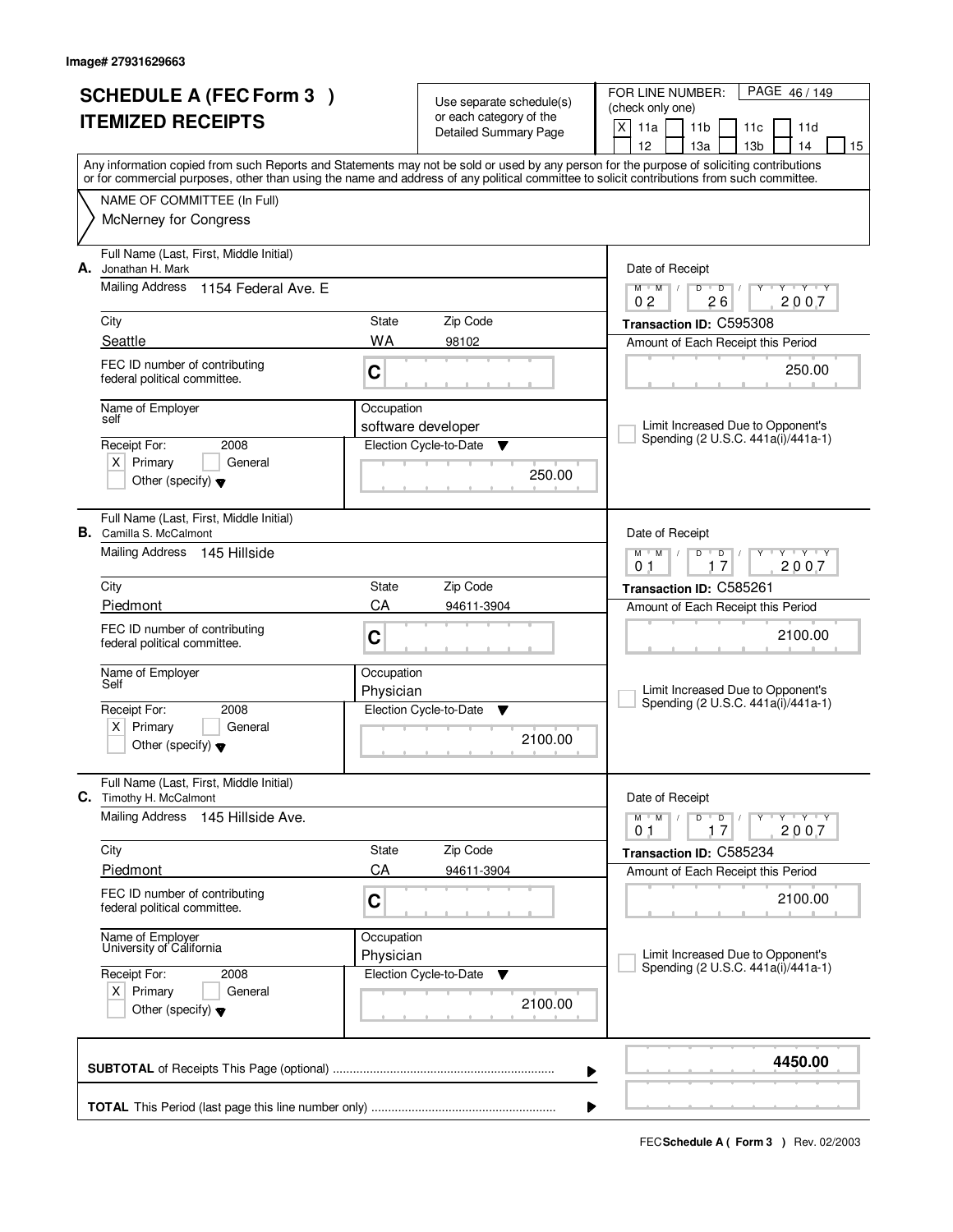|                          | <b>SCHEDULE A (FEC Form 3)</b>                                           |                  |                                                     | PAGE 47/149<br>FOR LINE NUMBER:                                                                                                                                                                                                                                                         |
|--------------------------|--------------------------------------------------------------------------|------------------|-----------------------------------------------------|-----------------------------------------------------------------------------------------------------------------------------------------------------------------------------------------------------------------------------------------------------------------------------------------|
| <b>ITEMIZED RECEIPTS</b> |                                                                          |                  | Use separate schedule(s)<br>or each category of the | (check only one)                                                                                                                                                                                                                                                                        |
|                          |                                                                          |                  | <b>Detailed Summary Page</b>                        | X<br>11a<br>11 <sub>b</sub><br>11 <sub>c</sub><br>11d                                                                                                                                                                                                                                   |
|                          |                                                                          |                  |                                                     | 12<br>13a<br>13 <sub>b</sub><br>14<br>15                                                                                                                                                                                                                                                |
|                          |                                                                          |                  |                                                     | Any information copied from such Reports and Statements may not be sold or used by any person for the purpose of soliciting contributions<br>or for commercial purposes, other than using the name and address of any political committee to solicit contributions from such committee. |
|                          | NAME OF COMMITTEE (In Full)                                              |                  |                                                     |                                                                                                                                                                                                                                                                                         |
|                          | <b>McNerney for Congress</b>                                             |                  |                                                     |                                                                                                                                                                                                                                                                                         |
|                          |                                                                          |                  |                                                     |                                                                                                                                                                                                                                                                                         |
|                          | Full Name (Last, First, Middle Initial)                                  |                  |                                                     |                                                                                                                                                                                                                                                                                         |
|                          | A. Virginia McCormick<br><b>Mailing Address</b>                          |                  |                                                     | Date of Receipt<br>$D$ $D$<br>$Y + Y + Y$                                                                                                                                                                                                                                               |
|                          | 9696 Culver Blvd.<br>Suite 203                                           |                  |                                                     | $M$ $M$<br>Y<br>$\sqrt{ }$<br>29<br>2007<br>03                                                                                                                                                                                                                                          |
|                          | City                                                                     | State            | Zip Code                                            | Transaction ID: C605490                                                                                                                                                                                                                                                                 |
|                          | <b>Culver City</b>                                                       | CA               | 90232                                               | Amount of Each Receipt this Period                                                                                                                                                                                                                                                      |
|                          | FEC ID number of contributing                                            |                  |                                                     | 1000.00                                                                                                                                                                                                                                                                                 |
|                          | federal political committee.                                             | C                |                                                     |                                                                                                                                                                                                                                                                                         |
|                          | Name of Employer                                                         | Occupation       |                                                     |                                                                                                                                                                                                                                                                                         |
|                          | <b>NBC Universal</b>                                                     | Writer           |                                                     | Limit Increased Due to Opponent's                                                                                                                                                                                                                                                       |
|                          | Receipt For:<br>2008                                                     |                  | Election Cycle-to-Date<br>▼                         | Spending (2 U.S.C. 441a(i)/441a-1)                                                                                                                                                                                                                                                      |
|                          | $X$ Primary<br>General                                                   |                  |                                                     |                                                                                                                                                                                                                                                                                         |
|                          | Other (specify) $\blacktriangledown$                                     |                  | 1000.00                                             |                                                                                                                                                                                                                                                                                         |
|                          |                                                                          |                  |                                                     |                                                                                                                                                                                                                                                                                         |
|                          | Full Name (Last, First, Middle Initial)<br><b>B.</b> Richard G. McLellan |                  |                                                     | Date of Receipt                                                                                                                                                                                                                                                                         |
|                          | Mailing Address 834 1/4 Tularosa Dr                                      |                  |                                                     | $T - Y - T Y$<br>$M$ $M$ /<br>D<br>$\overline{D}$                                                                                                                                                                                                                                       |
|                          |                                                                          |                  |                                                     | 25<br>2007<br>03                                                                                                                                                                                                                                                                        |
|                          | City                                                                     | <b>State</b>     | Zip Code                                            | Transaction ID: C601451                                                                                                                                                                                                                                                                 |
|                          | Los Angeles                                                              | CA<br>90026-6638 |                                                     | Amount of Each Receipt this Period                                                                                                                                                                                                                                                      |
|                          | FEC ID number of contributing                                            | C                |                                                     | 2000.00                                                                                                                                                                                                                                                                                 |
|                          | federal political committee.                                             |                  |                                                     |                                                                                                                                                                                                                                                                                         |
|                          | Name of Employer<br>RETIRED                                              | Occupation       |                                                     |                                                                                                                                                                                                                                                                                         |
|                          |                                                                          | <b>RETIRED</b>   |                                                     | Limit Increased Due to Opponent's<br>Spending (2 U.S.C. 441a(i)/441a-1)                                                                                                                                                                                                                 |
|                          | Receipt For:<br>2008                                                     |                  | Election Cycle-to-Date<br>▼                         |                                                                                                                                                                                                                                                                                         |
|                          | $X$ Primary<br>General                                                   |                  | 2000.00                                             |                                                                                                                                                                                                                                                                                         |
|                          | Other (specify) $\blacktriangledown$                                     |                  |                                                     |                                                                                                                                                                                                                                                                                         |
|                          | Full Name (Last, First, Middle Initial)                                  |                  |                                                     |                                                                                                                                                                                                                                                                                         |
|                          | C. Kathleen McNerney                                                     |                  |                                                     | Date of Receipt                                                                                                                                                                                                                                                                         |
|                          | <b>Mailing Address</b><br>160 Wades' Run Road                            |                  |                                                     | $D$ $D$ $I$<br>$M$ $M$ $/$<br>$\mathsf{Y} + \mathsf{Y} + \mathsf{Y}$<br>Y                                                                                                                                                                                                               |
|                          |                                                                          |                  |                                                     | 17<br>2007<br>03                                                                                                                                                                                                                                                                        |
|                          | City<br><b>Mount Morris</b>                                              | State<br>PA      | Zip Code<br>15349                                   | Transaction ID: C600097                                                                                                                                                                                                                                                                 |
|                          |                                                                          |                  |                                                     | Amount of Each Receipt this Period                                                                                                                                                                                                                                                      |
|                          | FEC ID number of contributing<br>federal political committee.            | C                |                                                     | 1000.00                                                                                                                                                                                                                                                                                 |
|                          |                                                                          |                  |                                                     |                                                                                                                                                                                                                                                                                         |
|                          | Name of Employer<br>West Virginia University                             | Occupation       |                                                     | Limit Increased Due to Opponent's                                                                                                                                                                                                                                                       |
|                          | Receipt For:<br>2008                                                     | professor        | Election Cycle-to-Date                              | Spending (2 U.S.C. 441a(i)/441a-1)                                                                                                                                                                                                                                                      |
|                          | $X$ Primary<br>General                                                   |                  | v                                                   |                                                                                                                                                                                                                                                                                         |
|                          | Other (specify) $\blacktriangledown$                                     |                  | 1000.00                                             |                                                                                                                                                                                                                                                                                         |
|                          |                                                                          |                  |                                                     |                                                                                                                                                                                                                                                                                         |
|                          |                                                                          |                  |                                                     |                                                                                                                                                                                                                                                                                         |
|                          |                                                                          |                  |                                                     | 4000.00<br>▶                                                                                                                                                                                                                                                                            |
|                          |                                                                          |                  |                                                     |                                                                                                                                                                                                                                                                                         |
|                          |                                                                          |                  |                                                     |                                                                                                                                                                                                                                                                                         |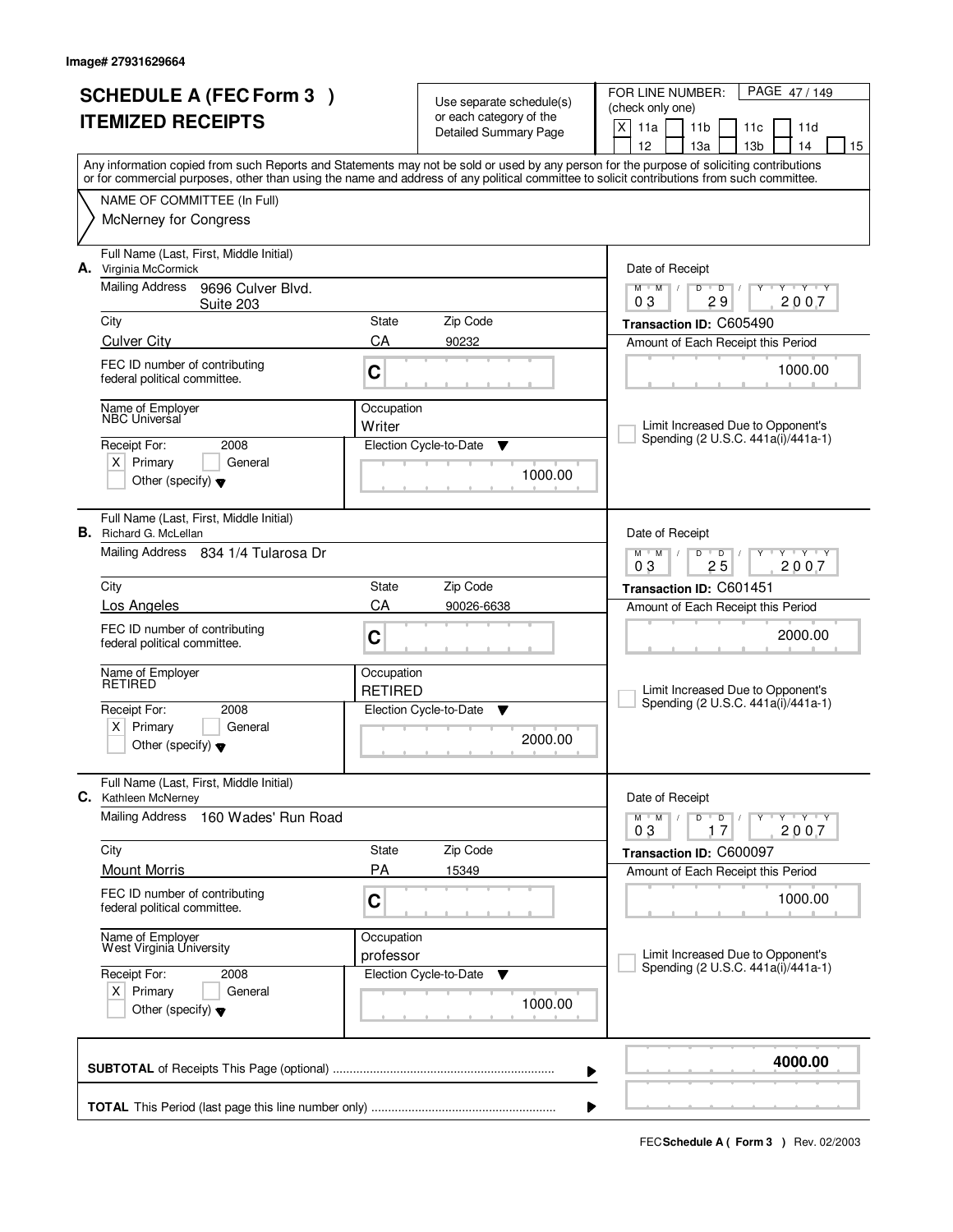|                          | <b>SCHEDULE A (FEC Form 3)</b>                                            |                               | Use separate schedule(s)                                | PAGE 48 / 149<br>FOR LINE NUMBER:<br>(check only one)                                                                                                                                 |  |  |  |
|--------------------------|---------------------------------------------------------------------------|-------------------------------|---------------------------------------------------------|---------------------------------------------------------------------------------------------------------------------------------------------------------------------------------------|--|--|--|
| <b>ITEMIZED RECEIPTS</b> |                                                                           |                               | or each category of the<br><b>Detailed Summary Page</b> | $\mathsf{X}$<br>11a<br>11 <sub>b</sub><br>11c<br>11d                                                                                                                                  |  |  |  |
|                          |                                                                           |                               |                                                         | 12<br>13a<br>13 <sub>b</sub><br>14<br>15<br>Any information copied from such Reports and Statements may not be sold or used by any person for the purpose of soliciting contributions |  |  |  |
|                          |                                                                           |                               |                                                         | or for commercial purposes, other than using the name and address of any political committee to solicit contributions from such committee.                                            |  |  |  |
|                          | NAME OF COMMITTEE (In Full)<br><b>McNerney for Congress</b>               |                               |                                                         |                                                                                                                                                                                       |  |  |  |
|                          | Full Name (Last, First, Middle Initial)<br>A. Al H. Meyerhoff             |                               |                                                         | Date of Receipt                                                                                                                                                                       |  |  |  |
|                          | Mailing Address<br>11953 Briarvale Ln                                     |                               |                                                         | $M$ $M$<br>$D$ $D$ $1$<br>Y Y Y Y<br>Y<br>23<br>03<br>2007                                                                                                                            |  |  |  |
|                          | City                                                                      | State                         | Zip Code                                                | Transaction ID: C601082                                                                                                                                                               |  |  |  |
|                          | <b>Studio City</b>                                                        | CA                            | 91604-4104                                              | Amount of Each Receipt this Period                                                                                                                                                    |  |  |  |
|                          | FEC ID number of contributing<br>federal political committee.             | C                             |                                                         | 1000.00                                                                                                                                                                               |  |  |  |
|                          | Name of Employer<br>LERACH, COUGHLIN, STOIA,<br>ET AL                     | Occupation<br><b>PARTNER</b>  |                                                         | Limit Increased Due to Opponent's                                                                                                                                                     |  |  |  |
|                          | Receipt For:<br>2008                                                      |                               | Election Cycle-to-Date<br>▼                             | Spending (2 U.S.C. 441a(i)/441a-1)                                                                                                                                                    |  |  |  |
|                          | $X$ Primary<br>General<br>Other (specify) $\blacktriangledown$            |                               | 1000.00                                                 |                                                                                                                                                                                       |  |  |  |
|                          | Full Name (Last, First, Middle Initial)<br><b>B.</b> Charles Keith Miller |                               |                                                         | Date of Receipt                                                                                                                                                                       |  |  |  |
|                          | Mailing Address 1517 Grant St                                             |                               |                                                         | $M$ M<br>D<br>$\overline{D}$<br>$T$ $Y$ $T$ $Y$<br>26<br>2007<br>03                                                                                                                   |  |  |  |
|                          | City                                                                      | State                         | Zip Code                                                | Transaction ID: C605501                                                                                                                                                               |  |  |  |
|                          | <b>Berkeley</b>                                                           | CA                            | 94703                                                   | Amount of Each Receipt this Period                                                                                                                                                    |  |  |  |
|                          | FEC ID number of contributing<br>federal political committee.             | C                             |                                                         | 1000.00                                                                                                                                                                               |  |  |  |
|                          | Name of Employer<br>kmiller@math.berkeley.edu                             | Occupation                    | I am a McNerney volunteer                               | Limit Increased Due to Opponent's                                                                                                                                                     |  |  |  |
|                          | Receipt For:<br>2008                                                      |                               | Election Cycle-to-Date ▼                                | Spending (2 U.S.C. 441a(i)/441a-1)                                                                                                                                                    |  |  |  |
|                          | Primary<br>ΧI<br>General<br>Other (specify) $\blacktriangledown$          |                               | 1000.00                                                 |                                                                                                                                                                                       |  |  |  |
| С.                       | Full Name (Last, First, Middle Initial)<br><b>Samuel Mills</b>            |                               |                                                         | Date of Receipt                                                                                                                                                                       |  |  |  |
|                          | <b>Mailing Address</b><br><b>PO Box 774</b>                               |                               |                                                         | D<br>$M$ $M$ /<br>$\overline{D}$ /<br>$Y + Y + Y$<br>2007<br>28<br>03                                                                                                                 |  |  |  |
|                          | City                                                                      | State                         | Zip Code                                                | Transaction ID: C602775                                                                                                                                                               |  |  |  |
|                          | Diablo                                                                    | CA                            | 94528                                                   | Amount of Each Receipt this Period                                                                                                                                                    |  |  |  |
|                          | FEC ID number of contributing<br>federal political committee.             | C                             |                                                         | 1000.00                                                                                                                                                                               |  |  |  |
|                          | Name of Employer<br>SELF                                                  | Occupation<br><b>INVESTOR</b> |                                                         | Limit Increased Due to Opponent's                                                                                                                                                     |  |  |  |
|                          | Receipt For:<br>2008                                                      |                               | Election Cycle-to-Date<br>v                             | Spending (2 U.S.C. 441a(i)/441a-1)                                                                                                                                                    |  |  |  |
|                          | $X$ Primary<br>General<br>Other (specify) $\blacktriangledown$            |                               | 1000.00                                                 |                                                                                                                                                                                       |  |  |  |
|                          |                                                                           |                               |                                                         | 3000.00<br>▶                                                                                                                                                                          |  |  |  |
|                          | ▶                                                                         |                               |                                                         |                                                                                                                                                                                       |  |  |  |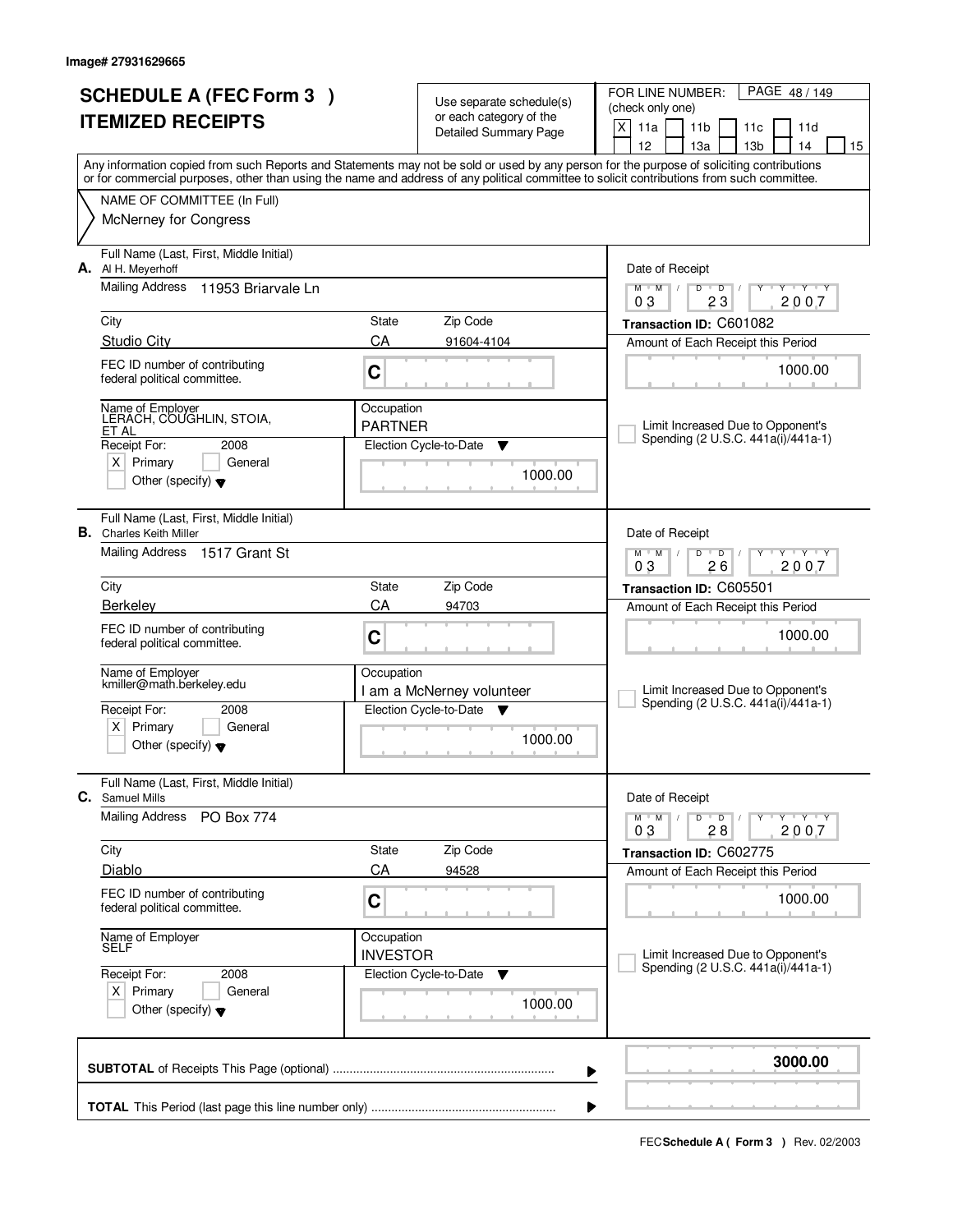| <b>SCHEDULE A (FEC Form 3)</b><br><b>ITEMIZED RECEIPTS</b> |                                                                                                                      |                       | Use separate schedule(s)<br>or each category of the<br>Detailed Summary Page | PAGE 49/149<br>FOR LINE NUMBER:<br>(check only one)<br>X<br>11a<br>11 <sub>b</sub><br>11c<br>11d<br>12<br>13 <sub>b</sub><br>13a<br>14<br>15                                                                                                                                            |  |  |  |  |
|------------------------------------------------------------|----------------------------------------------------------------------------------------------------------------------|-----------------------|------------------------------------------------------------------------------|-----------------------------------------------------------------------------------------------------------------------------------------------------------------------------------------------------------------------------------------------------------------------------------------|--|--|--|--|
|                                                            |                                                                                                                      |                       |                                                                              | Any information copied from such Reports and Statements may not be sold or used by any person for the purpose of soliciting contributions<br>or for commercial purposes, other than using the name and address of any political committee to solicit contributions from such committee. |  |  |  |  |
|                                                            | NAME OF COMMITTEE (In Full)<br>McNerney for Congress                                                                 |                       |                                                                              |                                                                                                                                                                                                                                                                                         |  |  |  |  |
| А.                                                         | Full Name (Last, First, Middle Initial)<br>Fran Moon                                                                 |                       |                                                                              | Date of Receipt                                                                                                                                                                                                                                                                         |  |  |  |  |
|                                                            | <b>Mailing Address</b><br>11292 Betlen Drive                                                                         |                       |                                                                              | $M$ $M$ $/$<br>Y Y Y Y<br>D<br>$\overline{D}$<br>2007<br>29<br>03                                                                                                                                                                                                                       |  |  |  |  |
|                                                            | City<br>Dublin                                                                                                       | State<br>CA           | Zip Code<br>94568                                                            | Transaction ID: C605299<br>Amount of Each Receipt this Period                                                                                                                                                                                                                           |  |  |  |  |
|                                                            | FEC ID number of contributing<br>federal political committee.                                                        | C                     |                                                                              | 79.53                                                                                                                                                                                                                                                                                   |  |  |  |  |
|                                                            | Name of Employer<br>none                                                                                             | Occupation<br>retired |                                                                              | Limit Increased Due to Opponent's<br>Spending (2 U.S.C. 441a(i)/441a-1)                                                                                                                                                                                                                 |  |  |  |  |
|                                                            | Receipt For:<br>2008<br>$X$ Primary<br>General<br>Other (specify) $\blacktriangledown$                               |                       | Election Cycle-to-Date<br>v<br>256.99                                        |                                                                                                                                                                                                                                                                                         |  |  |  |  |
|                                                            | Full Name (Last, First, Middle Initial)<br><b>B.</b> Fran Moon                                                       |                       |                                                                              | Date of Receipt                                                                                                                                                                                                                                                                         |  |  |  |  |
|                                                            | Mailing Address<br>11292 Betlen Drive                                                                                |                       |                                                                              | $\mathbf{y}$ $\mathbf{y}$ $\mathbf{y}$ $\mathbf{y}$<br>$M$ $M$ /<br>$\overline{D}$<br>$\overline{D}$<br>03<br>30<br>2007                                                                                                                                                                |  |  |  |  |
|                                                            | City<br>Dublin                                                                                                       | State<br>CA           | Zip Code<br>94568                                                            | Transaction ID: C1390765                                                                                                                                                                                                                                                                |  |  |  |  |
|                                                            | FEC ID number of contributing<br>federal political committee.                                                        | C                     |                                                                              | Amount of Each Receipt this Period<br>88.73                                                                                                                                                                                                                                             |  |  |  |  |
|                                                            | Name of Employer<br>none<br>Receipt For:<br>2008<br>Primary<br>General<br>ΧI<br>Other (specify) $\blacktriangledown$ | Occupation<br>retired | Election Cycle-to-Date<br><b>V</b><br>256.99                                 | Limit Increased Due to Opponent's<br>Spending (2 U.S.C. 441a(i)/441a-1)                                                                                                                                                                                                                 |  |  |  |  |
|                                                            | Full Name (Last, First, Middle Initial)<br>C. Fran Moon                                                              |                       |                                                                              | Date of Receipt                                                                                                                                                                                                                                                                         |  |  |  |  |
|                                                            | <b>Mailing Address</b><br>11292 Betlen Drive                                                                         |                       |                                                                              | D<br>$Y - Y - Y - Y$<br>$M$ $M$ $/$<br>$\bullet$ D $\prime$<br>2007<br>03<br>30                                                                                                                                                                                                         |  |  |  |  |
|                                                            | City                                                                                                                 | State<br>CA           | Zip Code                                                                     | Transaction ID: C605183                                                                                                                                                                                                                                                                 |  |  |  |  |
|                                                            | Dublin<br>FEC ID number of contributing<br>federal political committee.                                              | C                     | 94568                                                                        | Amount of Each Receipt this Period<br>88.73                                                                                                                                                                                                                                             |  |  |  |  |
|                                                            | Name of Employer<br>none                                                                                             | Occupation<br>retired |                                                                              | Limit Increased Due to Opponent's                                                                                                                                                                                                                                                       |  |  |  |  |
|                                                            | Receipt For:<br>2008<br>$X$ Primary<br>General<br>Other (specify) $\blacktriangledown$                               |                       | Election Cycle-to-Date<br>v<br>256.99                                        | Spending (2 U.S.C. 441a(i)/441a-1)                                                                                                                                                                                                                                                      |  |  |  |  |
|                                                            |                                                                                                                      |                       | ▶                                                                            | 256.99                                                                                                                                                                                                                                                                                  |  |  |  |  |
|                                                            | ▶                                                                                                                    |                       |                                                                              |                                                                                                                                                                                                                                                                                         |  |  |  |  |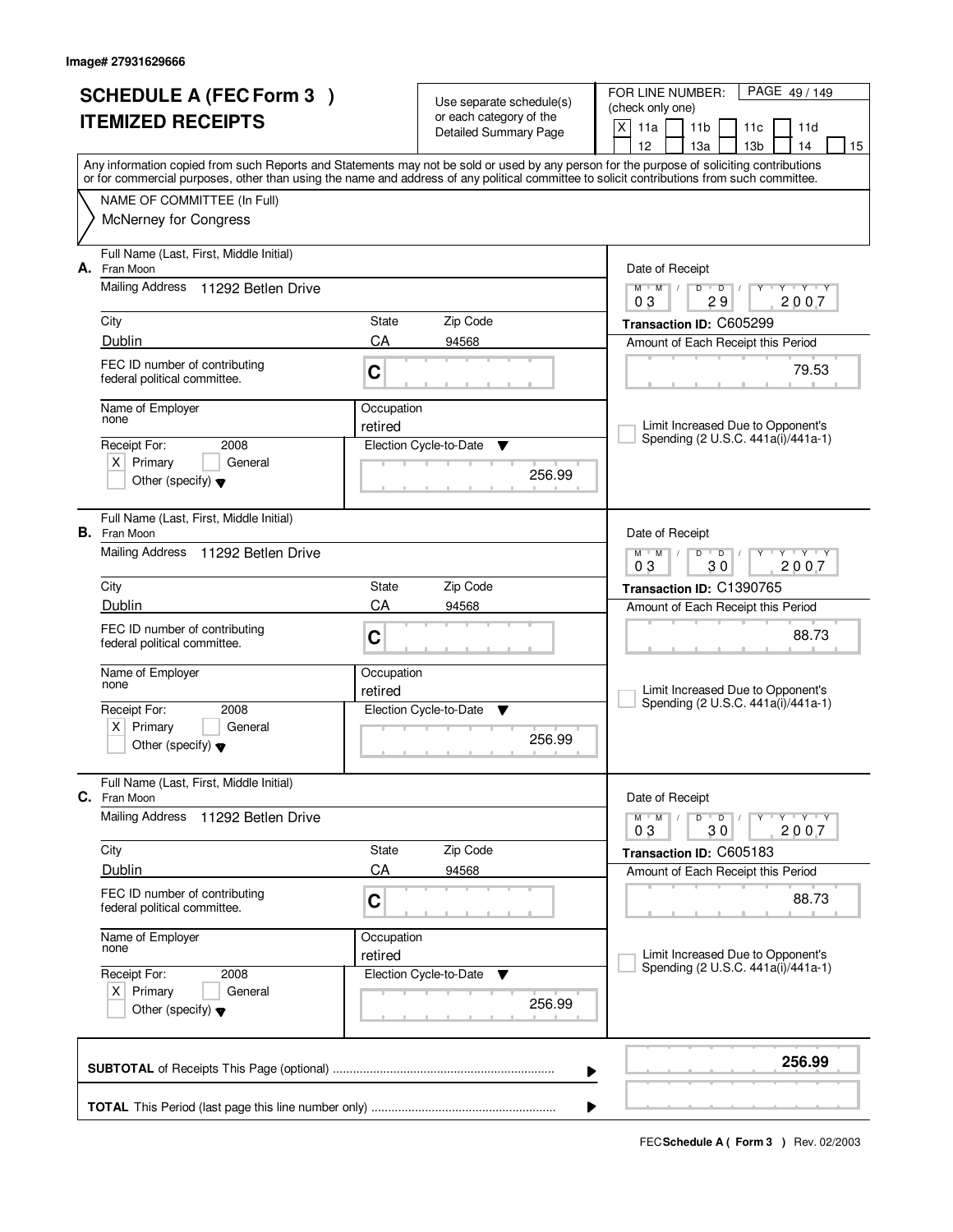|    | <b>SCHEDULE A (FEC Form 3)</b>                                                                                                             |                              | Use separate schedule(s)<br>or each category of the | PAGE 50 / 149<br>FOR LINE NUMBER:<br>(check only one)                                                                                     |
|----|--------------------------------------------------------------------------------------------------------------------------------------------|------------------------------|-----------------------------------------------------|-------------------------------------------------------------------------------------------------------------------------------------------|
|    | <b>ITEMIZED RECEIPTS</b>                                                                                                                   |                              | <b>Detailed Summary Page</b>                        | X<br>11a<br>11 <sub>b</sub><br>11c<br>11d<br>12<br>13a<br>13 <sub>b</sub><br>14<br>15                                                     |
|    | or for commercial purposes, other than using the name and address of any political committee to solicit contributions from such committee. |                              |                                                     | Any information copied from such Reports and Statements may not be sold or used by any person for the purpose of soliciting contributions |
|    | NAME OF COMMITTEE (In Full)                                                                                                                |                              |                                                     |                                                                                                                                           |
|    | <b>McNerney for Congress</b>                                                                                                               |                              |                                                     |                                                                                                                                           |
| А. | Full Name (Last, First, Middle Initial)<br><b>Bob Morris</b>                                                                               |                              |                                                     | Date of Receipt                                                                                                                           |
|    | Mailing Address PO Box 261 (DO NOT MAIL TO)                                                                                                |                              |                                                     | $Y + Y + Y$<br>$M$ $M$ /<br>$D$ $D$<br>$\sqrt{ }$<br>Y<br>2007<br>03<br>31                                                                |
|    | City                                                                                                                                       | State                        | Zip Code                                            | Transaction ID: C605580                                                                                                                   |
|    | <b>Teton Village</b>                                                                                                                       | <b>WY</b>                    | 83025                                               | Amount of Each Receipt this Period                                                                                                        |
|    | FEC ID number of contributing<br>federal political committee.                                                                              | C                            |                                                     | 2300.00                                                                                                                                   |
|    | Name of Employer<br>Journeys School                                                                                                        | Occupation<br>Teacher        |                                                     | Limit Increased Due to Opponent's                                                                                                         |
|    | Receipt For:<br>2008                                                                                                                       |                              | Election Cycle-to-Date<br>▼                         | Spending (2 U.S.C. 441a(i)/441a-1)                                                                                                        |
|    | $X$ Primary<br>General<br>Other (specify) $\blacktriangledown$                                                                             |                              | 2300.00                                             |                                                                                                                                           |
|    | Full Name (Last, First, Middle Initial)<br><b>B.</b> Brian P Murphy                                                                        |                              |                                                     | Date of Receipt                                                                                                                           |
|    | Mailing Address<br>18312 Solano Court                                                                                                      |                              |                                                     | $T - Y - T Y$<br>$M$ $M$ /<br>D<br>$\overline{D}$<br>29<br>2007<br>03                                                                     |
|    | City                                                                                                                                       | State                        | Zip Code                                            | Transaction ID: C703329                                                                                                                   |
|    | Morgan Hill                                                                                                                                | CA                           | 95037                                               | Amount of Each Receipt this Period                                                                                                        |
|    | FEC ID number of contributing<br>federal political committee.                                                                              | C                            |                                                     | 250.00                                                                                                                                    |
|    | Name of Employer<br>RETIRED                                                                                                                | Occupation<br><b>RETIRED</b> |                                                     | Limit Increased Due to Opponent's                                                                                                         |
|    | Receipt For:<br>2008                                                                                                                       |                              | Election Cycle-to-Date<br>▼                         | Spending (2 U.S.C. 441a(i)/441a-1)                                                                                                        |
|    | X  <br>Primary<br>General<br>Other (specify) $\blacktriangledown$                                                                          |                              | 250.00                                              |                                                                                                                                           |
| С. | Full Name (Last, First, Middle Initial)<br><b>Edward Nagy</b>                                                                              |                              |                                                     | Date of Receipt                                                                                                                           |
|    | <b>Mailing Address</b><br>218 Meadowside Place                                                                                             |                              |                                                     | $\mathsf D$<br>$M$ $M$ /<br>$\overline{D}$<br>$Y \rightarrow Y \rightarrow Y$<br>2007<br>03<br>28                                         |
|    | City                                                                                                                                       | State                        | Zip Code                                            | Transaction ID: C1389202                                                                                                                  |
|    | Danville                                                                                                                                   | CA                           | 94526                                               | Amount of Each Receipt this Period                                                                                                        |
|    | FEC ID number of contributing<br>federal political committee.                                                                              | C                            |                                                     | 500.00                                                                                                                                    |
|    | Name of Employer<br>self                                                                                                                   | Occupation                   |                                                     |                                                                                                                                           |
|    | Receipt For:<br>2008                                                                                                                       | attorney                     | Election Cycle-to-Date<br>v                         | Limit Increased Due to Opponent's<br>Spending (2 U.S.C. 441a(i)/441a-1)                                                                   |
|    | $X$ Primary<br>General<br>Other (specify) $\blacktriangledown$                                                                             |                              | 500.00                                              |                                                                                                                                           |
|    |                                                                                                                                            |                              |                                                     | 3050.00<br>▶                                                                                                                              |
|    |                                                                                                                                            |                              |                                                     |                                                                                                                                           |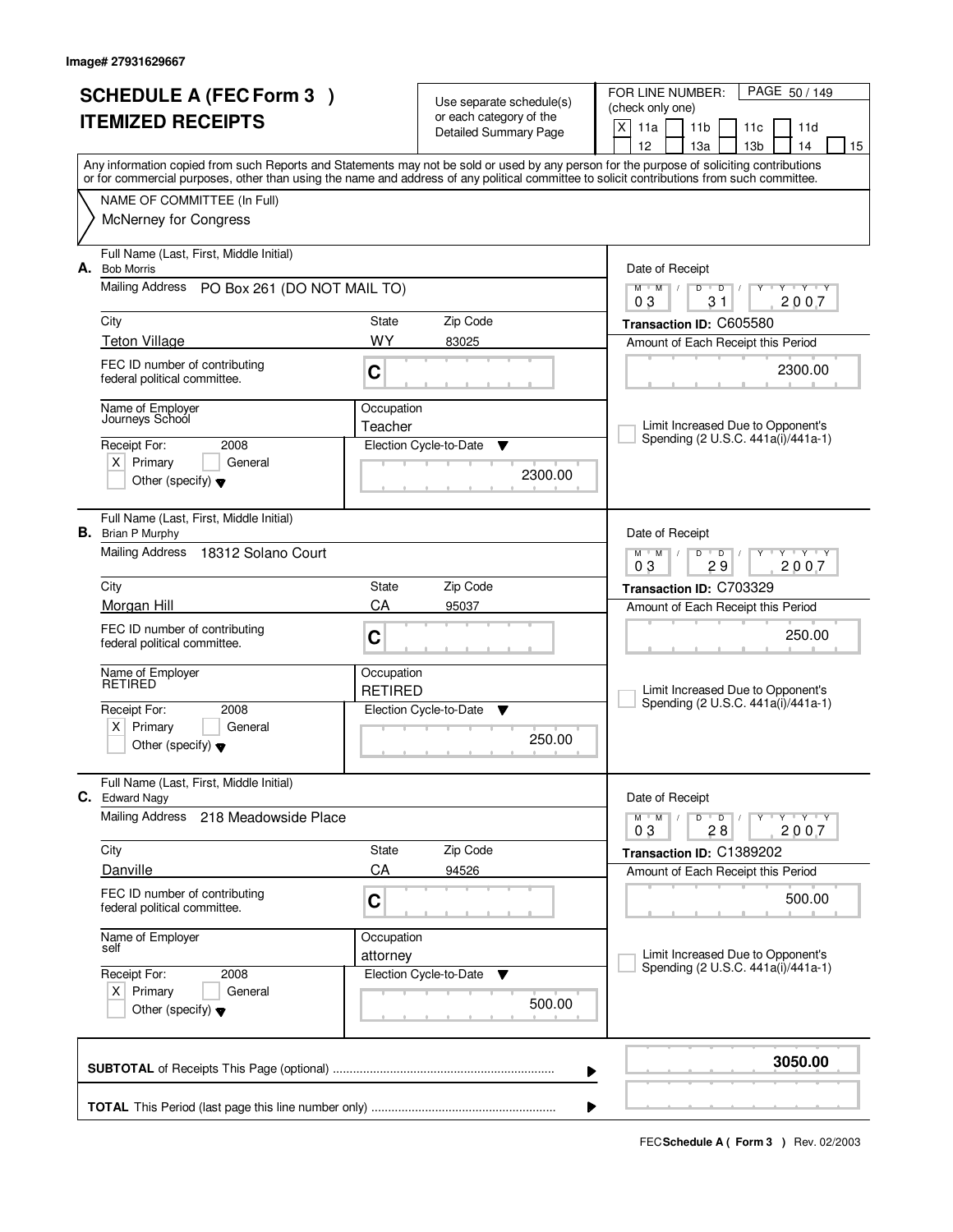|    | <b>SCHEDULE A (FEC Form 3)</b>                                     |                       | Use separate schedule(s)                                | FOR LINE NUMBER:<br>PAGE 51 / 149<br>(check only one)                                                                                                                                                                                                                                   |
|----|--------------------------------------------------------------------|-----------------------|---------------------------------------------------------|-----------------------------------------------------------------------------------------------------------------------------------------------------------------------------------------------------------------------------------------------------------------------------------------|
|    | <b>ITEMIZED RECEIPTS</b>                                           |                       | or each category of the<br><b>Detailed Summary Page</b> | X<br>11a<br>11 <sub>b</sub><br>11c<br>11d<br>12<br>13 <sub>b</sub><br>13a<br>14<br>15                                                                                                                                                                                                   |
|    |                                                                    |                       |                                                         | Any information copied from such Reports and Statements may not be sold or used by any person for the purpose of soliciting contributions<br>or for commercial purposes, other than using the name and address of any political committee to solicit contributions from such committee. |
|    | NAME OF COMMITTEE (In Full)                                        |                       |                                                         |                                                                                                                                                                                                                                                                                         |
|    | McNerney for Congress                                              |                       |                                                         |                                                                                                                                                                                                                                                                                         |
| А. | Full Name (Last, First, Middle Initial)<br><b>Claire Nelson</b>    |                       |                                                         | Date of Receipt                                                                                                                                                                                                                                                                         |
|    | <b>Mailing Address</b><br>180 Ravenhill Rd.                        |                       |                                                         | $\mathsf D$<br>$Y - Y - Y$<br>$M$ $M$<br>$\sqrt{2}$<br>$D$ <sup>U</sup><br>12<br>2007<br>0 <sub>2</sub>                                                                                                                                                                                 |
|    | City                                                               | State                 | Zip Code                                                | Transaction ID: C588153                                                                                                                                                                                                                                                                 |
|    | Orinda                                                             | CA                    | 94563                                                   | Amount of Each Receipt this Period                                                                                                                                                                                                                                                      |
|    | FEC ID number of contributing<br>federal political committee.      | C                     |                                                         | 250.00                                                                                                                                                                                                                                                                                  |
|    | Name of Employer                                                   | Occupation            |                                                         |                                                                                                                                                                                                                                                                                         |
|    | none                                                               | retired               |                                                         | Limit Increased Due to Opponent's<br>Spending (2 U.S.C. 441a(i)/441a-1)                                                                                                                                                                                                                 |
|    | Receipt For:<br>2008<br>$X$ Primary<br>General                     |                       | Election Cycle-to-Date<br>Y                             |                                                                                                                                                                                                                                                                                         |
|    | Other (specify) $\blacktriangledown$                               |                       | 1000.00                                                 |                                                                                                                                                                                                                                                                                         |
|    | Full Name (Last, First, Middle Initial)<br><b>B.</b> Claire Nelson |                       |                                                         | Date of Receipt                                                                                                                                                                                                                                                                         |
|    | Mailing Address<br>180 Ravenhill Rd.                               |                       |                                                         | $Y$ $Y$ $Y$<br>$M$ $M$ $/$<br>D<br>$\overline{D}$<br>03<br>2007<br>17                                                                                                                                                                                                                   |
|    | City                                                               | State                 | Zip Code                                                | Transaction ID: C600089                                                                                                                                                                                                                                                                 |
|    | Orinda                                                             | CA                    | 94563                                                   | Amount of Each Receipt this Period                                                                                                                                                                                                                                                      |
|    | FEC ID number of contributing<br>federal political committee.      | C                     |                                                         | 250.00                                                                                                                                                                                                                                                                                  |
|    | Name of Employer<br>none                                           | Occupation<br>retired |                                                         | Limit Increased Due to Opponent's                                                                                                                                                                                                                                                       |
|    | Receipt For:<br>2008                                               |                       | Election Cycle-to-Date<br>v                             | Spending (2 U.S.C. 441a(i)/441a-1)                                                                                                                                                                                                                                                      |
|    | Primary<br>X  <br>General<br>Other (specify) $\blacktriangledown$  |                       | 1000.00                                                 |                                                                                                                                                                                                                                                                                         |
| С. | Full Name (Last, First, Middle Initial)<br><b>Claire Nelson</b>    |                       |                                                         | Date of Receipt                                                                                                                                                                                                                                                                         |
|    | <b>Mailing Address</b><br>180 Ravenhill Rd.                        |                       |                                                         | $D$ $D$<br>$M$ $M$ /<br>$Y + Y + Y$<br>2007<br>03<br>17                                                                                                                                                                                                                                 |
|    | City                                                               | State                 | Zip Code                                                | Transaction ID: C600102                                                                                                                                                                                                                                                                 |
|    | Orinda                                                             | CA                    | 94563                                                   | Amount of Each Receipt this Period                                                                                                                                                                                                                                                      |
|    | FEC ID number of contributing<br>federal political committee.      | C                     |                                                         | 500.00                                                                                                                                                                                                                                                                                  |
|    | Name of Employer<br>none                                           | Occupation<br>retired |                                                         | Limit Increased Due to Opponent's                                                                                                                                                                                                                                                       |
|    | Receipt For:<br>2008<br>$X$ Primary<br>General                     |                       | Election Cycle-to-Date<br>v                             | Spending (2 U.S.C. 441a(i)/441a-1)                                                                                                                                                                                                                                                      |
|    | Other (specify) $\blacktriangledown$                               |                       | 1000.00                                                 |                                                                                                                                                                                                                                                                                         |
|    |                                                                    |                       |                                                         | 1000.00<br>▶                                                                                                                                                                                                                                                                            |
|    |                                                                    |                       |                                                         |                                                                                                                                                                                                                                                                                         |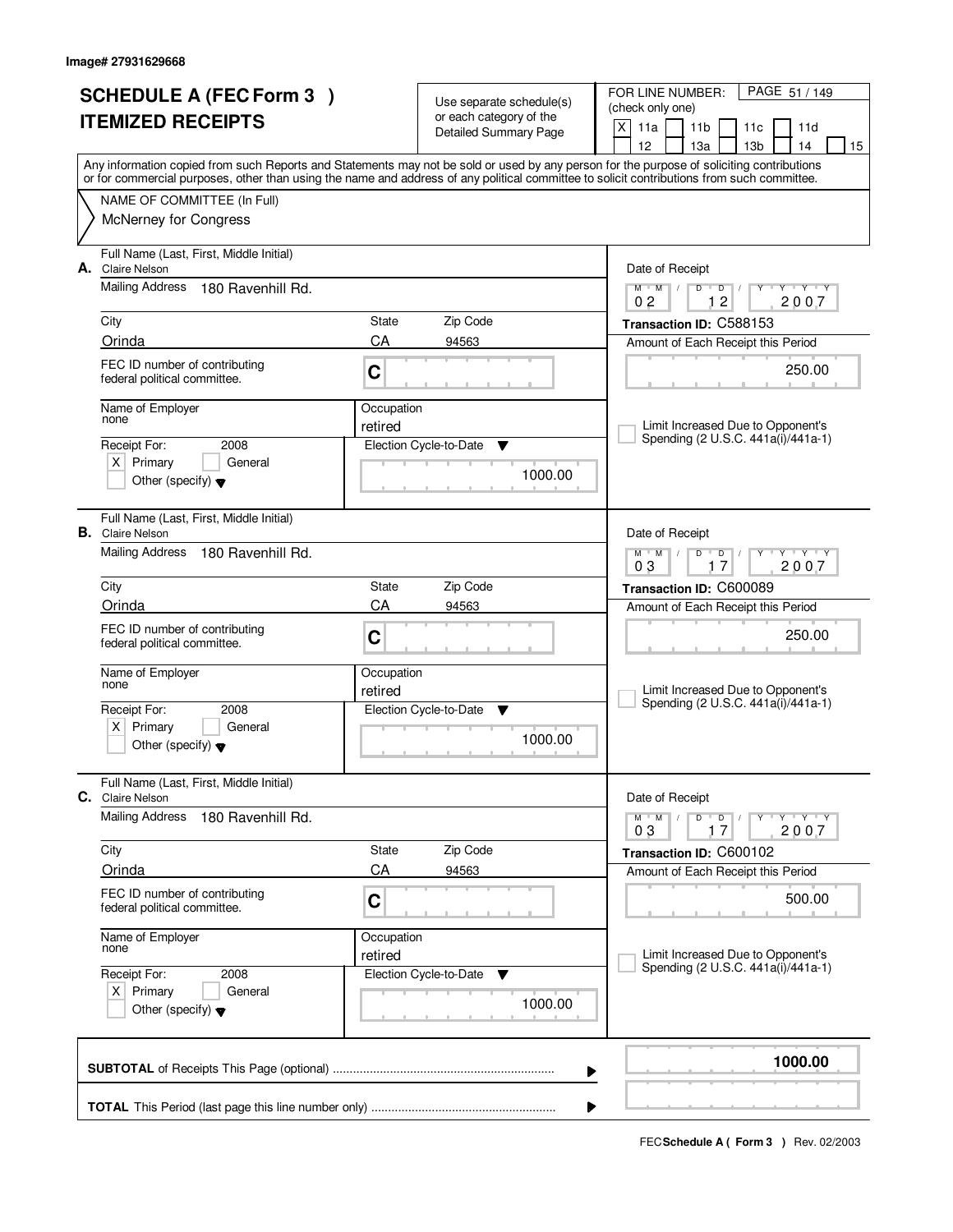| or each category of the<br><b>ITEMIZED RECEIPTS</b><br>X<br>11a<br>11 <sub>b</sub><br>11d<br>11c<br><b>Detailed Summary Page</b><br>12<br>13 <sub>b</sub><br>13a<br>14<br>Any information copied from such Reports and Statements may not be sold or used by any person for the purpose of soliciting contributions<br>or for commercial purposes, other than using the name and address of any political committee to solicit contributions from such committee.<br>NAME OF COMMITTEE (In Full)<br><b>McNerney for Congress</b><br>Full Name (Last, First, Middle Initial)<br>А.<br>Sara R. Nichols<br>Date of Receipt<br><b>Mailing Address</b><br>1824 Old Ranch Rd.<br><b>TEXT Y</b><br>$M$ <sup>U</sup><br>$M$ /<br>D<br>$\overline{D}$<br>25<br>2007<br>03<br>Zip Code<br>City<br>State<br>Transaction ID: C601447<br>CA<br>Los Angeles<br>90049<br>Amount of Each Receipt this Period<br>FEC ID number of contributing<br>250.00<br>C<br>federal political committee.<br>Name of Employer<br>Occupation<br>retired<br><b>RETIRED</b><br>Limit Increased Due to Opponent's<br>Spending (2 U.S.C. 441a(i)/441a-1)<br>Election Cycle-to-Date<br>Receipt For:<br>2008<br>▼<br>$X$ Primary<br>General<br>250.00<br>Other (specify) $\blacktriangledown$<br>Full Name (Last, First, Middle Initial)<br>В.<br>Joe Pasquariello<br>Date of Receipt<br>Mailing Address<br>6123 Hillegass Ave.<br>$M$ $M$ /<br>$\mathbf{y}$ $\mathbf{y}$<br>D<br>$\overline{D}$<br>Y<br>24<br>2007<br>0 <sub>1</sub><br>Zip Code<br>City<br><b>State</b><br>Transaction ID: C587139<br>Oakland<br>CA<br>94618<br>Amount of Each Receipt this Period<br>FEC ID number of contributing<br>500.00<br>C<br>federal political committee.<br>Name of Employer<br>Occupation<br>Fenway Systems<br>Limit Increased Due to Opponent's<br>engineer<br>Spending (2 U.S.C. 441a(i)/441a-1)<br>2006<br>Receipt For:<br>Election Cycle-to-Date<br>v<br>X General<br>Primary<br>500.00<br>Other (specify) $\blacktriangledown$<br>Full Name (Last, First, Middle Initial)<br>С.<br>Date of Receipt<br><b>Berniece Patterson</b><br><b>Mailing Address</b><br>1640 School St.<br>D<br>$M$ $M$ /<br>$\overline{D}$<br>$Y$ $Y$ $Y$ $Y$<br>03<br>21<br>2007<br>Zip Code<br>City<br>State<br>Transaction ID: C610785<br>CA<br>Morage<br>94556<br>Amount of Each Receipt this Period<br>FEC ID number of contributing<br>2300.00<br>C<br>federal political committee.<br>Name of Employer<br>MacKenzie Patterson Inc.<br>Occupation<br>Limit Increased Due to Opponent's<br>financial consultant<br>Spending (2 U.S.C. 441a(i)/441a-1)<br>Receipt For:<br>Election Cycle-to-Date<br>2008<br>v<br>Primary<br>X General<br>4600.00<br>Other (specify) $\blacktriangledown$<br>3050.00<br>▶ |  | <b>SCHEDULE A (FEC Form 3)</b> |  | Use separate schedule(s) | FOR LINE NUMBER:<br>PAGE 52 / 149<br>(check only one) |
|--------------------------------------------------------------------------------------------------------------------------------------------------------------------------------------------------------------------------------------------------------------------------------------------------------------------------------------------------------------------------------------------------------------------------------------------------------------------------------------------------------------------------------------------------------------------------------------------------------------------------------------------------------------------------------------------------------------------------------------------------------------------------------------------------------------------------------------------------------------------------------------------------------------------------------------------------------------------------------------------------------------------------------------------------------------------------------------------------------------------------------------------------------------------------------------------------------------------------------------------------------------------------------------------------------------------------------------------------------------------------------------------------------------------------------------------------------------------------------------------------------------------------------------------------------------------------------------------------------------------------------------------------------------------------------------------------------------------------------------------------------------------------------------------------------------------------------------------------------------------------------------------------------------------------------------------------------------------------------------------------------------------------------------------------------------------------------------------------------------------------------------------------------------------------------------------------------------------------------------------------------------------------------------------------------------------------------------------------------------------------------------------------------------------------------------------------------------------------------------------------------------------------------------------------------------------------------------------------------------------------------------------------------------------------------------------------------------------------------------------------|--|--------------------------------|--|--------------------------|-------------------------------------------------------|
|                                                                                                                                                                                                                                                                                                                                                                                                                                                                                                                                                                                                                                                                                                                                                                                                                                                                                                                                                                                                                                                                                                                                                                                                                                                                                                                                                                                                                                                                                                                                                                                                                                                                                                                                                                                                                                                                                                                                                                                                                                                                                                                                                                                                                                                                                                                                                                                                                                                                                                                                                                                                                                                                                                                                                  |  |                                |  |                          | 15                                                    |
|                                                                                                                                                                                                                                                                                                                                                                                                                                                                                                                                                                                                                                                                                                                                                                                                                                                                                                                                                                                                                                                                                                                                                                                                                                                                                                                                                                                                                                                                                                                                                                                                                                                                                                                                                                                                                                                                                                                                                                                                                                                                                                                                                                                                                                                                                                                                                                                                                                                                                                                                                                                                                                                                                                                                                  |  |                                |  |                          |                                                       |
|                                                                                                                                                                                                                                                                                                                                                                                                                                                                                                                                                                                                                                                                                                                                                                                                                                                                                                                                                                                                                                                                                                                                                                                                                                                                                                                                                                                                                                                                                                                                                                                                                                                                                                                                                                                                                                                                                                                                                                                                                                                                                                                                                                                                                                                                                                                                                                                                                                                                                                                                                                                                                                                                                                                                                  |  |                                |  |                          |                                                       |
|                                                                                                                                                                                                                                                                                                                                                                                                                                                                                                                                                                                                                                                                                                                                                                                                                                                                                                                                                                                                                                                                                                                                                                                                                                                                                                                                                                                                                                                                                                                                                                                                                                                                                                                                                                                                                                                                                                                                                                                                                                                                                                                                                                                                                                                                                                                                                                                                                                                                                                                                                                                                                                                                                                                                                  |  |                                |  |                          |                                                       |
|                                                                                                                                                                                                                                                                                                                                                                                                                                                                                                                                                                                                                                                                                                                                                                                                                                                                                                                                                                                                                                                                                                                                                                                                                                                                                                                                                                                                                                                                                                                                                                                                                                                                                                                                                                                                                                                                                                                                                                                                                                                                                                                                                                                                                                                                                                                                                                                                                                                                                                                                                                                                                                                                                                                                                  |  |                                |  |                          |                                                       |
|                                                                                                                                                                                                                                                                                                                                                                                                                                                                                                                                                                                                                                                                                                                                                                                                                                                                                                                                                                                                                                                                                                                                                                                                                                                                                                                                                                                                                                                                                                                                                                                                                                                                                                                                                                                                                                                                                                                                                                                                                                                                                                                                                                                                                                                                                                                                                                                                                                                                                                                                                                                                                                                                                                                                                  |  |                                |  |                          |                                                       |
|                                                                                                                                                                                                                                                                                                                                                                                                                                                                                                                                                                                                                                                                                                                                                                                                                                                                                                                                                                                                                                                                                                                                                                                                                                                                                                                                                                                                                                                                                                                                                                                                                                                                                                                                                                                                                                                                                                                                                                                                                                                                                                                                                                                                                                                                                                                                                                                                                                                                                                                                                                                                                                                                                                                                                  |  |                                |  |                          |                                                       |
|                                                                                                                                                                                                                                                                                                                                                                                                                                                                                                                                                                                                                                                                                                                                                                                                                                                                                                                                                                                                                                                                                                                                                                                                                                                                                                                                                                                                                                                                                                                                                                                                                                                                                                                                                                                                                                                                                                                                                                                                                                                                                                                                                                                                                                                                                                                                                                                                                                                                                                                                                                                                                                                                                                                                                  |  |                                |  |                          |                                                       |
|                                                                                                                                                                                                                                                                                                                                                                                                                                                                                                                                                                                                                                                                                                                                                                                                                                                                                                                                                                                                                                                                                                                                                                                                                                                                                                                                                                                                                                                                                                                                                                                                                                                                                                                                                                                                                                                                                                                                                                                                                                                                                                                                                                                                                                                                                                                                                                                                                                                                                                                                                                                                                                                                                                                                                  |  |                                |  |                          |                                                       |
|                                                                                                                                                                                                                                                                                                                                                                                                                                                                                                                                                                                                                                                                                                                                                                                                                                                                                                                                                                                                                                                                                                                                                                                                                                                                                                                                                                                                                                                                                                                                                                                                                                                                                                                                                                                                                                                                                                                                                                                                                                                                                                                                                                                                                                                                                                                                                                                                                                                                                                                                                                                                                                                                                                                                                  |  |                                |  |                          |                                                       |
|                                                                                                                                                                                                                                                                                                                                                                                                                                                                                                                                                                                                                                                                                                                                                                                                                                                                                                                                                                                                                                                                                                                                                                                                                                                                                                                                                                                                                                                                                                                                                                                                                                                                                                                                                                                                                                                                                                                                                                                                                                                                                                                                                                                                                                                                                                                                                                                                                                                                                                                                                                                                                                                                                                                                                  |  |                                |  |                          |                                                       |
|                                                                                                                                                                                                                                                                                                                                                                                                                                                                                                                                                                                                                                                                                                                                                                                                                                                                                                                                                                                                                                                                                                                                                                                                                                                                                                                                                                                                                                                                                                                                                                                                                                                                                                                                                                                                                                                                                                                                                                                                                                                                                                                                                                                                                                                                                                                                                                                                                                                                                                                                                                                                                                                                                                                                                  |  |                                |  |                          |                                                       |
|                                                                                                                                                                                                                                                                                                                                                                                                                                                                                                                                                                                                                                                                                                                                                                                                                                                                                                                                                                                                                                                                                                                                                                                                                                                                                                                                                                                                                                                                                                                                                                                                                                                                                                                                                                                                                                                                                                                                                                                                                                                                                                                                                                                                                                                                                                                                                                                                                                                                                                                                                                                                                                                                                                                                                  |  |                                |  |                          |                                                       |
|                                                                                                                                                                                                                                                                                                                                                                                                                                                                                                                                                                                                                                                                                                                                                                                                                                                                                                                                                                                                                                                                                                                                                                                                                                                                                                                                                                                                                                                                                                                                                                                                                                                                                                                                                                                                                                                                                                                                                                                                                                                                                                                                                                                                                                                                                                                                                                                                                                                                                                                                                                                                                                                                                                                                                  |  |                                |  |                          |                                                       |
|                                                                                                                                                                                                                                                                                                                                                                                                                                                                                                                                                                                                                                                                                                                                                                                                                                                                                                                                                                                                                                                                                                                                                                                                                                                                                                                                                                                                                                                                                                                                                                                                                                                                                                                                                                                                                                                                                                                                                                                                                                                                                                                                                                                                                                                                                                                                                                                                                                                                                                                                                                                                                                                                                                                                                  |  |                                |  |                          |                                                       |
|                                                                                                                                                                                                                                                                                                                                                                                                                                                                                                                                                                                                                                                                                                                                                                                                                                                                                                                                                                                                                                                                                                                                                                                                                                                                                                                                                                                                                                                                                                                                                                                                                                                                                                                                                                                                                                                                                                                                                                                                                                                                                                                                                                                                                                                                                                                                                                                                                                                                                                                                                                                                                                                                                                                                                  |  |                                |  |                          |                                                       |
|                                                                                                                                                                                                                                                                                                                                                                                                                                                                                                                                                                                                                                                                                                                                                                                                                                                                                                                                                                                                                                                                                                                                                                                                                                                                                                                                                                                                                                                                                                                                                                                                                                                                                                                                                                                                                                                                                                                                                                                                                                                                                                                                                                                                                                                                                                                                                                                                                                                                                                                                                                                                                                                                                                                                                  |  |                                |  |                          |                                                       |
|                                                                                                                                                                                                                                                                                                                                                                                                                                                                                                                                                                                                                                                                                                                                                                                                                                                                                                                                                                                                                                                                                                                                                                                                                                                                                                                                                                                                                                                                                                                                                                                                                                                                                                                                                                                                                                                                                                                                                                                                                                                                                                                                                                                                                                                                                                                                                                                                                                                                                                                                                                                                                                                                                                                                                  |  |                                |  |                          |                                                       |
|                                                                                                                                                                                                                                                                                                                                                                                                                                                                                                                                                                                                                                                                                                                                                                                                                                                                                                                                                                                                                                                                                                                                                                                                                                                                                                                                                                                                                                                                                                                                                                                                                                                                                                                                                                                                                                                                                                                                                                                                                                                                                                                                                                                                                                                                                                                                                                                                                                                                                                                                                                                                                                                                                                                                                  |  |                                |  |                          |                                                       |
|                                                                                                                                                                                                                                                                                                                                                                                                                                                                                                                                                                                                                                                                                                                                                                                                                                                                                                                                                                                                                                                                                                                                                                                                                                                                                                                                                                                                                                                                                                                                                                                                                                                                                                                                                                                                                                                                                                                                                                                                                                                                                                                                                                                                                                                                                                                                                                                                                                                                                                                                                                                                                                                                                                                                                  |  |                                |  |                          |                                                       |
|                                                                                                                                                                                                                                                                                                                                                                                                                                                                                                                                                                                                                                                                                                                                                                                                                                                                                                                                                                                                                                                                                                                                                                                                                                                                                                                                                                                                                                                                                                                                                                                                                                                                                                                                                                                                                                                                                                                                                                                                                                                                                                                                                                                                                                                                                                                                                                                                                                                                                                                                                                                                                                                                                                                                                  |  |                                |  |                          |                                                       |
|                                                                                                                                                                                                                                                                                                                                                                                                                                                                                                                                                                                                                                                                                                                                                                                                                                                                                                                                                                                                                                                                                                                                                                                                                                                                                                                                                                                                                                                                                                                                                                                                                                                                                                                                                                                                                                                                                                                                                                                                                                                                                                                                                                                                                                                                                                                                                                                                                                                                                                                                                                                                                                                                                                                                                  |  |                                |  |                          |                                                       |
|                                                                                                                                                                                                                                                                                                                                                                                                                                                                                                                                                                                                                                                                                                                                                                                                                                                                                                                                                                                                                                                                                                                                                                                                                                                                                                                                                                                                                                                                                                                                                                                                                                                                                                                                                                                                                                                                                                                                                                                                                                                                                                                                                                                                                                                                                                                                                                                                                                                                                                                                                                                                                                                                                                                                                  |  |                                |  |                          |                                                       |
|                                                                                                                                                                                                                                                                                                                                                                                                                                                                                                                                                                                                                                                                                                                                                                                                                                                                                                                                                                                                                                                                                                                                                                                                                                                                                                                                                                                                                                                                                                                                                                                                                                                                                                                                                                                                                                                                                                                                                                                                                                                                                                                                                                                                                                                                                                                                                                                                                                                                                                                                                                                                                                                                                                                                                  |  |                                |  |                          |                                                       |
|                                                                                                                                                                                                                                                                                                                                                                                                                                                                                                                                                                                                                                                                                                                                                                                                                                                                                                                                                                                                                                                                                                                                                                                                                                                                                                                                                                                                                                                                                                                                                                                                                                                                                                                                                                                                                                                                                                                                                                                                                                                                                                                                                                                                                                                                                                                                                                                                                                                                                                                                                                                                                                                                                                                                                  |  |                                |  |                          |                                                       |
|                                                                                                                                                                                                                                                                                                                                                                                                                                                                                                                                                                                                                                                                                                                                                                                                                                                                                                                                                                                                                                                                                                                                                                                                                                                                                                                                                                                                                                                                                                                                                                                                                                                                                                                                                                                                                                                                                                                                                                                                                                                                                                                                                                                                                                                                                                                                                                                                                                                                                                                                                                                                                                                                                                                                                  |  |                                |  |                          |                                                       |
|                                                                                                                                                                                                                                                                                                                                                                                                                                                                                                                                                                                                                                                                                                                                                                                                                                                                                                                                                                                                                                                                                                                                                                                                                                                                                                                                                                                                                                                                                                                                                                                                                                                                                                                                                                                                                                                                                                                                                                                                                                                                                                                                                                                                                                                                                                                                                                                                                                                                                                                                                                                                                                                                                                                                                  |  |                                |  |                          |                                                       |
|                                                                                                                                                                                                                                                                                                                                                                                                                                                                                                                                                                                                                                                                                                                                                                                                                                                                                                                                                                                                                                                                                                                                                                                                                                                                                                                                                                                                                                                                                                                                                                                                                                                                                                                                                                                                                                                                                                                                                                                                                                                                                                                                                                                                                                                                                                                                                                                                                                                                                                                                                                                                                                                                                                                                                  |  |                                |  |                          |                                                       |
|                                                                                                                                                                                                                                                                                                                                                                                                                                                                                                                                                                                                                                                                                                                                                                                                                                                                                                                                                                                                                                                                                                                                                                                                                                                                                                                                                                                                                                                                                                                                                                                                                                                                                                                                                                                                                                                                                                                                                                                                                                                                                                                                                                                                                                                                                                                                                                                                                                                                                                                                                                                                                                                                                                                                                  |  |                                |  |                          |                                                       |
|                                                                                                                                                                                                                                                                                                                                                                                                                                                                                                                                                                                                                                                                                                                                                                                                                                                                                                                                                                                                                                                                                                                                                                                                                                                                                                                                                                                                                                                                                                                                                                                                                                                                                                                                                                                                                                                                                                                                                                                                                                                                                                                                                                                                                                                                                                                                                                                                                                                                                                                                                                                                                                                                                                                                                  |  |                                |  |                          |                                                       |
|                                                                                                                                                                                                                                                                                                                                                                                                                                                                                                                                                                                                                                                                                                                                                                                                                                                                                                                                                                                                                                                                                                                                                                                                                                                                                                                                                                                                                                                                                                                                                                                                                                                                                                                                                                                                                                                                                                                                                                                                                                                                                                                                                                                                                                                                                                                                                                                                                                                                                                                                                                                                                                                                                                                                                  |  |                                |  |                          |                                                       |
|                                                                                                                                                                                                                                                                                                                                                                                                                                                                                                                                                                                                                                                                                                                                                                                                                                                                                                                                                                                                                                                                                                                                                                                                                                                                                                                                                                                                                                                                                                                                                                                                                                                                                                                                                                                                                                                                                                                                                                                                                                                                                                                                                                                                                                                                                                                                                                                                                                                                                                                                                                                                                                                                                                                                                  |  |                                |  |                          |                                                       |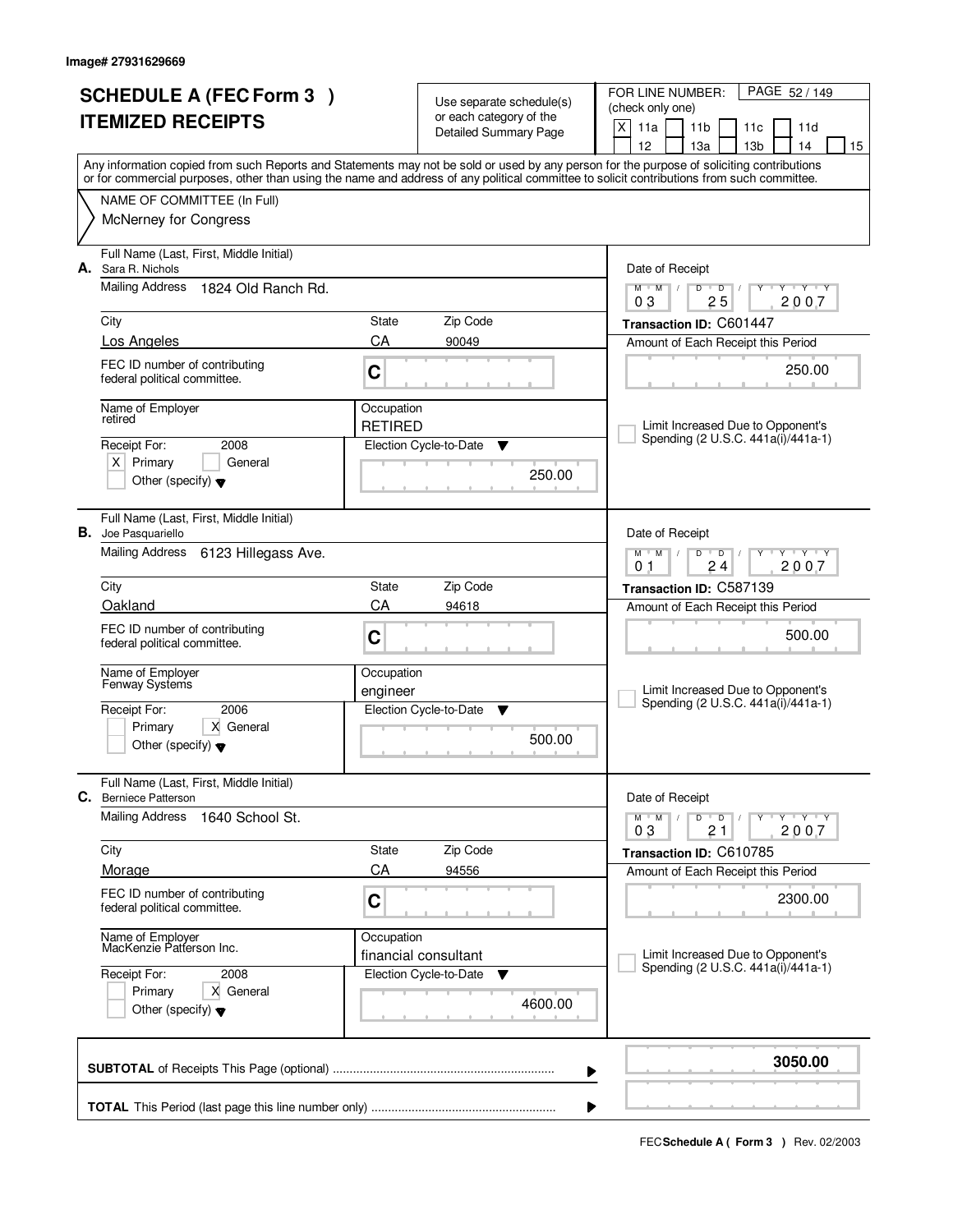|                          | <b>SCHEDULE A (FEC Form 3)</b>                                         |             |                                                     | PAGE 53 / 149<br>FOR LINE NUMBER:                                                                                                                                                                                                                                                       |
|--------------------------|------------------------------------------------------------------------|-------------|-----------------------------------------------------|-----------------------------------------------------------------------------------------------------------------------------------------------------------------------------------------------------------------------------------------------------------------------------------------|
| <b>ITEMIZED RECEIPTS</b> |                                                                        |             | Use separate schedule(s)<br>or each category of the | (check only one)                                                                                                                                                                                                                                                                        |
|                          |                                                                        |             | Detailed Summary Page                               | X<br>11a<br>11 <sub>b</sub><br>11c<br>11d                                                                                                                                                                                                                                               |
|                          |                                                                        |             |                                                     | 12<br>13 <sub>b</sub><br>14<br>13a<br>15                                                                                                                                                                                                                                                |
|                          |                                                                        |             |                                                     | Any information copied from such Reports and Statements may not be sold or used by any person for the purpose of soliciting contributions<br>or for commercial purposes, other than using the name and address of any political committee to solicit contributions from such committee. |
|                          | NAME OF COMMITTEE (In Full)                                            |             |                                                     |                                                                                                                                                                                                                                                                                         |
|                          | <b>McNerney for Congress</b>                                           |             |                                                     |                                                                                                                                                                                                                                                                                         |
| А.                       | Full Name (Last, First, Middle Initial)<br><b>Berniece Patterson</b>   |             |                                                     | Date of Receipt                                                                                                                                                                                                                                                                         |
|                          | Mailing Address<br>1640 School St.                                     |             |                                                     | $T - Y - T - Y$<br>$M$ $M$ /<br>D<br>$\overline{D}$<br>Y<br>2007<br>03<br>21                                                                                                                                                                                                            |
|                          | City                                                                   | State       | Zip Code                                            | Transaction ID: C610784                                                                                                                                                                                                                                                                 |
|                          | Morage                                                                 | CA          | 94556                                               | Amount of Each Receipt this Period                                                                                                                                                                                                                                                      |
|                          | FEC ID number of contributing<br>federal political committee.          | $\mathbf C$ |                                                     | 2300.00                                                                                                                                                                                                                                                                                 |
|                          |                                                                        | Occupation  |                                                     |                                                                                                                                                                                                                                                                                         |
|                          | Name of Employer<br>MacKenzie Patterson Inc.                           |             | financial consultant                                | Limit Increased Due to Opponent's                                                                                                                                                                                                                                                       |
|                          | Receipt For:<br>2008                                                   |             | Election Cycle-to-Date<br>▼                         | Spending (2 U.S.C. 441a(i)/441a-1)                                                                                                                                                                                                                                                      |
|                          | $X$ Primary<br>General                                                 |             |                                                     |                                                                                                                                                                                                                                                                                         |
|                          | Other (specify) $\blacktriangledown$                                   |             | 4600.00                                             |                                                                                                                                                                                                                                                                                         |
|                          | Full Name (Last, First, Middle Initial)                                |             |                                                     |                                                                                                                                                                                                                                                                                         |
|                          | <b>B.</b> Pat Patterson<br><b>Mailing Address</b>                      |             |                                                     | Date of Receipt<br>D<br>$Y - Y - Y$                                                                                                                                                                                                                                                     |
|                          | 1640 School St Ste 100                                                 |             |                                                     | $M$ $M$ /<br>$\overline{D}$<br>03<br>2007<br>21                                                                                                                                                                                                                                         |
|                          | City                                                                   | State       | Zip Code                                            | Transaction ID: C610787                                                                                                                                                                                                                                                                 |
|                          | Moraga                                                                 | CA          | 94556-1123                                          | Amount of Each Receipt this Period                                                                                                                                                                                                                                                      |
|                          | FEC ID number of contributing                                          |             |                                                     | 2300.00                                                                                                                                                                                                                                                                                 |
|                          | federal political committee.                                           | C           |                                                     |                                                                                                                                                                                                                                                                                         |
|                          | Name of Employer<br>MacKenzie Patterson Inc.                           | Occupation  |                                                     |                                                                                                                                                                                                                                                                                         |
|                          |                                                                        | Financial   |                                                     | Limit Increased Due to Opponent's                                                                                                                                                                                                                                                       |
|                          | Receipt For:<br>2008                                                   |             | Election Cycle-to-Date<br><b>V</b>                  | Spending (2 U.S.C. 441a(i)/441a-1)                                                                                                                                                                                                                                                      |
|                          | $x \mid$<br>Primary<br>General<br>Other (specify) $\blacktriangledown$ |             | 4600.00                                             |                                                                                                                                                                                                                                                                                         |
|                          | Full Name (Last, First, Middle Initial)<br><b>C.</b> Pat Patterson     |             |                                                     | Date of Receipt                                                                                                                                                                                                                                                                         |
|                          | <b>Mailing Address</b><br>1640 School St Ste 100                       |             |                                                     | $D$ $D$ $/$<br>Y Y Y Y Y Y<br>$M$ $M$ /                                                                                                                                                                                                                                                 |
|                          |                                                                        |             |                                                     | 2007<br>03<br>21                                                                                                                                                                                                                                                                        |
|                          | City                                                                   | State       | Zip Code                                            | Transaction ID: C610786                                                                                                                                                                                                                                                                 |
|                          | Moraga                                                                 | CA          | 94556-1123                                          | Amount of Each Receipt this Period                                                                                                                                                                                                                                                      |
|                          | FEC ID number of contributing<br>federal political committee.          | C           |                                                     | 2300.00                                                                                                                                                                                                                                                                                 |
|                          | Name of Employer<br>MacKenzie Patterson Inc.                           | Occupation  |                                                     |                                                                                                                                                                                                                                                                                         |
|                          |                                                                        | Financial   |                                                     | Limit Increased Due to Opponent's<br>Spending (2 U.S.C. 441a(i)/441a-1)                                                                                                                                                                                                                 |
|                          | Receipt For:<br>2008                                                   |             | Election Cycle-to-Date<br>v                         |                                                                                                                                                                                                                                                                                         |
|                          | Primary<br>X General<br>Other (specify) $\blacktriangledown$           |             | 4600.00                                             |                                                                                                                                                                                                                                                                                         |
|                          |                                                                        |             | ▶                                                   | 6900.00                                                                                                                                                                                                                                                                                 |
|                          |                                                                        |             |                                                     |                                                                                                                                                                                                                                                                                         |
|                          |                                                                        |             | ▶                                                   |                                                                                                                                                                                                                                                                                         |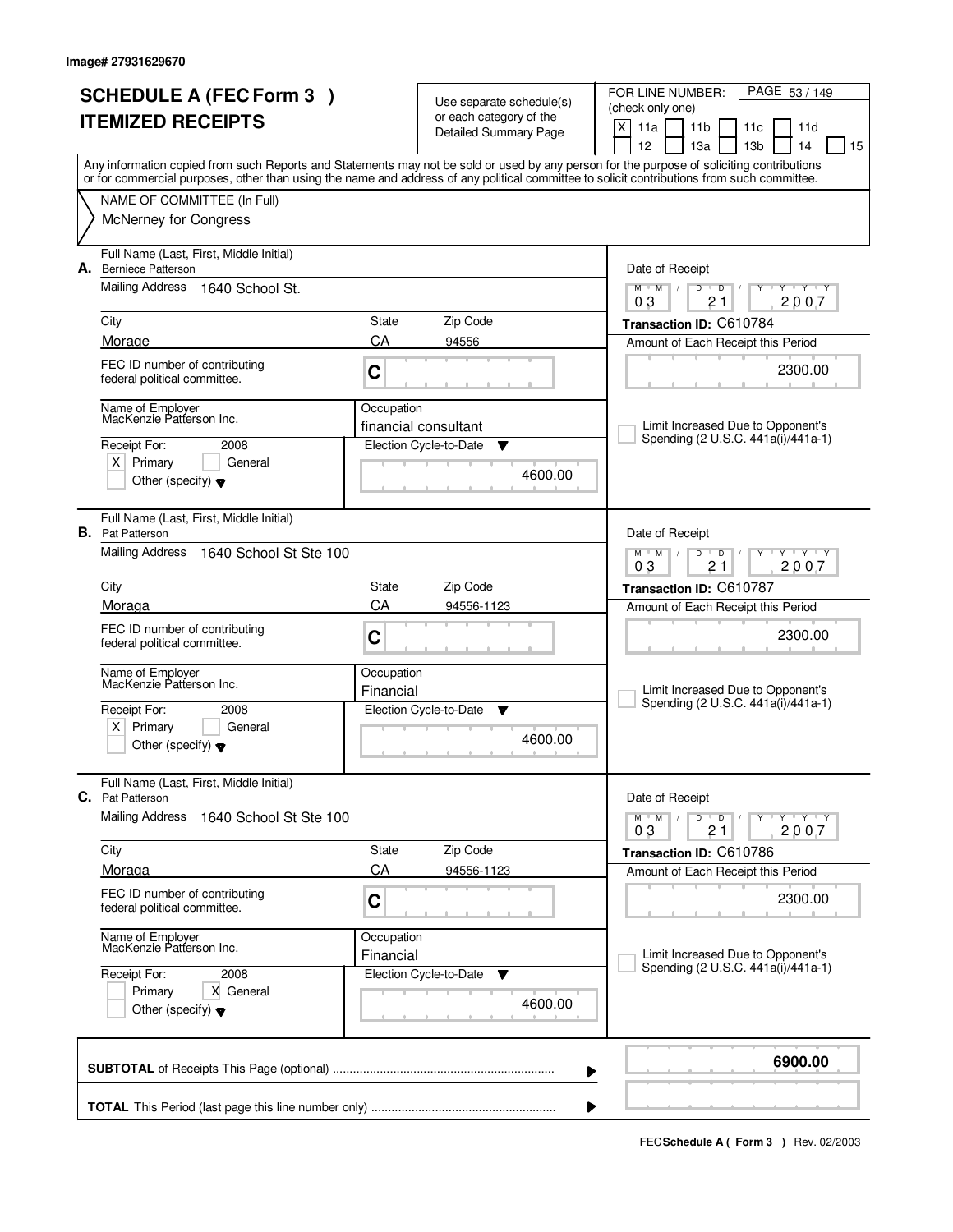|    | <b>SCHEDULE A (FEC Form 3)</b>                                                                                                             |                             |                                                     | PAGE 54 / 149<br>FOR LINE NUMBER:                                                      |
|----|--------------------------------------------------------------------------------------------------------------------------------------------|-----------------------------|-----------------------------------------------------|----------------------------------------------------------------------------------------|
|    | <b>ITEMIZED RECEIPTS</b>                                                                                                                   |                             | Use separate schedule(s)<br>or each category of the | (check only one)                                                                       |
|    |                                                                                                                                            |                             | <b>Detailed Summary Page</b>                        | X<br>11a<br>11 <sub>b</sub><br>11d<br>11c                                              |
|    | Any information copied from such Reports and Statements may not be sold or used by any person for the purpose of soliciting contributions  |                             |                                                     | 12<br>14<br>15<br>13a<br>13 <sub>b</sub>                                               |
|    | or for commercial purposes, other than using the name and address of any political committee to solicit contributions from such committee. |                             |                                                     |                                                                                        |
|    | NAME OF COMMITTEE (In Full)                                                                                                                |                             |                                                     |                                                                                        |
|    | McNerney for Congress                                                                                                                      |                             |                                                     |                                                                                        |
| А. | Full Name (Last, First, Middle Initial)<br><b>Thomas Perkins</b>                                                                           |                             |                                                     | Date of Receipt                                                                        |
|    | Mailing Address<br>3565 Washington St                                                                                                      |                             |                                                     | $\mathbf{y} + \mathbf{y}$<br>$M$ $M$ /<br>$\overline{D}$<br>D<br>Y<br>31<br>2007<br>03 |
|    | City                                                                                                                                       | State                       | Zip Code                                            | Transaction ID: C605584                                                                |
|    | San Francisco                                                                                                                              | CA                          | 94118-1848                                          | Amount of Each Receipt this Period                                                     |
|    | FEC ID number of contributing<br>federal political committee.                                                                              | C                           |                                                     | 2100.00                                                                                |
|    | Name of Employer<br>Perkins, Wolf, McDonnell &<br>Co                                                                                       | Occupation<br>Owner         |                                                     | Limit Increased Due to Opponent's                                                      |
|    | Receipt For:<br>2008                                                                                                                       |                             | Election Cycle-to-Date<br>▼                         | Spending (2 U.S.C. 441a(i)/441a-1)                                                     |
|    | $X$ Primary<br>General                                                                                                                     |                             |                                                     |                                                                                        |
|    | Other (specify) $\blacktriangledown$                                                                                                       |                             | 2100.00                                             |                                                                                        |
|    | Full Name (Last, First, Middle Initial)<br><b>B.</b> Susan Peters                                                                          |                             |                                                     | Date of Receipt                                                                        |
|    | Mailing Address<br>13145 Locke Rd                                                                                                          |                             |                                                     | $M$ $M$ /<br>D<br>$\overline{D}$<br>$Y + Y + Y$<br>03<br>2007<br>24                    |
|    | City                                                                                                                                       | State                       | Zip Code                                            | Transaction ID: C602838                                                                |
|    | Lockeford                                                                                                                                  | CA                          | 95237-9574                                          | Amount of Each Receipt this Period                                                     |
|    | FEC ID number of contributing<br>federal political committee.                                                                              | C                           |                                                     | 250.00                                                                                 |
|    | Name of Employer<br>Nunhems USA                                                                                                            | Occupation<br>plant breeder |                                                     | Limit Increased Due to Opponent's                                                      |
|    | Receipt For:<br>2008                                                                                                                       |                             | Election Cycle-to-Date<br><b>V</b>                  | Spending (2 U.S.C. 441a(i)/441a-1)                                                     |
|    | $x \mid$<br>Primary<br>General<br>Other (specify) $\blacktriangledown$                                                                     |                             | 300.00                                              |                                                                                        |
|    | Full Name (Last, First, Middle Initial)<br>C. Susan Peters                                                                                 |                             |                                                     | Date of Receipt                                                                        |
|    | <b>Mailing Address</b><br>13145 Locke Rd                                                                                                   |                             |                                                     | $D$ $D$ $/$<br>Y FY FY FY<br>$M^+$ M                                                   |
|    | City                                                                                                                                       | State                       | Zip Code                                            | 2007<br>03<br>24<br>Transaction ID: C602839                                            |
|    | Lockeford                                                                                                                                  | CA                          | 95237-9574                                          | Amount of Each Receipt this Period                                                     |
|    | FEC ID number of contributing                                                                                                              |                             |                                                     |                                                                                        |
|    | federal political committee.                                                                                                               | C                           |                                                     | 50.00                                                                                  |
|    | Name of Employer<br>Nunhems USA                                                                                                            | Occupation                  |                                                     | Limit Increased Due to Opponent's                                                      |
|    | Receipt For:<br>2008                                                                                                                       | plant breeder               | Election Cycle-to-Date<br>v                         | Spending (2 U.S.C. 441a(i)/441a-1)                                                     |
|    | $X$ Primary<br>General                                                                                                                     |                             |                                                     |                                                                                        |
|    | Other (specify) $\blacktriangledown$                                                                                                       |                             | 300.00                                              |                                                                                        |
|    |                                                                                                                                            |                             | ▶                                                   | 2400.00                                                                                |
|    |                                                                                                                                            |                             | ₽                                                   |                                                                                        |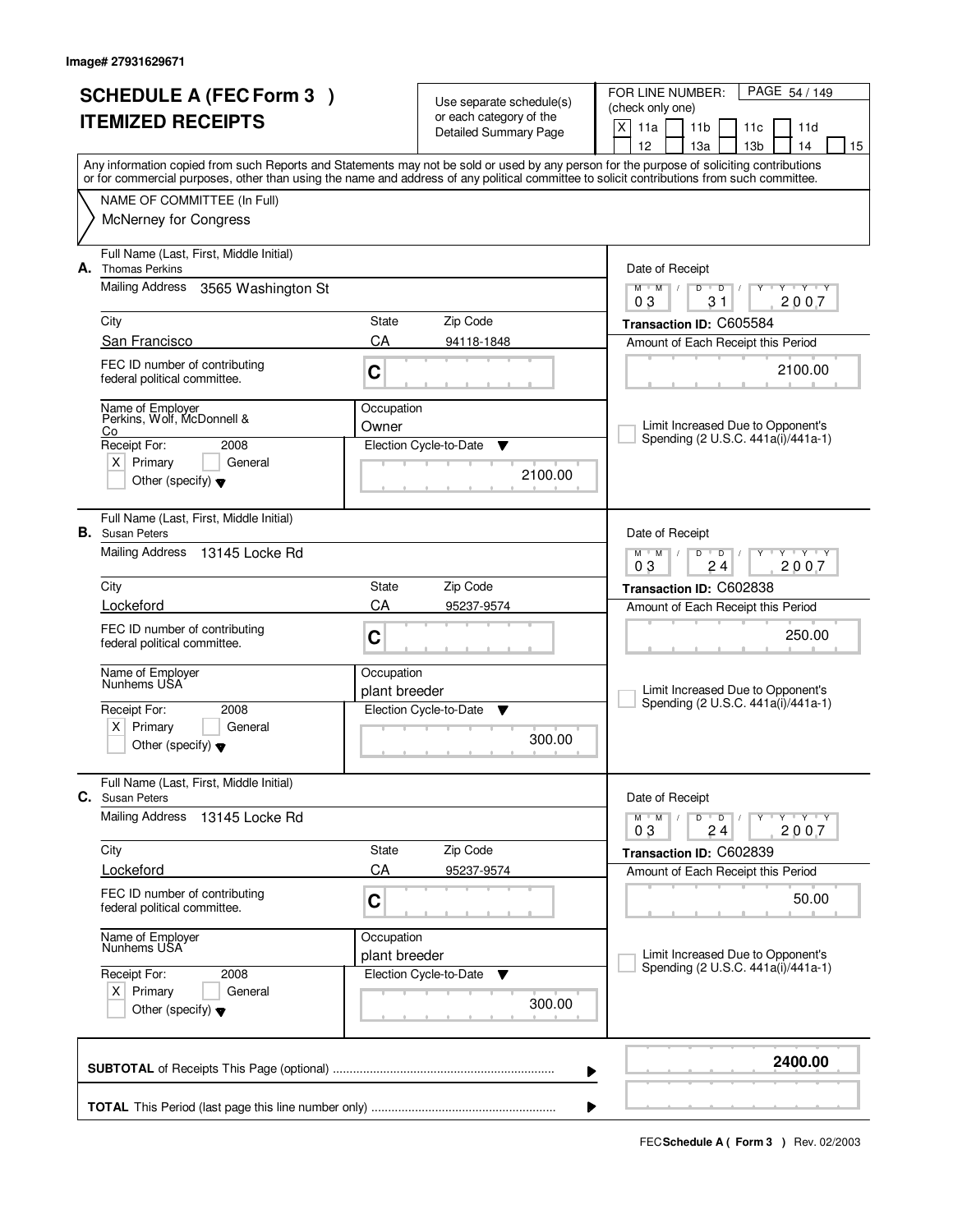| <b>SCHEDULE A (FEC Form 3)</b>                                               |             | Use separate schedule(s)     | PAGE 55 / 149<br>FOR LINE NUMBER:                                                                                                          |  |  |
|------------------------------------------------------------------------------|-------------|------------------------------|--------------------------------------------------------------------------------------------------------------------------------------------|--|--|
| <b>ITEMIZED RECEIPTS</b>                                                     |             | or each category of the      | (check only one)                                                                                                                           |  |  |
|                                                                              |             | <b>Detailed Summary Page</b> | X<br>11a<br>11 <sub>b</sub><br>11c<br>11d<br>12<br>14<br>15<br>13a<br>13 <sub>b</sub>                                                      |  |  |
|                                                                              |             |                              | Any information copied from such Reports and Statements may not be sold or used by any person for the purpose of soliciting contributions  |  |  |
| NAME OF COMMITTEE (In Full)                                                  |             |                              | or for commercial purposes, other than using the name and address of any political committee to solicit contributions from such committee. |  |  |
| <b>McNerney for Congress</b>                                                 |             |                              |                                                                                                                                            |  |  |
|                                                                              |             |                              |                                                                                                                                            |  |  |
| Full Name (Last, First, Middle Initial)<br>A. Sharon Piekarski               |             |                              | Date of Receipt                                                                                                                            |  |  |
| Mailing Address<br>3506 Churchill Ct                                         |             |                              | <b>TY TY</b><br>$M$ $M$ /<br>D<br>$\overline{D}$<br>Y<br>20<br>2007<br>03                                                                  |  |  |
| City                                                                         | State       | Zip Code                     | Transaction ID: C600517                                                                                                                    |  |  |
| Pleasanton                                                                   | CA          | 94588                        | Amount of Each Receipt this Period                                                                                                         |  |  |
| FEC ID number of contributing                                                |             |                              | 2300.00                                                                                                                                    |  |  |
| federal political committee.                                                 | C           |                              |                                                                                                                                            |  |  |
| Name of Employer<br>ATT                                                      | Occupation  |                              |                                                                                                                                            |  |  |
|                                                                              | Accountant  |                              | Limit Increased Due to Opponent's<br>Spending (2 U.S.C. 441a(i)/441a-1)                                                                    |  |  |
| 2008<br>Receipt For:<br>$X$ Primary<br>General                               |             | Election Cycle-to-Date<br>▼  |                                                                                                                                            |  |  |
| Other (specify) $\blacktriangledown$                                         |             | 2300.00                      |                                                                                                                                            |  |  |
|                                                                              |             |                              |                                                                                                                                            |  |  |
| Full Name (Last, First, Middle Initial)<br><b>B.</b> Stanley Pletz           |             |                              | Date of Receipt                                                                                                                            |  |  |
| Mailing Address<br>1464 Sos Dr                                               |             |                              | $Y \vdash Y \vdash Y$<br>$M$ $M$ /<br>D<br>$\overline{D}$                                                                                  |  |  |
|                                                                              |             |                              | 23<br>2007<br>0 <sub>1</sub>                                                                                                               |  |  |
| City<br><b>Walnut Creek</b>                                                  | State<br>CA | Zip Code<br>94597-3125       | Transaction ID: C697462                                                                                                                    |  |  |
| FEC ID number of contributing                                                |             |                              | Amount of Each Receipt this Period                                                                                                         |  |  |
| federal political committee.                                                 | C           |                              | 500.00                                                                                                                                     |  |  |
| Name of Employer                                                             | Occupation  |                              |                                                                                                                                            |  |  |
| Pletz Investment Co. LP                                                      | Partner     |                              | Limit Increased Due to Opponent's                                                                                                          |  |  |
| Receipt For:<br>2008                                                         |             | Election Cycle-to-Date<br>▼  | Spending (2 U.S.C. 441a(i)/441a-1)                                                                                                         |  |  |
| x <sub>1</sub><br>Primary<br>General<br>Other (specify) $\blacktriangledown$ |             | 1000.00                      |                                                                                                                                            |  |  |
|                                                                              |             |                              |                                                                                                                                            |  |  |
| Full Name (Last, First, Middle Initial)<br>C. Stanley Pletz                  |             |                              | Date of Receipt                                                                                                                            |  |  |
| <b>Mailing Address</b><br>1464 Sos Dr                                        |             |                              | $D$ $D$ $/$<br>Y FY FY FY<br>$M$ $M$                                                                                                       |  |  |
|                                                                              |             |                              | 2007<br>03<br>17                                                                                                                           |  |  |
| City<br><b>Walnut Creek</b>                                                  | State<br>CA | Zip Code<br>94597-3125       | Transaction ID: C600099<br>Amount of Each Receipt this Period                                                                              |  |  |
| FEC ID number of contributing                                                |             |                              |                                                                                                                                            |  |  |
| federal political committee.                                                 | C           |                              | 500.00                                                                                                                                     |  |  |
| Name of Employer<br>Pletz Investment Co. LP                                  | Occupation  |                              |                                                                                                                                            |  |  |
|                                                                              | Partner     |                              | Limit Increased Due to Opponent's<br>Spending (2 U.S.C. 441a(i)/441a-1)                                                                    |  |  |
| Receipt For:<br>2008<br>$X$ Primary<br>General                               |             | Election Cycle-to-Date<br>v  |                                                                                                                                            |  |  |
| Other (specify) $\blacktriangledown$                                         |             | 1000.00                      |                                                                                                                                            |  |  |
|                                                                              |             |                              |                                                                                                                                            |  |  |
|                                                                              |             |                              | 3300.00                                                                                                                                    |  |  |
|                                                                              |             |                              | ▶                                                                                                                                          |  |  |
|                                                                              |             |                              | ₽                                                                                                                                          |  |  |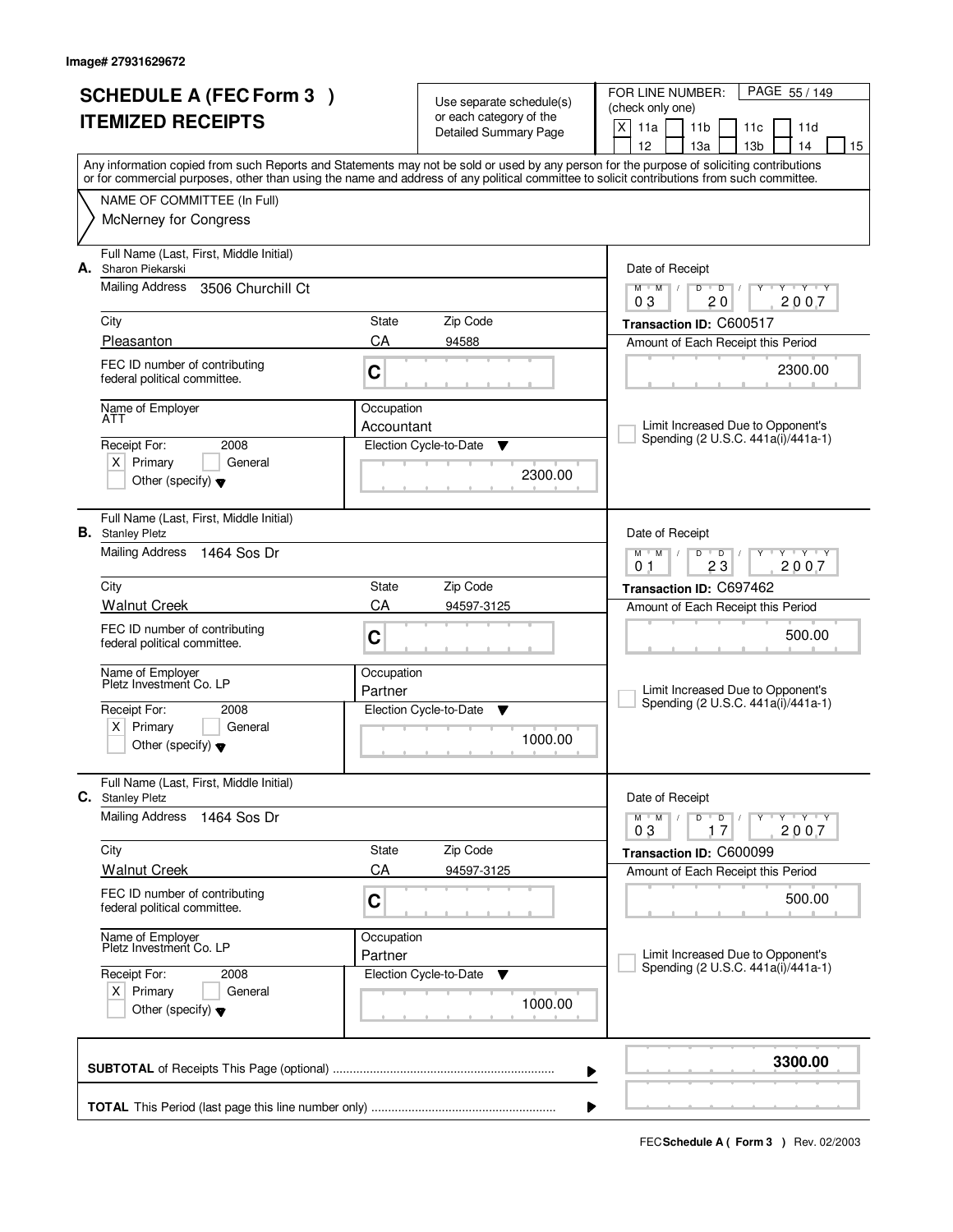| <b>SCHEDULE A (FEC Form 3)</b>                                     |                         | Use separate schedule(s)                                                  | PAGE 56 / 149<br>FOR LINE NUMBER:<br>(check only one)                                                                                                                                                                                                                                   |
|--------------------------------------------------------------------|-------------------------|---------------------------------------------------------------------------|-----------------------------------------------------------------------------------------------------------------------------------------------------------------------------------------------------------------------------------------------------------------------------------------|
| <b>ITEMIZED RECEIPTS</b>                                           |                         | or each category of the<br>Detailed Summary Page                          | X<br>11a<br>11 <sub>b</sub><br>11c<br>11d<br>12<br>13 <sub>b</sub><br>14<br>13a<br>15                                                                                                                                                                                                   |
|                                                                    |                         |                                                                           | Any information copied from such Reports and Statements may not be sold or used by any person for the purpose of soliciting contributions<br>or for commercial purposes, other than using the name and address of any political committee to solicit contributions from such committee. |
| NAME OF COMMITTEE (In Full)                                        |                         |                                                                           |                                                                                                                                                                                                                                                                                         |
| <b>McNerney for Congress</b>                                       |                         |                                                                           |                                                                                                                                                                                                                                                                                         |
| Full Name (Last, First, Middle Initial)<br>A. Phillip Price        |                         |                                                                           | Date of Receipt                                                                                                                                                                                                                                                                         |
| Mailing Address 2249 Glen Ave                                      |                         |                                                                           | $\overline{Y}$ $\overline{Y}$ $\overline{Y}$<br>$M$ $M$ /<br>D<br>$\overline{D}$<br>Y<br>26<br>2007<br>0 <sub>1</sub>                                                                                                                                                                   |
| City                                                               | State                   | Zip Code                                                                  | Transaction ID: C587134                                                                                                                                                                                                                                                                 |
| <b>Berkeley</b>                                                    | CA                      | 94709                                                                     | Amount of Each Receipt this Period                                                                                                                                                                                                                                                      |
| FEC ID number of contributing<br>federal political committee.      | $\mathbf C$             |                                                                           | 500.00                                                                                                                                                                                                                                                                                  |
| Name of Employer<br>Lawrence Berkély Lab                           | Occupation<br>Scientist |                                                                           | Limit Increased Due to Opponent's                                                                                                                                                                                                                                                       |
| 2006<br>Receipt For:                                               |                         | Election Cycle-to-Date<br>▼                                               | Spending (2 U.S.C. 441a(i)/441a-1)                                                                                                                                                                                                                                                      |
| Primary<br>X General<br>Other (specify) $\blacktriangledown$       |                         | 500.00                                                                    |                                                                                                                                                                                                                                                                                         |
| Full Name (Last, First, Middle Initial)<br><b>B.</b> Joseph Puchot |                         |                                                                           | Date of Receipt                                                                                                                                                                                                                                                                         |
| Mailing Address PO Box 306                                         |                         |                                                                           | $M$ $M$ $/$<br>D<br>$Y - Y - Y$<br>$\overline{D}$<br>03<br>2007<br>31                                                                                                                                                                                                                   |
| City                                                               | State                   | Zip Code                                                                  | Transaction ID: C606229                                                                                                                                                                                                                                                                 |
| Index                                                              | WA                      | 98256                                                                     | Amount of Each Receipt this Period                                                                                                                                                                                                                                                      |
| FEC ID number of contributing<br>federal political committee.      | C                       |                                                                           | 500.00                                                                                                                                                                                                                                                                                  |
| Name of Employer<br>retired                                        | Occupation              |                                                                           |                                                                                                                                                                                                                                                                                         |
| Receipt For:<br>2008                                               | retired                 | Election Cycle-to-Date<br>- V                                             | Limit Increased Due to Opponent's<br>Spending (2 U.S.C. 441a(i)/441a-1)                                                                                                                                                                                                                 |
| $x \mid$<br>Primary<br>General                                     |                         |                                                                           |                                                                                                                                                                                                                                                                                         |
| Other (specify) $\blacktriangledown$                               |                         | 500.00                                                                    |                                                                                                                                                                                                                                                                                         |
| Full Name (Last, First, Middle Initial)<br><b>C.</b> Samuel Rankin |                         |                                                                           | Date of Receipt                                                                                                                                                                                                                                                                         |
| <b>Mailing Address</b><br>1205 Weatherstone Court                  |                         |                                                                           | $D$ $D$ $I$<br>Y TY TY TY<br>$M$ M<br>$\sqrt{2}$<br>2007<br>0 <sub>2</sub><br>14                                                                                                                                                                                                        |
| City                                                               | State                   | Zip Code                                                                  | Transaction ID: C592093                                                                                                                                                                                                                                                                 |
| Reston                                                             | VA                      | 20194                                                                     | Amount of Each Receipt this Period                                                                                                                                                                                                                                                      |
| FEC ID number of contributing<br>federal political committee.      | C                       |                                                                           | 500.00                                                                                                                                                                                                                                                                                  |
| Name of Employer<br>American Mathematical Soc-                     | Occupation              |                                                                           |                                                                                                                                                                                                                                                                                         |
| <u>iety</u><br>Receipt For:<br>2008                                |                         | <b>Associate Executive Director</b><br>Election Cycle-to-Date<br><b>V</b> | Limit Increased Due to Opponent's<br>Spending (2 U.S.C. 441a(i)/441a-1)                                                                                                                                                                                                                 |
| $X$ Primary<br>General<br>Other (specify) $\blacktriangledown$     |                         | 500.00                                                                    |                                                                                                                                                                                                                                                                                         |
|                                                                    |                         |                                                                           | 1500.00                                                                                                                                                                                                                                                                                 |
|                                                                    |                         |                                                                           | ▶                                                                                                                                                                                                                                                                                       |
|                                                                    |                         |                                                                           |                                                                                                                                                                                                                                                                                         |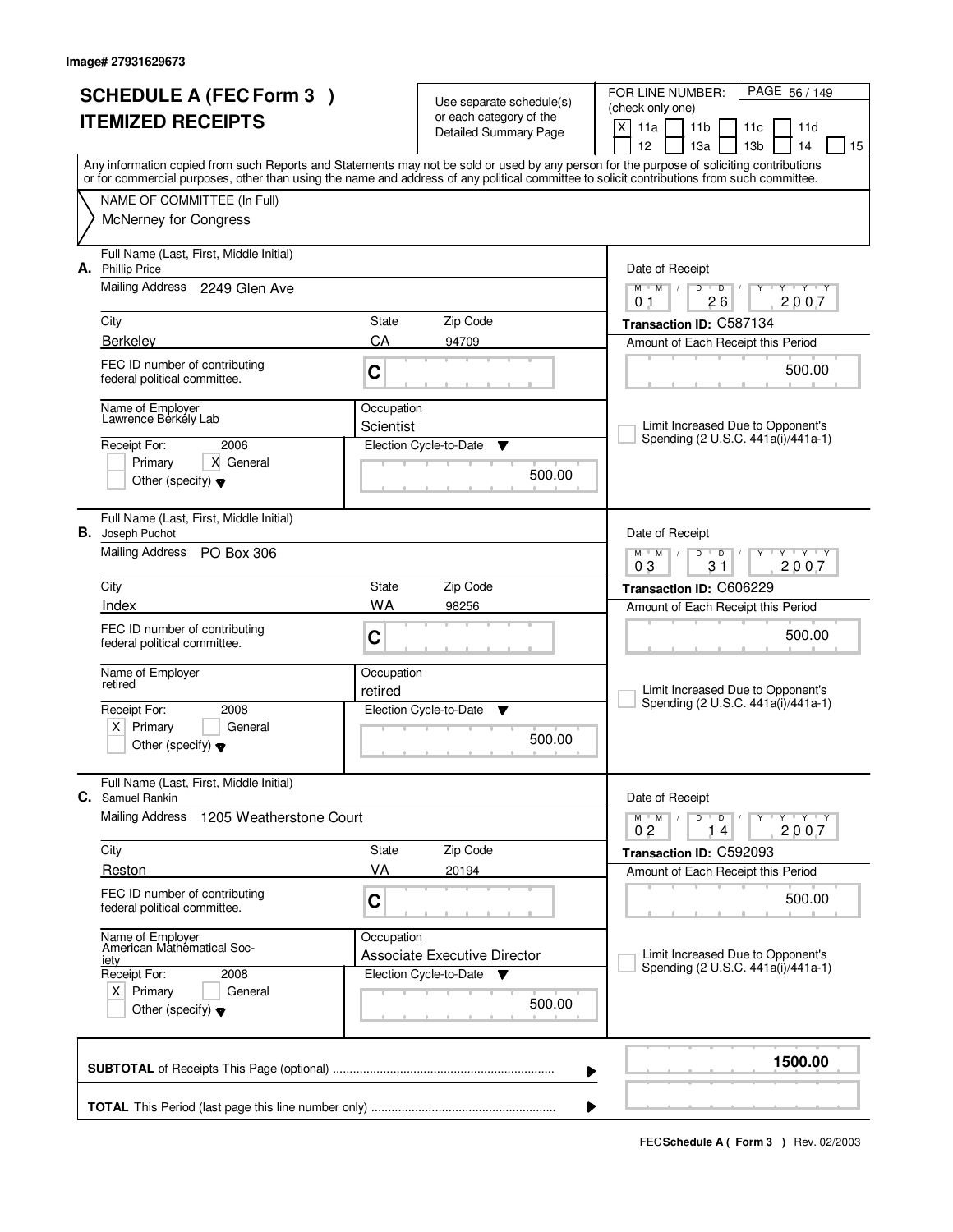|    | <b>SCHEDULE A (FEC Form 3)</b>                                      |                     | Use separate schedule(s)<br>or each category of the | PAGE 57/149<br>FOR LINE NUMBER:<br>(check only one)                                                                                                                                                                                                                                     |  |
|----|---------------------------------------------------------------------|---------------------|-----------------------------------------------------|-----------------------------------------------------------------------------------------------------------------------------------------------------------------------------------------------------------------------------------------------------------------------------------------|--|
|    | <b>ITEMIZED RECEIPTS</b>                                            |                     | Detailed Summary Page                               | X<br>11a<br>11 <sub>b</sub><br>11c<br>11d<br>12<br>13a<br>13 <sub>b</sub><br>14<br>15                                                                                                                                                                                                   |  |
|    |                                                                     |                     |                                                     | Any information copied from such Reports and Statements may not be sold or used by any person for the purpose of soliciting contributions<br>or for commercial purposes, other than using the name and address of any political committee to solicit contributions from such committee. |  |
|    | NAME OF COMMITTEE (In Full)                                         |                     |                                                     |                                                                                                                                                                                                                                                                                         |  |
|    | <b>McNerney for Congress</b>                                        |                     |                                                     |                                                                                                                                                                                                                                                                                         |  |
| А. | Full Name (Last, First, Middle Initial)<br>Bonnie Mary Rathjen      |                     |                                                     | Date of Receipt                                                                                                                                                                                                                                                                         |  |
|    | Mailing Address 4479 Mirador Dr.                                    |                     |                                                     | $Y$ $Y$ $Y$<br>$M$ $M$<br>$D$ $D$<br>Y<br>$\sqrt{ }$<br>23<br>2007<br>03                                                                                                                                                                                                                |  |
|    | City                                                                | State               | Zip Code                                            | Transaction ID: C601285                                                                                                                                                                                                                                                                 |  |
|    | Pleasanton                                                          | CA                  | 94566                                               | Amount of Each Receipt this Period                                                                                                                                                                                                                                                      |  |
|    | FEC ID number of contributing<br>federal political committee.       | C                   |                                                     | 500.00                                                                                                                                                                                                                                                                                  |  |
|    | Name of Employer<br>self                                            | Occupation          |                                                     |                                                                                                                                                                                                                                                                                         |  |
|    | Receipt For:<br>2008                                                | physician           | Election Cycle-to-Date<br>▼                         | Limit Increased Due to Opponent's<br>Spending (2 U.S.C. 441a(i)/441a-1)                                                                                                                                                                                                                 |  |
|    | $X$ Primary<br>General                                              |                     |                                                     |                                                                                                                                                                                                                                                                                         |  |
|    | Other (specify) $\blacktriangledown$                                |                     | 500.00                                              |                                                                                                                                                                                                                                                                                         |  |
|    | Full Name (Last, First, Middle Initial)<br><b>B.</b> Daniel Renberg |                     |                                                     | Date of Receipt                                                                                                                                                                                                                                                                         |  |
|    | Mailing Address 8882 Collingwood Dr                                 |                     |                                                     | $M$ $M$ /<br><b>TY TY</b><br>D<br>$\overline{D}$<br>25<br>03<br>2007                                                                                                                                                                                                                    |  |
|    | City                                                                | <b>State</b>        | Zip Code                                            | Transaction ID: C601445                                                                                                                                                                                                                                                                 |  |
|    | Los Angeles                                                         | CA                  | 90069-1244                                          | Amount of Each Receipt this Period                                                                                                                                                                                                                                                      |  |
|    | FEC ID number of contributing<br>federal political committee.       | C                   |                                                     | 2300.00                                                                                                                                                                                                                                                                                 |  |
|    | Name of Employer<br>n/a                                             | Occupation          |                                                     |                                                                                                                                                                                                                                                                                         |  |
|    | Receipt For:<br>2008                                                | retired             | Election Cycle-to-Date<br>▼                         | Limit Increased Due to Opponent's<br>Spending (2 U.S.C. 441a(i)/441a-1)                                                                                                                                                                                                                 |  |
|    | Primary<br>X  <br>General<br>Other (specify) $\blacktriangledown$   |                     | 2300.00                                             |                                                                                                                                                                                                                                                                                         |  |
|    | Full Name (Last, First, Middle Initial)<br>C. Gregory Reznick       |                     |                                                     | Date of Receipt                                                                                                                                                                                                                                                                         |  |
|    | <b>Mailing Address</b><br>1504 Elderberry Ct.                       |                     |                                                     | $D$ $D$<br>$M$ $M$ $/$<br>Y 'Y 'Y<br>29<br>2007<br>01                                                                                                                                                                                                                                   |  |
|    | City                                                                | State               | Zip Code                                            | Transaction ID: C587476                                                                                                                                                                                                                                                                 |  |
|    | Pleasanton                                                          | CA                  | 94588                                               | Amount of Each Receipt this Period                                                                                                                                                                                                                                                      |  |
|    | FEC ID number of contributing<br>federal political committee.       | C                   |                                                     | 2000.00                                                                                                                                                                                                                                                                                 |  |
|    | Name of Employer<br>Pivotal Ventures                                | Occupation<br>Owner |                                                     | Limit Increased Due to Opponent's                                                                                                                                                                                                                                                       |  |
|    | Receipt For:<br>2008                                                |                     | Election Cycle-to-Date<br>v                         | Spending (2 U.S.C. 441a(i)/441a-1)                                                                                                                                                                                                                                                      |  |
|    | $X$ Primary<br>General<br>Other (specify) $\blacktriangledown$      |                     | 2000.00                                             |                                                                                                                                                                                                                                                                                         |  |
|    |                                                                     |                     |                                                     | 4800.00                                                                                                                                                                                                                                                                                 |  |
|    |                                                                     |                     |                                                     |                                                                                                                                                                                                                                                                                         |  |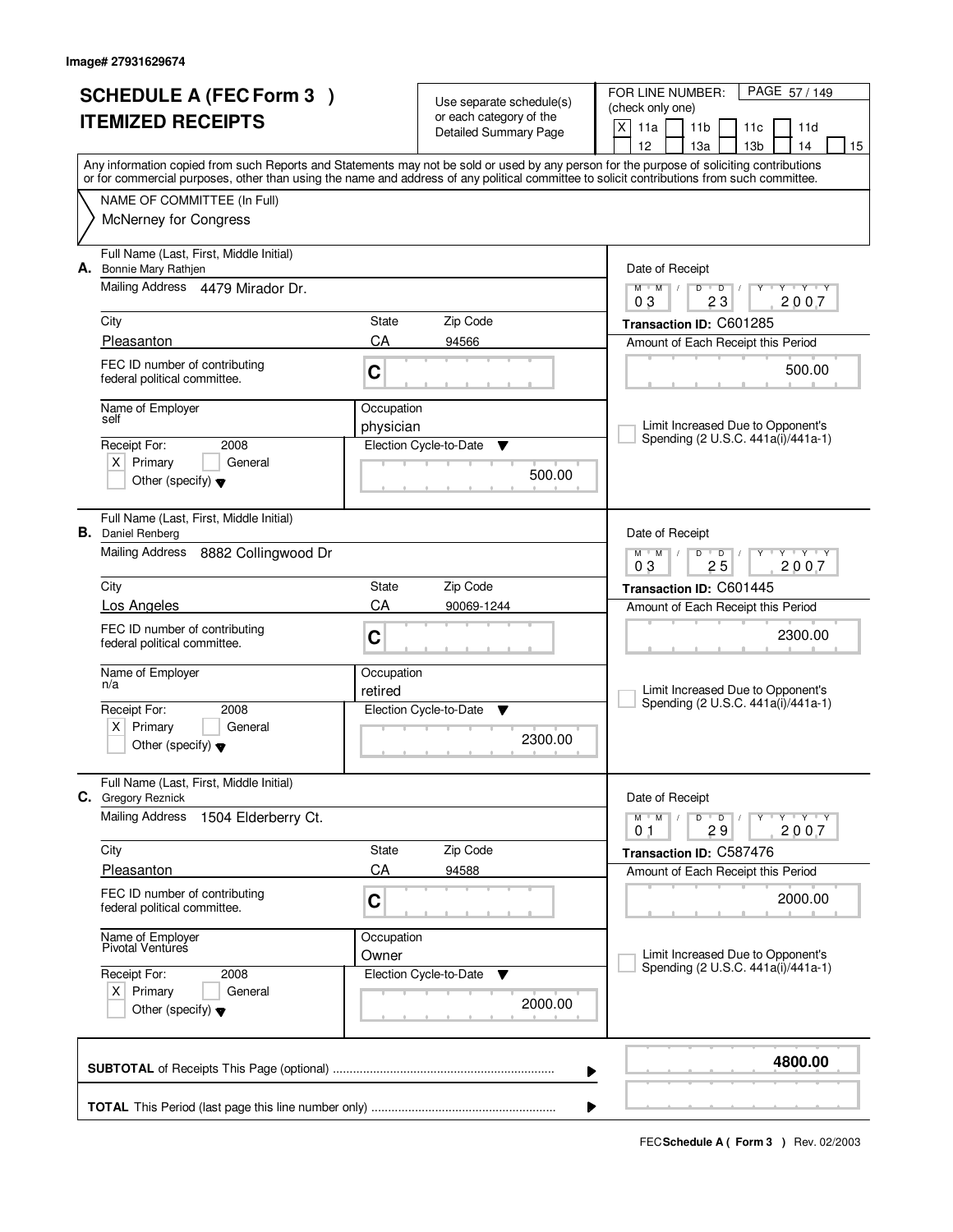| <b>SCHEDULE A (FEC Form 3)</b><br><b>ITEMIZED RECEIPTS</b> |                                                                   |            | Use separate schedule(s)<br>or each category of the<br><b>Detailed Summary Page</b> | PAGE 58 / 149<br>FOR LINE NUMBER:<br>(check only one)<br>$\mathsf{X}$<br>11a<br>11 <sub>b</sub><br>11 <sub>c</sub><br>11d                                                             |
|------------------------------------------------------------|-------------------------------------------------------------------|------------|-------------------------------------------------------------------------------------|---------------------------------------------------------------------------------------------------------------------------------------------------------------------------------------|
|                                                            |                                                                   |            |                                                                                     | 12<br>13a<br>13 <sub>b</sub><br>14<br>15<br>Any information copied from such Reports and Statements may not be sold or used by any person for the purpose of soliciting contributions |
|                                                            |                                                                   |            |                                                                                     | or for commercial purposes, other than using the name and address of any political committee to solicit contributions from such committee.                                            |
|                                                            | NAME OF COMMITTEE (In Full)<br><b>McNerney for Congress</b>       |            |                                                                                     |                                                                                                                                                                                       |
| А.                                                         | Full Name (Last, First, Middle Initial)<br>Susan Reznick          |            |                                                                                     | Date of Receipt                                                                                                                                                                       |
|                                                            | <b>Mailing Address</b><br>1504 Elderberry Court                   |            |                                                                                     | $\mathbf{y}$ $\mathbf{y}$ $\mathbf{y}$ $\mathbf{y}$<br>$M$ $M$<br>$D$ $D$ $/$<br>Y<br>03<br>31<br>2007                                                                                |
|                                                            | City                                                              | State      | Zip Code                                                                            | Transaction ID: C708496                                                                                                                                                               |
|                                                            | Pleasanton                                                        | CA         | 94588                                                                               | Amount of Each Receipt this Period                                                                                                                                                    |
|                                                            | FEC ID number of contributing<br>federal political committee.     | C          |                                                                                     | 500.00                                                                                                                                                                                |
|                                                            | Name of Employer<br>None                                          | Occupation |                                                                                     |                                                                                                                                                                                       |
|                                                            | Receipt For:<br>2008                                              | None       | Election Cycle-to-Date<br>▼                                                         | Limit Increased Due to Opponent's<br>Spending (2 U.S.C. 441a(i)/441a-1)                                                                                                               |
|                                                            | $X$ Primary<br>General                                            |            | 500.00                                                                              |                                                                                                                                                                                       |
|                                                            | Other (specify) $\blacktriangledown$                              |            |                                                                                     |                                                                                                                                                                                       |
|                                                            | Full Name (Last, First, Middle Initial)<br><b>B.</b> Norman Rhett |            |                                                                                     | Date of Receipt                                                                                                                                                                       |
|                                                            | Mailing Address<br>544 Santander Dr.                              |            |                                                                                     | $T - Y - T Y$<br>$M$ M<br>D<br>$\overline{D}$<br>19<br>2007<br>0 <sub>1</sub>                                                                                                         |
|                                                            | City                                                              | State      | Zip Code                                                                            | Transaction ID: C585253                                                                                                                                                               |
|                                                            | San Ramon                                                         | CA         | 94583                                                                               | Amount of Each Receipt this Period                                                                                                                                                    |
|                                                            | FEC ID number of contributing<br>federal political committee.     | C          |                                                                                     | 1000.00                                                                                                                                                                               |
|                                                            | Name of Employer<br>Lab Vision                                    | Occupation |                                                                                     |                                                                                                                                                                                       |
|                                                            |                                                                   |            | Computer Programmer                                                                 | Limit Increased Due to Opponent's<br>Spending (2 U.S.C. 441a(i)/441a-1)                                                                                                               |
|                                                            | 2006<br>Receipt For:<br>X General<br>Primary                      |            | Election Cycle-to-Date ▼                                                            |                                                                                                                                                                                       |
|                                                            | Other (specify) $\blacktriangledown$                              |            | 1000.00                                                                             |                                                                                                                                                                                       |
| C.                                                         | Full Name (Last, First, Middle Initial)<br>Norman Rhett           |            |                                                                                     | Date of Receipt                                                                                                                                                                       |
|                                                            | <b>Mailing Address</b><br>544 Santander Dr.                       |            |                                                                                     | D<br>$M$ $M$ /<br>$\overline{D}$<br>$Y + Y + Y$<br>03<br>2007<br>20                                                                                                                   |
|                                                            | City                                                              | State      | Zip Code                                                                            | Transaction ID: C600515                                                                                                                                                               |
|                                                            | <b>San Ramon</b>                                                  | CA         | 94583                                                                               | Amount of Each Receipt this Period                                                                                                                                                    |
|                                                            | FEC ID number of contributing<br>federal political committee.     | C          |                                                                                     | 1300.00                                                                                                                                                                               |
|                                                            | Name of Employer<br>Lab Vision                                    | Occupation |                                                                                     | Limit Increased Due to Opponent's                                                                                                                                                     |
|                                                            | Receipt For:<br>2008                                              |            | Computer Programmer<br>Election Cycle-to-Date<br>v                                  | Spending (2 U.S.C. 441a(i)/441a-1)                                                                                                                                                    |
|                                                            | $X$ Primary<br>General<br>Other (specify) $\blacktriangledown$    |            | 1300.00                                                                             |                                                                                                                                                                                       |
|                                                            |                                                                   |            |                                                                                     | 2800.00                                                                                                                                                                               |
|                                                            |                                                                   |            |                                                                                     | ▶                                                                                                                                                                                     |
|                                                            |                                                                   |            |                                                                                     | ▶                                                                                                                                                                                     |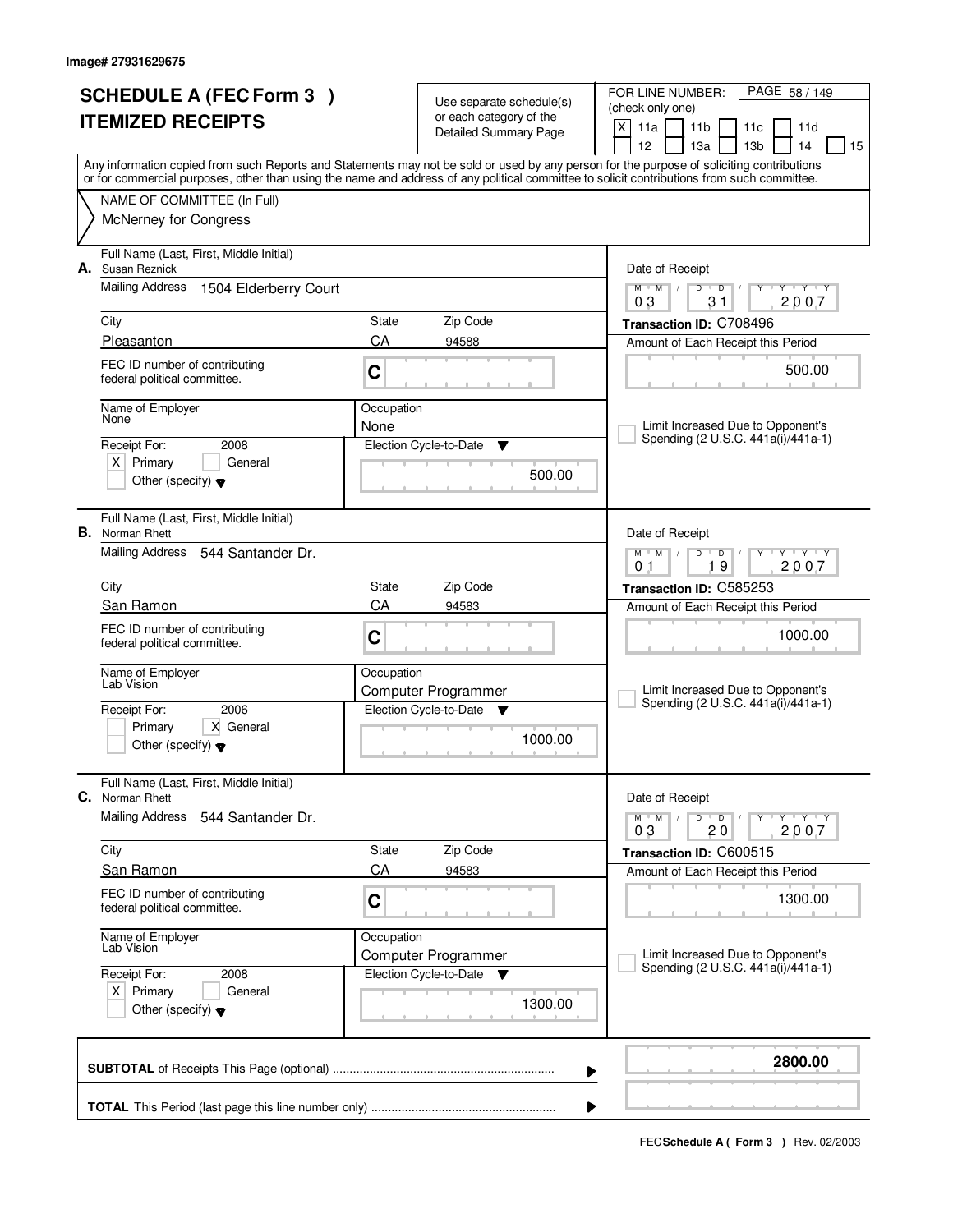|                          | <b>SCHEDULE A (FEC Form 3)</b>                                 |               |                                                                              | FOR LINE NUMBER:<br>PAGE 59 / 149                                                                                                                                                                                                                                                       |
|--------------------------|----------------------------------------------------------------|---------------|------------------------------------------------------------------------------|-----------------------------------------------------------------------------------------------------------------------------------------------------------------------------------------------------------------------------------------------------------------------------------------|
| <b>ITEMIZED RECEIPTS</b> |                                                                |               | Use separate schedule(s)<br>or each category of the<br>Detailed Summary Page | (check only one)                                                                                                                                                                                                                                                                        |
|                          |                                                                |               |                                                                              | X<br>11a<br>11 <sub>b</sub><br>11c<br>11d                                                                                                                                                                                                                                               |
|                          |                                                                |               |                                                                              | 12<br>13 <sub>b</sub><br>13a<br>14<br>15                                                                                                                                                                                                                                                |
|                          |                                                                |               |                                                                              | Any information copied from such Reports and Statements may not be sold or used by any person for the purpose of soliciting contributions<br>or for commercial purposes, other than using the name and address of any political committee to solicit contributions from such committee. |
|                          | NAME OF COMMITTEE (In Full)                                    |               |                                                                              |                                                                                                                                                                                                                                                                                         |
|                          | <b>McNerney for Congress</b>                                   |               |                                                                              |                                                                                                                                                                                                                                                                                         |
|                          | Full Name (Last, First, Middle Initial)                        |               |                                                                              |                                                                                                                                                                                                                                                                                         |
| А.                       | Margene Rivara                                                 |               |                                                                              | Date of Receipt                                                                                                                                                                                                                                                                         |
|                          | <b>Mailing Address</b><br>628 St Mary St                       |               |                                                                              | $M$ $M$ /<br>$\overline{D}$<br>$Y - Y - Y$<br>$D$ <sup>U</sup><br>Y<br>$\sqrt{ }$<br>13<br>2007<br>0 <sub>1</sub>                                                                                                                                                                       |
|                          | City                                                           | State         | Zip Code                                                                     | Transaction ID: C585208                                                                                                                                                                                                                                                                 |
|                          | Pleasanton                                                     | CA            | 94566                                                                        | Amount of Each Receipt this Period                                                                                                                                                                                                                                                      |
|                          | FEC ID number of contributing                                  |               |                                                                              |                                                                                                                                                                                                                                                                                         |
|                          | federal political committee.                                   | C             |                                                                              | 500.00                                                                                                                                                                                                                                                                                  |
|                          | Name of Employer                                               | Occupation    |                                                                              |                                                                                                                                                                                                                                                                                         |
|                          | Self-Employed                                                  |               | Real Estate Agent                                                            | Limit Increased Due to Opponent's<br>Spending (2 U.S.C. 441a(i)/441a-1)                                                                                                                                                                                                                 |
|                          | 2006<br>Receipt For:                                           |               | Election Cycle-to-Date<br>▼                                                  |                                                                                                                                                                                                                                                                                         |
|                          | X General<br>Primary<br>Other (specify) $\blacktriangledown$   |               | 500.00                                                                       |                                                                                                                                                                                                                                                                                         |
|                          |                                                                |               |                                                                              |                                                                                                                                                                                                                                                                                         |
|                          | Full Name (Last, First, Middle Initial)                        |               |                                                                              |                                                                                                                                                                                                                                                                                         |
| В.                       | John Robinson<br>Mailing Address<br>1514 Kennebec Ct           |               |                                                                              | Date of Receipt<br>TEY TEY<br>D                                                                                                                                                                                                                                                         |
|                          |                                                                |               |                                                                              | $M$ $M$<br>$\overline{D}$<br>03<br>23<br>2007                                                                                                                                                                                                                                           |
|                          | City                                                           | State         | Zip Code                                                                     | Transaction ID: C601278                                                                                                                                                                                                                                                                 |
|                          | Morgan Hill                                                    | CA            | 95037                                                                        | Amount of Each Receipt this Period                                                                                                                                                                                                                                                      |
|                          | FEC ID number of contributing                                  | C             |                                                                              | 2000.00                                                                                                                                                                                                                                                                                 |
|                          | federal political committee.                                   |               |                                                                              |                                                                                                                                                                                                                                                                                         |
|                          | Name of Employer<br>Christofer Communications.                 | Occupation    |                                                                              |                                                                                                                                                                                                                                                                                         |
|                          | <b>Inc</b>                                                     | System Admin. |                                                                              | Limit Increased Due to Opponent's<br>Spending (2 U.S.C. 441a(i)/441a-1)                                                                                                                                                                                                                 |
|                          | Receipt For:<br>2008<br>Primary<br>General                     |               | Election Cycle-to-Date<br>▼                                                  |                                                                                                                                                                                                                                                                                         |
|                          | x <sub>1</sub><br>Other (specify) $\blacktriangledown$         |               | 2000.00                                                                      |                                                                                                                                                                                                                                                                                         |
|                          |                                                                |               |                                                                              |                                                                                                                                                                                                                                                                                         |
|                          | Full Name (Last, First, Middle Initial)<br><b>C.</b> Alice Roe |               |                                                                              | Date of Receipt                                                                                                                                                                                                                                                                         |
|                          | Mailing Address<br>2318 E Elm St                               |               |                                                                              | $M$ $M$ $/$<br>D<br>$\overline{D}$<br>$Y + Y + Y$                                                                                                                                                                                                                                       |
|                          |                                                                |               |                                                                              | 2007<br>03<br>31                                                                                                                                                                                                                                                                        |
|                          | City<br>Tucson                                                 | State<br>AZ   | Zip Code<br>85719-4333                                                       | Transaction ID: C606230                                                                                                                                                                                                                                                                 |
|                          | FEC ID number of contributing                                  |               |                                                                              | Amount of Each Receipt this Period                                                                                                                                                                                                                                                      |
|                          | federal political committee.                                   | $\mathbf C$   |                                                                              | 2300.00                                                                                                                                                                                                                                                                                 |
|                          |                                                                | Occupation    |                                                                              |                                                                                                                                                                                                                                                                                         |
|                          | Name of Employer<br>Self employed                              | Homemaker     |                                                                              | Limit Increased Due to Opponent's                                                                                                                                                                                                                                                       |
|                          | Receipt For:<br>2008                                           |               | Election Cycle-to-Date<br>v                                                  | Spending (2 U.S.C. 441a(i)/441a-1)                                                                                                                                                                                                                                                      |
|                          | $X$ Primary<br>General                                         |               | 4600.00                                                                      |                                                                                                                                                                                                                                                                                         |
|                          | Other (specify) $\blacktriangledown$                           |               |                                                                              |                                                                                                                                                                                                                                                                                         |
|                          |                                                                |               |                                                                              |                                                                                                                                                                                                                                                                                         |
|                          |                                                                |               |                                                                              | 4800.00<br>▶                                                                                                                                                                                                                                                                            |
|                          |                                                                |               |                                                                              |                                                                                                                                                                                                                                                                                         |
|                          |                                                                |               |                                                                              | ▶                                                                                                                                                                                                                                                                                       |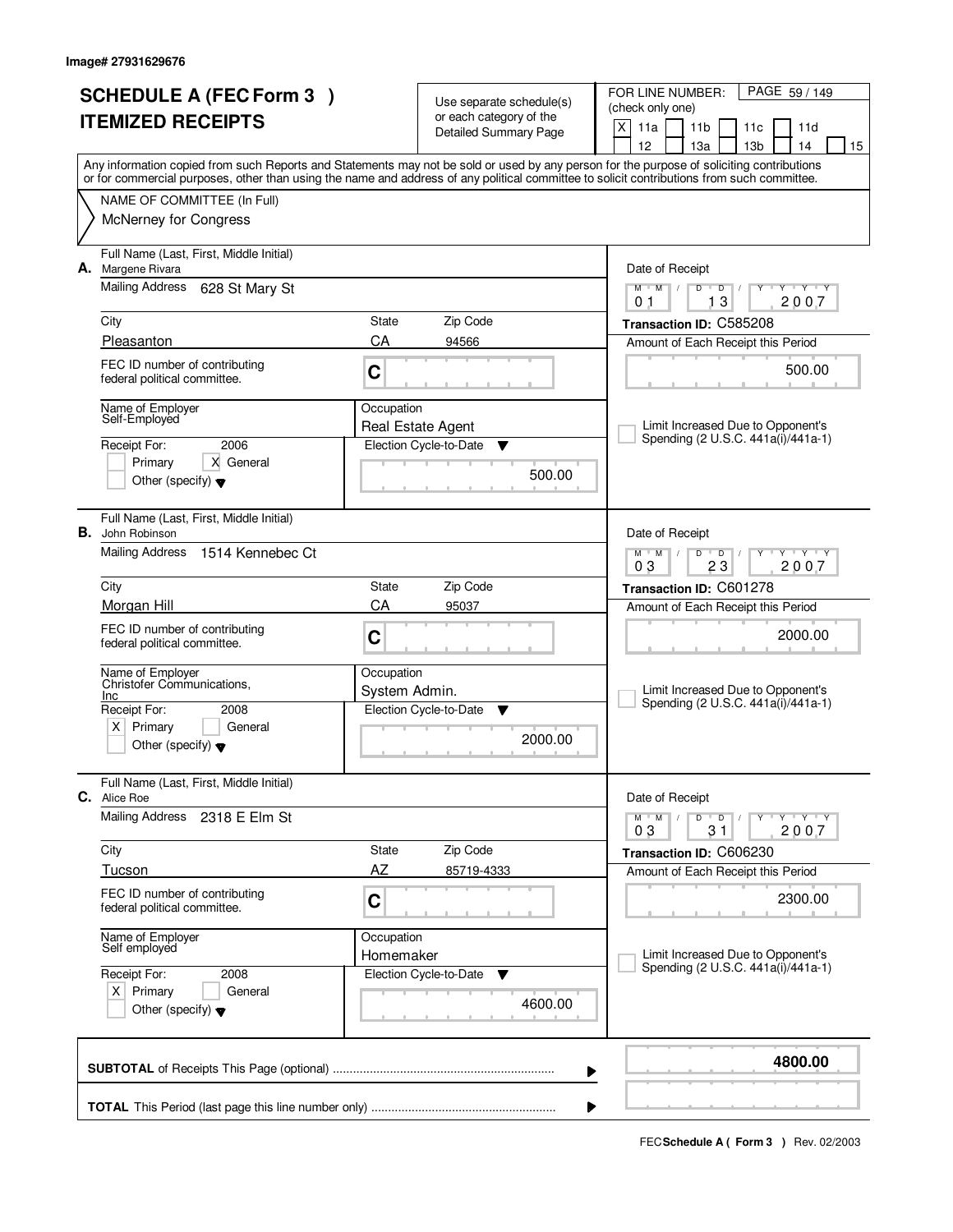|                                                                                  | <b>SCHEDULE A (FEC Form 3)</b> |                         | Use separate schedule(s)     | PAGE 60/149<br>FOR LINE NUMBER:                                                                                                                                                                                                                                                         |
|----------------------------------------------------------------------------------|--------------------------------|-------------------------|------------------------------|-----------------------------------------------------------------------------------------------------------------------------------------------------------------------------------------------------------------------------------------------------------------------------------------|
| <b>ITEMIZED RECEIPTS</b>                                                         |                                |                         | or each category of the      | (check only one)<br>X<br>11a<br>11 <sub>b</sub><br>11c<br>11d                                                                                                                                                                                                                           |
|                                                                                  |                                |                         | <b>Detailed Summary Page</b> | 12<br>14<br>15<br>13a<br>13 <sub>b</sub>                                                                                                                                                                                                                                                |
|                                                                                  |                                |                         |                              | Any information copied from such Reports and Statements may not be sold or used by any person for the purpose of soliciting contributions<br>or for commercial purposes, other than using the name and address of any political committee to solicit contributions from such committee. |
| NAME OF COMMITTEE (In Full)                                                      |                                |                         |                              |                                                                                                                                                                                                                                                                                         |
| <b>McNerney for Congress</b>                                                     |                                |                         |                              |                                                                                                                                                                                                                                                                                         |
| Full Name (Last, First, Middle Initial)<br>A. Alice Roe                          |                                |                         |                              | Date of Receipt                                                                                                                                                                                                                                                                         |
| Mailing Address 2318 E Elm St                                                    |                                |                         |                              | $\mathbf{y} + \mathbf{y}$<br>$M$ $M$ /<br>$\overline{D}$<br>D<br>Y<br>31<br>2007<br>03                                                                                                                                                                                                  |
| City                                                                             |                                | State                   | Zip Code                     | Transaction ID: C697872                                                                                                                                                                                                                                                                 |
| Tucson                                                                           |                                | AZ                      | 85719-4333                   | Amount of Each Receipt this Period                                                                                                                                                                                                                                                      |
| FEC ID number of contributing<br>federal political committee.                    |                                | C                       |                              | 2300.00                                                                                                                                                                                                                                                                                 |
| Name of Employer<br>Self employed                                                |                                | Occupation<br>Homemaker |                              | Limit Increased Due to Opponent's                                                                                                                                                                                                                                                       |
| Receipt For:                                                                     | 2008                           |                         | Election Cycle-to-Date<br>▼  | Spending (2 U.S.C. 441a(i)/441a-1)                                                                                                                                                                                                                                                      |
| Primary<br>Other (specify) $\blacktriangledown$                                  | X General                      |                         | 4600.00                      |                                                                                                                                                                                                                                                                                         |
| Full Name (Last, First, Middle Initial)<br><b>B.</b> Bruce and Phyllis Rosenblum |                                |                         |                              | Date of Receipt                                                                                                                                                                                                                                                                         |
| Mailing Address 545 Highland Ave                                                 |                                |                         |                              | $M$ $M$ /<br>D<br>$\overline{D}$<br>Y Y Y Y<br>03<br>31<br>2007                                                                                                                                                                                                                         |
| City                                                                             |                                | State                   | Zip Code                     | Transaction ID: C605165                                                                                                                                                                                                                                                                 |
| Santa Cruz                                                                       |                                | CA                      | 95060                        | Amount of Each Receipt this Period                                                                                                                                                                                                                                                      |
| FEC ID number of contributing<br>federal political committee.                    |                                | C                       |                              | 250.00                                                                                                                                                                                                                                                                                  |
| Name of Employer<br>self                                                         |                                | Occupation<br>physicist |                              | Limit Increased Due to Opponent's                                                                                                                                                                                                                                                       |
| Receipt For:                                                                     | 2008                           |                         | Election Cycle-to-Date<br>▼  | Spending (2 U.S.C. 441a(i)/441a-1)                                                                                                                                                                                                                                                      |
| x <sub>1</sub><br>Primary<br>Other (specify) $\blacktriangledown$                | General                        |                         | 250.00                       |                                                                                                                                                                                                                                                                                         |
| Full Name (Last, First, Middle Initial)<br>C.<br>David Rosenstein                |                                |                         |                              | Date of Receipt                                                                                                                                                                                                                                                                         |
| <b>Mailing Address</b>                                                           | 302 Amalfi Drive               |                         |                              | $D$ $D$<br><b>TY TY TY</b><br>$M$ $M$ $/$<br>Y<br>$\sqrt{ }$<br>2007<br>22<br>01                                                                                                                                                                                                        |
| City                                                                             |                                | State                   | Zip Code                     | Transaction ID: C587187                                                                                                                                                                                                                                                                 |
| Santa Monica                                                                     |                                | CA                      | 90402                        | Amount of Each Receipt this Period                                                                                                                                                                                                                                                      |
| FEC ID number of contributing<br>federal political committee.                    |                                | C                       |                              | 100.00                                                                                                                                                                                                                                                                                  |
| Name of Employer<br>Intex Solutions, Inc.                                        |                                | Occupation<br>President |                              | Limit Increased Due to Opponent's                                                                                                                                                                                                                                                       |
| Receipt For:                                                                     | 2006                           |                         | Election Cycle-to-Date<br>v  | Spending (2 U.S.C. 441a(i)/441a-1)                                                                                                                                                                                                                                                      |
| Primary<br>Other (specify) $\blacktriangledown$                                  | X General                      |                         | 100.00                       |                                                                                                                                                                                                                                                                                         |
|                                                                                  |                                |                         |                              | 2650.00<br>▶                                                                                                                                                                                                                                                                            |
|                                                                                  |                                |                         |                              | ₽                                                                                                                                                                                                                                                                                       |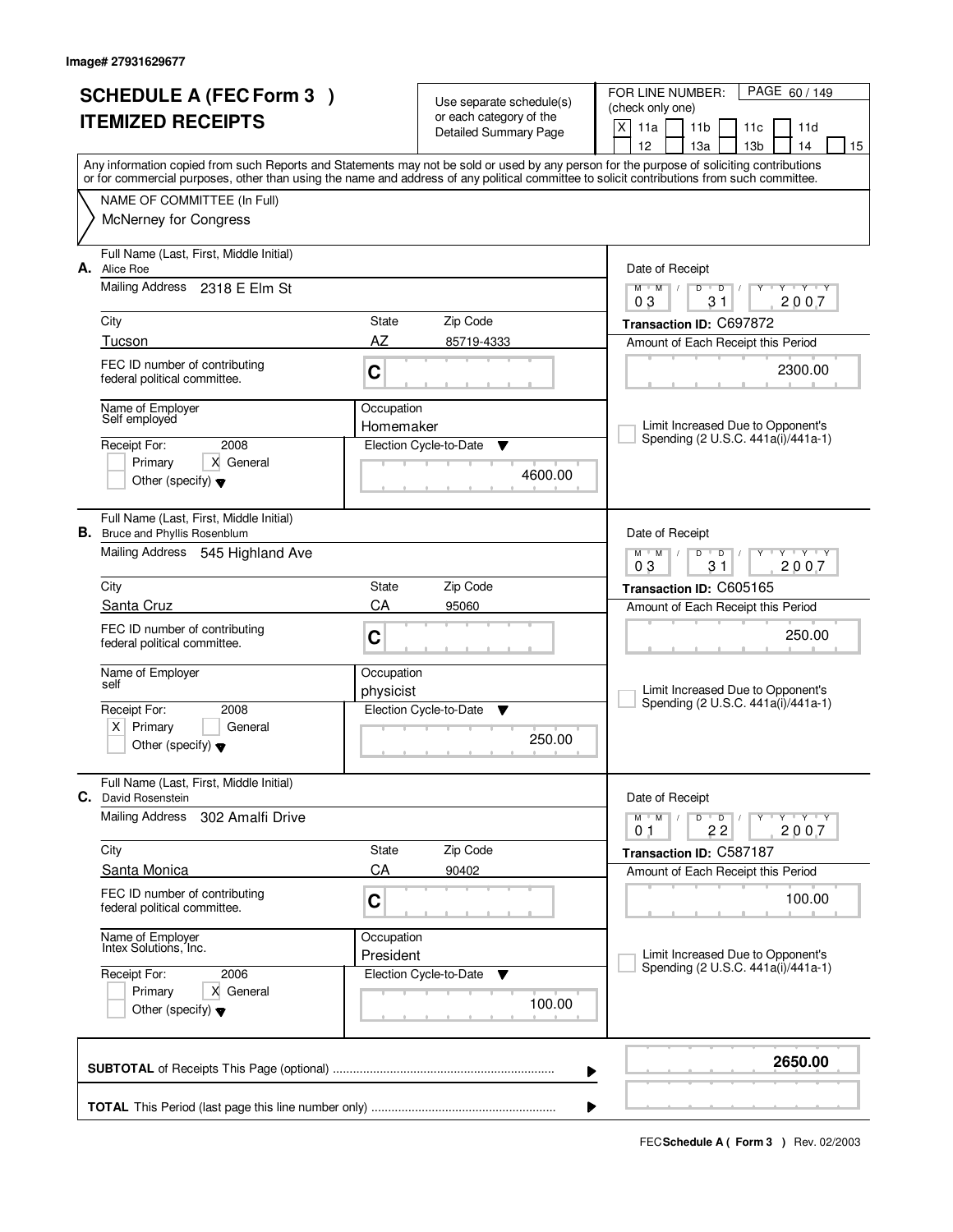| <b>SCHEDULE A (FEC Form 3)</b><br><b>ITEMIZED RECEIPTS</b> |                                                                   |            | Use separate schedule(s)<br>or each category of the<br><b>Detailed Summary Page</b> | PAGE 61 / 149<br>FOR LINE NUMBER:<br>(check only one)<br>$\mathsf{X}$<br>11a<br>11 <sub>b</sub><br>11 <sub>c</sub><br>11d                                                                                                                                                                                                           |  |  |
|------------------------------------------------------------|-------------------------------------------------------------------|------------|-------------------------------------------------------------------------------------|-------------------------------------------------------------------------------------------------------------------------------------------------------------------------------------------------------------------------------------------------------------------------------------------------------------------------------------|--|--|
|                                                            |                                                                   |            |                                                                                     | 12<br>13a<br>13 <sub>b</sub><br>14<br>15<br>Any information copied from such Reports and Statements may not be sold or used by any person for the purpose of soliciting contributions<br>or for commercial purposes, other than using the name and address of any political committee to solicit contributions from such committee. |  |  |
|                                                            | NAME OF COMMITTEE (In Full)<br><b>McNerney for Congress</b>       |            |                                                                                     |                                                                                                                                                                                                                                                                                                                                     |  |  |
| А.                                                         | Full Name (Last, First, Middle Initial)<br>David Rosenstein       |            |                                                                                     | Date of Receipt                                                                                                                                                                                                                                                                                                                     |  |  |
|                                                            | <b>Mailing Address</b><br>302 Amalfi Drive                        |            |                                                                                     | $Y + Y + Y$<br>$M$ $M$ /<br>$D$ $D$ $/$<br>Y<br>03<br>31<br>2007                                                                                                                                                                                                                                                                    |  |  |
|                                                            | City                                                              | State      | Zip Code                                                                            | Transaction ID: C606054                                                                                                                                                                                                                                                                                                             |  |  |
|                                                            | Santa Monica                                                      | CA         | 90402                                                                               | Amount of Each Receipt this Period                                                                                                                                                                                                                                                                                                  |  |  |
|                                                            | FEC ID number of contributing<br>federal political committee.     | C          |                                                                                     | 500.00                                                                                                                                                                                                                                                                                                                              |  |  |
|                                                            | Name of Employer<br>Intex Solutions, Inc.                         | Occupation |                                                                                     |                                                                                                                                                                                                                                                                                                                                     |  |  |
|                                                            | Receipt For:<br>2008                                              | President  | Election Cycle-to-Date<br>▼                                                         | Limit Increased Due to Opponent's<br>Spending (2 U.S.C. 441a(i)/441a-1)                                                                                                                                                                                                                                                             |  |  |
|                                                            | $X$ Primary<br>General<br>Other (specify) $\blacktriangledown$    |            | 500.00                                                                              |                                                                                                                                                                                                                                                                                                                                     |  |  |
|                                                            |                                                                   |            |                                                                                     |                                                                                                                                                                                                                                                                                                                                     |  |  |
|                                                            | Full Name (Last, First, Middle Initial)<br><b>B.</b> Michael Rufo |            |                                                                                     | Date of Receipt                                                                                                                                                                                                                                                                                                                     |  |  |
|                                                            | Mailing Address<br>1380 Trestle Glen Rd.                          |            |                                                                                     | $M$ M<br>D<br>$\overline{D}$<br>$T$ $Y$ $T$ $Y$<br>25<br>2007<br>0 <sub>1</sub>                                                                                                                                                                                                                                                     |  |  |
|                                                            | City                                                              | State      | Zip Code                                                                            | Transaction ID: C587136                                                                                                                                                                                                                                                                                                             |  |  |
|                                                            | Oakland                                                           | CA         | 94610-2525                                                                          | Amount of Each Receipt this Period                                                                                                                                                                                                                                                                                                  |  |  |
|                                                            | FEC ID number of contributing<br>federal political committee.     | C          |                                                                                     | 500.00                                                                                                                                                                                                                                                                                                                              |  |  |
|                                                            | Name of Employer<br>Itron                                         | Occupation |                                                                                     | Limit Increased Due to Opponent's                                                                                                                                                                                                                                                                                                   |  |  |
|                                                            | 2006<br>Receipt For:                                              | Consultant | Election Cycle-to-Date<br>▼                                                         | Spending (2 U.S.C. 441a(i)/441a-1)                                                                                                                                                                                                                                                                                                  |  |  |
|                                                            | X General<br>Primary<br>Other (specify) $\blacktriangledown$      |            | 500.00                                                                              |                                                                                                                                                                                                                                                                                                                                     |  |  |
|                                                            | Full Name (Last, First, Middle Initial)<br>C. Bruce Sawyer        |            |                                                                                     | Date of Receipt                                                                                                                                                                                                                                                                                                                     |  |  |
|                                                            | <b>Mailing Address</b><br>7100 Foothill Ranch Rd                  |            |                                                                                     | D<br>$M$ $M$ /<br>$\blacksquare$ D $\blacksquare$ /<br>$Y + Y + Y$<br>Υ<br>31<br>2007<br>03                                                                                                                                                                                                                                         |  |  |
|                                                            | City                                                              | State      | Zip Code                                                                            | Transaction ID: C605164                                                                                                                                                                                                                                                                                                             |  |  |
|                                                            | Santa Rosa                                                        | CA         | 95404-1289                                                                          | Amount of Each Receipt this Period                                                                                                                                                                                                                                                                                                  |  |  |
|                                                            | FEC ID number of contributing<br>federal political committee.     | C          |                                                                                     | 250.00                                                                                                                                                                                                                                                                                                                              |  |  |
|                                                            | Name of Employer<br>none                                          | Occupation |                                                                                     |                                                                                                                                                                                                                                                                                                                                     |  |  |
|                                                            | Receipt For:<br>2008                                              | none       | Election Cycle-to-Date<br>v                                                         | Limit Increased Due to Opponent's<br>Spending (2 U.S.C. 441a(i)/441a-1)                                                                                                                                                                                                                                                             |  |  |
|                                                            | $X$ Primary<br>General<br>Other (specify) $\blacktriangledown$    |            | 250.00                                                                              |                                                                                                                                                                                                                                                                                                                                     |  |  |
|                                                            |                                                                   |            |                                                                                     | 1250.00<br>▶                                                                                                                                                                                                                                                                                                                        |  |  |
|                                                            |                                                                   |            |                                                                                     |                                                                                                                                                                                                                                                                                                                                     |  |  |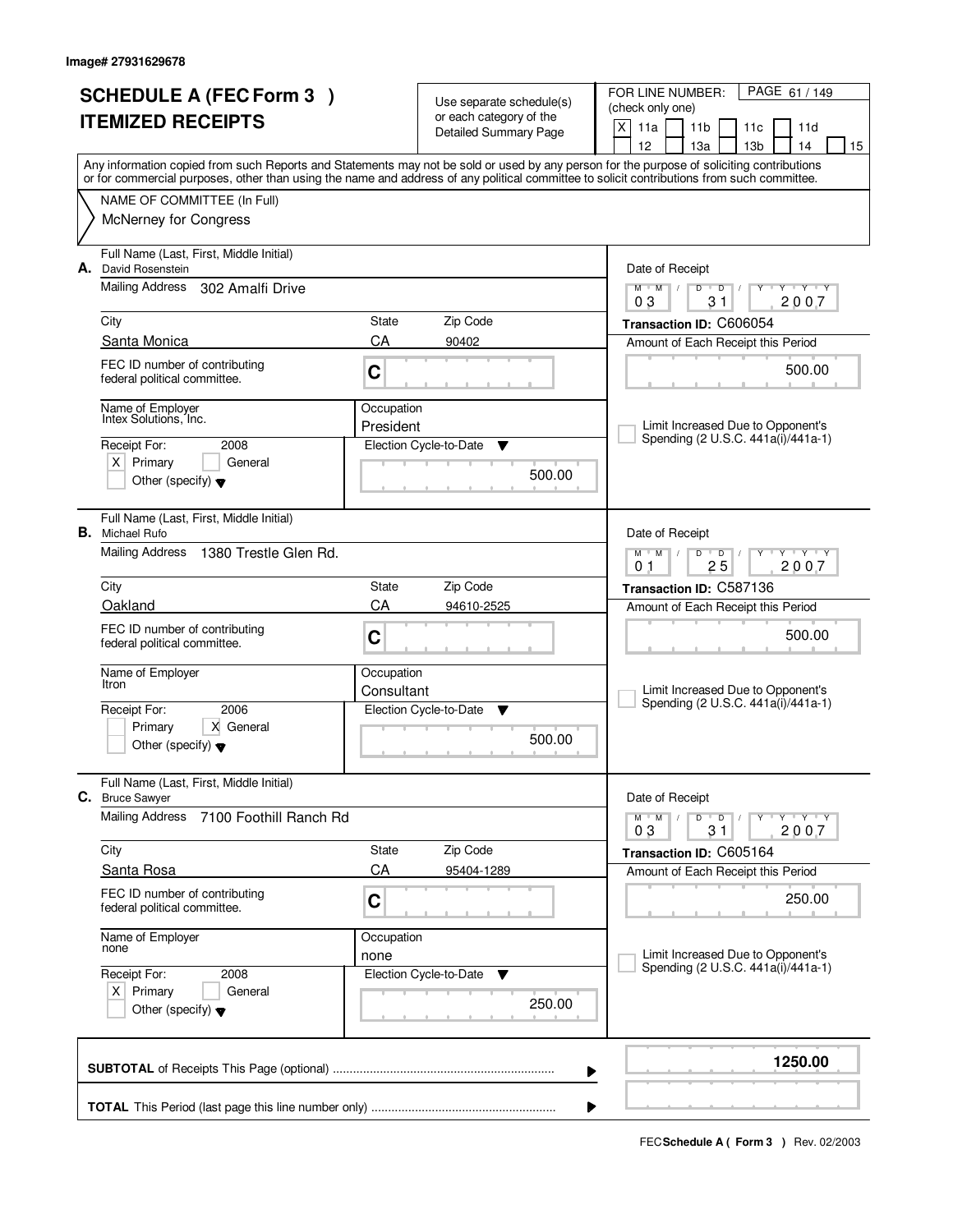| <b>SCHEDULE A (FEC Form 3)</b><br><b>ITEMIZED RECEIPTS</b> |                                                                                        |                     | Use separate schedule(s)<br>or each category of the | PAGE 62 / 149<br>FOR LINE NUMBER:<br>(check only one)                                                                                                                                                                                                                                   |  |  |  |
|------------------------------------------------------------|----------------------------------------------------------------------------------------|---------------------|-----------------------------------------------------|-----------------------------------------------------------------------------------------------------------------------------------------------------------------------------------------------------------------------------------------------------------------------------------------|--|--|--|
|                                                            |                                                                                        |                     | Detailed Summary Page                               | X<br>11a<br>11 <sub>b</sub><br>11c<br>11d<br>12<br>13a<br>13 <sub>b</sub><br>14<br>15                                                                                                                                                                                                   |  |  |  |
|                                                            |                                                                                        |                     |                                                     | Any information copied from such Reports and Statements may not be sold or used by any person for the purpose of soliciting contributions<br>or for commercial purposes, other than using the name and address of any political committee to solicit contributions from such committee. |  |  |  |
|                                                            | NAME OF COMMITTEE (In Full)                                                            |                     |                                                     |                                                                                                                                                                                                                                                                                         |  |  |  |
|                                                            | <b>McNerney for Congress</b>                                                           |                     |                                                     |                                                                                                                                                                                                                                                                                         |  |  |  |
| А.                                                         | Full Name (Last, First, Middle Initial)<br>Miriam R. Schiffman                         |                     |                                                     | Date of Receipt                                                                                                                                                                                                                                                                         |  |  |  |
|                                                            | <b>Mailing Address</b><br>120 Norwich Rd.                                              |                     |                                                     | $Y + Y + Y + Y$<br>$M$ $M$<br>$D$ $D$ $1$<br>30<br>2007<br>0 <sub>1</sub>                                                                                                                                                                                                               |  |  |  |
|                                                            | City                                                                                   | State               | Zip Code                                            | Transaction ID: C592099                                                                                                                                                                                                                                                                 |  |  |  |
|                                                            | Alameda                                                                                | CA                  | 94502                                               | Amount of Each Receipt this Period                                                                                                                                                                                                                                                      |  |  |  |
|                                                            | FEC ID number of contributing<br>federal political committee.                          | C                   |                                                     | 500.00                                                                                                                                                                                                                                                                                  |  |  |  |
|                                                            | Name of Employer<br>n/a                                                                | Occupation          |                                                     |                                                                                                                                                                                                                                                                                         |  |  |  |
|                                                            | Receipt For:<br>2008                                                                   | retired             | Election Cycle-to-Date<br>▼                         | Limit Increased Due to Opponent's<br>Spending (2 U.S.C. 441a(i)/441a-1)                                                                                                                                                                                                                 |  |  |  |
|                                                            | $X$ Primary<br>General                                                                 |                     |                                                     |                                                                                                                                                                                                                                                                                         |  |  |  |
|                                                            | Other (specify) $\blacktriangledown$                                                   |                     | 500.00                                              |                                                                                                                                                                                                                                                                                         |  |  |  |
|                                                            | Full Name (Last, First, Middle Initial)<br><b>B.</b> Stanley Schiffman                 |                     |                                                     | Date of Receipt                                                                                                                                                                                                                                                                         |  |  |  |
|                                                            | Mailing Address<br>120 Norwich Road                                                    |                     |                                                     | $M$ $M$ /<br>$Y - Y - Y$<br>D<br>$\overline{D}$<br>03<br>31<br>2007                                                                                                                                                                                                                     |  |  |  |
|                                                            | City                                                                                   | <b>State</b>        | Zip Code                                            | Transaction ID: C605590                                                                                                                                                                                                                                                                 |  |  |  |
|                                                            | Alameda                                                                                | CA                  | 94502                                               | Amount of Each Receipt this Period                                                                                                                                                                                                                                                      |  |  |  |
|                                                            | FEC ID number of contributing<br>federal political committee.                          | C                   |                                                     | 1000.00                                                                                                                                                                                                                                                                                 |  |  |  |
|                                                            | Name of Employer<br>n/a                                                                | Occupation          |                                                     |                                                                                                                                                                                                                                                                                         |  |  |  |
|                                                            | Receipt For:<br>2008                                                                   | retired             | Election Cycle-to-Date<br>▼                         | Limit Increased Due to Opponent's<br>Spending (2 U.S.C. 441a(i)/441a-1)                                                                                                                                                                                                                 |  |  |  |
|                                                            | Primary<br>X  <br>General<br>Other (specify) $\blacktriangledown$                      |                     | 1000.00                                             |                                                                                                                                                                                                                                                                                         |  |  |  |
|                                                            | Full Name (Last, First, Middle Initial)<br>C. Rodger Schlickeisen                      |                     |                                                     | Date of Receipt                                                                                                                                                                                                                                                                         |  |  |  |
|                                                            | Mailing Address<br>201 W Rosemont Ave.                                                 |                     |                                                     | $D$ $D$ $/$<br>$M$ $M$ $/$<br>Y 'Y 'Y<br>03<br>31<br>2007                                                                                                                                                                                                                               |  |  |  |
|                                                            | City                                                                                   | State               | Zip Code                                            | Transaction ID: C606226                                                                                                                                                                                                                                                                 |  |  |  |
|                                                            | Alexandria                                                                             | VA                  | 22301                                               | Amount of Each Receipt this Period                                                                                                                                                                                                                                                      |  |  |  |
|                                                            | FEC ID number of contributing<br>federal political committee.                          | C                   |                                                     | 250.00                                                                                                                                                                                                                                                                                  |  |  |  |
|                                                            | Name of Employer<br>Def. Of Wildlife                                                   | Occupation<br>Exec. |                                                     | Limit Increased Due to Opponent's                                                                                                                                                                                                                                                       |  |  |  |
|                                                            | Receipt For:<br>2008<br>$X$ Primary<br>General<br>Other (specify) $\blacktriangledown$ |                     | Election Cycle-to-Date<br>v<br>250.00               | Spending (2 U.S.C. 441a(i)/441a-1)                                                                                                                                                                                                                                                      |  |  |  |
|                                                            |                                                                                        |                     |                                                     | 1750.00<br>▶                                                                                                                                                                                                                                                                            |  |  |  |
|                                                            |                                                                                        |                     |                                                     |                                                                                                                                                                                                                                                                                         |  |  |  |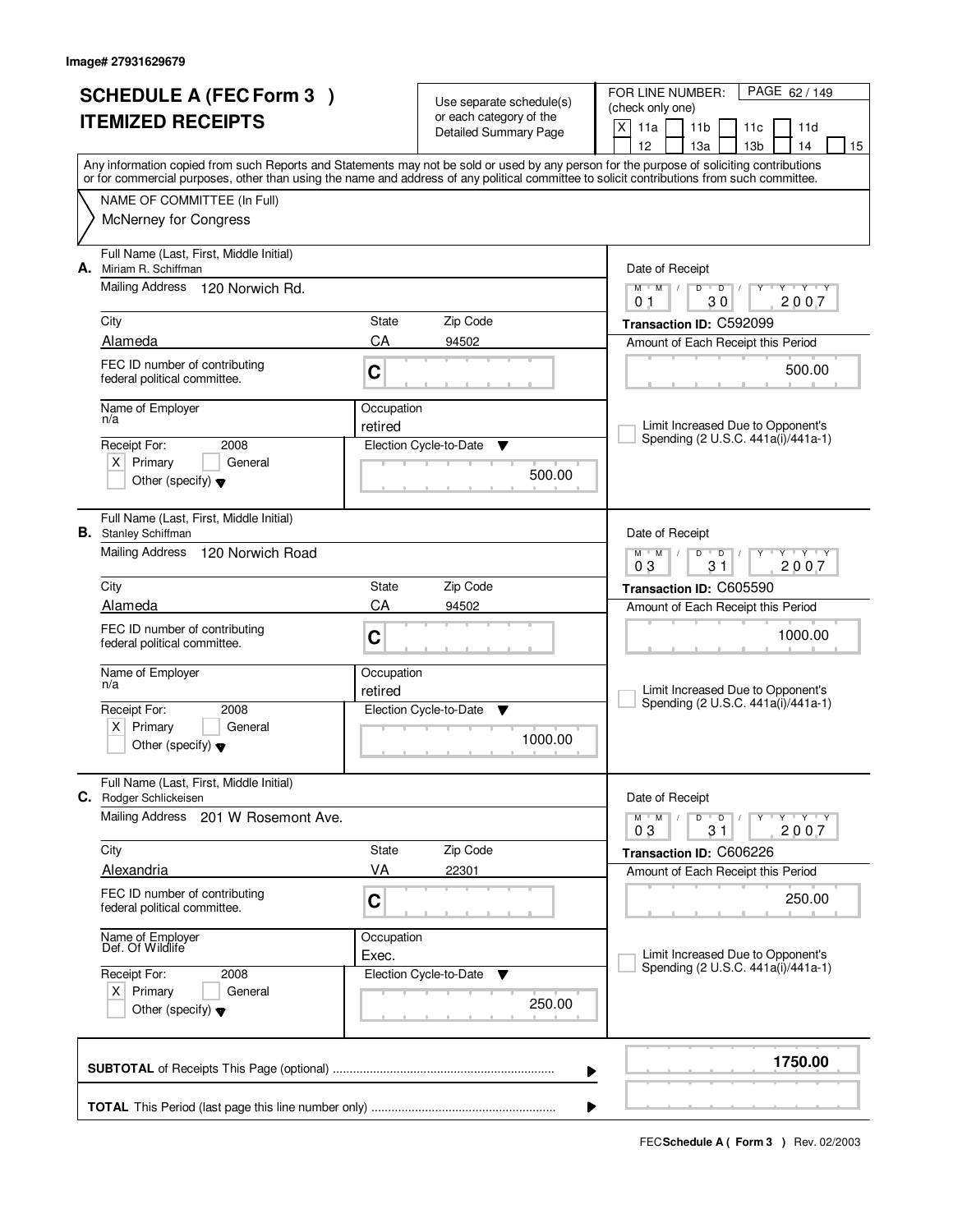|                          | <b>SCHEDULE A (FEC Form 3)</b>                                           |                 | Use separate schedule(s)    | FOR LINE NUMBER:<br>PAGE 63/149                                                                                                            |  |  |  |
|--------------------------|--------------------------------------------------------------------------|-----------------|-----------------------------|--------------------------------------------------------------------------------------------------------------------------------------------|--|--|--|
| <b>ITEMIZED RECEIPTS</b> |                                                                          |                 | or each category of the     | (check only one)                                                                                                                           |  |  |  |
|                          |                                                                          |                 | Detailed Summary Page       | X<br>11a<br>11 <sub>b</sub><br>11d<br>11c<br>12<br>13 <sub>b</sub><br>13a<br>14<br>15                                                      |  |  |  |
|                          |                                                                          |                 |                             | Any information copied from such Reports and Statements may not be sold or used by any person for the purpose of soliciting contributions  |  |  |  |
|                          |                                                                          |                 |                             | or for commercial purposes, other than using the name and address of any political committee to solicit contributions from such committee. |  |  |  |
|                          | NAME OF COMMITTEE (In Full)                                              |                 |                             |                                                                                                                                            |  |  |  |
|                          | <b>McNerney for Congress</b>                                             |                 |                             |                                                                                                                                            |  |  |  |
|                          | Full Name (Last, First, Middle Initial)                                  |                 |                             |                                                                                                                                            |  |  |  |
| А.                       | Jeffrey E. Schwartz<br>Mailing Address 22 Hetfield PI                    |                 |                             | Date of Receipt                                                                                                                            |  |  |  |
|                          |                                                                          |                 |                             | $\overline{D}$<br>Y Y Y Y<br>$M$ $M$ /<br>D<br>0 <sub>5</sub><br>2007<br>0 <sub>2</sub>                                                    |  |  |  |
|                          | City                                                                     | State           | Zip Code                    | Transaction ID: C588131                                                                                                                    |  |  |  |
|                          | Moraga                                                                   | CA              | 94556-1907                  | Amount of Each Receipt this Period                                                                                                         |  |  |  |
|                          | FEC ID number of contributing<br>federal political committee.            | C               |                             | 500.00                                                                                                                                     |  |  |  |
|                          | Name of Employer                                                         | Occupation      |                             |                                                                                                                                            |  |  |  |
|                          | sam clar office furniture<br>inc                                         | President       |                             | Limit Increased Due to Opponent's<br>Spending (2 U.S.C. 441a(i)/441a-1)                                                                    |  |  |  |
|                          | Receipt For:<br>2008                                                     |                 | Election Cycle-to-Date<br>▼ |                                                                                                                                            |  |  |  |
|                          | $X$ Primary<br>General<br>Other (specify) $\blacktriangledown$           |                 | 500.00                      |                                                                                                                                            |  |  |  |
|                          |                                                                          |                 |                             |                                                                                                                                            |  |  |  |
|                          | Full Name (Last, First, Middle Initial)<br><b>B.</b> Patricia C Scofield |                 |                             | Date of Receipt                                                                                                                            |  |  |  |
|                          | Mailing Address<br>1076 Geneva Street                                    |                 |                             | $M$ $M$ /<br>$\overline{D}$<br>$-\mathbf{y} + \mathbf{y}$<br>D<br>Y                                                                        |  |  |  |
|                          | City                                                                     | <b>State</b>    | Zip Code                    | 02<br>03<br>2007                                                                                                                           |  |  |  |
|                          | Livermore                                                                | CA              | 94550                       | Transaction ID: C595262<br>Amount of Each Receipt this Period                                                                              |  |  |  |
|                          | FEC ID number of contributing                                            |                 |                             |                                                                                                                                            |  |  |  |
|                          | federal political committee.                                             | C<br>Occupation |                             | 200.00                                                                                                                                     |  |  |  |
|                          | Name of Employer                                                         |                 |                             |                                                                                                                                            |  |  |  |
|                          | n/a                                                                      | retired         |                             | Limit Increased Due to Opponent's                                                                                                          |  |  |  |
|                          | Receipt For:<br>2008                                                     |                 | Election Cycle-to-Date<br>v | Spending (2 U.S.C. 441a(i)/441a-1)                                                                                                         |  |  |  |
|                          | Primary<br>$X \mid$<br>General<br>Other (specify) $\blacktriangledown$   |                 | 400.00                      |                                                                                                                                            |  |  |  |
|                          |                                                                          |                 |                             |                                                                                                                                            |  |  |  |
|                          | Full Name (Last, First, Middle Initial)<br>C. Patricia C Scofield        |                 |                             | Date of Receipt                                                                                                                            |  |  |  |
|                          | <b>Mailing Address</b><br>1076 Geneva Street                             |                 |                             | D<br>$M$ $M$ /<br>$\overline{D}$<br>$Y$ $Y$ $Y$ $Y$<br>2007<br>03<br>20                                                                    |  |  |  |
|                          | City                                                                     | State           | Zip Code                    | Transaction ID: C600518                                                                                                                    |  |  |  |
|                          | Livermore                                                                | CA              | 94550                       | Amount of Each Receipt this Period                                                                                                         |  |  |  |
|                          | FEC ID number of contributing<br>federal political committee.            | C               |                             | 200.00                                                                                                                                     |  |  |  |
|                          | Name of Employer<br>n/a                                                  | Occupation      |                             |                                                                                                                                            |  |  |  |
|                          |                                                                          | retired         |                             | Limit Increased Due to Opponent's<br>Spending (2 U.S.C. 441a(i)/441a-1)                                                                    |  |  |  |
|                          | Receipt For:<br>2008<br>$X$ Primary<br>General                           |                 | Election Cycle-to-Date<br>v |                                                                                                                                            |  |  |  |
|                          | Other (specify) $\blacktriangledown$                                     |                 | 400.00                      |                                                                                                                                            |  |  |  |
|                          |                                                                          |                 |                             | 900.00                                                                                                                                     |  |  |  |
|                          |                                                                          |                 |                             | ▶                                                                                                                                          |  |  |  |
|                          |                                                                          |                 |                             |                                                                                                                                            |  |  |  |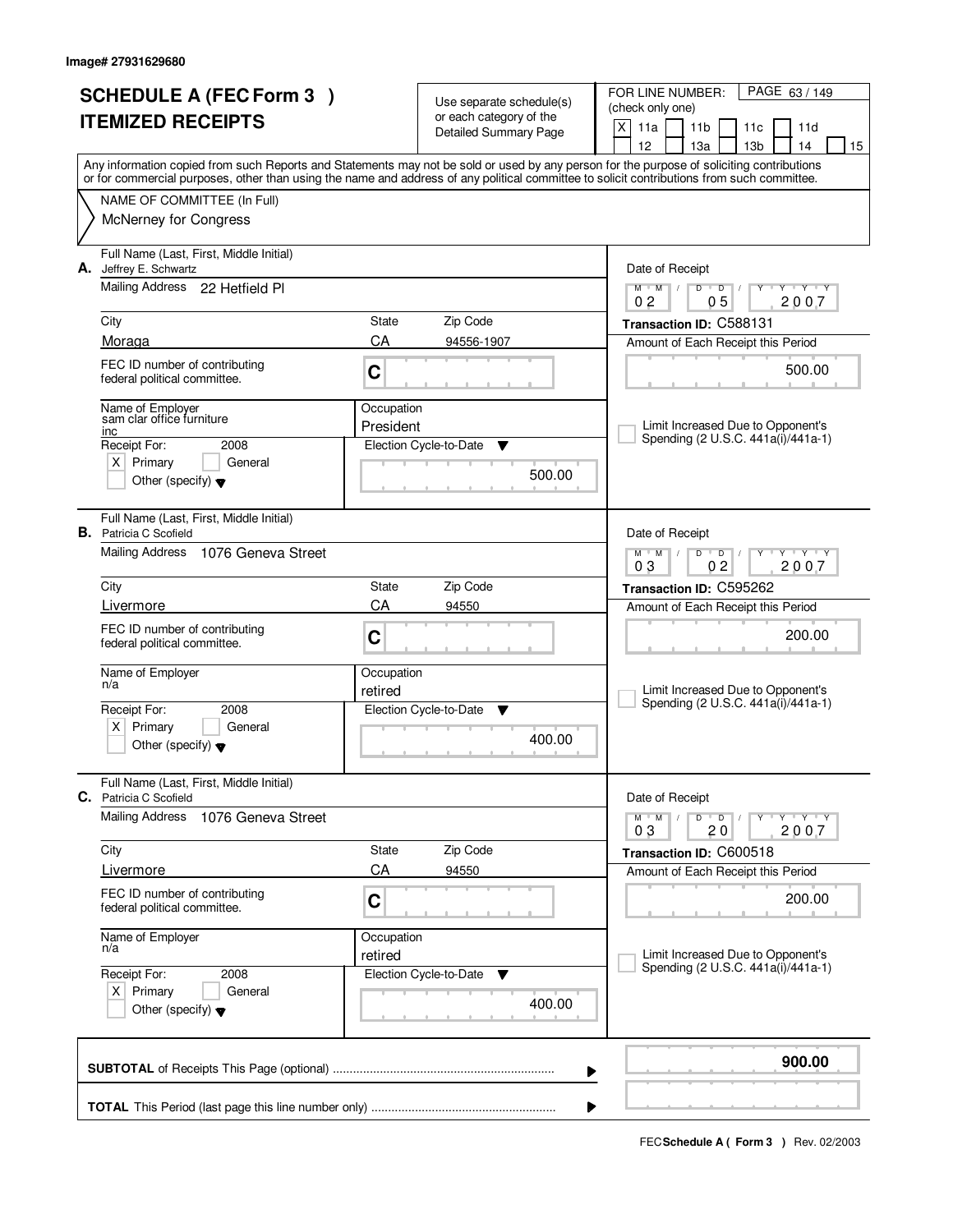|    | <b>SCHEDULE A (FEC Form 3)</b><br><b>ITEMIZED RECEIPTS</b>         |                         | Use separate schedule(s)<br>or each category of the<br><b>Detailed Summary Page</b> | FOR LINE NUMBER:<br>PAGE 64 / 149<br>(check only one)<br>X<br>11a<br>11 <sub>b</sub><br>11c<br>11d<br>12<br>13a<br>13 <sub>b</sub><br>14<br>15                                                                                                                                          |  |  |  |
|----|--------------------------------------------------------------------|-------------------------|-------------------------------------------------------------------------------------|-----------------------------------------------------------------------------------------------------------------------------------------------------------------------------------------------------------------------------------------------------------------------------------------|--|--|--|
|    |                                                                    |                         |                                                                                     | Any information copied from such Reports and Statements may not be sold or used by any person for the purpose of soliciting contributions<br>or for commercial purposes, other than using the name and address of any political committee to solicit contributions from such committee. |  |  |  |
|    | NAME OF COMMITTEE (In Full)<br>McNerney for Congress               |                         |                                                                                     |                                                                                                                                                                                                                                                                                         |  |  |  |
| А. | Full Name (Last, First, Middle Initial)<br><b>Gregory Shade</b>    |                         |                                                                                     | Date of Receipt                                                                                                                                                                                                                                                                         |  |  |  |
|    | <b>Mailing Address</b><br>PO Box 986<br>City                       | State                   | Zip Code                                                                            | $M = M$<br>$D$ $D$<br>$Y - Y - Y$<br>$\overline{1}$<br>25<br>2007<br>03<br>Transaction ID: C602868                                                                                                                                                                                      |  |  |  |
|    | Corrales                                                           | <b>NM</b>               | 87048                                                                               | Amount of Each Receipt this Period                                                                                                                                                                                                                                                      |  |  |  |
|    | FEC ID number of contributing<br>federal political committee.      | C                       |                                                                                     | 1000.00                                                                                                                                                                                                                                                                                 |  |  |  |
|    | Name of Employer<br>self<br>Receipt For:<br>2008                   | Occupation              | real estate investor<br>Election Cycle-to-Date<br>v                                 | Limit Increased Due to Opponent's<br>Spending (2 U.S.C. 441a(i)/441a-1)                                                                                                                                                                                                                 |  |  |  |
|    | $X$ Primary<br>General<br>Other (specify) $\blacktriangledown$     |                         | 3100.00                                                                             |                                                                                                                                                                                                                                                                                         |  |  |  |
|    | Full Name (Last, First, Middle Initial)<br><b>B.</b> Gregory Shade |                         |                                                                                     | Date of Receipt                                                                                                                                                                                                                                                                         |  |  |  |
|    | Mailing Address<br><b>PO Box 986</b>                               |                         |                                                                                     | $\mathbf{Y}$ $\mathbf{Y}$<br>$M$ M<br>D<br>$\overline{D}$<br>Y<br>29<br>2007<br>03                                                                                                                                                                                                      |  |  |  |
|    | City                                                               | State                   | Zip Code                                                                            | Transaction ID: C605386                                                                                                                                                                                                                                                                 |  |  |  |
|    | Corrales                                                           | <b>NM</b>               | 87048                                                                               | Amount of Each Receipt this Period                                                                                                                                                                                                                                                      |  |  |  |
|    | FEC ID number of contributing<br>federal political committee.      | C                       |                                                                                     | 1100.00                                                                                                                                                                                                                                                                                 |  |  |  |
|    | Name of Employer<br>self                                           | Occupation              |                                                                                     |                                                                                                                                                                                                                                                                                         |  |  |  |
|    |                                                                    |                         | real estate investor                                                                | Limit Increased Due to Opponent's<br>Spending (2 U.S.C. 441a(i)/441a-1)                                                                                                                                                                                                                 |  |  |  |
|    | 2008<br>Receipt For:<br>Primary<br>X General                       |                         | Election Cycle-to-Date<br>▼                                                         |                                                                                                                                                                                                                                                                                         |  |  |  |
|    | Other (specify) $\blacktriangledown$                               |                         | 3100.00                                                                             |                                                                                                                                                                                                                                                                                         |  |  |  |
|    | Full Name (Last, First, Middle Initial)<br><b>C.</b> Cheri Shankar |                         |                                                                                     | Date of Receipt                                                                                                                                                                                                                                                                         |  |  |  |
|    | <b>Mailing Address</b><br>6345 Balboa BLVD.                        |                         |                                                                                     | $M = M$<br>$D$ $D$ $/$<br>יץ יידע י<br>Y<br>12<br>2007<br>02                                                                                                                                                                                                                            |  |  |  |
|    | City                                                               | State                   | Zip Code                                                                            | Transaction ID: C592318                                                                                                                                                                                                                                                                 |  |  |  |
|    | Encino                                                             | CA                      | 91316                                                                               | Amount of Each Receipt this Period                                                                                                                                                                                                                                                      |  |  |  |
|    | FEC ID number of contributing<br>federal political committee.      | C                       |                                                                                     | 2300.00                                                                                                                                                                                                                                                                                 |  |  |  |
|    | Name of Employer<br>JUST SO, INC.                                  | Occupation<br>Filmmaker |                                                                                     | Limit Increased Due to Opponent's                                                                                                                                                                                                                                                       |  |  |  |
|    | Receipt For:<br>2008                                               |                         | Election Cycle-to-Date ▼                                                            | Spending (2 U.S.C. 441a(i)/441a-1)                                                                                                                                                                                                                                                      |  |  |  |
|    | $X$ Primary<br>General<br>Other (specify) $\blacktriangledown$     |                         | 2300.00                                                                             |                                                                                                                                                                                                                                                                                         |  |  |  |
|    |                                                                    |                         |                                                                                     | 4400.00<br>▶                                                                                                                                                                                                                                                                            |  |  |  |
|    |                                                                    |                         |                                                                                     |                                                                                                                                                                                                                                                                                         |  |  |  |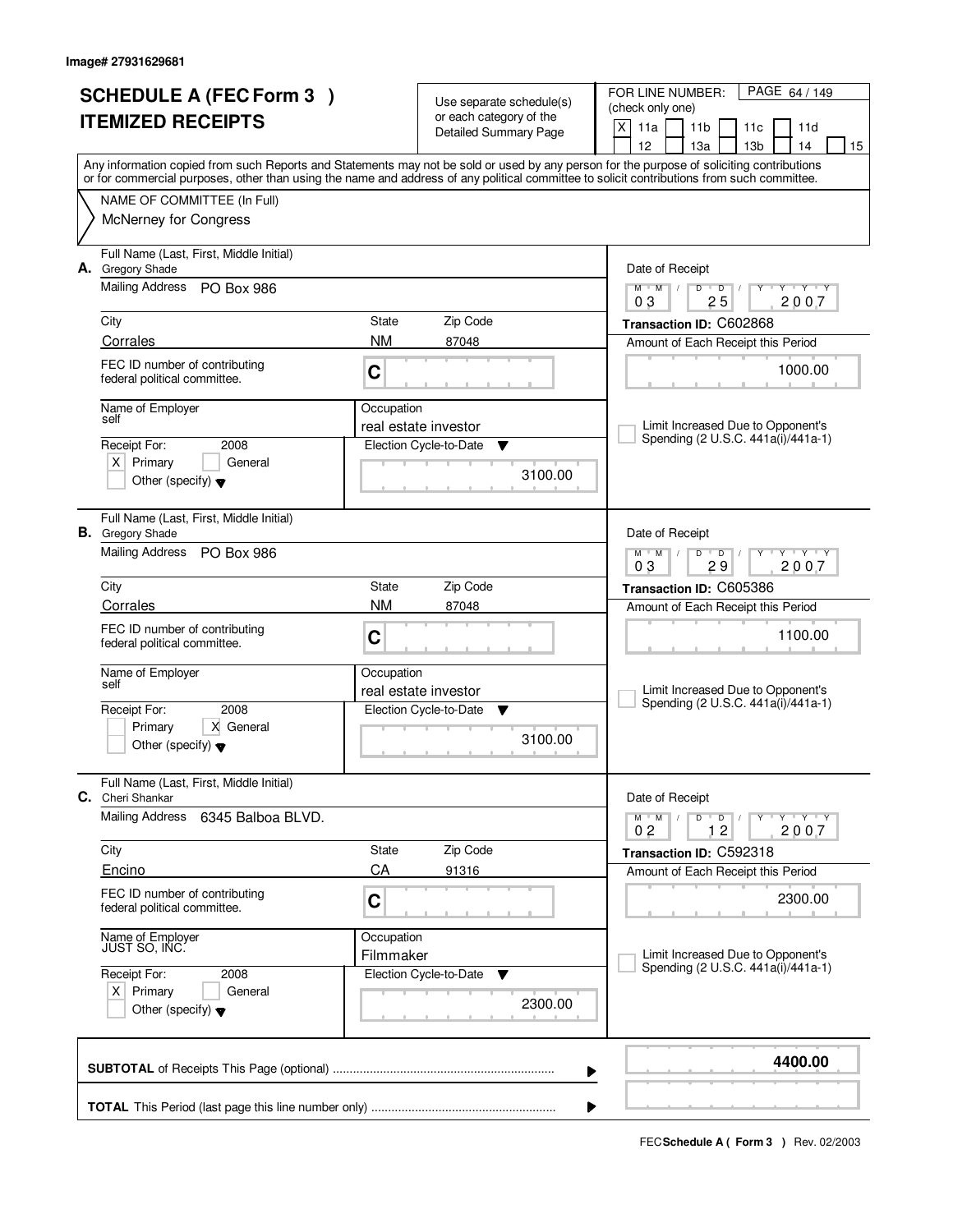| <b>SCHEDULE A (FEC Form 3)</b><br><b>ITEMIZED RECEIPTS</b> |                                                                       |                                | Use separate schedule(s)<br>or each category of the | PAGE 65 / 149<br>FOR LINE NUMBER:<br>(check only one)                                                                                                                                                                                                                                   |  |  |  |
|------------------------------------------------------------|-----------------------------------------------------------------------|--------------------------------|-----------------------------------------------------|-----------------------------------------------------------------------------------------------------------------------------------------------------------------------------------------------------------------------------------------------------------------------------------------|--|--|--|
|                                                            |                                                                       |                                | <b>Detailed Summary Page</b>                        | $\mathsf{X}$<br>11a<br>11 <sub>b</sub><br>11 <sub>c</sub><br>11d<br>12<br>13a<br>13 <sub>b</sub><br>14<br>15                                                                                                                                                                            |  |  |  |
|                                                            |                                                                       |                                |                                                     | Any information copied from such Reports and Statements may not be sold or used by any person for the purpose of soliciting contributions<br>or for commercial purposes, other than using the name and address of any political committee to solicit contributions from such committee. |  |  |  |
|                                                            | NAME OF COMMITTEE (In Full)                                           |                                |                                                     |                                                                                                                                                                                                                                                                                         |  |  |  |
|                                                            | <b>McNerney for Congress</b>                                          |                                |                                                     |                                                                                                                                                                                                                                                                                         |  |  |  |
| А.                                                         | Full Name (Last, First, Middle Initial)<br>Stanley K. Sheinbaum       |                                |                                                     | Date of Receipt                                                                                                                                                                                                                                                                         |  |  |  |
|                                                            | Mailing Address 345 N Rockingham Ave                                  |                                |                                                     | $Y + Y + Y + Y$<br>$M$ $M$<br>$D$ $D$ $1$<br>03<br>31<br>2007                                                                                                                                                                                                                           |  |  |  |
|                                                            | City                                                                  | State                          | Zip Code                                            | Transaction ID: C605587                                                                                                                                                                                                                                                                 |  |  |  |
|                                                            | Los Angeles                                                           | CA                             | 90049-2635                                          | Amount of Each Receipt this Period                                                                                                                                                                                                                                                      |  |  |  |
|                                                            | FEC ID number of contributing<br>federal political committee.         | C                              |                                                     | 500.00                                                                                                                                                                                                                                                                                  |  |  |  |
|                                                            | Name of Employer<br>STANLEY SHEINBAUM, ECONOM-<br>IST                 | Occupation<br><b>ECONOMIST</b> |                                                     | Limit Increased Due to Opponent's                                                                                                                                                                                                                                                       |  |  |  |
|                                                            | Receipt For:<br>2008                                                  |                                | Election Cycle-to-Date<br>▼                         | Spending (2 U.S.C. 441a(i)/441a-1)                                                                                                                                                                                                                                                      |  |  |  |
|                                                            | $X$ Primary<br>General<br>Other (specify) $\blacktriangledown$        |                                | 500.00                                              |                                                                                                                                                                                                                                                                                         |  |  |  |
|                                                            | Full Name (Last, First, Middle Initial)<br><b>B.</b> Patricia Shenker |                                |                                                     | Date of Receipt                                                                                                                                                                                                                                                                         |  |  |  |
|                                                            | Mailing Address 971 Enchanted Way                                     |                                |                                                     | $M$ M<br>D<br>$\overline{D}$<br>$T$ $Y$ $T$ $Y$<br>25<br>2007<br>03                                                                                                                                                                                                                     |  |  |  |
|                                                            | City                                                                  | State                          | Zip Code                                            | Transaction ID: C601456                                                                                                                                                                                                                                                                 |  |  |  |
|                                                            | <b>Pacific Palisades</b>                                              | CA                             | 90272-2824                                          | Amount of Each Receipt this Period                                                                                                                                                                                                                                                      |  |  |  |
|                                                            | FEC ID number of contributing<br>federal political committee.         | C                              |                                                     | 1500.00                                                                                                                                                                                                                                                                                 |  |  |  |
|                                                            | Name of Employer<br>self                                              | Occupation                     |                                                     |                                                                                                                                                                                                                                                                                         |  |  |  |
|                                                            | Receipt For:<br>2008                                                  |                                | real estate investor<br>Election Cycle-to-Date      | Limit Increased Due to Opponent's<br>Spending (2 U.S.C. 441a(i)/441a-1)                                                                                                                                                                                                                 |  |  |  |
|                                                            | Primary<br>X  <br>General                                             |                                | ▼                                                   |                                                                                                                                                                                                                                                                                         |  |  |  |
|                                                            | Other (specify) $\blacktriangledown$                                  |                                | 1500.00                                             |                                                                                                                                                                                                                                                                                         |  |  |  |
|                                                            | Full Name (Last, First, Middle Initial)<br><b>C.</b> Carrie Shepard   |                                |                                                     | Date of Receipt                                                                                                                                                                                                                                                                         |  |  |  |
|                                                            | <b>Mailing Address</b><br>2312 Poppy Lane                             |                                |                                                     | D<br>$M$ $M$ /<br>$\blacksquare$ D $\blacksquare$ /<br>$Y + Y + Y$<br>Υ<br>2007<br>30<br>03                                                                                                                                                                                             |  |  |  |
|                                                            | City                                                                  | State                          | Zip Code                                            | Transaction ID: C605488                                                                                                                                                                                                                                                                 |  |  |  |
|                                                            | Davis                                                                 | CA                             | 95616                                               | Amount of Each Receipt this Period                                                                                                                                                                                                                                                      |  |  |  |
|                                                            | FEC ID number of contributing<br>federal political committee.         | C                              |                                                     | 250.00                                                                                                                                                                                                                                                                                  |  |  |  |
|                                                            | Name of Employer<br>none                                              | Occupation                     |                                                     |                                                                                                                                                                                                                                                                                         |  |  |  |
|                                                            | Receipt For:<br>2008                                                  | none                           | Election Cycle-to-Date<br>v                         | Limit Increased Due to Opponent's<br>Spending (2 U.S.C. 441a(i)/441a-1)                                                                                                                                                                                                                 |  |  |  |
|                                                            | $X$ Primary<br>General<br>Other (specify) $\blacktriangledown$        |                                | 250.00                                              |                                                                                                                                                                                                                                                                                         |  |  |  |
|                                                            |                                                                       |                                |                                                     | 2250.00<br>▶                                                                                                                                                                                                                                                                            |  |  |  |
|                                                            | ▶                                                                     |                                |                                                     |                                                                                                                                                                                                                                                                                         |  |  |  |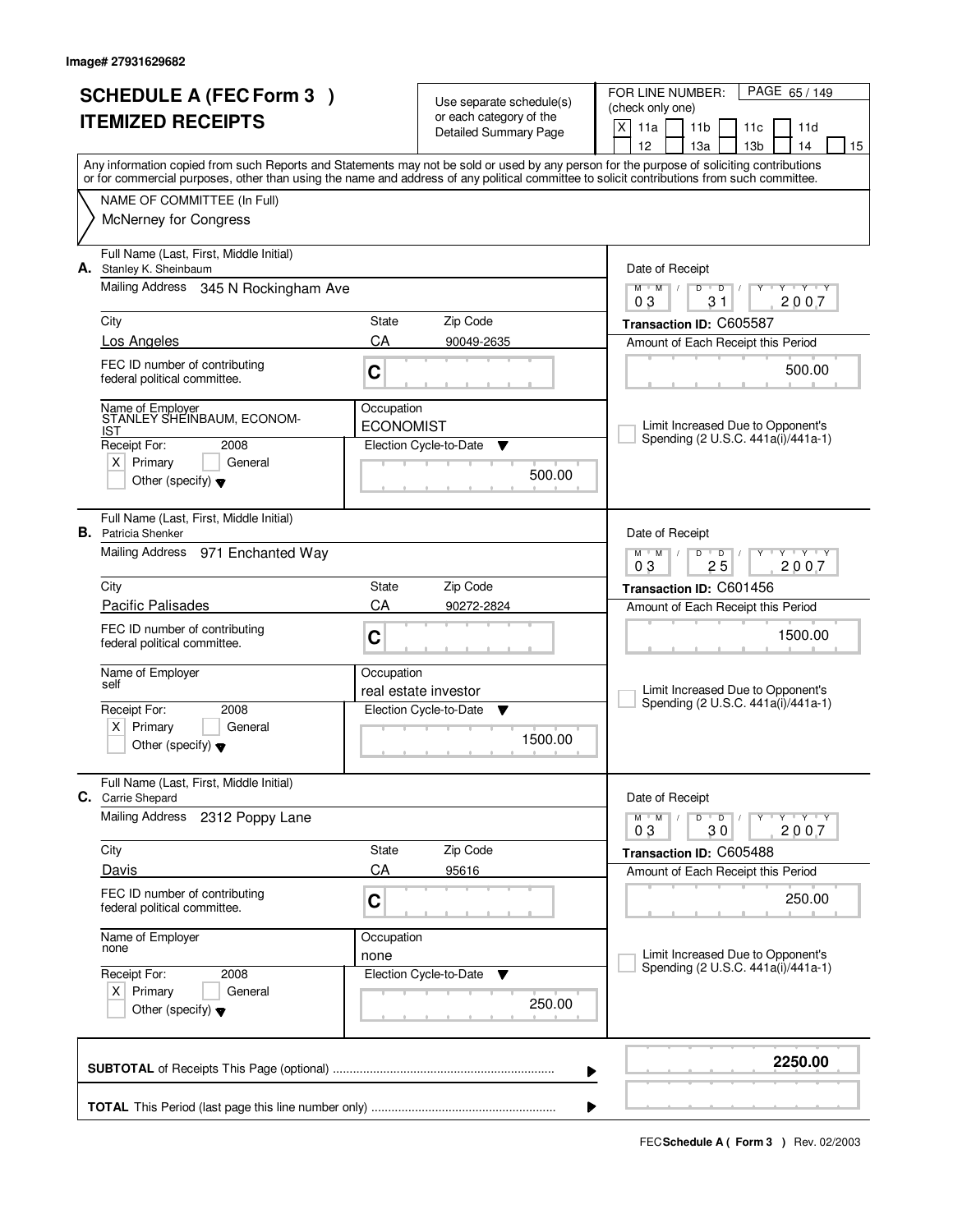| <b>SCHEDULE A (FEC Form 3)</b><br><b>ITEMIZED RECEIPTS</b> |                                                                                                              |                        | Use separate schedule(s)<br>or each category of the<br><b>Detailed Summary Page</b> | FOR LINE NUMBER:<br>PAGE 66 / 149<br>(check only one)<br>$\mathsf{X}$<br>11a<br>11 <sub>b</sub><br>11c<br>11d                                                                                                                                                                                                                       |  |  |  |
|------------------------------------------------------------|--------------------------------------------------------------------------------------------------------------|------------------------|-------------------------------------------------------------------------------------|-------------------------------------------------------------------------------------------------------------------------------------------------------------------------------------------------------------------------------------------------------------------------------------------------------------------------------------|--|--|--|
|                                                            |                                                                                                              |                        |                                                                                     | 12<br>13a<br>13 <sub>b</sub><br>14<br>15<br>Any information copied from such Reports and Statements may not be sold or used by any person for the purpose of soliciting contributions<br>or for commercial purposes, other than using the name and address of any political committee to solicit contributions from such committee. |  |  |  |
|                                                            | NAME OF COMMITTEE (In Full)<br>McNerney for Congress                                                         |                        |                                                                                     |                                                                                                                                                                                                                                                                                                                                     |  |  |  |
| А.                                                         | Full Name (Last, First, Middle Initial)<br>Daniel Shimer<br><b>Mailing Address</b><br>1716 Green Valley Road |                        |                                                                                     | Date of Receipt<br>$\mathsf D$<br>$M$ M<br>$\top$ /<br>D<br><b>TEY TEY</b>                                                                                                                                                                                                                                                          |  |  |  |
|                                                            |                                                                                                              |                        |                                                                                     | 0 <sub>5</sub><br>2007<br>03                                                                                                                                                                                                                                                                                                        |  |  |  |
|                                                            | City<br>Danville                                                                                             | State<br>CA            | Zip Code<br>94526                                                                   | Transaction ID: C595610<br>Amount of Each Receipt this Period                                                                                                                                                                                                                                                                       |  |  |  |
|                                                            | FEC ID number of contributing<br>federal political committee.                                                | C                      |                                                                                     | 200.00                                                                                                                                                                                                                                                                                                                              |  |  |  |
|                                                            | Name of Employer<br>self employed                                                                            | Occupation<br>engineer |                                                                                     | Limit Increased Due to Opponent's<br>Spending (2 U.S.C. 441a(i)/441a-1)                                                                                                                                                                                                                                                             |  |  |  |
|                                                            | Receipt For:<br>2008<br>$X$ Primary<br>General<br>Other (specify) $\blacktriangledown$                       |                        | Election Cycle-to-Date<br>v<br>650.00                                               |                                                                                                                                                                                                                                                                                                                                     |  |  |  |
| В.                                                         | Full Name (Last, First, Middle Initial)<br><b>Daniel Shimer</b>                                              |                        |                                                                                     | Date of Receipt                                                                                                                                                                                                                                                                                                                     |  |  |  |
|                                                            | Mailing Address<br>1716 Green Valley Road                                                                    |                        |                                                                                     | $M$ $M$ /<br>$\overline{D}$<br>$Y - Y - Y$<br>D<br>03<br>13<br>2007                                                                                                                                                                                                                                                                 |  |  |  |
|                                                            | City                                                                                                         | State                  | Zip Code                                                                            | Transaction ID: C600111                                                                                                                                                                                                                                                                                                             |  |  |  |
|                                                            | Danville                                                                                                     | CA                     | 94526                                                                               | Amount of Each Receipt this Period                                                                                                                                                                                                                                                                                                  |  |  |  |
|                                                            | FEC ID number of contributing<br>federal political committee.                                                | C                      |                                                                                     | 300.00                                                                                                                                                                                                                                                                                                                              |  |  |  |
|                                                            | Name of Employer<br>self employed                                                                            | Occupation<br>engineer |                                                                                     | Limit Increased Due to Opponent's                                                                                                                                                                                                                                                                                                   |  |  |  |
|                                                            | Receipt For:<br>2008                                                                                         |                        | Election Cycle-to-Date<br>▼                                                         | Spending (2 U.S.C. 441a(i)/441a-1)                                                                                                                                                                                                                                                                                                  |  |  |  |
|                                                            | Primary<br>ΧI<br>General<br>Other (specify) $\blacktriangledown$                                             |                        | 650.00                                                                              |                                                                                                                                                                                                                                                                                                                                     |  |  |  |
| С.                                                         | Full Name (Last, First, Middle Initial)<br><b>Daniel Shimer</b>                                              |                        |                                                                                     | Date of Receipt                                                                                                                                                                                                                                                                                                                     |  |  |  |
|                                                            | <b>Mailing Address</b><br>1716 Green Valley Road                                                             |                        |                                                                                     | $Y - Y - Y - Y$<br>$M$ $M$ $/$<br>D<br>$\overline{D}$<br>2007<br>03<br>29                                                                                                                                                                                                                                                           |  |  |  |
|                                                            | City                                                                                                         | <b>State</b>           | Zip Code                                                                            | Transaction ID: C605212                                                                                                                                                                                                                                                                                                             |  |  |  |
|                                                            | Danville                                                                                                     | CA                     | 94526                                                                               | Amount of Each Receipt this Period                                                                                                                                                                                                                                                                                                  |  |  |  |
|                                                            | FEC ID number of contributing<br>federal political committee.                                                | C                      |                                                                                     | 150.00                                                                                                                                                                                                                                                                                                                              |  |  |  |
|                                                            | Name of Employer<br>self employed                                                                            | Occupation<br>engineer |                                                                                     | Limit Increased Due to Opponent's                                                                                                                                                                                                                                                                                                   |  |  |  |
|                                                            | Receipt For:<br>2008                                                                                         |                        | Election Cycle-to-Date<br>v                                                         | Spending (2 U.S.C. 441a(i)/441a-1)                                                                                                                                                                                                                                                                                                  |  |  |  |
|                                                            | $X$ Primary<br>General<br>Other (specify) $\blacktriangledown$                                               |                        | 650.00                                                                              |                                                                                                                                                                                                                                                                                                                                     |  |  |  |
|                                                            |                                                                                                              |                        |                                                                                     | 650.00<br>▶                                                                                                                                                                                                                                                                                                                         |  |  |  |
|                                                            |                                                                                                              |                        |                                                                                     |                                                                                                                                                                                                                                                                                                                                     |  |  |  |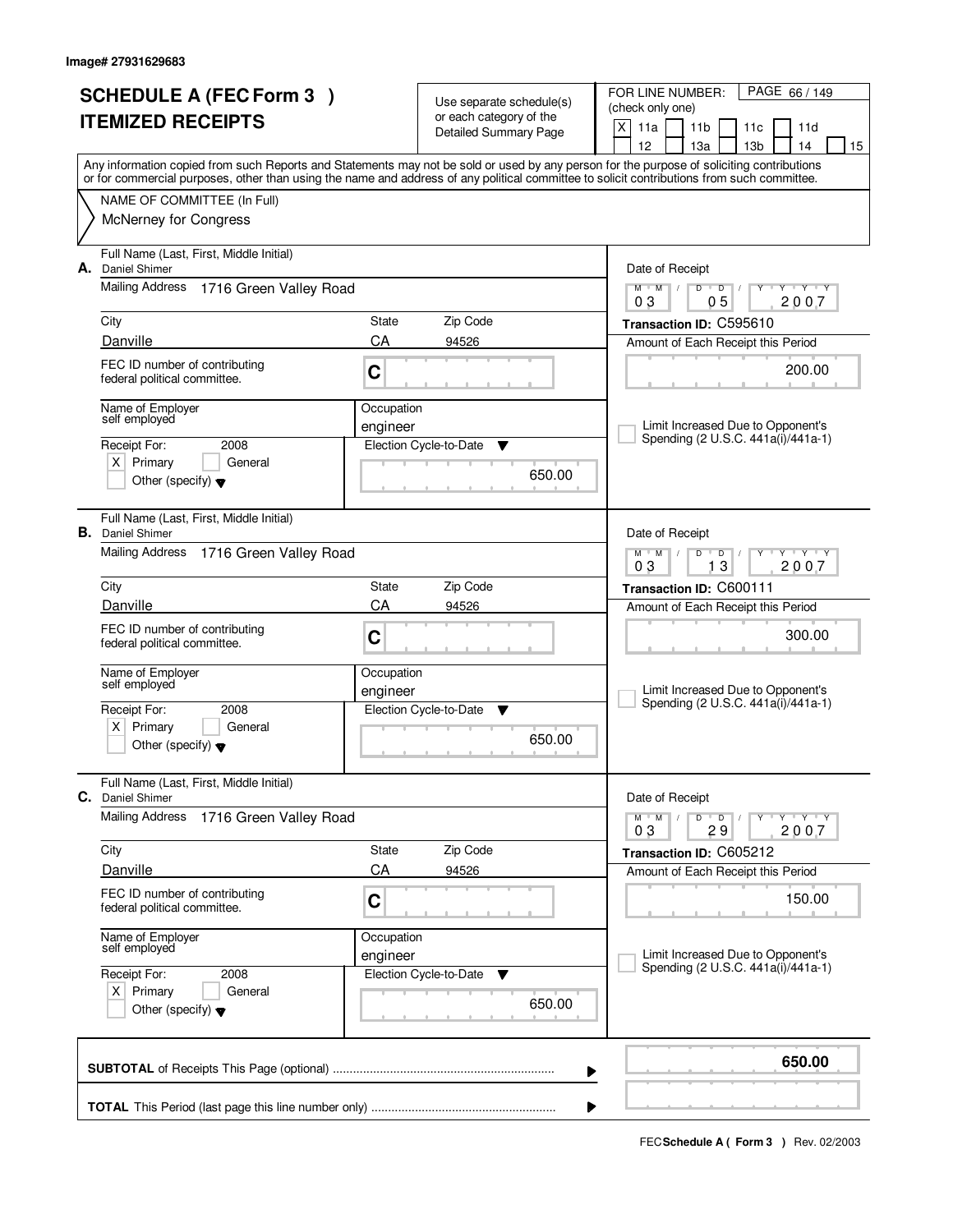|                          | <b>SCHEDULE A (FEC Form 3)</b>                                    |                              |                                                     | FOR LINE NUMBER:<br>PAGE 67/149                                                                                                            |
|--------------------------|-------------------------------------------------------------------|------------------------------|-----------------------------------------------------|--------------------------------------------------------------------------------------------------------------------------------------------|
| <b>ITEMIZED RECEIPTS</b> |                                                                   |                              | Use separate schedule(s)<br>or each category of the | (check only one)                                                                                                                           |
|                          |                                                                   |                              | Detailed Summary Page                               | X<br>11a<br>11 <sub>b</sub><br>11d<br>11c<br>12<br>13 <sub>b</sub><br>13a<br>14<br>15                                                      |
|                          |                                                                   |                              |                                                     | Any information copied from such Reports and Statements may not be sold or used by any person for the purpose of soliciting contributions  |
|                          |                                                                   |                              |                                                     | or for commercial purposes, other than using the name and address of any political committee to solicit contributions from such committee. |
|                          | NAME OF COMMITTEE (In Full)                                       |                              |                                                     |                                                                                                                                            |
|                          | <b>McNerney for Congress</b>                                      |                              |                                                     |                                                                                                                                            |
|                          | Full Name (Last, First, Middle Initial)<br>A. Charles Siegel      |                              |                                                     | Date of Receipt                                                                                                                            |
|                          | Mailing Address<br>7426 Kenshire                                  |                              |                                                     | $\overline{D}$<br>$\mathbf{y}$ $\mathbf{y}$<br>$M$ <sup>U</sup><br>$M$ /<br>D<br>Y<br>22<br>2007<br>0 <sub>1</sub>                         |
|                          | City                                                              | State                        | Zip Code                                            | Transaction ID: C587184                                                                                                                    |
|                          | Dallas                                                            | ТX                           | 75230                                               | Amount of Each Receipt this Period                                                                                                         |
|                          | FEC ID number of contributing<br>federal political committee.     | C                            |                                                     | 250.00                                                                                                                                     |
|                          | Name of Employer<br>Waters & Kraus, LLP                           | Occupation                   |                                                     |                                                                                                                                            |
|                          | Receipt For:<br>2006                                              | attorney                     | Election Cycle-to-Date<br>Y                         | Limit Increased Due to Opponent's<br>Spending (2 U.S.C. 441a(i)/441a-1)                                                                    |
|                          | X General<br>Primary                                              |                              |                                                     |                                                                                                                                            |
|                          | Other (specify) $\blacktriangledown$                              |                              | 250.00                                              |                                                                                                                                            |
|                          | Full Name (Last, First, Middle Initial)<br><b>B.</b> Alan Sieroty |                              |                                                     | Date of Receipt                                                                                                                            |
|                          | <b>Mailing Address</b><br>6022 Wilshire Blvd<br><b>Ste 201</b>    |                              |                                                     | $M$ $M$ $/$<br>$\overline{D}$<br>$\mathbf{y}$ $\mathbf{y}$<br>D<br>Y<br>03<br>31<br>2007                                                   |
|                          | City                                                              | State                        | Zip Code                                            | Transaction ID: C606228                                                                                                                    |
|                          | Los Angeles                                                       | CA<br>90036-3616             |                                                     | Amount of Each Receipt this Period                                                                                                         |
|                          | FEC ID number of contributing<br>federal political committee.     | C                            |                                                     | 250.00                                                                                                                                     |
|                          | Name of Employer<br>SIEROTY COMPANY                               | Occupation                   |                                                     |                                                                                                                                            |
|                          |                                                                   | President                    |                                                     | Limit Increased Due to Opponent's<br>Spending (2 U.S.C. 441a(i)/441a-1)                                                                    |
|                          | Receipt For:<br>2008<br>Primary<br>$\times$<br>General            |                              | Election Cycle-to-Date<br>▼                         |                                                                                                                                            |
|                          | Other (specify) $\blacktriangledown$                              |                              | 250.00                                              |                                                                                                                                            |
| С.                       | Full Name (Last, First, Middle Initial)<br>Steve M. Silberstein   |                              |                                                     | Date of Receipt                                                                                                                            |
|                          | <b>Mailing Address</b><br>29 Eucalyptus Rd.                       |                              |                                                     | D<br>$M$ $M$ $/$<br>$\overline{D}$<br>$Y$ $Y$ $Y$ $Y$<br>2007<br>26<br>01                                                                  |
|                          | City                                                              | State                        | Zip Code                                            | Transaction ID: C587177                                                                                                                    |
|                          | <b>Belvedere</b>                                                  | CA                           | 94920                                               | Amount of Each Receipt this Period                                                                                                         |
|                          | FEC ID number of contributing<br>federal political committee.     | C                            |                                                     | 2000.00                                                                                                                                    |
|                          | Name of Employer<br>RETIRED                                       | Occupation<br><b>RETIRED</b> |                                                     | Limit Increased Due to Opponent's                                                                                                          |
|                          | Receipt For:<br>2008                                              |                              | Election Cycle-to-Date<br>v                         | Spending (2 U.S.C. 441a(i)/441a-1)                                                                                                         |
|                          | Primary<br>X General<br>Other (specify) $\blacktriangledown$      |                              | 4000.00                                             |                                                                                                                                            |
|                          |                                                                   |                              |                                                     | 2500.00<br>▶                                                                                                                               |
|                          |                                                                   |                              |                                                     |                                                                                                                                            |
|                          |                                                                   |                              |                                                     |                                                                                                                                            |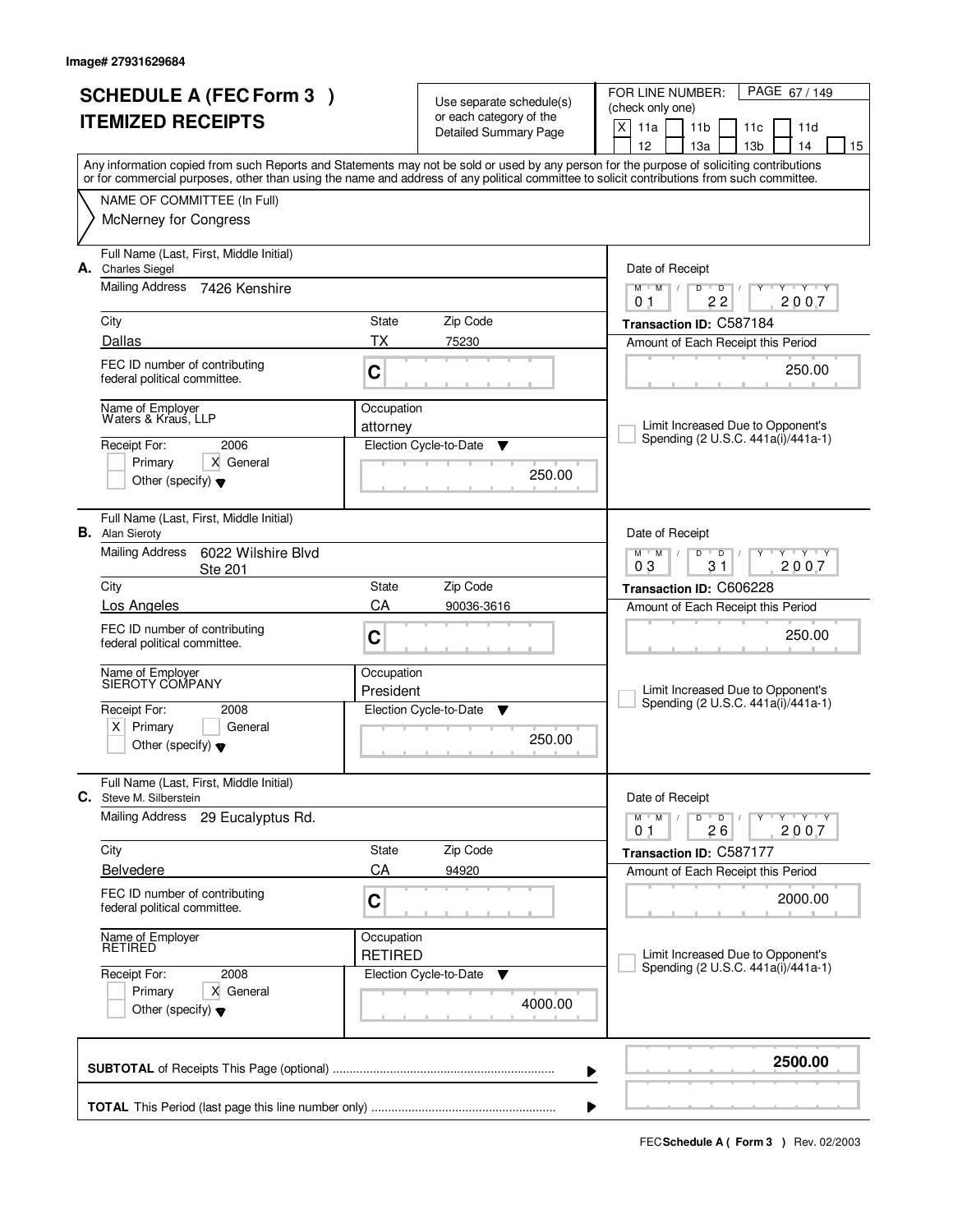|                          | <b>SCHEDULE A (FEC Form 3)</b>                                |                              |                                                     | FOR LINE NUMBER:<br>PAGE 68 / 149                                                                                                                                                                                                                                                       |
|--------------------------|---------------------------------------------------------------|------------------------------|-----------------------------------------------------|-----------------------------------------------------------------------------------------------------------------------------------------------------------------------------------------------------------------------------------------------------------------------------------------|
|                          |                                                               |                              | Use separate schedule(s)<br>or each category of the | (check only one)                                                                                                                                                                                                                                                                        |
| <b>ITEMIZED RECEIPTS</b> |                                                               |                              | Detailed Summary Page                               | X<br>11a<br>11 <sub>b</sub><br>11c<br>11d                                                                                                                                                                                                                                               |
|                          |                                                               |                              |                                                     | 12<br>13 <sub>b</sub><br>13a<br>14<br>15                                                                                                                                                                                                                                                |
|                          |                                                               |                              |                                                     | Any information copied from such Reports and Statements may not be sold or used by any person for the purpose of soliciting contributions<br>or for commercial purposes, other than using the name and address of any political committee to solicit contributions from such committee. |
|                          |                                                               |                              |                                                     |                                                                                                                                                                                                                                                                                         |
|                          | NAME OF COMMITTEE (In Full)<br><b>McNerney for Congress</b>   |                              |                                                     |                                                                                                                                                                                                                                                                                         |
|                          |                                                               |                              |                                                     |                                                                                                                                                                                                                                                                                         |
|                          | Full Name (Last, First, Middle Initial)                       |                              |                                                     |                                                                                                                                                                                                                                                                                         |
| А.                       | Steve M. Silberstein                                          |                              |                                                     | Date of Receipt                                                                                                                                                                                                                                                                         |
|                          | <b>Mailing Address</b><br>29 Eucalyptus Rd.                   |                              |                                                     | $M$ $M$ /<br>D<br>$\overline{D}$<br>$Y - Y - Y$<br>Y<br>2007<br>26<br>0 <sub>1</sub>                                                                                                                                                                                                    |
|                          | City                                                          | State                        | Zip Code                                            | Transaction ID: C587176                                                                                                                                                                                                                                                                 |
|                          | <b>Belvedere</b>                                              | CA                           | 94920                                               | Amount of Each Receipt this Period                                                                                                                                                                                                                                                      |
|                          |                                                               |                              |                                                     |                                                                                                                                                                                                                                                                                         |
|                          | FEC ID number of contributing<br>federal political committee. | C                            |                                                     | 2000.00                                                                                                                                                                                                                                                                                 |
|                          |                                                               |                              |                                                     |                                                                                                                                                                                                                                                                                         |
|                          | Name of Employer<br>RETIRED                                   | Occupation<br><b>RETIRED</b> |                                                     | Limit Increased Due to Opponent's                                                                                                                                                                                                                                                       |
|                          | Receipt For:<br>2008                                          |                              | Election Cycle-to-Date<br>Y                         | Spending (2 U.S.C. 441a(i)/441a-1)                                                                                                                                                                                                                                                      |
|                          | $X$ Primary<br>General                                        |                              |                                                     |                                                                                                                                                                                                                                                                                         |
|                          | Other (specify) $\blacktriangledown$                          |                              | 4000.00                                             |                                                                                                                                                                                                                                                                                         |
|                          |                                                               |                              |                                                     |                                                                                                                                                                                                                                                                                         |
|                          | Full Name (Last, First, Middle Initial)                       |                              |                                                     |                                                                                                                                                                                                                                                                                         |
|                          | <b>B.</b> Robin Siver                                         |                              |                                                     | Date of Receipt                                                                                                                                                                                                                                                                         |
|                          | Mailing Address P.O. Box 39382                                |                              |                                                     | $M$ $M$ /<br>$Y - Y - Y - Y$<br>D<br>$\overline{D}$<br>0 <sub>2</sub><br>2007<br>4                                                                                                                                                                                                      |
|                          | City                                                          | State                        | Zip Code                                            | Transaction ID: C592317                                                                                                                                                                                                                                                                 |
|                          | Phoenix                                                       | AZ                           | 85069                                               | Amount of Each Receipt this Period                                                                                                                                                                                                                                                      |
|                          | FEC ID number of contributing                                 |                              |                                                     |                                                                                                                                                                                                                                                                                         |
|                          | federal political committee.                                  | C                            |                                                     | 250.00                                                                                                                                                                                                                                                                                  |
|                          | Name of Employer                                              | Occupation                   |                                                     |                                                                                                                                                                                                                                                                                         |
|                          | self                                                          | physician                    |                                                     | Limit Increased Due to Opponent's                                                                                                                                                                                                                                                       |
|                          | Receipt For:<br>2008                                          |                              | Election Cycle-to-Date<br>Y                         | Spending (2 U.S.C. 441a(i)/441a-1)                                                                                                                                                                                                                                                      |
|                          | Primary<br>$X \mid$<br>General                                |                              |                                                     |                                                                                                                                                                                                                                                                                         |
|                          | Other (specify) $\blacktriangledown$                          |                              | 250.00                                              |                                                                                                                                                                                                                                                                                         |
|                          |                                                               |                              |                                                     |                                                                                                                                                                                                                                                                                         |
| С.                       | Full Name (Last, First, Middle Initial)<br>John Staley        |                              |                                                     | Date of Receipt                                                                                                                                                                                                                                                                         |
|                          | <b>Mailing Address</b><br>6210 Stoneridge Mall Rd Ste 41      |                              |                                                     | $M$ $M$ $/$<br>D<br>$\overline{D}$ /<br>$Y + Y + Y$                                                                                                                                                                                                                                     |
|                          |                                                               |                              |                                                     | 2007<br>03<br>28                                                                                                                                                                                                                                                                        |
|                          | City                                                          | State                        | Zip Code                                            | Transaction ID: C602774                                                                                                                                                                                                                                                                 |
|                          | Pleasanton                                                    | CA                           | 94588-3265                                          | Amount of Each Receipt this Period                                                                                                                                                                                                                                                      |
|                          | FEC ID number of contributing                                 | C                            |                                                     | 1000.00                                                                                                                                                                                                                                                                                 |
|                          | federal political committee.                                  |                              |                                                     |                                                                                                                                                                                                                                                                                         |
|                          | Name of Employer<br>Self Employed                             | Occupation                   |                                                     |                                                                                                                                                                                                                                                                                         |
|                          |                                                               | Attorney                     |                                                     | Limit Increased Due to Opponent's<br>Spending (2 U.S.C. 441a(i)/441a-1)                                                                                                                                                                                                                 |
|                          | Receipt For:<br>2008                                          |                              | Election Cycle-to-Date<br>v                         |                                                                                                                                                                                                                                                                                         |
|                          | $X$ Primary<br>General                                        |                              | 1000.00                                             |                                                                                                                                                                                                                                                                                         |
|                          | Other (specify) $\blacktriangledown$                          |                              |                                                     |                                                                                                                                                                                                                                                                                         |
|                          |                                                               |                              |                                                     |                                                                                                                                                                                                                                                                                         |
|                          |                                                               |                              |                                                     | 3250.00<br>▶                                                                                                                                                                                                                                                                            |
|                          |                                                               |                              |                                                     |                                                                                                                                                                                                                                                                                         |
|                          |                                                               |                              |                                                     | ▶                                                                                                                                                                                                                                                                                       |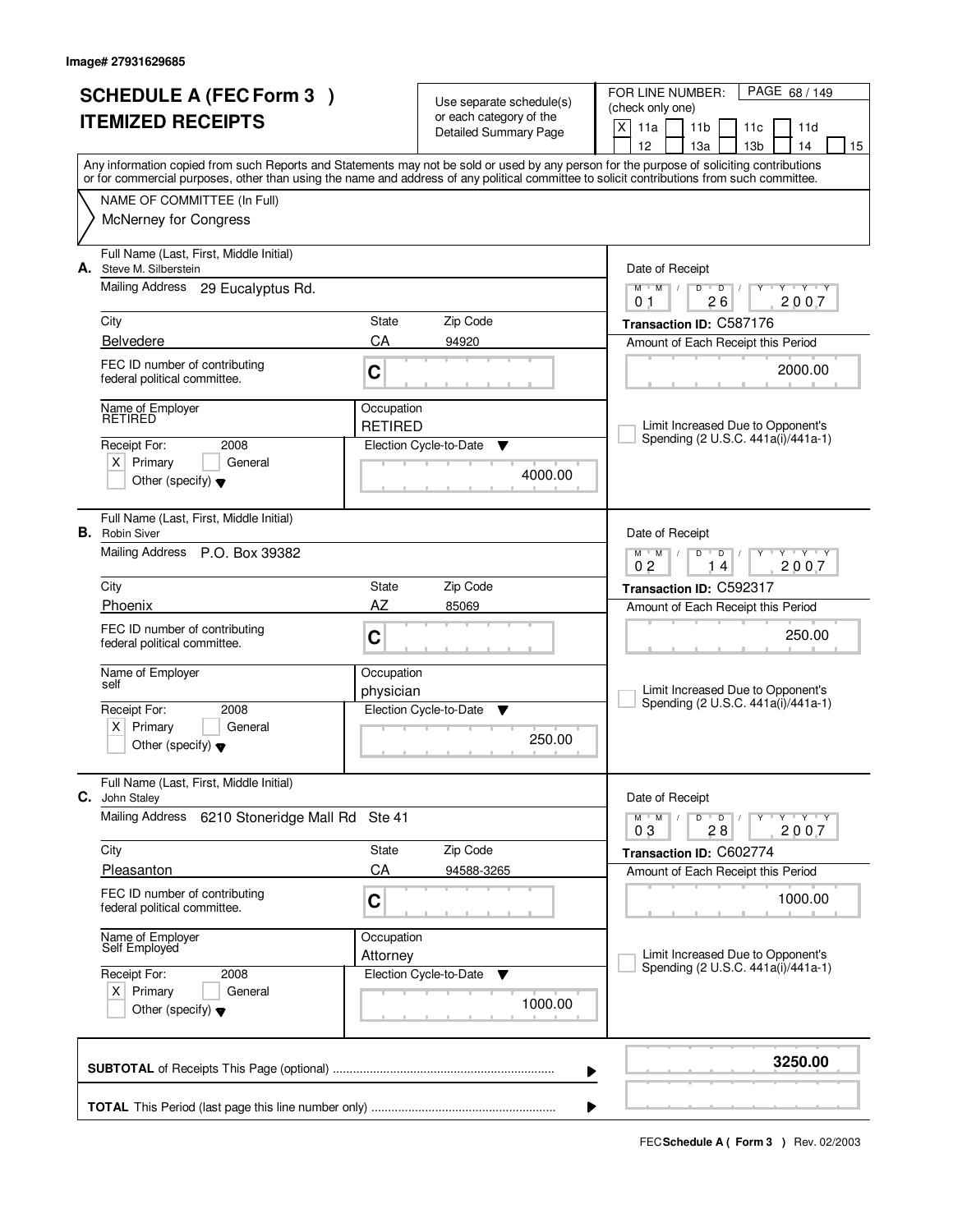|                          | <b>SCHEDULE A (FEC Form 3)</b>                                   |                    | Use separate schedule(s)    | FOR LINE NUMBER:<br>PAGE 69 / 149                                                                                                                                                                                                                                                       |  |
|--------------------------|------------------------------------------------------------------|--------------------|-----------------------------|-----------------------------------------------------------------------------------------------------------------------------------------------------------------------------------------------------------------------------------------------------------------------------------------|--|
| <b>ITEMIZED RECEIPTS</b> |                                                                  |                    | or each category of the     | (check only one)<br>X<br>11a<br>11 <sub>b</sub><br>11d<br>11c                                                                                                                                                                                                                           |  |
|                          |                                                                  |                    | Detailed Summary Page       | 12<br>13 <sub>b</sub><br>13a<br>14<br>15                                                                                                                                                                                                                                                |  |
|                          |                                                                  |                    |                             | Any information copied from such Reports and Statements may not be sold or used by any person for the purpose of soliciting contributions<br>or for commercial purposes, other than using the name and address of any political committee to solicit contributions from such committee. |  |
|                          | NAME OF COMMITTEE (In Full)                                      |                    |                             |                                                                                                                                                                                                                                                                                         |  |
|                          | <b>McNerney for Congress</b>                                     |                    |                             |                                                                                                                                                                                                                                                                                         |  |
|                          |                                                                  |                    |                             |                                                                                                                                                                                                                                                                                         |  |
| А.                       | Full Name (Last, First, Middle Initial)<br><b>Nancy Stephens</b> |                    |                             | Date of Receipt                                                                                                                                                                                                                                                                         |  |
|                          | Mailing Address<br>255 N Saltair Ave                             |                    |                             | $T$ $Y$ $T$ $Y$<br>$M$ <sup>U</sup><br>M<br>D<br>$\overline{D}$<br>$\sqrt{2}$                                                                                                                                                                                                           |  |
|                          |                                                                  |                    |                             | 25<br>2007<br>03                                                                                                                                                                                                                                                                        |  |
|                          | City                                                             | State<br>CA        | Zip Code                    | Transaction ID: C601449                                                                                                                                                                                                                                                                 |  |
|                          | Los Angeles                                                      |                    | 90049-2912                  | Amount of Each Receipt this Period                                                                                                                                                                                                                                                      |  |
|                          | FEC ID number of contributing<br>federal political committee.    | C                  |                             | 1000.00                                                                                                                                                                                                                                                                                 |  |
|                          | Name of Employer                                                 | Occupation         |                             |                                                                                                                                                                                                                                                                                         |  |
|                          | Self Employed                                                    | Actress            |                             | Limit Increased Due to Opponent's                                                                                                                                                                                                                                                       |  |
|                          | Receipt For:<br>2008                                             |                    | Election Cycle-to-Date<br>Y | Spending (2 U.S.C. 441a(i)/441a-1)                                                                                                                                                                                                                                                      |  |
|                          | $X$ Primary<br>General                                           |                    | 1000.00                     |                                                                                                                                                                                                                                                                                         |  |
|                          | Other (specify) $\blacktriangledown$                             |                    |                             |                                                                                                                                                                                                                                                                                         |  |
|                          | Full Name (Last, First, Middle Initial)                          |                    |                             |                                                                                                                                                                                                                                                                                         |  |
|                          | <b>B.</b> Scott Stine                                            |                    |                             | Date of Receipt                                                                                                                                                                                                                                                                         |  |
|                          | <b>Mailing Address</b><br>1450 Acton Crescent                    |                    |                             | $M$ $M$ $/$<br>$\overline{D}$<br>$\mathbf{y}$ $\mathbf{y}$<br>D<br>Y<br>24<br>2007<br>0 <sub>1</sub>                                                                                                                                                                                    |  |
|                          | City                                                             | State              | Zip Code                    | Transaction ID: C587137                                                                                                                                                                                                                                                                 |  |
|                          | Berkeley                                                         | CA                 | 94702                       | Amount of Each Receipt this Period                                                                                                                                                                                                                                                      |  |
|                          | FEC ID number of contributing                                    | C                  |                             | 500.00                                                                                                                                                                                                                                                                                  |  |
|                          | federal political committee.                                     |                    |                             |                                                                                                                                                                                                                                                                                         |  |
|                          | Name of Employer<br>California State Universi-                   | Occupation         |                             |                                                                                                                                                                                                                                                                                         |  |
|                          | tv                                                               | Professor          |                             | Limit Increased Due to Opponent's<br>Spending (2 U.S.C. 441a(i)/441a-1)                                                                                                                                                                                                                 |  |
|                          | Receipt For:<br>2006<br>Primary<br>X General                     |                    | Election Cycle-to-Date<br>▼ |                                                                                                                                                                                                                                                                                         |  |
|                          | Other (specify) $\blacktriangledown$                             |                    | 500.00                      |                                                                                                                                                                                                                                                                                         |  |
|                          |                                                                  |                    |                             |                                                                                                                                                                                                                                                                                         |  |
| C.                       | Full Name (Last, First, Middle Initial)<br>David Stobaugh        |                    |                             | Date of Receipt                                                                                                                                                                                                                                                                         |  |
|                          | <b>Mailing Address</b><br>3529 Densmore Ave. N.                  |                    |                             | D<br>$M$ $M$ /<br>$\overline{D}$<br>$Y$ $Y$ $Y$ $Y$                                                                                                                                                                                                                                     |  |
|                          |                                                                  |                    |                             | 26<br>2007<br>03                                                                                                                                                                                                                                                                        |  |
|                          | City<br>Seattle                                                  | State<br><b>WA</b> | Zip Code<br>98103           | Transaction ID: C601310<br>Amount of Each Receipt this Period                                                                                                                                                                                                                           |  |
|                          | FEC ID number of contributing                                    |                    |                             |                                                                                                                                                                                                                                                                                         |  |
|                          | federal political committee.                                     | C                  |                             | 500.00                                                                                                                                                                                                                                                                                  |  |
|                          |                                                                  | Occupation         |                             |                                                                                                                                                                                                                                                                                         |  |
|                          | Name of Employer<br>Berdich, Stobach                             | Laywer             |                             | Limit Increased Due to Opponent's                                                                                                                                                                                                                                                       |  |
|                          | Receipt For:<br>2008                                             |                    | Election Cycle-to-Date<br>v | Spending (2 U.S.C. 441a(i)/441a-1)                                                                                                                                                                                                                                                      |  |
|                          | $X$ Primary<br>General                                           |                    | 500.00                      |                                                                                                                                                                                                                                                                                         |  |
|                          | Other (specify) $\blacktriangledown$                             |                    |                             |                                                                                                                                                                                                                                                                                         |  |
|                          |                                                                  |                    |                             |                                                                                                                                                                                                                                                                                         |  |
|                          |                                                                  |                    |                             | 2000.00<br>▶                                                                                                                                                                                                                                                                            |  |
|                          |                                                                  |                    |                             |                                                                                                                                                                                                                                                                                         |  |
|                          |                                                                  |                    |                             |                                                                                                                                                                                                                                                                                         |  |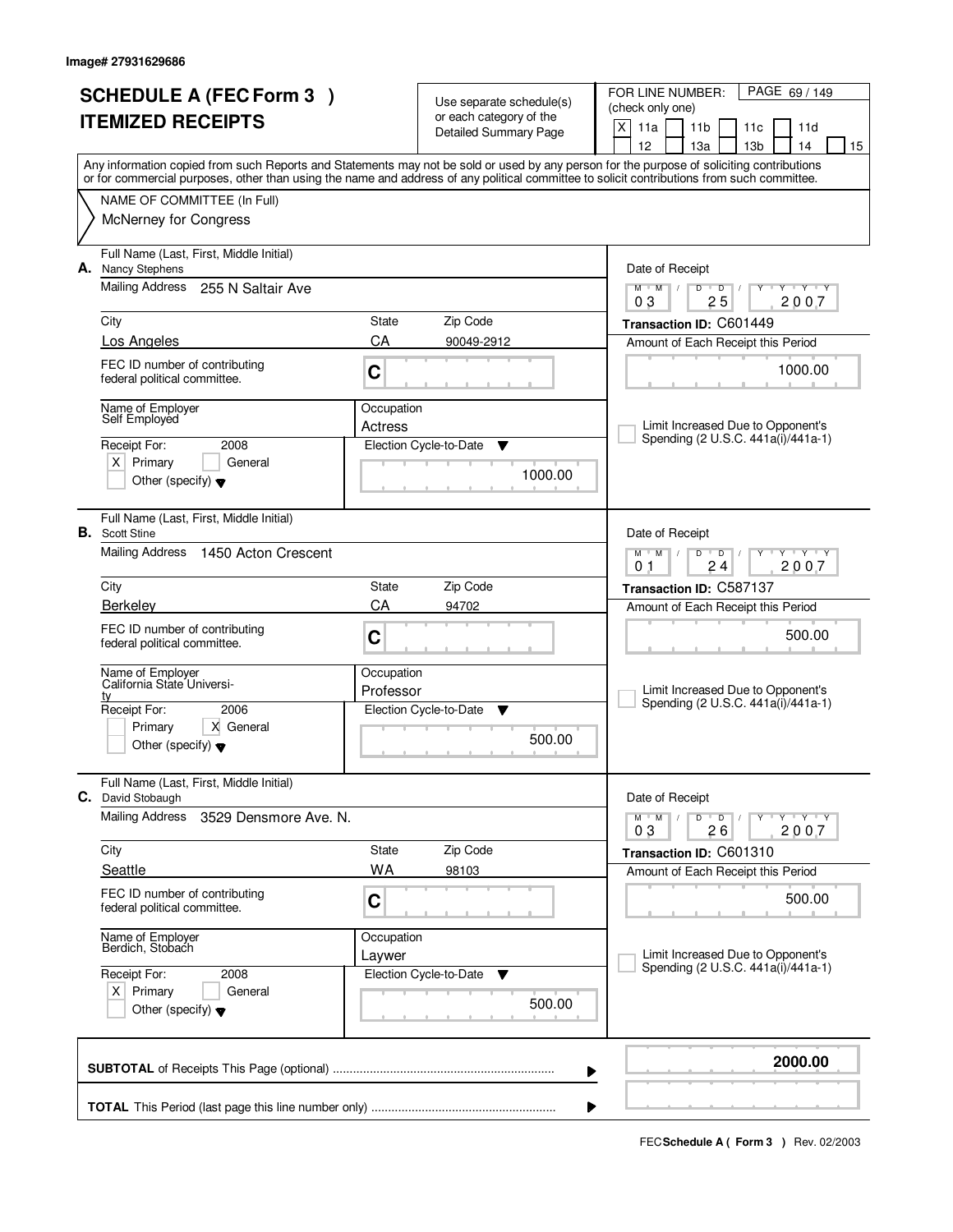|    | <b>SCHEDULE A (FEC Form 3)</b><br><b>ITEMIZED RECEIPTS</b>                                                                  |                        | Use separate schedule(s)<br>or each category of the<br><b>Detailed Summary Page</b> | PAGE 70/149<br>FOR LINE NUMBER:<br>(check only one)<br>X<br>11a<br>11 <sub>b</sub><br>11d<br>11c<br>12<br>13a<br>13 <sub>b</sub><br>14<br>15                                                                                                                                            |
|----|-----------------------------------------------------------------------------------------------------------------------------|------------------------|-------------------------------------------------------------------------------------|-----------------------------------------------------------------------------------------------------------------------------------------------------------------------------------------------------------------------------------------------------------------------------------------|
|    | NAME OF COMMITTEE (In Full)<br><b>McNerney for Congress</b>                                                                 |                        |                                                                                     | Any information copied from such Reports and Statements may not be sold or used by any person for the purpose of soliciting contributions<br>or for commercial purposes, other than using the name and address of any political committee to solicit contributions from such committee. |
| А. | Full Name (Last, First, Middle Initial)<br>Marc Stolman<br>Mailing Address<br>1100 Larkspur Landing Cir                     |                        |                                                                                     | Date of Receipt<br>$Y + Y + Y$<br>$M$ /<br>$D$ $D$<br>$M$ <sup>U</sup>                                                                                                                                                                                                                  |
|    | <b>Ste 200</b><br>City                                                                                                      | State                  | Zip Code                                                                            | 23<br>2007<br>03<br>Transaction ID: C601288                                                                                                                                                                                                                                             |
|    | Larkspur<br>FEC ID number of contributing<br>federal political committee.                                                   | CA<br>C                | 94939-1827                                                                          | Amount of Each Receipt this Period<br>500.00                                                                                                                                                                                                                                            |
|    | Name of Emplover<br>Self Employed<br>2008<br>Receipt For:<br>$X$ Primary<br>General<br>Other (specify) $\blacktriangledown$ | Occupation<br>Attorney | Election Cycle-to-Date<br>▼<br>500.00                                               | Limit Increased Due to Opponent's<br>Spending (2 U.S.C. 441a(i)/441a-1)                                                                                                                                                                                                                 |
|    | Full Name (Last, First, Middle Initial)<br><b>B.</b> Cathleen Stone<br>Mailing Address<br>12 Lime St.                       |                        |                                                                                     | Date of Receipt<br>$M$ $M$ /<br>D<br>$\overline{D}$<br>Y Y Y Y<br>31<br>03<br>2007                                                                                                                                                                                                      |
|    | City                                                                                                                        | State                  | Zip Code                                                                            | Transaction ID: C615039                                                                                                                                                                                                                                                                 |
|    | <b>Boston</b><br>FEC ID number of contributing<br>federal political committee.                                              | MA<br>C                | 02108                                                                               | Amount of Each Receipt this Period<br>1000.00                                                                                                                                                                                                                                           |
|    | Name of Employer<br>Self                                                                                                    | Occupation<br>Attorney |                                                                                     | Limit Increased Due to Opponent's<br>Spending (2 U.S.C. 441a(i)/441a-1)                                                                                                                                                                                                                 |
|    | Receipt For:<br>2008<br>$x \mid$<br>Primary<br>General<br>Other (specify) $\blacktriangledown$                              |                        | Election Cycle-to-Date<br>▼<br>1000.00                                              |                                                                                                                                                                                                                                                                                         |
| С. | Full Name (Last, First, Middle Initial)<br>Stephen Strong                                                                   |                        |                                                                                     | Date of Receipt                                                                                                                                                                                                                                                                         |
|    | Mailing Address<br>4255 90th Ave. SE                                                                                        |                        |                                                                                     | $D$ $D$ $I$<br>$M^{\prime}$ $M^{\prime}$ $M^{\prime}$<br>Y Y Y Y Y Y<br>02<br>15<br>2007                                                                                                                                                                                                |
|    | City<br>Mercer Island                                                                                                       | State<br>WA            | Zip Code                                                                            | Transaction ID: C595307                                                                                                                                                                                                                                                                 |
|    | FEC ID number of contributing<br>federal political committee.                                                               | C                      | 98040                                                                               | Amount of Each Receipt this Period<br>75.00                                                                                                                                                                                                                                             |
|    | Name of Employer<br>Bendich, Stobaugh & Strong<br>РC                                                                        | Occupation<br>lawyer   |                                                                                     | Limit Increased Due to Opponent's<br>Spending (2 U.S.C. 441a(i)/441a-1)                                                                                                                                                                                                                 |
|    | Receipt For:<br>2008<br>$X$ Primary<br>General<br>Other (specify) $\blacktriangledown$                                      |                        | Election Cycle-to-Date<br><b>V</b><br>225.00                                        |                                                                                                                                                                                                                                                                                         |
|    |                                                                                                                             |                        |                                                                                     | 1575.00<br>▶                                                                                                                                                                                                                                                                            |
|    |                                                                                                                             |                        |                                                                                     |                                                                                                                                                                                                                                                                                         |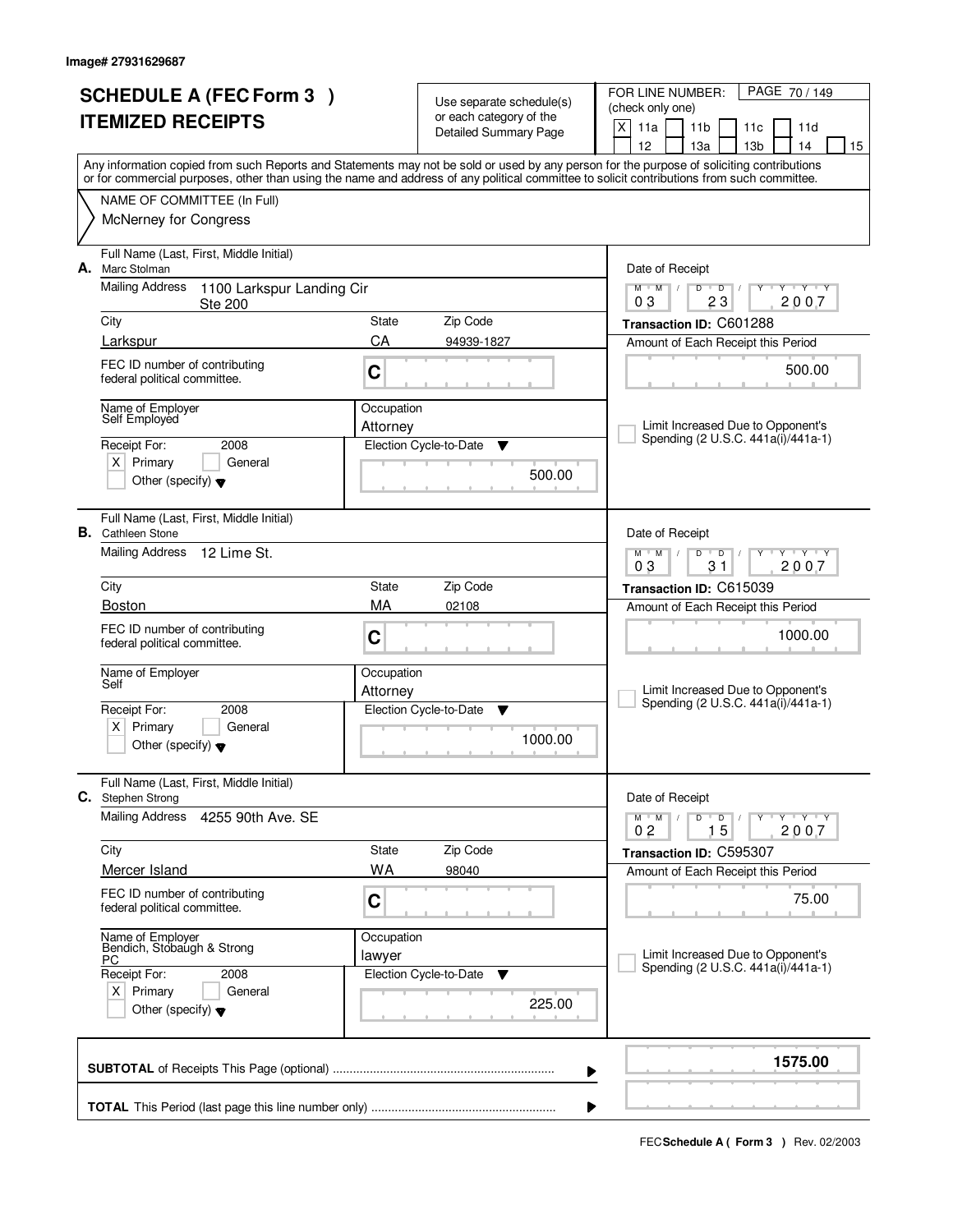| <b>SCHEDULE A (FEC Form 3)</b> |                                                                     |            | Use separate schedule(s)                                | PAGE 71 / 149<br>FOR LINE NUMBER:<br>(check only one)                                                                                                                                                                                                                                   |
|--------------------------------|---------------------------------------------------------------------|------------|---------------------------------------------------------|-----------------------------------------------------------------------------------------------------------------------------------------------------------------------------------------------------------------------------------------------------------------------------------------|
|                                | <b>ITEMIZED RECEIPTS</b>                                            |            | or each category of the<br><b>Detailed Summary Page</b> | X<br>11a<br>11 <sub>b</sub><br>11d<br>11c<br>12<br>13a<br>13 <sub>b</sub><br>14<br>15                                                                                                                                                                                                   |
|                                |                                                                     |            |                                                         | Any information copied from such Reports and Statements may not be sold or used by any person for the purpose of soliciting contributions<br>or for commercial purposes, other than using the name and address of any political committee to solicit contributions from such committee. |
|                                | NAME OF COMMITTEE (In Full)                                         |            |                                                         |                                                                                                                                                                                                                                                                                         |
|                                | <b>McNerney for Congress</b>                                        |            |                                                         |                                                                                                                                                                                                                                                                                         |
| А.                             | Full Name (Last, First, Middle Initial)<br>Stephen Strong           |            |                                                         | Date of Receipt                                                                                                                                                                                                                                                                         |
|                                | Mailing Address 4255 90th Ave. SE                                   |            |                                                         | $D$ $D$<br>$Y + Y + Y$<br>$M$ $M$ $/$<br>Y<br>$\sqrt{ }$<br>09<br>2007<br>03                                                                                                                                                                                                            |
|                                | City                                                                | State      | Zip Code                                                | Transaction ID: C600107                                                                                                                                                                                                                                                                 |
|                                | Mercer Island                                                       | <b>WA</b>  | 98040                                                   | Amount of Each Receipt this Period                                                                                                                                                                                                                                                      |
|                                | FEC ID number of contributing<br>federal political committee.       | C          |                                                         | 75.00                                                                                                                                                                                                                                                                                   |
|                                | Name of Employer<br>Bendich, Stobaugh & Strong                      | Occupation |                                                         |                                                                                                                                                                                                                                                                                         |
|                                | PC.<br>Receipt For:<br>2008                                         | lawyer     | Election Cycle-to-Date<br>▼                             | Limit Increased Due to Opponent's<br>Spending (2 U.S.C. 441a(i)/441a-1)                                                                                                                                                                                                                 |
|                                | $X$ Primary<br>General                                              |            |                                                         |                                                                                                                                                                                                                                                                                         |
|                                | Other (specify) $\blacktriangledown$                                |            | 225.00                                                  |                                                                                                                                                                                                                                                                                         |
|                                | Full Name (Last, First, Middle Initial)<br><b>B.</b> Stephen Strong |            |                                                         | Date of Receipt                                                                                                                                                                                                                                                                         |
|                                | Mailing Address 4255 90th Ave. SE                                   |            |                                                         | <b>TY TY</b><br>$M$ $M$ /<br>D<br>$\overline{D}$<br>29<br>2007<br>03                                                                                                                                                                                                                    |
|                                | City                                                                | State      | Zip Code                                                | Transaction ID: C605463                                                                                                                                                                                                                                                                 |
|                                | Mercer Island                                                       | <b>WA</b>  | 98040                                                   | Amount of Each Receipt this Period                                                                                                                                                                                                                                                      |
|                                | FEC ID number of contributing<br>federal political committee.       | C          |                                                         | 75.00                                                                                                                                                                                                                                                                                   |
|                                | Name of Employer<br>Bendich, Stobaugh & Strong                      | Occupation |                                                         |                                                                                                                                                                                                                                                                                         |
|                                | PC<br>Receipt For:<br>2008                                          | lawyer     | Election Cycle-to-Date<br>▼                             | Limit Increased Due to Opponent's<br>Spending (2 U.S.C. 441a(i)/441a-1)                                                                                                                                                                                                                 |
|                                | $\times$<br>Primary<br>General                                      |            |                                                         |                                                                                                                                                                                                                                                                                         |
|                                | Other (specify) $\blacktriangledown$                                |            | 225.00                                                  |                                                                                                                                                                                                                                                                                         |
| С.                             | Full Name (Last, First, Middle Initial)<br>Valerie Szigeti          |            |                                                         | Date of Receipt                                                                                                                                                                                                                                                                         |
|                                | <b>Mailing Address</b><br>696 San Ramon Valley Blvd., #254          |            |                                                         | $D$ $D$ $/$<br>$M$ $M$ /<br>Y Y Y Y<br>0 <sub>2</sub><br>2007<br>14                                                                                                                                                                                                                     |
|                                | City                                                                | State      | Zip Code                                                | Transaction ID: C712435                                                                                                                                                                                                                                                                 |
|                                | Danville                                                            | CA         | 94526                                                   | Amount of Each Receipt this Period                                                                                                                                                                                                                                                      |
|                                | FEC ID number of contributing<br>federal political committee.       | C          |                                                         | 2300.00                                                                                                                                                                                                                                                                                 |
|                                | Name of Employer<br>Information Requested                           | Occupation | Information Requested                                   | Limit Increased Due to Opponent's                                                                                                                                                                                                                                                       |
|                                | Receipt For:<br>2008                                                |            | Election Cycle-to-Date<br>$\overline{\mathbf{v}}$       | Spending (2 U.S.C. 441a(i)/441a-1)                                                                                                                                                                                                                                                      |
|                                | $X$ Primary<br>General<br>Other (specify) $\blacktriangledown$      |            | 2300.00                                                 |                                                                                                                                                                                                                                                                                         |
|                                |                                                                     |            |                                                         | 2450.00<br>▶                                                                                                                                                                                                                                                                            |
|                                |                                                                     |            |                                                         |                                                                                                                                                                                                                                                                                         |
|                                |                                                                     |            |                                                         |                                                                                                                                                                                                                                                                                         |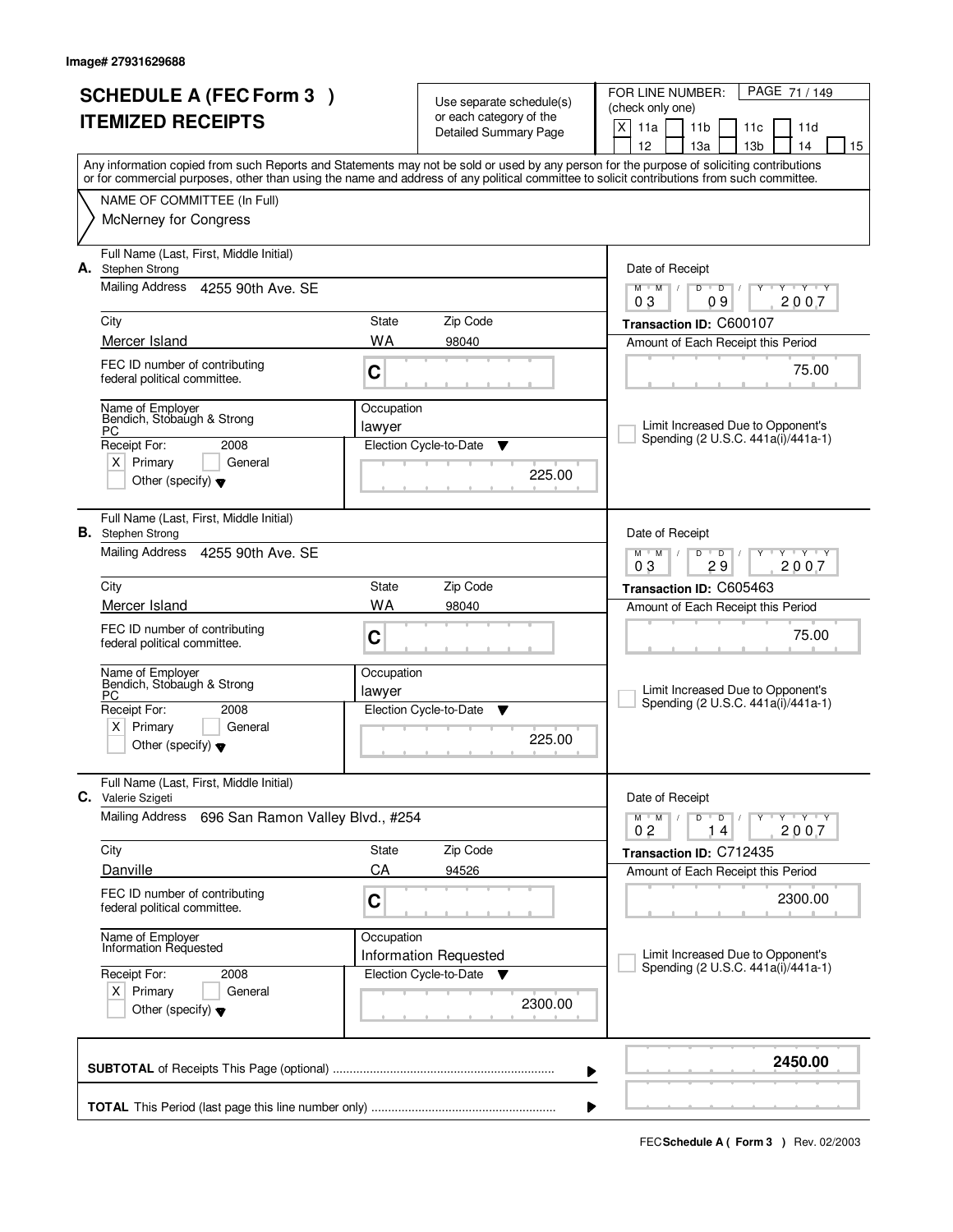|    | <b>SCHEDULE A (FEC Form 3)</b>                                                                                                             |                  | Use separate schedule(s)      | FOR LINE NUMBER:<br>PAGE 72 / 149                                         |
|----|--------------------------------------------------------------------------------------------------------------------------------------------|------------------|-------------------------------|---------------------------------------------------------------------------|
|    | <b>ITEMIZED RECEIPTS</b>                                                                                                                   |                  | or each category of the       | (check only one)<br>X<br>11a                                              |
|    |                                                                                                                                            |                  | Detailed Summary Page         | 11 <sub>b</sub><br>11d<br>11c<br>12<br>13 <sub>b</sub><br>13a<br>14<br>15 |
|    | Any information copied from such Reports and Statements may not be sold or used by any person for the purpose of soliciting contributions  |                  |                               |                                                                           |
|    | or for commercial purposes, other than using the name and address of any political committee to solicit contributions from such committee. |                  |                               |                                                                           |
|    | NAME OF COMMITTEE (In Full)                                                                                                                |                  |                               |                                                                           |
|    | <b>McNerney for Congress</b>                                                                                                               |                  |                               |                                                                           |
| А. | Full Name (Last, First, Middle Initial)<br>Jerome Tone                                                                                     |                  |                               | Date of Receipt                                                           |
|    | Mailing Address<br>980 Fifth Avenue, Suite 202                                                                                             |                  |                               | $M$ $M$ /<br>$Y - Y - Y$<br>D<br>$\overline{D}$                           |
|    | City                                                                                                                                       | State            | Zip Code                      | 13<br>2007<br>03                                                          |
|    | San Rafael                                                                                                                                 | CA               | 94901                         | Transaction ID: C600106<br>Amount of Each Receipt this Period             |
|    | FEC ID number of contributing                                                                                                              |                  |                               |                                                                           |
|    | federal political committee.                                                                                                               | C                |                               | 1000.00                                                                   |
|    | Name of Employer                                                                                                                           | Occupation       |                               |                                                                           |
|    | Self                                                                                                                                       |                  | Real Estate Manager           | Limit Increased Due to Opponent's<br>Spending (2 U.S.C. 441a(i)/441a-1)   |
|    | Receipt For:<br>2008<br>$X$ Primary<br>General                                                                                             |                  | Election Cycle-to-Date<br>v   |                                                                           |
|    | Other (specify) $\blacktriangledown$                                                                                                       |                  | 1000.00                       |                                                                           |
|    |                                                                                                                                            |                  |                               |                                                                           |
|    | Full Name (Last, First, Middle Initial)<br><b>B.</b> Phillip Trapp                                                                         |                  |                               | Date of Receipt                                                           |
|    | Mailing Address 4134 Quail Run Drive                                                                                                       |                  |                               | $Y$ $Y$ $Y$<br>$M$ $M$ /<br>D<br>$\overline{D}$                           |
|    |                                                                                                                                            |                  |                               | 03<br>06<br>2007                                                          |
|    | City                                                                                                                                       | State            | Zip Code                      | Transaction ID: C595611                                                   |
|    | Danville                                                                                                                                   | CA               | 94506                         | Amount of Each Receipt this Period                                        |
|    | FEC ID number of contributing<br>federal political committee.                                                                              | C                |                               | 1000.00                                                                   |
|    |                                                                                                                                            |                  |                               |                                                                           |
|    | Name of Employer<br>Ravenflow                                                                                                              | Occupation<br>VP |                               | Limit Increased Due to Opponent's                                         |
|    | Receipt For:<br>2008                                                                                                                       |                  | Election Cycle-to-Date<br>- V | Spending (2 U.S.C. 441a(i)/441a-1)                                        |
|    | Primary<br>ΧI<br>General                                                                                                                   |                  | 1000.00                       |                                                                           |
|    | Other (specify) $\blacktriangledown$                                                                                                       |                  |                               |                                                                           |
|    | Full Name (Last, First, Middle Initial)<br>C. Susan Tripp                                                                                  |                  |                               | Date of Receipt                                                           |
|    | <b>Mailing Address</b><br>1636 Leroy Avenue                                                                                                |                  |                               | $M$ $M$<br>D<br>$\overline{D}$<br>$Y + Y + Y$                             |
|    |                                                                                                                                            |                  |                               | 2007<br>25<br>01                                                          |
|    | City                                                                                                                                       | State            | Zip Code                      | Transaction ID: C587155                                                   |
|    | <b>Berkeley</b>                                                                                                                            | CA               | 94709                         | Amount of Each Receipt this Period                                        |
|    | FEC ID number of contributing<br>federal political committee.                                                                              | C                |                               | 800.00                                                                    |
|    | Name of Employer                                                                                                                           | Occupation       |                               |                                                                           |
|    | N/A                                                                                                                                        | retired          |                               | Limit Increased Due to Opponent's                                         |
|    | Receipt For:<br>2006                                                                                                                       |                  | Election Cycle-to-Date<br>v   | Spending (2 U.S.C. 441a(i)/441a-1)                                        |
|    | Primary<br>X General                                                                                                                       |                  | 800.00                        |                                                                           |
|    | Other (specify) $\blacktriangledown$                                                                                                       |                  |                               |                                                                           |
|    |                                                                                                                                            |                  |                               | 2800.00                                                                   |
|    |                                                                                                                                            |                  | ▶                             |                                                                           |
|    |                                                                                                                                            |                  |                               |                                                                           |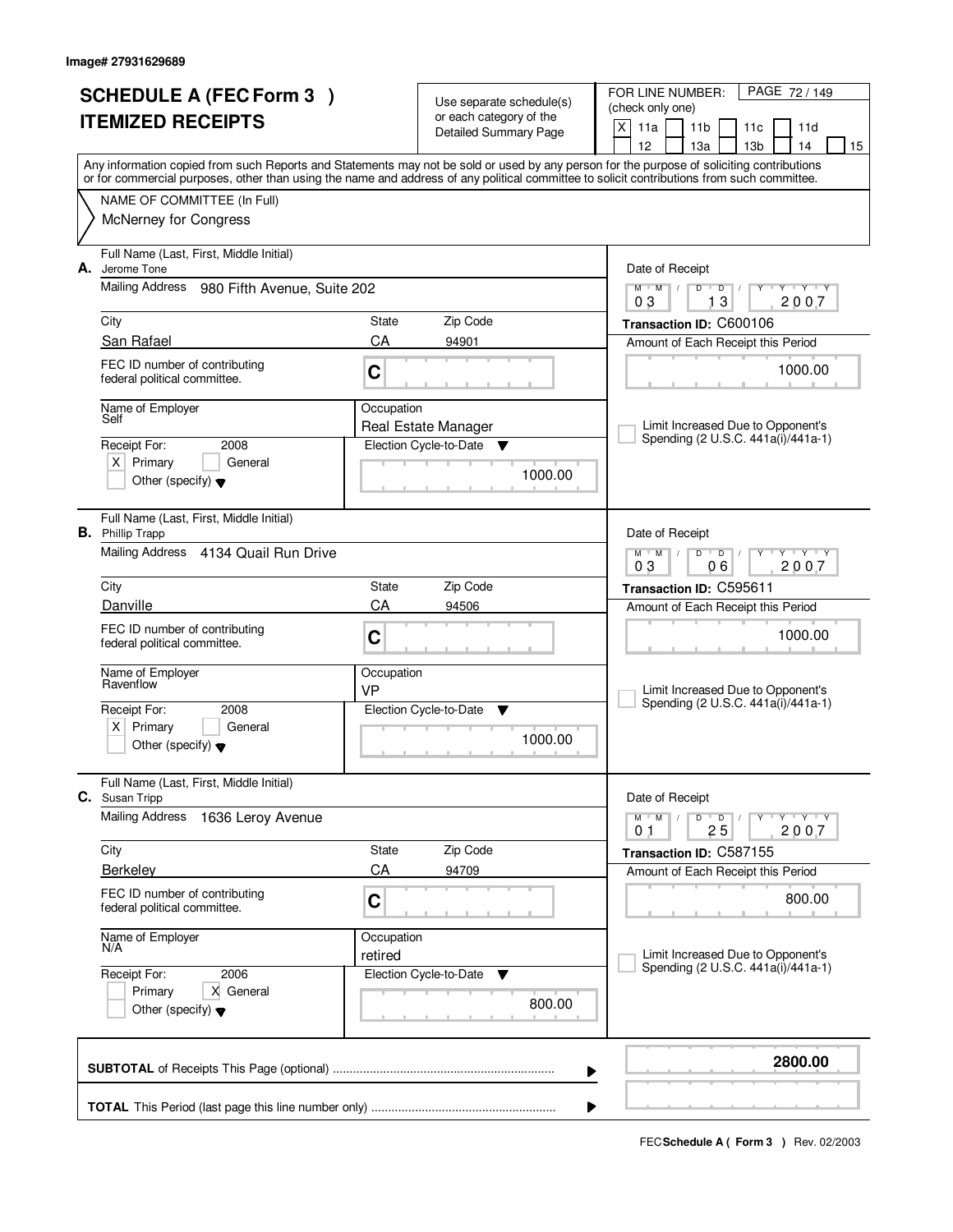|    | <b>SCHEDULE A (FEC Form 3)</b>                                  |                       |                                                     | PAGE 73 / 149<br>FOR LINE NUMBER:                                                                                                                                                                                                                                                       |  |  |
|----|-----------------------------------------------------------------|-----------------------|-----------------------------------------------------|-----------------------------------------------------------------------------------------------------------------------------------------------------------------------------------------------------------------------------------------------------------------------------------------|--|--|
|    |                                                                 |                       | Use separate schedule(s)<br>or each category of the | (check only one)                                                                                                                                                                                                                                                                        |  |  |
|    | <b>ITEMIZED RECEIPTS</b>                                        |                       | <b>Detailed Summary Page</b>                        | $\mathsf{X}$<br>11a<br>11 <sub>b</sub><br>11c<br>11d                                                                                                                                                                                                                                    |  |  |
|    |                                                                 |                       |                                                     | 12<br>13 <sub>b</sub><br>13a<br>14<br>15                                                                                                                                                                                                                                                |  |  |
|    |                                                                 |                       |                                                     | Any information copied from such Reports and Statements may not be sold or used by any person for the purpose of soliciting contributions<br>or for commercial purposes, other than using the name and address of any political committee to solicit contributions from such committee. |  |  |
|    | NAME OF COMMITTEE (In Full)                                     |                       |                                                     |                                                                                                                                                                                                                                                                                         |  |  |
|    | <b>McNerney for Congress</b>                                    |                       |                                                     |                                                                                                                                                                                                                                                                                         |  |  |
|    |                                                                 |                       |                                                     |                                                                                                                                                                                                                                                                                         |  |  |
|    | Full Name (Last, First, Middle Initial)                         |                       |                                                     |                                                                                                                                                                                                                                                                                         |  |  |
| А. | <b>Bernice Turoff</b>                                           |                       |                                                     | Date of Receipt                                                                                                                                                                                                                                                                         |  |  |
|    | <b>Mailing Address</b><br>407 Redbud Way                        |                       |                                                     | $M$ $M$ /<br>$D$ $D$<br>$Y - Y - Y$<br>Y<br>$\sqrt{ }$<br>2007<br>03<br>07                                                                                                                                                                                                              |  |  |
|    | City                                                            | State                 | Zip Code                                            | Transaction ID: C595606                                                                                                                                                                                                                                                                 |  |  |
|    | Nevada City                                                     | CA                    | 95959                                               | Amount of Each Receipt this Period                                                                                                                                                                                                                                                      |  |  |
|    | FEC ID number of contributing                                   |                       |                                                     |                                                                                                                                                                                                                                                                                         |  |  |
|    | federal political committee.                                    | C                     |                                                     | 500.00                                                                                                                                                                                                                                                                                  |  |  |
|    |                                                                 |                       |                                                     |                                                                                                                                                                                                                                                                                         |  |  |
|    | Name of Employer<br>None                                        | Occupation<br>Retired |                                                     | Limit Increased Due to Opponent's                                                                                                                                                                                                                                                       |  |  |
|    | Receipt For:<br>2008                                            |                       | Election Cycle-to-Date<br>Y                         | Spending (2 U.S.C. 441a(i)/441a-1)                                                                                                                                                                                                                                                      |  |  |
|    | $X$ Primary<br>General                                          |                       |                                                     |                                                                                                                                                                                                                                                                                         |  |  |
|    | Other (specify) $\blacktriangledown$                            |                       | 500.00                                              |                                                                                                                                                                                                                                                                                         |  |  |
|    |                                                                 |                       |                                                     |                                                                                                                                                                                                                                                                                         |  |  |
|    | Full Name (Last, First, Middle Initial)                         |                       |                                                     |                                                                                                                                                                                                                                                                                         |  |  |
| В. | Michael Ubell                                                   |                       |                                                     | Date of Receipt                                                                                                                                                                                                                                                                         |  |  |
|    | Mailing Address<br>5469 Kales Ave.                              |                       |                                                     | <b>TEXTEY</b><br>$M$ $M$ /<br>D<br>$\overline{D}$<br>22<br>03<br>2007                                                                                                                                                                                                                   |  |  |
|    | City                                                            | State                 | Zip Code                                            | Transaction ID: C601083                                                                                                                                                                                                                                                                 |  |  |
|    | Oakland                                                         | CA                    | 94618                                               | Amount of Each Receipt this Period                                                                                                                                                                                                                                                      |  |  |
|    | FEC ID number of contributing                                   |                       |                                                     |                                                                                                                                                                                                                                                                                         |  |  |
|    | federal political committee.                                    | C                     |                                                     | 1000.00                                                                                                                                                                                                                                                                                 |  |  |
|    | Name of Employer                                                | Occupation            |                                                     |                                                                                                                                                                                                                                                                                         |  |  |
|    | oracle                                                          |                       | computer scientist                                  | Limit Increased Due to Opponent's                                                                                                                                                                                                                                                       |  |  |
|    | Receipt For:<br>2008                                            |                       | Election Cycle-to-Date<br>▼                         | Spending (2 U.S.C. 441a(i)/441a-1)                                                                                                                                                                                                                                                      |  |  |
|    | Primary<br>$X \mid$<br>General                                  |                       |                                                     |                                                                                                                                                                                                                                                                                         |  |  |
|    | Other (specify) $\blacktriangledown$                            |                       | 1000.00                                             |                                                                                                                                                                                                                                                                                         |  |  |
|    |                                                                 |                       |                                                     |                                                                                                                                                                                                                                                                                         |  |  |
|    | Full Name (Last, First, Middle Initial)<br><b>C.</b> Victor Uno |                       |                                                     | Date of Receipt                                                                                                                                                                                                                                                                         |  |  |
|    | Mailing Address<br>4108 Harbor View Ave.                        |                       |                                                     | $M$ $M$ $/$<br>D<br>$\overline{\phantom{0}}$ D $\overline{\phantom{0}}$ /<br>$Y + Y + Y$                                                                                                                                                                                                |  |  |
|    |                                                                 |                       |                                                     | 2007<br>03<br>17                                                                                                                                                                                                                                                                        |  |  |
|    | City                                                            | State                 | Zip Code                                            | Transaction ID: C600088                                                                                                                                                                                                                                                                 |  |  |
|    | Oakland                                                         | CA                    | 94619                                               | Amount of Each Receipt this Period                                                                                                                                                                                                                                                      |  |  |
|    | FEC ID number of contributing                                   | C                     |                                                     | 1000.00                                                                                                                                                                                                                                                                                 |  |  |
|    | federal political committee.                                    |                       |                                                     |                                                                                                                                                                                                                                                                                         |  |  |
|    | Name of Employer<br>ibew local 595                              | Occupation            |                                                     |                                                                                                                                                                                                                                                                                         |  |  |
|    |                                                                 |                       | business manager                                    | Limit Increased Due to Opponent's                                                                                                                                                                                                                                                       |  |  |
|    | Receipt For:<br>2008                                            |                       | Election Cycle-to-Date<br>v                         | Spending (2 U.S.C. 441a(i)/441a-1)                                                                                                                                                                                                                                                      |  |  |
|    | $X$ Primary<br>General                                          |                       | 1000.00                                             |                                                                                                                                                                                                                                                                                         |  |  |
|    | Other (specify) $\blacktriangledown$                            |                       |                                                     |                                                                                                                                                                                                                                                                                         |  |  |
|    |                                                                 |                       |                                                     |                                                                                                                                                                                                                                                                                         |  |  |
|    |                                                                 |                       |                                                     | 2500.00                                                                                                                                                                                                                                                                                 |  |  |
|    |                                                                 |                       |                                                     | ▶                                                                                                                                                                                                                                                                                       |  |  |
|    |                                                                 |                       |                                                     |                                                                                                                                                                                                                                                                                         |  |  |
|    | ▶                                                               |                       |                                                     |                                                                                                                                                                                                                                                                                         |  |  |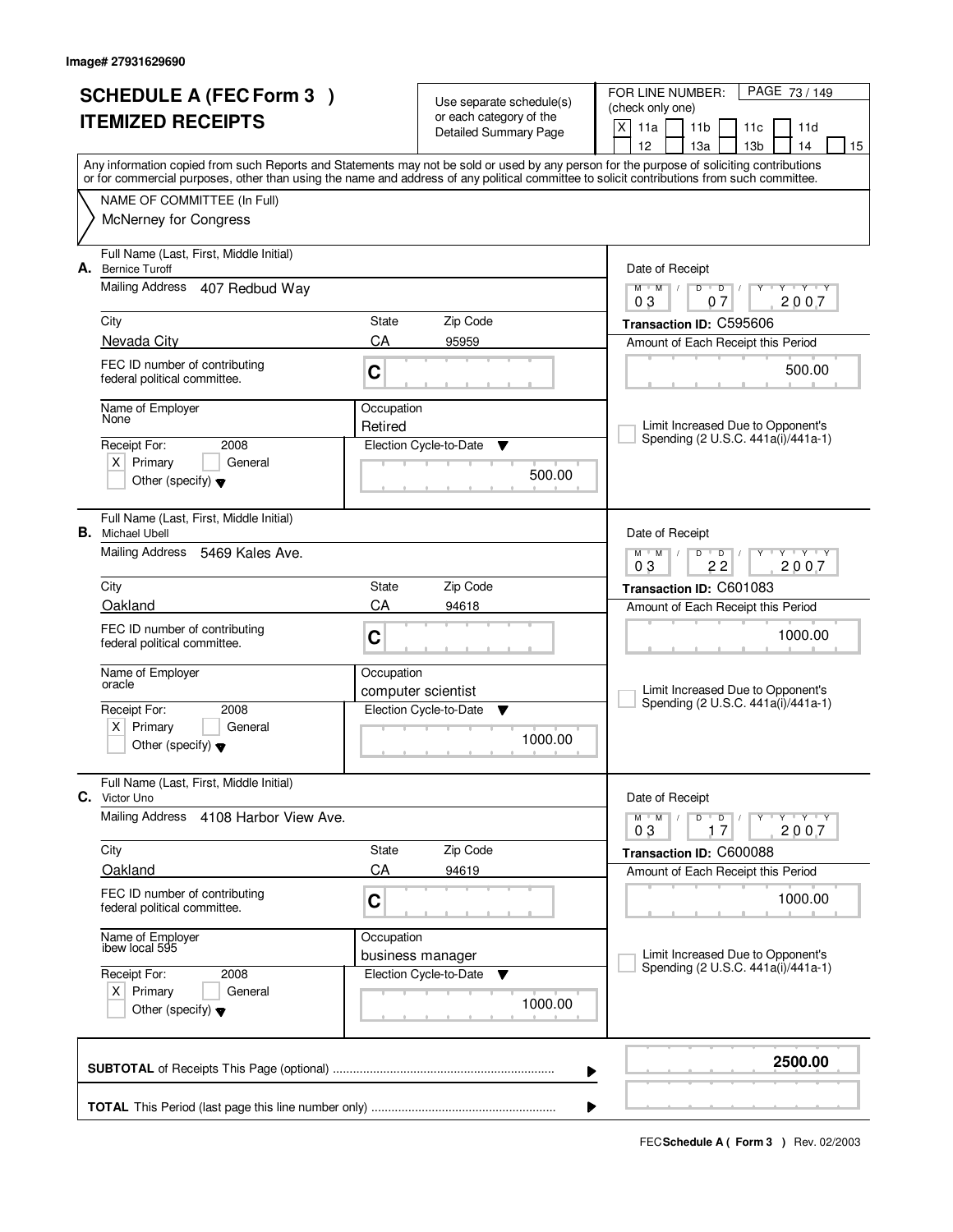| <b>SCHEDULE A (FEC Form 3)</b><br><b>ITEMIZED RECEIPTS</b> |                                                                                                                                            |                        | Use separate schedule(s)<br>or each category of the | FOR LINE NUMBER:<br>PAGE 74/149<br>(check only one)                                                                                       |  |  |  |
|------------------------------------------------------------|--------------------------------------------------------------------------------------------------------------------------------------------|------------------------|-----------------------------------------------------|-------------------------------------------------------------------------------------------------------------------------------------------|--|--|--|
|                                                            |                                                                                                                                            |                        | Detailed Summary Page                               | X<br>11a<br>11 <sub>b</sub><br>11c<br>11d<br>12<br>13a<br>13 <sub>b</sub><br>14<br>15                                                     |  |  |  |
|                                                            | or for commercial purposes, other than using the name and address of any political committee to solicit contributions from such committee. |                        |                                                     | Any information copied from such Reports and Statements may not be sold or used by any person for the purpose of soliciting contributions |  |  |  |
|                                                            | NAME OF COMMITTEE (In Full)                                                                                                                |                        |                                                     |                                                                                                                                           |  |  |  |
|                                                            | <b>McNerney for Congress</b>                                                                                                               |                        |                                                     |                                                                                                                                           |  |  |  |
| А.                                                         | Full Name (Last, First, Middle Initial)<br>John Van Sickle                                                                                 |                        |                                                     | Date of Receipt                                                                                                                           |  |  |  |
|                                                            | <b>Mailing Address</b><br>5415 Columbia Road<br>Apt 838                                                                                    |                        |                                                     | $M$ $M$<br>$D$ $D$<br>Y Y Y Y<br>$\sqrt{ }$<br>2007<br>03<br>22                                                                           |  |  |  |
|                                                            | City                                                                                                                                       | State                  | Zip Code                                            | Transaction ID: C601072                                                                                                                   |  |  |  |
|                                                            | Columbia                                                                                                                                   | <b>MD</b>              | 21044                                               | Amount of Each Receipt this Period                                                                                                        |  |  |  |
|                                                            | FEC ID number of contributing<br>C<br>federal political committee.                                                                         |                        |                                                     | 300.00                                                                                                                                    |  |  |  |
|                                                            | Name of Employer<br>Cleary Gottlieb Steen &<br>Hamilton                                                                                    | Occupation<br>Attorney |                                                     | Limit Increased Due to Opponent's                                                                                                         |  |  |  |
|                                                            | Receipt For:<br>2008                                                                                                                       |                        | Election Cycle-to-Date<br>v                         | Spending (2 U.S.C. 441a(i)/441a-1)                                                                                                        |  |  |  |
|                                                            | $X$ Primary<br>General<br>Other (specify) $\blacktriangledown$                                                                             |                        | 300.00                                              |                                                                                                                                           |  |  |  |
|                                                            | Full Name (Last, First, Middle Initial)<br><b>B.</b> Denise Watkins                                                                        |                        |                                                     | Date of Receipt                                                                                                                           |  |  |  |
|                                                            | Mailing Address<br>8040 Golden Eagle Way                                                                                                   |                        |                                                     | $\mathsf{L} \mathsf{Y} \mathsf{L} \mathsf{Y} \mathsf{Y}$<br>$M$ $M$ /<br>$D$ $D$<br>0 <sub>2</sub><br>2007<br>07                          |  |  |  |
|                                                            | City                                                                                                                                       | State                  | Zip Code                                            | Transaction ID: C592100                                                                                                                   |  |  |  |
|                                                            | Pleasanton                                                                                                                                 | CA                     | 94588                                               | Amount of Each Receipt this Period                                                                                                        |  |  |  |
|                                                            | FEC ID number of contributing<br>federal political committee.                                                                              | C                      |                                                     | 2300.00                                                                                                                                   |  |  |  |
|                                                            | Name of Employer<br>retired                                                                                                                | Occupation             |                                                     |                                                                                                                                           |  |  |  |
|                                                            | Receipt For:<br>2008                                                                                                                       |                        | <b>AABC PRESIDENT</b><br>▼                          | Limit Increased Due to Opponent's<br>Spending (2 U.S.C. 441a(i)/441a-1)                                                                   |  |  |  |
|                                                            | $X$ Primary<br>General                                                                                                                     | Election Cycle-to-Date |                                                     |                                                                                                                                           |  |  |  |
|                                                            | Other (specify) $\blacktriangledown$                                                                                                       |                        | 2300.00                                             |                                                                                                                                           |  |  |  |
|                                                            | Full Name (Last, First, Middle Initial)<br><b>C.</b> William Watkins                                                                       |                        |                                                     | Date of Receipt                                                                                                                           |  |  |  |
|                                                            | <b>Mailing Address</b><br>8040 Golden Eagle Way                                                                                            |                        |                                                     | $D \quad D \quad / \quad$<br>$\mathsf{Y} \dashv \mathsf{Y} \dashv \mathsf{Y}$<br>$M$ $M$ /<br>2007<br>0 <sub>2</sub><br>07                |  |  |  |
|                                                            | City                                                                                                                                       | State                  | Zip Code                                            | Transaction ID: C592101                                                                                                                   |  |  |  |
|                                                            | Pleasanton                                                                                                                                 | CA                     | 94588                                               | Amount of Each Receipt this Period                                                                                                        |  |  |  |
|                                                            | FEC ID number of contributing<br>federal political committee.                                                                              | C                      |                                                     | 2300.00                                                                                                                                   |  |  |  |
|                                                            | Name of Employer<br>SEAGATE TECHNOLOGY                                                                                                     | Occupation<br>CEO      |                                                     | Limit Increased Due to Opponent's                                                                                                         |  |  |  |
|                                                            | Receipt For:<br>2008                                                                                                                       |                        | Election Cycle-to-Date<br>v                         | Spending (2 U.S.C. 441a(i)/441a-1)                                                                                                        |  |  |  |
|                                                            | $X$ Primary<br>General<br>Other (specify) $\blacktriangledown$                                                                             |                        | 2300.00                                             |                                                                                                                                           |  |  |  |
|                                                            |                                                                                                                                            |                        |                                                     | 4900.00<br>▶                                                                                                                              |  |  |  |
|                                                            |                                                                                                                                            |                        |                                                     |                                                                                                                                           |  |  |  |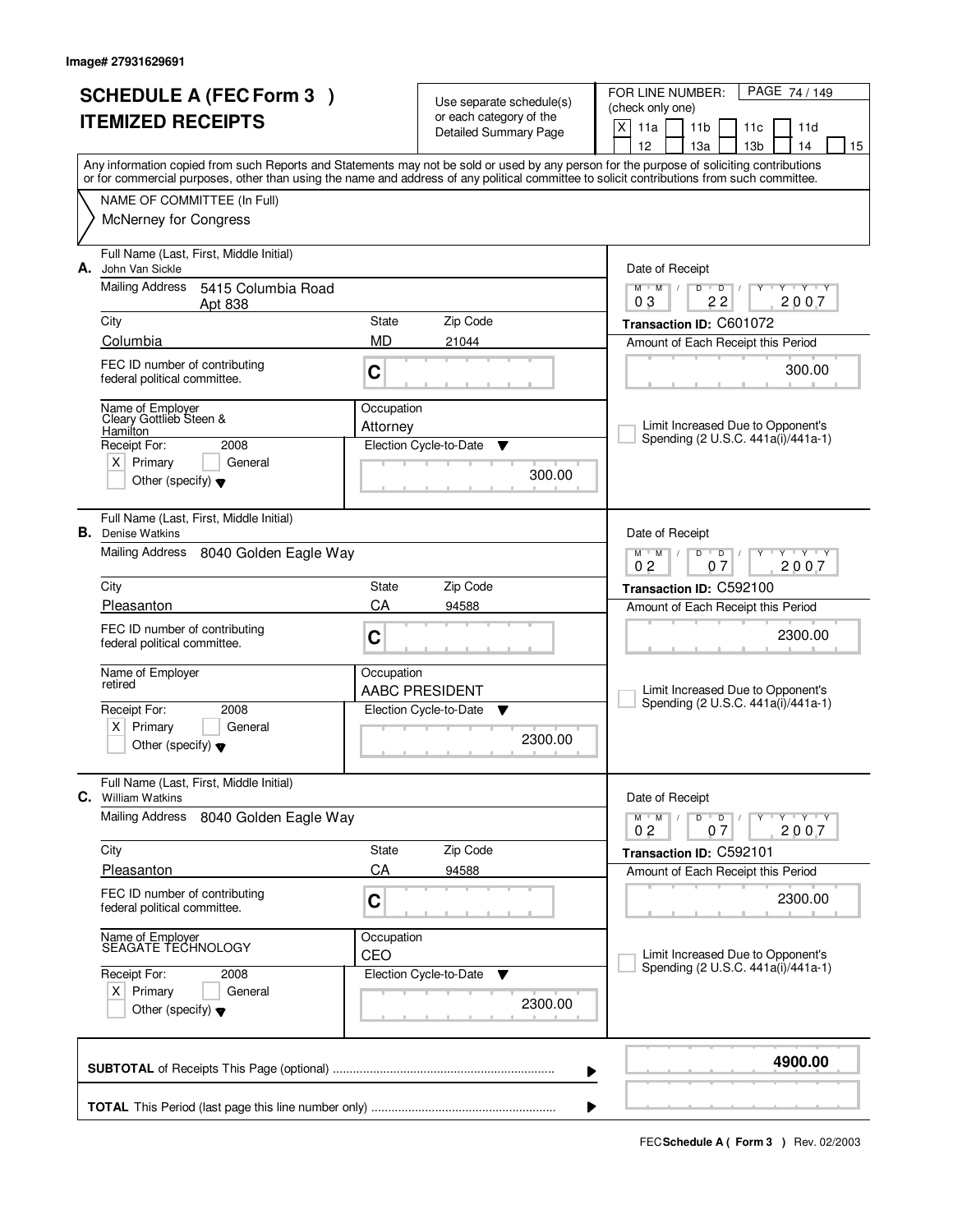|    | <b>SCHEDULE A (FEC Form 3)</b><br><b>ITEMIZED RECEIPTS</b>                           |                       | Use separate schedule(s)<br>or each category of the<br><b>Detailed Summary Page</b> | PAGE 75 / 149<br>FOR LINE NUMBER:<br>(check only one)<br>X<br>11a<br>11 <sub>b</sub><br>11d<br>11c                                                                                    |
|----|--------------------------------------------------------------------------------------|-----------------------|-------------------------------------------------------------------------------------|---------------------------------------------------------------------------------------------------------------------------------------------------------------------------------------|
|    |                                                                                      |                       |                                                                                     | 12<br>13a<br>13 <sub>b</sub><br>14<br>15<br>Any information copied from such Reports and Statements may not be sold or used by any person for the purpose of soliciting contributions |
|    |                                                                                      |                       |                                                                                     | or for commercial purposes, other than using the name and address of any political committee to solicit contributions from such committee.                                            |
|    | NAME OF COMMITTEE (In Full)                                                          |                       |                                                                                     |                                                                                                                                                                                       |
|    | <b>McNerney for Congress</b>                                                         |                       |                                                                                     |                                                                                                                                                                                       |
| А. | Full Name (Last, First, Middle Initial)<br>Nadine Weil                               |                       |                                                                                     | Date of Receipt                                                                                                                                                                       |
|    | Mailing Address 2140 Pacific Avenue, Apt. 404                                        |                       |                                                                                     | $Y$ $Y$ $Y$<br>$M$ $M$<br>$D$ $D$<br>Y<br>25<br>2007<br>0 <sub>1</sub>                                                                                                                |
|    | City                                                                                 | State                 | Zip Code                                                                            | Transaction ID: C587152                                                                                                                                                               |
|    | San Francisco                                                                        | CA                    | 94115                                                                               | Amount of Each Receipt this Period                                                                                                                                                    |
|    | FEC ID number of contributing<br>federal political committee.                        | C                     |                                                                                     | 500.00                                                                                                                                                                                |
|    | Name of Employer                                                                     | Occupation            |                                                                                     |                                                                                                                                                                                       |
|    | self-employed                                                                        | eco-marketing         |                                                                                     | Limit Increased Due to Opponent's<br>Spending (2 U.S.C. 441a(i)/441a-1)                                                                                                               |
|    | 2008<br>Receipt For:<br>$X$ Primary<br>General                                       |                       | Election Cycle-to-Date<br>▼                                                         |                                                                                                                                                                                       |
|    | Other (specify) $\blacktriangledown$                                                 |                       | 500.00                                                                              |                                                                                                                                                                                       |
|    | Full Name (Last, First, Middle Initial)<br><b>B.</b> Leonard Weiler                  |                       |                                                                                     | Date of Receipt                                                                                                                                                                       |
|    | Mailing Address 6294 Girvin drive                                                    |                       |                                                                                     | <b>TY TY</b><br>$M$ $M$ /<br>D<br>$\overline{D}$<br>25<br>2007<br>0 <sub>1</sub>                                                                                                      |
|    | City                                                                                 | <b>State</b>          | Zip Code                                                                            | Transaction ID: C587156                                                                                                                                                               |
|    | Oakland                                                                              | CA                    | 94583                                                                               | Amount of Each Receipt this Period                                                                                                                                                    |
|    | FEC ID number of contributing<br>federal political committee.                        | C                     |                                                                                     | 1000.00                                                                                                                                                                               |
|    | Name of Employer<br>self                                                             | Occupation            |                                                                                     |                                                                                                                                                                                       |
|    |                                                                                      |                       | <b>Attorney and Mediator</b>                                                        | Limit Increased Due to Opponent's<br>Spending (2 U.S.C. 441a(i)/441a-1)                                                                                                               |
|    | Receipt For:<br>2006<br>X General<br>Primary<br>Other (specify) $\blacktriangledown$ |                       | Election Cycle-to-Date<br><b>V</b><br>1000.00                                       |                                                                                                                                                                                       |
| C. | Full Name (Last, First, Middle Initial)                                              |                       |                                                                                     |                                                                                                                                                                                       |
|    | <b>Robert Weisblatt</b><br><b>Mailing Address</b><br>140 Mullen Ave                  |                       |                                                                                     | Date of Receipt<br>$D$ $D$ $/$<br>$M$ $M$ /<br>$Y - Y - Y$                                                                                                                            |
|    | City                                                                                 | State                 | Zip Code                                                                            | 03<br>24<br>2007<br>Transaction ID: C605515                                                                                                                                           |
|    | <b>San Francisco</b>                                                                 | CA                    | 94110-5330                                                                          | Amount of Each Receipt this Period                                                                                                                                                    |
|    | FEC ID number of contributing<br>federal political committee.                        | C                     |                                                                                     | 1000.00                                                                                                                                                                               |
|    | Name of Employer<br>None                                                             | Occupation<br>Retired |                                                                                     | Limit Increased Due to Opponent's                                                                                                                                                     |
|    | Receipt For:<br>2008                                                                 |                       | Election Cycle-to-Date<br>v                                                         | Spending (2 U.S.C. 441a(i)/441a-1)                                                                                                                                                    |
|    | $X$ Primary<br>General<br>Other (specify) $\blacktriangledown$                       |                       | 1000.00                                                                             |                                                                                                                                                                                       |
|    |                                                                                      |                       |                                                                                     | 2500.00<br>▶                                                                                                                                                                          |
|    |                                                                                      |                       |                                                                                     |                                                                                                                                                                                       |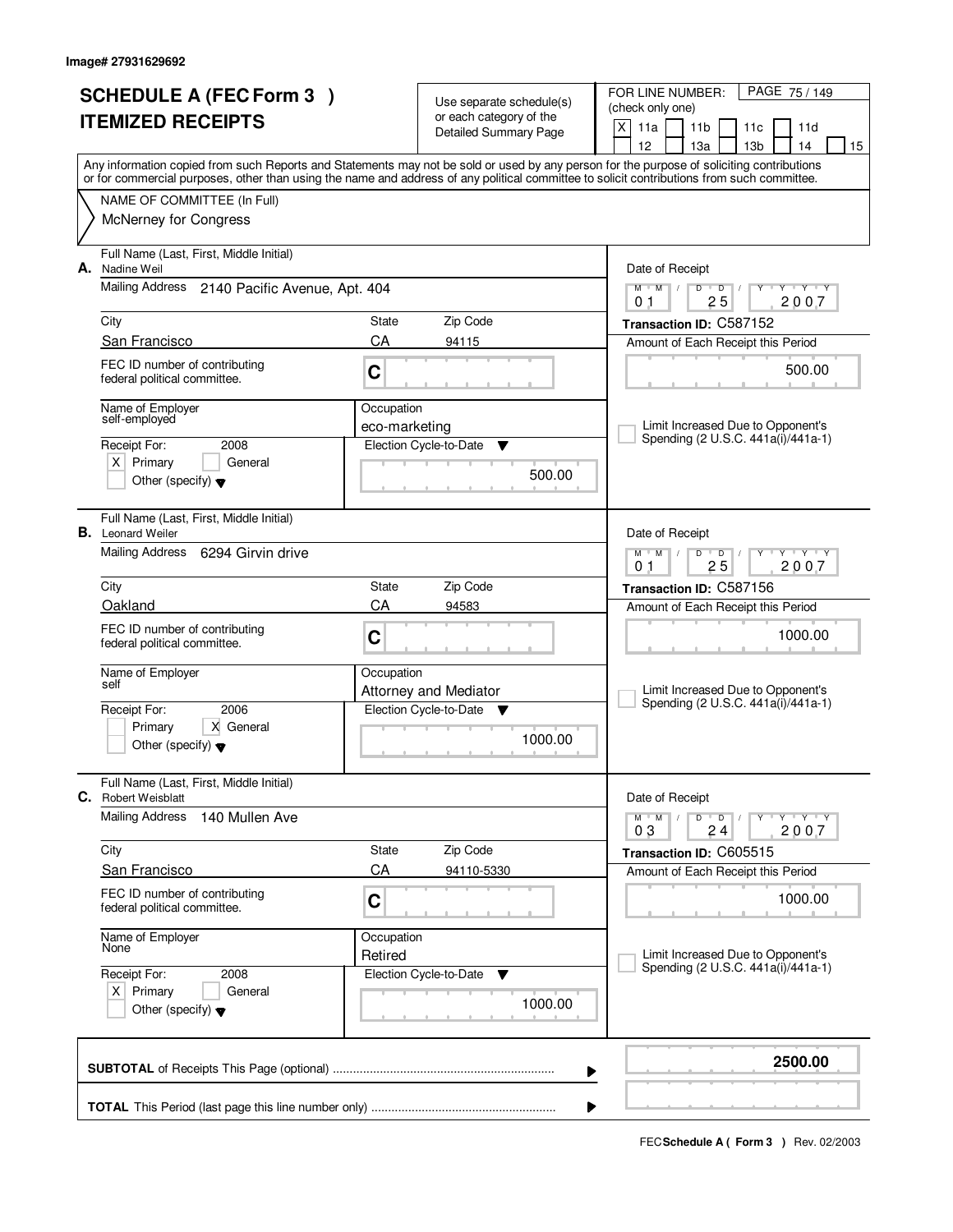| <b>SCHEDULE A (FEC Form 3)</b><br><b>ITEMIZED RECEIPTS</b> |                                                                        |                       | Use separate schedule(s)<br>or each category of the | FOR LINE NUMBER:<br>PAGE 76 / 149<br>(check only one)                                                                                                  |
|------------------------------------------------------------|------------------------------------------------------------------------|-----------------------|-----------------------------------------------------|--------------------------------------------------------------------------------------------------------------------------------------------------------|
|                                                            |                                                                        |                       | <b>Detailed Summary Page</b>                        | X<br>11a<br>11 <sub>b</sub><br>11d<br>11c<br>12<br>13 <sub>b</sub><br>14                                                                               |
|                                                            |                                                                        |                       |                                                     | 13a<br>15<br>Any information copied from such Reports and Statements may not be sold or used by any person for the purpose of soliciting contributions |
|                                                            | NAME OF COMMITTEE (In Full)                                            |                       |                                                     | or for commercial purposes, other than using the name and address of any political committee to solicit contributions from such committee.             |
|                                                            | <b>McNerney for Congress</b>                                           |                       |                                                     |                                                                                                                                                        |
| А.                                                         | Full Name (Last, First, Middle Initial)<br>David Welch                 |                       |                                                     | Date of Receipt                                                                                                                                        |
|                                                            | <b>Mailing Address</b><br>111 Sandringham Road                         |                       |                                                     | <b>TEXTER</b><br>$M$ <sup>U</sup><br>$M$ /<br>D<br>$\overline{D}$<br>30<br>2007<br>03                                                                  |
|                                                            | City                                                                   | State                 | Zip Code                                            | Transaction ID: C605247                                                                                                                                |
|                                                            | Piedmont                                                               | CA                    | 94611                                               | Amount of Each Receipt this Period                                                                                                                     |
|                                                            | FEC ID number of contributing<br>federal political committee.          | C                     |                                                     | 250.00                                                                                                                                                 |
|                                                            | Name of Employer<br>none                                               | Occupation<br>Retired |                                                     | Limit Increased Due to Opponent's                                                                                                                      |
|                                                            | Receipt For:<br>2008                                                   |                       | Election Cycle-to-Date<br>▼                         | Spending (2 U.S.C. 441a(i)/441a-1)                                                                                                                     |
|                                                            | $X$ Primary<br>General<br>Other (specify) $\blacktriangledown$         |                       | 250.00                                              |                                                                                                                                                        |
|                                                            | Full Name (Last, First, Middle Initial)<br><b>B.</b> Jim Wiggett       |                       |                                                     | Date of Receipt                                                                                                                                        |
|                                                            | <b>Mailing Address</b><br>3622 Diablo Court                            |                       |                                                     | $M$ $M$ /<br>$\mathbf{y}$ $\mathbf{y}$<br>D<br>$\overline{D}$<br>Y<br>03<br>21<br>2007                                                                 |
|                                                            | City                                                                   | <b>State</b>          | Zip Code                                            | Transaction ID: C601077                                                                                                                                |
|                                                            | Pleasanton                                                             | CA                    | 94588                                               | Amount of Each Receipt this Period                                                                                                                     |
|                                                            | FEC ID number of contributing<br>federal political committee.          | C                     |                                                     | 2300.00                                                                                                                                                |
|                                                            | Name of Employer<br>Jackson Hole Group LLC                             | Occupation<br>CEO     |                                                     | Limit Increased Due to Opponent's                                                                                                                      |
|                                                            | Receipt For:<br>2008                                                   |                       | Election Cycle-to-Date<br>v                         | Spending (2 U.S.C. 441a(i)/441a-1)                                                                                                                     |
|                                                            | Primary<br>$X \mid$<br>General<br>Other (specify) $\blacktriangledown$ |                       | 2300.00                                             |                                                                                                                                                        |
| С.                                                         | Full Name (Last, First, Middle Initial)<br>John Williams               |                       |                                                     | Date of Receipt                                                                                                                                        |
|                                                            | <b>Mailing Address</b><br>1860 W. Euclid Ave.                          |                       |                                                     | $D$ $D$<br>$M$ $M$ /<br>$Y + Y + Y$<br>2007<br>02<br>17                                                                                                |
|                                                            | City                                                                   | State                 | Zip Code                                            | Transaction ID: C595328                                                                                                                                |
|                                                            | <b>Stockton</b>                                                        | CA                    | 95204                                               | Amount of Each Receipt this Period                                                                                                                     |
|                                                            | FEC ID number of contributing<br>federal political committee.          | C                     |                                                     | 200.00                                                                                                                                                 |
|                                                            | Name of Employer<br>Retired                                            | Occupation<br>retired |                                                     | Limit Increased Due to Opponent's                                                                                                                      |
|                                                            | Receipt For:<br>2008                                                   |                       | Election Cycle-to-Date<br>v                         | Spending (2 U.S.C. 441a(i)/441a-1)                                                                                                                     |
|                                                            | $X$ Primary<br>General<br>Other (specify) $\blacktriangledown$         |                       | 300.00                                              |                                                                                                                                                        |
|                                                            |                                                                        |                       |                                                     | 2750.00<br>▶                                                                                                                                           |
|                                                            |                                                                        |                       |                                                     |                                                                                                                                                        |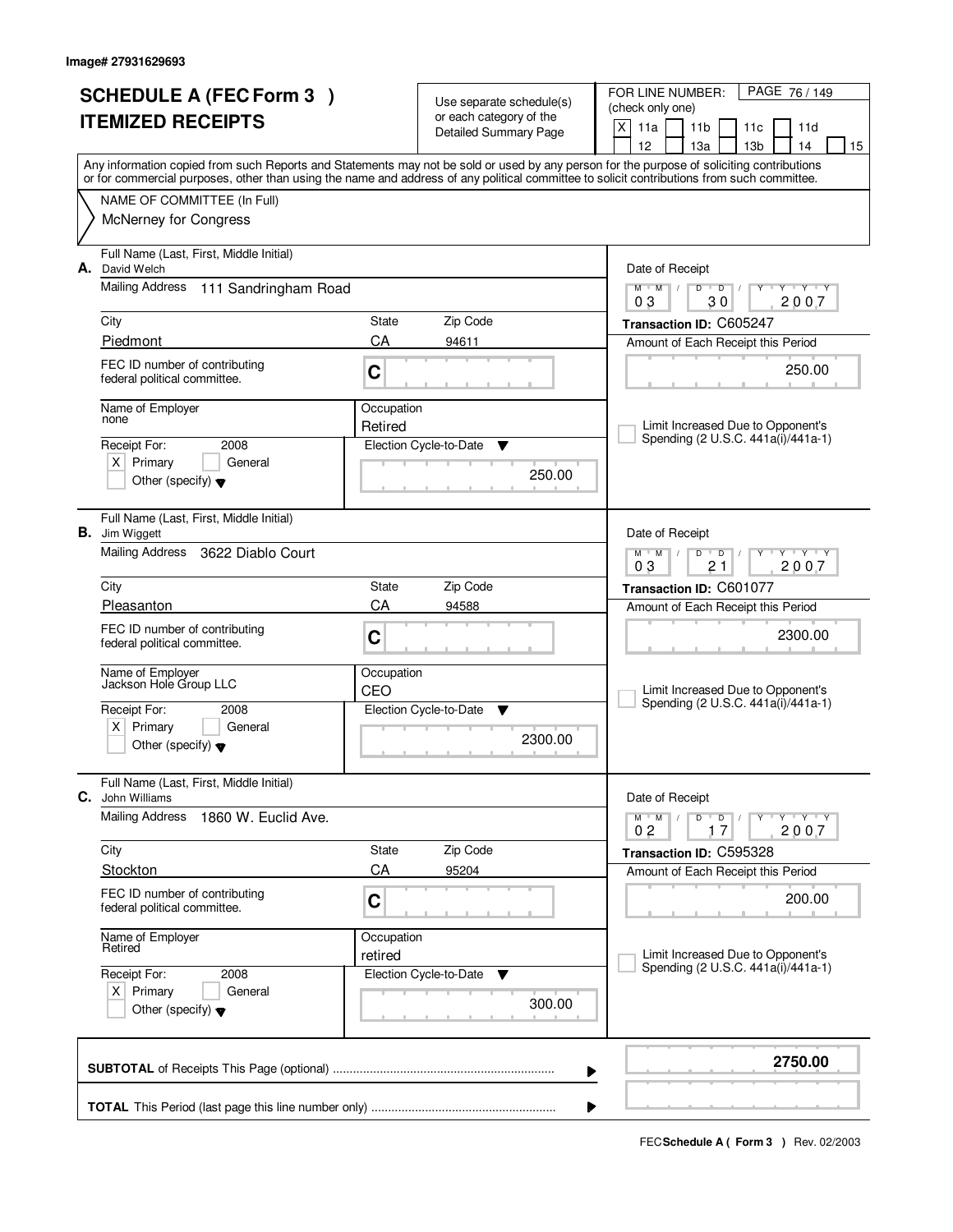| <b>SCHEDULE A (FEC Form 3)</b><br><b>ITEMIZED RECEIPTS</b> |                                                                           |                             | Use separate schedule(s)<br>or each category of the | PAGE 77 / 149<br>FOR LINE NUMBER:<br>(check only one)                                                                                                                                                                                                                                   |
|------------------------------------------------------------|---------------------------------------------------------------------------|-----------------------------|-----------------------------------------------------|-----------------------------------------------------------------------------------------------------------------------------------------------------------------------------------------------------------------------------------------------------------------------------------------|
|                                                            |                                                                           |                             | <b>Detailed Summary Page</b>                        | $\times$<br>11a<br>11 <sub>b</sub><br>11d<br>11c<br>12<br>13a<br>13 <sub>b</sub><br>14<br>15                                                                                                                                                                                            |
|                                                            |                                                                           |                             |                                                     | Any information copied from such Reports and Statements may not be sold or used by any person for the purpose of soliciting contributions<br>or for commercial purposes, other than using the name and address of any political committee to solicit contributions from such committee. |
|                                                            | NAME OF COMMITTEE (In Full)                                               |                             |                                                     |                                                                                                                                                                                                                                                                                         |
|                                                            | <b>McNerney for Congress</b>                                              |                             |                                                     |                                                                                                                                                                                                                                                                                         |
| А.                                                         | Full Name (Last, First, Middle Initial)<br>John Williams                  |                             |                                                     | Date of Receipt                                                                                                                                                                                                                                                                         |
|                                                            | <b>Mailing Address</b><br>1860 W. Euclid Ave.                             |                             |                                                     | $M$ $M$ $/$<br>$D$ $D$ $1$<br>Y Y Y Y<br>Y<br>06<br>2007<br>03                                                                                                                                                                                                                          |
|                                                            | City                                                                      | State                       | Zip Code                                            | Transaction ID: C595618                                                                                                                                                                                                                                                                 |
|                                                            | Stockton                                                                  | CA                          | 95204                                               | Amount of Each Receipt this Period                                                                                                                                                                                                                                                      |
|                                                            | FEC ID number of contributing<br>federal political committee.             | C                           |                                                     | 100.00                                                                                                                                                                                                                                                                                  |
|                                                            | Name of Employer<br>Retired                                               | Occupation<br>retired       |                                                     | Limit Increased Due to Opponent's                                                                                                                                                                                                                                                       |
|                                                            | Receipt For:<br>2008                                                      |                             | Election Cycle-to-Date<br>▼                         | Spending (2 U.S.C. 441a(i)/441a-1)                                                                                                                                                                                                                                                      |
|                                                            | $X$ Primary<br>General<br>Other (specify) $\blacktriangledown$            |                             | 300.00                                              |                                                                                                                                                                                                                                                                                         |
|                                                            |                                                                           |                             |                                                     |                                                                                                                                                                                                                                                                                         |
|                                                            | Full Name (Last, First, Middle Initial)<br><b>B.</b> Jamie Rosenthal Wolf |                             |                                                     | Date of Receipt                                                                                                                                                                                                                                                                         |
|                                                            | Mailing Address 812 Foothill Rd                                           |                             |                                                     | $M$ $M$ /<br>$Y - Y - Y$<br>D<br>$\overline{D}$<br>25<br>03<br>2007                                                                                                                                                                                                                     |
|                                                            | City                                                                      | State                       | Zip Code                                            | Transaction ID: C601454                                                                                                                                                                                                                                                                 |
|                                                            | <b>Beverly Hills</b>                                                      | CA                          | 90210-2904                                          | Amount of Each Receipt this Period                                                                                                                                                                                                                                                      |
|                                                            | FEC ID number of contributing<br>federal political committee.             | C                           |                                                     | 1000.00                                                                                                                                                                                                                                                                                 |
|                                                            | Name of Employer<br>JAMIE ROSENTHAL WOLF, WRI-<br><b>TER</b>              | Occupation<br><b>WRITER</b> |                                                     | Limit Increased Due to Opponent's<br>Spending (2 U.S.C. 441a(i)/441a-1)                                                                                                                                                                                                                 |
|                                                            | Receipt For:<br>2008<br>$x \mid$<br>Primary<br>General                    |                             | Election Cycle-to-Date<br>▼                         |                                                                                                                                                                                                                                                                                         |
|                                                            | Other (specify) $\blacktriangledown$                                      |                             | 1000.00                                             |                                                                                                                                                                                                                                                                                         |
| С.                                                         | Full Name (Last, First, Middle Initial)<br>Thomas Wootten                 |                             |                                                     | Date of Receipt                                                                                                                                                                                                                                                                         |
|                                                            | <b>Mailing Address</b><br><b>PO Box 190</b>                               |                             |                                                     | $D$ $D$<br>$M$ $M$ $/$<br>$Y - Y - Y$<br>2007<br>0 <sub>2</sub><br>27                                                                                                                                                                                                                   |
|                                                            | City                                                                      | State                       | Zip Code                                            | Transaction ID: C595269                                                                                                                                                                                                                                                                 |
|                                                            | Gila                                                                      | <b>NM</b>                   | 88038                                               | Amount of Each Receipt this Period                                                                                                                                                                                                                                                      |
|                                                            | FEC ID number of contributing<br>federal political committee.             | C                           |                                                     | 1000.00                                                                                                                                                                                                                                                                                 |
|                                                            | Name of Employer<br>None                                                  | Occupation<br>retired       |                                                     | Limit Increased Due to Opponent's                                                                                                                                                                                                                                                       |
|                                                            | Receipt For:<br>2008                                                      |                             | Election Cycle-to-Date<br>v                         | Spending (2 U.S.C. 441a(i)/441a-1)                                                                                                                                                                                                                                                      |
|                                                            | $X$ Primary<br>General<br>Other (specify) $\blacktriangledown$            |                             | 1000.00                                             |                                                                                                                                                                                                                                                                                         |
|                                                            |                                                                           |                             |                                                     | 2100.00<br>▶                                                                                                                                                                                                                                                                            |
|                                                            |                                                                           |                             |                                                     | ▶                                                                                                                                                                                                                                                                                       |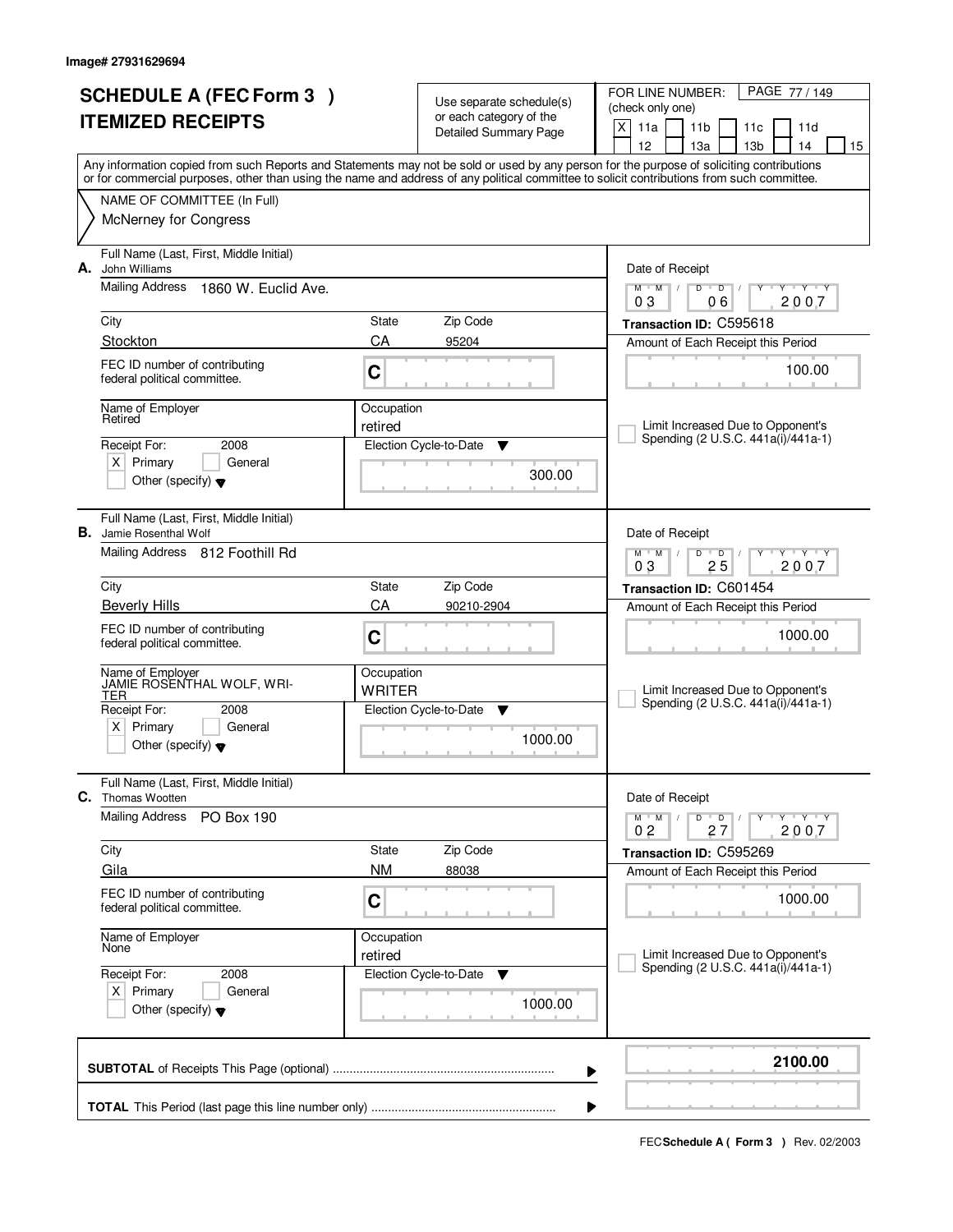| <b>SCHEDULE A (FEC Form 3)</b><br><b>ITEMIZED RECEIPTS</b>                                                                                                                                                                                                                              | Use separate schedule(s)<br>or each category of the<br><b>Detailed Summary Page</b> | PAGE 78 / 149<br>FOR LINE NUMBER:<br>(check only one)<br>X<br>11 <sub>b</sub><br>11d<br>11a<br>11 <sub>c</sub><br>13 <sub>b</sub><br>12<br>13a<br>14<br>15 |
|-----------------------------------------------------------------------------------------------------------------------------------------------------------------------------------------------------------------------------------------------------------------------------------------|-------------------------------------------------------------------------------------|------------------------------------------------------------------------------------------------------------------------------------------------------------|
| Any information copied from such Reports and Statements may not be sold or used by any person for the purpose of soliciting contributions<br>or for commercial purposes, other than using the name and address of any political committee to solicit contributions from such committee. |                                                                                     |                                                                                                                                                            |
| NAME OF COMMITTEE (In Full)                                                                                                                                                                                                                                                             |                                                                                     |                                                                                                                                                            |
| <b>McNerney for Congress</b>                                                                                                                                                                                                                                                            |                                                                                     |                                                                                                                                                            |
| Full Name (Last, First, Middle Initial)<br>А.<br><b>William Young</b>                                                                                                                                                                                                                   |                                                                                     | Date of Receipt                                                                                                                                            |
| Mailing Address<br>760 Lee Ave                                                                                                                                                                                                                                                          |                                                                                     | Y Y Y Y Y Y<br>$\overline{\phantom{a}}$<br>D<br>M M<br>0 <sub>2</sub><br>28<br>2007                                                                        |
| City                                                                                                                                                                                                                                                                                    | State<br>Zip Code                                                                   | Transaction ID: C595344                                                                                                                                    |
| San Leandro                                                                                                                                                                                                                                                                             | СA<br>94577                                                                         | Amount of Each Receipt this Period                                                                                                                         |
| FEC ID number of contributing<br>federal political committee.                                                                                                                                                                                                                           | C                                                                                   | 250.00                                                                                                                                                     |
| Name of Employer<br>byoung3rd@yahoo.com                                                                                                                                                                                                                                                 | Occupation<br>Sales Manager                                                         | Limit Increased Due to Opponent's                                                                                                                          |
| 2008<br>Receipt For:                                                                                                                                                                                                                                                                    | Election Cycle-to-Date<br>$\overline{\mathbf{v}}$                                   | Spending (2 U.S.C. 441a(i)/441a-1)                                                                                                                         |
| $\times$<br>Primary<br>General<br>Other (specify) $\blacktriangledown$                                                                                                                                                                                                                  | 250.00                                                                              |                                                                                                                                                            |

|  | 250.00    |
|--|-----------|
|  | 178746.99 |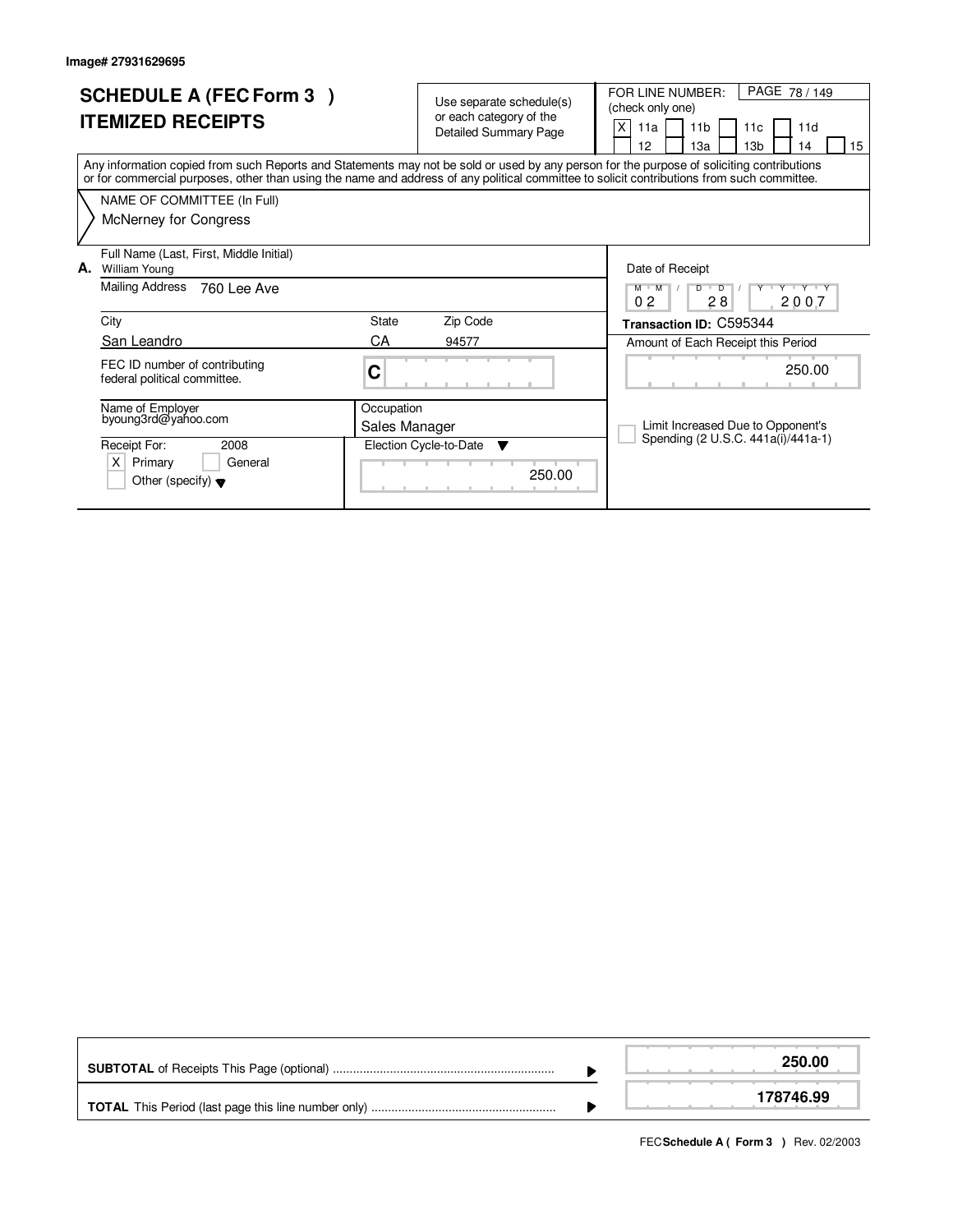|                      | <b>SCHEDULE A (FEC Form 3)</b>                                 |             |                                                     | PAGE 79 / 149<br>FOR LINE NUMBER:                                                                                                                                                                                                                                                       |  |  |
|----------------------|----------------------------------------------------------------|-------------|-----------------------------------------------------|-----------------------------------------------------------------------------------------------------------------------------------------------------------------------------------------------------------------------------------------------------------------------------------------|--|--|
|                      |                                                                |             | Use separate schedule(s)<br>or each category of the | (check only one)                                                                                                                                                                                                                                                                        |  |  |
|                      | <b>ITEMIZED RECEIPTS</b>                                       |             | <b>Detailed Summary Page</b>                        | 11a<br>11 <sub>b</sub><br>м<br>11c<br>11d                                                                                                                                                                                                                                               |  |  |
|                      |                                                                |             |                                                     | 12<br>13 <sub>b</sub><br>13a<br>14<br>15                                                                                                                                                                                                                                                |  |  |
|                      |                                                                |             |                                                     | Any information copied from such Reports and Statements may not be sold or used by any person for the purpose of soliciting contributions<br>or for commercial purposes, other than using the name and address of any political committee to solicit contributions from such committee. |  |  |
|                      | NAME OF COMMITTEE (In Full)                                    |             |                                                     |                                                                                                                                                                                                                                                                                         |  |  |
|                      | <b>McNerney for Congress</b>                                   |             |                                                     |                                                                                                                                                                                                                                                                                         |  |  |
|                      |                                                                |             |                                                     |                                                                                                                                                                                                                                                                                         |  |  |
|                      | Full Name (Last, First, Middle Initial)                        |             |                                                     |                                                                                                                                                                                                                                                                                         |  |  |
|                      | A. 1115 Norton Building<br>Mailing Address 801 Second Avenue   |             |                                                     | Date of Receipt<br>$Y$ $Y$ $Y$<br>$M$ $M$ /<br>$D$ $D$ $/$<br>Y                                                                                                                                                                                                                         |  |  |
|                      |                                                                |             |                                                     | 2007<br>0 <sub>2</sub><br>08                                                                                                                                                                                                                                                            |  |  |
|                      | City                                                           | State       | Zip Code                                            | Transaction ID: C588119                                                                                                                                                                                                                                                                 |  |  |
|                      | Seattle                                                        | WA          | 98104-1509                                          | Amount of Each Receipt this Period                                                                                                                                                                                                                                                      |  |  |
|                      | FEC ID number of contributing                                  | C           |                                                     | 500.00                                                                                                                                                                                                                                                                                  |  |  |
|                      | federal political committee.                                   |             |                                                     |                                                                                                                                                                                                                                                                                         |  |  |
|                      | Name of Employer                                               | Occupation  |                                                     |                                                                                                                                                                                                                                                                                         |  |  |
|                      |                                                                |             |                                                     | Limit Increased Due to Opponent's                                                                                                                                                                                                                                                       |  |  |
|                      | 2006<br>Receipt For:                                           |             | Election Cycle-to-Date<br>v                         | Spending (2 U.S.C. 441a(i)/441a-1)                                                                                                                                                                                                                                                      |  |  |
|                      | X General<br>Primary                                           |             | 500.00                                              |                                                                                                                                                                                                                                                                                         |  |  |
|                      | Other (specify) $\blacktriangledown$                           |             |                                                     |                                                                                                                                                                                                                                                                                         |  |  |
|                      | Full Name (Last, First, Middle Initial)                        |             |                                                     |                                                                                                                                                                                                                                                                                         |  |  |
|                      | <b>B.</b> Adam Schiff for Congress                             |             |                                                     | Date of Receipt                                                                                                                                                                                                                                                                         |  |  |
|                      | Mailing Address 777 S. Figueroa St., Ste 4050                  |             |                                                     | $M$ $M$ $/$<br>$Y - Y - Y$<br>D<br>$\overline{D}$                                                                                                                                                                                                                                       |  |  |
|                      |                                                                |             |                                                     | 03<br>29<br>2007                                                                                                                                                                                                                                                                        |  |  |
|                      | City<br>Los Angeles                                            | State<br>CA | Zip Code<br>90017                                   | Transaction ID: C605088                                                                                                                                                                                                                                                                 |  |  |
|                      |                                                                |             |                                                     | Amount of Each Receipt this Period                                                                                                                                                                                                                                                      |  |  |
|                      | FEC ID number of contributing<br>federal political committee.  | C           |                                                     | 1000.00                                                                                                                                                                                                                                                                                 |  |  |
|                      |                                                                |             |                                                     |                                                                                                                                                                                                                                                                                         |  |  |
|                      | Name of Employer                                               | Occupation  |                                                     | Limit Increased Due to Opponent's                                                                                                                                                                                                                                                       |  |  |
|                      | Receipt For:<br>2008                                           |             | Election Cycle-to-Date<br>v                         | Spending (2 U.S.C. 441a(i)/441a-1)                                                                                                                                                                                                                                                      |  |  |
|                      | Primary<br>$X \mid$<br>General                                 |             |                                                     |                                                                                                                                                                                                                                                                                         |  |  |
|                      | Other (specify) $\blacktriangledown$                           |             | 1000.00                                             |                                                                                                                                                                                                                                                                                         |  |  |
|                      |                                                                |             |                                                     |                                                                                                                                                                                                                                                                                         |  |  |
|                      | Full Name (Last, First, Middle Initial)<br>C. AFGE PAC         |             |                                                     | Date of Receipt                                                                                                                                                                                                                                                                         |  |  |
|                      | Mailing Address<br>80 F Street NW                              |             |                                                     | D<br>$M$ $M$ $/$<br>$\overline{D}$<br>$\mathsf{Y} \dashv \mathsf{Y} \dashv \mathsf{Y}$                                                                                                                                                                                                  |  |  |
|                      |                                                                |             |                                                     | 2007<br>03<br>31                                                                                                                                                                                                                                                                        |  |  |
|                      | City                                                           | State       | Zip Code                                            | Transaction ID: C606176                                                                                                                                                                                                                                                                 |  |  |
|                      | <b>Washington</b>                                              | DC          | 20001                                               | Amount of Each Receipt this Period                                                                                                                                                                                                                                                      |  |  |
|                      | FEC ID number of contributing                                  | $\mathbf C$ |                                                     | 500.00                                                                                                                                                                                                                                                                                  |  |  |
|                      | federal political committee.                                   |             |                                                     |                                                                                                                                                                                                                                                                                         |  |  |
|                      | Name of Employer                                               | Occupation  |                                                     |                                                                                                                                                                                                                                                                                         |  |  |
|                      |                                                                |             |                                                     | Limit Increased Due to Opponent's<br>Spending (2 U.S.C. 441a(i)/441a-1)                                                                                                                                                                                                                 |  |  |
| Receipt For:<br>2008 |                                                                |             | Election Cycle-to-Date<br>v                         |                                                                                                                                                                                                                                                                                         |  |  |
|                      | $X$ Primary<br>General<br>Other (specify) $\blacktriangledown$ |             | 500.00                                              |                                                                                                                                                                                                                                                                                         |  |  |
|                      |                                                                |             |                                                     |                                                                                                                                                                                                                                                                                         |  |  |
|                      |                                                                |             |                                                     |                                                                                                                                                                                                                                                                                         |  |  |
|                      |                                                                |             |                                                     | 2000.00<br>▶                                                                                                                                                                                                                                                                            |  |  |
|                      |                                                                |             |                                                     |                                                                                                                                                                                                                                                                                         |  |  |
|                      | ▶                                                              |             |                                                     |                                                                                                                                                                                                                                                                                         |  |  |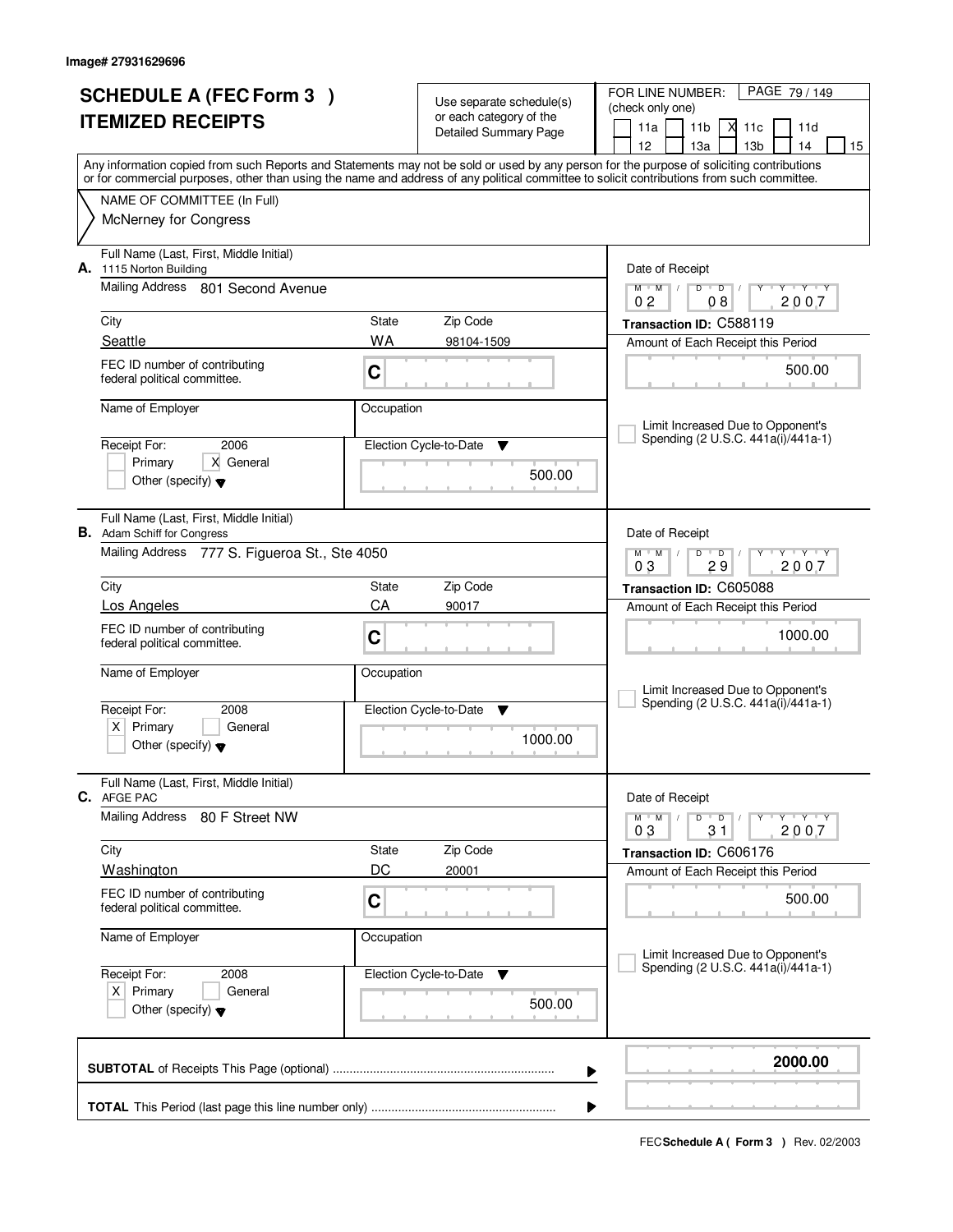|    | <b>SCHEDULE A (FEC Form 3)</b>                                                                                                             |            | Use separate schedule(s)     | PAGE 80 / 149<br>FOR LINE NUMBER:                                                                                                         |
|----|--------------------------------------------------------------------------------------------------------------------------------------------|------------|------------------------------|-------------------------------------------------------------------------------------------------------------------------------------------|
|    | <b>ITEMIZED RECEIPTS</b>                                                                                                                   |            | or each category of the      | (check only one)                                                                                                                          |
|    |                                                                                                                                            |            | <b>Detailed Summary Page</b> | 11a<br>11 <sub>b</sub><br>Х<br>11c<br>11d<br>12<br>13 <sub>b</sub><br>15<br>13a<br>14                                                     |
|    |                                                                                                                                            |            |                              | Any information copied from such Reports and Statements may not be sold or used by any person for the purpose of soliciting contributions |
|    | or for commercial purposes, other than using the name and address of any political committee to solicit contributions from such committee. |            |                              |                                                                                                                                           |
|    | NAME OF COMMITTEE (In Full)<br><b>McNerney for Congress</b>                                                                                |            |                              |                                                                                                                                           |
|    |                                                                                                                                            |            |                              |                                                                                                                                           |
| А. | Full Name (Last, First, Middle Initial)<br><b>AFSCME</b>                                                                                   |            |                              | Date of Receipt                                                                                                                           |
|    | Mailing Address<br>1625 L STREET, N.W.                                                                                                     |            |                              | $M$ $M$ /<br>$D$ $D$ $/$<br><b>TY Y Y TY</b><br>Y                                                                                         |
|    | City                                                                                                                                       | State      | Zip Code                     | 20<br>2007<br>03<br>Transaction ID: C605094                                                                                               |
|    | <b>WASHINGTON</b>                                                                                                                          | DC         | 20036                        | Amount of Each Receipt this Period                                                                                                        |
|    | FEC ID number of contributing                                                                                                              |            |                              | 5000.00                                                                                                                                   |
|    | federal political committee.                                                                                                               | C          | C70000120                    |                                                                                                                                           |
|    | Name of Employer                                                                                                                           | Occupation |                              |                                                                                                                                           |
|    | Receipt For:<br>2008                                                                                                                       |            | Election Cycle-to-Date<br>▼  | Limit Increased Due to Opponent's<br>Spending (2 U.S.C. 441a(i)/441a-1)                                                                   |
|    | $X$ Primary<br>General                                                                                                                     |            |                              |                                                                                                                                           |
|    | Other (specify) $\blacktriangledown$                                                                                                       |            | 5000.00                      |                                                                                                                                           |
|    | Full Name (Last, First, Middle Initial)                                                                                                    |            |                              |                                                                                                                                           |
|    | <b>B.</b> Aircraft Owners and Pilots Association                                                                                           |            |                              | Date of Receipt                                                                                                                           |
|    | Mailing Address 421 Aviation Way                                                                                                           |            |                              | $Y - Y - Y$<br>$M$ $M$<br>D<br>$\overline{D}$<br>31<br>2007<br>03                                                                         |
|    | City                                                                                                                                       | State      | Zip Code                     | Transaction ID: C606215                                                                                                                   |
|    | Frederick                                                                                                                                  | <b>MD</b>  | 21701                        | Amount of Each Receipt this Period                                                                                                        |
|    | FEC ID number of contributing<br>federal political committee.                                                                              | C          |                              | 1000.00                                                                                                                                   |
|    |                                                                                                                                            |            |                              |                                                                                                                                           |
|    | Name of Employer                                                                                                                           | Occupation |                              | Limit Increased Due to Opponent's                                                                                                         |
|    | Receipt For:<br>2008                                                                                                                       |            | Election Cycle-to-Date<br>▼  | Spending (2 U.S.C. 441a(i)/441a-1)                                                                                                        |
|    | $X$ Primary<br>General                                                                                                                     |            | 1000.00                      |                                                                                                                                           |
|    | Other (specify) $\blacktriangledown$                                                                                                       |            |                              |                                                                                                                                           |
|    | Full Name (Last, First, Middle Initial)                                                                                                    |            |                              |                                                                                                                                           |
|    | C. Airline Pilots Association / United Pilots<br><b>Mailing Address</b>                                                                    |            |                              | Date of Receipt                                                                                                                           |
|    | 9550 W. Higgins Rd.<br><b>Suite 1000</b>                                                                                                   |            |                              | $\mathsf D$<br>$M$ $M$ /<br>$\overline{D}$<br>Y Y Y Y<br>2007<br>29<br>01                                                                 |
|    | City                                                                                                                                       | State      | Zip Code                     | Transaction ID: C587245                                                                                                                   |
|    | <b>ROSEMONT</b>                                                                                                                            | IL         | 60018                        | Amount of Each Receipt this Period                                                                                                        |
|    | FEC ID number of contributing<br>federal political committee.                                                                              | C          | C00251009                    | 2500.00                                                                                                                                   |
|    | Name of Employer                                                                                                                           | Occupation |                              |                                                                                                                                           |
|    |                                                                                                                                            |            |                              | Limit Increased Due to Opponent's<br>Spending (2 U.S.C. 441a(i)/441a-1)                                                                   |
|    | Receipt For:<br>2006<br>X General<br>Primary                                                                                               |            | Election Cycle-to-Date<br>v  |                                                                                                                                           |
|    | Other (specify) $\blacktriangledown$                                                                                                       |            | 2500.00                      |                                                                                                                                           |
|    |                                                                                                                                            |            |                              |                                                                                                                                           |
|    |                                                                                                                                            |            |                              | 8500.00<br>▶                                                                                                                              |
|    |                                                                                                                                            |            |                              |                                                                                                                                           |
|    |                                                                                                                                            |            |                              |                                                                                                                                           |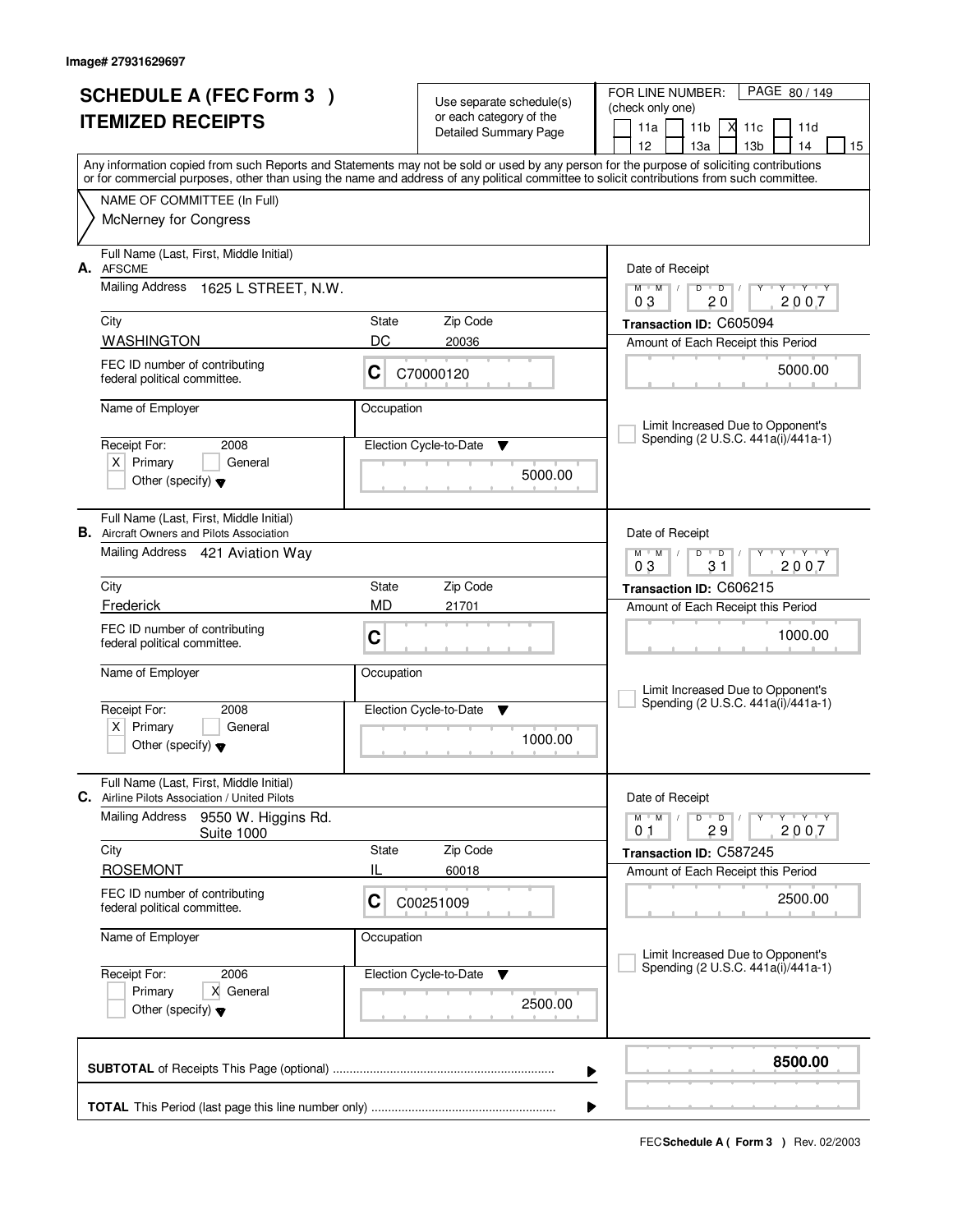|    | <b>SCHEDULE A (FEC Form 3)</b>                                                                                                                                                                                                                                                          |             |                                                     | PAGE 81 / 149<br>FOR LINE NUMBER:                                                                       |  |
|----|-----------------------------------------------------------------------------------------------------------------------------------------------------------------------------------------------------------------------------------------------------------------------------------------|-------------|-----------------------------------------------------|---------------------------------------------------------------------------------------------------------|--|
|    | <b>ITEMIZED RECEIPTS</b>                                                                                                                                                                                                                                                                |             | Use separate schedule(s)<br>or each category of the | (check only one)                                                                                        |  |
|    |                                                                                                                                                                                                                                                                                         |             | Detailed Summary Page                               | 11a<br>11 <sub>b</sub><br>М<br>11c<br>11d                                                               |  |
|    |                                                                                                                                                                                                                                                                                         |             |                                                     | 12<br>13 <sub>b</sub><br>13a<br>14<br>15                                                                |  |
|    | Any information copied from such Reports and Statements may not be sold or used by any person for the purpose of soliciting contributions<br>or for commercial purposes, other than using the name and address of any political committee to solicit contributions from such committee. |             |                                                     |                                                                                                         |  |
|    | NAME OF COMMITTEE (In Full)                                                                                                                                                                                                                                                             |             |                                                     |                                                                                                         |  |
|    | <b>McNerney for Congress</b>                                                                                                                                                                                                                                                            |             |                                                     |                                                                                                         |  |
|    | Full Name (Last, First, Middle Initial)<br>Airline Pilots Association / United Pilots                                                                                                                                                                                                   |             |                                                     |                                                                                                         |  |
| А. | Mailing Address 9550 W. Higgins Rd.                                                                                                                                                                                                                                                     |             |                                                     | Date of Receipt<br>$D^{-1}$<br>D<br>$Y - Y - Y$<br>$M$ $M$ /<br>$\sqrt{ }$                              |  |
|    | <b>Suite 1000</b>                                                                                                                                                                                                                                                                       |             |                                                     | 17<br>2007<br>03                                                                                        |  |
|    | City                                                                                                                                                                                                                                                                                    | State       | Zip Code                                            | Transaction ID: C600094                                                                                 |  |
|    | <b>ROSEMONT</b>                                                                                                                                                                                                                                                                         | IL          | 60018                                               | Amount of Each Receipt this Period                                                                      |  |
|    | FEC ID number of contributing<br>federal political committee.                                                                                                                                                                                                                           | C           | C00251009                                           | 5000.00                                                                                                 |  |
|    | Name of Employer                                                                                                                                                                                                                                                                        | Occupation  |                                                     |                                                                                                         |  |
|    |                                                                                                                                                                                                                                                                                         |             |                                                     | Limit Increased Due to Opponent's<br>Spending (2 U.S.C. 441a(i)/441a-1)                                 |  |
|    | Receipt For:<br>2008<br>$X$ Primary<br>General                                                                                                                                                                                                                                          |             | Election Cycle-to-Date<br>v                         |                                                                                                         |  |
|    | Other (specify) $\blacktriangledown$                                                                                                                                                                                                                                                    |             | 5000.00                                             |                                                                                                         |  |
|    |                                                                                                                                                                                                                                                                                         |             |                                                     |                                                                                                         |  |
|    | Full Name (Last, First, Middle Initial)<br><b>B.</b> American Association for Justice                                                                                                                                                                                                   |             |                                                     | Date of Receipt                                                                                         |  |
|    | Mailing Address 1050 31st Street N.W.                                                                                                                                                                                                                                                   |             |                                                     | $Y + Y + Y$<br>$M$ $M$ $/$<br>$D$ $D$                                                                   |  |
|    |                                                                                                                                                                                                                                                                                         |             |                                                     | 12<br>0 <sub>2</sub><br>2007                                                                            |  |
|    | City                                                                                                                                                                                                                                                                                    | State<br>DC | Zip Code                                            | Transaction ID: C588154                                                                                 |  |
|    | Washington                                                                                                                                                                                                                                                                              |             | 20007                                               | Amount of Each Receipt this Period                                                                      |  |
|    | FEC ID number of contributing<br>federal political committee.                                                                                                                                                                                                                           | С           | C00024521                                           | 1000.00                                                                                                 |  |
|    | Name of Employer                                                                                                                                                                                                                                                                        | Occupation  |                                                     |                                                                                                         |  |
|    |                                                                                                                                                                                                                                                                                         |             |                                                     | Limit Increased Due to Opponent's<br>Spending (2 U.S.C. 441a(i)/441a-1)                                 |  |
|    | Receipt For:<br>2008<br>Primary<br>$X \mid$<br>General                                                                                                                                                                                                                                  |             | Election Cycle-to-Date<br>v                         |                                                                                                         |  |
|    | Other (specify) $\blacktriangledown$                                                                                                                                                                                                                                                    |             | 5000.00                                             |                                                                                                         |  |
|    | Full Name (Last, First, Middle Initial)                                                                                                                                                                                                                                                 |             |                                                     |                                                                                                         |  |
|    | <b>C.</b> American Association for Justice<br><b>Mailing Address</b><br>1050 31st Street N.W.                                                                                                                                                                                           |             |                                                     | Date of Receipt<br>D<br>$M$ $M$ /<br>$\overline{D}$<br>$\mathsf{Y} \dashv \mathsf{Y} \dashv \mathsf{Y}$ |  |
|    |                                                                                                                                                                                                                                                                                         |             |                                                     | 2007<br>03<br>31                                                                                        |  |
|    | City                                                                                                                                                                                                                                                                                    | State       | Zip Code                                            | Transaction ID: C606209                                                                                 |  |
|    | <b>Washington</b>                                                                                                                                                                                                                                                                       | DC          | 20007                                               | Amount of Each Receipt this Period                                                                      |  |
|    | FEC ID number of contributing<br>federal political committee.                                                                                                                                                                                                                           | C           | C00024521                                           | 4000.00                                                                                                 |  |
|    | Name of Employer                                                                                                                                                                                                                                                                        | Occupation  |                                                     |                                                                                                         |  |
|    |                                                                                                                                                                                                                                                                                         |             |                                                     | Limit Increased Due to Opponent's                                                                       |  |
|    | Receipt For:<br>2008                                                                                                                                                                                                                                                                    |             | Election Cycle-to-Date<br>v                         | Spending (2 U.S.C. 441a(i)/441a-1)                                                                      |  |
|    | $X$ Primary<br>General                                                                                                                                                                                                                                                                  |             | 5000.00                                             |                                                                                                         |  |
|    | Other (specify) $\blacktriangledown$                                                                                                                                                                                                                                                    |             |                                                     |                                                                                                         |  |
|    |                                                                                                                                                                                                                                                                                         |             |                                                     | 10000.00                                                                                                |  |
|    |                                                                                                                                                                                                                                                                                         |             |                                                     | ▶                                                                                                       |  |
|    |                                                                                                                                                                                                                                                                                         |             |                                                     |                                                                                                         |  |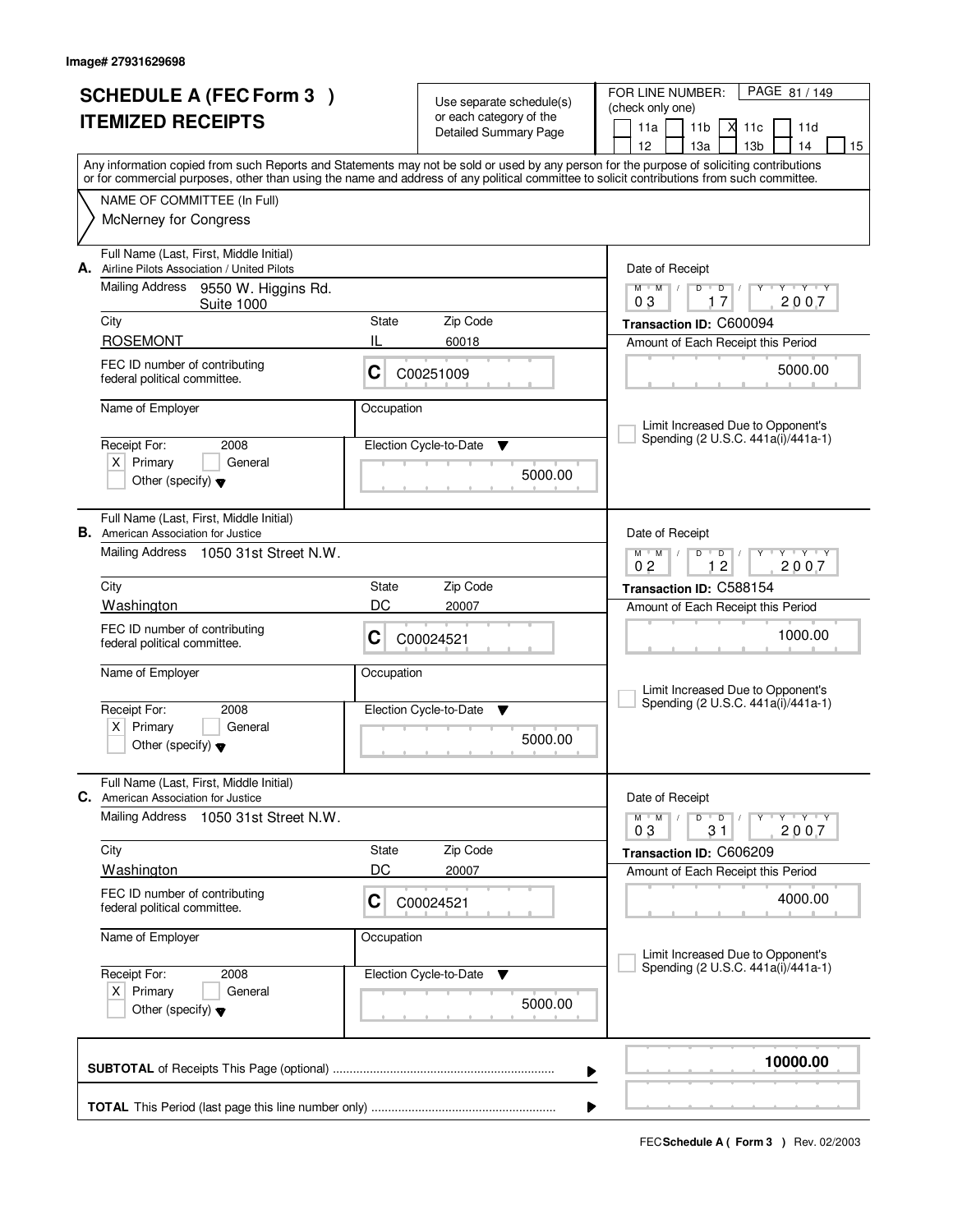| <b>SCHEDULE A (FEC Form 3)</b><br><b>ITEMIZED RECEIPTS</b> |                                                                                        |                          | Use separate schedule(s)<br>or each category of the | PAGE 82/149<br>FOR LINE NUMBER:<br>(check only one)<br>11a<br>11 <sub>b</sub><br>М<br>11c<br>11d                                                                                                                                                                                        |  |  |
|------------------------------------------------------------|----------------------------------------------------------------------------------------|--------------------------|-----------------------------------------------------|-----------------------------------------------------------------------------------------------------------------------------------------------------------------------------------------------------------------------------------------------------------------------------------------|--|--|
|                                                            |                                                                                        |                          | <b>Detailed Summary Page</b>                        | 12<br>13 <sub>b</sub><br>13a<br>14<br>15                                                                                                                                                                                                                                                |  |  |
|                                                            |                                                                                        |                          |                                                     | Any information copied from such Reports and Statements may not be sold or used by any person for the purpose of soliciting contributions<br>or for commercial purposes, other than using the name and address of any political committee to solicit contributions from such committee. |  |  |
|                                                            | NAME OF COMMITTEE (In Full)                                                            |                          |                                                     |                                                                                                                                                                                                                                                                                         |  |  |
|                                                            | <b>McNerney for Congress</b>                                                           |                          |                                                     |                                                                                                                                                                                                                                                                                         |  |  |
|                                                            | Full Name (Last, First, Middle Initial)<br>A. American Bankers Association             |                          |                                                     | Date of Receipt                                                                                                                                                                                                                                                                         |  |  |
|                                                            | Mailing Address 1120 Connecticut Avenue N.W.                                           |                          |                                                     | $M$ $M$<br>$D$ $D$<br>$Y - Y - Y$<br>$\perp$<br>31<br>2007<br>03                                                                                                                                                                                                                        |  |  |
|                                                            | City                                                                                   | State                    | Zip Code                                            | Transaction ID: C606211                                                                                                                                                                                                                                                                 |  |  |
|                                                            | Washington                                                                             | DC                       | 20036                                               | Amount of Each Receipt this Period                                                                                                                                                                                                                                                      |  |  |
|                                                            | FEC ID number of contributing<br>C<br>federal political committee.                     |                          | C00082834                                           | 1000.00                                                                                                                                                                                                                                                                                 |  |  |
|                                                            | Name of Employer                                                                       | Occupation               |                                                     | Limit Increased Due to Opponent's                                                                                                                                                                                                                                                       |  |  |
|                                                            | Receipt For:<br>2008                                                                   |                          | Election Cycle-to-Date<br>v                         | Spending (2 U.S.C. 441a(i)/441a-1)                                                                                                                                                                                                                                                      |  |  |
|                                                            | $X$ Primary<br>General<br>Other (specify) $\blacktriangledown$                         |                          | 1000.00                                             |                                                                                                                                                                                                                                                                                         |  |  |
|                                                            | Full Name (Last, First, Middle Initial)<br><b>B.</b> American Hospital Association PAC |                          |                                                     | Date of Receipt                                                                                                                                                                                                                                                                         |  |  |
|                                                            | Mailing Address<br>325 Seventh Street NW<br>Suite 700                                  |                          |                                                     | $\mathsf{L} \mathsf{Y} \mathsf{L} \mathsf{Y} \mathsf{Y} \mathsf{Y}$<br>$M$ $M$<br>$D$ $D$<br>03<br>31<br>2007                                                                                                                                                                           |  |  |
|                                                            | City                                                                                   | State                    | Zip Code                                            | Transaction ID: C606186                                                                                                                                                                                                                                                                 |  |  |
|                                                            | Washington                                                                             | DC                       | 20004                                               | Amount of Each Receipt this Period                                                                                                                                                                                                                                                      |  |  |
|                                                            | FEC ID number of contributing<br>federal political committee.                          | C                        | C00106146                                           | 1000.00                                                                                                                                                                                                                                                                                 |  |  |
|                                                            | Name of Employer                                                                       | Occupation               |                                                     |                                                                                                                                                                                                                                                                                         |  |  |
|                                                            | Receipt For:<br>2008                                                                   | Election Cycle-to-Date ▼ |                                                     | Limit Increased Due to Opponent's<br>Spending (2 U.S.C. 441a(i)/441a-1)                                                                                                                                                                                                                 |  |  |
|                                                            | $\times$<br>Primary<br>General                                                         |                          |                                                     |                                                                                                                                                                                                                                                                                         |  |  |
|                                                            | Other (specify) $\blacktriangledown$                                                   |                          | 1000.00                                             |                                                                                                                                                                                                                                                                                         |  |  |
|                                                            | Full Name (Last, First, Middle Initial)<br><b>C.</b> American Maritime Officers        |                          |                                                     | Date of Receipt                                                                                                                                                                                                                                                                         |  |  |
|                                                            | Mailing Address 2 W Dixie Hwy                                                          |                          |                                                     | $M = M$<br>$D$ $D$ $I$<br>$\mathsf{Y} \dashv \mathsf{Y} \dashv \mathsf{Y}$<br>2007<br>03<br>31                                                                                                                                                                                          |  |  |
|                                                            | City                                                                                   | State                    | Zip Code                                            | Transaction ID: C606190                                                                                                                                                                                                                                                                 |  |  |
|                                                            | Dania                                                                                  | FL                       | 33004                                               | Amount of Each Receipt this Period                                                                                                                                                                                                                                                      |  |  |
|                                                            | FEC ID number of contributing<br>federal political committee.                          | $\mathbf C$              |                                                     | 1000.00                                                                                                                                                                                                                                                                                 |  |  |
|                                                            | Name of Employer                                                                       | Occupation               |                                                     | Limit Increased Due to Opponent's                                                                                                                                                                                                                                                       |  |  |
|                                                            | Receipt For:<br>2008                                                                   |                          | Election Cycle-to-Date<br>v                         | Spending (2 U.S.C. 441a(i)/441a-1)                                                                                                                                                                                                                                                      |  |  |
|                                                            | $X$ Primary<br>General<br>Other (specify) $\blacktriangledown$                         |                          | 1000.00                                             |                                                                                                                                                                                                                                                                                         |  |  |
|                                                            |                                                                                        |                          |                                                     | 3000.00<br>▶                                                                                                                                                                                                                                                                            |  |  |
|                                                            |                                                                                        |                          |                                                     |                                                                                                                                                                                                                                                                                         |  |  |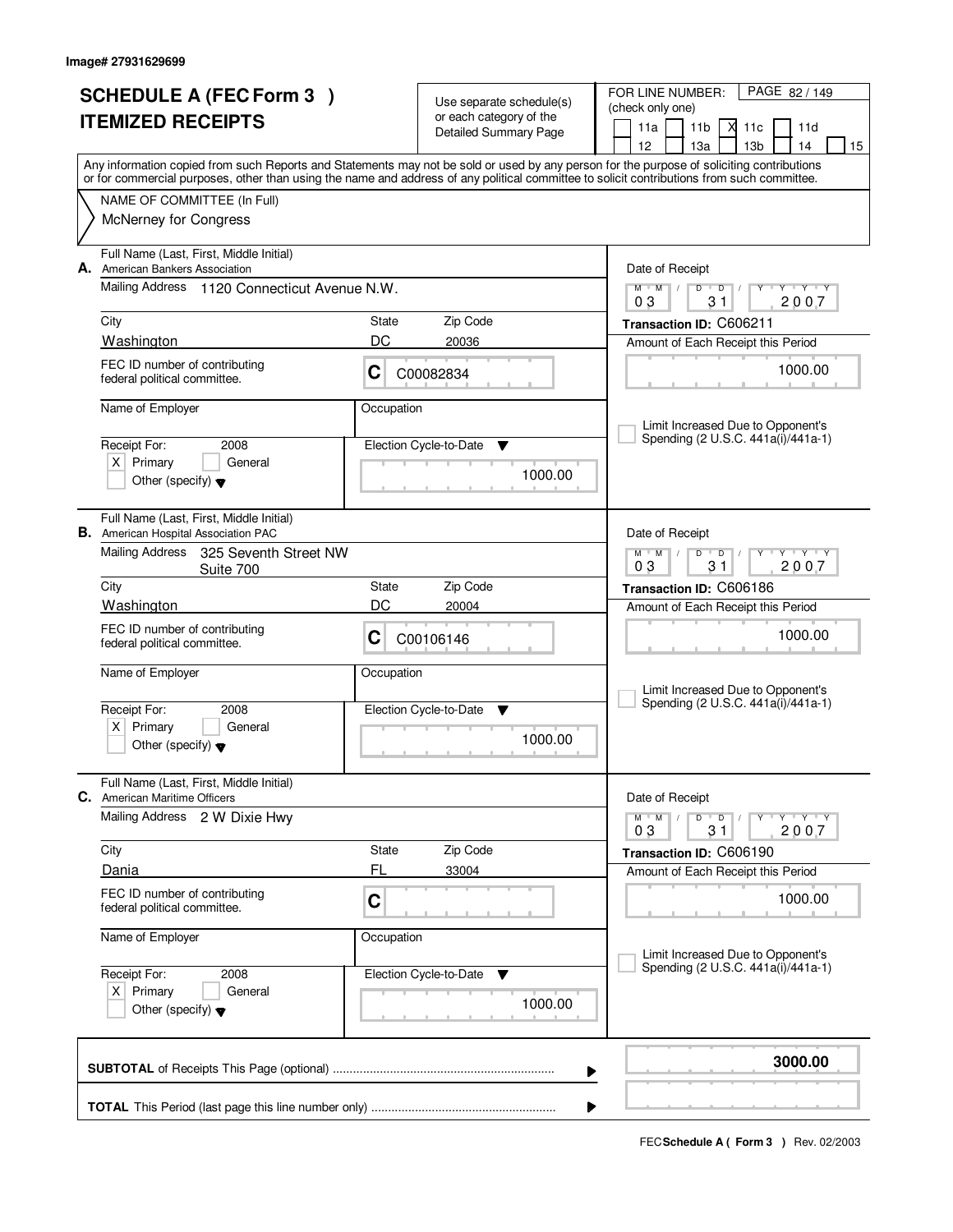| <b>SCHEDULE A (FEC Form 3)</b><br><b>ITEMIZED RECEIPTS</b> |                                                                                                                    |                    | Use separate schedule(s)<br>or each category of the<br>Detailed Summary Page | FOR LINE NUMBER:<br>PAGE 83/149<br>(check only one)<br>11a<br>11 <sub>b</sub><br>X<br>11c<br>11d                                                                                                                                                                                                                                    |
|------------------------------------------------------------|--------------------------------------------------------------------------------------------------------------------|--------------------|------------------------------------------------------------------------------|-------------------------------------------------------------------------------------------------------------------------------------------------------------------------------------------------------------------------------------------------------------------------------------------------------------------------------------|
|                                                            |                                                                                                                    |                    |                                                                              | 12<br>13a<br>13 <sub>b</sub><br>14<br>15<br>Any information copied from such Reports and Statements may not be sold or used by any person for the purpose of soliciting contributions<br>or for commercial purposes, other than using the name and address of any political committee to solicit contributions from such committee. |
|                                                            | NAME OF COMMITTEE (In Full)<br>McNerney for Congress                                                               |                    |                                                                              |                                                                                                                                                                                                                                                                                                                                     |
| А.                                                         | Full Name (Last, First, Middle Initial)<br><b>AMERIPAC</b>                                                         |                    |                                                                              | Date of Receipt                                                                                                                                                                                                                                                                                                                     |
|                                                            | Mailing Address 499 S. Capitol St. SW #414                                                                         |                    |                                                                              | $M$ $M$<br>$\overline{D}$<br>Y TY Y Y<br>D<br>2007<br>26<br>0 <sub>1</sub>                                                                                                                                                                                                                                                          |
|                                                            | City<br>Washington                                                                                                 | State<br>DC        | Zip Code<br>20003                                                            | Transaction ID: C587178<br>Amount of Each Receipt this Period                                                                                                                                                                                                                                                                       |
|                                                            | FEC ID number of contributing<br>federal political committee.                                                      | C                  |                                                                              | 5000.00                                                                                                                                                                                                                                                                                                                             |
|                                                            | Name of Employer                                                                                                   | Occupation         |                                                                              | Limit Increased Due to Opponent's                                                                                                                                                                                                                                                                                                   |
|                                                            | Receipt For:<br>2008<br>$X$ Primary<br>General<br>Other (specify) $\blacktriangledown$                             |                    | Election Cycle-to-Date<br>v<br>5000.00                                       | Spending (2 U.S.C. 441a(i)/441a-1)                                                                                                                                                                                                                                                                                                  |
|                                                            | Full Name (Last, First, Middle Initial)<br><b>B.</b> AT&T Federal PAC                                              |                    |                                                                              | Date of Receipt                                                                                                                                                                                                                                                                                                                     |
|                                                            | <b>Mailing Address</b><br>175 E. Houston Street<br>Room 7-A-50                                                     |                    |                                                                              | $Y$ $Y$ $Y$<br>$M$ $M$ /<br>D<br>$\overline{D}$<br>03<br>31<br>2007                                                                                                                                                                                                                                                                 |
|                                                            | City<br>San Antonio                                                                                                | State<br>ТX        | Zip Code<br>78205                                                            | Transaction ID: C606064<br>Amount of Each Receipt this Period                                                                                                                                                                                                                                                                       |
|                                                            | FEC ID number of contributing<br>federal political committee.                                                      | C                  | C00109017                                                                    | 1000.00                                                                                                                                                                                                                                                                                                                             |
|                                                            | Name of Employer<br>Receipt For:<br>2008<br>$x \mid$<br>Primary<br>General<br>Other (specify) $\blacktriangledown$ | Occupation         | Election Cycle-to-Date<br>▼<br>1000.00                                       | Limit Increased Due to Opponent's<br>Spending (2 U.S.C. 441a(i)/441a-1)                                                                                                                                                                                                                                                             |
|                                                            | Full Name (Last, First, Middle Initial)<br>C. Becerra For Congress                                                 |                    |                                                                              | Date of Receipt                                                                                                                                                                                                                                                                                                                     |
|                                                            | Mailing Address<br>PO Box 261060                                                                                   |                    |                                                                              | $D$ $D$ $I$<br>$Y - Y - Y - Y$<br>$M$ $M$ /<br>2007<br>03<br>20                                                                                                                                                                                                                                                                     |
|                                                            | City                                                                                                               | <b>State</b><br>CA | Zip Code                                                                     | Transaction ID: C600512                                                                                                                                                                                                                                                                                                             |
|                                                            | <b>Los Angeles</b><br>FEC ID number of contributing<br>federal political committee.                                | C                  | 90026                                                                        | Amount of Each Receipt this Period<br>2000.00                                                                                                                                                                                                                                                                                       |
|                                                            | Name of Employer                                                                                                   | Occupation         |                                                                              | Limit Increased Due to Opponent's                                                                                                                                                                                                                                                                                                   |
|                                                            | Receipt For:<br>2008<br>$X$ Primary<br>General<br>Other (specify) $\blacktriangledown$                             |                    | Election Cycle-to-Date<br>v<br>2000.00                                       | Spending (2 U.S.C. 441a(i)/441a-1)                                                                                                                                                                                                                                                                                                  |
|                                                            |                                                                                                                    |                    |                                                                              | 8000.00<br>▶                                                                                                                                                                                                                                                                                                                        |
|                                                            |                                                                                                                    |                    |                                                                              |                                                                                                                                                                                                                                                                                                                                     |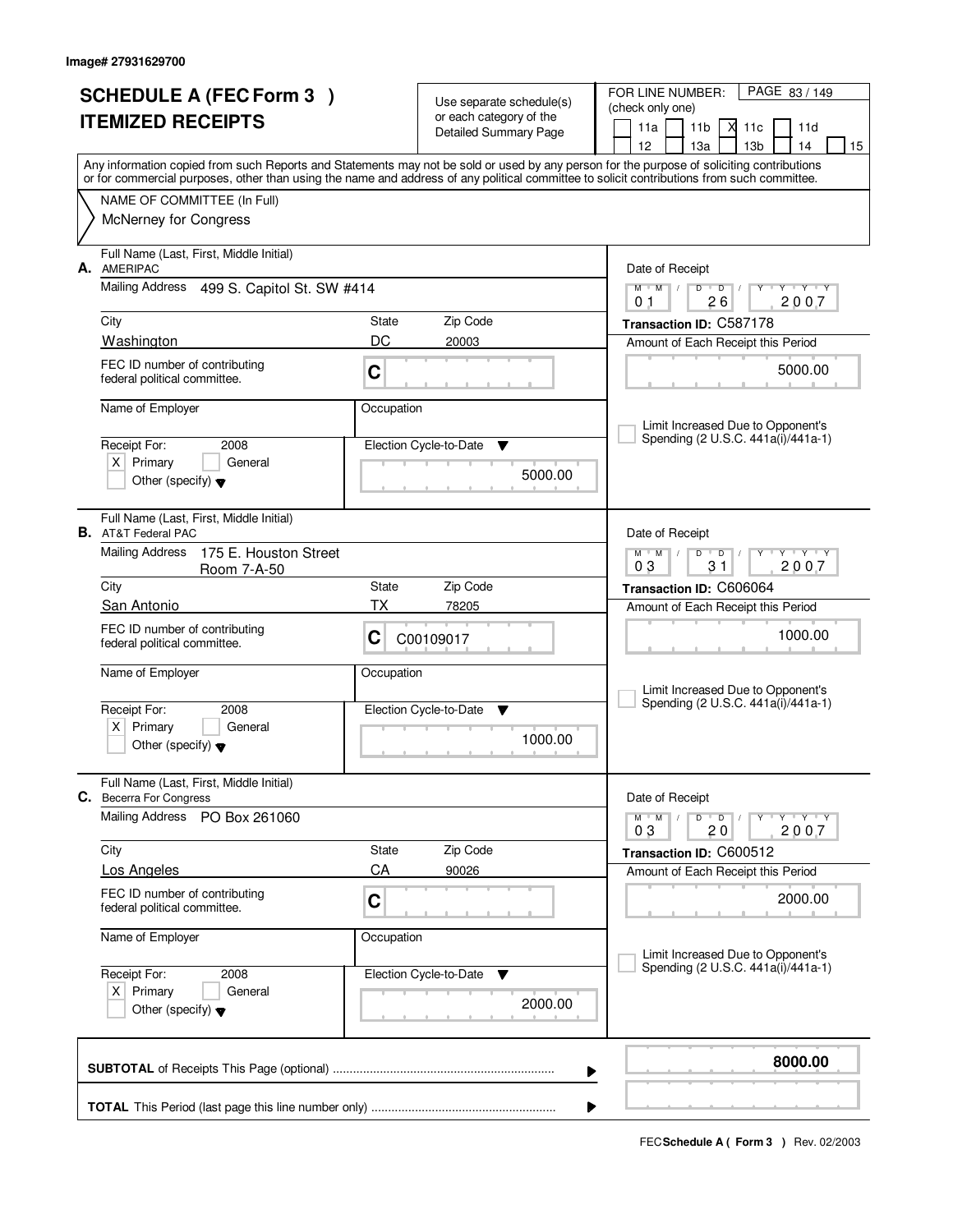|    | <b>SCHEDULE A (FEC Form 3)</b>                                           |                             | Use separate schedule(s)    | PAGE 84 / 149<br>FOR LINE NUMBER:                                                                                                                                                                                                                                                       |  |  |  |  |
|----|--------------------------------------------------------------------------|-----------------------------|-----------------------------|-----------------------------------------------------------------------------------------------------------------------------------------------------------------------------------------------------------------------------------------------------------------------------------------|--|--|--|--|
|    | <b>ITEMIZED RECEIPTS</b>                                                 |                             | or each category of the     | (check only one)<br>11a<br>11 <sub>b</sub><br>Х<br>11c<br>11d                                                                                                                                                                                                                           |  |  |  |  |
|    |                                                                          |                             | Detailed Summary Page       | 13 <sub>b</sub><br>15<br>12<br>13a<br>14                                                                                                                                                                                                                                                |  |  |  |  |
|    |                                                                          |                             |                             | Any information copied from such Reports and Statements may not be sold or used by any person for the purpose of soliciting contributions<br>or for commercial purposes, other than using the name and address of any political committee to solicit contributions from such committee. |  |  |  |  |
|    | NAME OF COMMITTEE (In Full)                                              |                             |                             |                                                                                                                                                                                                                                                                                         |  |  |  |  |
|    | <b>McNerney for Congress</b>                                             |                             |                             |                                                                                                                                                                                                                                                                                         |  |  |  |  |
| А. | Full Name (Last, First, Middle Initial)<br><b>Berkley for Congress</b>   |                             |                             | Date of Receipt                                                                                                                                                                                                                                                                         |  |  |  |  |
|    | Mailing Address 3069 Conquista Ct                                        |                             |                             | $M$ $M$ /<br>$D$ $D$ $/$<br>$Y + Y + Y + Y$<br>31<br>2007<br>03                                                                                                                                                                                                                         |  |  |  |  |
|    | City                                                                     | State                       | Zip Code                    | Transaction ID: C606184                                                                                                                                                                                                                                                                 |  |  |  |  |
|    | Las Vegas                                                                | <b>NV</b>                   | 89121                       | Amount of Each Receipt this Period                                                                                                                                                                                                                                                      |  |  |  |  |
|    | FEC ID number of contributing<br>federal political committee.            | C                           |                             | 1000.00                                                                                                                                                                                                                                                                                 |  |  |  |  |
|    | Name of Employer                                                         | Occupation                  |                             |                                                                                                                                                                                                                                                                                         |  |  |  |  |
|    |                                                                          |                             |                             | Limit Increased Due to Opponent's<br>Spending (2 U.S.C. 441a(i)/441a-1)                                                                                                                                                                                                                 |  |  |  |  |
|    | Receipt For:<br>2008                                                     |                             | Election Cycle-to-Date<br>▼ |                                                                                                                                                                                                                                                                                         |  |  |  |  |
|    | $X$ Primary<br>General<br>Other (specify) $\blacktriangledown$           |                             | 1000.00                     |                                                                                                                                                                                                                                                                                         |  |  |  |  |
|    |                                                                          |                             |                             |                                                                                                                                                                                                                                                                                         |  |  |  |  |
|    | Full Name (Last, First, Middle Initial)<br><b>B.</b> Berman for Congress |                             |                             | Date of Receipt                                                                                                                                                                                                                                                                         |  |  |  |  |
|    | Mailing Address 6380 Wilshire Blvd., #1612                               |                             |                             | $M$ M<br>D<br>$\overline{D}$<br>Y 'Y 'Y                                                                                                                                                                                                                                                 |  |  |  |  |
|    | City                                                                     | State                       | Zip Code                    | 31<br>2007<br>03                                                                                                                                                                                                                                                                        |  |  |  |  |
|    | Los Angeles                                                              | CA                          | 90048                       | Transaction ID: C606203<br>Amount of Each Receipt this Period                                                                                                                                                                                                                           |  |  |  |  |
|    | FEC ID number of contributing                                            |                             |                             |                                                                                                                                                                                                                                                                                         |  |  |  |  |
|    | federal political committee.                                             | C                           |                             | 2000.00                                                                                                                                                                                                                                                                                 |  |  |  |  |
|    | Name of Employer                                                         | Occupation                  |                             |                                                                                                                                                                                                                                                                                         |  |  |  |  |
|    |                                                                          |                             |                             | Limit Increased Due to Opponent's                                                                                                                                                                                                                                                       |  |  |  |  |
|    | Receipt For:<br>2008                                                     | Election Cycle-to-Date<br>▼ |                             | Spending (2 U.S.C. 441a(i)/441a-1)                                                                                                                                                                                                                                                      |  |  |  |  |
|    | Primary<br>X  <br>General<br>Other (specify) $\blacktriangledown$        |                             | 4000.00                     |                                                                                                                                                                                                                                                                                         |  |  |  |  |
|    | Full Name (Last, First, Middle Initial)                                  |                             |                             |                                                                                                                                                                                                                                                                                         |  |  |  |  |
|    | C. Berman for Congress                                                   |                             |                             | Date of Receipt                                                                                                                                                                                                                                                                         |  |  |  |  |
|    | Mailing Address<br>6380 Wilshire Blvd., #1612                            |                             |                             | $\mathsf D$<br>M<br>$\overline{D}$<br>M<br>Y Y Y Y<br>Υ<br>2007<br>03<br>31                                                                                                                                                                                                             |  |  |  |  |
|    | City                                                                     | State                       | Zip Code                    | Transaction ID: C606204                                                                                                                                                                                                                                                                 |  |  |  |  |
|    | <b>Los Angeles</b>                                                       | CA                          | 90048                       | Amount of Each Receipt this Period                                                                                                                                                                                                                                                      |  |  |  |  |
|    | FEC ID number of contributing<br>federal political committee.            | C                           |                             | 2000.00                                                                                                                                                                                                                                                                                 |  |  |  |  |
|    | Name of Employer                                                         | Occupation                  |                             |                                                                                                                                                                                                                                                                                         |  |  |  |  |
|    |                                                                          |                             |                             | Limit Increased Due to Opponent's<br>Spending (2 U.S.C. 441a(i)/441a-1)                                                                                                                                                                                                                 |  |  |  |  |
|    | Receipt For:<br>2008<br>X General<br>Primary                             |                             | Election Cycle-to-Date<br>v |                                                                                                                                                                                                                                                                                         |  |  |  |  |
|    | Other (specify) $\blacktriangledown$                                     |                             | 4000.00                     |                                                                                                                                                                                                                                                                                         |  |  |  |  |
|    |                                                                          |                             |                             |                                                                                                                                                                                                                                                                                         |  |  |  |  |
|    |                                                                          |                             |                             | 5000.00<br>▶                                                                                                                                                                                                                                                                            |  |  |  |  |
|    |                                                                          |                             |                             |                                                                                                                                                                                                                                                                                         |  |  |  |  |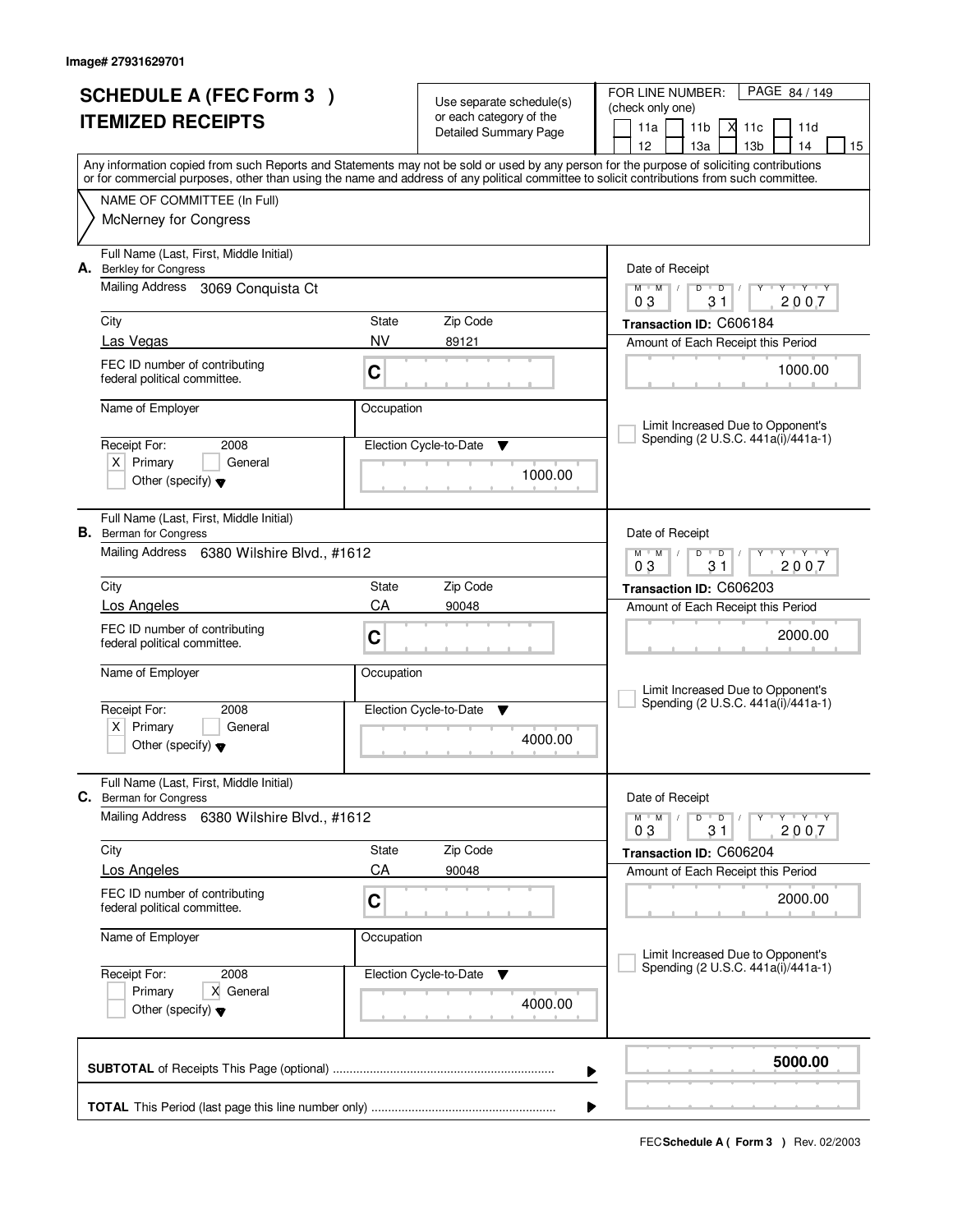|                          | <b>SCHEDULE A (FEC Form 3)</b>                                                                        |            |                                                     | PAGE 85 / 149<br>FOR LINE NUMBER:                                                                                                                                                     |  |  |  |
|--------------------------|-------------------------------------------------------------------------------------------------------|------------|-----------------------------------------------------|---------------------------------------------------------------------------------------------------------------------------------------------------------------------------------------|--|--|--|
| <b>ITEMIZED RECEIPTS</b> |                                                                                                       |            | Use separate schedule(s)<br>or each category of the | (check only one)                                                                                                                                                                      |  |  |  |
|                          |                                                                                                       |            | <b>Detailed Summary Page</b>                        | 11a<br>11 <sub>b</sub><br>Х<br>11c<br>11d                                                                                                                                             |  |  |  |
|                          |                                                                                                       |            |                                                     | 12<br>13 <sub>b</sub><br>15<br>13a<br>14<br>Any information copied from such Reports and Statements may not be sold or used by any person for the purpose of soliciting contributions |  |  |  |
|                          |                                                                                                       |            |                                                     | or for commercial purposes, other than using the name and address of any political committee to solicit contributions from such committee.                                            |  |  |  |
|                          | NAME OF COMMITTEE (In Full)                                                                           |            |                                                     |                                                                                                                                                                                       |  |  |  |
|                          | <b>McNerney for Congress</b>                                                                          |            |                                                     |                                                                                                                                                                                       |  |  |  |
| А.                       | Full Name (Last, First, Middle Initial)<br><b>Blue America PAC</b>                                    |            |                                                     | Date of Receipt                                                                                                                                                                       |  |  |  |
|                          | Mailing Address<br>3653 Shannon Rd.                                                                   |            |                                                     | $M$ $M$ /<br>$D$ $D$ $/$<br><b>TY TY TY</b><br>Y<br>28<br>2007<br>03                                                                                                                  |  |  |  |
|                          | City                                                                                                  | State      | Zip Code                                            | Transaction ID: C602767                                                                                                                                                               |  |  |  |
|                          | Los Angeles                                                                                           | CA         | 90027-1420                                          | Amount of Each Receipt this Period                                                                                                                                                    |  |  |  |
|                          | FEC ID number of contributing<br>federal political committee.                                         | C          |                                                     | 200.00                                                                                                                                                                                |  |  |  |
|                          | Name of Employer                                                                                      | Occupation |                                                     | Limit Increased Due to Opponent's                                                                                                                                                     |  |  |  |
|                          | Receipt For:<br>2008                                                                                  |            | Election Cycle-to-Date<br>▼                         | Spending (2 U.S.C. 441a(i)/441a-1)                                                                                                                                                    |  |  |  |
|                          | $X$ Primary<br>General                                                                                |            | 200.00                                              |                                                                                                                                                                                       |  |  |  |
|                          | Other (specify) $\blacktriangledown$                                                                  |            |                                                     |                                                                                                                                                                                       |  |  |  |
|                          | Full Name (Last, First, Middle Initial)<br><b>B.</b> Brotherhood of Locomotive Engineers and Trainmen |            |                                                     | Date of Receipt                                                                                                                                                                       |  |  |  |
|                          | Mailing Address 1150 W. Robinhood Dr. Suite 4C                                                        |            | Zip Code                                            | $Y - Y - Y$<br>$M$ $M$<br>D<br>$\overline{D}$<br>31<br>2007<br>03                                                                                                                     |  |  |  |
|                          | City                                                                                                  | State      |                                                     | Transaction ID: C606217                                                                                                                                                               |  |  |  |
|                          | Cleveland                                                                                             | OH         | 44149                                               | Amount of Each Receipt this Period                                                                                                                                                    |  |  |  |
|                          | FEC ID number of contributing<br>federal political committee.                                         | C          |                                                     | 1000.00                                                                                                                                                                               |  |  |  |
|                          | Name of Employer                                                                                      | Occupation |                                                     | Limit Increased Due to Opponent's                                                                                                                                                     |  |  |  |
|                          | Receipt For:<br>2008                                                                                  |            | Election Cycle-to-Date<br>▼                         | Spending (2 U.S.C. 441a(i)/441a-1)                                                                                                                                                    |  |  |  |
|                          | $X$ Primary<br>General<br>Other (specify) $\blacktriangledown$                                        |            | 1000.00                                             |                                                                                                                                                                                       |  |  |  |
|                          | Full Name (Last, First, Middle Initial)<br>C. Brown Rudnick Federal PAC                               |            |                                                     | Date of Receipt                                                                                                                                                                       |  |  |  |
|                          | Mailing Address ONE FINANCIAL CENTER                                                                  |            |                                                     | $\mathsf D$<br>$M$ /<br>$\overline{D}$<br>$M$ <sup><math>+</math></sup><br>Y Y Y Y<br>2007<br>03<br>31                                                                                |  |  |  |
|                          | City                                                                                                  | State      | Zip Code                                            | Transaction ID: C606060                                                                                                                                                               |  |  |  |
|                          | <b>BOSTON</b>                                                                                         | МA         | 02111                                               | Amount of Each Receipt this Period                                                                                                                                                    |  |  |  |
|                          | FEC ID number of contributing<br>federal political committee.                                         | C          | C00410613                                           | 500.00                                                                                                                                                                                |  |  |  |
|                          | Name of Employer                                                                                      | Occupation |                                                     | Limit Increased Due to Opponent's                                                                                                                                                     |  |  |  |
|                          | Receipt For:<br>2008                                                                                  |            | Election Cycle-to-Date<br>v                         | Spending (2 U.S.C. 441a(i)/441a-1)                                                                                                                                                    |  |  |  |
|                          | $X$ Primary<br>General<br>Other (specify) $\blacktriangledown$                                        |            | 500.00                                              |                                                                                                                                                                                       |  |  |  |
|                          |                                                                                                       |            |                                                     | 1700.00<br>▶                                                                                                                                                                          |  |  |  |
|                          |                                                                                                       |            |                                                     | ▶                                                                                                                                                                                     |  |  |  |
|                          |                                                                                                       |            |                                                     |                                                                                                                                                                                       |  |  |  |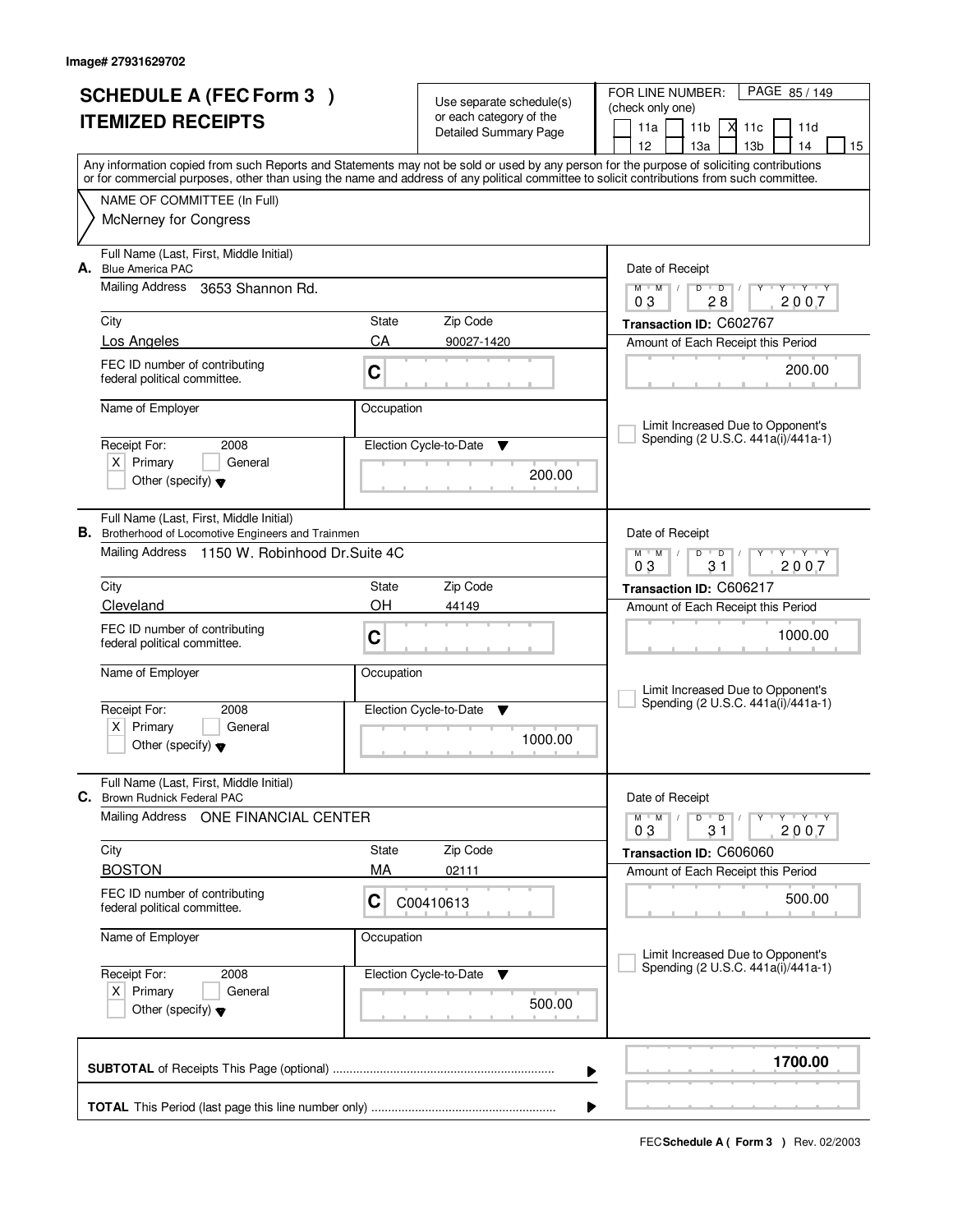| <b>SCHEDULE A (FEC Form 3)</b><br><b>ITEMIZED RECEIPTS</b> |                                                                                                          |             | Use separate schedule(s)<br>or each category of the<br><b>Detailed Summary Page</b> | PAGE 86 / 149<br>FOR LINE NUMBER:<br>(check only one)<br>11 <sub>b</sub><br>$X$ 11 $c$<br>11a<br>11d                                                                                                                                                                                                                                |  |  |
|------------------------------------------------------------|----------------------------------------------------------------------------------------------------------|-------------|-------------------------------------------------------------------------------------|-------------------------------------------------------------------------------------------------------------------------------------------------------------------------------------------------------------------------------------------------------------------------------------------------------------------------------------|--|--|
|                                                            |                                                                                                          |             |                                                                                     | 12<br>13 <sub>b</sub><br>13a<br>14<br>15<br>Any information copied from such Reports and Statements may not be sold or used by any person for the purpose of soliciting contributions<br>or for commercial purposes, other than using the name and address of any political committee to solicit contributions from such committee. |  |  |
|                                                            | NAME OF COMMITTEE (In Full)<br><b>McNerney for Congress</b>                                              |             |                                                                                     |                                                                                                                                                                                                                                                                                                                                     |  |  |
|                                                            | Full Name (Last, First, Middle Initial)<br>A. California League of Conversation Voters                   |             |                                                                                     | Date of Receipt                                                                                                                                                                                                                                                                                                                     |  |  |
|                                                            | Mailing Address 8581 Santa Monica Blvd. #504                                                             |             |                                                                                     | $Y + Y + Y + Y$<br>$M$ $M$<br>$D$ $D$ $1$<br>2007<br>03<br>31                                                                                                                                                                                                                                                                       |  |  |
|                                                            | City                                                                                                     | State       | Zip Code                                                                            | Transaction ID: C606062                                                                                                                                                                                                                                                                                                             |  |  |
|                                                            | Los Angeles<br>FEC ID number of contributing<br>federal political committee.                             | CA<br>C     | 90069<br>C00012401                                                                  | Amount of Each Receipt this Period<br>1000.00                                                                                                                                                                                                                                                                                       |  |  |
|                                                            | Name of Employer                                                                                         | Occupation  |                                                                                     | Limit Increased Due to Opponent's                                                                                                                                                                                                                                                                                                   |  |  |
|                                                            | Receipt For:<br>2008<br>$X$ Primary<br>General<br>Other (specify) $\blacktriangledown$                   |             | Election Cycle-to-Date<br>▼<br>1000.00                                              | Spending (2 U.S.C. 441a(i)/441a-1)                                                                                                                                                                                                                                                                                                  |  |  |
|                                                            | Full Name (Last, First, Middle Initial)<br><b>B.</b> COLCPE<br>Mailing Address<br>100 INDIANA AVE. N. W. |             |                                                                                     | Date of Receipt<br>$T - Y - T Y$<br>$M$ M<br>D<br>$\overline{D}$                                                                                                                                                                                                                                                                    |  |  |
|                                                            | City                                                                                                     | State       | Zip Code                                                                            | 31<br>2007<br>03<br>Transaction ID: C606066                                                                                                                                                                                                                                                                                         |  |  |
|                                                            | <b>WASHINGTON</b>                                                                                        | DC          | 20001                                                                               | Amount of Each Receipt this Period                                                                                                                                                                                                                                                                                                  |  |  |
|                                                            | FEC ID number of contributing<br>federal political committee.                                            | С           | C00023580                                                                           | 2500.00                                                                                                                                                                                                                                                                                                                             |  |  |
|                                                            | Name of Employer                                                                                         | Occupation  |                                                                                     | Limit Increased Due to Opponent's<br>Spending (2 U.S.C. 441a(i)/441a-1)                                                                                                                                                                                                                                                             |  |  |
|                                                            | Receipt For:<br>2008<br>Primary<br>ΧI<br>General<br>Other (specify) $\blacktriangledown$                 |             | Election Cycle-to-Date<br><b>V</b><br>2500.00                                       |                                                                                                                                                                                                                                                                                                                                     |  |  |
|                                                            | Full Name (Last, First, Middle Initial)<br>C. DCCC                                                       |             |                                                                                     | Date of Receipt                                                                                                                                                                                                                                                                                                                     |  |  |
|                                                            | <b>Mailing Address</b><br>430 South Capitol Street SE<br>2nd Floor                                       |             |                                                                                     | $D$ $D$ $/$<br>$M$ $M$ /<br>$Y + Y + Y$<br>Y<br>2007<br>15<br>03                                                                                                                                                                                                                                                                    |  |  |
|                                                            | City<br><b>Washington</b>                                                                                | State<br>DC | Zip Code<br>20003                                                                   | Transaction ID: C606058                                                                                                                                                                                                                                                                                                             |  |  |
|                                                            | FEC ID number of contributing<br>federal political committee.                                            | C           | C00000935                                                                           | Amount of Each Receipt this Period<br>17.98                                                                                                                                                                                                                                                                                         |  |  |
|                                                            | Name of Employer                                                                                         | Occupation  |                                                                                     |                                                                                                                                                                                                                                                                                                                                     |  |  |
|                                                            | Receipt For:<br>2008<br>$X$ Primary<br>General<br>Other (specify) $\blacktriangledown$                   |             | Election Cycle-to-Date<br>v<br>17.98                                                | Limit Increased Due to Opponent's<br>Spending (2 U.S.C. 441a(i)/441a-1)<br>* In-Kind: Fundraising Se-<br>rvices                                                                                                                                                                                                                     |  |  |
|                                                            |                                                                                                          |             |                                                                                     | 3517.98<br>▶                                                                                                                                                                                                                                                                                                                        |  |  |
|                                                            | ▶                                                                                                        |             |                                                                                     |                                                                                                                                                                                                                                                                                                                                     |  |  |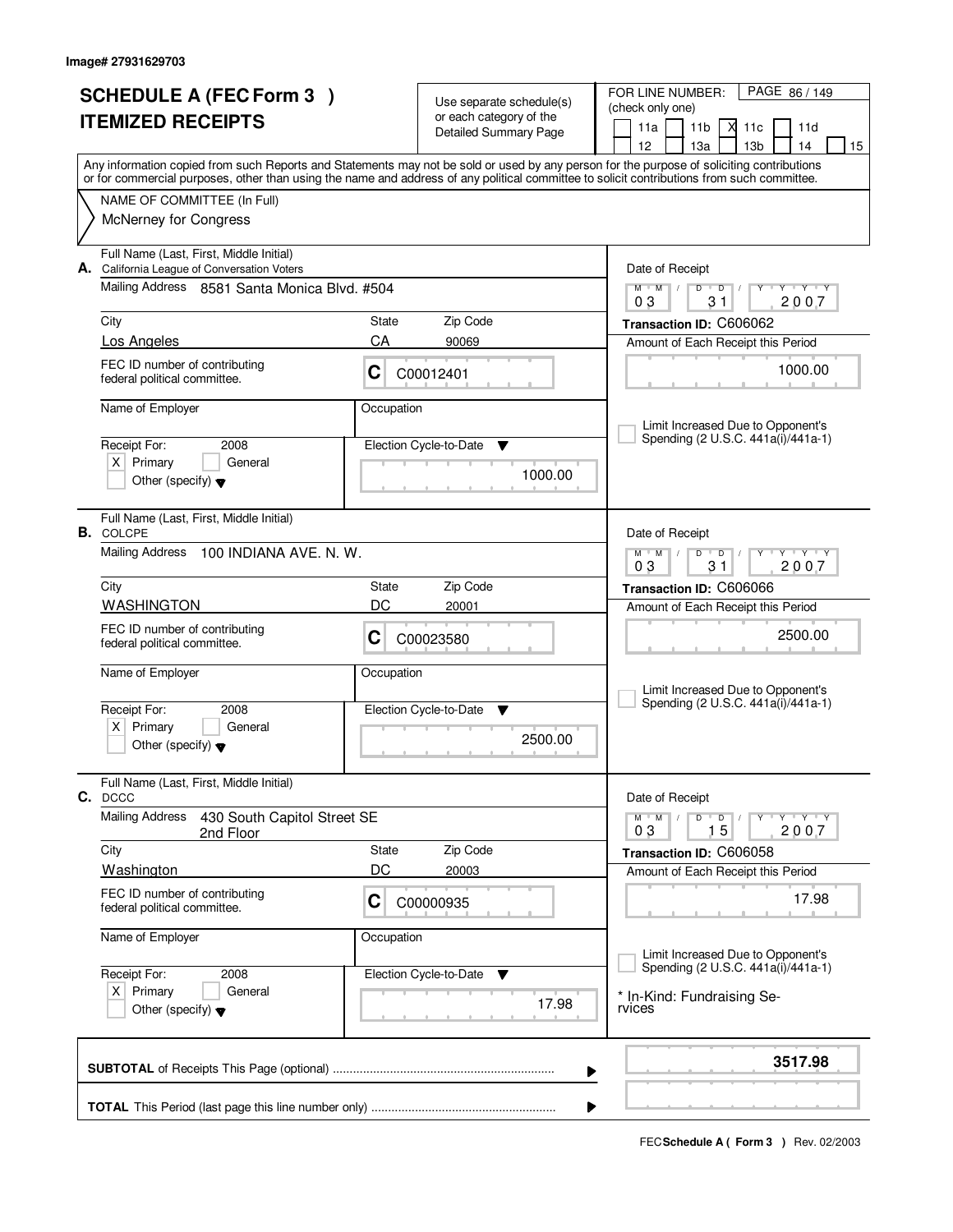| <b>SCHEDULE A (FEC Form 3)</b><br><b>ITEMIZED RECEIPTS</b> |                                                                                      |                                           | Use separate schedule(s)<br>or each category of the | PAGE 87/149<br>FOR LINE NUMBER:<br>(check only one)<br>11a<br>11 <sub>b</sub><br>М<br>11c<br>11d                                                                                                                                                                                        |  |  |  |
|------------------------------------------------------------|--------------------------------------------------------------------------------------|-------------------------------------------|-----------------------------------------------------|-----------------------------------------------------------------------------------------------------------------------------------------------------------------------------------------------------------------------------------------------------------------------------------------|--|--|--|
|                                                            |                                                                                      |                                           | Detailed Summary Page                               | 12<br>13 <sub>b</sub><br>13a<br>14<br>15                                                                                                                                                                                                                                                |  |  |  |
|                                                            |                                                                                      |                                           |                                                     | Any information copied from such Reports and Statements may not be sold or used by any person for the purpose of soliciting contributions<br>or for commercial purposes, other than using the name and address of any political committee to solicit contributions from such committee. |  |  |  |
|                                                            | NAME OF COMMITTEE (In Full)                                                          |                                           |                                                     |                                                                                                                                                                                                                                                                                         |  |  |  |
|                                                            | <b>McNerney for Congress</b>                                                         |                                           |                                                     |                                                                                                                                                                                                                                                                                         |  |  |  |
|                                                            | Full Name (Last, First, Middle Initial)<br>A. Democrats for the Future               |                                           |                                                     | Date of Receipt                                                                                                                                                                                                                                                                         |  |  |  |
|                                                            | Mailing Address 20 Park Road, Suite E                                                |                                           |                                                     | $M$ $M$<br>$D$ $D$<br>$Y - Y - Y$<br>$\perp$<br>31<br>2007<br>03                                                                                                                                                                                                                        |  |  |  |
|                                                            | City                                                                                 | State                                     | Zip Code                                            | Transaction ID: C606214                                                                                                                                                                                                                                                                 |  |  |  |
|                                                            | <b>Burlingame</b>                                                                    | CA                                        | 94010                                               | Amount of Each Receipt this Period                                                                                                                                                                                                                                                      |  |  |  |
|                                                            | FEC ID number of contributing<br>federal political committee.                        | C                                         | C00371633                                           | 2500.00                                                                                                                                                                                                                                                                                 |  |  |  |
|                                                            | Name of Employer                                                                     | Occupation                                |                                                     | Limit Increased Due to Opponent's                                                                                                                                                                                                                                                       |  |  |  |
|                                                            | Receipt For:<br>2008                                                                 |                                           | Election Cycle-to-Date<br>v                         | Spending (2 U.S.C. 441a(i)/441a-1)                                                                                                                                                                                                                                                      |  |  |  |
|                                                            | $X$ Primary<br>General<br>Other (specify) $\blacktriangledown$                       |                                           | 2500.00                                             |                                                                                                                                                                                                                                                                                         |  |  |  |
|                                                            |                                                                                      |                                           |                                                     |                                                                                                                                                                                                                                                                                         |  |  |  |
|                                                            | Full Name (Last, First, Middle Initial)<br><b>B.</b> Diana Degette for Congress, Inc |                                           |                                                     | Date of Receipt                                                                                                                                                                                                                                                                         |  |  |  |
|                                                            | Mailing Address P O BOX 61337                                                        |                                           |                                                     | $\mathsf{L} \mathsf{Y} \mathsf{L} \mathsf{Y} \mathsf{Y}$<br>$M$ $M$ /<br>D<br>$\overline{D}$<br>03<br>31<br>2007                                                                                                                                                                        |  |  |  |
|                                                            | City                                                                                 | State                                     | Zip Code                                            | Transaction ID: C606208                                                                                                                                                                                                                                                                 |  |  |  |
|                                                            | Denver                                                                               | CO                                        | 80206-8337                                          | Amount of Each Receipt this Period                                                                                                                                                                                                                                                      |  |  |  |
|                                                            | FEC ID number of contributing<br>federal political committee.                        | C                                         | C00311639                                           | 1000.00                                                                                                                                                                                                                                                                                 |  |  |  |
|                                                            | Name of Employer                                                                     | Occupation<br>Election Cycle-to-Date<br>▼ |                                                     |                                                                                                                                                                                                                                                                                         |  |  |  |
|                                                            |                                                                                      |                                           |                                                     | Limit Increased Due to Opponent's<br>Spending (2 U.S.C. 441a(i)/441a-1)                                                                                                                                                                                                                 |  |  |  |
|                                                            | Receipt For:<br>2008<br>Primary<br>General<br>ΧI                                     |                                           |                                                     |                                                                                                                                                                                                                                                                                         |  |  |  |
|                                                            | Other (specify) $\blacktriangledown$                                                 |                                           | 1000.00                                             |                                                                                                                                                                                                                                                                                         |  |  |  |
|                                                            | Full Name (Last, First, Middle Initial)<br>C. EDO Corporation PAC Attn: Effie Pablou |                                           |                                                     | Date of Receipt                                                                                                                                                                                                                                                                         |  |  |  |
|                                                            | Mailing Address<br>60 East 42nd St. 42 Floor                                         |                                           |                                                     | $D$ $D$ $I$<br>$\mathsf{Y} \dashv \mathsf{Y} \dashv \mathsf{Y}$<br>$M$ $M$ $/$<br>2007<br>03<br>31                                                                                                                                                                                      |  |  |  |
|                                                            | City                                                                                 | State                                     | Zip Code                                            | Transaction ID: C606192                                                                                                                                                                                                                                                                 |  |  |  |
|                                                            | New York                                                                             | <b>NY</b>                                 | 10165                                               | Amount of Each Receipt this Period                                                                                                                                                                                                                                                      |  |  |  |
|                                                            | FEC ID number of contributing<br>federal political committee.                        | C                                         |                                                     | 1000.00                                                                                                                                                                                                                                                                                 |  |  |  |
|                                                            | Name of Employer                                                                     | Occupation                                |                                                     | Limit Increased Due to Opponent's                                                                                                                                                                                                                                                       |  |  |  |
|                                                            | Receipt For:<br>2008                                                                 |                                           | Election Cycle-to-Date<br>v                         | Spending (2 U.S.C. 441a(i)/441a-1)                                                                                                                                                                                                                                                      |  |  |  |
|                                                            | $X$ Primary<br>General<br>Other (specify) $\blacktriangledown$                       |                                           | 1000.00                                             |                                                                                                                                                                                                                                                                                         |  |  |  |
|                                                            |                                                                                      |                                           |                                                     | 4500.00<br>▶                                                                                                                                                                                                                                                                            |  |  |  |
|                                                            |                                                                                      |                                           |                                                     |                                                                                                                                                                                                                                                                                         |  |  |  |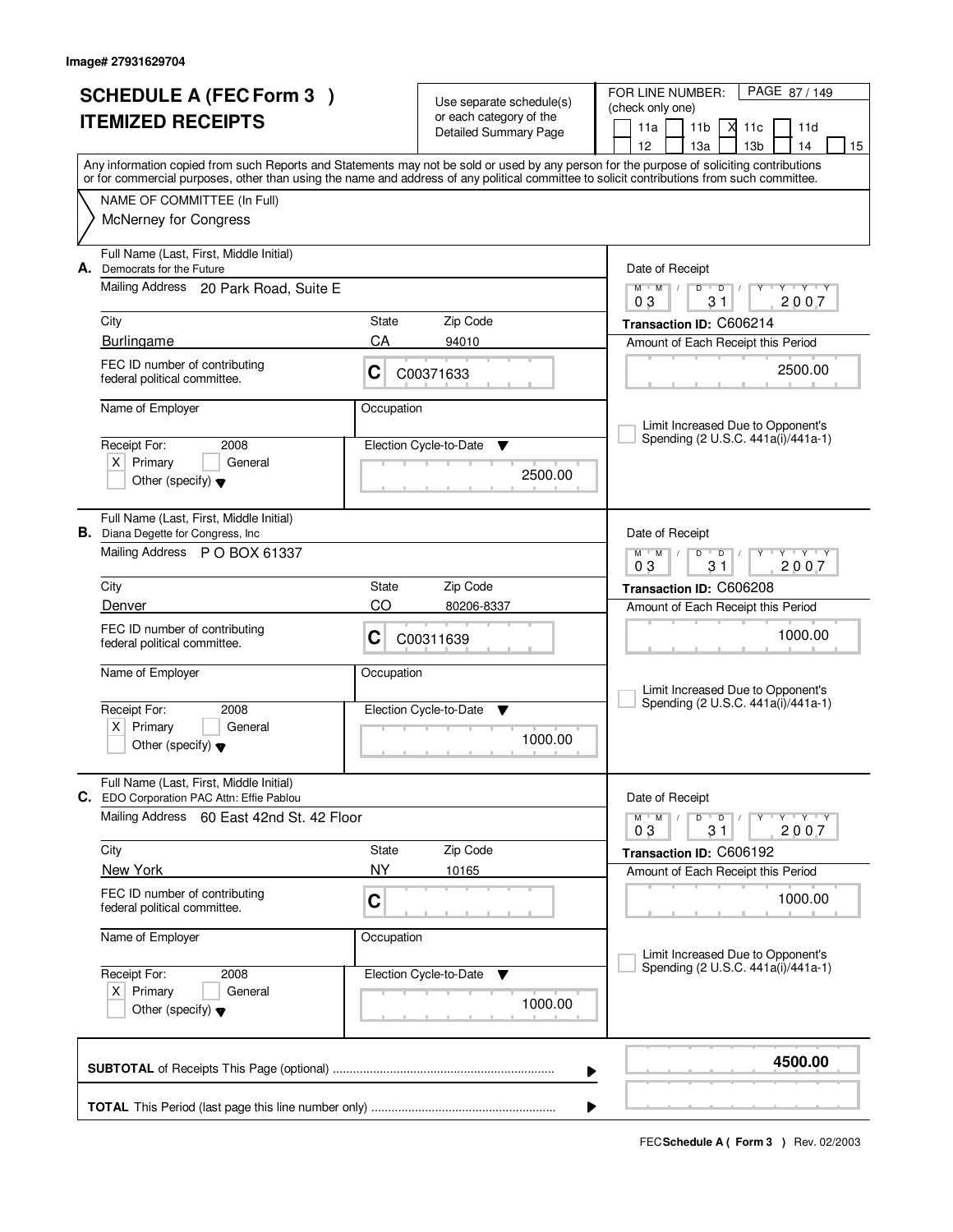|                          | <b>SCHEDULE A (FEC Form 3)</b>                                                 |                                           | Use separate schedule(s)                         | PAGE 88 / 149<br>FOR LINE NUMBER:<br>(check only one)                                                                                                                                 |  |  |  |
|--------------------------|--------------------------------------------------------------------------------|-------------------------------------------|--------------------------------------------------|---------------------------------------------------------------------------------------------------------------------------------------------------------------------------------------|--|--|--|
| <b>ITEMIZED RECEIPTS</b> |                                                                                |                                           | or each category of the<br>Detailed Summary Page | 11a<br>11 <sub>b</sub><br>М<br>11c<br>11d                                                                                                                                             |  |  |  |
|                          |                                                                                |                                           |                                                  | 12<br>13 <sub>b</sub><br>13a<br>14<br>15<br>Any information copied from such Reports and Statements may not be sold or used by any person for the purpose of soliciting contributions |  |  |  |
|                          |                                                                                |                                           |                                                  | or for commercial purposes, other than using the name and address of any political committee to solicit contributions from such committee.                                            |  |  |  |
|                          | NAME OF COMMITTEE (In Full)                                                    |                                           |                                                  |                                                                                                                                                                                       |  |  |  |
|                          | <b>McNerney for Congress</b>                                                   |                                           |                                                  |                                                                                                                                                                                       |  |  |  |
|                          | Full Name (Last, First, Middle Initial)<br>A. Electrical Construction PAC      |                                           |                                                  | Date of Receipt                                                                                                                                                                       |  |  |  |
|                          | Mailing Address 3 Bathesda Metro Center                                        |                                           |                                                  | $M$ $M$ $/$<br>$D$ $D$ $1$<br>Y<br>$Y - Y - Y$<br>12<br>2007<br>0 <sub>2</sub>                                                                                                        |  |  |  |
|                          | City                                                                           | State                                     | Zip Code                                         | Transaction ID: C588155                                                                                                                                                               |  |  |  |
|                          | Bethesda                                                                       | <b>MD</b>                                 | 20814                                            | Amount of Each Receipt this Period                                                                                                                                                    |  |  |  |
|                          | FEC ID number of contributing<br>federal political committee.                  | C                                         |                                                  | 1000.00                                                                                                                                                                               |  |  |  |
|                          | Name of Employer                                                               | Occupation                                |                                                  |                                                                                                                                                                                       |  |  |  |
|                          | Receipt For:<br>2008                                                           |                                           | Election Cycle-to-Date<br>v                      | Limit Increased Due to Opponent's<br>Spending (2 U.S.C. 441a(i)/441a-1)                                                                                                               |  |  |  |
|                          | $X$ Primary<br>General                                                         |                                           |                                                  |                                                                                                                                                                                       |  |  |  |
|                          | Other (specify) $\blacktriangledown$                                           |                                           | 1000.00                                          |                                                                                                                                                                                       |  |  |  |
|                          | Full Name (Last, First, Middle Initial)<br><b>B.</b> Friends of Dennis Cardoza |                                           |                                                  | Date of Receipt                                                                                                                                                                       |  |  |  |
|                          | Mailing Address P O BOX 2749                                                   |                                           |                                                  | $\begin{array}{c} \Vdash \mathsf{Y} \dashv \mathsf{Y} \dashv \mathsf{Y} \end{array}$<br>$M$ $M$ /<br>$D$ $D$<br>03<br>28<br>2007                                                      |  |  |  |
|                          | City                                                                           | State                                     | Zip Code                                         | Transaction ID: C602764                                                                                                                                                               |  |  |  |
|                          | Merced                                                                         | CA                                        | 95340                                            | Amount of Each Receipt this Period                                                                                                                                                    |  |  |  |
|                          | FEC ID number of contributing<br>federal political committee.                  | C                                         |                                                  | 1000.00                                                                                                                                                                               |  |  |  |
|                          | Name of Employer                                                               | Occupation<br>Election Cycle-to-Date<br>▼ |                                                  |                                                                                                                                                                                       |  |  |  |
|                          | Receipt For:<br>2008                                                           |                                           |                                                  | Limit Increased Due to Opponent's<br>Spending (2 U.S.C. 441a(i)/441a-1)                                                                                                               |  |  |  |
|                          | $X$ Primary<br>General                                                         |                                           |                                                  |                                                                                                                                                                                       |  |  |  |
|                          | Other (specify) $\blacktriangledown$                                           |                                           | 1000.00                                          |                                                                                                                                                                                       |  |  |  |
|                          | Full Name (Last, First, Middle Initial)<br><b>C.</b> Friends of Jane Harman    |                                           |                                                  | Date of Receipt                                                                                                                                                                       |  |  |  |
|                          | <b>Mailing Address</b><br>777 S Fiqueroa St., STE. 4050                        |                                           |                                                  | $D$ $D$ $I$<br>$\mathsf{Y} \dashv \mathsf{Y} \dashv \mathsf{Y}$<br>$M$ $M$ $/$<br>2007<br>03<br>31                                                                                    |  |  |  |
|                          | City                                                                           | State                                     | Zip Code                                         | Transaction ID: C606067                                                                                                                                                               |  |  |  |
|                          | Los Angeles                                                                    | CA                                        | 90017                                            | Amount of Each Receipt this Period                                                                                                                                                    |  |  |  |
|                          | FEC ID number of contributing<br>federal political committee.                  | C                                         |                                                  | 2000.00                                                                                                                                                                               |  |  |  |
|                          | Name of Employer                                                               | Occupation                                |                                                  | Limit Increased Due to Opponent's                                                                                                                                                     |  |  |  |
|                          | Receipt For:<br>2008                                                           |                                           | Election Cycle-to-Date<br>v                      | Spending (2 U.S.C. 441a(i)/441a-1)                                                                                                                                                    |  |  |  |
|                          | $X$ Primary<br>General<br>Other (specify) $\blacktriangledown$                 |                                           | 2000.00                                          |                                                                                                                                                                                       |  |  |  |
|                          |                                                                                |                                           |                                                  | 4000.00<br>▶                                                                                                                                                                          |  |  |  |
|                          |                                                                                |                                           |                                                  |                                                                                                                                                                                       |  |  |  |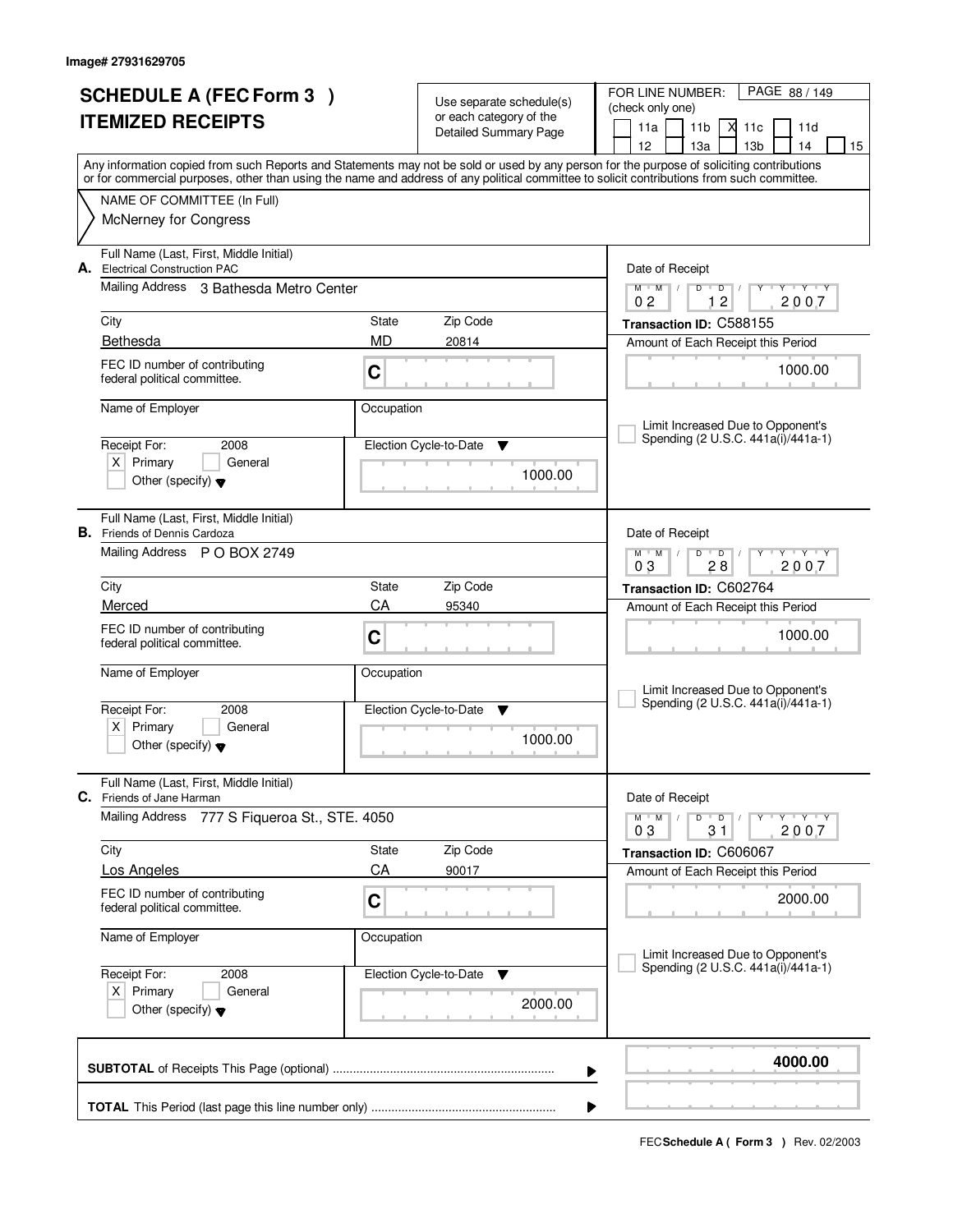|                          | <b>SCHEDULE A (FEC Form 3)</b>                                 |            |                                                     | FOR LINE NUMBER:<br>PAGE 89 / 149                                                                                                                                                                                                                                                       |
|--------------------------|----------------------------------------------------------------|------------|-----------------------------------------------------|-----------------------------------------------------------------------------------------------------------------------------------------------------------------------------------------------------------------------------------------------------------------------------------------|
|                          |                                                                |            | Use separate schedule(s)<br>or each category of the | (check only one)                                                                                                                                                                                                                                                                        |
| <b>ITEMIZED RECEIPTS</b> |                                                                |            | Detailed Summary Page                               | 11a<br>11 <sub>b</sub><br>М<br>11c<br>11d                                                                                                                                                                                                                                               |
|                          |                                                                |            |                                                     | 12<br>13 <sub>b</sub><br>13a<br>14<br>15                                                                                                                                                                                                                                                |
|                          |                                                                |            |                                                     | Any information copied from such Reports and Statements may not be sold or used by any person for the purpose of soliciting contributions<br>or for commercial purposes, other than using the name and address of any political committee to solicit contributions from such committee. |
|                          |                                                                |            |                                                     |                                                                                                                                                                                                                                                                                         |
|                          | NAME OF COMMITTEE (In Full)                                    |            |                                                     |                                                                                                                                                                                                                                                                                         |
|                          | <b>McNerney for Congress</b>                                   |            |                                                     |                                                                                                                                                                                                                                                                                         |
|                          | Full Name (Last, First, Middle Initial)                        |            |                                                     |                                                                                                                                                                                                                                                                                         |
|                          | A. Greg Enholm For College Board                               |            |                                                     | Date of Receipt                                                                                                                                                                                                                                                                         |
|                          | Mailing Address 1465 Enea Circle #1040                         |            |                                                     | $Y - Y - Y$<br>$M$ $M$ /<br>$D$ $D$<br>Y<br>$\sqrt{ }$<br>2007<br>03<br>31                                                                                                                                                                                                              |
|                          | City                                                           | State      | Zip Code                                            | Transaction ID: C605610                                                                                                                                                                                                                                                                 |
|                          | Concord                                                        | CA         | 94520                                               | Amount of Each Receipt this Period                                                                                                                                                                                                                                                      |
|                          | FEC ID number of contributing                                  |            |                                                     |                                                                                                                                                                                                                                                                                         |
|                          | federal political committee.                                   | C          |                                                     | 50.00                                                                                                                                                                                                                                                                                   |
|                          |                                                                |            |                                                     |                                                                                                                                                                                                                                                                                         |
|                          | Name of Employer                                               | Occupation |                                                     | Limit Increased Due to Opponent's                                                                                                                                                                                                                                                       |
|                          | Receipt For:<br>2008                                           |            | Election Cycle-to-Date<br>v                         | Spending (2 U.S.C. 441a(i)/441a-1)                                                                                                                                                                                                                                                      |
|                          | $X$ Primary<br>General                                         |            |                                                     |                                                                                                                                                                                                                                                                                         |
|                          | Other (specify) $\blacktriangledown$                           | 50.00      |                                                     |                                                                                                                                                                                                                                                                                         |
|                          |                                                                |            |                                                     |                                                                                                                                                                                                                                                                                         |
|                          | Full Name (Last, First, Middle Initial)                        |            |                                                     |                                                                                                                                                                                                                                                                                         |
|                          | <b>B.</b> Hilda Solis for Congress                             |            |                                                     | Date of Receipt                                                                                                                                                                                                                                                                         |
|                          | Mailing Address 6380 Wilshire Blvd #1612                       |            |                                                     | $\mathsf{L} \mathsf{Y} \mathsf{L} \mathsf{Y} \mathsf{Y}$<br>$M$ $M$ $/$<br>$D$ $D$<br>03<br>23<br>2007                                                                                                                                                                                  |
|                          | City                                                           | State      | Zip Code                                            | Transaction ID: C601245                                                                                                                                                                                                                                                                 |
|                          | Los Angeles                                                    | CA         | 90048                                               | Amount of Each Receipt this Period                                                                                                                                                                                                                                                      |
|                          | FEC ID number of contributing                                  |            |                                                     |                                                                                                                                                                                                                                                                                         |
|                          | federal political committee.                                   | C          |                                                     | 2000.00                                                                                                                                                                                                                                                                                 |
|                          | Name of Employer                                               | Occupation |                                                     |                                                                                                                                                                                                                                                                                         |
|                          |                                                                |            |                                                     | Limit Increased Due to Opponent's                                                                                                                                                                                                                                                       |
|                          | Receipt For:<br>2008                                           |            | Election Cycle-to-Date<br>v                         | Spending (2 U.S.C. 441a(i)/441a-1)                                                                                                                                                                                                                                                      |
|                          | Primary<br>$X \mid$<br>General                                 |            |                                                     |                                                                                                                                                                                                                                                                                         |
|                          | Other (specify) $\blacktriangledown$                           |            | 2000.00                                             |                                                                                                                                                                                                                                                                                         |
|                          |                                                                |            |                                                     |                                                                                                                                                                                                                                                                                         |
|                          | Full Name (Last, First, Middle Initial)<br>C. Humane USA PAC   |            |                                                     | Date of Receipt                                                                                                                                                                                                                                                                         |
|                          | <b>Mailing Address</b><br>PO Box 19224                         |            |                                                     | D<br>$M$ $M$ /<br>$\overline{D}$<br>$\mathsf{Y} \dashv \mathsf{Y} \dashv \mathsf{Y}$                                                                                                                                                                                                    |
|                          |                                                                |            |                                                     | 2007<br>03<br>31                                                                                                                                                                                                                                                                        |
|                          | City                                                           | State      | Zip Code                                            | Transaction ID: C606202                                                                                                                                                                                                                                                                 |
|                          | <b>Washington</b>                                              | DC         | 20036                                               | Amount of Each Receipt this Period                                                                                                                                                                                                                                                      |
|                          | FEC ID number of contributing                                  | C          |                                                     | 1000.00                                                                                                                                                                                                                                                                                 |
|                          | federal political committee.                                   |            |                                                     |                                                                                                                                                                                                                                                                                         |
|                          | Name of Employer                                               | Occupation |                                                     |                                                                                                                                                                                                                                                                                         |
|                          |                                                                |            |                                                     | Limit Increased Due to Opponent's<br>Spending (2 U.S.C. 441a(i)/441a-1)                                                                                                                                                                                                                 |
|                          | Receipt For:<br>2008                                           |            | Election Cycle-to-Date<br>v                         |                                                                                                                                                                                                                                                                                         |
|                          | $X$ Primary<br>General<br>Other (specify) $\blacktriangledown$ |            | 1000.00                                             |                                                                                                                                                                                                                                                                                         |
|                          |                                                                |            |                                                     |                                                                                                                                                                                                                                                                                         |
|                          |                                                                |            |                                                     |                                                                                                                                                                                                                                                                                         |
|                          |                                                                |            |                                                     | 3050.00<br>▶                                                                                                                                                                                                                                                                            |
|                          |                                                                |            |                                                     |                                                                                                                                                                                                                                                                                         |
|                          |                                                                |            |                                                     |                                                                                                                                                                                                                                                                                         |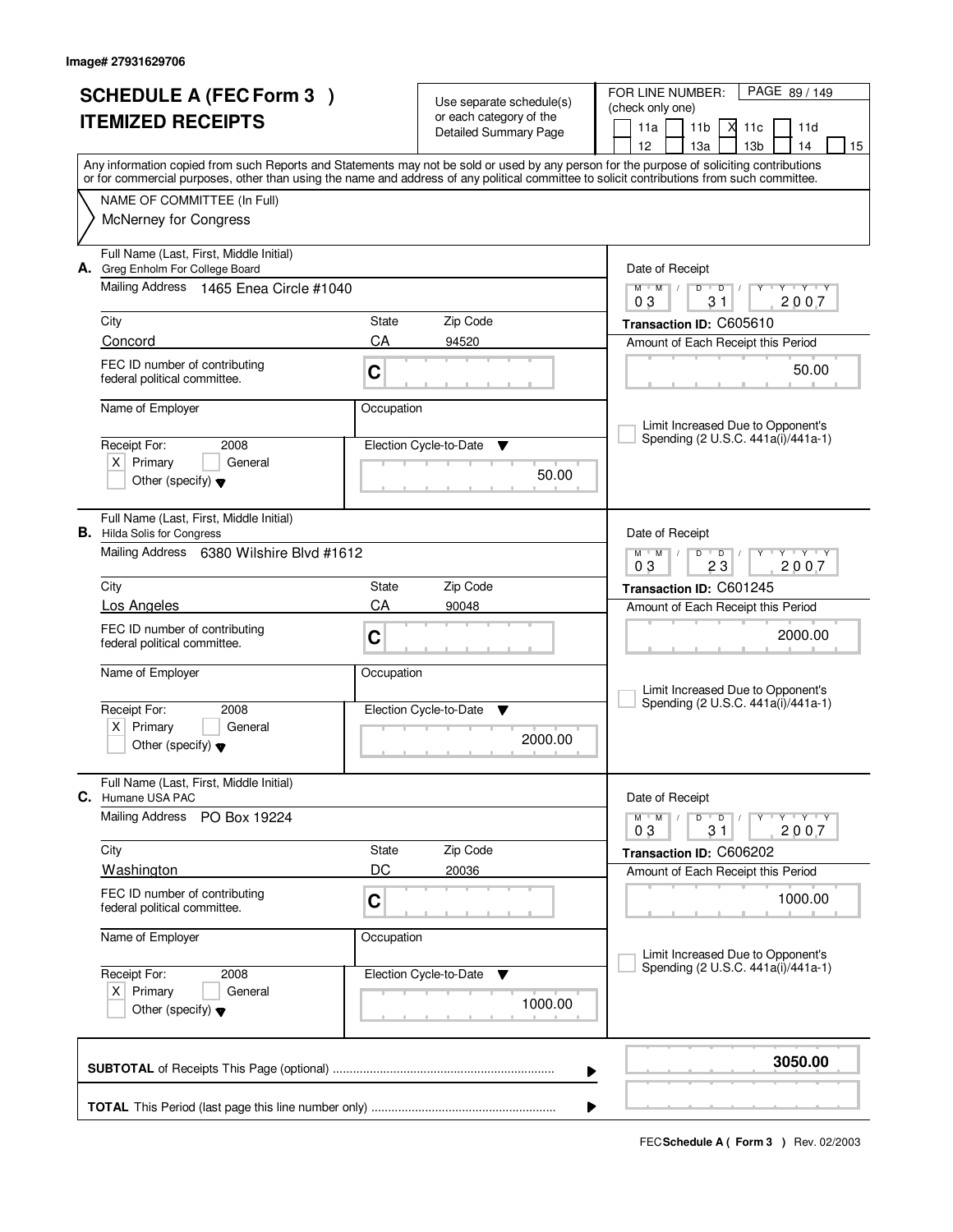|                          | <b>SCHEDULE A (FEC Form 3)</b>                                                                                                             |            | Use separate schedule(s)                                | PAGE 90 / 149<br>FOR LINE NUMBER:<br>(check only one)                                                                                     |
|--------------------------|--------------------------------------------------------------------------------------------------------------------------------------------|------------|---------------------------------------------------------|-------------------------------------------------------------------------------------------------------------------------------------------|
| <b>ITEMIZED RECEIPTS</b> |                                                                                                                                            |            | or each category of the<br><b>Detailed Summary Page</b> | 11 <sub>b</sub><br>$X$ 11 $c$<br>11a<br>11d<br>12<br>13 <sub>b</sub><br>13a<br>14<br>15                                                   |
|                          | or for commercial purposes, other than using the name and address of any political committee to solicit contributions from such committee. |            |                                                         | Any information copied from such Reports and Statements may not be sold or used by any person for the purpose of soliciting contributions |
|                          | NAME OF COMMITTEE (In Full)                                                                                                                |            |                                                         |                                                                                                                                           |
|                          | <b>McNerney for Congress</b>                                                                                                               |            |                                                         |                                                                                                                                           |
|                          | Full Name (Last, First, Middle Initial)<br>A. I.B.E.W.- C.O.P.E.                                                                           |            |                                                         | Date of Receipt                                                                                                                           |
|                          | Mailing Address 900 Seventh St. N.W.                                                                                                       |            |                                                         | $Y + Y + Y + Y$<br>$M$ $M$ $/$<br>$D$ $D$ $1$<br>25<br>2007<br>03                                                                         |
|                          | City                                                                                                                                       | State      | Zip Code                                                | Transaction ID: C300276                                                                                                                   |
|                          | Washington                                                                                                                                 | DC         | 20001                                                   | Amount of Each Receipt this Period                                                                                                        |
|                          | FEC ID number of contributing<br>federal political committee.                                                                              | C          | C00027342                                               | 5000.00                                                                                                                                   |
|                          | Name of Employer                                                                                                                           | Occupation |                                                         | Limit Increased Due to Opponent's                                                                                                         |
|                          | 2006<br>Receipt For:                                                                                                                       |            | Election Cycle-to-Date<br>▼                             | Spending (2 U.S.C. 441a(i)/441a-1)                                                                                                        |
|                          | X General<br>Primary<br>Other (specify) $\blacktriangledown$                                                                               |            | 5000.00                                                 |                                                                                                                                           |
|                          | Full Name (Last, First, Middle Initial)<br><b>B.</b> Inslee for Congress                                                                   |            |                                                         | Date of Receipt                                                                                                                           |
|                          | Mailing Address P O BOX 33027                                                                                                              |            |                                                         | $Y - Y - Y$<br>$M$ M<br>D<br>$\overline{D}$<br>26<br>03<br>2007                                                                           |
|                          | City                                                                                                                                       | State      | Zip Code                                                | Transaction ID: C605117                                                                                                                   |
|                          | Seattle                                                                                                                                    | <b>WA</b>  | 98133                                                   | Amount of Each Receipt this Period                                                                                                        |
|                          | FEC ID number of contributing<br>federal political committee.                                                                              | C          |                                                         | 2000.00                                                                                                                                   |
|                          | Name of Employer                                                                                                                           | Occupation |                                                         | Limit Increased Due to Opponent's                                                                                                         |
|                          | Receipt For:<br>2008                                                                                                                       |            | Election Cycle-to-Date<br>v                             | Spending (2 U.S.C. 441a(i)/441a-1)                                                                                                        |
|                          | Primary<br>X  <br>General<br>Other (specify) $\blacktriangledown$                                                                          |            | 2000.00                                                 |                                                                                                                                           |
| С.                       | Full Name (Last, First, Middle Initial)<br>International Association of Fire Fighters                                                      |            |                                                         | Date of Receipt                                                                                                                           |
|                          | <b>Mailing Address</b><br>1750 NEW YORK NW                                                                                                 |            |                                                         | D<br>$M$ $M$ /<br>$\overline{D}$<br>$Y + Y + Y$<br>Υ<br>2007<br>31<br>03                                                                  |
|                          | City                                                                                                                                       | State      | Zip Code                                                | Transaction ID: C606065                                                                                                                   |
|                          | <b>WASHINGTON</b>                                                                                                                          | DC         | 20006                                                   | Amount of Each Receipt this Period                                                                                                        |
|                          | FEC ID number of contributing<br>federal political committee.                                                                              | C          | C70003108                                               | 1000.00                                                                                                                                   |
|                          | Name of Employer                                                                                                                           | Occupation |                                                         | Limit Increased Due to Opponent's                                                                                                         |
| Receipt For:<br>2008     |                                                                                                                                            |            | Election Cycle-to-Date<br>v                             | Spending (2 U.S.C. 441a(i)/441a-1)                                                                                                        |
|                          | $X$ Primary<br>General<br>Other (specify) $\blacktriangledown$                                                                             |            | 1000.00                                                 |                                                                                                                                           |
|                          |                                                                                                                                            |            |                                                         | 8000.00<br>▶                                                                                                                              |
|                          |                                                                                                                                            |            |                                                         | ▶                                                                                                                                         |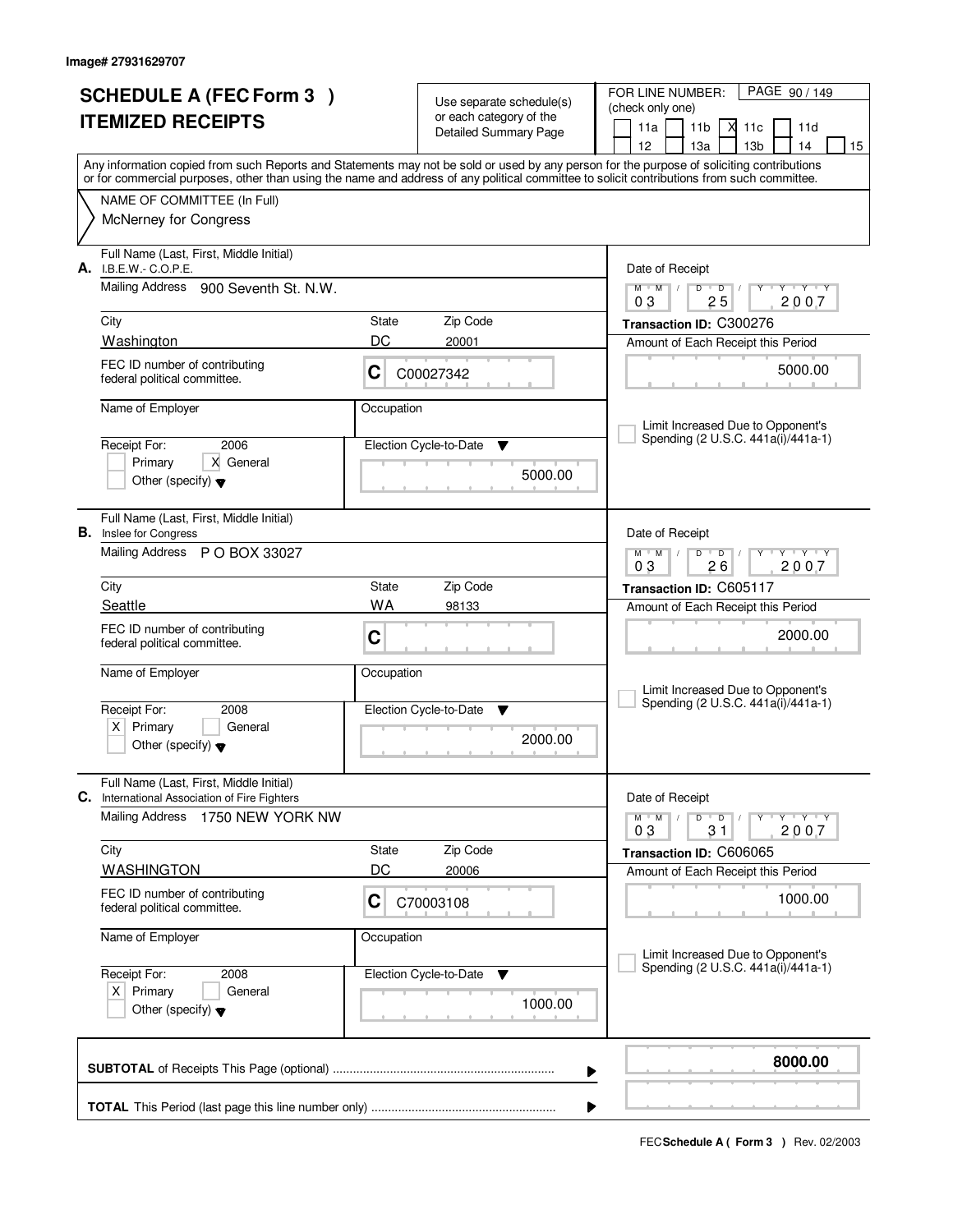| <b>SCHEDULE A (FEC Form 3)</b><br><b>ITEMIZED RECEIPTS</b> |                                                                                                                                                                                                                                                                                         |             | Use separate schedule(s)<br>or each category of the<br>Detailed Summary Page | PAGE 91 / 149<br>FOR LINE NUMBER:<br>(check only one)<br>11a<br>11 <sub>b</sub><br>М<br>11c<br>11d            |
|------------------------------------------------------------|-----------------------------------------------------------------------------------------------------------------------------------------------------------------------------------------------------------------------------------------------------------------------------------------|-------------|------------------------------------------------------------------------------|---------------------------------------------------------------------------------------------------------------|
|                                                            | Any information copied from such Reports and Statements may not be sold or used by any person for the purpose of soliciting contributions<br>or for commercial purposes, other than using the name and address of any political committee to solicit contributions from such committee. |             |                                                                              | 12<br>13 <sub>b</sub><br>13a<br>14<br>15                                                                      |
|                                                            | NAME OF COMMITTEE (In Full)<br><b>McNerney for Congress</b>                                                                                                                                                                                                                             |             |                                                                              |                                                                                                               |
| А.                                                         | Full Name (Last, First, Middle Initial)<br>International Longshoreman and Warehouse Union PAF                                                                                                                                                                                           |             |                                                                              | Date of Receipt                                                                                               |
|                                                            | Mailing Address<br>1188 Franklin Street                                                                                                                                                                                                                                                 |             |                                                                              | $M$ $M$<br>$D$ $D$<br>Y Y Y Y<br>2007<br>22<br>03                                                             |
|                                                            | City<br>San Francisco                                                                                                                                                                                                                                                                   | State<br>CA | Zip Code<br>94109                                                            | Transaction ID: C600816                                                                                       |
|                                                            | FEC ID number of contributing<br>federal political committee.                                                                                                                                                                                                                           | C           | C00176214                                                                    | Amount of Each Receipt this Period<br>1000.00                                                                 |
|                                                            | Name of Employer                                                                                                                                                                                                                                                                        | Occupation  |                                                                              | Limit Increased Due to Opponent's                                                                             |
|                                                            | Receipt For:<br>2008<br>$X$ Primary<br>General<br>Other (specify) $\blacktriangledown$                                                                                                                                                                                                  |             | Election Cycle-to-Date<br>v<br>1000.00                                       | Spending (2 U.S.C. 441a(i)/441a-1)                                                                            |
|                                                            | Full Name (Last, First, Middle Initial)<br><b>B.</b> John D Dingell For Congress Committee                                                                                                                                                                                              |             |                                                                              | Date of Receipt                                                                                               |
|                                                            | Mailing Address 607 - 14th St. NW, SUITE 800                                                                                                                                                                                                                                            |             |                                                                              | $\mathsf{L} \mathsf{Y} \mathsf{L} \mathsf{Y} \mathsf{Y} \mathsf{Y}$<br>$M$ $M$<br>$D$ $D$<br>03<br>07<br>2007 |
|                                                            | City                                                                                                                                                                                                                                                                                    | State       | Zip Code                                                                     | Transaction ID: C595623                                                                                       |
|                                                            | Washington                                                                                                                                                                                                                                                                              | DC          | 20005                                                                        | Amount of Each Receipt this Period                                                                            |
|                                                            | FEC ID number of contributing<br>federal political committee.                                                                                                                                                                                                                           | $\mathbf C$ |                                                                              | 1000.00                                                                                                       |
|                                                            | Name of Employer                                                                                                                                                                                                                                                                        | Occupation  |                                                                              | Limit Increased Due to Opponent's<br>Spending (2 U.S.C. 441a(i)/441a-1)                                       |
|                                                            | Receipt For:<br>2008<br>$\times$<br>Primary<br>General<br>Other (specify) $\blacktriangledown$                                                                                                                                                                                          |             | Election Cycle-to-Date<br>$\overline{\mathbf{v}}$<br>1000.00                 |                                                                                                               |
|                                                            | Full Name (Last, First, Middle Initial)<br>C. KIDSPAC                                                                                                                                                                                                                                   |             |                                                                              | Date of Receipt                                                                                               |
|                                                            | Mailing Address<br>2 Brighton Street, 2nd Floor                                                                                                                                                                                                                                         |             |                                                                              | $D$ $D$ $l$<br>$Y - Y - Y - Y$<br>$M$ $M$ $/$<br>2007<br>03<br>0 <sub>2</sub>                                 |
|                                                            | City                                                                                                                                                                                                                                                                                    | State       | Zip Code                                                                     | Transaction ID: C595014                                                                                       |
|                                                            | Belmont                                                                                                                                                                                                                                                                                 | MA          | 02478                                                                        | Amount of Each Receipt this Period                                                                            |
|                                                            | FEC ID number of contributing<br>federal political committee.                                                                                                                                                                                                                           | C           | c00147975                                                                    | 2000.00                                                                                                       |
|                                                            | Name of Employer                                                                                                                                                                                                                                                                        | Occupation  |                                                                              | Limit Increased Due to Opponent's                                                                             |
|                                                            | Receipt For:<br>2008<br>$X$ Primary<br>General<br>Other (specify) $\blacktriangledown$                                                                                                                                                                                                  |             | Election Cycle-to-Date<br>v<br>2000.00                                       | Spending (2 U.S.C. 441a(i)/441a-1)                                                                            |
|                                                            |                                                                                                                                                                                                                                                                                         |             | ▶                                                                            | 4000.00                                                                                                       |
|                                                            |                                                                                                                                                                                                                                                                                         |             |                                                                              |                                                                                                               |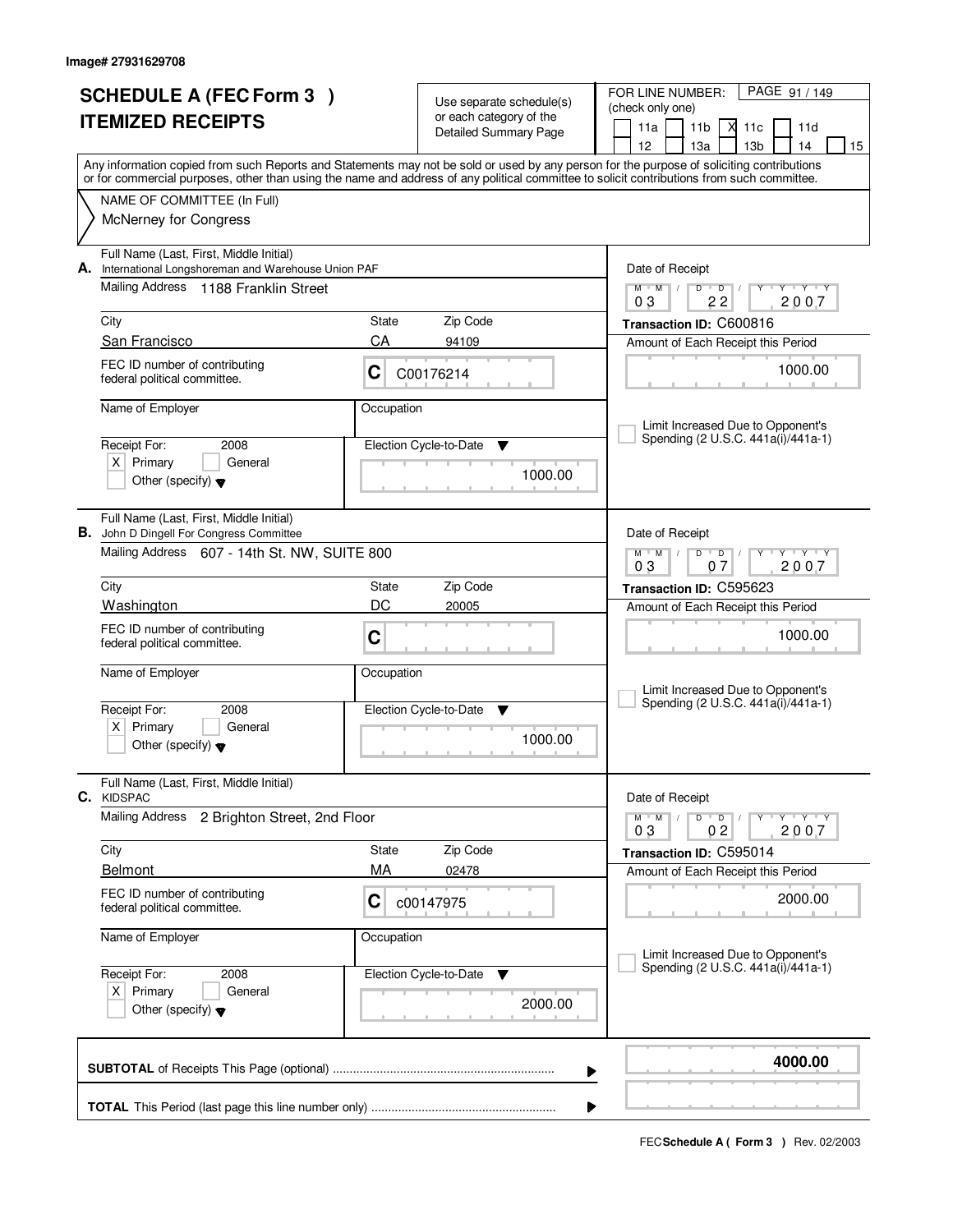| <b>SCHEDULE A (FEC Form 3)</b><br><b>ITEMIZED RECEIPTS</b> |                                                                                           |             | Use separate schedule(s)<br>or each category of the | PAGE 92/149<br>FOR LINE NUMBER:<br>(check only one)                                                                                                                                                                                                                                     |  |  |  |
|------------------------------------------------------------|-------------------------------------------------------------------------------------------|-------------|-----------------------------------------------------|-----------------------------------------------------------------------------------------------------------------------------------------------------------------------------------------------------------------------------------------------------------------------------------------|--|--|--|
|                                                            |                                                                                           |             | <b>Detailed Summary Page</b>                        | 11a<br>11 <sub>b</sub><br>М<br>11c<br>11d<br>12<br>13 <sub>b</sub><br>13a<br>14<br>15                                                                                                                                                                                                   |  |  |  |
|                                                            |                                                                                           |             |                                                     | Any information copied from such Reports and Statements may not be sold or used by any person for the purpose of soliciting contributions<br>or for commercial purposes, other than using the name and address of any political committee to solicit contributions from such committee. |  |  |  |
|                                                            | NAME OF COMMITTEE (In Full)                                                               |             |                                                     |                                                                                                                                                                                                                                                                                         |  |  |  |
|                                                            | <b>McNerney for Congress</b>                                                              |             |                                                     |                                                                                                                                                                                                                                                                                         |  |  |  |
|                                                            | Full Name (Last, First, Middle Initial)<br>A. Laborers? International Union               |             |                                                     | Date of Receipt                                                                                                                                                                                                                                                                         |  |  |  |
|                                                            | Mailing Address 905 16th St NW                                                            |             |                                                     | $M$ $M$ $/$<br>$D$ $D$<br>$Y - Y - Y$<br>$\perp$<br>2007<br>24<br>01                                                                                                                                                                                                                    |  |  |  |
|                                                            | City                                                                                      | State       | Zip Code                                            | Transaction ID: C587179                                                                                                                                                                                                                                                                 |  |  |  |
|                                                            | Washington                                                                                | DC          | 20006-1703                                          | Amount of Each Receipt this Period                                                                                                                                                                                                                                                      |  |  |  |
|                                                            | FEC ID number of contributing<br>federal political committee.                             | C           |                                                     | 5000.00                                                                                                                                                                                                                                                                                 |  |  |  |
|                                                            | Name of Employer                                                                          | Occupation  |                                                     | Limit Increased Due to Opponent's                                                                                                                                                                                                                                                       |  |  |  |
|                                                            | Receipt For:<br>2006                                                                      |             | Election Cycle-to-Date<br>v                         | Spending (2 U.S.C. 441a(i)/441a-1)                                                                                                                                                                                                                                                      |  |  |  |
|                                                            | X General<br>Primary                                                                      |             |                                                     |                                                                                                                                                                                                                                                                                         |  |  |  |
|                                                            | Other (specify) $\blacktriangledown$                                                      |             | 5000.00                                             |                                                                                                                                                                                                                                                                                         |  |  |  |
|                                                            | Full Name (Last, First, Middle Initial)<br><b>B.</b> League of Conservation of Voters PAC |             |                                                     | Date of Receipt                                                                                                                                                                                                                                                                         |  |  |  |
|                                                            | Mailing Address 1920 L. Street NW Suite 800                                               |             |                                                     | $\mathsf{L} \mathsf{Y} \mathsf{L} \mathsf{Y} \mathsf{Y}$<br>$M$ $M$ /<br>$D$ $D$<br>03<br>29<br>2007                                                                                                                                                                                    |  |  |  |
|                                                            | City                                                                                      | State       | Zip Code                                            | Transaction ID: C605105                                                                                                                                                                                                                                                                 |  |  |  |
|                                                            | Washington                                                                                | DC          | 20036                                               | Amount of Each Receipt this Period                                                                                                                                                                                                                                                      |  |  |  |
|                                                            | FEC ID number of contributing<br>federal political committee.                             | C           |                                                     | 500.00                                                                                                                                                                                                                                                                                  |  |  |  |
|                                                            | Name of Employer                                                                          | Occupation  |                                                     | Limit Increased Due to Opponent's                                                                                                                                                                                                                                                       |  |  |  |
|                                                            | Receipt For:<br>2008                                                                      |             | Election Cycle-to-Date<br>▼                         | Spending (2 U.S.C. 441a(i)/441a-1)                                                                                                                                                                                                                                                      |  |  |  |
|                                                            | $X$ Primary<br>General<br>Other (specify) $\blacktriangledown$                            |             | 500.00                                              |                                                                                                                                                                                                                                                                                         |  |  |  |
|                                                            | Full Name (Last, First, Middle Initial)                                                   |             |                                                     |                                                                                                                                                                                                                                                                                         |  |  |  |
|                                                            | <b>C.</b> LOFGREN FOR CONGRESS<br>Mailing Address P.O. Box 720008                         |             |                                                     | Date of Receipt<br>$D$ $D$ $I$<br>$\mathsf{Y} \dashv \neg \mathsf{Y} \dashv \neg \mathsf{Y}$<br>$M$ $M$ $/$                                                                                                                                                                             |  |  |  |
|                                                            |                                                                                           |             |                                                     | 2007<br>03<br>20                                                                                                                                                                                                                                                                        |  |  |  |
|                                                            | City                                                                                      | State<br>CA | Zip Code                                            | Transaction ID: C600511                                                                                                                                                                                                                                                                 |  |  |  |
|                                                            | San Jose                                                                                  |             | 95172                                               | Amount of Each Receipt this Period                                                                                                                                                                                                                                                      |  |  |  |
|                                                            | FEC ID number of contributing<br>federal political committee.                             | C           | C00289603                                           | 2000.00                                                                                                                                                                                                                                                                                 |  |  |  |
|                                                            | Name of Employer                                                                          | Occupation  |                                                     | Limit Increased Due to Opponent's                                                                                                                                                                                                                                                       |  |  |  |
|                                                            | Receipt For:<br>2008                                                                      |             | Election Cycle-to-Date<br>v                         | Spending (2 U.S.C. 441a(i)/441a-1)                                                                                                                                                                                                                                                      |  |  |  |
|                                                            | $X$ Primary<br>General                                                                    |             |                                                     |                                                                                                                                                                                                                                                                                         |  |  |  |
|                                                            | Other (specify) $\blacktriangledown$                                                      |             | 2000.00                                             |                                                                                                                                                                                                                                                                                         |  |  |  |
|                                                            |                                                                                           |             |                                                     | 7500.00<br>▶                                                                                                                                                                                                                                                                            |  |  |  |
|                                                            |                                                                                           |             |                                                     |                                                                                                                                                                                                                                                                                         |  |  |  |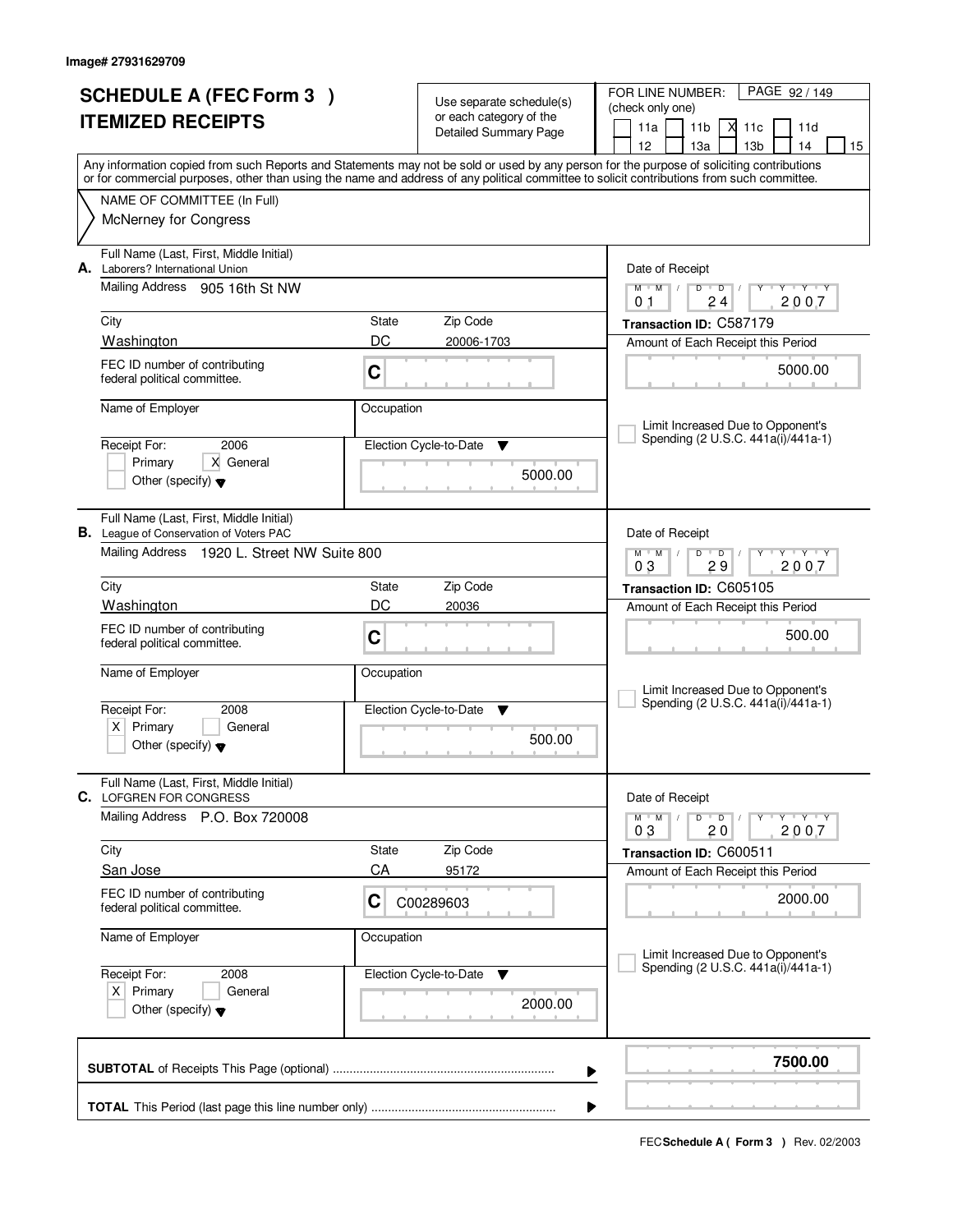|                          | <b>SCHEDULE A (FEC Form 3)</b>                                                    |            |                                                     | PAGE 93 / 149<br>FOR LINE NUMBER:                                                                                                                                                     |  |  |
|--------------------------|-----------------------------------------------------------------------------------|------------|-----------------------------------------------------|---------------------------------------------------------------------------------------------------------------------------------------------------------------------------------------|--|--|
| <b>ITEMIZED RECEIPTS</b> |                                                                                   |            | Use separate schedule(s)<br>or each category of the | (check only one)                                                                                                                                                                      |  |  |
|                          |                                                                                   |            | Detailed Summary Page                               | 11a<br>11 <sub>b</sub><br>М<br>11c<br>11d                                                                                                                                             |  |  |
|                          |                                                                                   |            |                                                     | 12<br>13 <sub>b</sub><br>13a<br>14<br>15<br>Any information copied from such Reports and Statements may not be sold or used by any person for the purpose of soliciting contributions |  |  |
|                          |                                                                                   |            |                                                     | or for commercial purposes, other than using the name and address of any political committee to solicit contributions from such committee.                                            |  |  |
|                          | NAME OF COMMITTEE (In Full)                                                       |            |                                                     |                                                                                                                                                                                       |  |  |
|                          | <b>McNerney for Congress</b>                                                      |            |                                                     |                                                                                                                                                                                       |  |  |
|                          | Full Name (Last, First, Middle Initial)<br>A. Lucille Royball-Allard for Congress |            |                                                     | Date of Receipt                                                                                                                                                                       |  |  |
|                          | Mailing Address P O BOX 582                                                       |            |                                                     | $M$ $M$<br>$D$ $D$<br>Y Y Y Y<br>$\frac{1}{2}$<br>2007<br>03<br>23                                                                                                                    |  |  |
|                          | City                                                                              | State      | Zip Code                                            | Transaction ID: C601247                                                                                                                                                               |  |  |
|                          | Kensington                                                                        | <b>MD</b>  | 20895-0582                                          | Amount of Each Receipt this Period                                                                                                                                                    |  |  |
|                          | FEC ID number of contributing<br>federal political committee.                     | C          | C00259143                                           | 2000.00                                                                                                                                                                               |  |  |
|                          | Name of Employer                                                                  | Occupation |                                                     | Limit Increased Due to Opponent's                                                                                                                                                     |  |  |
|                          | Receipt For:<br>2008                                                              |            | Election Cycle-to-Date<br>v                         | Spending (2 U.S.C. 441a(i)/441a-1)                                                                                                                                                    |  |  |
|                          | $X$ Primary<br>General                                                            |            |                                                     |                                                                                                                                                                                       |  |  |
|                          | Other (specify) $\blacktriangledown$                                              |            | 2000.00                                             |                                                                                                                                                                                       |  |  |
|                          | Full Name (Last, First, Middle Initial)<br><b>B.</b> Mike Honda for Congress      |            |                                                     | Date of Receipt                                                                                                                                                                       |  |  |
|                          | Mailing Address 50 W. San Fernando St. #350                                       |            |                                                     | $\mathsf{L} \mathsf{Y} \mathsf{L} \mathsf{Y} \mathsf{Y}$<br>$M$ $M$ /<br>$D$ $D$<br>03<br>28<br>2007                                                                                  |  |  |
|                          | City                                                                              | State      | Zip Code                                            | Transaction ID: C602766                                                                                                                                                               |  |  |
|                          | San Jose                                                                          | CA         | 95113                                               | Amount of Each Receipt this Period                                                                                                                                                    |  |  |
|                          | FEC ID number of contributing<br>federal political committee.                     | C          | C00351379                                           | 2000.00                                                                                                                                                                               |  |  |
|                          | Name of Employer                                                                  | Occupation |                                                     |                                                                                                                                                                                       |  |  |
|                          |                                                                                   |            |                                                     | Limit Increased Due to Opponent's<br>Spending (2 U.S.C. 441a(i)/441a-1)                                                                                                               |  |  |
|                          | Receipt For:<br>2008                                                              |            | Election Cycle-to-Date<br><b>V</b>                  |                                                                                                                                                                                       |  |  |
|                          | Primary<br>General<br>ΧI<br>Other (specify) $\blacktriangledown$                  |            | 2000.00                                             |                                                                                                                                                                                       |  |  |
|                          | Full Name (Last, First, Middle Initial)<br>C. Moderate Victory Fund               |            |                                                     | Date of Receipt                                                                                                                                                                       |  |  |
|                          | Mailing Address P O BOX 83142                                                     |            |                                                     | D<br>$\mathsf{Y} \dashv \mathsf{Y} \dashv \mathsf{Y}$<br>$M$ $M$ $/$<br>$\overline{\phantom{0}}$ D $\overline{\phantom{0}}$ /<br>2007<br>03<br>28                                     |  |  |
|                          | City                                                                              | State      | Zip Code                                            | Transaction ID: C602765                                                                                                                                                               |  |  |
|                          | Gaithersburg                                                                      | MD         | 20883-3142                                          | Amount of Each Receipt this Period                                                                                                                                                    |  |  |
|                          | FEC ID number of contributing<br>federal political committee.                     | C          | C00402255                                           | 1000.00                                                                                                                                                                               |  |  |
|                          | Name of Employer                                                                  | Occupation |                                                     |                                                                                                                                                                                       |  |  |
|                          |                                                                                   |            |                                                     | Limit Increased Due to Opponent's<br>Spending (2 U.S.C. 441a(i)/441a-1)                                                                                                               |  |  |
| Receipt For:<br>2008     |                                                                                   |            | Election Cycle-to-Date<br>v                         |                                                                                                                                                                                       |  |  |
|                          | $X$ Primary<br>General<br>Other (specify) $\blacktriangledown$                    |            | 1000.00                                             |                                                                                                                                                                                       |  |  |
|                          |                                                                                   |            |                                                     |                                                                                                                                                                                       |  |  |
|                          |                                                                                   |            |                                                     | 5000.00<br>▶                                                                                                                                                                          |  |  |
|                          |                                                                                   |            |                                                     |                                                                                                                                                                                       |  |  |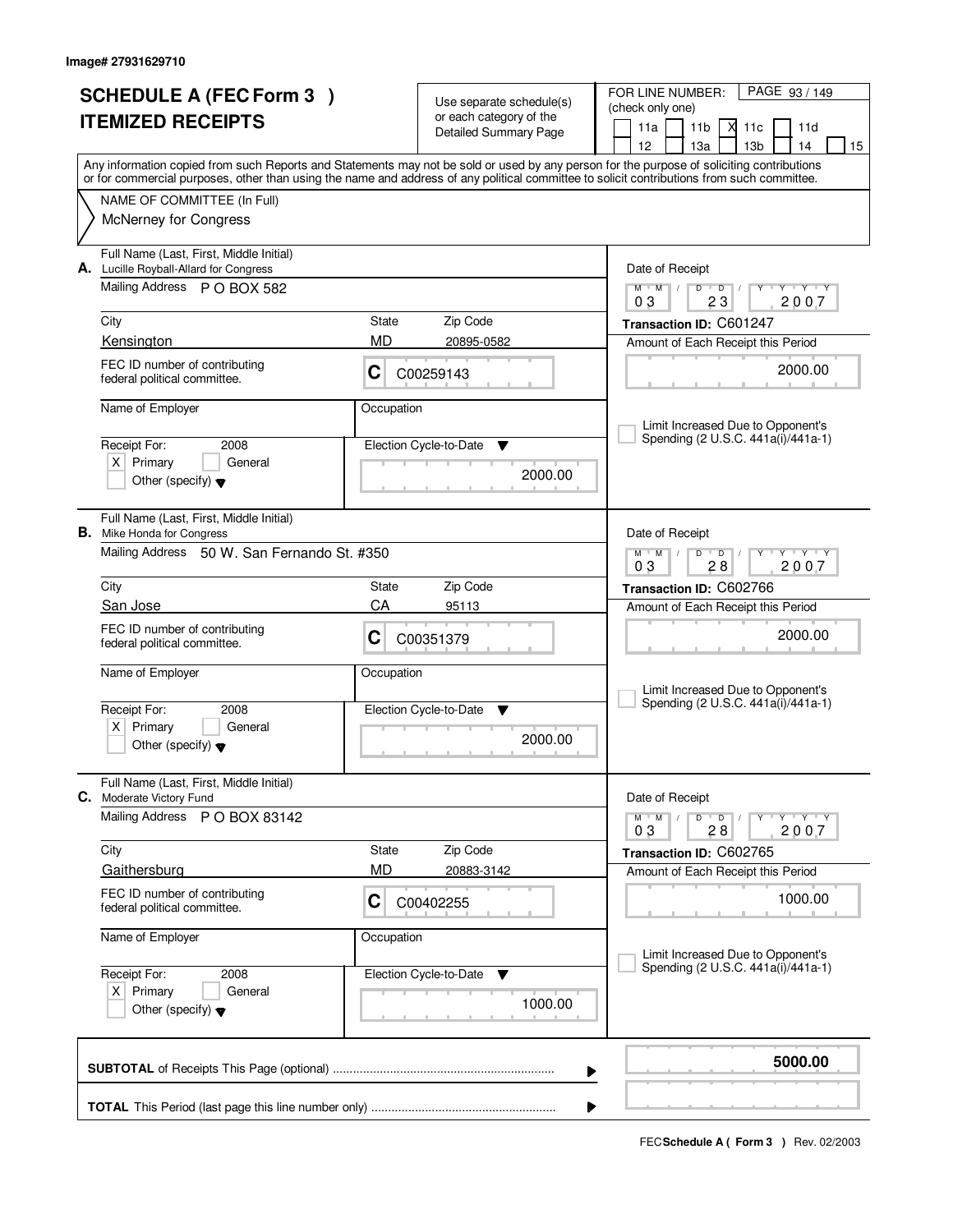|                          | <b>SCHEDULE A (FEC Form 3)</b>                                                                                                                                                                                                                                                          |            |                                                     | FOR LINE NUMBER:<br>PAGE 94 / 149                                                                            |
|--------------------------|-----------------------------------------------------------------------------------------------------------------------------------------------------------------------------------------------------------------------------------------------------------------------------------------|------------|-----------------------------------------------------|--------------------------------------------------------------------------------------------------------------|
| <b>ITEMIZED RECEIPTS</b> |                                                                                                                                                                                                                                                                                         |            | Use separate schedule(s)<br>or each category of the | (check only one)                                                                                             |
|                          |                                                                                                                                                                                                                                                                                         |            | <b>Detailed Summary Page</b>                        | 11a<br>11 <sub>b</sub><br>М<br>11c<br>11d                                                                    |
|                          |                                                                                                                                                                                                                                                                                         |            |                                                     | 12<br>13 <sub>b</sub><br>13a<br>14<br>15                                                                     |
|                          | Any information copied from such Reports and Statements may not be sold or used by any person for the purpose of soliciting contributions<br>or for commercial purposes, other than using the name and address of any political committee to solicit contributions from such committee. |            |                                                     |                                                                                                              |
|                          | NAME OF COMMITTEE (In Full)                                                                                                                                                                                                                                                             |            |                                                     |                                                                                                              |
|                          | <b>McNerney for Congress</b>                                                                                                                                                                                                                                                            |            |                                                     |                                                                                                              |
| А.                       | Full Name (Last, First, Middle Initial)<br>National Air Traffic Controllers Association                                                                                                                                                                                                 |            |                                                     | Date of Receipt                                                                                              |
|                          | Mailing Address<br>1150 17th Street, NW, Suite 701                                                                                                                                                                                                                                      |            |                                                     | $Y + Y + Y$<br>$M$ $M$ /<br>$D$ $D$<br>Y<br>$\sqrt{ }$<br>2007<br>03<br>31                                   |
|                          | City                                                                                                                                                                                                                                                                                    | State      | Zip Code                                            | Transaction ID: C606200                                                                                      |
|                          | Washington                                                                                                                                                                                                                                                                              | DC         | 20036                                               | Amount of Each Receipt this Period                                                                           |
|                          | FEC ID number of contributing<br>federal political committee.                                                                                                                                                                                                                           | C          | C00238725                                           | 1000.00                                                                                                      |
|                          | Name of Employer                                                                                                                                                                                                                                                                        | Occupation |                                                     | Limit Increased Due to Opponent's                                                                            |
|                          | Receipt For:<br>2008                                                                                                                                                                                                                                                                    |            | Election Cycle-to-Date<br>v                         | Spending (2 U.S.C. 441a(i)/441a-1)                                                                           |
|                          | $X$ Primary<br>General                                                                                                                                                                                                                                                                  |            | 1000.00                                             |                                                                                                              |
|                          | Other (specify) $\blacktriangledown$                                                                                                                                                                                                                                                    |            |                                                     |                                                                                                              |
| В.                       | Full Name (Last, First, Middle Initial)<br>One Voice PAC                                                                                                                                                                                                                                |            |                                                     | Date of Receipt                                                                                              |
|                          | Mailing Address<br>1127 11th St. #225                                                                                                                                                                                                                                                   |            |                                                     | $M$ $M$ /<br>$Y - Y - Y$<br>D<br>$\overline{D}$<br>03<br>31<br>2007                                          |
|                          | City                                                                                                                                                                                                                                                                                    | State      | Zip Code                                            | Transaction ID: C606069                                                                                      |
|                          | Sacramento                                                                                                                                                                                                                                                                              | CA         | 95814                                               | Amount of Each Receipt this Period                                                                           |
|                          | FEC ID number of contributing<br>federal political committee.                                                                                                                                                                                                                           | C          | C00403071                                           | 2300.00                                                                                                      |
|                          | Name of Employer                                                                                                                                                                                                                                                                        | Occupation |                                                     | Limit Increased Due to Opponent's                                                                            |
|                          | Receipt For:<br>2008                                                                                                                                                                                                                                                                    |            | Election Cycle-to-Date<br>v                         | Spending (2 U.S.C. 441a(i)/441a-1)                                                                           |
|                          | Primary<br>$X \mid$<br>General<br>Other (specify) $\blacktriangledown$                                                                                                                                                                                                                  |            | 2300.00                                             |                                                                                                              |
|                          | Full Name (Last, First, Middle Initial)<br>C. Operating Engineers Local Union No. 3                                                                                                                                                                                                     |            |                                                     | Date of Receipt                                                                                              |
|                          | <b>Mailing Address</b><br>1125 17 STREET NW                                                                                                                                                                                                                                             |            |                                                     | D<br>$M$ $M$ $/$<br>$\overline{\phantom{0}}$ D $\overline{\phantom{0}}$ /<br>$Y + Y + Y$<br>2007<br>13<br>03 |
|                          | City                                                                                                                                                                                                                                                                                    | State      | Zip Code                                            | Transaction ID: C605121                                                                                      |
|                          | <b>WASHINGTON</b>                                                                                                                                                                                                                                                                       | DC         | 20036                                               | Amount of Each Receipt this Period                                                                           |
|                          | FEC ID number of contributing<br>federal political committee.                                                                                                                                                                                                                           | C          | C70001037                                           | 5000.00                                                                                                      |
|                          | Name of Employer                                                                                                                                                                                                                                                                        | Occupation |                                                     | Limit Increased Due to Opponent's                                                                            |
|                          | Receipt For:<br>2008                                                                                                                                                                                                                                                                    |            | Election Cycle-to-Date<br>v                         | Spending (2 U.S.C. 441a(i)/441a-1)                                                                           |
|                          | $X$ Primary<br>General<br>Other (specify) $\blacktriangledown$                                                                                                                                                                                                                          |            | 5000.00                                             |                                                                                                              |
|                          |                                                                                                                                                                                                                                                                                         |            |                                                     | 8300.00<br>▶                                                                                                 |
|                          |                                                                                                                                                                                                                                                                                         |            |                                                     |                                                                                                              |
|                          |                                                                                                                                                                                                                                                                                         |            |                                                     | ▶                                                                                                            |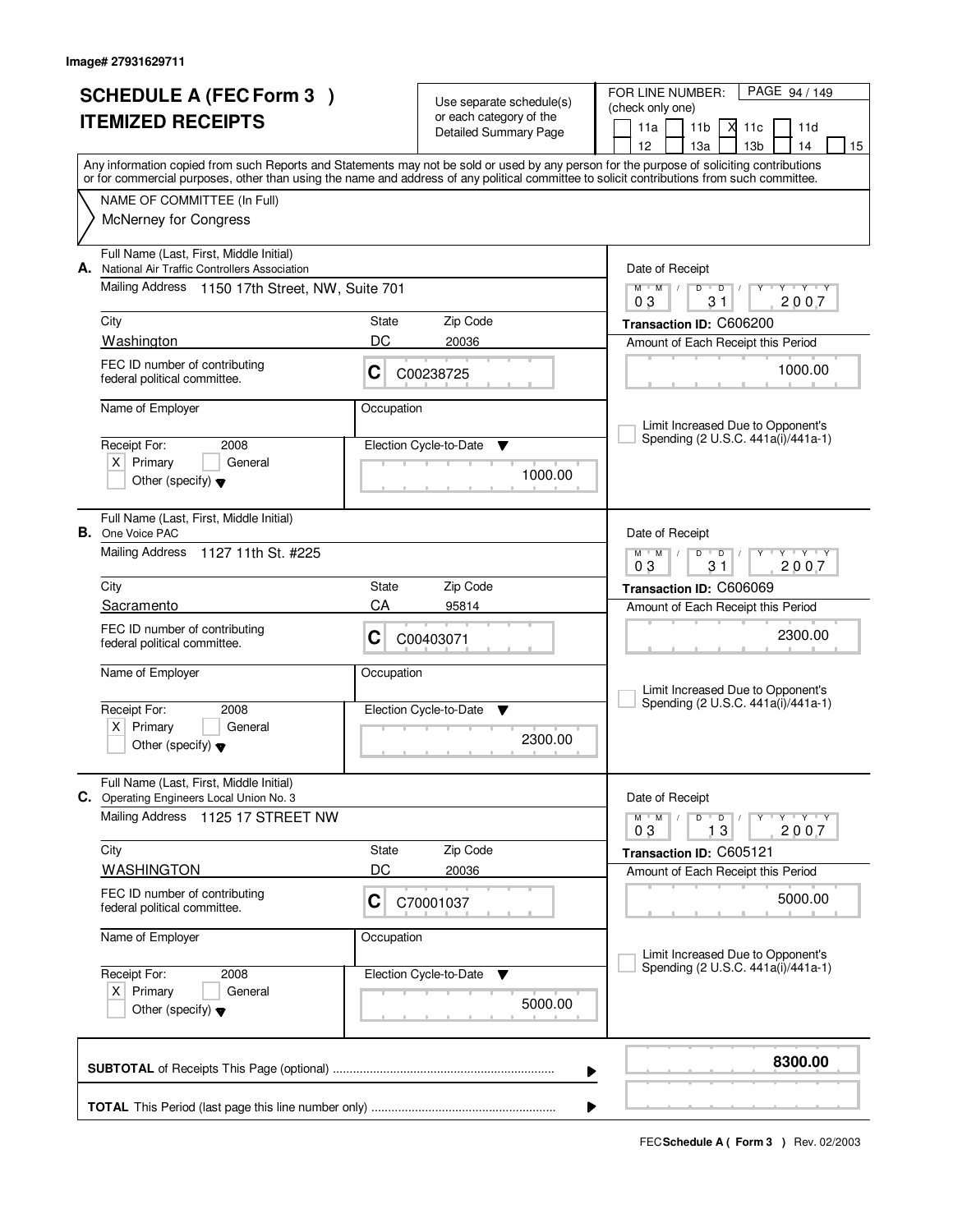| <b>SCHEDULE A (FEC Form 3)</b>                                                                                                                                                                                                                                                          |            |                                                     | FOR LINE NUMBER:<br>PAGE 95/149                                                                            |  |  |  |
|-----------------------------------------------------------------------------------------------------------------------------------------------------------------------------------------------------------------------------------------------------------------------------------------|------------|-----------------------------------------------------|------------------------------------------------------------------------------------------------------------|--|--|--|
|                                                                                                                                                                                                                                                                                         |            | Use separate schedule(s)<br>or each category of the | (check only one)                                                                                           |  |  |  |
| <b>ITEMIZED RECEIPTS</b>                                                                                                                                                                                                                                                                |            | Detailed Summary Page                               | 11a<br>11 <sub>b</sub><br>М<br>11c<br>11d                                                                  |  |  |  |
|                                                                                                                                                                                                                                                                                         |            |                                                     | 12<br>13 <sub>b</sub><br>13a<br>14<br>15                                                                   |  |  |  |
| Any information copied from such Reports and Statements may not be sold or used by any person for the purpose of soliciting contributions<br>or for commercial purposes, other than using the name and address of any political committee to solicit contributions from such committee. |            |                                                     |                                                                                                            |  |  |  |
| NAME OF COMMITTEE (In Full)                                                                                                                                                                                                                                                             |            |                                                     |                                                                                                            |  |  |  |
| <b>McNerney for Congress</b>                                                                                                                                                                                                                                                            |            |                                                     |                                                                                                            |  |  |  |
|                                                                                                                                                                                                                                                                                         |            |                                                     |                                                                                                            |  |  |  |
| Full Name (Last, First, Middle Initial)                                                                                                                                                                                                                                                 |            |                                                     |                                                                                                            |  |  |  |
| A. Our Common Values PAC Committee                                                                                                                                                                                                                                                      |            |                                                     | Date of Receipt                                                                                            |  |  |  |
| Mailing Address<br>101 West Grand Suite 200                                                                                                                                                                                                                                             |            |                                                     | $Y - Y - Y$<br>$M$ $M$ /<br>$D$ $D$<br>2007<br>03<br>26                                                    |  |  |  |
| City                                                                                                                                                                                                                                                                                    | State      | Zip Code                                            | Transaction ID: C601734                                                                                    |  |  |  |
| Chicago                                                                                                                                                                                                                                                                                 | IL         | 60610                                               | Amount of Each Receipt this Period                                                                         |  |  |  |
| FEC ID number of contributing                                                                                                                                                                                                                                                           |            |                                                     |                                                                                                            |  |  |  |
| federal political committee.                                                                                                                                                                                                                                                            | C          | c00399014                                           | 2500.00                                                                                                    |  |  |  |
| Name of Employer                                                                                                                                                                                                                                                                        | Occupation |                                                     |                                                                                                            |  |  |  |
|                                                                                                                                                                                                                                                                                         |            |                                                     | Limit Increased Due to Opponent's                                                                          |  |  |  |
| Receipt For:<br>2008                                                                                                                                                                                                                                                                    |            | Election Cycle-to-Date<br>v                         | Spending (2 U.S.C. 441a(i)/441a-1)                                                                         |  |  |  |
| $X$ Primary<br>General                                                                                                                                                                                                                                                                  |            |                                                     |                                                                                                            |  |  |  |
| Other (specify) $\blacktriangledown$                                                                                                                                                                                                                                                    |            | 3500.00                                             |                                                                                                            |  |  |  |
|                                                                                                                                                                                                                                                                                         |            |                                                     |                                                                                                            |  |  |  |
| Full Name (Last, First, Middle Initial)<br><b>B.</b> PAC TO THE FUTURE                                                                                                                                                                                                                  |            |                                                     | Date of Receipt                                                                                            |  |  |  |
| Mailing Address 268 Bush St.                                                                                                                                                                                                                                                            |            |                                                     | $Y + Y + Y$<br>$M$ $M$ $/$<br>D<br>$\overline{D}$                                                          |  |  |  |
|                                                                                                                                                                                                                                                                                         |            |                                                     |                                                                                                            |  |  |  |
| City                                                                                                                                                                                                                                                                                    | State      | Zip Code                                            | Transaction ID: C606180                                                                                    |  |  |  |
| San Francisco                                                                                                                                                                                                                                                                           | CA         | 94104                                               | Amount of Each Receipt this Period                                                                         |  |  |  |
| FEC ID number of contributing                                                                                                                                                                                                                                                           | C          |                                                     | 5000.00                                                                                                    |  |  |  |
| federal political committee.                                                                                                                                                                                                                                                            |            |                                                     |                                                                                                            |  |  |  |
| Name of Employer                                                                                                                                                                                                                                                                        | Occupation |                                                     |                                                                                                            |  |  |  |
|                                                                                                                                                                                                                                                                                         |            |                                                     | Limit Increased Due to Opponent's<br>Spending (2 U.S.C. 441a(i)/441a-1)                                    |  |  |  |
| Receipt For:<br>2008                                                                                                                                                                                                                                                                    |            | Election Cycle-to-Date<br>v                         |                                                                                                            |  |  |  |
| Primary<br>$X \mid$<br>General<br>Other (specify) $\blacktriangledown$                                                                                                                                                                                                                  |            | 5000.00                                             |                                                                                                            |  |  |  |
|                                                                                                                                                                                                                                                                                         |            |                                                     |                                                                                                            |  |  |  |
| Full Name (Last, First, Middle Initial)                                                                                                                                                                                                                                                 |            |                                                     |                                                                                                            |  |  |  |
| C. PMA Group PAC                                                                                                                                                                                                                                                                        |            |                                                     | Date of Receipt                                                                                            |  |  |  |
| <b>Mailing Address</b><br>1755 Jefferson Davis Hwy. Ste 1107                                                                                                                                                                                                                            |            |                                                     | D<br>$M$ $M$ /<br>$\overline{D}$ /<br>$\mathsf{Y} \dashv \mathsf{Y} \dashv \mathsf{Y}$<br>2007<br>03<br>20 |  |  |  |
| City                                                                                                                                                                                                                                                                                    | State      | Zip Code                                            | Transaction ID: C600514                                                                                    |  |  |  |
| Arlington                                                                                                                                                                                                                                                                               | VA         | 22202                                               | Amount of Each Receipt this Period                                                                         |  |  |  |
| FEC ID number of contributing                                                                                                                                                                                                                                                           |            |                                                     |                                                                                                            |  |  |  |
| federal political committee.                                                                                                                                                                                                                                                            | C          | C00280321                                           | 1000.00                                                                                                    |  |  |  |
| Name of Employer                                                                                                                                                                                                                                                                        | Occupation |                                                     |                                                                                                            |  |  |  |
|                                                                                                                                                                                                                                                                                         |            |                                                     | Limit Increased Due to Opponent's                                                                          |  |  |  |
| Receipt For:<br>2008                                                                                                                                                                                                                                                                    |            | Election Cycle-to-Date<br>v                         | Spending (2 U.S.C. 441a(i)/441a-1)                                                                         |  |  |  |
| $X$ Primary<br>General                                                                                                                                                                                                                                                                  |            |                                                     |                                                                                                            |  |  |  |
| Other (specify) $\blacktriangledown$                                                                                                                                                                                                                                                    |            | 1000.00                                             |                                                                                                            |  |  |  |
|                                                                                                                                                                                                                                                                                         |            |                                                     |                                                                                                            |  |  |  |
|                                                                                                                                                                                                                                                                                         |            |                                                     | 8500.00                                                                                                    |  |  |  |
|                                                                                                                                                                                                                                                                                         |            |                                                     | ▶                                                                                                          |  |  |  |
|                                                                                                                                                                                                                                                                                         |            |                                                     |                                                                                                            |  |  |  |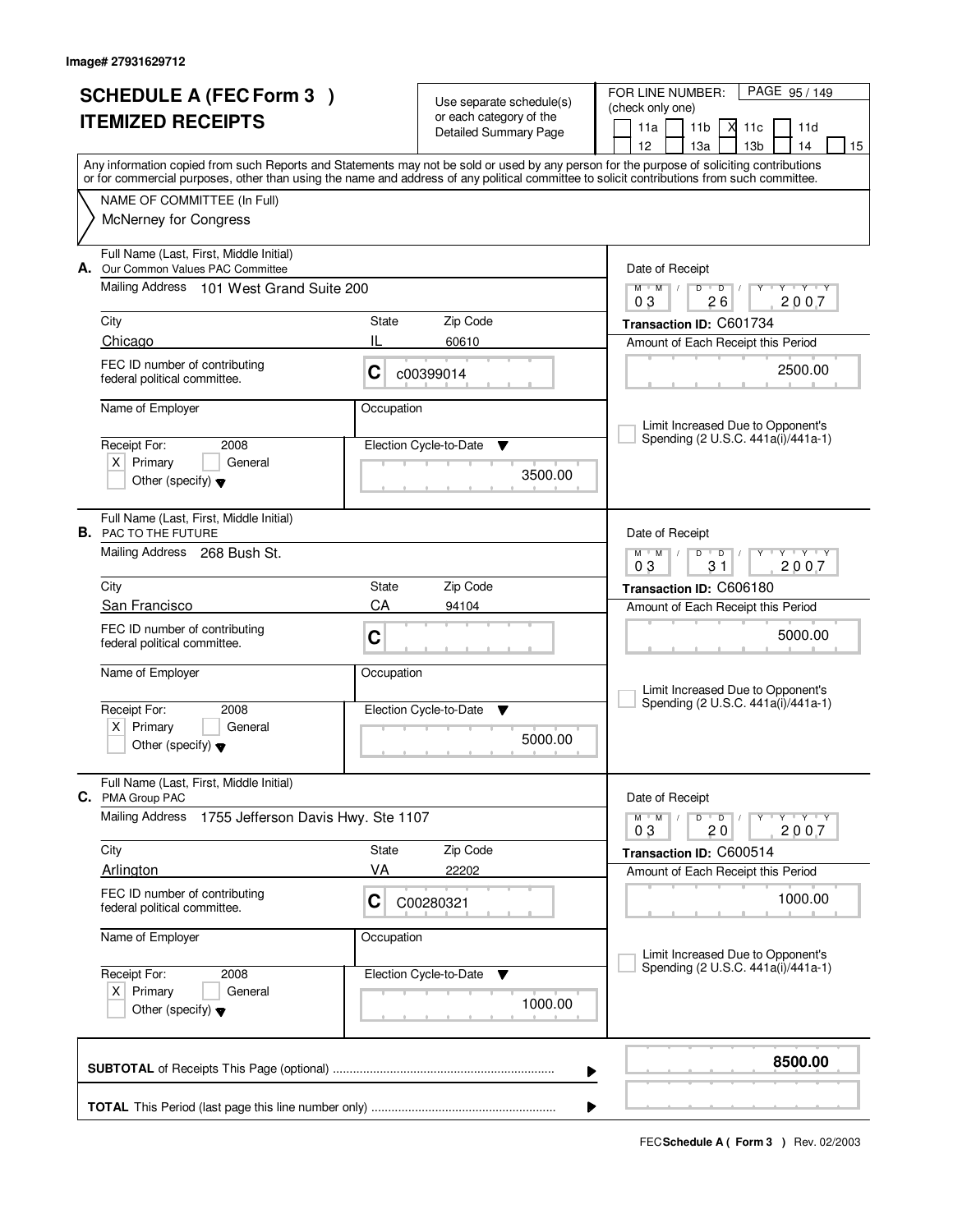| <b>SCHEDULE A (FEC Form 3)</b> |                                                                |                             |                                                     | FOR LINE NUMBER:<br>PAGE 96/149                                                                                                                                                                                                                                                         |
|--------------------------------|----------------------------------------------------------------|-----------------------------|-----------------------------------------------------|-----------------------------------------------------------------------------------------------------------------------------------------------------------------------------------------------------------------------------------------------------------------------------------------|
|                                |                                                                |                             | Use separate schedule(s)<br>or each category of the | (check only one)                                                                                                                                                                                                                                                                        |
|                                | <b>ITEMIZED RECEIPTS</b>                                       |                             | <b>Detailed Summary Page</b>                        | 11a<br>11 <sub>b</sub><br>М<br>11c<br>11d                                                                                                                                                                                                                                               |
|                                |                                                                |                             |                                                     | 12<br>13 <sub>b</sub><br>13a<br>14<br>15                                                                                                                                                                                                                                                |
|                                |                                                                |                             |                                                     | Any information copied from such Reports and Statements may not be sold or used by any person for the purpose of soliciting contributions<br>or for commercial purposes, other than using the name and address of any political committee to solicit contributions from such committee. |
|                                | NAME OF COMMITTEE (In Full)                                    |                             |                                                     |                                                                                                                                                                                                                                                                                         |
|                                | <b>McNerney for Congress</b>                                   |                             |                                                     |                                                                                                                                                                                                                                                                                         |
|                                |                                                                |                             |                                                     |                                                                                                                                                                                                                                                                                         |
|                                | Full Name (Last, First, Middle Initial)                        |                             |                                                     |                                                                                                                                                                                                                                                                                         |
|                                | A. Rush Holt For Congress                                      |                             |                                                     | Date of Receipt                                                                                                                                                                                                                                                                         |
|                                | Mailing Address PO Box 782                                     |                             |                                                     | $Y$ $Y$ $Y$<br>$M$ $M$ /<br>$D$ $D$<br>$Y$ <sup>U</sup><br>$\sqrt{ }$<br>2007<br>03<br>31                                                                                                                                                                                               |
|                                | City                                                           | State                       | Zip Code                                            | Transaction ID: C606197                                                                                                                                                                                                                                                                 |
|                                | Pennington                                                     | NJ                          | 08534                                               | Amount of Each Receipt this Period                                                                                                                                                                                                                                                      |
|                                | FEC ID number of contributing                                  |                             |                                                     |                                                                                                                                                                                                                                                                                         |
|                                | federal political committee.                                   | C                           |                                                     | 1000.00                                                                                                                                                                                                                                                                                 |
|                                |                                                                |                             |                                                     |                                                                                                                                                                                                                                                                                         |
|                                | Name of Employer                                               | Occupation                  |                                                     | Limit Increased Due to Opponent's                                                                                                                                                                                                                                                       |
|                                | Receipt For:<br>2008                                           |                             |                                                     | Spending (2 U.S.C. 441a(i)/441a-1)                                                                                                                                                                                                                                                      |
|                                | $X$ Primary<br>General                                         | Election Cycle-to-Date<br>v |                                                     |                                                                                                                                                                                                                                                                                         |
|                                | Other (specify) $\blacktriangledown$                           |                             | 1000.00                                             |                                                                                                                                                                                                                                                                                         |
|                                |                                                                |                             |                                                     |                                                                                                                                                                                                                                                                                         |
|                                | Full Name (Last, First, Middle Initial)                        |                             |                                                     |                                                                                                                                                                                                                                                                                         |
|                                | <b>B.</b> San Diego PAC                                        |                             |                                                     | Date of Receipt                                                                                                                                                                                                                                                                         |
|                                | Mailing Address P O BOX 127869                                 |                             |                                                     | $M$ $M$ $/$<br>$Y - Y - Y$<br>D<br>$\overline{D}$<br>22<br>03<br>2007                                                                                                                                                                                                                   |
|                                | City                                                           | State                       | Zip Code                                            | Transaction ID: C605122                                                                                                                                                                                                                                                                 |
|                                | San Diego                                                      | CA                          | 92112                                               | Amount of Each Receipt this Period                                                                                                                                                                                                                                                      |
|                                | FEC ID number of contributing                                  |                             |                                                     |                                                                                                                                                                                                                                                                                         |
|                                | federal political committee.                                   | C                           |                                                     | 1000.00                                                                                                                                                                                                                                                                                 |
|                                | Name of Employer                                               | Occupation                  |                                                     |                                                                                                                                                                                                                                                                                         |
|                                |                                                                |                             |                                                     | Limit Increased Due to Opponent's                                                                                                                                                                                                                                                       |
|                                | Receipt For:<br>2008                                           |                             | Election Cycle-to-Date<br>v                         | Spending (2 U.S.C. 441a(i)/441a-1)                                                                                                                                                                                                                                                      |
|                                | Primary<br>$X \mid$<br>General                                 |                             |                                                     |                                                                                                                                                                                                                                                                                         |
|                                | Other (specify) $\blacktriangledown$                           |                             | 1000.00                                             |                                                                                                                                                                                                                                                                                         |
|                                |                                                                |                             |                                                     |                                                                                                                                                                                                                                                                                         |
|                                | Full Name (Last, First, Middle Initial)<br><b>C.</b> SEIU COPE |                             |                                                     | Date of Receipt                                                                                                                                                                                                                                                                         |
|                                | <b>Mailing Address</b><br>1313 L St NW                         |                             |                                                     | D<br>$M$ $M$ $/$<br>$\overline{D}$ /<br>$Y + Y + Y$                                                                                                                                                                                                                                     |
|                                |                                                                |                             |                                                     | 2007<br>03<br>31                                                                                                                                                                                                                                                                        |
|                                | City                                                           | State                       | Zip Code                                            | Transaction ID: C606174                                                                                                                                                                                                                                                                 |
|                                | <b>Washington</b>                                              | DC                          | 20005-4101                                          | Amount of Each Receipt this Period                                                                                                                                                                                                                                                      |
|                                | FEC ID number of contributing                                  | $\mathbf C$                 |                                                     | 5000.00                                                                                                                                                                                                                                                                                 |
|                                | federal political committee.                                   |                             |                                                     |                                                                                                                                                                                                                                                                                         |
|                                | Name of Employer                                               | Occupation                  |                                                     |                                                                                                                                                                                                                                                                                         |
|                                |                                                                |                             |                                                     | Limit Increased Due to Opponent's                                                                                                                                                                                                                                                       |
|                                | Receipt For:<br>2008                                           |                             | Election Cycle-to-Date<br>v                         | Spending (2 U.S.C. 441a(i)/441a-1)                                                                                                                                                                                                                                                      |
|                                | $X$ Primary<br>General                                         |                             | 5000.00                                             |                                                                                                                                                                                                                                                                                         |
|                                | Other (specify) $\blacktriangledown$                           |                             |                                                     |                                                                                                                                                                                                                                                                                         |
|                                |                                                                |                             |                                                     |                                                                                                                                                                                                                                                                                         |
|                                |                                                                |                             |                                                     | 7000.00                                                                                                                                                                                                                                                                                 |
|                                |                                                                |                             |                                                     | ▶                                                                                                                                                                                                                                                                                       |
|                                |                                                                |                             |                                                     | ▶                                                                                                                                                                                                                                                                                       |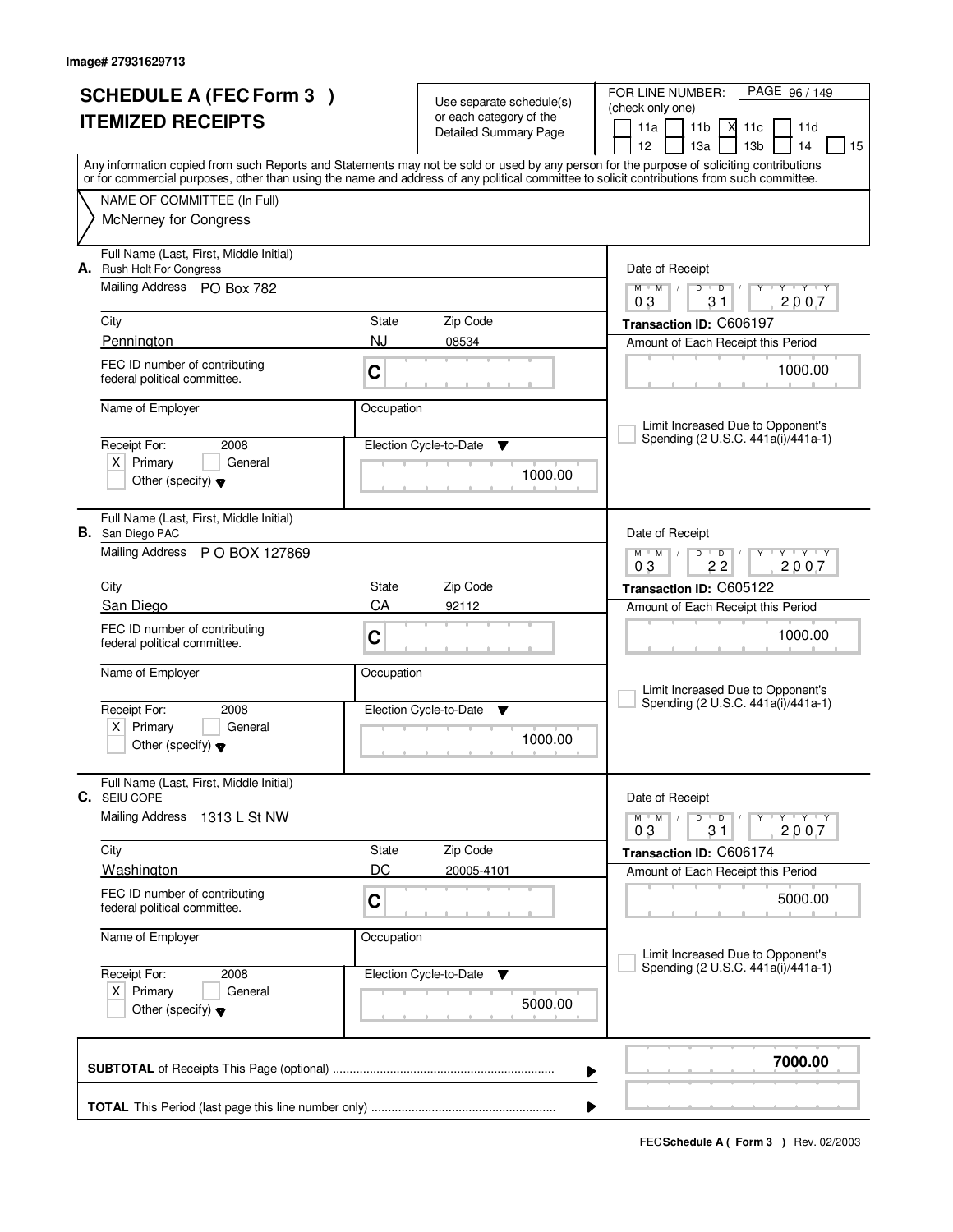|                          | <b>SCHEDULE A (FEC Form 3)</b>                                                                                                             |                                                     |                             | PAGE 97/149<br>FOR LINE NUMBER:                                                                                  |
|--------------------------|--------------------------------------------------------------------------------------------------------------------------------------------|-----------------------------------------------------|-----------------------------|------------------------------------------------------------------------------------------------------------------|
| <b>ITEMIZED RECEIPTS</b> |                                                                                                                                            | Use separate schedule(s)<br>or each category of the |                             | (check only one)                                                                                                 |
|                          |                                                                                                                                            |                                                     | Detailed Summary Page       | 11a<br>11 <sub>b</sub><br>М<br>11c<br>11d                                                                        |
|                          | Any information copied from such Reports and Statements may not be sold or used by any person for the purpose of soliciting contributions  |                                                     |                             | 12<br>13 <sub>b</sub><br>13a<br>14<br>15                                                                         |
|                          | or for commercial purposes, other than using the name and address of any political committee to solicit contributions from such committee. |                                                     |                             |                                                                                                                  |
|                          | NAME OF COMMITTEE (In Full)                                                                                                                |                                                     |                             |                                                                                                                  |
|                          | <b>McNerney for Congress</b>                                                                                                               |                                                     |                             |                                                                                                                  |
|                          | Full Name (Last, First, Middle Initial)<br>A. SOLIDARITY PAC                                                                               |                                                     |                             | Date of Receipt                                                                                                  |
|                          | <b>Mailing Address</b><br>607 14th Street N.W.<br>Suite 800                                                                                |                                                     |                             | $M$ $M$<br>$D$ $D$<br>Y Y Y Y<br>$\frac{1}{2}$<br>2007<br>03<br>22                                               |
|                          | City                                                                                                                                       | State                                               | Zip Code                    | Transaction ID: C600815                                                                                          |
|                          | Washington                                                                                                                                 | DC                                                  | 20005                       | Amount of Each Receipt this Period                                                                               |
|                          | FEC ID number of contributing<br>federal political committee.                                                                              | C                                                   | C00360388                   | 2000.00                                                                                                          |
|                          | Name of Employer                                                                                                                           | Occupation                                          |                             | Limit Increased Due to Opponent's                                                                                |
|                          | Receipt For:<br>2008                                                                                                                       |                                                     | Election Cycle-to-Date<br>v | Spending (2 U.S.C. 441a(i)/441a-1)                                                                               |
|                          | $X$ Primary<br>General                                                                                                                     |                                                     |                             |                                                                                                                  |
|                          | Other (specify) $\blacktriangledown$                                                                                                       |                                                     | 2000.00                     |                                                                                                                  |
|                          | Full Name (Last, First, Middle Initial)<br><b>B.</b> Transportation Trades Dept., AFL-CIO PAC                                              |                                                     |                             | Date of Receipt                                                                                                  |
|                          | Mailing Address 888 16TH ST NW SUITE 650                                                                                                   |                                                     |                             | $\mathsf{L} \mathsf{Y} \mathsf{L} \mathsf{Y} \mathsf{Y}$<br>$M$ $M$ /<br>D<br>$\overline{D}$<br>03<br>31<br>2007 |
|                          | City                                                                                                                                       | State                                               | Zip Code                    | Transaction ID: C606185                                                                                          |
|                          | <b>WASHINGTON</b>                                                                                                                          | DC                                                  | 20006                       | Amount of Each Receipt this Period                                                                               |
|                          | FEC ID number of contributing<br>federal political committee.                                                                              | C                                                   | C00280909                   | 500.00                                                                                                           |
|                          | Name of Employer                                                                                                                           | Occupation                                          |                             |                                                                                                                  |
|                          |                                                                                                                                            |                                                     |                             | Limit Increased Due to Opponent's<br>Spending (2 U.S.C. 441a(i)/441a-1)                                          |
|                          | Receipt For:<br>2008<br>Primary<br>General<br>ΧI                                                                                           |                                                     | Election Cycle-to-Date<br>▼ |                                                                                                                  |
|                          | Other (specify) $\blacktriangledown$                                                                                                       |                                                     | 500.00                      |                                                                                                                  |
|                          | Full Name (Last, First, Middle Initial)<br><b>C.</b> UAW PAC                                                                               |                                                     |                             | Date of Receipt                                                                                                  |
|                          | <b>Mailing Address</b><br>8000 East Jefferson Avenue                                                                                       |                                                     |                             | $D$ $D$ $I$<br>$\mathsf{Y} \dashv \neg \mathsf{Y} \dashv \neg \mathsf{Y}$<br>$M$ $M$ $/$<br>2007<br>16<br>03     |
|                          | City                                                                                                                                       | <b>State</b>                                        | Zip Code                    | Transaction ID: C605109                                                                                          |
|                          | Detroit                                                                                                                                    | MI                                                  | 48214-3963                  | Amount of Each Receipt this Period                                                                               |
|                          | FEC ID number of contributing<br>federal political committee.                                                                              | C                                                   |                             | 1000.00                                                                                                          |
|                          | Name of Employer                                                                                                                           | Occupation                                          |                             | Limit Increased Due to Opponent's                                                                                |
|                          | Receipt For:<br>2008                                                                                                                       |                                                     | Election Cycle-to-Date<br>v | Spending (2 U.S.C. 441a(i)/441a-1)                                                                               |
|                          | $X$ Primary<br>General                                                                                                                     |                                                     |                             |                                                                                                                  |
|                          | Other (specify) $\blacktriangledown$                                                                                                       |                                                     | 1000.00                     |                                                                                                                  |
|                          |                                                                                                                                            |                                                     |                             | 3500.00<br>▶                                                                                                     |
|                          |                                                                                                                                            |                                                     |                             |                                                                                                                  |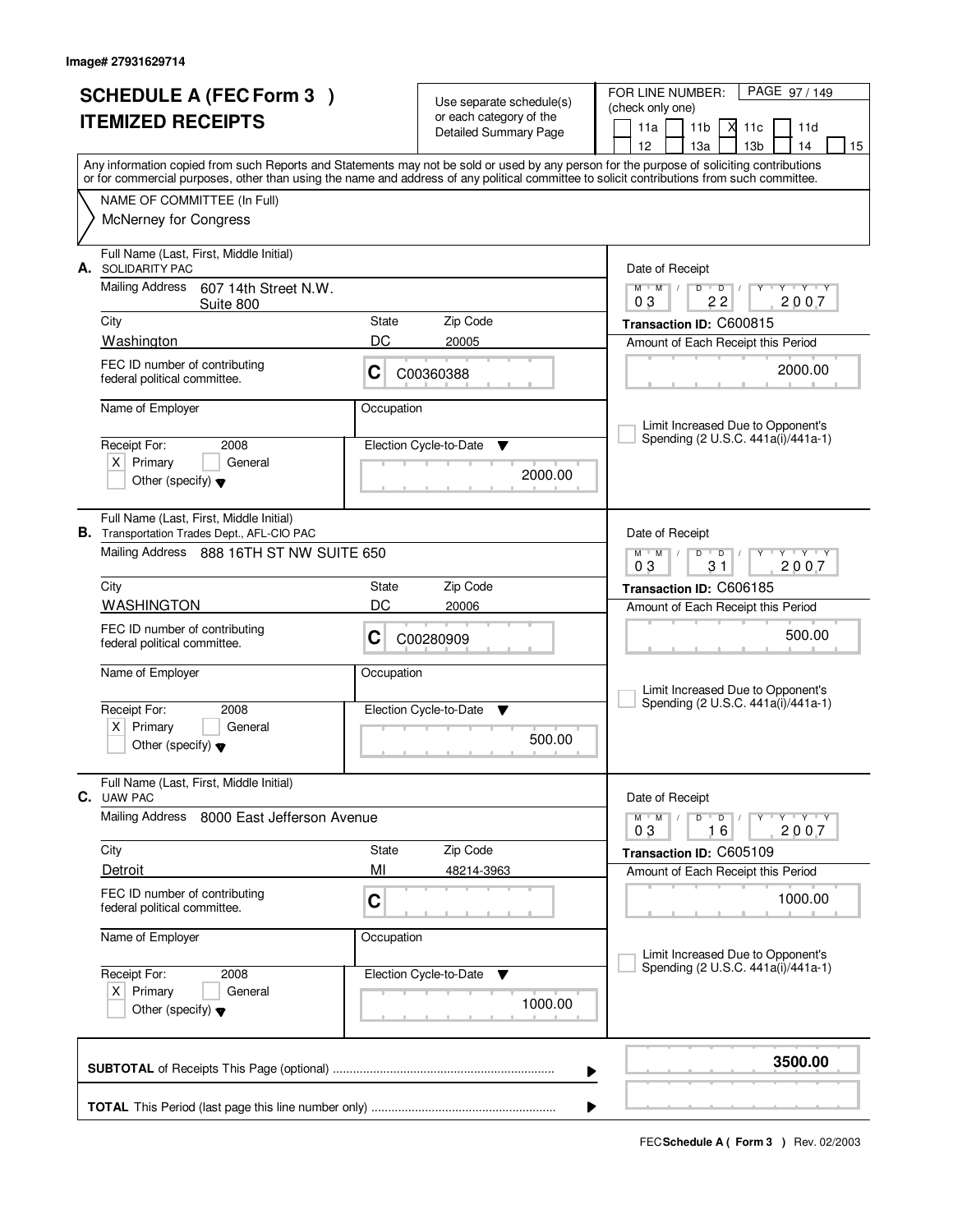| <b>SCHEDULE A (FEC Form 3)</b><br><b>ITEMIZED RECEIPTS</b> |                                                                                 |             | Use separate schedule(s)<br>or each category of the<br><b>Detailed Summary Page</b> | PAGE 98 / 149<br>FOR LINE NUMBER:<br>(check only one)<br>11a<br>11 <sub>b</sub><br>Х<br>11c<br>11d                                                                                                                                                                                      |
|------------------------------------------------------------|---------------------------------------------------------------------------------|-------------|-------------------------------------------------------------------------------------|-----------------------------------------------------------------------------------------------------------------------------------------------------------------------------------------------------------------------------------------------------------------------------------------|
|                                                            |                                                                                 |             |                                                                                     | 12<br>13 <sub>b</sub><br>13a<br>14<br>15                                                                                                                                                                                                                                                |
|                                                            |                                                                                 |             |                                                                                     | Any information copied from such Reports and Statements may not be sold or used by any person for the purpose of soliciting contributions<br>or for commercial purposes, other than using the name and address of any political committee to solicit contributions from such committee. |
|                                                            | NAME OF COMMITTEE (In Full)<br>McNerney for Congress                            |             |                                                                                     |                                                                                                                                                                                                                                                                                         |
| А.                                                         | Full Name (Last, First, Middle Initial)<br>Victory In November Election VINEPAC |             |                                                                                     | Date of Receipt                                                                                                                                                                                                                                                                         |
|                                                            | <b>Mailing Address</b><br>607 14th Street NW<br>Suite 800                       |             |                                                                                     | $M$ $M$ /<br>$\overline{D}$<br><b>TY TY</b><br>D<br>Y<br>2007<br>03<br>28                                                                                                                                                                                                               |
|                                                            | City<br>Washington                                                              | State<br>DC | Zip Code<br>20005                                                                   | Transaction ID: C602763                                                                                                                                                                                                                                                                 |
|                                                            | FEC ID number of contributing                                                   |             |                                                                                     | Amount of Each Receipt this Period                                                                                                                                                                                                                                                      |
|                                                            | federal political committee.                                                    | C           | C00378695                                                                           | 5000.00                                                                                                                                                                                                                                                                                 |
|                                                            | Name of Employer                                                                | Occupation  |                                                                                     | Limit Increased Due to Opponent's                                                                                                                                                                                                                                                       |
|                                                            | Receipt For:<br>2008                                                            |             | Election Cycle-to-Date<br>v                                                         | Spending (2 U.S.C. 441a(i)/441a-1)                                                                                                                                                                                                                                                      |
|                                                            | $X$ Primary<br>General<br>Other (specify) $\blacktriangledown$                  |             | 5000.00                                                                             |                                                                                                                                                                                                                                                                                         |
|                                                            | Full Name (Last, First, Middle Initial)<br><b>B.</b> Victory Now PAC            |             |                                                                                     | Date of Receipt                                                                                                                                                                                                                                                                         |
|                                                            | Mailing Address<br>10605 Concord St.                                            |             |                                                                                     | $\mathsf{L} \mathsf{Y} \mathsf{L} \mathsf{Y} \mathsf{Y} \mathsf{Y}$<br>$M$ $M$ $/$<br>D<br>$\overline{D}$<br>03<br>31<br>2007                                                                                                                                                           |
|                                                            | City                                                                            | State       | Zip Code                                                                            | Transaction ID: C606068                                                                                                                                                                                                                                                                 |
|                                                            | Kensington                                                                      | <b>MD</b>   | 20895                                                                               | Amount of Each Receipt this Period                                                                                                                                                                                                                                                      |
|                                                            | FEC ID number of contributing<br>federal political committee.                   | C           | C00416743                                                                           | 2000.00                                                                                                                                                                                                                                                                                 |
|                                                            | Name of Employer                                                                | Occupation  |                                                                                     | Limit Increased Due to Opponent's                                                                                                                                                                                                                                                       |
|                                                            | Receipt For:<br>2008                                                            |             | Election Cycle-to-Date<br>▼                                                         | Spending (2 U.S.C. 441a(i)/441a-1)                                                                                                                                                                                                                                                      |
|                                                            | Primary<br>$\times$<br>General<br>Other (specify) $\blacktriangledown$          |             | 2000.00                                                                             |                                                                                                                                                                                                                                                                                         |
|                                                            | Full Name (Last, First, Middle Initial)<br>C. WINDPAC                           |             |                                                                                     | Date of Receipt                                                                                                                                                                                                                                                                         |
|                                                            | Mailing Address<br>1101 14th St., NW 12th Floor                                 |             |                                                                                     | $\mathsf{Y} \dashv \neg \mathsf{Y} \dashv \neg \mathsf{Y}$<br>$M$ $M$ /<br>$D$ $D$ $/$<br>2007<br>03<br>31                                                                                                                                                                              |
|                                                            | City                                                                            | State       | Zip Code                                                                            | Transaction ID: C606188                                                                                                                                                                                                                                                                 |
|                                                            | Washington                                                                      | DC          | 20005                                                                               | Amount of Each Receipt this Period                                                                                                                                                                                                                                                      |
|                                                            | FEC ID number of contributing<br>federal political committee.                   | C           |                                                                                     | 500.00                                                                                                                                                                                                                                                                                  |
|                                                            | Name of Employer                                                                | Occupation  |                                                                                     | Limit Increased Due to Opponent's                                                                                                                                                                                                                                                       |
|                                                            | Receipt For:<br>2008                                                            |             | Election Cycle-to-Date<br>v                                                         | Spending (2 U.S.C. 441a(i)/441a-1)                                                                                                                                                                                                                                                      |
|                                                            | $X$ Primary<br>General<br>Other (specify) $\blacktriangledown$                  |             | 500.00                                                                              |                                                                                                                                                                                                                                                                                         |
|                                                            |                                                                                 |             |                                                                                     | 7500.00<br>▶                                                                                                                                                                                                                                                                            |
|                                                            |                                                                                 |             |                                                                                     | ▶                                                                                                                                                                                                                                                                                       |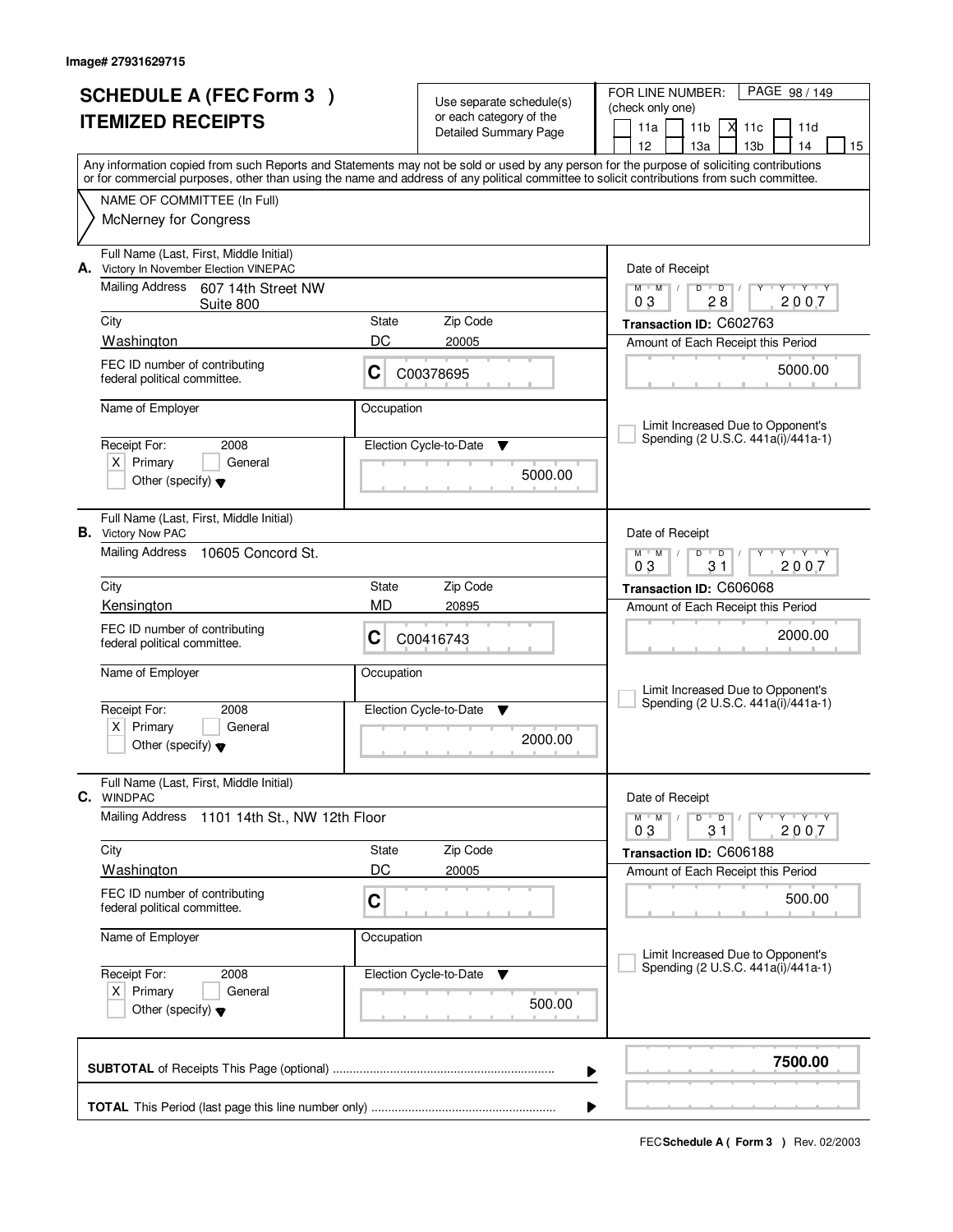| <b>SCHEDULE A (FEC Form 3)</b> |                                                                                |              | Use separate schedule(s)                                       | PAGE 99 / 149<br>FOR LINE NUMBER:<br>(check only one)                                                                                                                                 |
|--------------------------------|--------------------------------------------------------------------------------|--------------|----------------------------------------------------------------|---------------------------------------------------------------------------------------------------------------------------------------------------------------------------------------|
| <b>ITEMIZED RECEIPTS</b>       |                                                                                |              | or each category of the<br><b>Detailed Summary Page</b>        | М<br>11a<br>11 <sub>b</sub><br>11c<br>11d                                                                                                                                             |
|                                |                                                                                |              |                                                                | 12<br>13a<br>13 <sub>b</sub><br>14<br>15<br>Any information copied from such Reports and Statements may not be sold or used by any person for the purpose of soliciting contributions |
|                                |                                                                                |              |                                                                | or for commercial purposes, other than using the name and address of any political committee to solicit contributions from such committee.                                            |
|                                | NAME OF COMMITTEE (In Full)<br><b>McNerney for Congress</b>                    |              |                                                                |                                                                                                                                                                                       |
|                                | Full Name (Last, First, Middle Initial)                                        |              |                                                                |                                                                                                                                                                                       |
| А.                             | Wine Institute PAC<br><b>Mailing Address</b><br>601 Thirteen Street N.W.       |              |                                                                | Date of Receipt<br>$Y + Y + Y + Y$<br>$M$ $M$ /<br>$D$ $D$ $1$                                                                                                                        |
|                                | Suite 330 South<br>City                                                        | State        | Zip Code                                                       | 26<br>2007<br>03                                                                                                                                                                      |
|                                | Washington                                                                     | DC           | 20005                                                          | Transaction ID: C606059<br>Amount of Each Receipt this Period                                                                                                                         |
|                                | FEC ID number of contributing<br>federal political committee.                  | C            | C00065219                                                      | 20.33                                                                                                                                                                                 |
|                                | Name of Employer                                                               | Occupation   |                                                                |                                                                                                                                                                                       |
|                                |                                                                                |              |                                                                | Limit Increased Due to Opponent's<br>Spending (2 U.S.C. 441a(i)/441a-1)                                                                                                               |
|                                | Receipt For:<br>2008<br>$X$ Primary<br>General                                 |              | Election Cycle-to-Date<br>▼                                    |                                                                                                                                                                                       |
|                                | Other (specify) $\blacktriangledown$                                           |              | 20.33                                                          | * In-Kind: Wine Purchase                                                                                                                                                              |
|                                | Full Name (Last, First, Middle Initial)<br><b>B.</b> Amalgamated Transit Union |              |                                                                | Date of Receipt                                                                                                                                                                       |
|                                | Mailing Address 5025 WISCONSIN AVE NW                                          |              |                                                                | $M$ $M$ /<br>$Y - Y - Y$<br>D<br>$\overline{D}$<br>03<br>31<br>2007                                                                                                                   |
|                                | City                                                                           | <b>State</b> | Zip Code                                                       | Transaction ID: C606179                                                                                                                                                               |
|                                | <b>WASHINGTON</b>                                                              | DC           | 20016                                                          | Amount of Each Receipt this Period                                                                                                                                                    |
|                                | FEC ID number of contributing<br>federal political committee.                  | С            | C70000914                                                      | 1000.00                                                                                                                                                                               |
|                                | Name of Employer                                                               | Occupation   |                                                                | Limit Increased Due to Opponent's                                                                                                                                                     |
|                                | Receipt For:<br>2008                                                           |              | Election Cycle-to-Date<br>▼                                    | Spending (2 U.S.C. 441a(i)/441a-1)                                                                                                                                                    |
|                                | Primary<br>General<br>ΧI<br>Other (specify) $\blacktriangledown$               |              | 1000.00                                                        | * Earmarked Contribution:<br>See Below                                                                                                                                                |
|                                | Full Name (Last, First, Middle Initial)<br>C. DCCC                             |              |                                                                | Date of Receipt                                                                                                                                                                       |
|                                | <b>Mailing Address</b><br>430 South Capitol Street SE<br>2nd Floor             |              |                                                                | $D$ $D$ $/$<br>$M$ $M$ $/$<br>$Y \rightarrow Y \rightarrow Y$<br>Y<br>03<br>31<br>2007                                                                                                |
|                                | City                                                                           | State        | Zip Code                                                       | Transaction ID: C606179B                                                                                                                                                              |
|                                | <b>Washington</b>                                                              | DC           | 20003                                                          | Amount of Each Receipt this Period                                                                                                                                                    |
|                                | FEC ID number of contributing<br>federal political committee.                  | C            | C00000935                                                      | 1000.00                                                                                                                                                                               |
|                                | Name of Employer                                                               | Occupation   |                                                                | Limit Increased Due to Opponent's                                                                                                                                                     |
|                                | Receipt For:<br>2008                                                           |              | Conduit total: 18,500.00<br>Election Cycle-to-Date<br><b>V</b> | Spending (2 U.S.C. 441a(i)/441a-1)<br>[MEMO ITÊM]                                                                                                                                     |
|                                | $X$ Primary<br>General<br>Other (specify) $\blacktriangledown$                 |              | .00                                                            | Note: Above Contribution<br>earmarked through this or-<br>ganization.                                                                                                                 |
|                                |                                                                                |              |                                                                | 1020.33                                                                                                                                                                               |
|                                |                                                                                |              |                                                                | ▶                                                                                                                                                                                     |
|                                |                                                                                |              |                                                                |                                                                                                                                                                                       |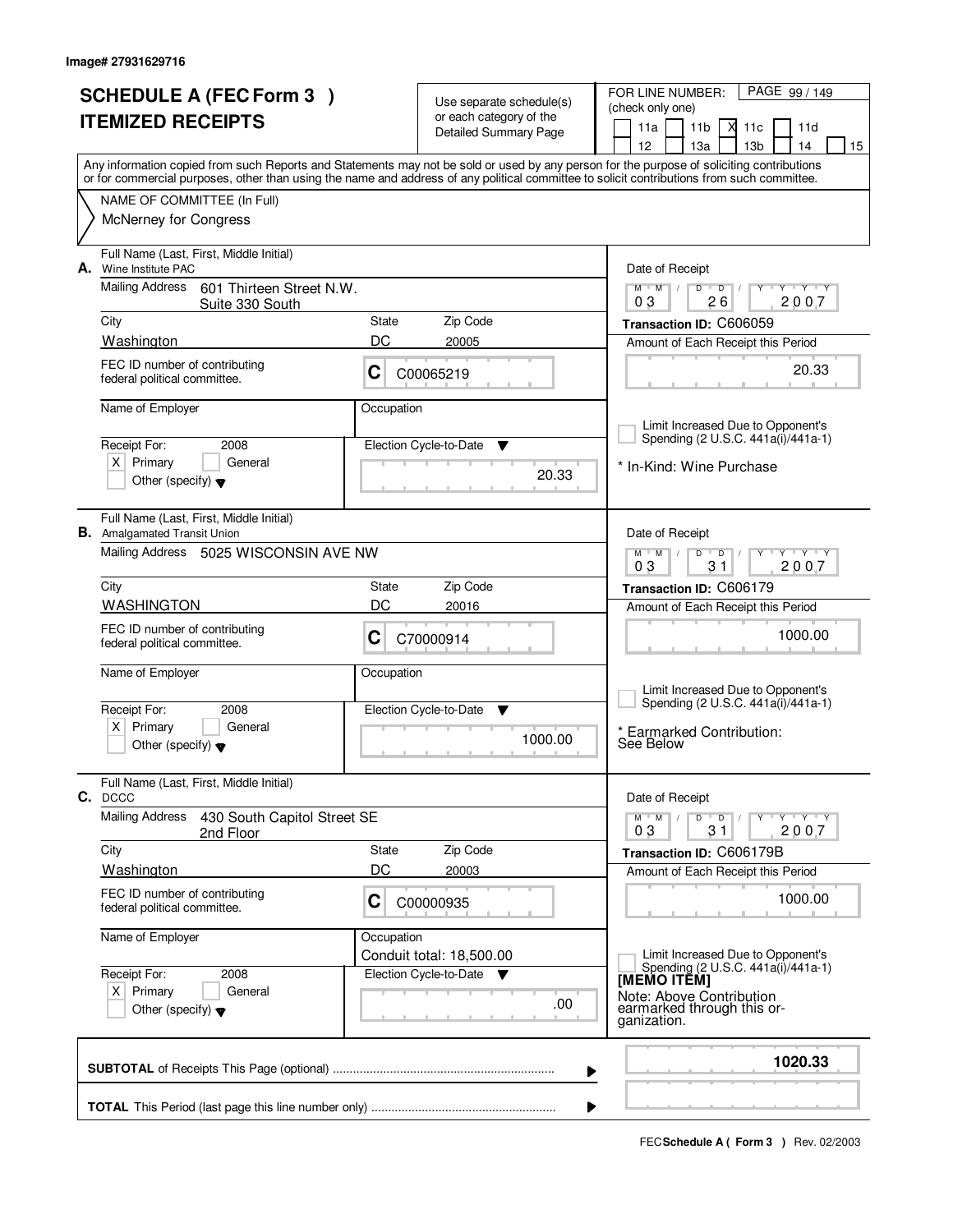| <b>SCHEDULE A (FEC Form 3)</b>                                                                                                                                                                                                                                                          |             |                                                     | PAGE 100 / 149<br>FOR LINE NUMBER:                                      |
|-----------------------------------------------------------------------------------------------------------------------------------------------------------------------------------------------------------------------------------------------------------------------------------------|-------------|-----------------------------------------------------|-------------------------------------------------------------------------|
|                                                                                                                                                                                                                                                                                         |             | Use separate schedule(s)<br>or each category of the | (check only one)                                                        |
| <b>ITEMIZED RECEIPTS</b>                                                                                                                                                                                                                                                                |             | <b>Detailed Summary Page</b>                        | 11a<br>11 <sub>b</sub><br>М<br>11d<br>11c                               |
|                                                                                                                                                                                                                                                                                         |             |                                                     | 13 <sub>b</sub><br>12<br>13a<br>14<br>15                                |
| Any information copied from such Reports and Statements may not be sold or used by any person for the purpose of soliciting contributions<br>or for commercial purposes, other than using the name and address of any political committee to solicit contributions from such committee. |             |                                                     |                                                                         |
| NAME OF COMMITTEE (In Full)                                                                                                                                                                                                                                                             |             |                                                     |                                                                         |
| <b>McNerney for Congress</b>                                                                                                                                                                                                                                                            |             |                                                     |                                                                         |
|                                                                                                                                                                                                                                                                                         |             |                                                     |                                                                         |
| Full Name (Last, First, Middle Initial)                                                                                                                                                                                                                                                 |             |                                                     |                                                                         |
| A. Bricklayers and Allied Craftworkers                                                                                                                                                                                                                                                  |             |                                                     | Date of Receipt                                                         |
| Mailing Address 1776 Eye Street NW                                                                                                                                                                                                                                                      |             |                                                     | $Y + Y + Y$<br>$M$ $M$ /<br>$D$ $D$ $I$<br>Y<br>31<br>2007<br>03        |
| City                                                                                                                                                                                                                                                                                    | State       | Zip Code                                            |                                                                         |
| Washington                                                                                                                                                                                                                                                                              | DC          | 20006                                               | Transaction ID: C606178                                                 |
|                                                                                                                                                                                                                                                                                         |             |                                                     | Amount of Each Receipt this Period                                      |
| FEC ID number of contributing<br>federal political committee.                                                                                                                                                                                                                           | $\mathbf C$ |                                                     | 1000.00                                                                 |
|                                                                                                                                                                                                                                                                                         |             |                                                     |                                                                         |
| Name of Employer                                                                                                                                                                                                                                                                        | Occupation  |                                                     |                                                                         |
|                                                                                                                                                                                                                                                                                         |             |                                                     | Limit Increased Due to Opponent's<br>Spending (2 U.S.C. 441a(i)/441a-1) |
| Receipt For:<br>2008                                                                                                                                                                                                                                                                    |             | Election Cycle-to-Date<br>▼                         |                                                                         |
| $X$ Primary<br>General<br>Other (specify) $\blacktriangledown$                                                                                                                                                                                                                          | 1000.00     |                                                     | <b>Earmarked Contribution:</b><br>See Below                             |
|                                                                                                                                                                                                                                                                                         |             |                                                     |                                                                         |
| Full Name (Last, First, Middle Initial)                                                                                                                                                                                                                                                 |             |                                                     |                                                                         |
| B. DCCC                                                                                                                                                                                                                                                                                 |             |                                                     | Date of Receipt                                                         |
| <b>Mailing Address</b><br>430 South Capitol Street SE                                                                                                                                                                                                                                   |             |                                                     | $M$ $M$ /<br>$Y \vdash Y \vdash Y$<br>D<br>$\overline{D}$               |
| 2nd Floor                                                                                                                                                                                                                                                                               |             |                                                     | 03<br>31<br>2007                                                        |
| City                                                                                                                                                                                                                                                                                    | State       | Zip Code                                            | Transaction ID: C606178B                                                |
| Washington                                                                                                                                                                                                                                                                              | DC          | 20003                                               | Amount of Each Receipt this Period                                      |
| FEC ID number of contributing                                                                                                                                                                                                                                                           | C           | C00000935                                           | 1000.00                                                                 |
| federal political committee.                                                                                                                                                                                                                                                            |             |                                                     |                                                                         |
| Name of Employer                                                                                                                                                                                                                                                                        | Occupation  |                                                     |                                                                         |
|                                                                                                                                                                                                                                                                                         |             | Conduit total: 18,500.00                            | Limit Increased Due to Opponent's                                       |
| Receipt For:<br>2008                                                                                                                                                                                                                                                                    |             | Election Cycle-to-Date ▼                            | Spending (2 U.S.C. 441a(i)/441a-1)<br><b>IMEMO ITEMI</b>                |
| Primary<br>$X \mid$<br>General                                                                                                                                                                                                                                                          |             | .00                                                 | Note: Above Contribution                                                |
| Other (specify) $\blacktriangledown$                                                                                                                                                                                                                                                    |             |                                                     | earmarked through this or-<br>ganization.                               |
|                                                                                                                                                                                                                                                                                         |             |                                                     |                                                                         |
| Full Name (Last, First, Middle Initial)<br>C. Bridge PAC                                                                                                                                                                                                                                |             |                                                     | Date of Receipt                                                         |
| <b>Mailing Address</b><br>499 SOUTH CAPITOL ST SW SUITE 412                                                                                                                                                                                                                             |             |                                                     | $M$ $M$ $/$<br>$D$ $D$<br>$Y \rightarrow Y \rightarrow Y$               |
|                                                                                                                                                                                                                                                                                         |             |                                                     | 03<br>31<br>2007                                                        |
| City                                                                                                                                                                                                                                                                                    | State       | Zip Code                                            | Transaction ID: C606167                                                 |
| <b>WASHINGTON</b>                                                                                                                                                                                                                                                                       | DC          | 20003                                               | Amount of Each Receipt this Period                                      |
| FEC ID number of contributing                                                                                                                                                                                                                                                           | C           | C00399196                                           | 5000.00                                                                 |
| federal political committee.                                                                                                                                                                                                                                                            |             |                                                     |                                                                         |
| Name of Employer                                                                                                                                                                                                                                                                        | Occupation  |                                                     |                                                                         |
|                                                                                                                                                                                                                                                                                         |             |                                                     | Limit Increased Due to Opponent's                                       |
| Receipt For:<br>2008                                                                                                                                                                                                                                                                    |             | Election Cycle-to-Date<br>v                         | Spending (2 U.S.C. 441a(i)/441a-1)                                      |
| $X$ Primary<br>General                                                                                                                                                                                                                                                                  |             | 5000.00                                             | * Earmarked Contribution:                                               |
| Other (specify) $\blacktriangledown$                                                                                                                                                                                                                                                    |             |                                                     | See Below                                                               |
|                                                                                                                                                                                                                                                                                         |             |                                                     |                                                                         |
|                                                                                                                                                                                                                                                                                         |             |                                                     | 6000.00                                                                 |
|                                                                                                                                                                                                                                                                                         |             | ▶                                                   |                                                                         |
|                                                                                                                                                                                                                                                                                         |             | ▶                                                   |                                                                         |
|                                                                                                                                                                                                                                                                                         |             |                                                     |                                                                         |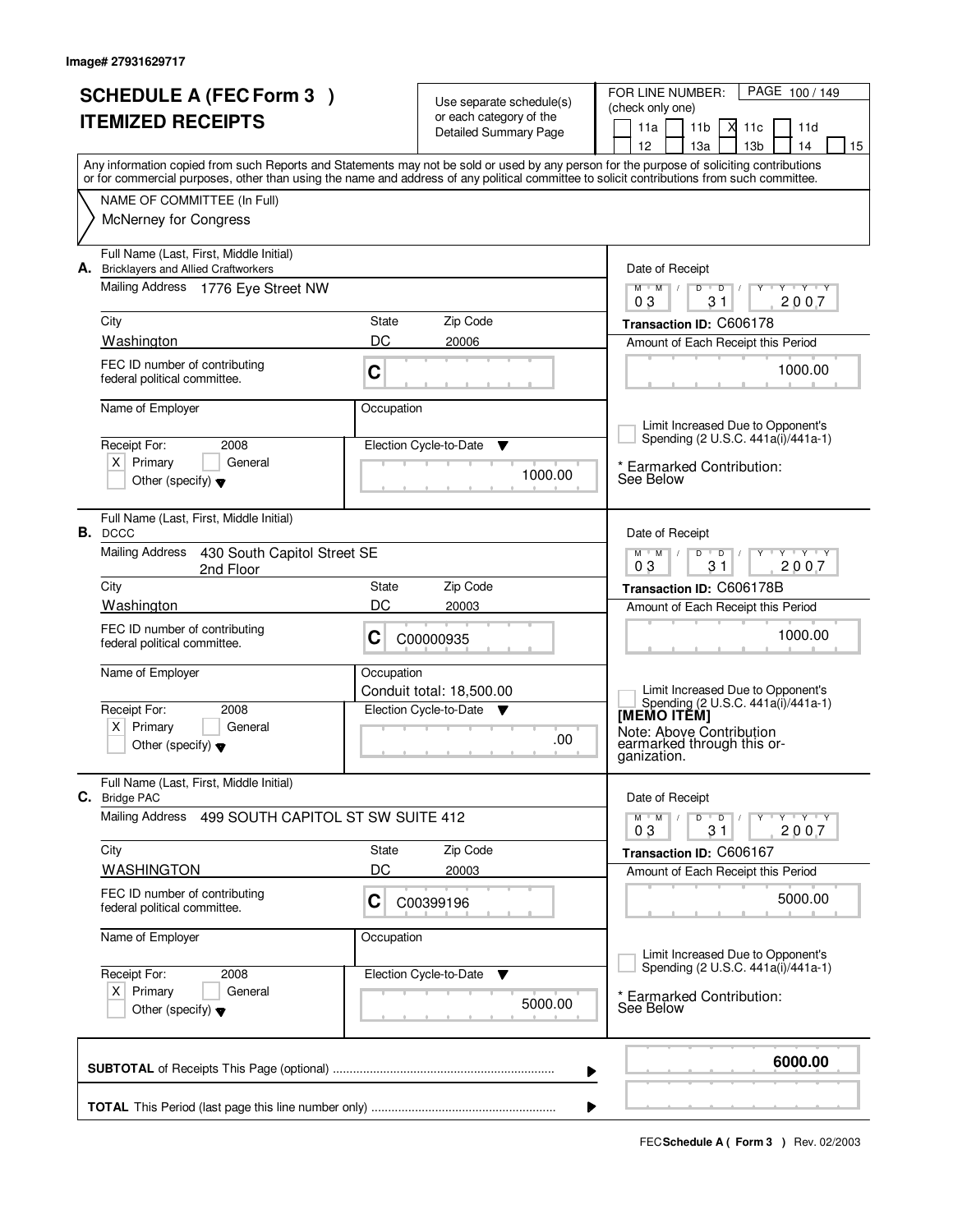| <b>SCHEDULE A (FEC Form 3)</b><br><b>ITEMIZED RECEIPTS</b> |                                                                              |            | Use separate schedule(s)<br>or each category of the<br>Detailed Summary Page | PAGE 101 / 149<br>FOR LINE NUMBER:<br>(check only one)<br>11a<br>11 <sub>b</sub><br>X<br>11c<br>11d<br>13 <sub>b</sub><br>12 <sup>2</sup><br>13a<br>14<br>15                                                                                                                            |
|------------------------------------------------------------|------------------------------------------------------------------------------|------------|------------------------------------------------------------------------------|-----------------------------------------------------------------------------------------------------------------------------------------------------------------------------------------------------------------------------------------------------------------------------------------|
|                                                            |                                                                              |            |                                                                              | Any information copied from such Reports and Statements may not be sold or used by any person for the purpose of soliciting contributions<br>or for commercial purposes, other than using the name and address of any political committee to solicit contributions from such committee. |
|                                                            | NAME OF COMMITTEE (In Full)<br><b>McNerney for Congress</b>                  |            |                                                                              |                                                                                                                                                                                                                                                                                         |
| А.                                                         | Full Name (Last, First, Middle Initial)<br><b>DCCC</b>                       |            |                                                                              | Date of Receipt                                                                                                                                                                                                                                                                         |
|                                                            | Mailing Address 430 South Capitol Street SE<br>2nd Floor                     |            |                                                                              | $Y$ $Y$ $Y$<br>$M$ $M$ $/$<br>$D$ $D$ $/$<br>$Y$ <sup>U</sup><br>31<br>2007<br>03                                                                                                                                                                                                       |
|                                                            | City                                                                         | State      | Zip Code                                                                     | Transaction ID: C606167B                                                                                                                                                                                                                                                                |
|                                                            | Washington                                                                   | DC         | 20003                                                                        | Amount of Each Receipt this Period                                                                                                                                                                                                                                                      |
|                                                            | FEC ID number of contributing<br>federal political committee.                | C          | C00000935                                                                    | 5000.00                                                                                                                                                                                                                                                                                 |
|                                                            | Name of Employer                                                             | Occupation | Conduit total: 18,500.00                                                     | Limit Increased Due to Opponent's                                                                                                                                                                                                                                                       |
|                                                            | Receipt For:<br>2008                                                         |            | Election Cycle-to-Date<br><b>V</b>                                           | Spending (2 U.S.C. 441a(i)/441a-1)<br>[MEMO ITĔM]                                                                                                                                                                                                                                       |
|                                                            | $X$ Primary<br>General<br>Other (specify) $\blacktriangledown$               |            | .00                                                                          | Note: Above Contribution<br>earmarked through this or-<br>ganization.                                                                                                                                                                                                                   |
|                                                            | Full Name (Last, First, Middle Initial)<br><b>B.</b> Democrats Win Seats PAC |            |                                                                              | Date of Receipt                                                                                                                                                                                                                                                                         |
|                                                            | Mailing Address 1071 Twin Branch Ln                                          |            |                                                                              | $M$ $M$ /<br>$Y \vdash Y \vdash Y$<br>D<br>$\overline{D}$<br>03<br>31<br>2007                                                                                                                                                                                                           |
|                                                            | City                                                                         | State      | Zip Code                                                                     | Transaction ID: C606156                                                                                                                                                                                                                                                                 |
|                                                            | Weston                                                                       | FL         | 33326                                                                        | Amount of Each Receipt this Period                                                                                                                                                                                                                                                      |
|                                                            | FEC ID number of contributing<br>federal political committee.                | С          | C00425470                                                                    | 1000.00                                                                                                                                                                                                                                                                                 |
|                                                            | Name of Employer                                                             | Occupation |                                                                              | Limit Increased Due to Opponent's                                                                                                                                                                                                                                                       |
|                                                            | Receipt For:<br>2008                                                         |            | Election Cycle-to-Date<br>- V                                                | Spending (2 U.S.C. 441a(i)/441a-1)                                                                                                                                                                                                                                                      |
|                                                            | Primary<br>General<br>ΧI<br>Other (specify) $\blacktriangledown$             |            | 1000.00                                                                      | Earmarked Contribution:<br>See Below                                                                                                                                                                                                                                                    |
|                                                            | Full Name (Last, First, Middle Initial)<br>C. DCCC                           |            |                                                                              | Date of Receipt                                                                                                                                                                                                                                                                         |
|                                                            | <b>Mailing Address</b><br>430 South Capitol Street SE<br>2nd Floor           |            |                                                                              | $D$ $D$ $I$<br>$M$ $M$ $/$<br>$Y \dashv Y \dashv Y$<br>2007<br>03<br>31                                                                                                                                                                                                                 |
|                                                            | City                                                                         | State      | Zip Code                                                                     | Transaction ID: C606156B                                                                                                                                                                                                                                                                |
|                                                            | <b>Washington</b>                                                            | DC         | 20003                                                                        | Amount of Each Receipt this Period                                                                                                                                                                                                                                                      |
|                                                            | FEC ID number of contributing<br>federal political committee.                | C          | C00000935                                                                    | 1000.00                                                                                                                                                                                                                                                                                 |
|                                                            | Name of Employer                                                             | Occupation | Conduit total: 18,500.00                                                     | Limit Increased Due to Opponent's                                                                                                                                                                                                                                                       |
|                                                            | Receipt For:<br>2008                                                         |            | Election Cycle-to-Date<br><b>V</b>                                           | Spending (2 U.S.C. 441a(i)/441a-1)<br>[MEMO ITÊM]                                                                                                                                                                                                                                       |
|                                                            | $X$ Primary<br>General<br>Other (specify) $\blacktriangledown$               |            | .00.                                                                         | Note: Above Contribution<br>earmarked through this or-<br>ganization.                                                                                                                                                                                                                   |
|                                                            |                                                                              |            | ▶                                                                            | 1000.00                                                                                                                                                                                                                                                                                 |
|                                                            |                                                                              |            |                                                                              |                                                                                                                                                                                                                                                                                         |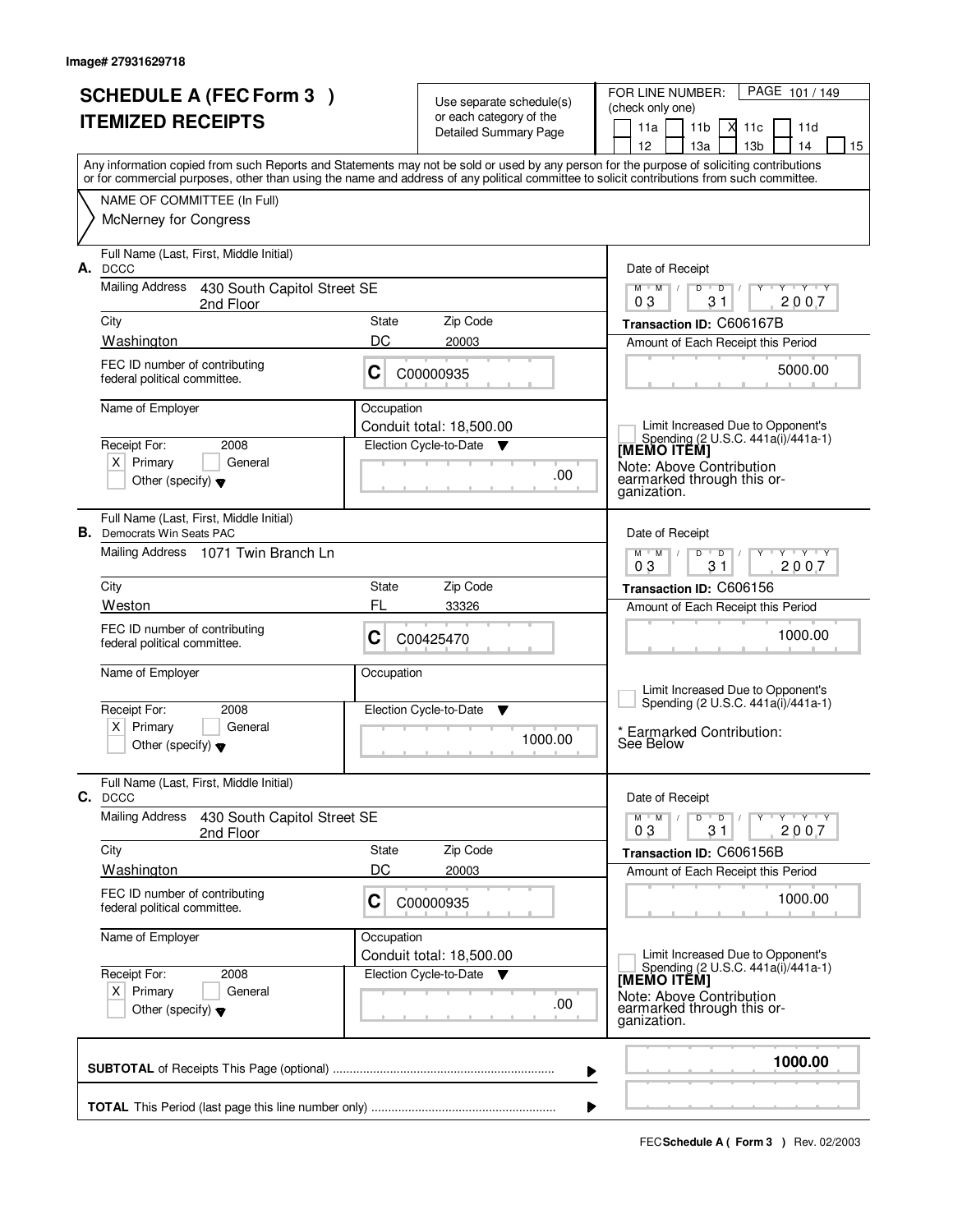| <b>SCHEDULE A (FEC Form 3)</b><br><b>ITEMIZED RECEIPTS</b> |                                                                       |             | Use separate schedule(s)<br>or each category of the  | PAGE 102/149<br>FOR LINE NUMBER:<br>(check only one)                                                                                                                                                                                                                                    |
|------------------------------------------------------------|-----------------------------------------------------------------------|-------------|------------------------------------------------------|-----------------------------------------------------------------------------------------------------------------------------------------------------------------------------------------------------------------------------------------------------------------------------------------|
|                                                            |                                                                       |             | <b>Detailed Summary Page</b>                         | М<br>11a<br>11 <sub>b</sub><br>11c<br>11d<br>12<br>13a<br>13 <sub>b</sub><br>14<br>15                                                                                                                                                                                                   |
|                                                            |                                                                       |             |                                                      | Any information copied from such Reports and Statements may not be sold or used by any person for the purpose of soliciting contributions<br>or for commercial purposes, other than using the name and address of any political committee to solicit contributions from such committee. |
|                                                            | NAME OF COMMITTEE (In Full)                                           |             |                                                      |                                                                                                                                                                                                                                                                                         |
|                                                            | <b>McNerney for Congress</b>                                          |             |                                                      |                                                                                                                                                                                                                                                                                         |
|                                                            | Full Name (Last, First, Middle Initial)<br>A. Friends of Lois Capps   |             |                                                      | Date of Receipt                                                                                                                                                                                                                                                                         |
|                                                            | Mailing Address PO Box 23940                                          |             |                                                      | $Y$ $Y$ $Y$<br>$M$ $M$<br>$D$ $D$<br>Ϋ<br>$\sqrt{ }$<br>31<br>2007<br>03                                                                                                                                                                                                                |
|                                                            | City                                                                  | State       | Zip Code                                             | Transaction ID: C606182                                                                                                                                                                                                                                                                 |
|                                                            | Santa Barbara                                                         | CA          | 93121                                                | Amount of Each Receipt this Period                                                                                                                                                                                                                                                      |
|                                                            | FEC ID number of contributing<br>federal political committee.         | C           |                                                      | 2000.00                                                                                                                                                                                                                                                                                 |
|                                                            | Name of Employer                                                      | Occupation  |                                                      |                                                                                                                                                                                                                                                                                         |
|                                                            |                                                                       |             |                                                      | Limit Increased Due to Opponent's<br>Spending (2 U.S.C. 441a(i)/441a-1)                                                                                                                                                                                                                 |
|                                                            | Receipt For:<br>2008<br>$X$ Primary<br>General                        |             | Election Cycle-to-Date<br>▼                          |                                                                                                                                                                                                                                                                                         |
|                                                            | Other (specify) $\blacktriangledown$                                  |             | 2000.00                                              | * Earmarked Contribution:<br>See Below                                                                                                                                                                                                                                                  |
|                                                            | Full Name (Last, First, Middle Initial)<br>B. DCCC                    |             |                                                      | Date of Receipt                                                                                                                                                                                                                                                                         |
|                                                            | <b>Mailing Address</b><br>430 South Capitol Street SE<br>2nd Floor    |             |                                                      | $M$ $M$ $/$<br>$Y \vdash Y \vdash Y$<br>D<br>$\overline{D}$<br>31<br>03<br>2007                                                                                                                                                                                                         |
|                                                            | City                                                                  | State       | Zip Code                                             | Transaction ID: C606182B                                                                                                                                                                                                                                                                |
|                                                            | Washington                                                            | DC          | 20003                                                | Amount of Each Receipt this Period                                                                                                                                                                                                                                                      |
|                                                            | FEC ID number of contributing<br>federal political committee.         | С           | C00000935                                            | 2000.00                                                                                                                                                                                                                                                                                 |
|                                                            | Name of Employer                                                      | Occupation  |                                                      |                                                                                                                                                                                                                                                                                         |
|                                                            | Receipt For:<br>2008                                                  |             | Conduit total: 18,500.00<br>Election Cycle-to-Date ▼ | Limit Increased Due to Opponent's<br>Spending (2 U.S.C. 441a(i)/441a-1)                                                                                                                                                                                                                 |
|                                                            | $x \mid$<br>Primary<br>General                                        |             |                                                      | <b>IMEMO ITEMI</b><br>Note: Above Contribution                                                                                                                                                                                                                                          |
|                                                            | Other (specify) $\blacktriangledown$                                  |             | .00                                                  | earmarked through this or-<br>ganization.                                                                                                                                                                                                                                               |
|                                                            | Full Name (Last, First, Middle Initial)<br>C. Friends of Rahm Emanuel |             |                                                      | Date of Receipt                                                                                                                                                                                                                                                                         |
|                                                            | Mailing Address<br>PO Box 101124                                      |             |                                                      | $D$ $D$ $I$<br>$M$ $M$ $/$<br>Y TY TY TY<br>03<br>31<br>2007                                                                                                                                                                                                                            |
|                                                            | City                                                                  | State       | Zip Code                                             | Transaction ID: C606152                                                                                                                                                                                                                                                                 |
|                                                            | Chicago                                                               | IL          | 60610                                                | Amount of Each Receipt this Period                                                                                                                                                                                                                                                      |
|                                                            | FEC ID number of contributing<br>federal political committee.         | $\mathbf C$ |                                                      | 2000.00                                                                                                                                                                                                                                                                                 |
|                                                            | Name of Employer                                                      | Occupation  |                                                      |                                                                                                                                                                                                                                                                                         |
|                                                            | Receipt For:<br>2008                                                  |             | Election Cycle-to-Date ▼                             | Limit Increased Due to Opponent's<br>Spending (2 U.S.C. 441a(i)/441a-1)                                                                                                                                                                                                                 |
|                                                            | $X$ Primary<br>General<br>Other (specify) $\blacktriangledown$        |             | 2000.00                                              | * Earmarked Contribution:<br>See Below                                                                                                                                                                                                                                                  |
|                                                            |                                                                       |             |                                                      | 4000.00<br>▶                                                                                                                                                                                                                                                                            |
|                                                            |                                                                       |             |                                                      |                                                                                                                                                                                                                                                                                         |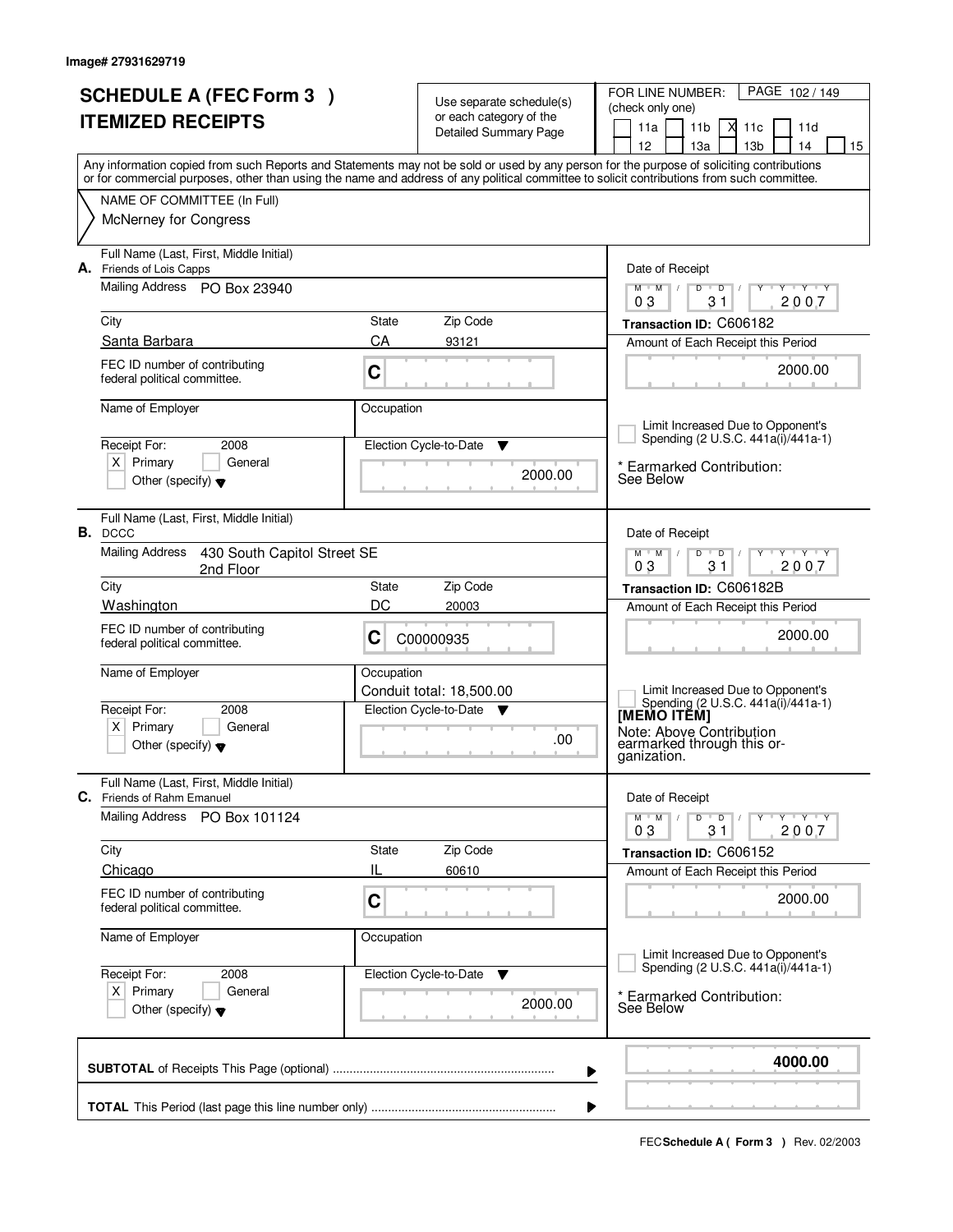|    | <b>SCHEDULE A (FEC Form 3)</b><br><b>ITEMIZED RECEIPTS</b>                                                                                 |            | Use separate schedule(s)<br>or each category of the<br>Detailed Summary Page | PAGE 103/149<br>FOR LINE NUMBER:<br>(check only one)<br>11a<br>11 <sub>b</sub><br>X<br>11c<br>11d<br>13 <sub>b</sub><br>12 <sup>2</sup><br>13a<br>14<br>15 |
|----|--------------------------------------------------------------------------------------------------------------------------------------------|------------|------------------------------------------------------------------------------|------------------------------------------------------------------------------------------------------------------------------------------------------------|
|    | or for commercial purposes, other than using the name and address of any political committee to solicit contributions from such committee. |            |                                                                              | Any information copied from such Reports and Statements may not be sold or used by any person for the purpose of soliciting contributions                  |
|    | NAME OF COMMITTEE (In Full)                                                                                                                |            |                                                                              |                                                                                                                                                            |
|    | <b>McNerney for Congress</b>                                                                                                               |            |                                                                              |                                                                                                                                                            |
| А. | Full Name (Last, First, Middle Initial)<br><b>DCCC</b>                                                                                     |            |                                                                              | Date of Receipt                                                                                                                                            |
|    | Mailing Address 430 South Capitol Street SE<br>2nd Floor                                                                                   |            |                                                                              | $Y$ $Y$ $Y$<br>$M$ $M$ /<br>$D$ $D$ $/$<br>Y<br>31<br>2007<br>03                                                                                           |
|    | City                                                                                                                                       | State      | Zip Code                                                                     | Transaction ID: C606152B                                                                                                                                   |
|    | Washington                                                                                                                                 | DC         | 20003                                                                        | Amount of Each Receipt this Period                                                                                                                         |
|    | FEC ID number of contributing<br>federal political committee.                                                                              | C          | C00000935                                                                    | 2000.00                                                                                                                                                    |
|    | Name of Employer                                                                                                                           | Occupation |                                                                              |                                                                                                                                                            |
|    |                                                                                                                                            |            | Conduit total: 18,500.00                                                     | Limit Increased Due to Opponent's<br>Spending (2 U.S.C. 441a(i)/441a-1)                                                                                    |
|    | Receipt For:<br>2008<br>$X$ Primary<br>General                                                                                             |            | Election Cycle-to-Date<br><b>V</b>                                           | [MEMO ITĔM]                                                                                                                                                |
|    | Other (specify) $\blacktriangledown$                                                                                                       |            | .00                                                                          | Note: Above Contribution<br>earmarked through this or-<br>ganization.                                                                                      |
|    | Full Name (Last, First, Middle Initial)<br>B. MEBA                                                                                         |            |                                                                              | Date of Receipt                                                                                                                                            |
|    | Mailing Address 444 N. Capitol St. NW<br>Suite 800                                                                                         |            |                                                                              | $M$ $M$ /<br>$Y - Y - Y$<br>D<br>$\overline{D}$<br>03<br>31<br>2007                                                                                        |
|    | City                                                                                                                                       | State      | Zip Code                                                                     | Transaction ID: C606183                                                                                                                                    |
|    | Washington                                                                                                                                 | DC         | 20001                                                                        | Amount of Each Receipt this Period                                                                                                                         |
|    | FEC ID number of contributing<br>federal political committee.                                                                              | C          |                                                                              | 1000.00                                                                                                                                                    |
|    | Name of Employer                                                                                                                           | Occupation |                                                                              | Limit Increased Due to Opponent's                                                                                                                          |
|    | Receipt For:<br>2008                                                                                                                       |            | Election Cycle-to-Date<br>- V                                                | Spending (2 U.S.C. 441a(i)/441a-1)                                                                                                                         |
|    | Primary<br>General<br>ΧI<br>Other (specify) $\blacktriangledown$                                                                           |            | 1000.00                                                                      | Earmarked Contribution:<br>See Below                                                                                                                       |
|    | Full Name (Last, First, Middle Initial)<br>C. DCCC                                                                                         |            |                                                                              | Date of Receipt                                                                                                                                            |
|    | <b>Mailing Address</b><br>430 South Capitol Street SE<br>2nd Floor                                                                         |            |                                                                              | $D$ $D$ $I$<br>$M$ $M$ $/$<br>$Y \dashv Y \dashv Y$<br>2007<br>03<br>31                                                                                    |
|    | City                                                                                                                                       | State      | Zip Code                                                                     | Transaction ID: C606183B                                                                                                                                   |
|    | <b>Washington</b>                                                                                                                          | DC         | 20003                                                                        | Amount of Each Receipt this Period                                                                                                                         |
|    | FEC ID number of contributing<br>federal political committee.                                                                              | C          | C00000935                                                                    | 1000.00                                                                                                                                                    |
|    | Name of Employer                                                                                                                           | Occupation | Conduit total: 18,500.00                                                     | Limit Increased Due to Opponent's                                                                                                                          |
|    | Receipt For:<br>2008                                                                                                                       |            | Election Cycle-to-Date<br><b>V</b>                                           | Spending (2 U.S.C. 441a(i)/441a-1)<br>[MEMO ITÊM]                                                                                                          |
|    | $X$ Primary<br>General<br>Other (specify) $\blacktriangledown$                                                                             |            | .00.                                                                         | Note: Above Contribution<br>earmarked through this or-<br>ganization.                                                                                      |
|    |                                                                                                                                            |            | ▶                                                                            | 1000.00                                                                                                                                                    |
|    |                                                                                                                                            |            |                                                                              |                                                                                                                                                            |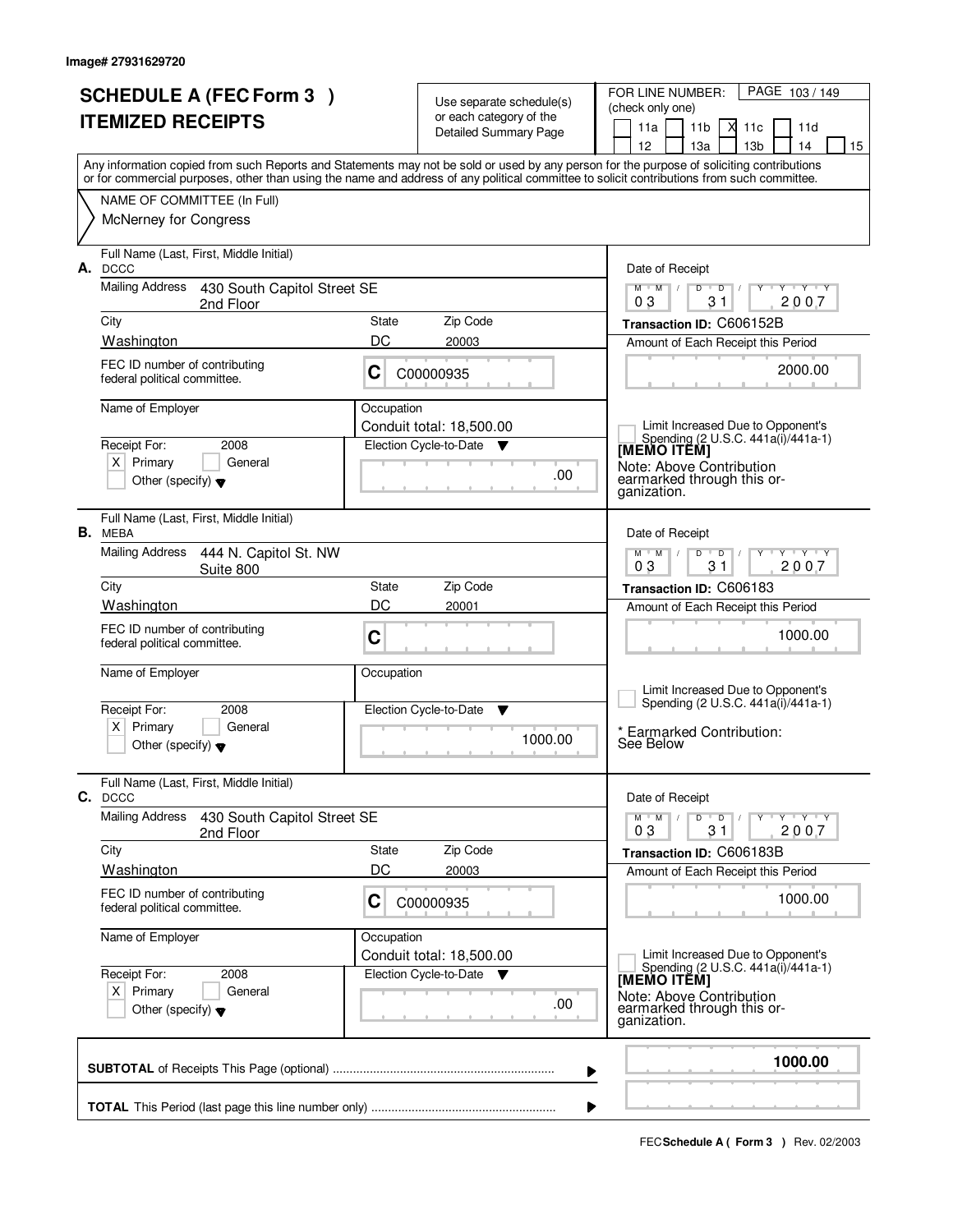| <b>SCHEDULE A (FEC Form 3)</b><br><b>ITEMIZED RECEIPTS</b> |                                                                                                                    |                    | Use separate schedule(s)<br>or each category of the<br>Detailed Summary Page | FOR LINE NUMBER:<br>PAGE 104 / 149<br>(check only one)<br>11a<br>11 <sub>b</sub><br>М<br>11c<br>11d                                                                                                                                                                                                                                 |  |  |  |
|------------------------------------------------------------|--------------------------------------------------------------------------------------------------------------------|--------------------|------------------------------------------------------------------------------|-------------------------------------------------------------------------------------------------------------------------------------------------------------------------------------------------------------------------------------------------------------------------------------------------------------------------------------|--|--|--|
|                                                            |                                                                                                                    |                    |                                                                              | 12<br>13a<br>13 <sub>b</sub><br>14<br>15<br>Any information copied from such Reports and Statements may not be sold or used by any person for the purpose of soliciting contributions<br>or for commercial purposes, other than using the name and address of any political committee to solicit contributions from such committee. |  |  |  |
|                                                            | NAME OF COMMITTEE (In Full)<br>McNerney for Congress                                                               |                    |                                                                              |                                                                                                                                                                                                                                                                                                                                     |  |  |  |
| А.                                                         | Full Name (Last, First, Middle Initial)<br>Nita Lowey For Congress                                                 |                    |                                                                              | Date of Receipt                                                                                                                                                                                                                                                                                                                     |  |  |  |
|                                                            | Mailing Address P O BOX 271                                                                                        |                    |                                                                              | $D$ $D$<br>Y TY Y Y<br>$M$ $M$ /<br>2007<br>31<br>03                                                                                                                                                                                                                                                                                |  |  |  |
|                                                            | City<br><b>White Plains</b>                                                                                        | State<br><b>NY</b> | Zip Code<br>10605                                                            | Transaction ID: C615035<br>Amount of Each Receipt this Period                                                                                                                                                                                                                                                                       |  |  |  |
|                                                            | FEC ID number of contributing<br>federal political committee.                                                      | C                  |                                                                              | 1000.00                                                                                                                                                                                                                                                                                                                             |  |  |  |
|                                                            | Name of Employer                                                                                                   | Occupation         |                                                                              | Limit Increased Due to Opponent's                                                                                                                                                                                                                                                                                                   |  |  |  |
|                                                            | Receipt For:<br>2008                                                                                               |                    | Election Cycle-to-Date<br>v                                                  | Spending (2 U.S.C. 441a(i)/441a-1)                                                                                                                                                                                                                                                                                                  |  |  |  |
|                                                            | $X$ Primary<br>General<br>Other (specify) $\blacktriangledown$                                                     |                    | 1000.00                                                                      | * Earmarked Contribution:<br>See Below                                                                                                                                                                                                                                                                                              |  |  |  |
|                                                            | Full Name (Last, First, Middle Initial)<br>B. DCCC                                                                 |                    |                                                                              | Date of Receipt                                                                                                                                                                                                                                                                                                                     |  |  |  |
|                                                            | <b>Mailing Address</b><br>430 South Capitol Street SE<br>2nd Floor                                                 |                    |                                                                              | $Y + Y + Y$<br>$M$ $M$ /<br>$\mathsf{D}$<br>$\overline{D}$<br>03<br>31<br>2007                                                                                                                                                                                                                                                      |  |  |  |
|                                                            | City<br>Washington                                                                                                 | State<br>DC        | Zip Code<br>20003                                                            | Transaction ID: C615035B                                                                                                                                                                                                                                                                                                            |  |  |  |
|                                                            | FEC ID number of contributing<br>federal political committee.                                                      | C                  | C00000935                                                                    | Amount of Each Receipt this Period<br>1000.00                                                                                                                                                                                                                                                                                       |  |  |  |
|                                                            | Name of Employer<br>Receipt For:<br>2008<br>Primary<br>General<br>$X \mid$<br>Other (specify) $\blacktriangledown$ | Occupation         | Conduit total: 18,500.00<br>Election Cycle-to-Date ▼<br>.00                  | Limit Increased Due to Opponent's<br>Spending (2 U.S.C. 441a(i)/441a-1)<br>[MEMO ITĔM]<br>Note: Above Contribution<br>earmarked through this or-<br>ganization.                                                                                                                                                                     |  |  |  |
|                                                            | Full Name (Last, First, Middle Initial)<br>C. Our Common Values PAC Committee                                      |                    |                                                                              | Date of Receipt                                                                                                                                                                                                                                                                                                                     |  |  |  |
|                                                            | Mailing Address<br>101 West Grand Suite 200                                                                        |                    |                                                                              | $Y - Y - Y - Y$<br>$M$ $M$ /<br>$D$ $D$ $I$<br>2007<br>03<br>31                                                                                                                                                                                                                                                                     |  |  |  |
|                                                            | City                                                                                                               | State              | Zip Code                                                                     | Transaction ID: C606164                                                                                                                                                                                                                                                                                                             |  |  |  |
|                                                            | Chicago<br>FEC ID number of contributing<br>federal political committee.                                           | IL<br>C            | 60610<br>c00399014                                                           | Amount of Each Receipt this Period<br>1000.00                                                                                                                                                                                                                                                                                       |  |  |  |
|                                                            | Name of Employer                                                                                                   | Occupation         |                                                                              | Limit Increased Due to Opponent's                                                                                                                                                                                                                                                                                                   |  |  |  |
|                                                            | 2008<br>Receipt For:                                                                                               |                    | Election Cycle-to-Date<br>v                                                  | Spending (2 U.S.C. 441a(i)/441a-1)                                                                                                                                                                                                                                                                                                  |  |  |  |
|                                                            | $X$ Primary<br>General<br>Other (specify) $\blacktriangledown$                                                     |                    | 3500.00                                                                      | <b>Earmarked Contribution:</b><br>See Below                                                                                                                                                                                                                                                                                         |  |  |  |
|                                                            |                                                                                                                    |                    | ▶                                                                            | 2000.00                                                                                                                                                                                                                                                                                                                             |  |  |  |
|                                                            |                                                                                                                    |                    |                                                                              |                                                                                                                                                                                                                                                                                                                                     |  |  |  |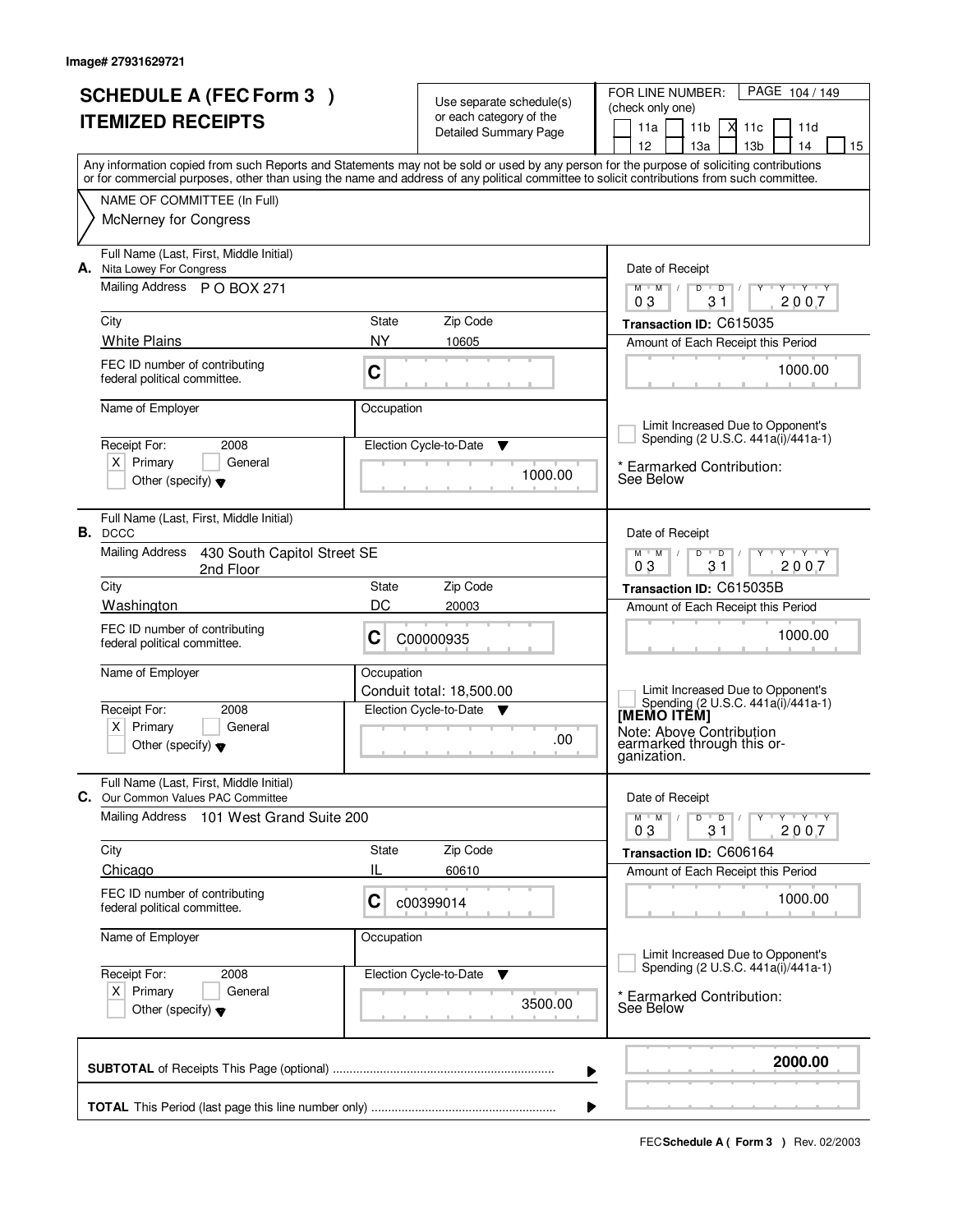| <b>SCHEDULE A (FEC Form 3)</b><br><b>ITEMIZED RECEIPTS</b>                                                                                                                                                                                                                              |                              | Use separate schedule(s)<br>or each category of the | PAGE 105/149<br>FOR LINE NUMBER:<br>(check only one)<br>11a<br>11 <sub>b</sub><br>М<br>11d<br>11c |
|-----------------------------------------------------------------------------------------------------------------------------------------------------------------------------------------------------------------------------------------------------------------------------------------|------------------------------|-----------------------------------------------------|---------------------------------------------------------------------------------------------------|
|                                                                                                                                                                                                                                                                                         | <b>Detailed Summary Page</b> |                                                     | 13 <sub>b</sub><br>12<br>13a<br>14<br>15                                                          |
| Any information copied from such Reports and Statements may not be sold or used by any person for the purpose of soliciting contributions<br>or for commercial purposes, other than using the name and address of any political committee to solicit contributions from such committee. |                              |                                                     |                                                                                                   |
| NAME OF COMMITTEE (In Full)                                                                                                                                                                                                                                                             |                              |                                                     |                                                                                                   |
| <b>McNerney for Congress</b>                                                                                                                                                                                                                                                            |                              |                                                     |                                                                                                   |
| Full Name (Last, First, Middle Initial)<br>A. DCCC                                                                                                                                                                                                                                      |                              |                                                     | Date of Receipt                                                                                   |
| Mailing Address<br>430 South Capitol Street SE<br>2nd Floor                                                                                                                                                                                                                             |                              |                                                     | $Y$ $Y$ $Y$<br>$M$ $M$ /<br>D<br>$\overline{D}$<br>Ÿ<br>31<br>2007<br>03                          |
| City                                                                                                                                                                                                                                                                                    | State                        | Zip Code                                            | Transaction ID: C606164B                                                                          |
| Washington                                                                                                                                                                                                                                                                              | DC                           | 20003                                               | Amount of Each Receipt this Period                                                                |
| FEC ID number of contributing<br>federal political committee.                                                                                                                                                                                                                           | C                            | C00000935                                           | 1000.00                                                                                           |
| Name of Employer                                                                                                                                                                                                                                                                        | Occupation                   |                                                     |                                                                                                   |
|                                                                                                                                                                                                                                                                                         |                              | Conduit total: 18,500.00                            | Limit Increased Due to Opponent's<br>Spending (2 U.S.C. 441a(i)/441a-1)                           |
| Receipt For:<br>2008<br>$X$ Primary<br>General                                                                                                                                                                                                                                          |                              | Election Cycle-to-Date<br>v                         | [MEMO ITĚM]                                                                                       |
| Other (specify) $\blacktriangledown$                                                                                                                                                                                                                                                    |                              | .00                                                 | Note: Above Contribution<br>earmarked through this or-<br>ganization.                             |
| Full Name (Last, First, Middle Initial)<br><b>B.</b> Schakowsky for Congress                                                                                                                                                                                                            |                              |                                                     | Date of Receipt                                                                                   |
| Mailing Address P.O. BOX 5130                                                                                                                                                                                                                                                           |                              |                                                     | $M$ $M$ /<br>$Y - Y - Y$<br>D<br>$\overline{D}$<br>31<br>2007<br>03                               |
| City                                                                                                                                                                                                                                                                                    | State                        | Zip Code                                            | Transaction ID: C606181                                                                           |
| <b>EVANSTON</b>                                                                                                                                                                                                                                                                         | IL                           | 60204                                               | Amount of Each Receipt this Period                                                                |
| FEC ID number of contributing<br>federal political committee.                                                                                                                                                                                                                           | C                            | C00327023                                           | 1000.00                                                                                           |
| Name of Employer                                                                                                                                                                                                                                                                        | Occupation                   |                                                     | Limit Increased Due to Opponent's                                                                 |
| Receipt For:<br>2008                                                                                                                                                                                                                                                                    |                              | Election Cycle-to-Date<br>v                         | Spending (2 U.S.C. 441a(i)/441a-1)                                                                |
| $X$ Primary<br>General<br>Other (specify) $\blacktriangledown$                                                                                                                                                                                                                          |                              | 1000.00                                             | * Earmarked Contribution:<br>See Below                                                            |
| Full Name (Last, First, Middle Initial)<br>C. DCCC                                                                                                                                                                                                                                      |                              |                                                     | Date of Receipt                                                                                   |
| <b>Mailing Address</b><br>430 South Capitol Street SE<br>2nd Floor                                                                                                                                                                                                                      |                              |                                                     | $M$ $-M$ $/$<br>$D$ $D$ $/$<br>Y Y Y Y Y Y<br>03<br>31<br>2007                                    |
| City                                                                                                                                                                                                                                                                                    | State                        | Zip Code                                            | Transaction ID: C606181B                                                                          |
| <b>Washington</b>                                                                                                                                                                                                                                                                       | DC                           | 20003                                               | Amount of Each Receipt this Period                                                                |
| FEC ID number of contributing<br>federal political committee.                                                                                                                                                                                                                           | $\mathbf C$                  | C00000935                                           | 1000.00                                                                                           |
| Name of Employer                                                                                                                                                                                                                                                                        | Occupation                   | Conduit total: 18,500.00                            | Limit Increased Due to Opponent's                                                                 |
| Receipt For:<br>2008                                                                                                                                                                                                                                                                    |                              | Election Cycle-to-Date ▼                            | Spending (2 U.S.C. 441a(i)/441a-1)<br>[MEMO ITÊM]                                                 |
| $X$ Primary<br>General<br>Other (specify) $\blacktriangledown$                                                                                                                                                                                                                          |                              | .00                                                 | Note: Above Contribution<br>earmarked through this or-<br>ganization.                             |
|                                                                                                                                                                                                                                                                                         |                              | ▶                                                   | 1000.00                                                                                           |
|                                                                                                                                                                                                                                                                                         |                              | ▶                                                   |                                                                                                   |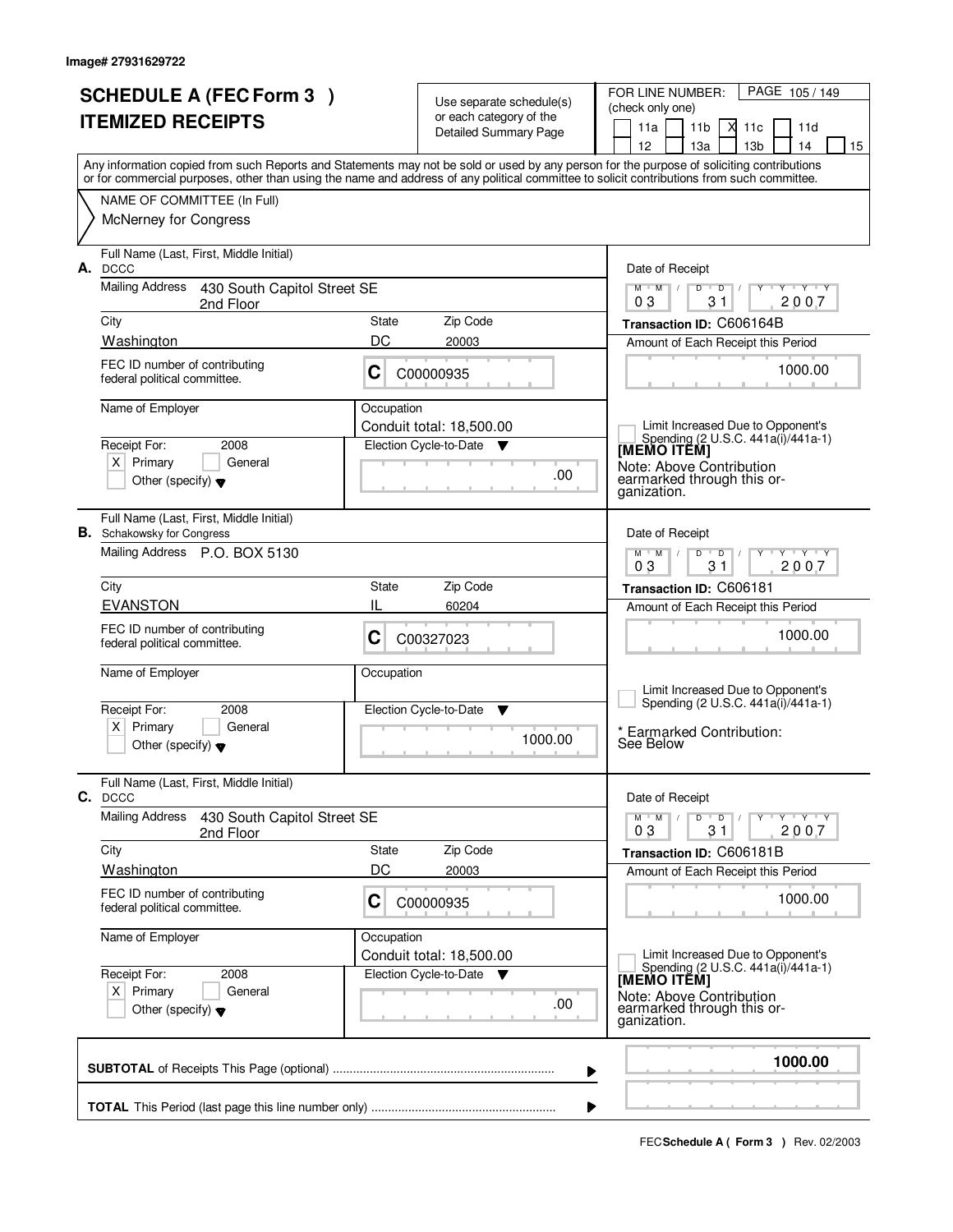|    | <b>SCHEDULE A (FEC Form 3)</b><br><b>ITEMIZED RECEIPTS</b><br>Any information copied from such Reports and Statements may not be sold or used by any person for the purpose of soliciting contributions<br>or for commercial purposes, other than using the name and address of any political committee to solicit contributions from such committee.<br>NAME OF COMMITTEE (In Full)<br>McNerney for Congress |                    | Use separate schedule(s)<br>or each category of the<br><b>Detailed Summary Page</b> | FOR LINE NUMBER:<br>PAGE 106 / 149<br>(check only one)<br>$X$ 11 $c$<br>11a<br>11d<br>11 <sub>b</sub><br>12 <sup>2</sup><br>13a<br>13 <sub>b</sub><br>14<br>15 |
|----|---------------------------------------------------------------------------------------------------------------------------------------------------------------------------------------------------------------------------------------------------------------------------------------------------------------------------------------------------------------------------------------------------------------|--------------------|-------------------------------------------------------------------------------------|----------------------------------------------------------------------------------------------------------------------------------------------------------------|
| А. | Full Name (Last, First, Middle Initial)<br>The National Leadership PAC<br><b>Mailing Address</b><br>PO Box 5577<br><b>Manhattanville Station</b>                                                                                                                                                                                                                                                              |                    |                                                                                     | Date of Receipt<br>$\mathsf{L} \mathsf{Y} \mathsf{L} \mathsf{Y} \mathsf{Y} \mathsf{Y}$<br>$M$ $M$ /<br>$D$ $D$<br>03<br>2007<br>31                             |
|    | City                                                                                                                                                                                                                                                                                                                                                                                                          | State<br><b>NY</b> | Zip Code                                                                            | Transaction ID: C606168                                                                                                                                        |
|    | New York<br>FEC ID number of contributing<br>federal political committee.                                                                                                                                                                                                                                                                                                                                     | C                  | 10027                                                                               | Amount of Each Receipt this Period<br>2500.00                                                                                                                  |
|    | Name of Employer<br>Receipt For:<br>2008<br>$X$ Primary<br>General<br>Other (specify) $\blacktriangledown$                                                                                                                                                                                                                                                                                                    | Occupation         | Election Cycle-to-Date<br>▼<br>2500.00                                              | Limit Increased Due to Opponent's<br>Spending (2 U.S.C. 441a(i)/441a-1)<br>* Earmarked Contribution:<br>See Below                                              |
| В. | Full Name (Last, First, Middle Initial)<br><b>DCCC</b>                                                                                                                                                                                                                                                                                                                                                        |                    |                                                                                     | Date of Receipt                                                                                                                                                |
|    | <b>Mailing Address</b><br>430 South Capitol Street SE<br>2nd Floor                                                                                                                                                                                                                                                                                                                                            |                    |                                                                                     | $+Y+Y$<br>Y<br>$M$ <sup><math>+</math></sup><br>M<br>$\overline{D}$<br>D<br>0 <sub>3</sub><br>2007<br>31                                                       |
|    | City                                                                                                                                                                                                                                                                                                                                                                                                          | State              | Zip Code                                                                            | Transaction ID: C606168B                                                                                                                                       |
|    | Washington                                                                                                                                                                                                                                                                                                                                                                                                    | DC                 | 20003                                                                               | Amount of Each Receipt this Period                                                                                                                             |
|    | FEC ID number of contributing<br>federal political committee.                                                                                                                                                                                                                                                                                                                                                 | C                  | C00000935                                                                           | 2500.00                                                                                                                                                        |
|    | Name of Employer                                                                                                                                                                                                                                                                                                                                                                                              | Occupation         | Conduit total: 18,500.00                                                            | Limit Increased Due to Opponent's<br>Spending (2 U.S.C. 441a(i)/441a-1)                                                                                        |
|    | Receipt For:<br>2008<br>$X$ Primary<br>General<br>Other (specify) $\blacktriangledown$                                                                                                                                                                                                                                                                                                                        |                    | Election Cycle-to-Date<br><b>V</b><br>.00                                           | [MEMO ITĔM]<br>Note: Above Contribution<br>earmarked through this or-<br>ganization.                                                                           |

|  | 2500.00   |
|--|-----------|
|  | 131088.31 |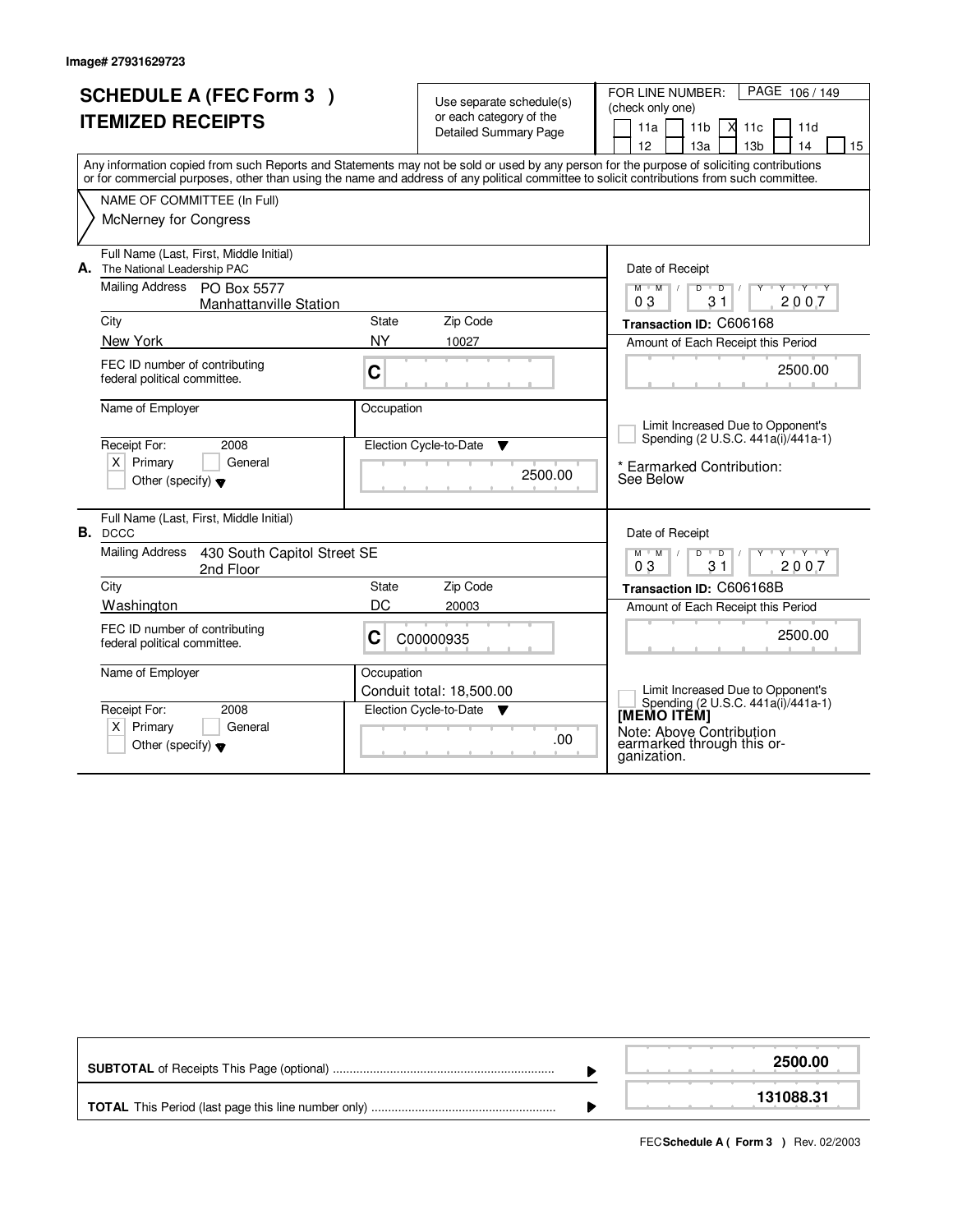| <b>SCHEDULE A (FEC Form 3)</b><br><b>ITEMIZED RECEIPTS</b>                                                                                                                                                                                                                              | Use separate schedule(s)<br>or each category of the<br><b>Detailed Summary Page</b> | PAGE 107/149<br>FOR LINE NUMBER:<br>(check only one)<br>11 <sub>b</sub><br>11a<br>11d<br>11 <sub>c</sub><br>12<br>13 <sub>b</sub><br>13a<br>15<br>14 |  |  |  |  |  |
|-----------------------------------------------------------------------------------------------------------------------------------------------------------------------------------------------------------------------------------------------------------------------------------------|-------------------------------------------------------------------------------------|------------------------------------------------------------------------------------------------------------------------------------------------------|--|--|--|--|--|
| Any information copied from such Reports and Statements may not be sold or used by any person for the purpose of soliciting contributions<br>or for commercial purposes, other than using the name and address of any political committee to solicit contributions from such committee. |                                                                                     |                                                                                                                                                      |  |  |  |  |  |
| NAME OF COMMITTEE (In Full)                                                                                                                                                                                                                                                             |                                                                                     |                                                                                                                                                      |  |  |  |  |  |
| McNerney for Congress                                                                                                                                                                                                                                                                   |                                                                                     |                                                                                                                                                      |  |  |  |  |  |
| Full Name (Last, First, Middle Initial)<br>City of Pleasanton<br>А.                                                                                                                                                                                                                     |                                                                                     | Date of Receipt                                                                                                                                      |  |  |  |  |  |
| Mailing Address<br>P O BOX 520                                                                                                                                                                                                                                                          |                                                                                     | $\overline{D}$<br>Y Y Y Y Y<br>м<br>M<br>D<br>23<br>2007<br>0 <sub>1</sub>                                                                           |  |  |  |  |  |
| City                                                                                                                                                                                                                                                                                    | State<br>Zip Code                                                                   | Transaction ID: C619999                                                                                                                              |  |  |  |  |  |
| Pleasanton                                                                                                                                                                                                                                                                              | СA<br>94566                                                                         | Amount of Each Receipt this Period                                                                                                                   |  |  |  |  |  |
| FEC ID number of contributing<br>federal political committee.                                                                                                                                                                                                                           | C                                                                                   | 1000.00                                                                                                                                              |  |  |  |  |  |
| Name of Employer                                                                                                                                                                                                                                                                        | Occupation                                                                          |                                                                                                                                                      |  |  |  |  |  |
| Receipt For:<br>2008<br>$\times$<br>Primary<br>General<br>Other (specify) $\blacktriangledown$                                                                                                                                                                                          | Election Cycle-to-Date<br>▼<br>1000.00                                              | Limit Increased Due to Opponent's<br>Spending (2 U.S.C. 441a(i)/441a-1)                                                                              |  |  |  |  |  |

|  | 1000.00 |
|--|---------|
|  | 1000.00 |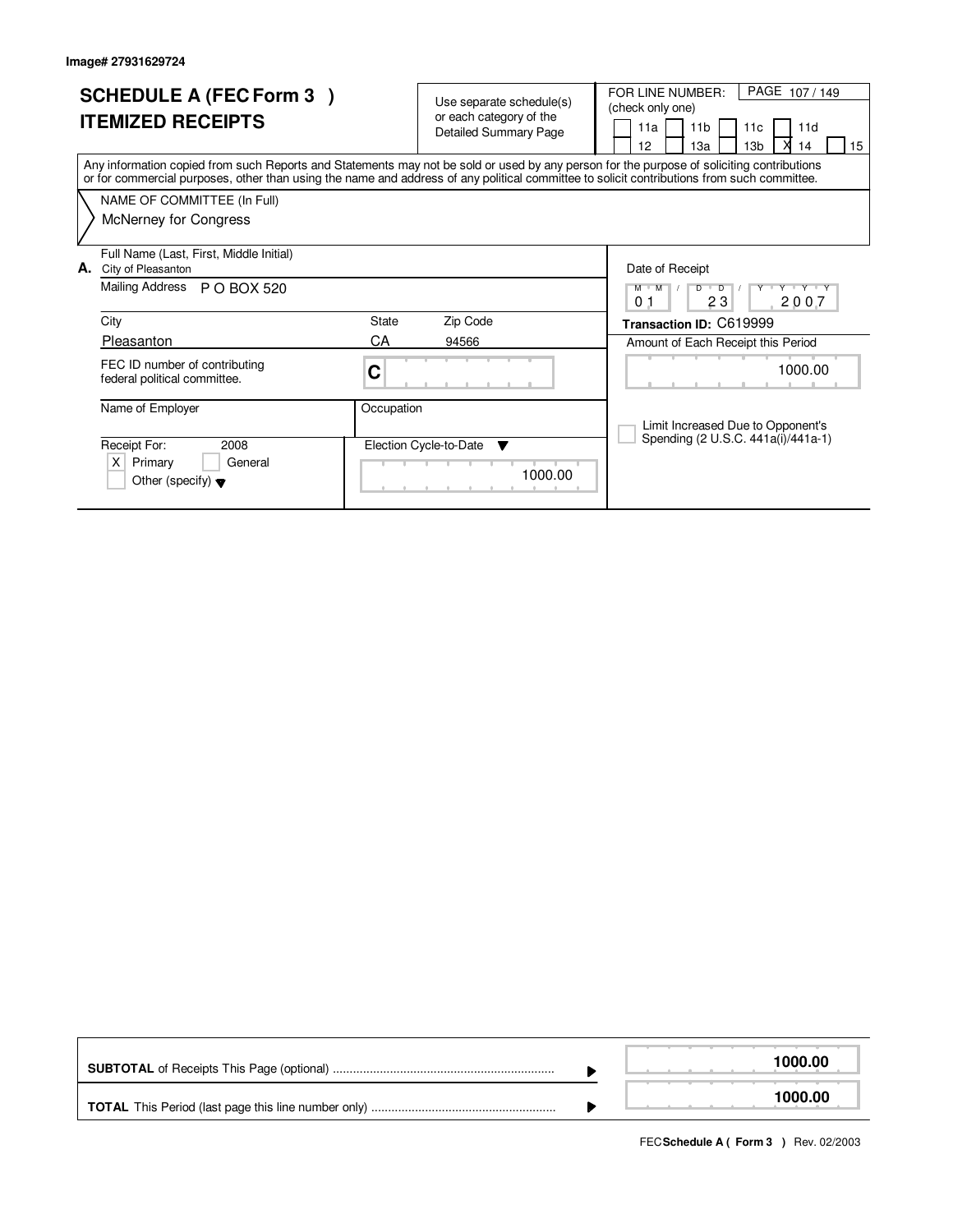|             | <b>SCHEDULE B (FEC Form 3)</b>                                                                                                                                                                                                                                                         | Use seperate schedule(s)                                                                    |                                                               | FOR LINE NUMBER:<br>PAGE 108 / 149                                                      |  |  |
|-------------|----------------------------------------------------------------------------------------------------------------------------------------------------------------------------------------------------------------------------------------------------------------------------------------|---------------------------------------------------------------------------------------------|---------------------------------------------------------------|-----------------------------------------------------------------------------------------|--|--|
|             | <b>ITEMIZED DISBURSEMENTS</b>                                                                                                                                                                                                                                                          | for each category of the<br><b>Detailed Summary Page</b>                                    | (check only one)                                              | 17<br>18<br>19a<br>19 <sub>b</sub><br>X<br>20a<br>20 <sub>b</sub><br>20c<br>21          |  |  |
|             | Any Information copied from such Reports and Statements may not be sold or used by any person for the purpose of solicating contributions<br>or for commercial purposes, other than using the name and address of any political committee to solicit contributions from such committee |                                                                                             |                                                               |                                                                                         |  |  |
|             | NAME OF COMMITTEE (In Full)                                                                                                                                                                                                                                                            |                                                                                             |                                                               |                                                                                         |  |  |
|             | McNerney for Congress                                                                                                                                                                                                                                                                  |                                                                                             |                                                               |                                                                                         |  |  |
|             | Full Name (Last, First, Middle Initial)<br><b>Alliance Graphics</b>                                                                                                                                                                                                                    |                                                                                             |                                                               | Transaction ID: D54876<br>Date of Disbursement                                          |  |  |
|             | <b>Mailing Address</b><br>905 Parker St.                                                                                                                                                                                                                                               |                                                                                             |                                                               | M<br>$\overline{D}$ $\overline{O}$ $\overline{4}$<br>M<br>2007<br>01                    |  |  |
|             | City<br>Berkeley                                                                                                                                                                                                                                                                       | <b>State</b><br>Zip Code<br>94710<br>CA                                                     |                                                               | Amount of Each Disbursement this Period                                                 |  |  |
|             | Purpose of Disbursement<br>Merchandise<br><b>Candidate Name</b>                                                                                                                                                                                                                        |                                                                                             |                                                               | 261.00<br>Refund or Disposal of Excess<br><b>Contributions Required Under</b>           |  |  |
|             | Office Sought:<br>House                                                                                                                                                                                                                                                                | Disbursement For:<br>2006                                                                   | Category/<br>Type                                             | 11 C.F.R. 400.53                                                                        |  |  |
|             | Senate<br>President<br>District:                                                                                                                                                                                                                                                       | Primary<br>X General<br>Other (specify) $\blacktriangledown$                                |                                                               |                                                                                         |  |  |
|             | State:                                                                                                                                                                                                                                                                                 |                                                                                             |                                                               |                                                                                         |  |  |
| В.          | Full Name (Last, First, Middle Initial)<br><b>Alliance Graphics</b>                                                                                                                                                                                                                    |                                                                                             | Transaction ID: D54962<br>Date of Disbursement<br>D<br>D<br>M |                                                                                         |  |  |
|             | <b>Mailing Address</b><br>905 Parker St.                                                                                                                                                                                                                                               |                                                                                             |                                                               | 2007<br>03<br>$1\overline{5}$                                                           |  |  |
|             | City<br>Berkeley                                                                                                                                                                                                                                                                       | Zip Code<br><b>State</b><br>CA<br>94710                                                     |                                                               | Amount of Each Disbursement this Period<br>203.91                                       |  |  |
|             | Purpose of Disbursement<br>Merchandise<br>Candidate Name                                                                                                                                                                                                                               |                                                                                             |                                                               | Refund or Disposal of Excess<br><b>Contributions Required Under</b>                     |  |  |
|             |                                                                                                                                                                                                                                                                                        |                                                                                             | Category/<br>Type                                             | 11 C.F.R. 400.53                                                                        |  |  |
|             | Office Sought:<br>House<br>Senate<br>President                                                                                                                                                                                                                                         | Disbursement For:<br>2006<br>X General<br>Primary<br>Other (specify) $\blacktriangledown$   |                                                               |                                                                                         |  |  |
|             | District:<br>State:                                                                                                                                                                                                                                                                    |                                                                                             |                                                               |                                                                                         |  |  |
|             | Full Name (Last, First, Middle Initial)<br>C. American Express Merchant                                                                                                                                                                                                                |                                                                                             |                                                               | Transaction ID: D54965<br>Date of Disbursement                                          |  |  |
|             | <b>Mailing Address</b><br>PO Box 53852                                                                                                                                                                                                                                                 |                                                                                             |                                                               | $^{D}$ 2 $B$<br>M<br>2007<br>0 <sub>3</sub>                                             |  |  |
|             | City<br>Phoenix                                                                                                                                                                                                                                                                        | State<br>Zip Code<br>AZ<br>85072                                                            |                                                               | Amount of Each Disbursement this Period                                                 |  |  |
|             | Purpose of Disbursement<br><b>Credit Card Merchant Fees</b>                                                                                                                                                                                                                            |                                                                                             |                                                               | 75.33                                                                                   |  |  |
|             | Candidate Name                                                                                                                                                                                                                                                                         |                                                                                             | Category/<br>Type                                             | Refund or Disposal of Excess<br><b>Contributions Required Under</b><br>11 C.F.R. 400.53 |  |  |
|             | Office Sought:<br>House<br>Senate<br>President                                                                                                                                                                                                                                         | 2008<br>Disbursement For:<br>$X$ Primary<br>General<br>Other (specify) $\blacktriangledown$ |                                                               |                                                                                         |  |  |
|             | District:<br>State:                                                                                                                                                                                                                                                                    |                                                                                             |                                                               |                                                                                         |  |  |
| 540.24<br>▶ |                                                                                                                                                                                                                                                                                        |                                                                                             |                                                               |                                                                                         |  |  |
|             |                                                                                                                                                                                                                                                                                        |                                                                                             |                                                               |                                                                                         |  |  |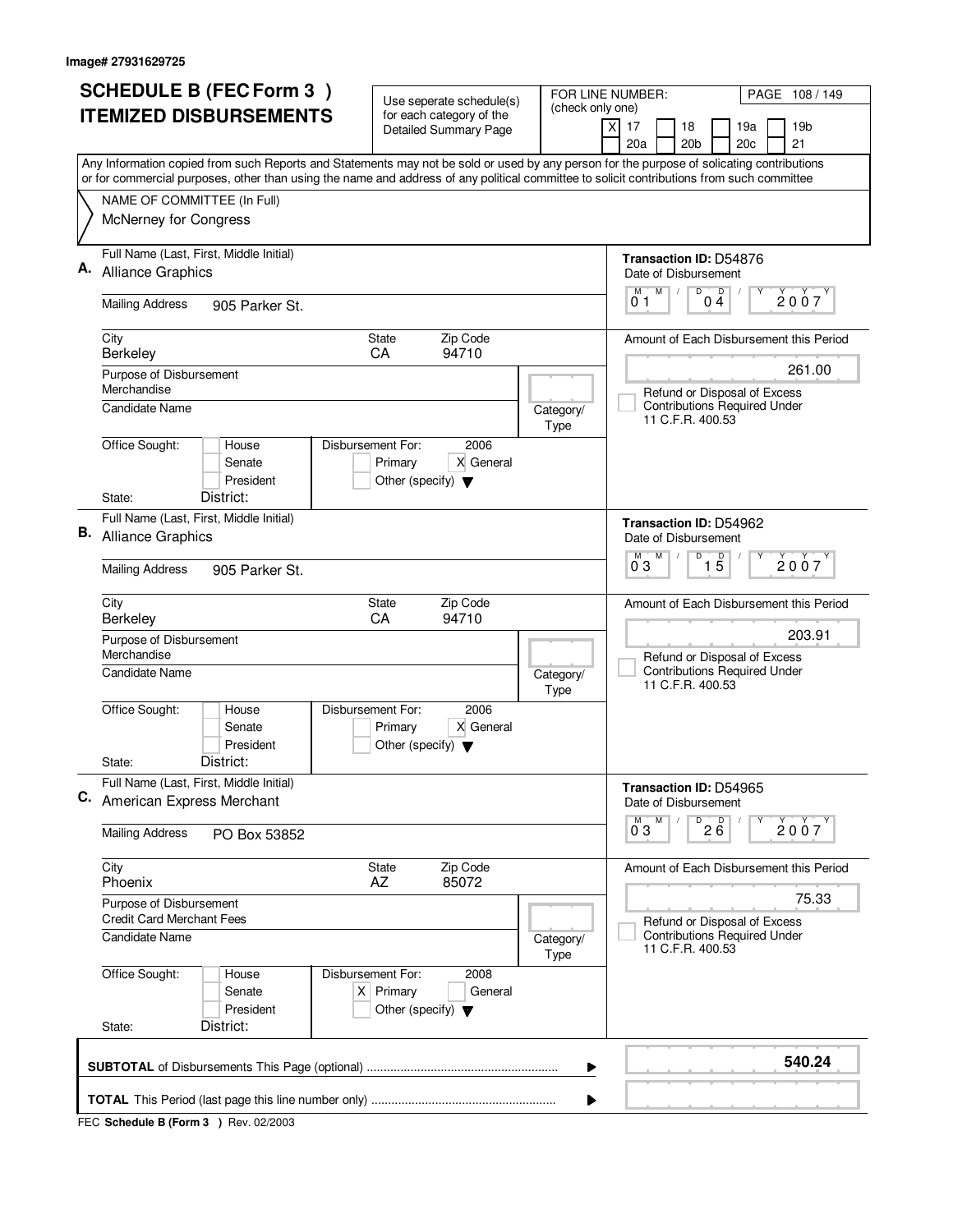|                                                                                | <b>SCHEDULE B (FEC Form 3)</b>                                                                                                                                                                                                                                                         |                   |                                                     | Use seperate schedule(s)                                 |                                 | FOR LINE NUMBER:  |                                 |                              |                                                    |                                                                     | PAGE 109/149                            |
|--------------------------------------------------------------------------------|----------------------------------------------------------------------------------------------------------------------------------------------------------------------------------------------------------------------------------------------------------------------------------------|-------------------|-----------------------------------------------------|----------------------------------------------------------|---------------------------------|-------------------|---------------------------------|------------------------------|----------------------------------------------------|---------------------------------------------------------------------|-----------------------------------------|
|                                                                                | <b>ITEMIZED DISBURSEMENTS</b>                                                                                                                                                                                                                                                          |                   |                                                     | for each category of the<br><b>Detailed Summary Page</b> |                                 | (check only one)  | $\boldsymbol{\mathsf{X}}$<br>17 |                              | 18                                                 | 19a                                                                 | 19b                                     |
|                                                                                |                                                                                                                                                                                                                                                                                        |                   |                                                     |                                                          |                                 |                   | 20a                             |                              | 20 <sub>b</sub>                                    | 20c                                                                 | 21                                      |
|                                                                                | Any Information copied from such Reports and Statements may not be sold or used by any person for the purpose of solicating contributions<br>or for commercial purposes, other than using the name and address of any political committee to solicit contributions from such committee |                   |                                                     |                                                          |                                 |                   |                                 |                              |                                                    |                                                                     |                                         |
| NAME OF COMMITTEE (In Full)                                                    |                                                                                                                                                                                                                                                                                        |                   |                                                     |                                                          |                                 |                   |                                 |                              |                                                    |                                                                     |                                         |
| McNerney for Congress                                                          |                                                                                                                                                                                                                                                                                        |                   |                                                     |                                                          |                                 |                   |                                 |                              |                                                    |                                                                     |                                         |
| Full Name (Last, First, Middle Initial)                                        |                                                                                                                                                                                                                                                                                        |                   |                                                     |                                                          |                                 |                   |                                 |                              |                                                    | Transaction ID: D54939                                              |                                         |
| American Express Merchant                                                      |                                                                                                                                                                                                                                                                                        |                   |                                                     |                                                          |                                 |                   |                                 | M                            | Date of Disbursement                               |                                                                     |                                         |
| <b>Mailing Address</b>                                                         | PO Box 53852                                                                                                                                                                                                                                                                           |                   |                                                     |                                                          |                                 |                   | м<br>$0^{\degree}2$             |                              | $\overline{P}$ 2 $\overline{6}$                    |                                                                     | 2007                                    |
| City<br>Phoenix                                                                |                                                                                                                                                                                                                                                                                        |                   | <b>State</b><br>AZ                                  | Zip Code<br>85072                                        |                                 |                   |                                 |                              |                                                    |                                                                     | Amount of Each Disbursement this Period |
| Purpose of Disbursement<br><b>Credit Card Merchant Fees</b>                    |                                                                                                                                                                                                                                                                                        |                   |                                                     |                                                          |                                 |                   |                                 |                              |                                                    | Refund or Disposal of Excess                                        | 92.54                                   |
| <b>Candidate Name</b>                                                          |                                                                                                                                                                                                                                                                                        |                   |                                                     |                                                          |                                 | Category/<br>Type |                                 |                              | 11 C.F.R. 400.53                                   | <b>Contributions Required Under</b>                                 |                                         |
| Office Sought:                                                                 | House<br>Senate<br>President                                                                                                                                                                                                                                                           | Disbursement For: | $X$ Primary<br>Other (specify) $\blacktriangledown$ | 2008<br>General                                          |                                 |                   |                                 |                              |                                                    |                                                                     |                                         |
| State:                                                                         | District:                                                                                                                                                                                                                                                                              |                   |                                                     |                                                          |                                 |                   |                                 |                              |                                                    |                                                                     |                                         |
| Full Name (Last, First, Middle Initial)<br><b>B.</b> American Express Merchant |                                                                                                                                                                                                                                                                                        |                   |                                                     |                                                          |                                 |                   |                                 |                              | Date of Disbursement<br>$\overline{D}$             | <b>Transaction ID: D55010</b>                                       |                                         |
| <b>Mailing Address</b><br>PO Box 53852                                         |                                                                                                                                                                                                                                                                                        |                   |                                                     |                                                          | D<br>М<br>M<br>2007<br>03<br>01 |                   |                                 |                              |                                                    |                                                                     |                                         |
| City<br>Phoenix                                                                |                                                                                                                                                                                                                                                                                        |                   | <b>State</b><br>AZ                                  | Zip Code<br>85072                                        |                                 |                   |                                 |                              |                                                    |                                                                     | Amount of Each Disbursement this Period |
| Purpose of Disbursement<br>Bank account not drafted                            |                                                                                                                                                                                                                                                                                        |                   |                                                     |                                                          |                                 |                   |                                 |                              |                                                    |                                                                     | $-65.00$                                |
| <b>Candidate Name</b>                                                          |                                                                                                                                                                                                                                                                                        |                   |                                                     |                                                          |                                 | Category/<br>Type |                                 |                              | 11 C.F.R. 400.53                                   | Refund or Disposal of Excess<br><b>Contributions Required Under</b> |                                         |
| Office Sought:                                                                 | House<br>Senate<br>President                                                                                                                                                                                                                                                           | Disbursement For: | Primary<br>Other (specify) $\blacktriangledown$     | 2006<br>X General                                        |                                 |                   |                                 |                              |                                                    |                                                                     |                                         |
| State:                                                                         | District:                                                                                                                                                                                                                                                                              |                   |                                                     |                                                          |                                 |                   |                                 |                              |                                                    |                                                                     |                                         |
| Full Name (Last, First, Middle Initial)<br>C. Andronico's                      |                                                                                                                                                                                                                                                                                        |                   |                                                     |                                                          |                                 |                   |                                 |                              | Date of Disbursement                               | Transaction ID: D54908                                              |                                         |
| <b>Mailing Address</b>                                                         | 2655 Telegraph Ave.                                                                                                                                                                                                                                                                    |                   |                                                     |                                                          |                                 |                   | M<br>01                         | ${\sf M}$                    | $D$ <sub>2</sub> $B$ <sup>D</sup> <sub>2</sub> $B$ |                                                                     | 2007                                    |
| City<br><b>Berkeley</b>                                                        |                                                                                                                                                                                                                                                                                        |                   | State<br><b>CA</b>                                  | Zip Code<br>94704                                        |                                 |                   |                                 |                              |                                                    |                                                                     | Amount of Each Disbursement this Period |
| Purpose of Disbursement<br>Catering                                            |                                                                                                                                                                                                                                                                                        |                   |                                                     |                                                          |                                 |                   |                                 | Refund or Disposal of Excess | 527.68                                             |                                                                     |                                         |
| <b>Candidate Name</b>                                                          |                                                                                                                                                                                                                                                                                        |                   |                                                     |                                                          | Category/<br>Type               |                   |                                 | 11 C.F.R. 400.53             | <b>Contributions Required Under</b>                |                                                                     |                                         |
| Office Sought:<br>State:                                                       | House<br>Senate<br>President<br>District:                                                                                                                                                                                                                                              | Disbursement For: | $X$ Primary<br>Other (specify) $\blacktriangledown$ | 2008<br>General                                          |                                 |                   |                                 |                              |                                                    |                                                                     |                                         |
|                                                                                |                                                                                                                                                                                                                                                                                        |                   |                                                     |                                                          |                                 |                   |                                 |                              |                                                    |                                                                     |                                         |
|                                                                                |                                                                                                                                                                                                                                                                                        |                   |                                                     |                                                          |                                 | ▶                 |                                 |                              |                                                    |                                                                     | 555.22                                  |
|                                                                                |                                                                                                                                                                                                                                                                                        |                   |                                                     |                                                          |                                 |                   |                                 |                              |                                                    |                                                                     |                                         |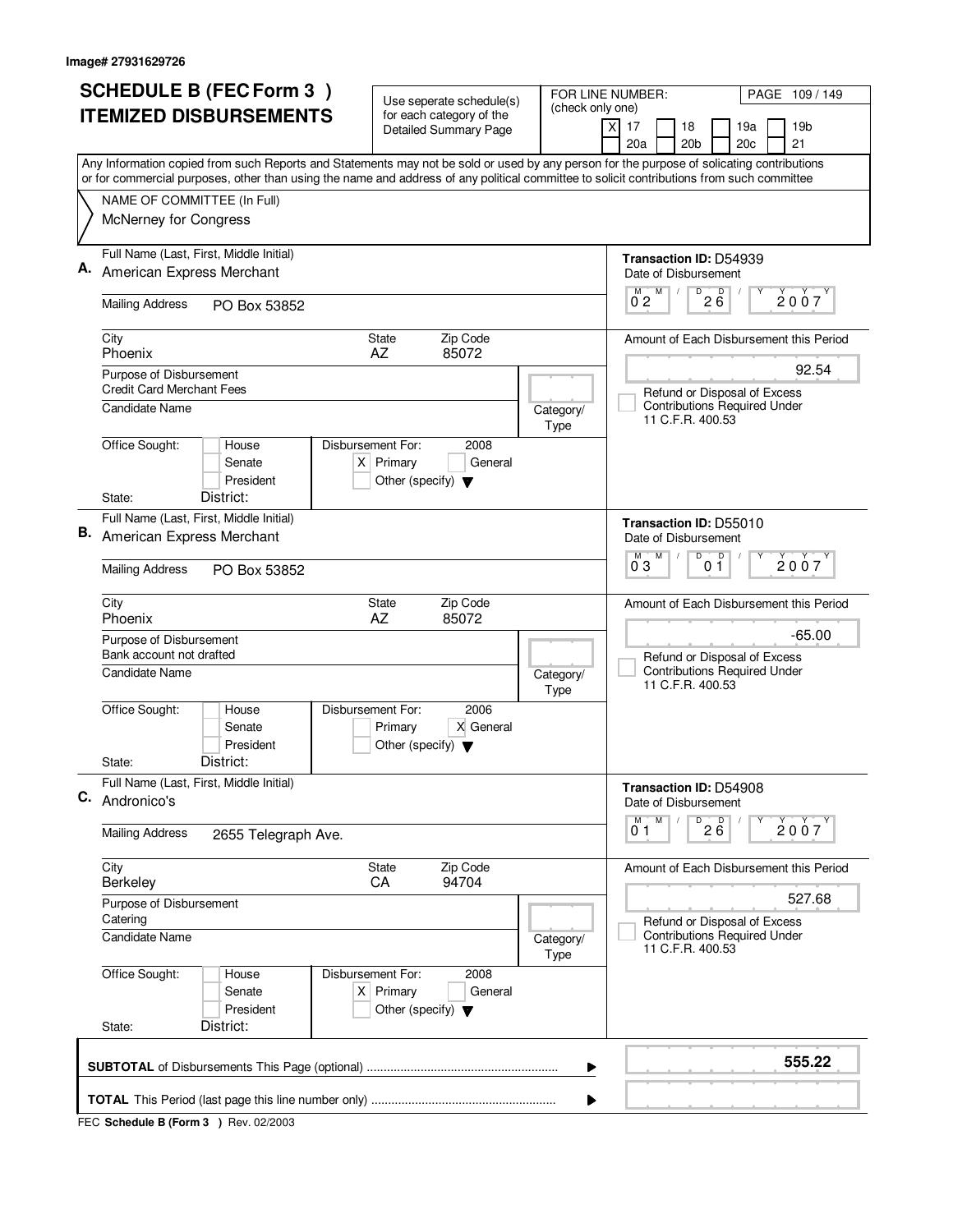| <b>SCHEDULE B (FEC Form 3)</b>                                                                                                                                                                                                                                                         | Use seperate schedule(s)                                               |                                        | FOR LINE NUMBER:<br>PAGE 110/149                              |
|----------------------------------------------------------------------------------------------------------------------------------------------------------------------------------------------------------------------------------------------------------------------------------------|------------------------------------------------------------------------|----------------------------------------|---------------------------------------------------------------|
| <b>ITEMIZED DISBURSEMENTS</b>                                                                                                                                                                                                                                                          | for each category of the<br><b>Detailed Summary Page</b>               | (check only one)                       | 17<br>18<br>19a<br>19 <sub>b</sub><br>X                       |
|                                                                                                                                                                                                                                                                                        |                                                                        |                                        | 20a<br>20 <sub>b</sub><br>20c<br>21                           |
| Any Information copied from such Reports and Statements may not be sold or used by any person for the purpose of solicating contributions<br>or for commercial purposes, other than using the name and address of any political committee to solicit contributions from such committee |                                                                        |                                        |                                                               |
| NAME OF COMMITTEE (In Full)                                                                                                                                                                                                                                                            |                                                                        |                                        |                                                               |
| McNerney for Congress                                                                                                                                                                                                                                                                  |                                                                        |                                        |                                                               |
| Full Name (Last, First, Middle Initial)                                                                                                                                                                                                                                                |                                                                        |                                        | <b>Transaction ID: D54971</b>                                 |
| Augustine F. Carillo, Jr.                                                                                                                                                                                                                                                              |                                                                        |                                        | Date of Disbursement<br>D<br>М                                |
| <b>Mailing Address</b><br>947 New Hampshire #405                                                                                                                                                                                                                                       |                                                                        |                                        | $\overline{1}$ $\overline{2}$<br>$0^{M}$ <sub>2</sub><br>2007 |
| City<br>Lawrence                                                                                                                                                                                                                                                                       | Zip Code<br><b>State</b><br><b>KS</b><br>66044                         |                                        | Amount of Each Disbursement this Period                       |
| Purpose of Disbursement                                                                                                                                                                                                                                                                |                                                                        |                                        | 9000.00                                                       |
| Media Consulting-Win Bonus                                                                                                                                                                                                                                                             |                                                                        |                                        | Refund or Disposal of Excess                                  |
| <b>Candidate Name</b>                                                                                                                                                                                                                                                                  |                                                                        | Category/<br>Type                      | <b>Contributions Required Under</b><br>11 C.F.R. 400.53       |
| Office Sought:<br>Disbursement For:<br>House<br>Senate                                                                                                                                                                                                                                 | 2006                                                                   |                                        |                                                               |
| President                                                                                                                                                                                                                                                                              | Primary<br>X General<br>Other (specify) $\blacktriangledown$           |                                        |                                                               |
| District:<br>State:                                                                                                                                                                                                                                                                    |                                                                        |                                        |                                                               |
| Full Name (Last, First, Middle Initial)                                                                                                                                                                                                                                                |                                                                        |                                        | Transaction ID: D54972                                        |
| B. Augustine F. Carillo, Jr.                                                                                                                                                                                                                                                           |                                                                        |                                        | Date of Disbursement<br>D<br>M                                |
| <b>Mailing Address</b><br>947 New Hampshire #405                                                                                                                                                                                                                                       |                                                                        | D<br>M<br>2007<br>$0^{\degree}2$<br>14 |                                                               |
| City<br>Lawrence                                                                                                                                                                                                                                                                       | Zip Code<br><b>State</b><br>KS<br>66044                                |                                        | Amount of Each Disbursement this Period                       |
| Purpose of Disbursement                                                                                                                                                                                                                                                                |                                                                        | 9000.00                                |                                                               |
| Media Consulting-Win Bonus                                                                                                                                                                                                                                                             |                                                                        |                                        | Refund or Disposal of Excess                                  |
| <b>Candidate Name</b>                                                                                                                                                                                                                                                                  |                                                                        | Category/<br>Type                      | <b>Contributions Required Under</b><br>11 C.F.R. 400.53       |
| Office Sought:<br>Disbursement For:<br>House<br>Senate                                                                                                                                                                                                                                 | 2006<br>X General<br>Primary                                           |                                        |                                                               |
| President                                                                                                                                                                                                                                                                              | Other (specify) $\blacktriangledown$                                   |                                        |                                                               |
| District:<br>State:                                                                                                                                                                                                                                                                    |                                                                        |                                        |                                                               |
| Full Name (Last, First, Middle Initial)<br>C. Avis Rent-A-Car Pleasanton                                                                                                                                                                                                               |                                                                        |                                        | Transaction ID: D54871<br>Date of Disbursement                |
| <b>Mailing Address</b><br>3956 Old Santa Rita Rd.                                                                                                                                                                                                                                      |                                                                        |                                        | $^{D}$ 0 $\overline{3}$<br>M<br>M<br>2007<br>0 1              |
| City                                                                                                                                                                                                                                                                                   | State<br>Zip Code                                                      |                                        | Amount of Each Disbursement this Period                       |
| Pleasanton                                                                                                                                                                                                                                                                             | CA<br>94588                                                            |                                        |                                                               |
| Purpose of Disbursement<br>Cand. Travel                                                                                                                                                                                                                                                |                                                                        |                                        | 736.76<br>Refund or Disposal of Excess                        |
| Candidate Name                                                                                                                                                                                                                                                                         |                                                                        | Category/<br>Type                      | <b>Contributions Required Under</b><br>11 C.F.R. 400.53       |
| Office Sought:<br>Disbursement For:<br>House<br>Senate<br>President                                                                                                                                                                                                                    | 2008<br>$X$ Primary<br>General<br>Other (specify) $\blacktriangledown$ |                                        |                                                               |
| District:<br>State:                                                                                                                                                                                                                                                                    |                                                                        |                                        |                                                               |
|                                                                                                                                                                                                                                                                                        |                                                                        | ▶                                      | 18736.76                                                      |
|                                                                                                                                                                                                                                                                                        |                                                                        |                                        |                                                               |
|                                                                                                                                                                                                                                                                                        |                                                                        |                                        |                                                               |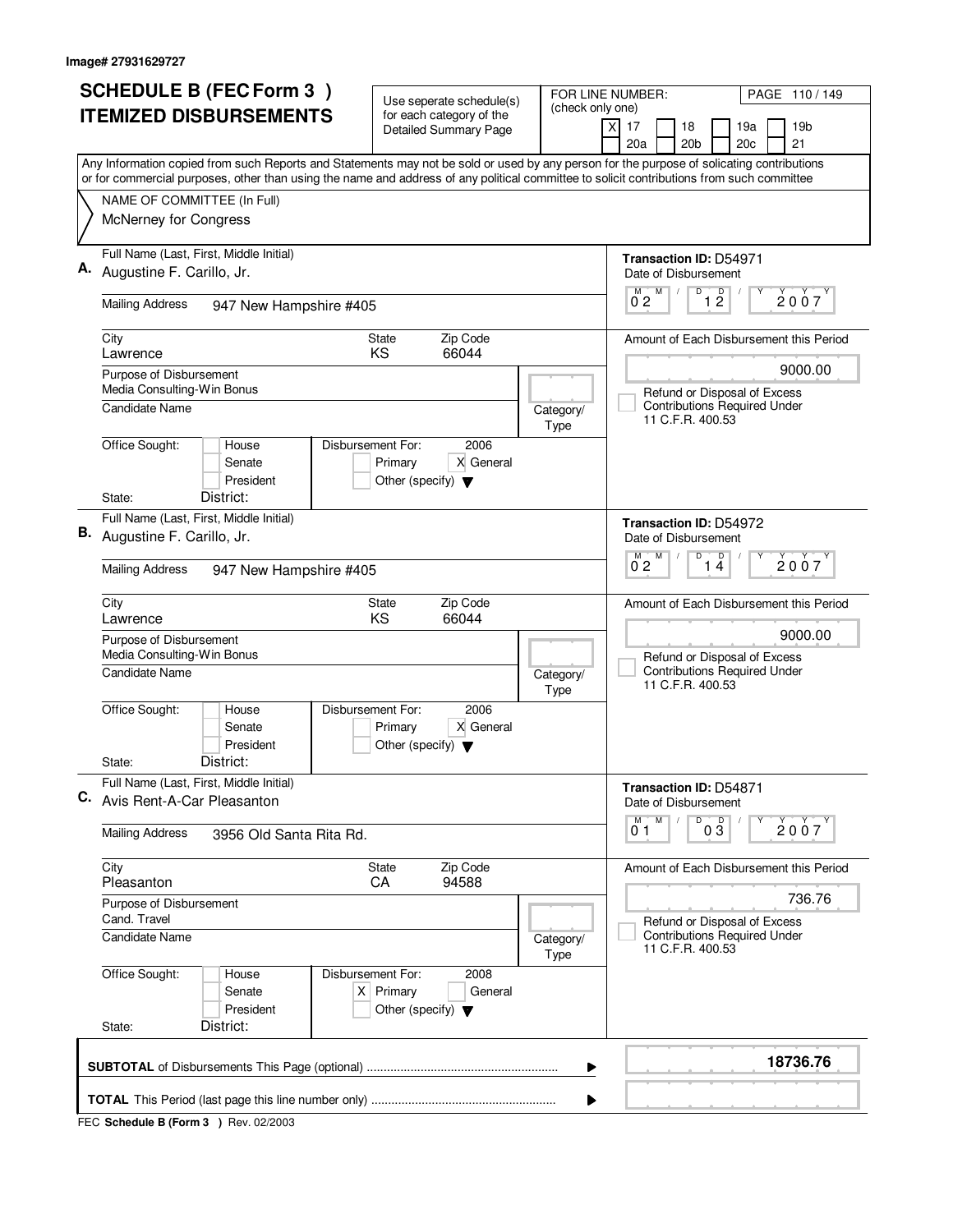|    | <b>SCHEDULE B (FEC Form 3)</b>                                                                                                                                                                                                                                                         | Use seperate schedule(s)                                                                    |                                        |                   | FOR LINE NUMBER:<br>PAGE 111/149                                |  |
|----|----------------------------------------------------------------------------------------------------------------------------------------------------------------------------------------------------------------------------------------------------------------------------------------|---------------------------------------------------------------------------------------------|----------------------------------------|-------------------|-----------------------------------------------------------------|--|
|    | <b>ITEMIZED DISBURSEMENTS</b>                                                                                                                                                                                                                                                          | for each category of the<br><b>Detailed Summary Page</b>                                    |                                        | (check only one)  | $\boldsymbol{\mathsf{X}}$<br>17<br>18<br>19a<br>19 <sub>b</sub> |  |
|    |                                                                                                                                                                                                                                                                                        |                                                                                             |                                        |                   | 20 <sub>b</sub><br>20c<br>21<br>20a                             |  |
|    | Any Information copied from such Reports and Statements may not be sold or used by any person for the purpose of solicating contributions<br>or for commercial purposes, other than using the name and address of any political committee to solicit contributions from such committee |                                                                                             |                                        |                   |                                                                 |  |
|    | NAME OF COMMITTEE (In Full)                                                                                                                                                                                                                                                            |                                                                                             |                                        |                   |                                                                 |  |
|    | McNerney for Congress                                                                                                                                                                                                                                                                  |                                                                                             |                                        |                   |                                                                 |  |
| А. | Full Name (Last, First, Middle Initial)                                                                                                                                                                                                                                                |                                                                                             |                                        |                   | <b>Transaction ID: D54913</b>                                   |  |
|    | <b>BA Merchant Services</b>                                                                                                                                                                                                                                                            |                                                                                             |                                        |                   | Date of Disbursement<br>M<br>D<br>D<br>М                        |  |
|    | <b>Mailing Address</b><br>P.O. Box 2485                                                                                                                                                                                                                                                |                                                                                             |                                        |                   | 2007<br>3 Ĭ<br>01                                               |  |
|    | City<br>Spokane                                                                                                                                                                                                                                                                        | Zip Code<br><b>State</b><br><b>WA</b><br>99210-2485                                         |                                        |                   | Amount of Each Disbursement this Period                         |  |
|    | Purpose of Disbursement<br><b>Credit Card Merchant Fees</b>                                                                                                                                                                                                                            |                                                                                             |                                        |                   | 400.73<br>Refund or Disposal of Excess                          |  |
|    | Candidate Name                                                                                                                                                                                                                                                                         |                                                                                             |                                        | Category/<br>Type | <b>Contributions Required Under</b><br>11 C.F.R. 400.53         |  |
|    | Office Sought:<br>House<br>Senate<br>President                                                                                                                                                                                                                                         | Disbursement For:<br>2008<br>$X$ Primary<br>General<br>Other (specify) $\blacktriangledown$ |                                        |                   |                                                                 |  |
|    | District:<br>State:                                                                                                                                                                                                                                                                    |                                                                                             |                                        |                   |                                                                 |  |
| В. | Full Name (Last, First, Middle Initial)<br><b>BA Merchant Services</b>                                                                                                                                                                                                                 |                                                                                             |                                        |                   | <b>Transaction ID: D54966</b><br>Date of Disbursement           |  |
|    | <b>Mailing Address</b><br>P.O. Box 2485                                                                                                                                                                                                                                                |                                                                                             |                                        |                   | $\overline{D}$<br>M<br>D<br>м<br>2007<br>30<br>03               |  |
|    | City<br>Spokane                                                                                                                                                                                                                                                                        | Zip Code<br><b>State</b><br>99210-2485<br><b>WA</b>                                         |                                        |                   | Amount of Each Disbursement this Period                         |  |
|    | Purpose of Disbursement<br><b>Credit Card Merchant Fees</b>                                                                                                                                                                                                                            |                                                                                             |                                        |                   | 1497.48<br>Refund or Disposal of Excess                         |  |
|    | <b>Candidate Name</b>                                                                                                                                                                                                                                                                  |                                                                                             |                                        | Category/<br>Type | <b>Contributions Required Under</b><br>11 C.F.R. 400.53         |  |
|    | Office Sought:<br>House<br>Senate<br>President                                                                                                                                                                                                                                         | Disbursement For:<br>2008<br>$X$ Primary<br>General<br>Other (specify) $\blacktriangledown$ |                                        |                   |                                                                 |  |
|    | District:<br>State:                                                                                                                                                                                                                                                                    |                                                                                             |                                        |                   |                                                                 |  |
| С. | Full Name (Last, First, Middle Initial)<br><b>BA Merchant Services</b>                                                                                                                                                                                                                 |                                                                                             |                                        |                   | Transaction ID: D54933<br>Date of Disbursement                  |  |
|    | <b>Mailing Address</b><br>P.O. Box 2485                                                                                                                                                                                                                                                |                                                                                             |                                        |                   | $D$ <sub>2</sub> $\overline{2}$<br>M<br>$0^{M}$ 2<br>2007       |  |
|    | City<br>Spokane                                                                                                                                                                                                                                                                        | Zip Code<br>State<br><b>WA</b><br>99210-2485                                                |                                        |                   | Amount of Each Disbursement this Period                         |  |
|    | Purpose of Disbursement<br><b>Credit Card Merchant Fees</b>                                                                                                                                                                                                                            |                                                                                             | 297.55<br>Refund or Disposal of Excess |                   |                                                                 |  |
|    | Candidate Name                                                                                                                                                                                                                                                                         |                                                                                             |                                        | Category/<br>Type | <b>Contributions Required Under</b><br>11 C.F.R. 400.53         |  |
|    | Office Sought:<br>House<br>Senate<br>President                                                                                                                                                                                                                                         | Disbursement For:<br>2008<br>$X$ Primary<br>General<br>Other (specify) $\blacktriangledown$ |                                        |                   |                                                                 |  |
|    | District:<br>State:                                                                                                                                                                                                                                                                    |                                                                                             |                                        |                   |                                                                 |  |
|    |                                                                                                                                                                                                                                                                                        |                                                                                             |                                        | ▶                 | 2195.76                                                         |  |
|    |                                                                                                                                                                                                                                                                                        |                                                                                             |                                        | ▶                 |                                                                 |  |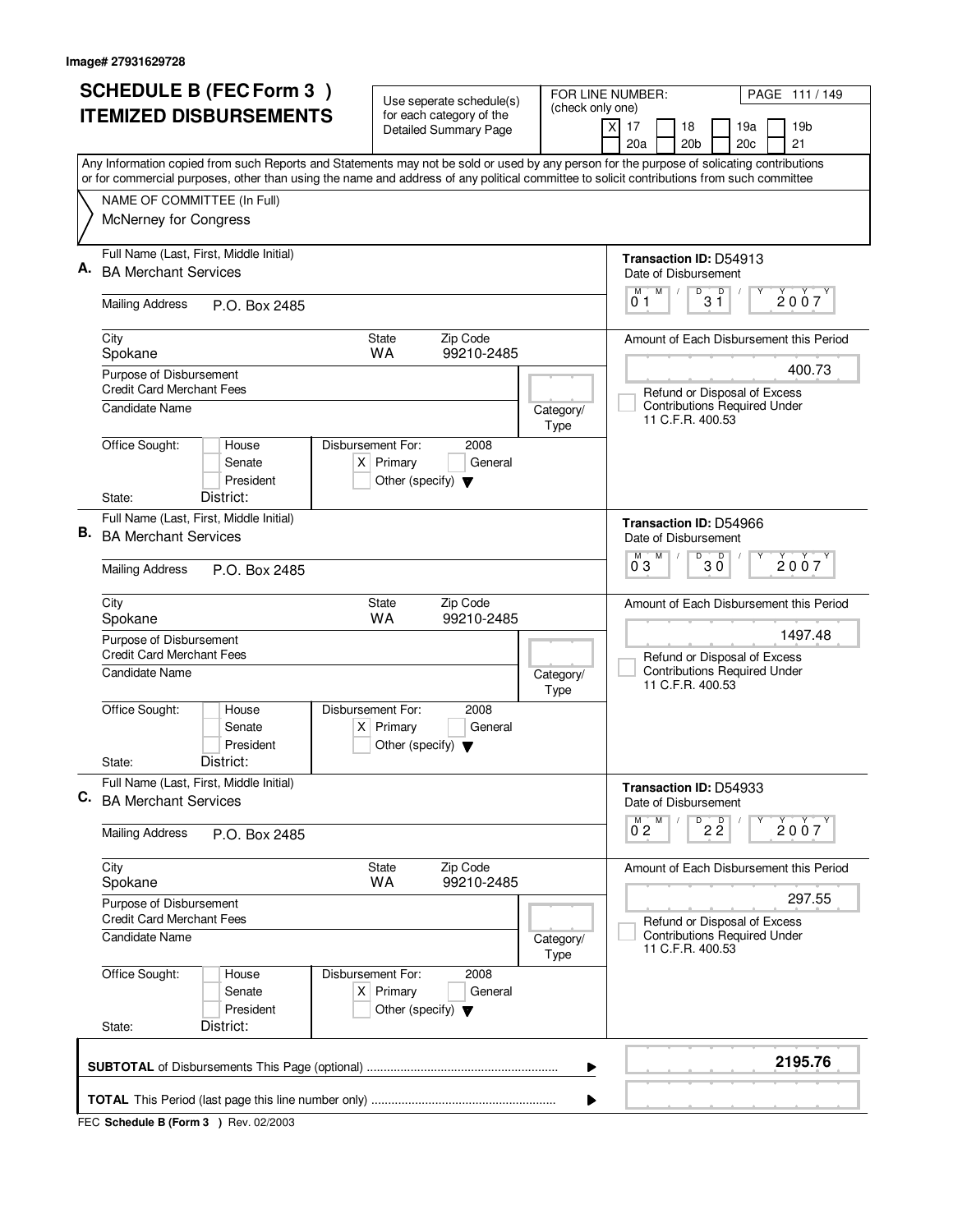|    | <b>ITEMIZED DISBURSEMENTS</b>                                                              | Use seperate schedule(s)                                               | (check only one)                                                                                                                                                                                                                                                                       |
|----|--------------------------------------------------------------------------------------------|------------------------------------------------------------------------|----------------------------------------------------------------------------------------------------------------------------------------------------------------------------------------------------------------------------------------------------------------------------------------|
|    |                                                                                            | for each category of the<br>Detailed Summary Page                      | $\boldsymbol{\mathsf{X}}$<br>17<br>18<br>19a<br>19b<br>20a<br>21<br>20 <sub>b</sub><br>20c                                                                                                                                                                                             |
|    |                                                                                            |                                                                        | Any Information copied from such Reports and Statements may not be sold or used by any person for the purpose of solicating contributions<br>or for commercial purposes, other than using the name and address of any political committee to solicit contributions from such committee |
|    | NAME OF COMMITTEE (In Full)<br>McNerney for Congress                                       |                                                                        |                                                                                                                                                                                                                                                                                        |
|    | Full Name (Last, First, Middle Initial)                                                    |                                                                        | Transaction ID: D54950                                                                                                                                                                                                                                                                 |
| Α. | <b>Bank of America</b>                                                                     |                                                                        | Date of Disbursement<br>$\overline{D}$<br>M<br>$0\frac{D}{7}$<br>$\overline{0}^M$ 3<br>2007                                                                                                                                                                                            |
|    | <b>Mailing Address</b><br>231 S La Salle St # 0644                                         |                                                                        |                                                                                                                                                                                                                                                                                        |
|    | City<br>Chicago                                                                            | Zip Code<br>State<br>60604-1426<br>IL.                                 | Amount of Each Disbursement this Period                                                                                                                                                                                                                                                |
|    | Purpose of Disbursement<br><b>Bank Service Charges</b>                                     |                                                                        | 15.00<br>Refund or Disposal of Excess                                                                                                                                                                                                                                                  |
|    | Candidate Name                                                                             |                                                                        | <b>Contributions Required Under</b><br>Category/<br>11 C.F.R. 400.53<br>Type                                                                                                                                                                                                           |
|    | Office Sought:<br>Disbursement For:<br>House<br>Senate<br>President                        | 2008<br>$X$ Primary<br>General<br>Other (specify) $\blacktriangledown$ |                                                                                                                                                                                                                                                                                        |
|    | District:<br>State:<br>Full Name (Last, First, Middle Initial)                             |                                                                        |                                                                                                                                                                                                                                                                                        |
| В. | <b>Bank of America</b>                                                                     |                                                                        | <b>Transaction ID: D54918</b><br>Date of Disbursement<br>D<br>$\mathsf D$<br>M                                                                                                                                                                                                         |
|    | <b>Mailing Address</b><br>231 S La Salle St # 0644                                         |                                                                        | 2007<br>0 <sub>2</sub><br>07                                                                                                                                                                                                                                                           |
|    | City<br>Chicago                                                                            | Zip Code<br><b>State</b><br>60604-1426<br>IL                           | Amount of Each Disbursement this Period                                                                                                                                                                                                                                                |
|    | Purpose of Disbursement<br><b>Bank Service Charges</b>                                     |                                                                        | 15.00                                                                                                                                                                                                                                                                                  |
|    | Candidate Name                                                                             |                                                                        | Refund or Disposal of Excess<br><b>Contributions Required Under</b><br>Category/<br>11 C.F.R. 400.53<br>Type                                                                                                                                                                           |
|    | Office Sought:<br>Disbursement For:<br>House<br>Senate<br>President                        | 2008<br>$X$ Primary<br>General<br>Other (specify) $\blacktriangledown$ |                                                                                                                                                                                                                                                                                        |
|    | District:<br>State:                                                                        |                                                                        |                                                                                                                                                                                                                                                                                        |
| C. | Full Name (Last, First, Middle Initial)<br><b>Bank of America</b>                          |                                                                        | Transaction ID: D54920<br>Date of Disbursement<br>D                                                                                                                                                                                                                                    |
|    | <b>Mailing Address</b><br>231 S La Salle St # 0644                                         |                                                                        | M<br>$\overline{1}$ $\overline{2}$<br>2007<br>0 <sub>2</sub>                                                                                                                                                                                                                           |
|    | City<br>Chicago                                                                            | Zip Code<br>State<br>60604-1426<br>IL                                  | Amount of Each Disbursement this Period                                                                                                                                                                                                                                                |
|    | Purpose of Disbursement<br><b>Bank Service Charges</b>                                     | 327.80<br>Refund or Disposal of Excess                                 |                                                                                                                                                                                                                                                                                        |
|    | <b>Candidate Name</b>                                                                      |                                                                        | <b>Contributions Required Under</b><br>Category/<br>11 C.F.R. 400.53<br>Type                                                                                                                                                                                                           |
|    | Office Sought:<br>Disbursement For:<br>House<br>Senate<br>President<br>District:<br>State: | 2008<br>$X$ Primary<br>General<br>Other (specify) $\blacktriangledown$ |                                                                                                                                                                                                                                                                                        |
|    |                                                                                            |                                                                        | 357.80<br>▶                                                                                                                                                                                                                                                                            |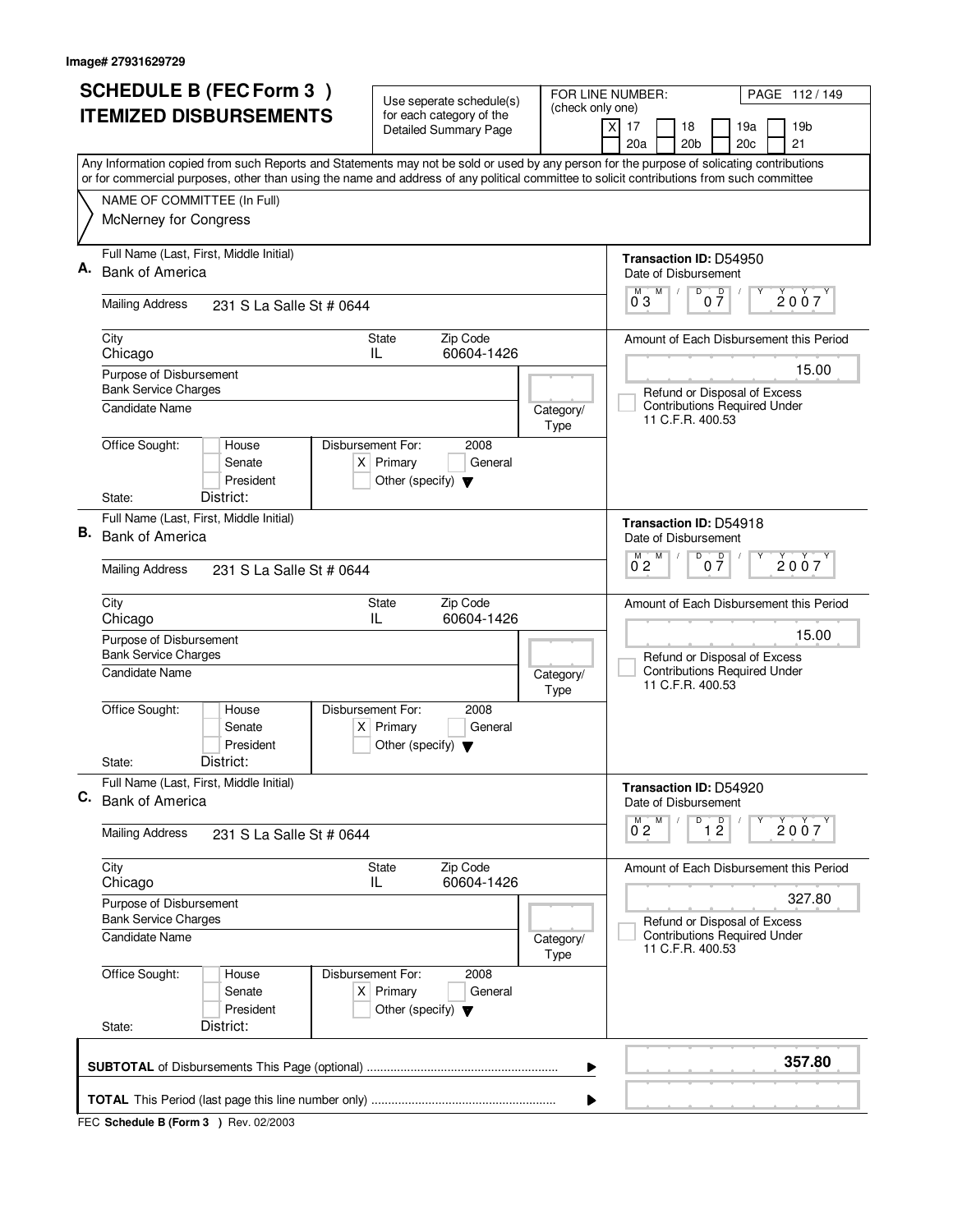|    | <b>SCHEDULE B (FEC Form 3)</b>                                                                                                            | Use seperate schedule(s)                                               |                   | FOR LINE NUMBER:<br>PAGE 113/149                                                        |
|----|-------------------------------------------------------------------------------------------------------------------------------------------|------------------------------------------------------------------------|-------------------|-----------------------------------------------------------------------------------------|
|    | <b>ITEMIZED DISBURSEMENTS</b>                                                                                                             | for each category of the                                               | (check only one)  | 17<br>18<br>19a<br>19 <sub>b</sub><br>X                                                 |
|    |                                                                                                                                           | <b>Detailed Summary Page</b>                                           |                   | 20a<br>20 <sub>b</sub><br>20c<br>21                                                     |
|    | Any Information copied from such Reports and Statements may not be sold or used by any person for the purpose of solicating contributions |                                                                        |                   |                                                                                         |
|    | or for commercial purposes, other than using the name and address of any political committee to solicit contributions from such committee |                                                                        |                   |                                                                                         |
|    | NAME OF COMMITTEE (In Full)                                                                                                               |                                                                        |                   |                                                                                         |
|    | McNerney for Congress                                                                                                                     |                                                                        |                   |                                                                                         |
|    | Full Name (Last, First, Middle Initial)                                                                                                   |                                                                        |                   | Transaction ID: D54909                                                                  |
|    | <b>Bank of America</b>                                                                                                                    |                                                                        |                   | Date of Disbursement                                                                    |
|    | <b>Mailing Address</b><br>231 S La Salle St # 0644                                                                                        |                                                                        |                   | M<br>$D^D$ $\overline{9}$<br>M<br>2007<br>01                                            |
|    | City                                                                                                                                      | Zip Code<br><b>State</b>                                               |                   | Amount of Each Disbursement this Period                                                 |
|    | Chicago                                                                                                                                   | 60604-1426<br>IL                                                       |                   | 22.99                                                                                   |
|    | Purpose of Disbursement<br><b>Bank Service Charges</b>                                                                                    |                                                                        |                   | Refund or Disposal of Excess                                                            |
|    | Candidate Name                                                                                                                            |                                                                        | Category/         | <b>Contributions Required Under</b>                                                     |
|    |                                                                                                                                           |                                                                        | Type              | 11 C.F.R. 400.53                                                                        |
|    | Office Sought:<br>Disbursement For:<br>House<br>Senate                                                                                    | 2008<br>$X$ Primary<br>General                                         |                   |                                                                                         |
|    | President                                                                                                                                 | Other (specify) $\blacktriangledown$                                   |                   |                                                                                         |
|    | District:<br>State:                                                                                                                       |                                                                        |                   |                                                                                         |
|    | Full Name (Last, First, Middle Initial)                                                                                                   |                                                                        |                   | Transaction ID: D54900                                                                  |
| В. | <b>Bank of America</b>                                                                                                                    |                                                                        |                   | Date of Disbursement                                                                    |
|    | <b>Mailing Address</b><br>231 S La Salle St # 0644                                                                                        |                                                                        |                   | D<br>M<br>м<br>$2\overline{2}$<br>2007<br>01                                            |
|    | City<br>Chicago                                                                                                                           | Zip Code<br>State<br>60604-1426<br>IL                                  |                   | Amount of Each Disbursement this Period                                                 |
|    | Purpose of Disbursement<br><b>Bank Service Charges</b>                                                                                    |                                                                        |                   | 27.41                                                                                   |
|    | <b>Candidate Name</b>                                                                                                                     |                                                                        | Category/<br>Type | Refund or Disposal of Excess<br><b>Contributions Required Under</b><br>11 C.F.R. 400.53 |
|    | Office Sought:<br>Disbursement For:<br>House<br>Senate<br>President                                                                       | 2008<br>$X$ Primary<br>General<br>Other (specify) $\blacktriangledown$ |                   |                                                                                         |
|    | District:<br>State:                                                                                                                       |                                                                        |                   |                                                                                         |
| C. | Full Name (Last, First, Middle Initial)                                                                                                   |                                                                        |                   | Transaction ID: D54884                                                                  |
|    | <b>Bank of America</b>                                                                                                                    |                                                                        |                   | Date of Disbursement<br>D<br>M<br>М                                                     |
|    | <b>Mailing Address</b><br>231 S La Salle St # 0644                                                                                        |                                                                        |                   | 09<br>2007<br>01                                                                        |
|    | City<br>Chicago                                                                                                                           | Zip Code<br>State<br>60604-1426<br>IL                                  |                   | Amount of Each Disbursement this Period                                                 |
|    | Purpose of Disbursement<br><b>Bank Service Charges</b>                                                                                    |                                                                        |                   | 11.20                                                                                   |
|    | <b>Candidate Name</b>                                                                                                                     |                                                                        | Category/         | Refund or Disposal of Excess<br><b>Contributions Required Under</b>                     |
|    |                                                                                                                                           |                                                                        | Type              | 11 C.F.R. 400.53                                                                        |
|    | Office Sought:<br>Disbursement For:<br>House<br>Senate<br>President                                                                       | 2008<br>$X$ Primary<br>General<br>Other (specify) $\blacktriangledown$ |                   |                                                                                         |
|    | District:<br>State:                                                                                                                       |                                                                        |                   |                                                                                         |
|    |                                                                                                                                           |                                                                        | ▶                 | 61.60                                                                                   |
|    |                                                                                                                                           |                                                                        | ▶                 |                                                                                         |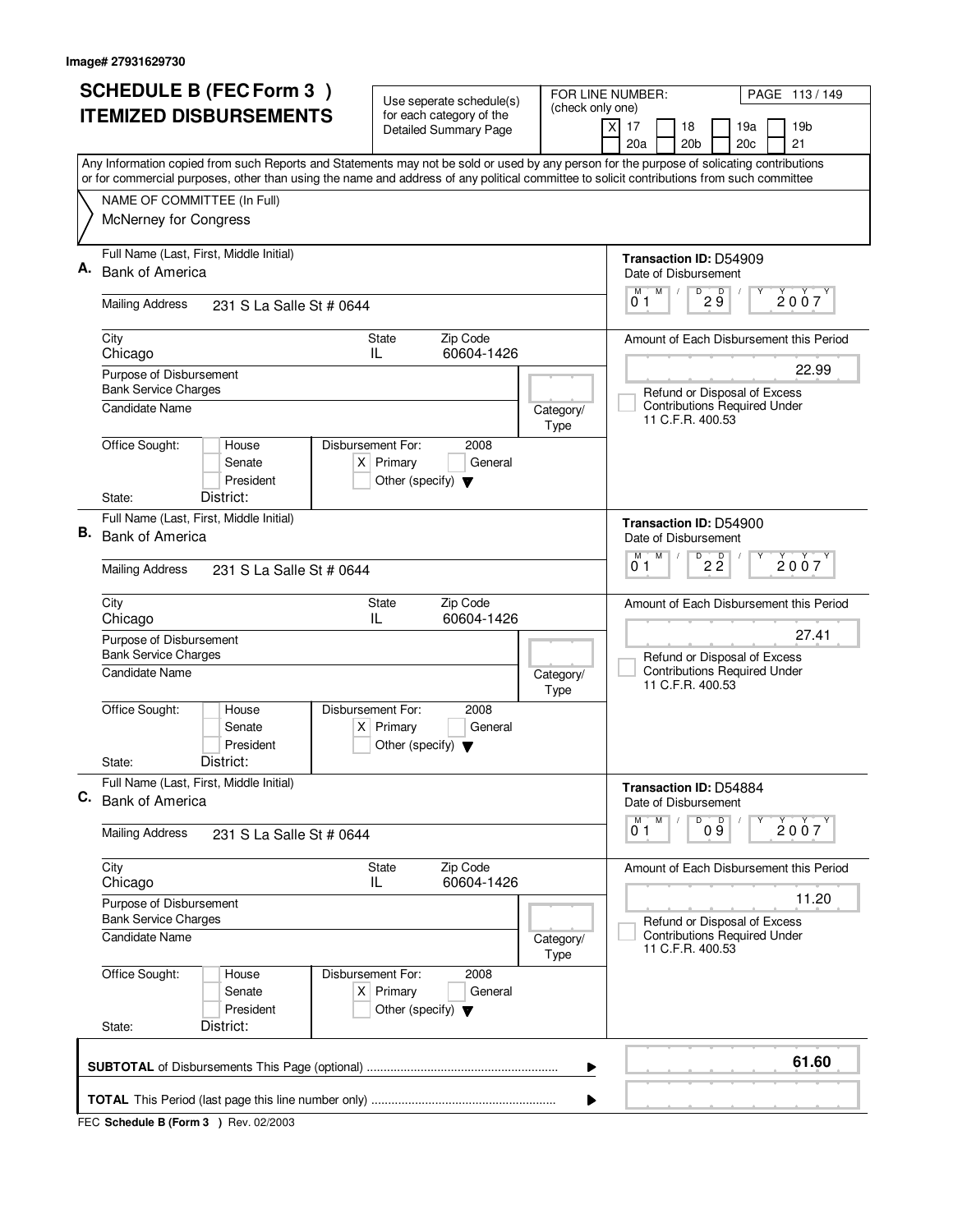|    | <b>SCHEDULE B (FEC Form 3)</b>                                                                                                                                                                                                                                                         | Use seperate schedule(s)                                                                    | (check only one)                      | FOR LINE NUMBER:<br>PAGE 114 / 149                                                               |
|----|----------------------------------------------------------------------------------------------------------------------------------------------------------------------------------------------------------------------------------------------------------------------------------------|---------------------------------------------------------------------------------------------|---------------------------------------|--------------------------------------------------------------------------------------------------|
|    | <b>ITEMIZED DISBURSEMENTS</b>                                                                                                                                                                                                                                                          | for each category of the<br><b>Detailed Summary Page</b>                                    |                                       | $\times$<br>17<br>18<br>19 <sub>b</sub><br>19a<br>20a<br>20 <sub>b</sub><br>21<br>20c            |
|    | Any Information copied from such Reports and Statements may not be sold or used by any person for the purpose of solicating contributions<br>or for commercial purposes, other than using the name and address of any political committee to solicit contributions from such committee |                                                                                             |                                       |                                                                                                  |
|    | NAME OF COMMITTEE (In Full)<br>McNerney for Congress                                                                                                                                                                                                                                   |                                                                                             |                                       |                                                                                                  |
| Α. | Full Name (Last, First, Middle Initial)<br>Call-Em-All, Inc.                                                                                                                                                                                                                           |                                                                                             |                                       | Transaction ID: D54866<br>Date of Disbursement                                                   |
|    | <b>Mailing Address</b><br>2591 Dallas Pkwy, Suite 300                                                                                                                                                                                                                                  |                                                                                             |                                       | D<br>M<br>$0\frac{D}{2}$<br>2007<br>01                                                           |
|    | City<br>Frisco                                                                                                                                                                                                                                                                         | Zip Code<br>State<br><b>TX</b><br>95034                                                     |                                       | Amount of Each Disbursement this Period                                                          |
|    | Purpose of Disbursement<br><b>Automated Calling</b><br>Candidate Name                                                                                                                                                                                                                  |                                                                                             | Category/<br>Type                     | 85.00<br>Refund or Disposal of Excess<br><b>Contributions Required Under</b><br>11 C.F.R. 400.53 |
|    | Office Sought:<br>House<br>Senate<br>President<br>District:<br>State:                                                                                                                                                                                                                  | Disbursement For:<br>2008<br>$X$ Primary<br>General<br>Other (specify) $\blacktriangledown$ |                                       |                                                                                                  |
| В. | Full Name (Last, First, Middle Initial)                                                                                                                                                                                                                                                |                                                                                             |                                       | <b>Transaction ID: D54867</b>                                                                    |
|    | Call-Em-All, Inc.                                                                                                                                                                                                                                                                      |                                                                                             |                                       | Date of Disbursement<br>$\overline{D}$<br>M<br>D                                                 |
|    | <b>Mailing Address</b><br>2591 Dallas Pkwy, Suite 300                                                                                                                                                                                                                                  |                                                                                             |                                       | 2007<br>0 <sub>2</sub><br>01                                                                     |
|    | City<br>Frisco                                                                                                                                                                                                                                                                         | Zip Code<br>State<br>95034<br><b>TX</b>                                                     |                                       | Amount of Each Disbursement this Period                                                          |
|    | Purpose of Disbursement<br><b>Automated Calling</b>                                                                                                                                                                                                                                    |                                                                                             |                                       | 140.00<br>Refund or Disposal of Excess                                                           |
|    | Candidate Name                                                                                                                                                                                                                                                                         |                                                                                             | Category/<br>Type                     | <b>Contributions Required Under</b><br>11 C.F.R. 400.53                                          |
|    | Office Sought:<br>House<br>Senate<br>President<br>District:<br>State:                                                                                                                                                                                                                  | Disbursement For:<br>2008<br>$X$ Primary<br>General<br>Other (specify) $\blacktriangledown$ |                                       |                                                                                                  |
|    | Full Name (Last, First, Middle Initial)                                                                                                                                                                                                                                                |                                                                                             |                                       | Transaction ID: D54868                                                                           |
|    | C. Call-Em-All, Inc.                                                                                                                                                                                                                                                                   |                                                                                             |                                       | Date of Disbursement<br>$\overline{D}$<br>M<br>М                                                 |
|    | <b>Mailing Address</b><br>2591 Dallas Pkwy, Suite 300                                                                                                                                                                                                                                  |                                                                                             |                                       | 0 <sup>0</sup><br>2007<br>01                                                                     |
|    | City<br>Frisco                                                                                                                                                                                                                                                                         | Zip Code<br>State<br><b>TX</b><br>95034                                                     |                                       | Amount of Each Disbursement this Period                                                          |
|    | Purpose of Disbursement<br><b>Automated Calling</b>                                                                                                                                                                                                                                    |                                                                                             | 75.00<br>Refund or Disposal of Excess |                                                                                                  |
|    | <b>Candidate Name</b>                                                                                                                                                                                                                                                                  |                                                                                             | Category/<br>Type                     | <b>Contributions Required Under</b><br>11 C.F.R. 400.53                                          |
|    | Office Sought:<br>House<br>Senate<br>President<br>District:<br>State:                                                                                                                                                                                                                  | Disbursement For:<br>2008<br>$X$ Primary<br>General<br>Other (specify) $\blacktriangledown$ |                                       |                                                                                                  |
|    |                                                                                                                                                                                                                                                                                        |                                                                                             | ▶                                     | 300.00                                                                                           |
|    |                                                                                                                                                                                                                                                                                        |                                                                                             |                                       |                                                                                                  |
|    |                                                                                                                                                                                                                                                                                        |                                                                                             |                                       |                                                                                                  |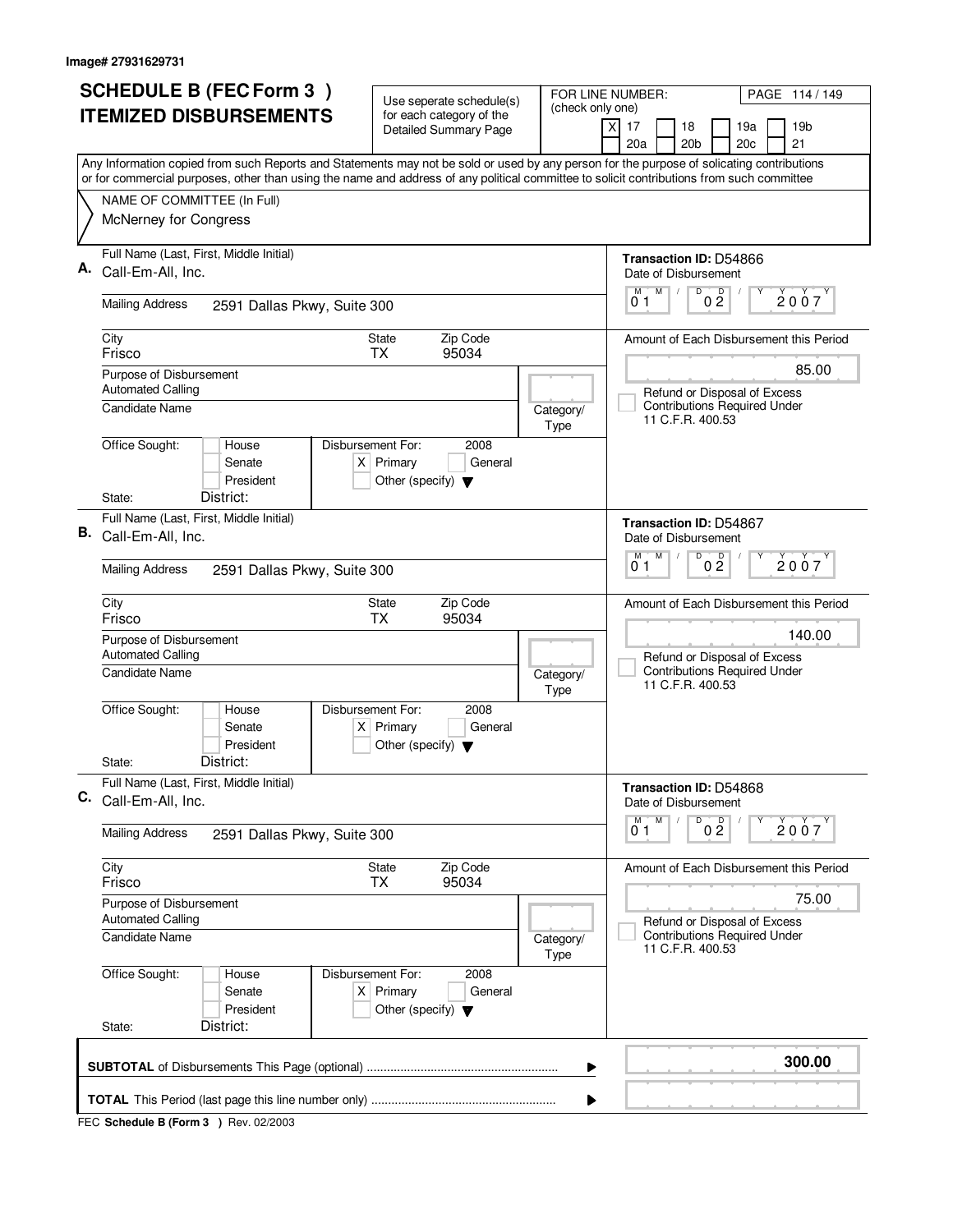| (check only one)<br><b>ITEMIZED DISBURSEMENTS</b><br>for each category of the<br>17<br>18<br>19a<br>19 <sub>b</sub><br>X<br><b>Detailed Summary Page</b><br>20a<br>20 <sub>b</sub><br>20c<br>21<br>Any Information copied from such Reports and Statements may not be sold or used by any person for the purpose of solicating contributions<br>or for commercial purposes, other than using the name and address of any political committee to solicit contributions from such committee<br>NAME OF COMMITTEE (In Full)<br>McNerney for Congress<br>Full Name (Last, First, Middle Initial)<br>Transaction ID: D54869<br>Call-Em-All, Inc.<br>Date of Disbursement<br>M<br>D<br>0 <sup>0</sup><br>M<br>2007<br>01<br><b>Mailing Address</b><br>2591 Dallas Pkwy, Suite 300<br>Zip Code<br>City<br>State<br>Amount of Each Disbursement this Period<br>Frisco<br><b>TX</b><br>95034<br>140.00<br>Purpose of Disbursement<br><b>Automated Calling</b><br>Refund or Disposal of Excess<br><b>Contributions Required Under</b><br>Candidate Name<br>Category/<br>11 C.F.R. 400.53<br>Type<br>Office Sought:<br>Disbursement For:<br>2008<br>House<br>Senate<br>$X$ Primary<br>General<br>President<br>Other (specify) $\blacktriangledown$<br>District:<br>State:<br>Full Name (Last, First, Middle Initial)<br>Transaction ID: D88192<br>Call-Em-All, Inc.<br>Date of Disbursement<br>D<br>м<br>M<br>D<br>2007<br>0 <sub>5</sub><br>0 <sub>2</sub><br><b>Mailing Address</b><br>2591 Dallas Pkwy, Suite 300<br>Zip Code<br>City<br>State<br>Amount of Each Disbursement this Period<br><b>TX</b><br>95034<br>Frisco<br>140.00<br>Purpose of Disbursement<br><b>Automated Calling</b><br>Refund or Disposal of Excess<br><b>Contributions Required Under</b><br><b>Candidate Name</b><br>Category/<br>11 C.F.R. 400.53<br>Type<br>Office Sought:<br>Disbursement For:<br>House<br>2008<br>$X$ Primary<br>General<br>Senate<br>President<br>Other (specify) $\blacktriangledown$<br>District:<br>State:<br>Full Name (Last, First, Middle Initial)<br>Transaction ID: D88193<br>Call-Em-All, Inc.<br>Date of Disbursement<br>D<br>M<br>05<br>2007<br>$0^{\degree}2$<br><b>Mailing Address</b><br>2591 Dallas Pkwy, Suite 300<br>Zip Code<br>City<br>State<br>Amount of Each Disbursement this Period<br>Frisco<br><b>TX</b><br>95034<br>85.00<br>Purpose of Disbursement<br><b>Automated Calling</b><br>Refund or Disposal of Excess<br><b>Contributions Required Under</b><br><b>Candidate Name</b><br>Category/<br>11 C.F.R. 400.53<br>Type<br>Office Sought:<br>Disbursement For:<br>2008<br>House<br>$X$ Primary<br>General<br>Senate<br>President<br>Other (specify) $\blacktriangledown$<br>District:<br>State: | <b>SCHEDULE B (FEC Form 3)</b> | Use seperate schedule(s) | FOR LINE NUMBER: | PAGE 115/149 |
|-------------------------------------------------------------------------------------------------------------------------------------------------------------------------------------------------------------------------------------------------------------------------------------------------------------------------------------------------------------------------------------------------------------------------------------------------------------------------------------------------------------------------------------------------------------------------------------------------------------------------------------------------------------------------------------------------------------------------------------------------------------------------------------------------------------------------------------------------------------------------------------------------------------------------------------------------------------------------------------------------------------------------------------------------------------------------------------------------------------------------------------------------------------------------------------------------------------------------------------------------------------------------------------------------------------------------------------------------------------------------------------------------------------------------------------------------------------------------------------------------------------------------------------------------------------------------------------------------------------------------------------------------------------------------------------------------------------------------------------------------------------------------------------------------------------------------------------------------------------------------------------------------------------------------------------------------------------------------------------------------------------------------------------------------------------------------------------------------------------------------------------------------------------------------------------------------------------------------------------------------------------------------------------------------------------------------------------------------------------------------------------------------------------------------------------------------------------------------------------------------------------------------------------------------------------------------------------------------------------------------------------------------------------------------------------------------------------------|--------------------------------|--------------------------|------------------|--------------|
|                                                                                                                                                                                                                                                                                                                                                                                                                                                                                                                                                                                                                                                                                                                                                                                                                                                                                                                                                                                                                                                                                                                                                                                                                                                                                                                                                                                                                                                                                                                                                                                                                                                                                                                                                                                                                                                                                                                                                                                                                                                                                                                                                                                                                                                                                                                                                                                                                                                                                                                                                                                                                                                                                                                   |                                |                          |                  |              |
|                                                                                                                                                                                                                                                                                                                                                                                                                                                                                                                                                                                                                                                                                                                                                                                                                                                                                                                                                                                                                                                                                                                                                                                                                                                                                                                                                                                                                                                                                                                                                                                                                                                                                                                                                                                                                                                                                                                                                                                                                                                                                                                                                                                                                                                                                                                                                                                                                                                                                                                                                                                                                                                                                                                   |                                |                          |                  |              |
|                                                                                                                                                                                                                                                                                                                                                                                                                                                                                                                                                                                                                                                                                                                                                                                                                                                                                                                                                                                                                                                                                                                                                                                                                                                                                                                                                                                                                                                                                                                                                                                                                                                                                                                                                                                                                                                                                                                                                                                                                                                                                                                                                                                                                                                                                                                                                                                                                                                                                                                                                                                                                                                                                                                   |                                |                          |                  |              |
|                                                                                                                                                                                                                                                                                                                                                                                                                                                                                                                                                                                                                                                                                                                                                                                                                                                                                                                                                                                                                                                                                                                                                                                                                                                                                                                                                                                                                                                                                                                                                                                                                                                                                                                                                                                                                                                                                                                                                                                                                                                                                                                                                                                                                                                                                                                                                                                                                                                                                                                                                                                                                                                                                                                   |                                |                          |                  |              |
|                                                                                                                                                                                                                                                                                                                                                                                                                                                                                                                                                                                                                                                                                                                                                                                                                                                                                                                                                                                                                                                                                                                                                                                                                                                                                                                                                                                                                                                                                                                                                                                                                                                                                                                                                                                                                                                                                                                                                                                                                                                                                                                                                                                                                                                                                                                                                                                                                                                                                                                                                                                                                                                                                                                   |                                |                          |                  |              |
|                                                                                                                                                                                                                                                                                                                                                                                                                                                                                                                                                                                                                                                                                                                                                                                                                                                                                                                                                                                                                                                                                                                                                                                                                                                                                                                                                                                                                                                                                                                                                                                                                                                                                                                                                                                                                                                                                                                                                                                                                                                                                                                                                                                                                                                                                                                                                                                                                                                                                                                                                                                                                                                                                                                   |                                |                          |                  |              |
|                                                                                                                                                                                                                                                                                                                                                                                                                                                                                                                                                                                                                                                                                                                                                                                                                                                                                                                                                                                                                                                                                                                                                                                                                                                                                                                                                                                                                                                                                                                                                                                                                                                                                                                                                                                                                                                                                                                                                                                                                                                                                                                                                                                                                                                                                                                                                                                                                                                                                                                                                                                                                                                                                                                   |                                |                          |                  |              |
|                                                                                                                                                                                                                                                                                                                                                                                                                                                                                                                                                                                                                                                                                                                                                                                                                                                                                                                                                                                                                                                                                                                                                                                                                                                                                                                                                                                                                                                                                                                                                                                                                                                                                                                                                                                                                                                                                                                                                                                                                                                                                                                                                                                                                                                                                                                                                                                                                                                                                                                                                                                                                                                                                                                   |                                |                          |                  |              |
| В.<br>C.                                                                                                                                                                                                                                                                                                                                                                                                                                                                                                                                                                                                                                                                                                                                                                                                                                                                                                                                                                                                                                                                                                                                                                                                                                                                                                                                                                                                                                                                                                                                                                                                                                                                                                                                                                                                                                                                                                                                                                                                                                                                                                                                                                                                                                                                                                                                                                                                                                                                                                                                                                                                                                                                                                          |                                |                          |                  |              |
|                                                                                                                                                                                                                                                                                                                                                                                                                                                                                                                                                                                                                                                                                                                                                                                                                                                                                                                                                                                                                                                                                                                                                                                                                                                                                                                                                                                                                                                                                                                                                                                                                                                                                                                                                                                                                                                                                                                                                                                                                                                                                                                                                                                                                                                                                                                                                                                                                                                                                                                                                                                                                                                                                                                   |                                |                          |                  |              |
|                                                                                                                                                                                                                                                                                                                                                                                                                                                                                                                                                                                                                                                                                                                                                                                                                                                                                                                                                                                                                                                                                                                                                                                                                                                                                                                                                                                                                                                                                                                                                                                                                                                                                                                                                                                                                                                                                                                                                                                                                                                                                                                                                                                                                                                                                                                                                                                                                                                                                                                                                                                                                                                                                                                   |                                |                          |                  |              |
|                                                                                                                                                                                                                                                                                                                                                                                                                                                                                                                                                                                                                                                                                                                                                                                                                                                                                                                                                                                                                                                                                                                                                                                                                                                                                                                                                                                                                                                                                                                                                                                                                                                                                                                                                                                                                                                                                                                                                                                                                                                                                                                                                                                                                                                                                                                                                                                                                                                                                                                                                                                                                                                                                                                   |                                |                          |                  |              |
|                                                                                                                                                                                                                                                                                                                                                                                                                                                                                                                                                                                                                                                                                                                                                                                                                                                                                                                                                                                                                                                                                                                                                                                                                                                                                                                                                                                                                                                                                                                                                                                                                                                                                                                                                                                                                                                                                                                                                                                                                                                                                                                                                                                                                                                                                                                                                                                                                                                                                                                                                                                                                                                                                                                   |                                |                          |                  |              |
|                                                                                                                                                                                                                                                                                                                                                                                                                                                                                                                                                                                                                                                                                                                                                                                                                                                                                                                                                                                                                                                                                                                                                                                                                                                                                                                                                                                                                                                                                                                                                                                                                                                                                                                                                                                                                                                                                                                                                                                                                                                                                                                                                                                                                                                                                                                                                                                                                                                                                                                                                                                                                                                                                                                   |                                |                          |                  |              |
|                                                                                                                                                                                                                                                                                                                                                                                                                                                                                                                                                                                                                                                                                                                                                                                                                                                                                                                                                                                                                                                                                                                                                                                                                                                                                                                                                                                                                                                                                                                                                                                                                                                                                                                                                                                                                                                                                                                                                                                                                                                                                                                                                                                                                                                                                                                                                                                                                                                                                                                                                                                                                                                                                                                   |                                |                          |                  |              |
|                                                                                                                                                                                                                                                                                                                                                                                                                                                                                                                                                                                                                                                                                                                                                                                                                                                                                                                                                                                                                                                                                                                                                                                                                                                                                                                                                                                                                                                                                                                                                                                                                                                                                                                                                                                                                                                                                                                                                                                                                                                                                                                                                                                                                                                                                                                                                                                                                                                                                                                                                                                                                                                                                                                   |                                |                          |                  |              |
|                                                                                                                                                                                                                                                                                                                                                                                                                                                                                                                                                                                                                                                                                                                                                                                                                                                                                                                                                                                                                                                                                                                                                                                                                                                                                                                                                                                                                                                                                                                                                                                                                                                                                                                                                                                                                                                                                                                                                                                                                                                                                                                                                                                                                                                                                                                                                                                                                                                                                                                                                                                                                                                                                                                   |                                |                          |                  |              |
|                                                                                                                                                                                                                                                                                                                                                                                                                                                                                                                                                                                                                                                                                                                                                                                                                                                                                                                                                                                                                                                                                                                                                                                                                                                                                                                                                                                                                                                                                                                                                                                                                                                                                                                                                                                                                                                                                                                                                                                                                                                                                                                                                                                                                                                                                                                                                                                                                                                                                                                                                                                                                                                                                                                   |                                |                          |                  |              |
|                                                                                                                                                                                                                                                                                                                                                                                                                                                                                                                                                                                                                                                                                                                                                                                                                                                                                                                                                                                                                                                                                                                                                                                                                                                                                                                                                                                                                                                                                                                                                                                                                                                                                                                                                                                                                                                                                                                                                                                                                                                                                                                                                                                                                                                                                                                                                                                                                                                                                                                                                                                                                                                                                                                   |                                |                          |                  |              |
|                                                                                                                                                                                                                                                                                                                                                                                                                                                                                                                                                                                                                                                                                                                                                                                                                                                                                                                                                                                                                                                                                                                                                                                                                                                                                                                                                                                                                                                                                                                                                                                                                                                                                                                                                                                                                                                                                                                                                                                                                                                                                                                                                                                                                                                                                                                                                                                                                                                                                                                                                                                                                                                                                                                   |                                |                          |                  |              |
|                                                                                                                                                                                                                                                                                                                                                                                                                                                                                                                                                                                                                                                                                                                                                                                                                                                                                                                                                                                                                                                                                                                                                                                                                                                                                                                                                                                                                                                                                                                                                                                                                                                                                                                                                                                                                                                                                                                                                                                                                                                                                                                                                                                                                                                                                                                                                                                                                                                                                                                                                                                                                                                                                                                   |                                |                          |                  |              |
|                                                                                                                                                                                                                                                                                                                                                                                                                                                                                                                                                                                                                                                                                                                                                                                                                                                                                                                                                                                                                                                                                                                                                                                                                                                                                                                                                                                                                                                                                                                                                                                                                                                                                                                                                                                                                                                                                                                                                                                                                                                                                                                                                                                                                                                                                                                                                                                                                                                                                                                                                                                                                                                                                                                   |                                |                          |                  |              |
|                                                                                                                                                                                                                                                                                                                                                                                                                                                                                                                                                                                                                                                                                                                                                                                                                                                                                                                                                                                                                                                                                                                                                                                                                                                                                                                                                                                                                                                                                                                                                                                                                                                                                                                                                                                                                                                                                                                                                                                                                                                                                                                                                                                                                                                                                                                                                                                                                                                                                                                                                                                                                                                                                                                   |                                |                          |                  |              |
|                                                                                                                                                                                                                                                                                                                                                                                                                                                                                                                                                                                                                                                                                                                                                                                                                                                                                                                                                                                                                                                                                                                                                                                                                                                                                                                                                                                                                                                                                                                                                                                                                                                                                                                                                                                                                                                                                                                                                                                                                                                                                                                                                                                                                                                                                                                                                                                                                                                                                                                                                                                                                                                                                                                   |                                |                          |                  |              |
|                                                                                                                                                                                                                                                                                                                                                                                                                                                                                                                                                                                                                                                                                                                                                                                                                                                                                                                                                                                                                                                                                                                                                                                                                                                                                                                                                                                                                                                                                                                                                                                                                                                                                                                                                                                                                                                                                                                                                                                                                                                                                                                                                                                                                                                                                                                                                                                                                                                                                                                                                                                                                                                                                                                   |                                |                          |                  |              |
|                                                                                                                                                                                                                                                                                                                                                                                                                                                                                                                                                                                                                                                                                                                                                                                                                                                                                                                                                                                                                                                                                                                                                                                                                                                                                                                                                                                                                                                                                                                                                                                                                                                                                                                                                                                                                                                                                                                                                                                                                                                                                                                                                                                                                                                                                                                                                                                                                                                                                                                                                                                                                                                                                                                   |                                |                          |                  |              |
|                                                                                                                                                                                                                                                                                                                                                                                                                                                                                                                                                                                                                                                                                                                                                                                                                                                                                                                                                                                                                                                                                                                                                                                                                                                                                                                                                                                                                                                                                                                                                                                                                                                                                                                                                                                                                                                                                                                                                                                                                                                                                                                                                                                                                                                                                                                                                                                                                                                                                                                                                                                                                                                                                                                   |                                |                          | ▶                | 365.00       |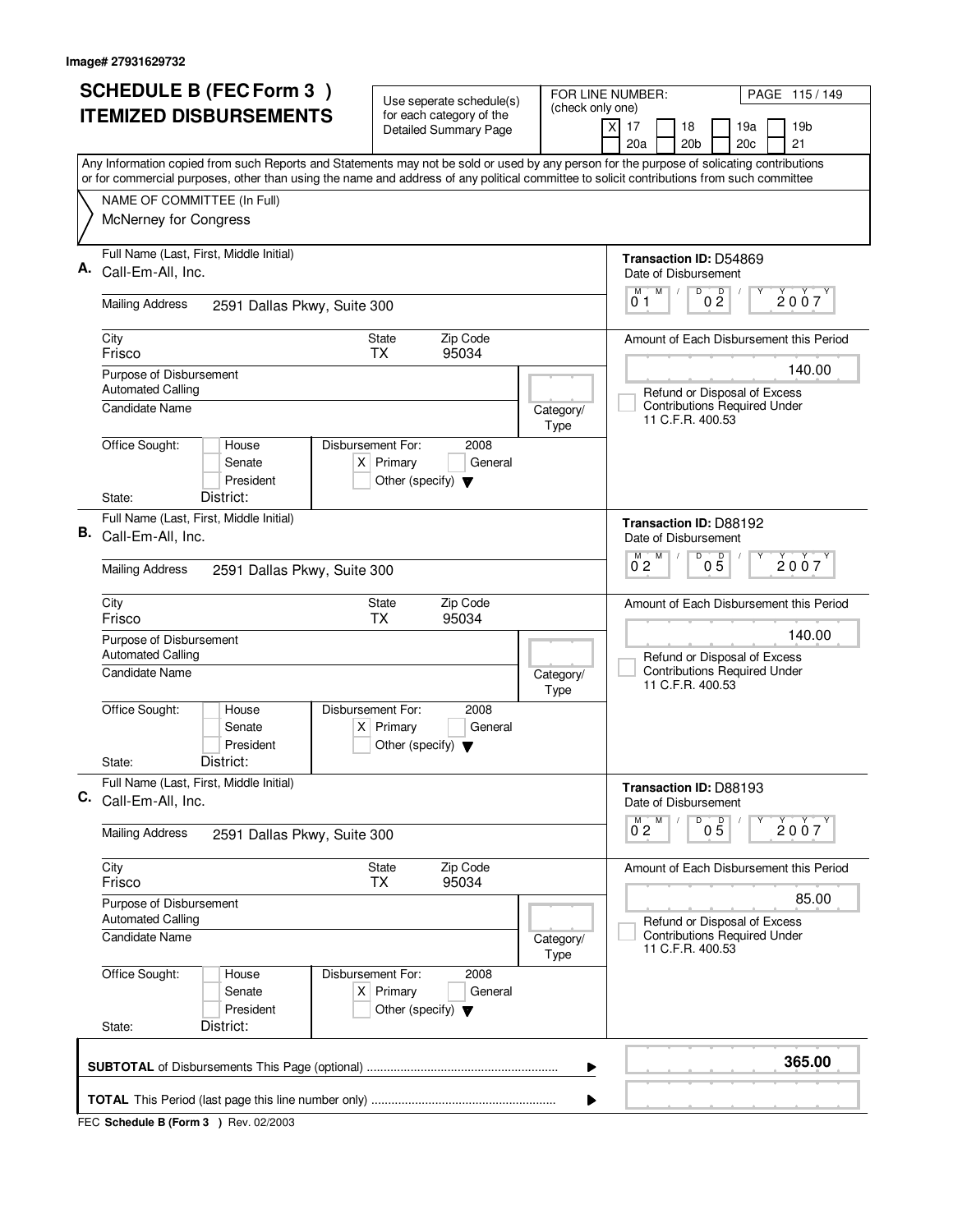|    | <b>SCHEDULE B (FEC Form 3)</b>                                                                                                            | Use seperate schedule(s)                                               |                                                              | FOR LINE NUMBER:<br>PAGE 116/149                                               |
|----|-------------------------------------------------------------------------------------------------------------------------------------------|------------------------------------------------------------------------|--------------------------------------------------------------|--------------------------------------------------------------------------------|
|    | <b>ITEMIZED DISBURSEMENTS</b>                                                                                                             | for each category of the<br><b>Detailed Summary Page</b>               | (check only one)                                             | 17<br>18<br>19a<br>19 <sub>b</sub><br>X<br>20a<br>20 <sub>b</sub><br>20c<br>21 |
|    | Any Information copied from such Reports and Statements may not be sold or used by any person for the purpose of solicating contributions |                                                                        |                                                              |                                                                                |
|    | or for commercial purposes, other than using the name and address of any political committee to solicit contributions from such committee |                                                                        |                                                              |                                                                                |
|    | NAME OF COMMITTEE (In Full)<br>McNerney for Congress                                                                                      |                                                                        |                                                              |                                                                                |
|    | Full Name (Last, First, Middle Initial)                                                                                                   |                                                                        |                                                              | Transaction ID: D88194                                                         |
|    | Call-Em-All, Inc.                                                                                                                         |                                                                        |                                                              | Date of Disbursement<br>M<br>D<br>$0\overline{5}$<br>M<br>2007                 |
|    | <b>Mailing Address</b><br>2591 Dallas Pkwy, Suite 300                                                                                     |                                                                        |                                                              | $0^{\degree}2$                                                                 |
|    | City<br>Frisco                                                                                                                            | Zip Code<br>State<br><b>TX</b><br>95034                                |                                                              | Amount of Each Disbursement this Period                                        |
|    | Purpose of Disbursement<br><b>Automated Calling</b>                                                                                       |                                                                        |                                                              | 140.00<br>Refund or Disposal of Excess                                         |
|    | Candidate Name                                                                                                                            |                                                                        | Category/<br>Type                                            | <b>Contributions Required Under</b><br>11 C.F.R. 400.53                        |
|    | Office Sought:<br>Disbursement For:<br>House<br>Senate<br>President                                                                       | 2008<br>$X$ Primary<br>General<br>Other (specify) $\blacktriangledown$ |                                                              |                                                                                |
|    | District:<br>State:                                                                                                                       |                                                                        |                                                              |                                                                                |
| В. | Full Name (Last, First, Middle Initial)<br>Call-Em-All, Inc.                                                                              |                                                                        |                                                              | <b>Transaction ID: D88195</b><br>Date of Disbursement                          |
|    | <b>Mailing Address</b><br>2591 Dallas Pkwy, Suite 300                                                                                     |                                                                        | D<br>м<br>M<br>D<br>2007<br>0 <sub>5</sub><br>0 <sub>2</sub> |                                                                                |
|    | City<br>Frisco                                                                                                                            | Zip Code<br>State<br><b>TX</b><br>95034                                |                                                              | Amount of Each Disbursement this Period                                        |
|    | Purpose of Disbursement<br><b>Automated Calling</b>                                                                                       |                                                                        |                                                              | 75.00<br>Refund or Disposal of Excess                                          |
|    | <b>Candidate Name</b>                                                                                                                     |                                                                        | Category/<br>Type                                            | <b>Contributions Required Under</b><br>11 C.F.R. 400.53                        |
|    | Office Sought:<br>Disbursement For:<br>House<br>Senate<br>President                                                                       | 2008<br>$X$ Primary<br>General<br>Other (specify) $\blacktriangledown$ |                                                              |                                                                                |
|    | District:<br>State:                                                                                                                       |                                                                        |                                                              |                                                                                |
|    | Full Name (Last, First, Middle Initial)<br>C. CATO Travel                                                                                 |                                                                        |                                                              | Transaction ID: D54886<br>Date of Disbursement                                 |
|    | <b>Mailing Address</b><br>1800 North Kent St.                                                                                             |                                                                        |                                                              | D<br>M<br>М<br>$\overline{1}$ $\overline{2}$<br>2007<br>01                     |
|    | City<br>Arlington                                                                                                                         | State<br>Zip Code<br>VA<br>22209                                       |                                                              | Amount of Each Disbursement this Period                                        |
|    | Purpose of Disbursement<br>Cand. Travel                                                                                                   |                                                                        | 20.00<br>Refund or Disposal of Excess                        |                                                                                |
|    | Candidate Name                                                                                                                            |                                                                        | Category/<br>Type                                            | <b>Contributions Required Under</b><br>11 C.F.R. 400.53                        |
|    | Office Sought:<br>Disbursement For:<br>House<br>Senate<br>President                                                                       | 2008<br>$X$ Primary<br>General<br>Other (specify) $\blacktriangledown$ |                                                              |                                                                                |
|    | District:<br>State:                                                                                                                       |                                                                        |                                                              |                                                                                |
|    |                                                                                                                                           |                                                                        | ▶                                                            | 235.00                                                                         |
|    |                                                                                                                                           |                                                                        | ▶                                                            |                                                                                |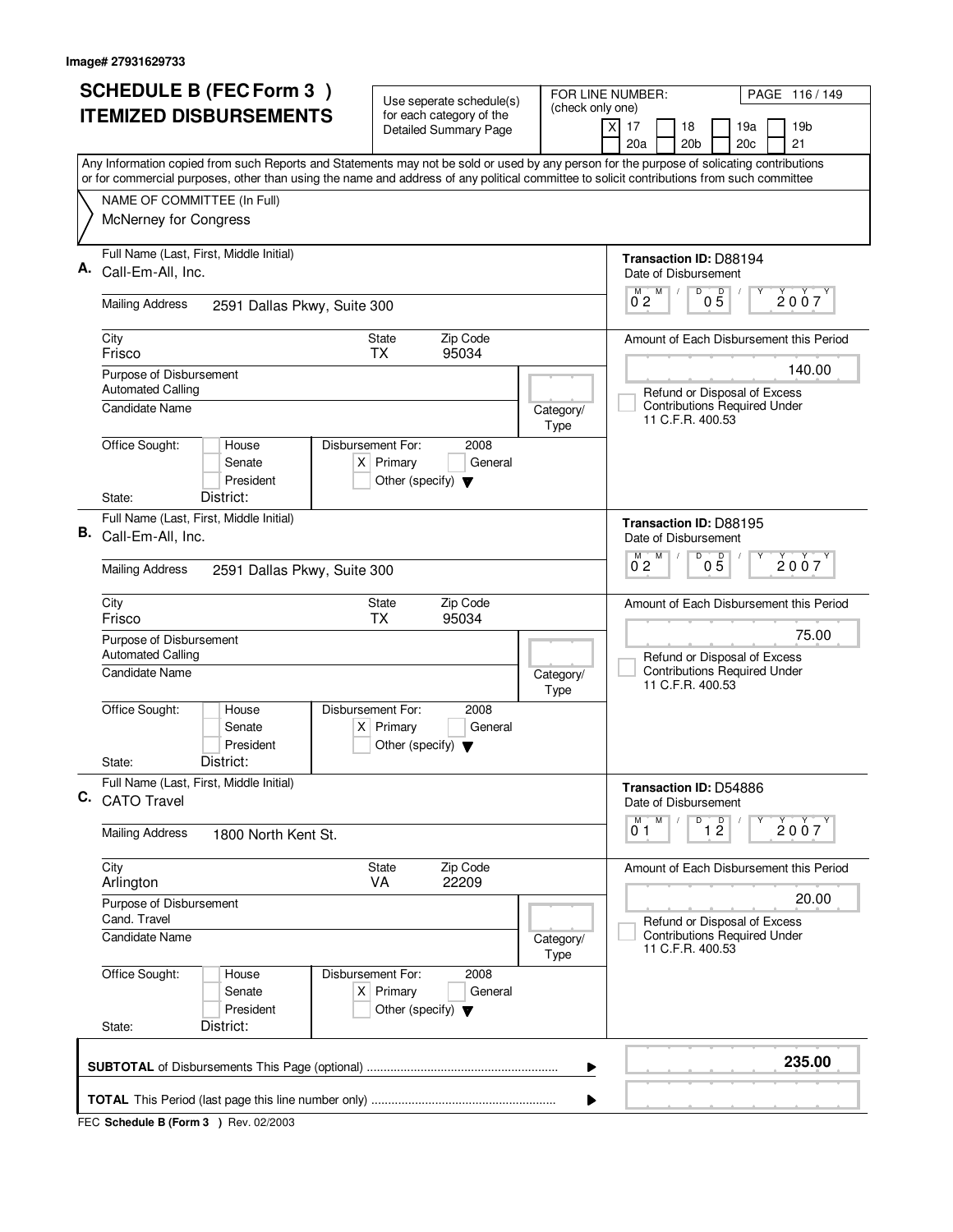| <b>ITEMIZED DISBURSEMENTS</b><br>Any Information copied from such Reports and Statements may not be sold or used by any person for the purpose of solicating contributions<br>or for commercial purposes, other than using the name and address of any political committee to solicit contributions from such committee<br>NAME OF COMMITTEE (In Full)<br>McNerney for Congress | for each category of the<br>Detailed Summary Page                                           | (check only one)  | X<br>17<br>18<br>19a<br>19b<br>20a<br>20 <sub>b</sub><br>20c<br>21                      |  |
|---------------------------------------------------------------------------------------------------------------------------------------------------------------------------------------------------------------------------------------------------------------------------------------------------------------------------------------------------------------------------------|---------------------------------------------------------------------------------------------|-------------------|-----------------------------------------------------------------------------------------|--|
|                                                                                                                                                                                                                                                                                                                                                                                 |                                                                                             |                   |                                                                                         |  |
|                                                                                                                                                                                                                                                                                                                                                                                 |                                                                                             |                   |                                                                                         |  |
|                                                                                                                                                                                                                                                                                                                                                                                 |                                                                                             |                   |                                                                                         |  |
|                                                                                                                                                                                                                                                                                                                                                                                 |                                                                                             |                   |                                                                                         |  |
|                                                                                                                                                                                                                                                                                                                                                                                 |                                                                                             |                   |                                                                                         |  |
| Full Name (Last, First, Middle Initial)                                                                                                                                                                                                                                                                                                                                         |                                                                                             |                   | Transaction ID: D54875                                                                  |  |
| Children's Museum of Stockton                                                                                                                                                                                                                                                                                                                                                   |                                                                                             |                   | Date of Disbursement<br>D<br>M<br>p<br>М<br>2007<br>01<br>04                            |  |
| <b>Mailing Address</b><br>402 West Weber Ave.                                                                                                                                                                                                                                                                                                                                   |                                                                                             |                   |                                                                                         |  |
| City<br>Stockton                                                                                                                                                                                                                                                                                                                                                                | Zip Code<br>State<br>CA<br>95203                                                            |                   | Amount of Each Disbursement this Period                                                 |  |
| Purpose of Disbursement<br><b>Facility Rental</b>                                                                                                                                                                                                                                                                                                                               |                                                                                             |                   | 342.00<br>Refund or Disposal of Excess                                                  |  |
| <b>Candidate Name</b>                                                                                                                                                                                                                                                                                                                                                           |                                                                                             | Category/<br>Type | <b>Contributions Required Under</b><br>11 C.F.R. 400.53                                 |  |
| Office Sought:<br>House<br>Senate<br>President                                                                                                                                                                                                                                                                                                                                  | Disbursement For:<br>2006<br>Primary<br>X General<br>Other (specify) $\blacktriangledown$   |                   |                                                                                         |  |
| District:<br>State:                                                                                                                                                                                                                                                                                                                                                             |                                                                                             |                   |                                                                                         |  |
| Full Name (Last, First, Middle Initial)<br>В.<br>Chris Read                                                                                                                                                                                                                                                                                                                     |                                                                                             |                   | <b>Transaction ID: D54974</b><br>Date of Disbursement<br>$\overline{D}$                 |  |
| <b>Mailing Address</b><br>P.O. Box 5562                                                                                                                                                                                                                                                                                                                                         |                                                                                             |                   |                                                                                         |  |
| City<br><b>Berkeley</b>                                                                                                                                                                                                                                                                                                                                                         | Zip Code<br>State<br>CA<br>94705                                                            |                   | Amount of Each Disbursement this Period                                                 |  |
| Purpose of Disbursement<br>Equipment rental                                                                                                                                                                                                                                                                                                                                     |                                                                                             |                   | 3454.00<br>Refund or Disposal of Excess                                                 |  |
| <b>Candidate Name</b>                                                                                                                                                                                                                                                                                                                                                           |                                                                                             | Category/<br>Type | <b>Contributions Required Under</b><br>11 C.F.R. 400.53                                 |  |
| Office Sought:<br>House<br>Senate<br>President                                                                                                                                                                                                                                                                                                                                  | Disbursement For:<br>2006<br>X General<br>Primary<br>Other (specify) $\blacktriangledown$   |                   |                                                                                         |  |
| District:<br>State:                                                                                                                                                                                                                                                                                                                                                             |                                                                                             |                   |                                                                                         |  |
| Full Name (Last, First, Middle Initial)<br>C.<br><b>Constant Contact</b>                                                                                                                                                                                                                                                                                                        |                                                                                             |                   | Transaction ID: D54951<br>Date of Disbursement                                          |  |
| <b>Mailing Address</b><br>1601 Trapelo Rd., Suite 329                                                                                                                                                                                                                                                                                                                           |                                                                                             |                   | $^{D}$ 0 $\overline{9}$<br>M<br>2007<br>$0^{\degree}3$                                  |  |
| City<br>Waltham                                                                                                                                                                                                                                                                                                                                                                 | State<br>Zip Code<br>MA<br>02451                                                            |                   | Amount of Each Disbursement this Period                                                 |  |
| Purpose of Disbursement<br>E-mail Service                                                                                                                                                                                                                                                                                                                                       |                                                                                             |                   |                                                                                         |  |
| <b>Candidate Name</b>                                                                                                                                                                                                                                                                                                                                                           |                                                                                             | Category/<br>Type | Refund or Disposal of Excess<br><b>Contributions Required Under</b><br>11 C.F.R. 400.53 |  |
| Office Sought:<br>House<br>Senate<br>President<br>District:<br>State:                                                                                                                                                                                                                                                                                                           | Disbursement For:<br>2008<br>$X$ Primary<br>General<br>Other (specify) $\blacktriangledown$ |                   |                                                                                         |  |
|                                                                                                                                                                                                                                                                                                                                                                                 |                                                                                             |                   |                                                                                         |  |
|                                                                                                                                                                                                                                                                                                                                                                                 |                                                                                             | ▶                 | 3946.00                                                                                 |  |
|                                                                                                                                                                                                                                                                                                                                                                                 |                                                                                             | ▶                 |                                                                                         |  |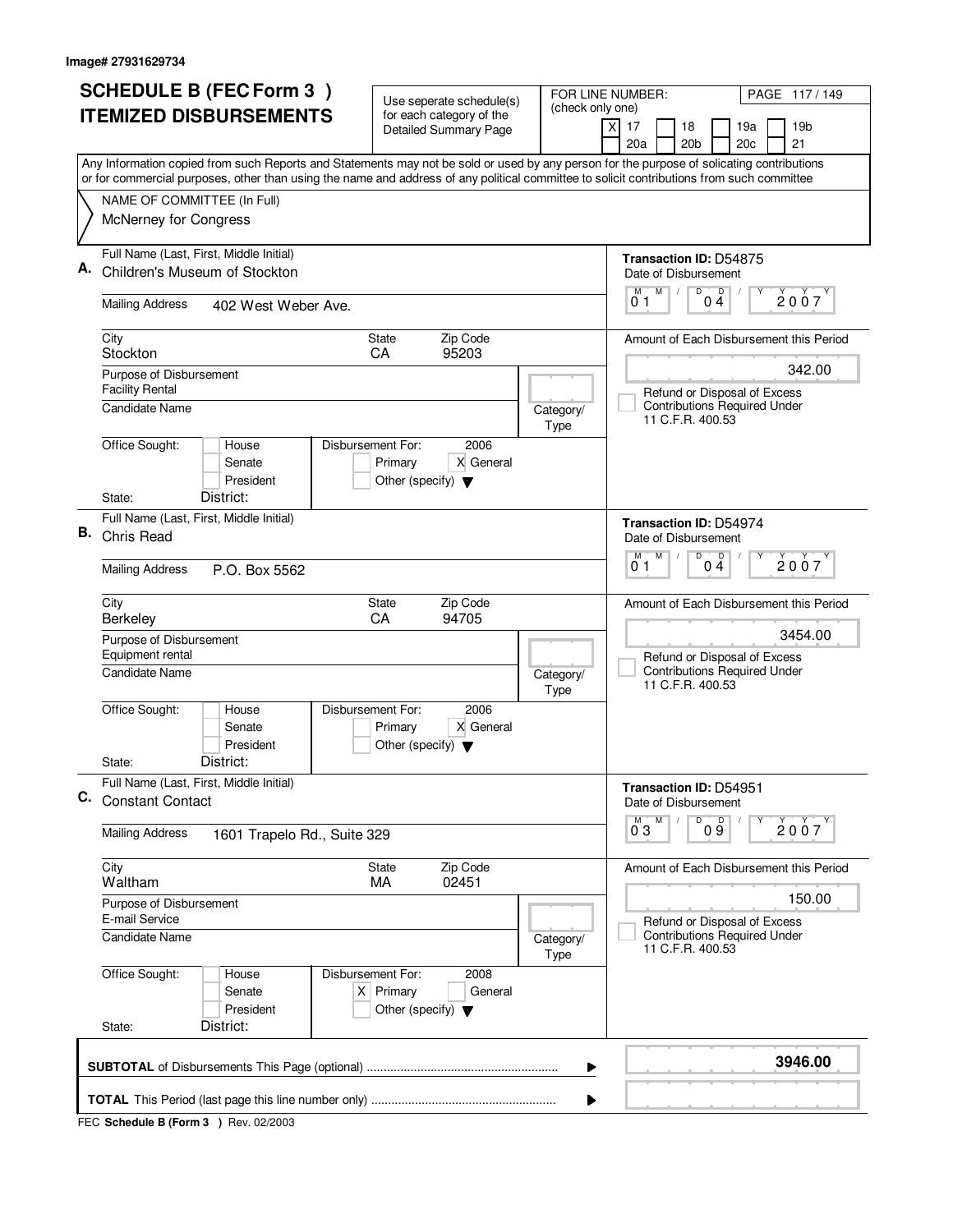|    | <b>SCHEDULE B (FEC Form 3)</b>                                                                                                                                                                                                                                                         | Use seperate schedule(s)                                               |                                         | FOR LINE NUMBER:<br>PAGE 118/149                        |
|----|----------------------------------------------------------------------------------------------------------------------------------------------------------------------------------------------------------------------------------------------------------------------------------------|------------------------------------------------------------------------|-----------------------------------------|---------------------------------------------------------|
|    | <b>ITEMIZED DISBURSEMENTS</b>                                                                                                                                                                                                                                                          | for each category of the<br><b>Detailed Summary Page</b>               | (check only one)                        | 17<br>18<br>19a<br>19 <sub>b</sub><br>X                 |
|    |                                                                                                                                                                                                                                                                                        |                                                                        |                                         | 20a<br>20 <sub>b</sub><br>20c<br>21                     |
|    | Any Information copied from such Reports and Statements may not be sold or used by any person for the purpose of solicating contributions<br>or for commercial purposes, other than using the name and address of any political committee to solicit contributions from such committee |                                                                        |                                         |                                                         |
|    | NAME OF COMMITTEE (In Full)                                                                                                                                                                                                                                                            |                                                                        |                                         |                                                         |
|    | McNerney for Congress                                                                                                                                                                                                                                                                  |                                                                        |                                         |                                                         |
| Α. | Full Name (Last, First, Middle Initial)                                                                                                                                                                                                                                                |                                                                        |                                         | Transaction ID: D54882                                  |
|    | <b>Constant Contact</b>                                                                                                                                                                                                                                                                |                                                                        |                                         | Date of Disbursement<br>M<br>M                          |
|    | <b>Mailing Address</b><br>1601 Trapelo Rd., Suite 329                                                                                                                                                                                                                                  |                                                                        |                                         | 000<br>2007<br>01                                       |
|    | City<br>Waltham                                                                                                                                                                                                                                                                        | Zip Code<br><b>State</b><br>MA<br>02451                                |                                         | Amount of Each Disbursement this Period                 |
|    | Purpose of Disbursement<br><b>Internet Advertising</b>                                                                                                                                                                                                                                 |                                                                        |                                         | 150.00<br>Refund or Disposal of Excess                  |
|    | Candidate Name                                                                                                                                                                                                                                                                         |                                                                        | Category/<br>Type                       | <b>Contributions Required Under</b><br>11 C.F.R. 400.53 |
|    | Office Sought:<br>Disbursement For:<br>House<br>Senate<br>President                                                                                                                                                                                                                    | 2008<br>$X$ Primary<br>General<br>Other (specify) $\blacktriangledown$ |                                         |                                                         |
|    | District:<br>State:                                                                                                                                                                                                                                                                    |                                                                        |                                         |                                                         |
| В. | Full Name (Last, First, Middle Initial)<br><b>Constant Contact</b>                                                                                                                                                                                                                     |                                                                        |                                         | Transaction ID: D54919<br>Date of Disbursement          |
|    | <b>Mailing Address</b><br>1601 Trapelo Rd., Suite 329                                                                                                                                                                                                                                  |                                                                        |                                         | D<br>M<br>D<br>2007<br>0 <sub>2</sub><br>09             |
|    | City<br>Waltham                                                                                                                                                                                                                                                                        | Zip Code<br>State<br>02451<br>MA                                       |                                         | Amount of Each Disbursement this Period                 |
|    | Purpose of Disbursement<br>E-mail Service                                                                                                                                                                                                                                              |                                                                        |                                         | 150.00<br>Refund or Disposal of Excess                  |
|    | Candidate Name                                                                                                                                                                                                                                                                         |                                                                        | Category/<br>Type                       | <b>Contributions Required Under</b><br>11 C.F.R. 400.53 |
|    | Office Sought:<br>Disbursement For:<br>House<br>Senate<br>President                                                                                                                                                                                                                    | 2008<br>$X$ Primary<br>General<br>Other (specify) $\blacktriangledown$ |                                         |                                                         |
|    | District:<br>State:                                                                                                                                                                                                                                                                    |                                                                        |                                         |                                                         |
|    | Full Name (Last, First, Middle Initial)<br>C. Gamez {employee}, Martha                                                                                                                                                                                                                 |                                                                        |                                         | Transaction ID: D88182<br>Date of Disbursement          |
|    | <b>Mailing Address</b><br>2020 Seville Dr.                                                                                                                                                                                                                                             |                                                                        |                                         | D<br>M<br>$0\stackrel{D}{4}$<br>M<br>2007<br>01         |
|    | City<br>Tracy                                                                                                                                                                                                                                                                          | State<br>Zip Code<br>CA<br>95377                                       |                                         | Amount of Each Disbursement this Period                 |
|    | Purpose of Disbursement<br><b>Fieldwork Consulting</b>                                                                                                                                                                                                                                 |                                                                        | 1250.00<br>Refund or Disposal of Excess |                                                         |
|    | <b>Candidate Name</b>                                                                                                                                                                                                                                                                  |                                                                        | Category/<br>Type                       | <b>Contributions Required Under</b><br>11 C.F.R. 400.53 |
|    | Office Sought:<br>Disbursement For:<br>House<br>Senate<br>President                                                                                                                                                                                                                    | 2008<br>$X$ Primary<br>General<br>Other (specify) $\blacktriangledown$ |                                         |                                                         |
|    | District:<br>State:                                                                                                                                                                                                                                                                    |                                                                        |                                         |                                                         |
|    |                                                                                                                                                                                                                                                                                        |                                                                        | ▶                                       | 1550.00                                                 |
|    |                                                                                                                                                                                                                                                                                        |                                                                        | ▶                                       |                                                         |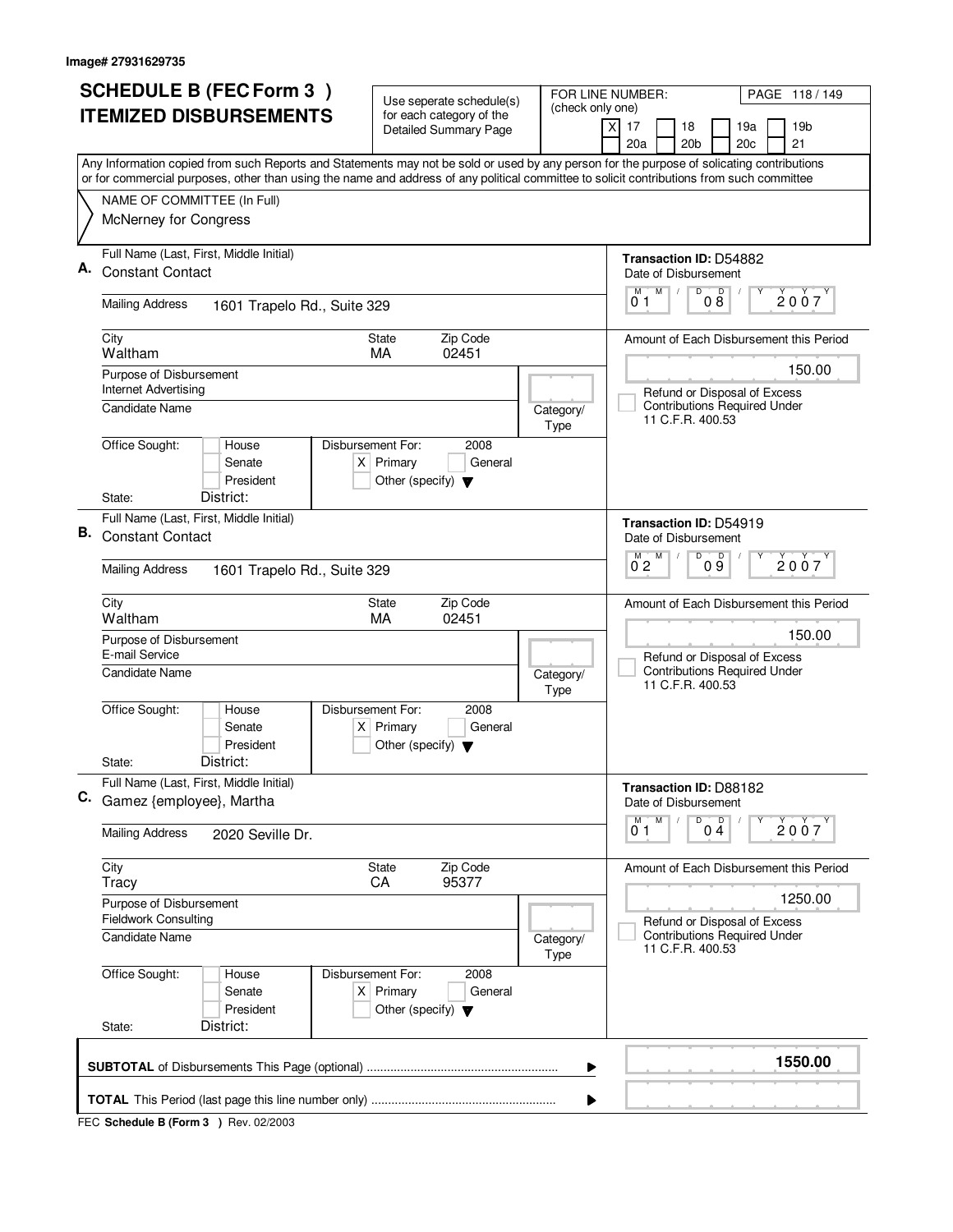|    | <b>SCHEDULE B (FEC Form 3)</b>                                                                                                            |                                                     | Use seperate schedule(s)     | FOR LINE NUMBER:  | PAGE 119/149                                                        |
|----|-------------------------------------------------------------------------------------------------------------------------------------------|-----------------------------------------------------|------------------------------|-------------------|---------------------------------------------------------------------|
|    | <b>ITEMIZED DISBURSEMENTS</b>                                                                                                             |                                                     | for each category of the     | (check only one)  | xl<br>17<br>18<br>19a<br>19 <sub>b</sub>                            |
|    |                                                                                                                                           |                                                     | <b>Detailed Summary Page</b> |                   | 20 <sub>b</sub><br>20c<br>21<br>20a                                 |
|    | Any Information copied from such Reports and Statements may not be sold or used by any person for the purpose of solicating contributions |                                                     |                              |                   |                                                                     |
|    | or for commercial purposes, other than using the name and address of any political committee to solicit contributions from such committee |                                                     |                              |                   |                                                                     |
|    | NAME OF COMMITTEE (In Full)                                                                                                               |                                                     |                              |                   |                                                                     |
|    | McNerney for Congress                                                                                                                     |                                                     |                              |                   |                                                                     |
|    | Full Name (Last, First, Middle Initial)                                                                                                   |                                                     |                              |                   | Transaction ID: D54987                                              |
|    | Global Payment (EXS)                                                                                                                      |                                                     |                              |                   | Date of Disbursement<br>D<br>M<br>M                                 |
|    | <b>Mailing Address</b><br>3901 MacArthur Blvd., Suite 205                                                                                 |                                                     |                              |                   | 0 <sup>0</sup><br>2007<br>03                                        |
|    | City<br>Newport Beach                                                                                                                     | State<br>CA                                         | Zip Code<br>92660            |                   | Amount of Each Disbursement this Period                             |
|    | Purpose of Disbursement                                                                                                                   |                                                     |                              |                   | 20.00                                                               |
|    | <b>Credit Card Merchant Fees</b>                                                                                                          |                                                     |                              |                   | Refund or Disposal of Excess<br><b>Contributions Required Under</b> |
|    | Candidate Name                                                                                                                            |                                                     |                              | Category/<br>Type | 11 C.F.R. 400.53                                                    |
|    | Office Sought:<br>House                                                                                                                   | Disbursement For:                                   | 2008                         |                   |                                                                     |
|    | Senate                                                                                                                                    | $X$ Primary                                         | General                      |                   |                                                                     |
|    | President<br>District:<br>State:                                                                                                          | Other (specify) $\blacktriangledown$                |                              |                   |                                                                     |
|    | Full Name (Last, First, Middle Initial)                                                                                                   |                                                     |                              |                   | <b>Transaction ID: D54988</b>                                       |
|    | <b>B.</b> Global Payment (EXS)                                                                                                            |                                                     |                              |                   | Date of Disbursement                                                |
|    | <b>Mailing Address</b><br>3901 MacArthur Blvd., Suite 205                                                                                 |                                                     |                              |                   | D<br>М<br>0 <sup>0</sup><br>2007<br>03                              |
|    | City                                                                                                                                      | <b>State</b><br>CA                                  | Zip Code<br>92660            |                   | Amount of Each Disbursement this Period                             |
|    | Newport Beach<br>Purpose of Disbursement                                                                                                  |                                                     |                              |                   | 35.00                                                               |
|    | <b>Credit Card Merchant Fees</b>                                                                                                          |                                                     |                              |                   | Refund or Disposal of Excess                                        |
|    | <b>Candidate Name</b>                                                                                                                     |                                                     |                              | Category/<br>Type | <b>Contributions Required Under</b><br>11 C.F.R. 400.53             |
|    | Office Sought:<br>House                                                                                                                   | Disbursement For:                                   | 2008                         |                   |                                                                     |
|    | Senate<br>President                                                                                                                       | $X$ Primary<br>Other (specify) $\blacktriangledown$ | General                      |                   |                                                                     |
|    | District:<br>State:                                                                                                                       |                                                     |                              |                   |                                                                     |
|    | Full Name (Last, First, Middle Initial)                                                                                                   |                                                     |                              |                   | Transaction ID: D54915                                              |
| C. | Global Payment (EXS)                                                                                                                      |                                                     |                              |                   | Date of Disbursement                                                |
|    | <b>Mailing Address</b><br>3901 MacArthur Blvd., Suite 205                                                                                 |                                                     |                              |                   | D<br>$0^M$ 2<br>M<br>0 <sup>0</sup><br>2007                         |
|    | City                                                                                                                                      | <b>State</b>                                        | Zip Code                     |                   | Amount of Each Disbursement this Period                             |
|    | Newport Beach                                                                                                                             | CA                                                  | 92660                        |                   | 36.25                                                               |
|    | Purpose of Disbursement<br><b>Credit Card Merchant Fees</b>                                                                               |                                                     |                              |                   | Refund or Disposal of Excess                                        |
|    | Candidate Name                                                                                                                            |                                                     |                              | Category/<br>Type | <b>Contributions Required Under</b><br>11 C.F.R. 400.53             |
|    | Office Sought:<br>House                                                                                                                   | Disbursement For:                                   | 2008                         |                   |                                                                     |
|    | Senate<br>President                                                                                                                       | $X$ Primary                                         | General                      |                   |                                                                     |
|    | District:<br>State:                                                                                                                       | Other (specify) $\blacktriangledown$                |                              |                   |                                                                     |
|    |                                                                                                                                           |                                                     |                              |                   | 91.25                                                               |
|    |                                                                                                                                           |                                                     |                              | ▶                 |                                                                     |
|    |                                                                                                                                           |                                                     |                              | ▶                 |                                                                     |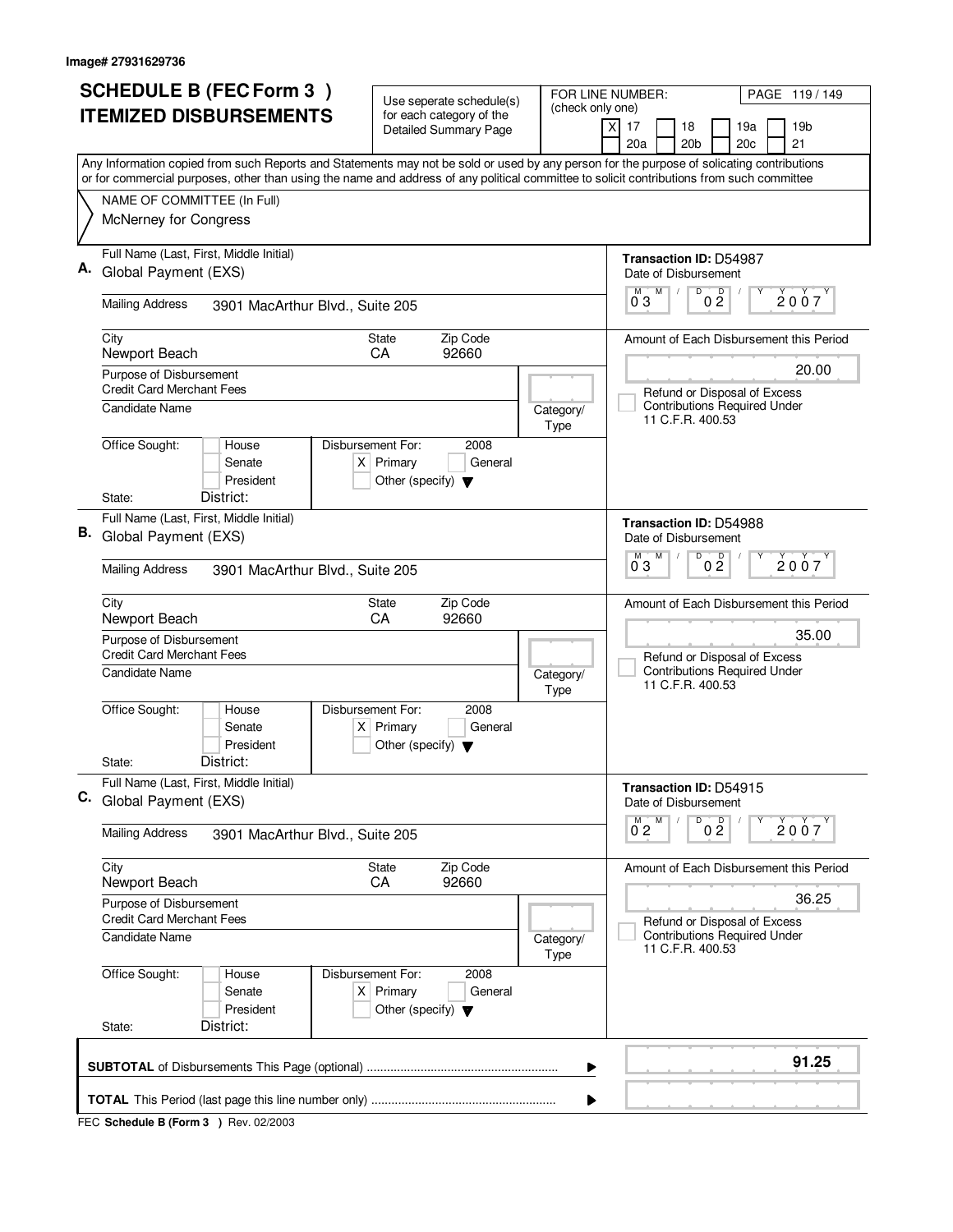| <b>SCHEDULE B (FEC Form 3)</b>                                                                                                            | Use seperate schedule(s)                                                                    | FOR LINE NUMBER:<br>PAGE 120/149                                                                                                          |  |  |
|-------------------------------------------------------------------------------------------------------------------------------------------|---------------------------------------------------------------------------------------------|-------------------------------------------------------------------------------------------------------------------------------------------|--|--|
| <b>ITEMIZED DISBURSEMENTS</b>                                                                                                             | for each category of the<br>Detailed Summary Page                                           | (check only one)<br>X<br>17<br>18<br>19a<br>19 <sub>b</sub>                                                                               |  |  |
|                                                                                                                                           |                                                                                             | 20a<br>20 <sub>b</sub><br>20c<br>21                                                                                                       |  |  |
| or for commercial purposes, other than using the name and address of any political committee to solicit contributions from such committee |                                                                                             | Any Information copied from such Reports and Statements may not be sold or used by any person for the purpose of solicating contributions |  |  |
| NAME OF COMMITTEE (In Full)                                                                                                               |                                                                                             |                                                                                                                                           |  |  |
| McNerney for Congress                                                                                                                     |                                                                                             |                                                                                                                                           |  |  |
| Full Name (Last, First, Middle Initial)                                                                                                   |                                                                                             | <b>Transaction ID: D54916</b>                                                                                                             |  |  |
| Global Payment (EXS)                                                                                                                      |                                                                                             | Date of Disbursement<br>D<br>М                                                                                                            |  |  |
| <b>Mailing Address</b><br>3901 MacArthur Blvd., Suite 205                                                                                 |                                                                                             | 0 <sup>0</sup><br>$0^{M}$ <sub>2</sub><br>2007                                                                                            |  |  |
| City<br>Newport Beach                                                                                                                     | Zip Code<br>State<br>CA<br>92660                                                            | Amount of Each Disbursement this Period                                                                                                   |  |  |
| Purpose of Disbursement                                                                                                                   |                                                                                             | 33.82                                                                                                                                     |  |  |
| <b>Credit Card Merchant Fees</b>                                                                                                          |                                                                                             | Refund or Disposal of Excess                                                                                                              |  |  |
| Candidate Name                                                                                                                            |                                                                                             | <b>Contributions Required Under</b><br>Category/<br>11 C.F.R. 400.53<br>Type                                                              |  |  |
| Office Sought:<br>House<br>Senate<br>President<br>District:                                                                               | Disbursement For:<br>2008<br>$X$ Primary<br>General<br>Other (specify) $\blacktriangledown$ |                                                                                                                                           |  |  |
| State:<br>Full Name (Last, First, Middle Initial)                                                                                         |                                                                                             |                                                                                                                                           |  |  |
| В.<br>Google Adwords                                                                                                                      |                                                                                             | Transaction ID: D54865<br>Date of Disbursement<br>$\overline{D}$<br>M<br>D<br>м<br>2007<br>0 Ž                                            |  |  |
| <b>Mailing Address</b>                                                                                                                    | 1600 Amphitheatre Parkway                                                                   |                                                                                                                                           |  |  |
| City<br><b>Mountain View</b>                                                                                                              | Zip Code<br>State<br>CA<br>94043                                                            | Amount of Each Disbursement this Period                                                                                                   |  |  |
| Purpose of Disbursement<br><b>Internet Advertising</b>                                                                                    |                                                                                             | 6.26<br>Refund or Disposal of Excess                                                                                                      |  |  |
| <b>Candidate Name</b>                                                                                                                     |                                                                                             | <b>Contributions Required Under</b><br>Category/<br>11 C.F.R. 400.53<br>Type                                                              |  |  |
| Office Sought:<br>House<br>Senate<br>President                                                                                            | Disbursement For:<br>2008<br>$X$ Primary<br>General<br>Other (specify) $\blacktriangledown$ |                                                                                                                                           |  |  |
| District:<br>State:                                                                                                                       |                                                                                             |                                                                                                                                           |  |  |
| Full Name (Last, First, Middle Initial)<br>C.<br>GSI Voter Contact, Inc.                                                                  |                                                                                             | Transaction ID: D54983<br>Date of Disbursement                                                                                            |  |  |
| <b>Mailing Address</b><br>1570 Prospect Ave.                                                                                              |                                                                                             | $\overline{12}$<br>M<br>M<br>2007<br>0 1                                                                                                  |  |  |
| City<br>Hermosa Beach                                                                                                                     | State<br>Zip Code<br>CA<br>90254                                                            | Amount of Each Disbursement this Period                                                                                                   |  |  |
| Purpose of Disbursement<br>Voter contact                                                                                                  |                                                                                             | 2500.00<br>Refund or Disposal of Excess                                                                                                   |  |  |
| <b>Candidate Name</b>                                                                                                                     |                                                                                             | <b>Contributions Required Under</b><br>Category/<br>11 C.F.R. 400.53<br>Type                                                              |  |  |
| Office Sought:<br>House<br>Senate<br>President<br>District:                                                                               | Disbursement For:<br>2006<br>X General<br>Primary<br>Other (specify) $\blacktriangledown$   |                                                                                                                                           |  |  |
| State:                                                                                                                                    |                                                                                             |                                                                                                                                           |  |  |
|                                                                                                                                           |                                                                                             | 2540.08<br>▶                                                                                                                              |  |  |
|                                                                                                                                           |                                                                                             | ▶                                                                                                                                         |  |  |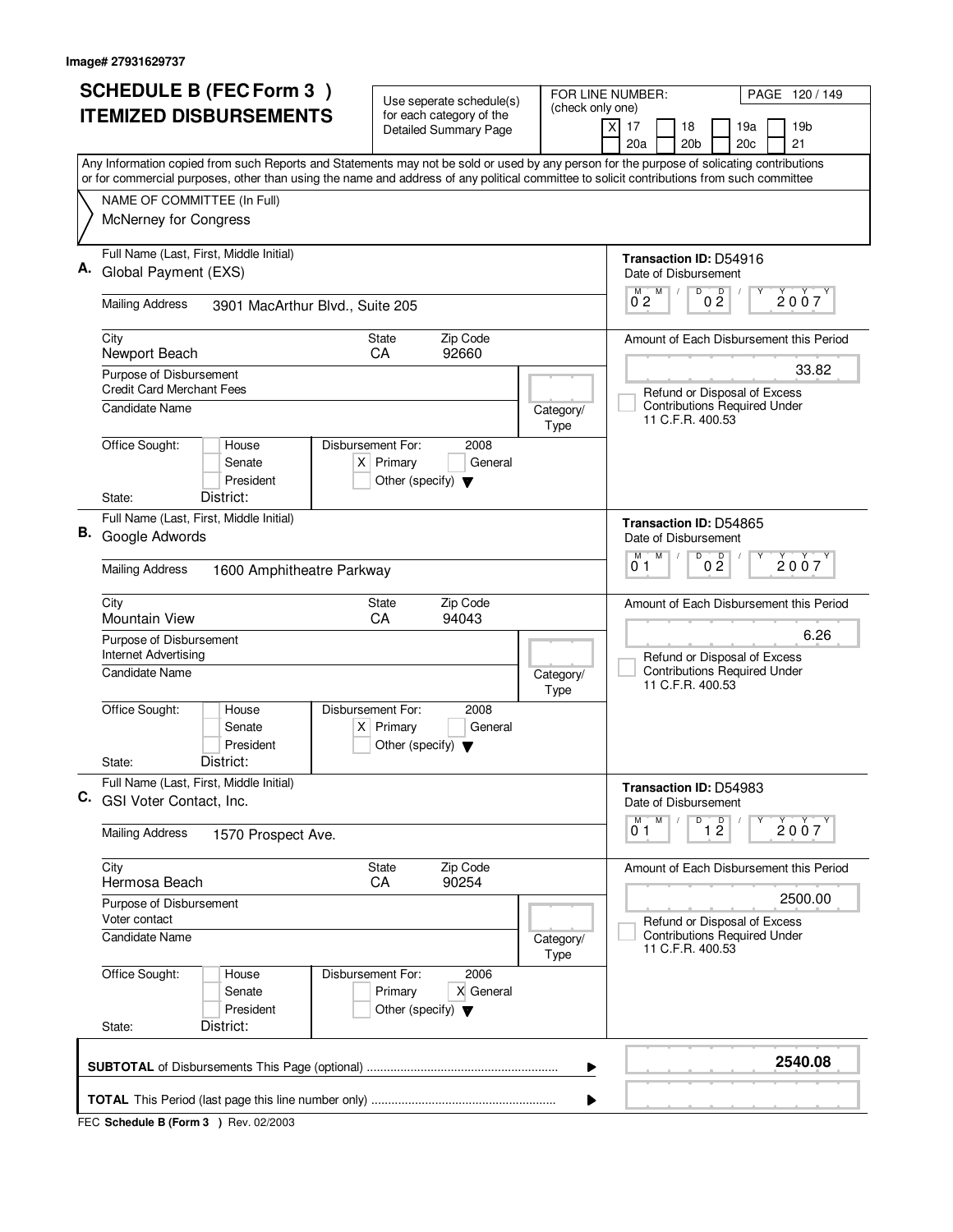|    | <b>SCHEDULE B (FEC Form 3)</b>                                                                                                                                                                                                                                                         | Use seperate schedule(s)                                                                    |                   | FOR LINE NUMBER:<br>PAGE 121 / 149                                              |  |  |  |
|----|----------------------------------------------------------------------------------------------------------------------------------------------------------------------------------------------------------------------------------------------------------------------------------------|---------------------------------------------------------------------------------------------|-------------------|---------------------------------------------------------------------------------|--|--|--|
|    | <b>ITEMIZED DISBURSEMENTS</b>                                                                                                                                                                                                                                                          | for each category of the<br><b>Detailed Summary Page</b>                                    | (check only one)  | $\times$<br>17<br>18<br>19a<br>19b                                              |  |  |  |
|    |                                                                                                                                                                                                                                                                                        |                                                                                             |                   | 20a<br>20 <sub>b</sub><br>20c<br>21                                             |  |  |  |
|    | Any Information copied from such Reports and Statements may not be sold or used by any person for the purpose of solicating contributions<br>or for commercial purposes, other than using the name and address of any political committee to solicit contributions from such committee |                                                                                             |                   |                                                                                 |  |  |  |
|    | NAME OF COMMITTEE (In Full)                                                                                                                                                                                                                                                            |                                                                                             |                   |                                                                                 |  |  |  |
|    | McNerney for Congress                                                                                                                                                                                                                                                                  |                                                                                             |                   |                                                                                 |  |  |  |
| А. | Full Name (Last, First, Middle Initial)<br>Hatten, Nicholas                                                                                                                                                                                                                            |                                                                                             |                   | Transaction ID: D55052<br>Date of Disbursement                                  |  |  |  |
|    | <b>Mailing Address</b><br>4700 Tassajara Rd<br>Apt 3409                                                                                                                                                                                                                                |                                                                                             |                   | D<br>M<br>16<br>М<br>$\dot{2}$ 0 $\dot{0}$ 7<br>01                              |  |  |  |
|    | City<br>Dublin                                                                                                                                                                                                                                                                         | Zip Code<br><b>State</b><br>94568-4536<br>CA                                                |                   | Amount of Each Disbursement this Period                                         |  |  |  |
|    | Purpose of Disbursement<br><b>Fundraising Consultant</b>                                                                                                                                                                                                                               |                                                                                             |                   | 2500.00<br>Refund or Disposal of Excess                                         |  |  |  |
|    | Candidate Name                                                                                                                                                                                                                                                                         |                                                                                             | Category/<br>Type | <b>Contributions Required Under</b><br>11 C.F.R. 400.53                         |  |  |  |
|    | Office Sought:<br>House<br>Senate<br>President<br>District:<br>State:                                                                                                                                                                                                                  | Disbursement For:<br>2008<br>$X$ Primary<br>General<br>Other (specify) $\blacktriangledown$ |                   |                                                                                 |  |  |  |
|    | Full Name (Last, First, Middle Initial)                                                                                                                                                                                                                                                |                                                                                             |                   |                                                                                 |  |  |  |
| В. | Hatten, Nicholas                                                                                                                                                                                                                                                                       |                                                                                             |                   | Transaction ID: D54912<br>Date of Disbursement<br>$\overline{D}$<br>M<br>D<br>M |  |  |  |
|    | <b>Mailing Address</b><br>4700 Tassajara Rd<br>Apt 3409                                                                                                                                                                                                                                |                                                                                             |                   | 2007<br>30<br>01                                                                |  |  |  |
|    | City<br>Dublin                                                                                                                                                                                                                                                                         | Zip Code<br><b>State</b><br>CA<br>94568-4536                                                |                   | Amount of Each Disbursement this Period                                         |  |  |  |
|    | Purpose of Disbursement<br><b>Fundraising Consultant</b>                                                                                                                                                                                                                               |                                                                                             |                   | 3500.00<br>Refund or Disposal of Excess                                         |  |  |  |
|    | Candidate Name                                                                                                                                                                                                                                                                         |                                                                                             | Category/<br>Type | <b>Contributions Required Under</b><br>11 C.F.R. 400.53                         |  |  |  |
|    | Office Sought:<br>Disbursement For:<br>House<br>Senate<br>President                                                                                                                                                                                                                    | 2008<br>$X$ Primary<br>General<br>Other (specify) $\blacktriangledown$                      |                   |                                                                                 |  |  |  |
|    | District:<br>State:<br>Full Name (Last, First, Middle Initial)                                                                                                                                                                                                                         |                                                                                             |                   |                                                                                 |  |  |  |
| С. | Hatten, Nicholas                                                                                                                                                                                                                                                                       |                                                                                             |                   | Transaction ID: D54935<br>Date of Disbursement<br>M                             |  |  |  |
|    | <b>Mailing Address</b><br>4700 Tassajara Rd<br>Apt 3409                                                                                                                                                                                                                                |                                                                                             |                   | $\overline{2\,2}$<br>$0^{\text{M}}$ 2<br>2007                                   |  |  |  |
|    | City<br>Dublin                                                                                                                                                                                                                                                                         | State<br>Zip Code<br>CA<br>94568-4536                                                       |                   | Amount of Each Disbursement this Period                                         |  |  |  |
|    | Purpose of Disbursement<br><b>Fundraising Consultant</b>                                                                                                                                                                                                                               |                                                                                             |                   | 3000.00<br>Refund or Disposal of Excess                                         |  |  |  |
|    | Candidate Name                                                                                                                                                                                                                                                                         |                                                                                             | Category/<br>Type | <b>Contributions Required Under</b><br>11 C.F.R. 400.53                         |  |  |  |
|    | Office Sought:<br>House<br>Senate<br>President<br>District:<br>State:                                                                                                                                                                                                                  | Disbursement For:<br>2008<br>$X$ Primary<br>General<br>Other (specify) $\blacktriangledown$ |                   |                                                                                 |  |  |  |
|    |                                                                                                                                                                                                                                                                                        |                                                                                             |                   |                                                                                 |  |  |  |
|    | 9000.00<br>▶                                                                                                                                                                                                                                                                           |                                                                                             |                   |                                                                                 |  |  |  |
|    | ▶                                                                                                                                                                                                                                                                                      |                                                                                             |                   |                                                                                 |  |  |  |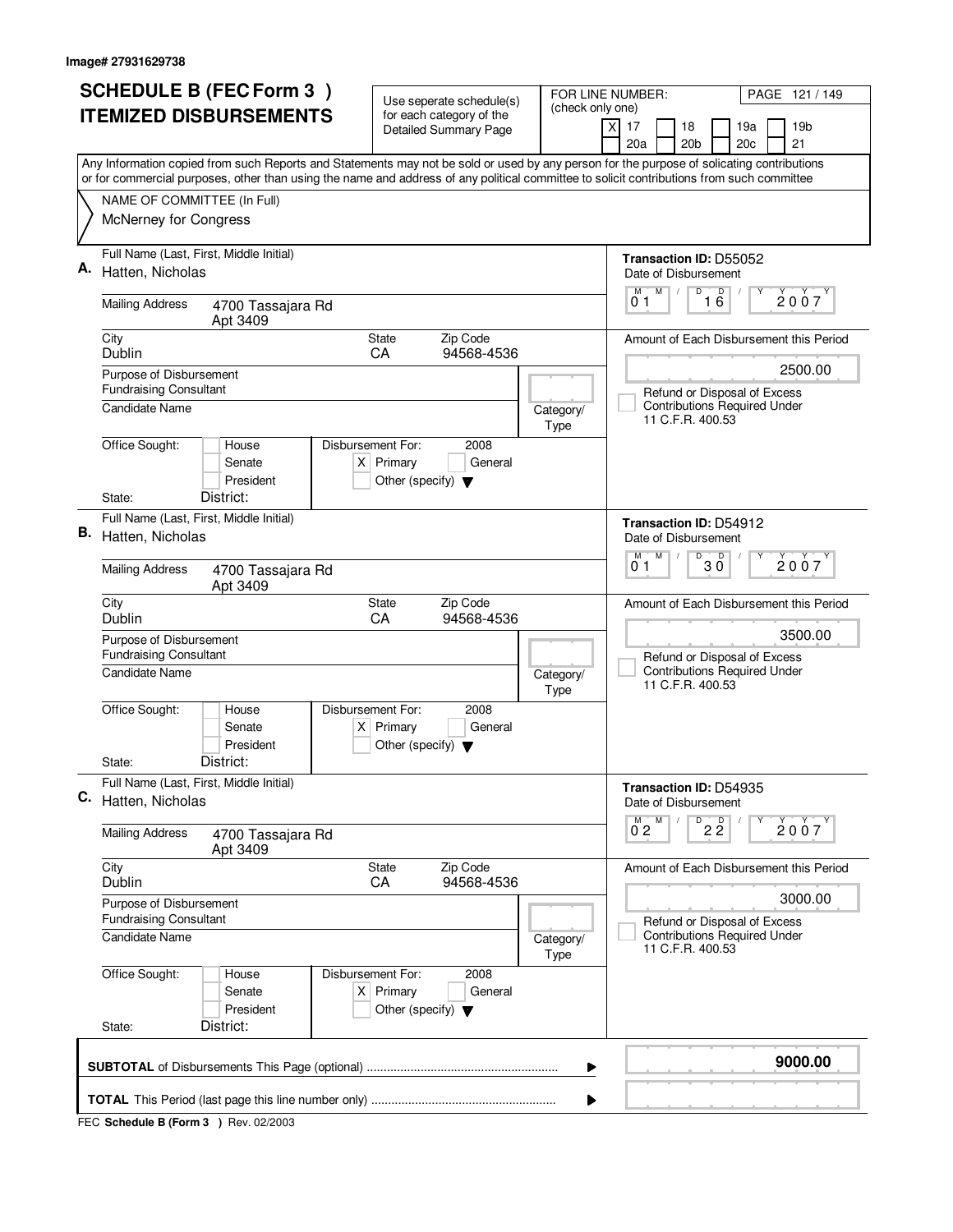| (check only one)<br><b>ITEMIZED DISBURSEMENTS</b><br>for each category of the<br>17<br>18<br>19a<br>X<br><b>Detailed Summary Page</b><br>20a<br>20 <sub>b</sub><br>20c<br>Any Information copied from such Reports and Statements may not be sold or used by any person for the purpose of solicating contributions<br>or for commercial purposes, other than using the name and address of any political committee to solicit contributions from such committee<br>NAME OF COMMITTEE (In Full)<br>McNerney for Congress<br>Full Name (Last, First, Middle Initial)<br>Transaction ID: D54942<br>Hatten, Nicholas<br>Date of Disbursement<br>D<br>M<br>D<br>м<br>$0^{\degree}3$<br>01<br><b>Mailing Address</b><br>4700 Tassajara Rd<br>Apt 3409<br>City<br>Zip Code<br><b>State</b><br>Amount of Each Disbursement this Period<br>Dublin<br>94568-4536<br>CA<br>Purpose of Disbursement<br><b>Fundraising Consultant</b><br>Refund or Disposal of Excess<br><b>Contributions Required Under</b><br>Candidate Name<br>Category/<br>11 C.F.R. 400.53<br>Type<br>Office Sought:<br>Disbursement For:<br>House<br>2008<br>$X$ Primary<br>Senate<br>General<br>President<br>Other (specify) $\blacktriangledown$<br>District:<br>State:<br>Full Name (Last, First, Middle Initial)<br><b>Transaction ID: D54963</b><br>Hatten, Nicholas<br>Date of Disbursement<br>$\overline{D}$<br>M<br>D<br>$1\overline{5}$<br>0 <sub>3</sub><br><b>Mailing Address</b><br>4700 Tassajara Rd<br>Apt 3409<br>City<br>Zip Code<br><b>State</b><br>Amount of Each Disbursement this Period<br>Dublin<br>CA<br>94568-4536<br>Purpose of Disbursement<br><b>Fundraising Consultant</b><br>Refund or Disposal of Excess<br><b>Contributions Required Under</b><br>Candidate Name<br>Category/<br>11 C.F.R. 400.53<br>Type<br>Office Sought:<br>Disbursement For:<br>House<br>2008<br>$X$ Primary<br>Senate<br>General<br>President<br>Other (specify) $\blacktriangledown$<br>District:<br>State:<br>Full Name (Last, First, Middle Initial)<br>Transaction ID: D54897<br>Haute on the Hill<br>Date of Disbursement<br>D<br>M<br>$\overline{18}$<br>М<br>01<br><b>Mailing Address</b><br>P.O. Box 912<br>City<br>State<br>Zip Code<br>Amount of Each Disbursement this Period<br><b>Great Falls</b><br><b>VA</b><br>22066-9998<br>Purpose of Disbursement<br>Catering<br>Refund or Disposal of Excess<br><b>Contributions Required Under</b><br><b>Candidate Name</b><br>Category/<br>11 C.F.R. 400.53<br>Type<br>Office Sought:<br>Disbursement For:<br>2008<br>House<br>$X$ Primary<br>Senate<br>General | PAGE 122/149    |
|-------------------------------------------------------------------------------------------------------------------------------------------------------------------------------------------------------------------------------------------------------------------------------------------------------------------------------------------------------------------------------------------------------------------------------------------------------------------------------------------------------------------------------------------------------------------------------------------------------------------------------------------------------------------------------------------------------------------------------------------------------------------------------------------------------------------------------------------------------------------------------------------------------------------------------------------------------------------------------------------------------------------------------------------------------------------------------------------------------------------------------------------------------------------------------------------------------------------------------------------------------------------------------------------------------------------------------------------------------------------------------------------------------------------------------------------------------------------------------------------------------------------------------------------------------------------------------------------------------------------------------------------------------------------------------------------------------------------------------------------------------------------------------------------------------------------------------------------------------------------------------------------------------------------------------------------------------------------------------------------------------------------------------------------------------------------------------------------------------------------------------------------------------------------------------------------------------------------------------------------------------------------------------------------------------------------------------------------------------------------------------------------------------------------------------------------------------------------------------------------------------------------------------------------------------------------------------------|-----------------|
|                                                                                                                                                                                                                                                                                                                                                                                                                                                                                                                                                                                                                                                                                                                                                                                                                                                                                                                                                                                                                                                                                                                                                                                                                                                                                                                                                                                                                                                                                                                                                                                                                                                                                                                                                                                                                                                                                                                                                                                                                                                                                                                                                                                                                                                                                                                                                                                                                                                                                                                                                                                     | 19 <sub>b</sub> |
| С.                                                                                                                                                                                                                                                                                                                                                                                                                                                                                                                                                                                                                                                                                                                                                                                                                                                                                                                                                                                                                                                                                                                                                                                                                                                                                                                                                                                                                                                                                                                                                                                                                                                                                                                                                                                                                                                                                                                                                                                                                                                                                                                                                                                                                                                                                                                                                                                                                                                                                                                                                                                  | 21              |
| Α.<br>В.                                                                                                                                                                                                                                                                                                                                                                                                                                                                                                                                                                                                                                                                                                                                                                                                                                                                                                                                                                                                                                                                                                                                                                                                                                                                                                                                                                                                                                                                                                                                                                                                                                                                                                                                                                                                                                                                                                                                                                                                                                                                                                                                                                                                                                                                                                                                                                                                                                                                                                                                                                            |                 |
|                                                                                                                                                                                                                                                                                                                                                                                                                                                                                                                                                                                                                                                                                                                                                                                                                                                                                                                                                                                                                                                                                                                                                                                                                                                                                                                                                                                                                                                                                                                                                                                                                                                                                                                                                                                                                                                                                                                                                                                                                                                                                                                                                                                                                                                                                                                                                                                                                                                                                                                                                                                     |                 |
|                                                                                                                                                                                                                                                                                                                                                                                                                                                                                                                                                                                                                                                                                                                                                                                                                                                                                                                                                                                                                                                                                                                                                                                                                                                                                                                                                                                                                                                                                                                                                                                                                                                                                                                                                                                                                                                                                                                                                                                                                                                                                                                                                                                                                                                                                                                                                                                                                                                                                                                                                                                     |                 |
|                                                                                                                                                                                                                                                                                                                                                                                                                                                                                                                                                                                                                                                                                                                                                                                                                                                                                                                                                                                                                                                                                                                                                                                                                                                                                                                                                                                                                                                                                                                                                                                                                                                                                                                                                                                                                                                                                                                                                                                                                                                                                                                                                                                                                                                                                                                                                                                                                                                                                                                                                                                     |                 |
|                                                                                                                                                                                                                                                                                                                                                                                                                                                                                                                                                                                                                                                                                                                                                                                                                                                                                                                                                                                                                                                                                                                                                                                                                                                                                                                                                                                                                                                                                                                                                                                                                                                                                                                                                                                                                                                                                                                                                                                                                                                                                                                                                                                                                                                                                                                                                                                                                                                                                                                                                                                     | 2007            |
|                                                                                                                                                                                                                                                                                                                                                                                                                                                                                                                                                                                                                                                                                                                                                                                                                                                                                                                                                                                                                                                                                                                                                                                                                                                                                                                                                                                                                                                                                                                                                                                                                                                                                                                                                                                                                                                                                                                                                                                                                                                                                                                                                                                                                                                                                                                                                                                                                                                                                                                                                                                     |                 |
|                                                                                                                                                                                                                                                                                                                                                                                                                                                                                                                                                                                                                                                                                                                                                                                                                                                                                                                                                                                                                                                                                                                                                                                                                                                                                                                                                                                                                                                                                                                                                                                                                                                                                                                                                                                                                                                                                                                                                                                                                                                                                                                                                                                                                                                                                                                                                                                                                                                                                                                                                                                     | 3000.00         |
|                                                                                                                                                                                                                                                                                                                                                                                                                                                                                                                                                                                                                                                                                                                                                                                                                                                                                                                                                                                                                                                                                                                                                                                                                                                                                                                                                                                                                                                                                                                                                                                                                                                                                                                                                                                                                                                                                                                                                                                                                                                                                                                                                                                                                                                                                                                                                                                                                                                                                                                                                                                     |                 |
|                                                                                                                                                                                                                                                                                                                                                                                                                                                                                                                                                                                                                                                                                                                                                                                                                                                                                                                                                                                                                                                                                                                                                                                                                                                                                                                                                                                                                                                                                                                                                                                                                                                                                                                                                                                                                                                                                                                                                                                                                                                                                                                                                                                                                                                                                                                                                                                                                                                                                                                                                                                     |                 |
|                                                                                                                                                                                                                                                                                                                                                                                                                                                                                                                                                                                                                                                                                                                                                                                                                                                                                                                                                                                                                                                                                                                                                                                                                                                                                                                                                                                                                                                                                                                                                                                                                                                                                                                                                                                                                                                                                                                                                                                                                                                                                                                                                                                                                                                                                                                                                                                                                                                                                                                                                                                     |                 |
|                                                                                                                                                                                                                                                                                                                                                                                                                                                                                                                                                                                                                                                                                                                                                                                                                                                                                                                                                                                                                                                                                                                                                                                                                                                                                                                                                                                                                                                                                                                                                                                                                                                                                                                                                                                                                                                                                                                                                                                                                                                                                                                                                                                                                                                                                                                                                                                                                                                                                                                                                                                     |                 |
|                                                                                                                                                                                                                                                                                                                                                                                                                                                                                                                                                                                                                                                                                                                                                                                                                                                                                                                                                                                                                                                                                                                                                                                                                                                                                                                                                                                                                                                                                                                                                                                                                                                                                                                                                                                                                                                                                                                                                                                                                                                                                                                                                                                                                                                                                                                                                                                                                                                                                                                                                                                     | 2007            |
|                                                                                                                                                                                                                                                                                                                                                                                                                                                                                                                                                                                                                                                                                                                                                                                                                                                                                                                                                                                                                                                                                                                                                                                                                                                                                                                                                                                                                                                                                                                                                                                                                                                                                                                                                                                                                                                                                                                                                                                                                                                                                                                                                                                                                                                                                                                                                                                                                                                                                                                                                                                     | 3000.00         |
|                                                                                                                                                                                                                                                                                                                                                                                                                                                                                                                                                                                                                                                                                                                                                                                                                                                                                                                                                                                                                                                                                                                                                                                                                                                                                                                                                                                                                                                                                                                                                                                                                                                                                                                                                                                                                                                                                                                                                                                                                                                                                                                                                                                                                                                                                                                                                                                                                                                                                                                                                                                     |                 |
|                                                                                                                                                                                                                                                                                                                                                                                                                                                                                                                                                                                                                                                                                                                                                                                                                                                                                                                                                                                                                                                                                                                                                                                                                                                                                                                                                                                                                                                                                                                                                                                                                                                                                                                                                                                                                                                                                                                                                                                                                                                                                                                                                                                                                                                                                                                                                                                                                                                                                                                                                                                     |                 |
|                                                                                                                                                                                                                                                                                                                                                                                                                                                                                                                                                                                                                                                                                                                                                                                                                                                                                                                                                                                                                                                                                                                                                                                                                                                                                                                                                                                                                                                                                                                                                                                                                                                                                                                                                                                                                                                                                                                                                                                                                                                                                                                                                                                                                                                                                                                                                                                                                                                                                                                                                                                     |                 |
|                                                                                                                                                                                                                                                                                                                                                                                                                                                                                                                                                                                                                                                                                                                                                                                                                                                                                                                                                                                                                                                                                                                                                                                                                                                                                                                                                                                                                                                                                                                                                                                                                                                                                                                                                                                                                                                                                                                                                                                                                                                                                                                                                                                                                                                                                                                                                                                                                                                                                                                                                                                     |                 |
|                                                                                                                                                                                                                                                                                                                                                                                                                                                                                                                                                                                                                                                                                                                                                                                                                                                                                                                                                                                                                                                                                                                                                                                                                                                                                                                                                                                                                                                                                                                                                                                                                                                                                                                                                                                                                                                                                                                                                                                                                                                                                                                                                                                                                                                                                                                                                                                                                                                                                                                                                                                     |                 |
|                                                                                                                                                                                                                                                                                                                                                                                                                                                                                                                                                                                                                                                                                                                                                                                                                                                                                                                                                                                                                                                                                                                                                                                                                                                                                                                                                                                                                                                                                                                                                                                                                                                                                                                                                                                                                                                                                                                                                                                                                                                                                                                                                                                                                                                                                                                                                                                                                                                                                                                                                                                     | 2007            |
|                                                                                                                                                                                                                                                                                                                                                                                                                                                                                                                                                                                                                                                                                                                                                                                                                                                                                                                                                                                                                                                                                                                                                                                                                                                                                                                                                                                                                                                                                                                                                                                                                                                                                                                                                                                                                                                                                                                                                                                                                                                                                                                                                                                                                                                                                                                                                                                                                                                                                                                                                                                     |                 |
|                                                                                                                                                                                                                                                                                                                                                                                                                                                                                                                                                                                                                                                                                                                                                                                                                                                                                                                                                                                                                                                                                                                                                                                                                                                                                                                                                                                                                                                                                                                                                                                                                                                                                                                                                                                                                                                                                                                                                                                                                                                                                                                                                                                                                                                                                                                                                                                                                                                                                                                                                                                     | 3912.89         |
|                                                                                                                                                                                                                                                                                                                                                                                                                                                                                                                                                                                                                                                                                                                                                                                                                                                                                                                                                                                                                                                                                                                                                                                                                                                                                                                                                                                                                                                                                                                                                                                                                                                                                                                                                                                                                                                                                                                                                                                                                                                                                                                                                                                                                                                                                                                                                                                                                                                                                                                                                                                     |                 |
| President<br>Other (specify) $\blacktriangledown$<br>District:<br>State:                                                                                                                                                                                                                                                                                                                                                                                                                                                                                                                                                                                                                                                                                                                                                                                                                                                                                                                                                                                                                                                                                                                                                                                                                                                                                                                                                                                                                                                                                                                                                                                                                                                                                                                                                                                                                                                                                                                                                                                                                                                                                                                                                                                                                                                                                                                                                                                                                                                                                                            |                 |
|                                                                                                                                                                                                                                                                                                                                                                                                                                                                                                                                                                                                                                                                                                                                                                                                                                                                                                                                                                                                                                                                                                                                                                                                                                                                                                                                                                                                                                                                                                                                                                                                                                                                                                                                                                                                                                                                                                                                                                                                                                                                                                                                                                                                                                                                                                                                                                                                                                                                                                                                                                                     |                 |
| ▶                                                                                                                                                                                                                                                                                                                                                                                                                                                                                                                                                                                                                                                                                                                                                                                                                                                                                                                                                                                                                                                                                                                                                                                                                                                                                                                                                                                                                                                                                                                                                                                                                                                                                                                                                                                                                                                                                                                                                                                                                                                                                                                                                                                                                                                                                                                                                                                                                                                                                                                                                                                   | 9912.89         |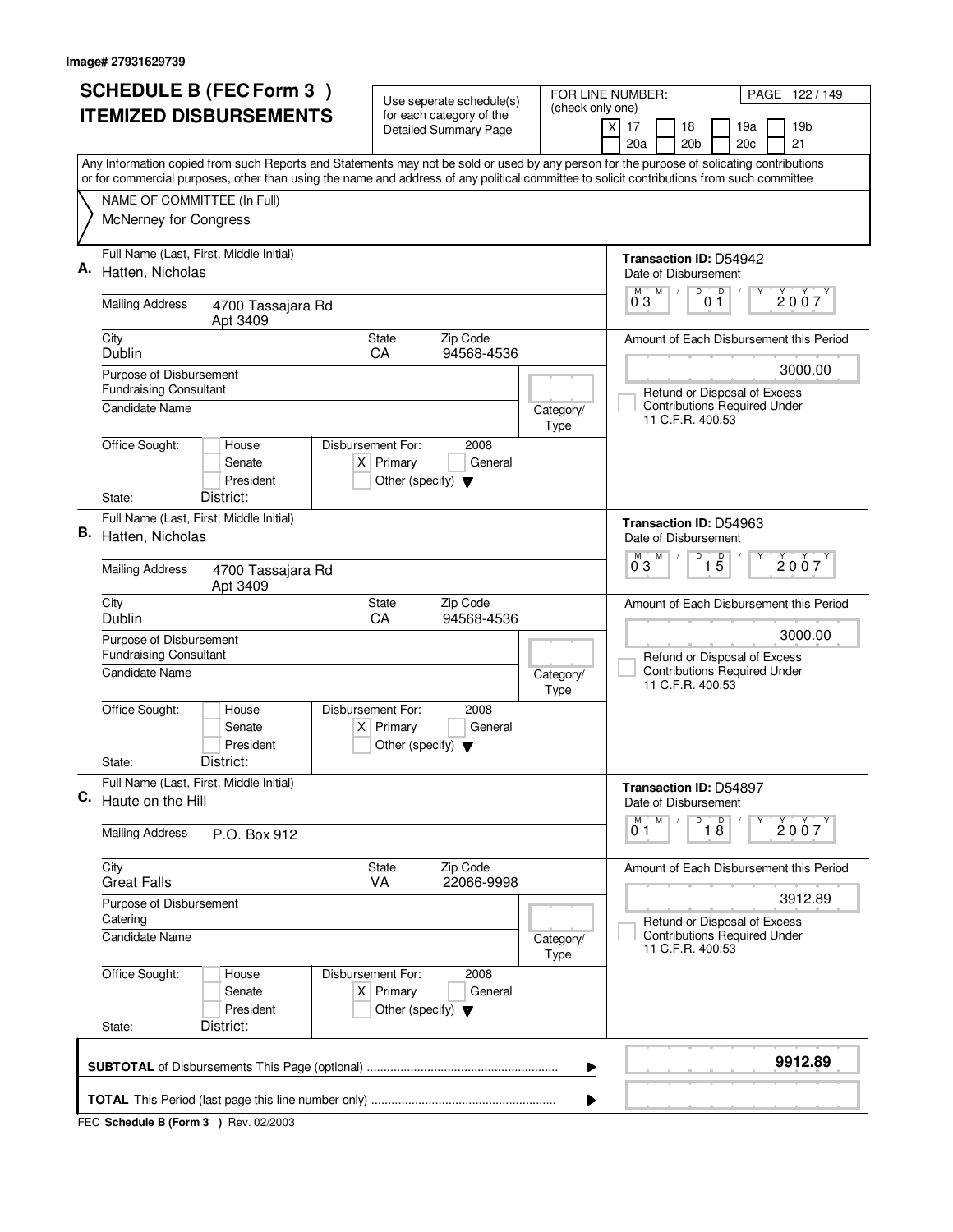|    | <b>SCHEDULE B (FEC Form 3)</b>                                                                                                                                                                                                                                                         | Use seperate schedule(s)                                                                    |                          | FOR LINE NUMBER:<br>PAGE 123 / 149                                                    |
|----|----------------------------------------------------------------------------------------------------------------------------------------------------------------------------------------------------------------------------------------------------------------------------------------|---------------------------------------------------------------------------------------------|--------------------------|---------------------------------------------------------------------------------------|
|    | <b>ITEMIZED DISBURSEMENTS</b>                                                                                                                                                                                                                                                          | for each category of the<br><b>Detailed Summary Page</b>                                    | (check only one)         | 19 <sub>b</sub><br>$\times$<br>17<br>18<br>19a<br>20a<br>20 <sub>b</sub><br>21<br>20c |
|    | Any Information copied from such Reports and Statements may not be sold or used by any person for the purpose of solicating contributions<br>or for commercial purposes, other than using the name and address of any political committee to solicit contributions from such committee |                                                                                             |                          |                                                                                       |
|    | NAME OF COMMITTEE (In Full)                                                                                                                                                                                                                                                            |                                                                                             |                          |                                                                                       |
|    | McNerney for Congress                                                                                                                                                                                                                                                                  |                                                                                             |                          |                                                                                       |
| Α. | Full Name (Last, First, Middle Initial)                                                                                                                                                                                                                                                |                                                                                             |                          | Transaction ID: D54880                                                                |
|    | Holiday Inn- Capitol                                                                                                                                                                                                                                                                   |                                                                                             |                          | Date of Disbursement<br>M<br>D<br>M                                                   |
|    | <b>Mailing Address</b><br>550 C St SW                                                                                                                                                                                                                                                  |                                                                                             |                          | $0\overset{D}{6}$<br>2007<br>0 <sub>1</sub>                                           |
|    | City<br>Washington                                                                                                                                                                                                                                                                     | Zip Code<br><b>State</b><br>20024-2594<br>DC                                                |                          | Amount of Each Disbursement this Period                                               |
|    | Purpose of Disbursement                                                                                                                                                                                                                                                                |                                                                                             |                          | 1076.30                                                                               |
|    | Candidate Hotel<br>Candidate Name                                                                                                                                                                                                                                                      |                                                                                             |                          | Refund or Disposal of Excess<br><b>Contributions Required Under</b>                   |
|    |                                                                                                                                                                                                                                                                                        |                                                                                             | Category/<br><b>Type</b> | 11 C.F.R. 400.53                                                                      |
|    | Office Sought:<br>House<br>Senate<br>President                                                                                                                                                                                                                                         | Disbursement For:<br>2008<br>$X$ Primary<br>General<br>Other (specify) $\blacktriangledown$ |                          |                                                                                       |
|    | District:<br>State:                                                                                                                                                                                                                                                                    |                                                                                             |                          |                                                                                       |
| В. | Full Name (Last, First, Middle Initial)<br>IBEW Local Union 595 Building Fund                                                                                                                                                                                                          |                                                                                             |                          | <b>Transaction ID: D54889</b><br>Date of Disbursement                                 |
|    | <b>Mailing Address</b><br>6250 Village Pkwy                                                                                                                                                                                                                                            |                                                                                             |                          | $\overline{D}$<br>M<br>$\overline{16}$<br>M<br>2007<br>01                             |
|    | City<br>Dublin                                                                                                                                                                                                                                                                         | Zip Code<br><b>State</b><br>94568<br>CA                                                     |                          | Amount of Each Disbursement this Period                                               |
|    | Purpose of Disbursement<br><b>Office Rent &amp; Utilities</b>                                                                                                                                                                                                                          |                                                                                             |                          | 660.00<br>Refund or Disposal of Excess                                                |
|    | <b>Candidate Name</b>                                                                                                                                                                                                                                                                  |                                                                                             | Category/<br><b>Type</b> | <b>Contributions Required Under</b><br>11 C.F.R. 400.53                               |
|    | Office Sought:<br>House<br>Senate<br>President                                                                                                                                                                                                                                         | Disbursement For:<br>2006<br>X General<br>Primary<br>Other (specify) $\blacktriangledown$   |                          |                                                                                       |
|    | District:<br>State:                                                                                                                                                                                                                                                                    |                                                                                             |                          |                                                                                       |
| C. | Full Name (Last, First, Middle Initial)<br>IBEW Local Union 595 Building Fund                                                                                                                                                                                                          |                                                                                             |                          | Transaction ID: D54958<br>Date of Disbursement                                        |
|    | <b>Mailing Address</b><br>6250 Village Pkwy                                                                                                                                                                                                                                            |                                                                                             |                          | D<br>M<br>$\overline{1\,5}$<br>$0^{\circ}3$<br>2007                                   |
|    | City<br>Dublin                                                                                                                                                                                                                                                                         | State<br>Zip Code<br>CA<br>94568                                                            |                          | Amount of Each Disbursement this Period                                               |
|    | Purpose of Disbursement<br><b>Office Phones</b>                                                                                                                                                                                                                                        |                                                                                             |                          | 536.35<br>Refund or Disposal of Excess                                                |
|    | Candidate Name                                                                                                                                                                                                                                                                         |                                                                                             | Category/<br><b>Type</b> | <b>Contributions Required Under</b><br>11 C.F.R. 400.53                               |
|    | Office Sought:<br>House<br>Senate<br>President<br>District:<br>State:                                                                                                                                                                                                                  | Disbursement For:<br>2006<br>X General<br>Primary<br>Other (specify) $\blacktriangledown$   |                          |                                                                                       |
|    |                                                                                                                                                                                                                                                                                        |                                                                                             |                          | 2272.65                                                                               |
|    |                                                                                                                                                                                                                                                                                        |                                                                                             | ▶                        |                                                                                       |
|    |                                                                                                                                                                                                                                                                                        |                                                                                             |                          |                                                                                       |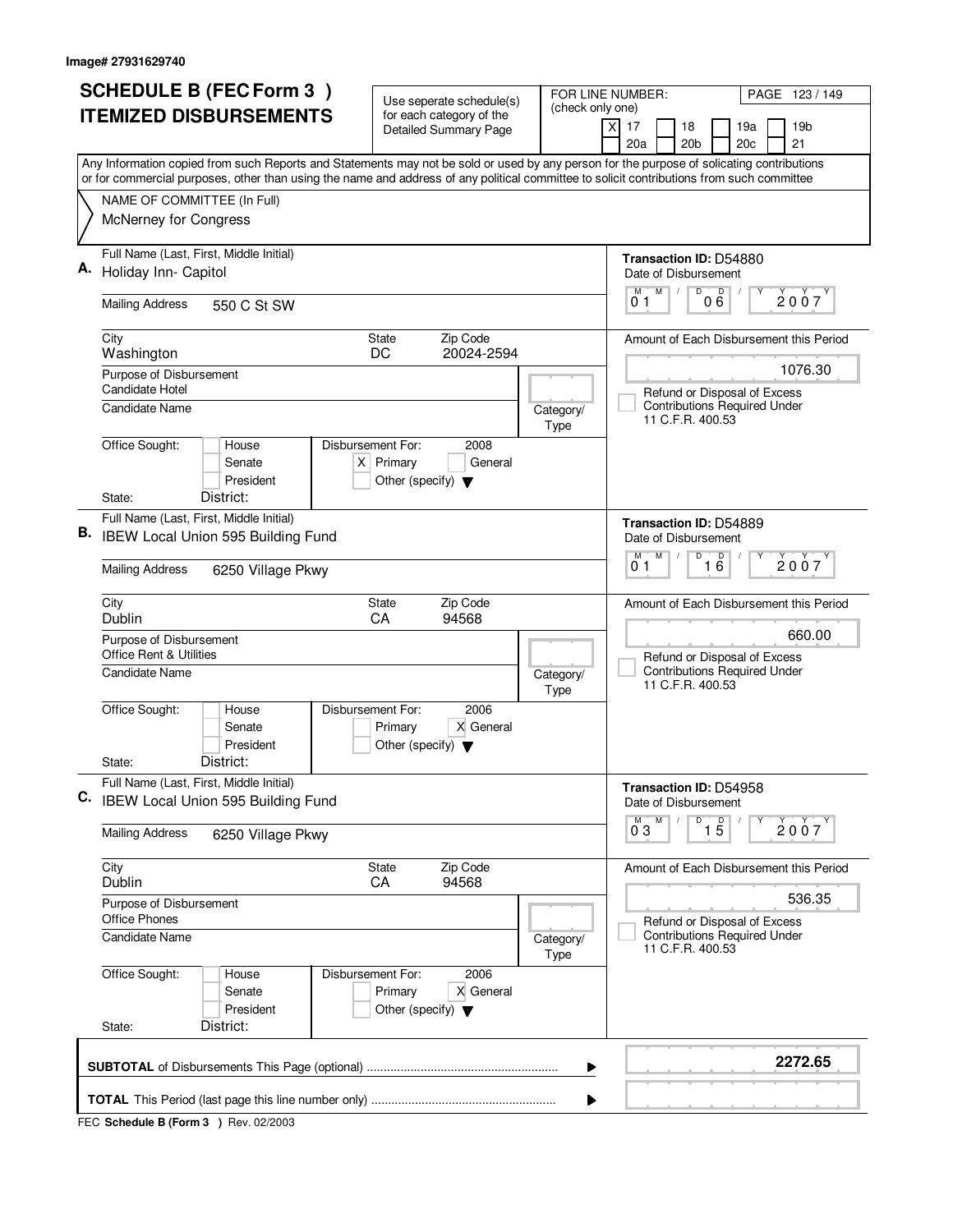|    | <b>SCHEDULE B (FEC Form 3)</b>                                                                                                                                                                                                                                                         | Use seperate schedule(s)                                                                    |                   | FOR LINE NUMBER:<br>PAGE 124 / 149                      |  |  |  |
|----|----------------------------------------------------------------------------------------------------------------------------------------------------------------------------------------------------------------------------------------------------------------------------------------|---------------------------------------------------------------------------------------------|-------------------|---------------------------------------------------------|--|--|--|
|    | <b>ITEMIZED DISBURSEMENTS</b>                                                                                                                                                                                                                                                          | for each category of the<br><b>Detailed Summary Page</b>                                    | (check only one)  | $\times$<br>17<br>18<br>19a<br>19 <sub>b</sub>          |  |  |  |
|    |                                                                                                                                                                                                                                                                                        |                                                                                             |                   | 20 <sub>b</sub><br>20c<br>21<br>20a                     |  |  |  |
|    | Any Information copied from such Reports and Statements may not be sold or used by any person for the purpose of solicating contributions<br>or for commercial purposes, other than using the name and address of any political committee to solicit contributions from such committee |                                                                                             |                   |                                                         |  |  |  |
|    | NAME OF COMMITTEE (In Full)                                                                                                                                                                                                                                                            |                                                                                             |                   |                                                         |  |  |  |
|    | McNerney for Congress                                                                                                                                                                                                                                                                  |                                                                                             |                   |                                                         |  |  |  |
|    | Full Name (Last, First, Middle Initial)                                                                                                                                                                                                                                                |                                                                                             |                   | <b>Transaction ID: D54959</b>                           |  |  |  |
| Α. | IBEW Local Union 595 Building Fund                                                                                                                                                                                                                                                     |                                                                                             |                   | Date of Disbursement<br>D<br>M                          |  |  |  |
|    | <b>Mailing Address</b><br>6250 Village Pkwy                                                                                                                                                                                                                                            |                                                                                             |                   | $1\overline{5}$<br>2007<br>03                           |  |  |  |
|    | City<br>Dublin                                                                                                                                                                                                                                                                         | Zip Code<br><b>State</b><br>94568<br>CA                                                     |                   | Amount of Each Disbursement this Period                 |  |  |  |
|    | Purpose of Disbursement<br>Office Phones                                                                                                                                                                                                                                               |                                                                                             |                   | 770.15<br>Refund or Disposal of Excess                  |  |  |  |
|    | Candidate Name                                                                                                                                                                                                                                                                         |                                                                                             | Category/<br>Type | <b>Contributions Required Under</b><br>11 C.F.R. 400.53 |  |  |  |
|    | Office Sought:<br>House<br>Senate<br>President                                                                                                                                                                                                                                         | Disbursement For:<br>2008<br>$X$ Primary<br>General<br>Other (specify) $\blacktriangledown$ |                   |                                                         |  |  |  |
|    | District:<br>State:<br>Full Name (Last, First, Middle Initial)                                                                                                                                                                                                                         |                                                                                             |                   |                                                         |  |  |  |
| В. | IBEW Local Union 595 Building Fund                                                                                                                                                                                                                                                     |                                                                                             |                   | <b>Transaction ID: D54946</b><br>Date of Disbursement   |  |  |  |
|    | <b>Mailing Address</b><br>6250 Village Pkwy                                                                                                                                                                                                                                            |                                                                                             |                   | D<br>M<br>М<br>$0\overline{5}$<br>2007<br>03            |  |  |  |
|    | City<br>Dublin                                                                                                                                                                                                                                                                         | Zip Code<br><b>State</b><br>CA<br>94568                                                     |                   | Amount of Each Disbursement this Period                 |  |  |  |
|    | Purpose of Disbursement<br><b>Office Rent &amp; Utilities</b>                                                                                                                                                                                                                          |                                                                                             |                   | 330.00<br>Refund or Disposal of Excess                  |  |  |  |
|    | <b>Candidate Name</b>                                                                                                                                                                                                                                                                  |                                                                                             | Category/<br>Type | <b>Contributions Required Under</b><br>11 C.F.R. 400.53 |  |  |  |
|    | Office Sought:<br>House<br>Senate<br>President                                                                                                                                                                                                                                         | Disbursement For:<br>2006<br>X General<br>Primary<br>Other (specify) $\blacktriangledown$   |                   |                                                         |  |  |  |
|    | District:<br>State:                                                                                                                                                                                                                                                                    |                                                                                             |                   |                                                         |  |  |  |
| C. | Full Name (Last, First, Middle Initial)<br>James, Eden                                                                                                                                                                                                                                 |                                                                                             |                   | Transaction ID: D54943<br>Date of Disbursement          |  |  |  |
|    | <b>Mailing Address</b><br>518 Forest St.                                                                                                                                                                                                                                               |                                                                                             |                   | D<br>M<br>0 <sup>0</sup><br>$0^{\overline{0}}3$<br>2007 |  |  |  |
|    | City<br>Oakland                                                                                                                                                                                                                                                                        | Zip Code<br>State<br>94618<br>CA                                                            |                   | Amount of Each Disbursement this Period                 |  |  |  |
|    | Purpose of Disbursement<br>Consultant-Fieldwork                                                                                                                                                                                                                                        |                                                                                             |                   | 2500.00<br>Refund or Disposal of Excess                 |  |  |  |
|    | Candidate Name                                                                                                                                                                                                                                                                         |                                                                                             | Category/<br>Type | <b>Contributions Required Under</b><br>11 C.F.R. 400.53 |  |  |  |
|    | Office Sought:<br>House<br>Senate<br>President                                                                                                                                                                                                                                         | Disbursement For:<br>2006<br>X General<br>Primary<br>Other (specify) $\blacktriangledown$   |                   |                                                         |  |  |  |
|    | District:<br>State:                                                                                                                                                                                                                                                                    |                                                                                             |                   |                                                         |  |  |  |
|    |                                                                                                                                                                                                                                                                                        |                                                                                             | ▶                 | 3600.15                                                 |  |  |  |
|    | ▶                                                                                                                                                                                                                                                                                      |                                                                                             |                   |                                                         |  |  |  |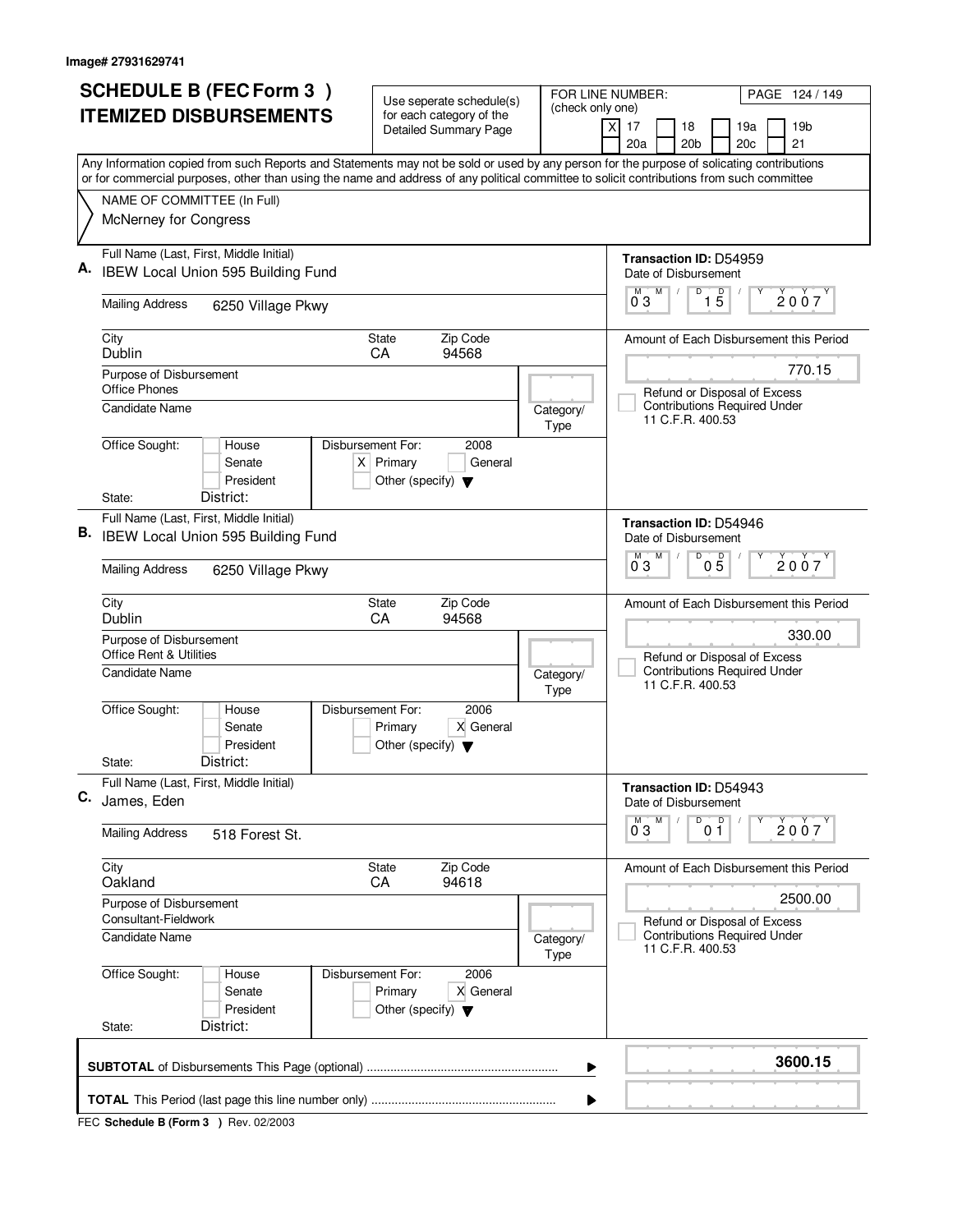|    | <b>SCHEDULE B (FEC Form 3)</b>                                                                                                                                                                                                                                                         | Use seperate schedule(s)                                                                    |                   | FOR LINE NUMBER:<br>PAGE 125/149                                               |  |  |  |
|----|----------------------------------------------------------------------------------------------------------------------------------------------------------------------------------------------------------------------------------------------------------------------------------------|---------------------------------------------------------------------------------------------|-------------------|--------------------------------------------------------------------------------|--|--|--|
|    | <b>ITEMIZED DISBURSEMENTS</b>                                                                                                                                                                                                                                                          | for each category of the<br><b>Detailed Summary Page</b>                                    | (check only one)  | 17<br>18<br>19a<br>19 <sub>b</sub><br>X<br>20a<br>20 <sub>b</sub><br>20c<br>21 |  |  |  |
|    | Any Information copied from such Reports and Statements may not be sold or used by any person for the purpose of solicating contributions<br>or for commercial purposes, other than using the name and address of any political committee to solicit contributions from such committee |                                                                                             |                   |                                                                                |  |  |  |
|    | NAME OF COMMITTEE (In Full)                                                                                                                                                                                                                                                            |                                                                                             |                   |                                                                                |  |  |  |
|    | McNerney for Congress                                                                                                                                                                                                                                                                  |                                                                                             |                   |                                                                                |  |  |  |
|    | Full Name (Last, First, Middle Initial)<br>James, Eden                                                                                                                                                                                                                                 |                                                                                             |                   | Transaction ID: D54899<br>Date of Disbursement                                 |  |  |  |
|    | <b>Mailing Address</b><br>518 Forest St.                                                                                                                                                                                                                                               |                                                                                             |                   | M<br>D<br>19<br>M<br>2007<br>01                                                |  |  |  |
|    | City<br>Oakland                                                                                                                                                                                                                                                                        | <b>State</b><br>Zip Code<br>CA<br>94618                                                     |                   | Amount of Each Disbursement this Period                                        |  |  |  |
|    | Purpose of Disbursement<br>Consultant-Fieldwork<br>Candidate Name                                                                                                                                                                                                                      |                                                                                             |                   | 500.00<br>Refund or Disposal of Excess<br><b>Contributions Required Under</b>  |  |  |  |
|    | Office Sought:<br>House                                                                                                                                                                                                                                                                | Disbursement For:<br>2006                                                                   | Category/<br>Type | 11 C.F.R. 400.53                                                               |  |  |  |
|    | Senate<br>President                                                                                                                                                                                                                                                                    | Primary<br>X General<br>Other (specify) $\blacktriangledown$                                |                   |                                                                                |  |  |  |
|    | District:<br>State:                                                                                                                                                                                                                                                                    |                                                                                             |                   |                                                                                |  |  |  |
| В. | Full Name (Last, First, Middle Initial)<br>James, Eden                                                                                                                                                                                                                                 |                                                                                             |                   | Transaction ID: D54917<br>Date of Disbursement<br>$\overline{D}$<br>D<br>M     |  |  |  |
|    | <b>Mailing Address</b><br>518 Forest St.                                                                                                                                                                                                                                               |                                                                                             |                   | 2007<br>$0^{\degree}2$<br>06                                                   |  |  |  |
|    | City<br>Oakland                                                                                                                                                                                                                                                                        | Zip Code<br><b>State</b><br>CA<br>94618                                                     |                   | Amount of Each Disbursement this Period<br>1250.00                             |  |  |  |
|    | Purpose of Disbursement<br>Consultant-Fieldwork<br>Candidate Name                                                                                                                                                                                                                      |                                                                                             |                   | Refund or Disposal of Excess<br><b>Contributions Required Under</b>            |  |  |  |
|    |                                                                                                                                                                                                                                                                                        |                                                                                             | Category/<br>Type | 11 C.F.R. 400.53                                                               |  |  |  |
|    | Office Sought:<br>House<br>Senate<br>President                                                                                                                                                                                                                                         | Disbursement For:<br>2006<br>X General<br>Primary<br>Other (specify) $\blacktriangledown$   |                   |                                                                                |  |  |  |
|    | District:<br>State:                                                                                                                                                                                                                                                                    |                                                                                             |                   |                                                                                |  |  |  |
| C. | Full Name (Last, First, Middle Initial)<br>Judy Kruckshank                                                                                                                                                                                                                             |                                                                                             |                   | Transaction ID: D54936<br>Date of Disbursement                                 |  |  |  |
|    | <b>Mailing Address</b><br>61 Crecienta Dr                                                                                                                                                                                                                                              |                                                                                             |                   | $D$ <sub>2</sub> $\overline{2}$<br>M<br>2007<br>$0^{\degree}2$                 |  |  |  |
|    | City<br>Sausalito                                                                                                                                                                                                                                                                      | Zip Code<br>State<br>CA<br>94965-1882                                                       |                   | Amount of Each Disbursement this Period<br>500.00                              |  |  |  |
|    | Purpose of Disbursement<br><b>Staff Meeting Expense</b>                                                                                                                                                                                                                                |                                                                                             |                   | Refund or Disposal of Excess                                                   |  |  |  |
|    | <b>Candidate Name</b>                                                                                                                                                                                                                                                                  |                                                                                             | Category/<br>Type | <b>Contributions Required Under</b><br>11 C.F.R. 400.53                        |  |  |  |
|    | Office Sought:<br>House<br>Senate<br>President<br>District:<br>State:                                                                                                                                                                                                                  | 2008<br>Disbursement For:<br>$X$ Primary<br>General<br>Other (specify) $\blacktriangledown$ |                   |                                                                                |  |  |  |
|    |                                                                                                                                                                                                                                                                                        |                                                                                             |                   |                                                                                |  |  |  |
|    |                                                                                                                                                                                                                                                                                        |                                                                                             | ▶                 | 2250.00                                                                        |  |  |  |
|    |                                                                                                                                                                                                                                                                                        |                                                                                             |                   |                                                                                |  |  |  |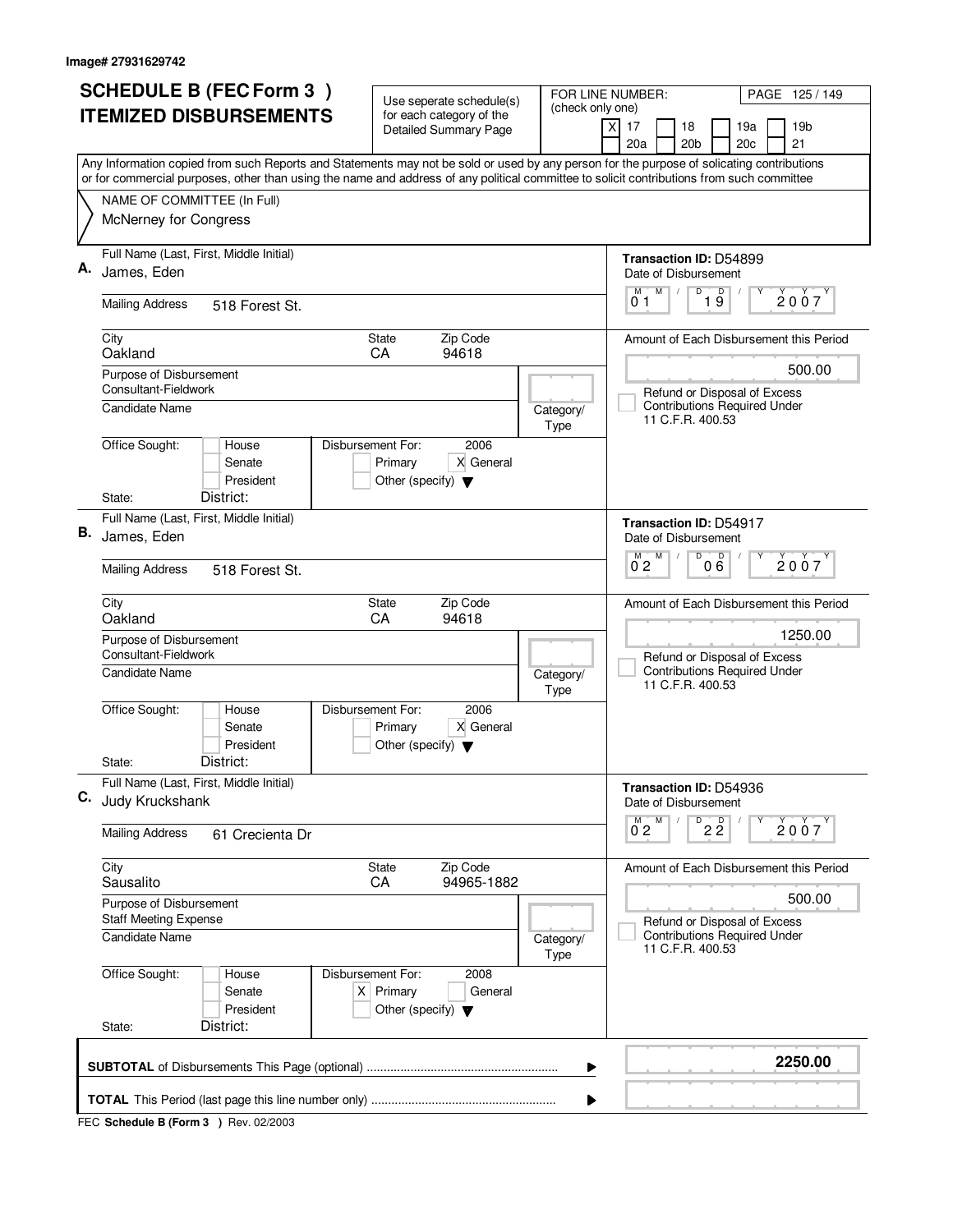| <b>SCHEDULE B (FEC Form 3)</b> |                                                                                                                                           | Use seperate schedule(s)                                               |                   | FOR LINE NUMBER:<br>PAGE 126/149                                               |  |  |
|--------------------------------|-------------------------------------------------------------------------------------------------------------------------------------------|------------------------------------------------------------------------|-------------------|--------------------------------------------------------------------------------|--|--|
|                                | <b>ITEMIZED DISBURSEMENTS</b>                                                                                                             | for each category of the<br><b>Detailed Summary Page</b>               | (check only one)  | 17<br>18<br>19a<br>19 <sub>b</sub><br>X<br>20a<br>20 <sub>b</sub><br>20c<br>21 |  |  |
|                                | Any Information copied from such Reports and Statements may not be sold or used by any person for the purpose of solicating contributions |                                                                        |                   |                                                                                |  |  |
|                                | or for commercial purposes, other than using the name and address of any political committee to solicit contributions from such committee |                                                                        |                   |                                                                                |  |  |
|                                | NAME OF COMMITTEE (In Full)<br>McNerney for Congress                                                                                      |                                                                        |                   |                                                                                |  |  |
|                                | Full Name (Last, First, Middle Initial)                                                                                                   |                                                                        |                   | Transaction ID: D54973                                                         |  |  |
|                                | Kingsmill Resort                                                                                                                          |                                                                        |                   | Date of Disbursement<br>M<br>D<br>$\overline{p}$<br>M                          |  |  |
|                                | <b>Mailing Address</b><br>1010 Kingsmill Rd                                                                                               |                                                                        |                   | 2007<br>$0^{\degree}2$<br>01                                                   |  |  |
|                                | City<br>Williamsburg                                                                                                                      | Zip Code<br>State<br>23185-5576<br>VA                                  |                   | Amount of Each Disbursement this Period                                        |  |  |
|                                | Purpose of Disbursement<br><b>Travel Expenses</b>                                                                                         |                                                                        |                   | 950.00<br>Refund or Disposal of Excess                                         |  |  |
|                                | <b>Candidate Name</b>                                                                                                                     |                                                                        | Category/<br>Type | <b>Contributions Required Under</b><br>11 C.F.R. 400.53                        |  |  |
|                                | Office Sought:<br>Disbursement For:<br>House<br>Senate<br>President<br>District:                                                          | 2008<br>$X$ Primary<br>General<br>Other (specify) $\blacktriangledown$ |                   |                                                                                |  |  |
|                                | State:<br>Full Name (Last, First, Middle Initial)                                                                                         |                                                                        |                   |                                                                                |  |  |
| В.                             | <b>Miles Kurland</b>                                                                                                                      |                                                                        |                   | <b>Transaction ID: D54978</b><br>Date of Disbursement                          |  |  |
|                                | <b>Mailing Address</b><br>2042 Humboldt Street                                                                                            |                                                                        |                   | $\overline{D}$<br>M<br>D<br>M<br>2007<br>04<br>01                              |  |  |
|                                | City<br>Santa Rosa                                                                                                                        | Zip Code<br><b>State</b><br>CA<br>95404                                |                   | Amount of Each Disbursement this Period                                        |  |  |
|                                | Purpose of Disbursement<br>Website                                                                                                        |                                                                        |                   | 1125.00<br>Refund or Disposal of Excess                                        |  |  |
|                                | <b>Candidate Name</b>                                                                                                                     |                                                                        | Category/<br>Type | <b>Contributions Required Under</b><br>11 C.F.R. 400.53                        |  |  |
|                                | Office Sought:<br>Disbursement For:<br>House<br>Senate<br>President                                                                       | 2006<br>X General<br>Primary<br>Other (specify) $\blacktriangledown$   |                   |                                                                                |  |  |
|                                | District:<br>State:                                                                                                                       |                                                                        |                   |                                                                                |  |  |
|                                | Full Name (Last, First, Middle Initial)<br>C. Kurland Digital                                                                             |                                                                        |                   | Transaction ID: D54945<br>Date of Disbursement                                 |  |  |
|                                | <b>Mailing Address</b><br>Miles Kurland 2042 Humboldt St.                                                                                 |                                                                        |                   | D<br>M<br>05<br>2007<br>$0^{\degree}3$                                         |  |  |
|                                | City<br>Santa Rosa                                                                                                                        | Zip Code<br>State<br>CA<br>95404                                       |                   | Amount of Each Disbursement this Period                                        |  |  |
|                                | Purpose of Disbursement<br>Printing                                                                                                       |                                                                        |                   | 930.00<br>Refund or Disposal of Excess                                         |  |  |
|                                | <b>Candidate Name</b>                                                                                                                     |                                                                        | Category/<br>Type | <b>Contributions Required Under</b><br>11 C.F.R. 400.53                        |  |  |
|                                | Office Sought:<br>Disbursement For:<br>House<br>Senate<br>President                                                                       | 2008<br>$X$ Primary<br>General<br>Other (specify) $\blacktriangledown$ |                   |                                                                                |  |  |
|                                | District:<br>State:                                                                                                                       |                                                                        |                   |                                                                                |  |  |
|                                | 3005.00<br>▶                                                                                                                              |                                                                        |                   |                                                                                |  |  |
|                                |                                                                                                                                           |                                                                        | ▶                 |                                                                                |  |  |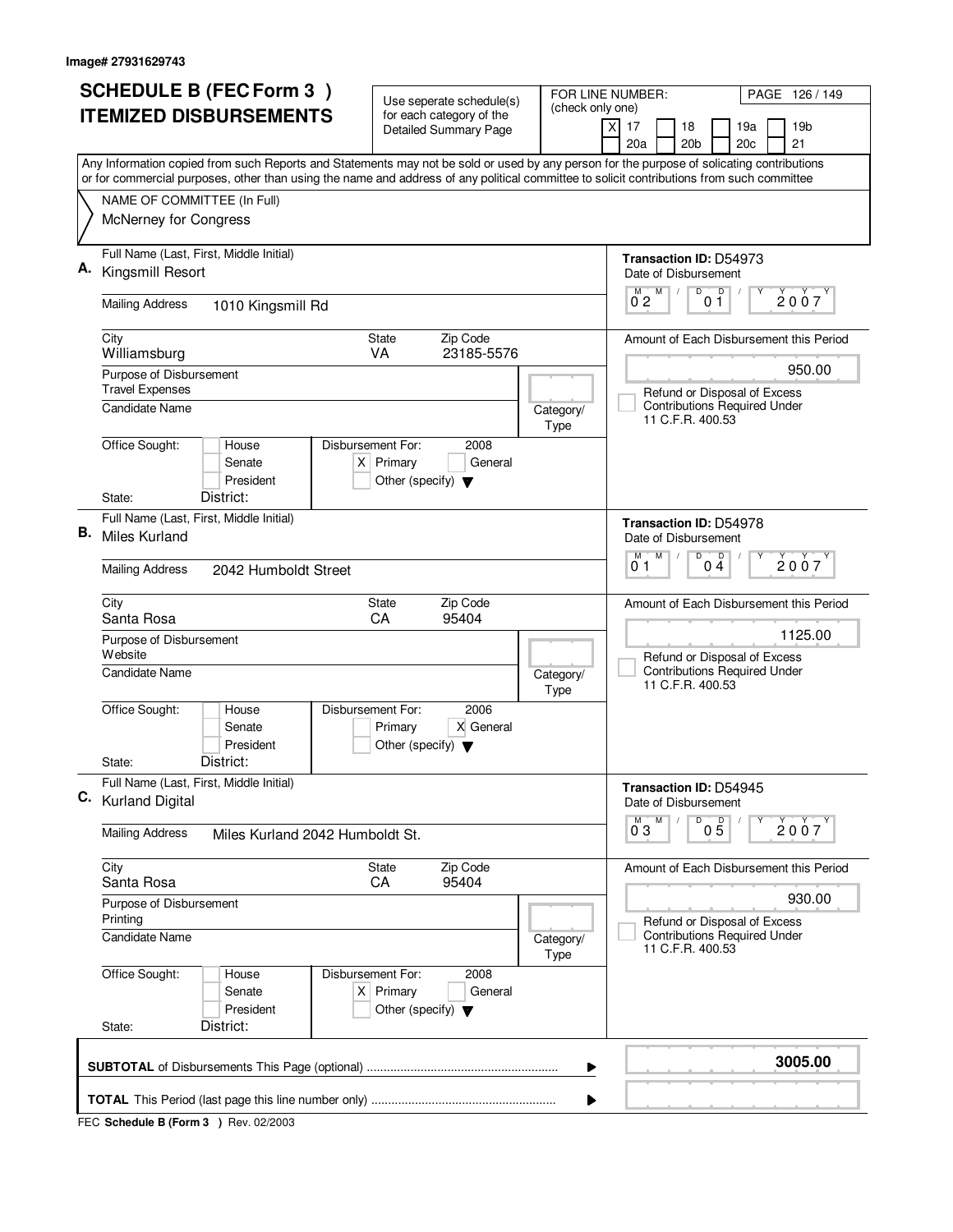| <b>SCHEDULE B (FEC Form 3)</b> |                                                                                                                                                                                                                                                                                        | Use seperate schedule(s)                                                                    |                   | FOR LINE NUMBER:<br>PAGE 127/149                                               |  |  |
|--------------------------------|----------------------------------------------------------------------------------------------------------------------------------------------------------------------------------------------------------------------------------------------------------------------------------------|---------------------------------------------------------------------------------------------|-------------------|--------------------------------------------------------------------------------|--|--|
|                                | <b>ITEMIZED DISBURSEMENTS</b>                                                                                                                                                                                                                                                          | for each category of the<br><b>Detailed Summary Page</b>                                    | (check only one)  | 17<br>18<br>19a<br>19 <sub>b</sub><br>X<br>20a<br>20 <sub>b</sub><br>20c<br>21 |  |  |
|                                | Any Information copied from such Reports and Statements may not be sold or used by any person for the purpose of solicating contributions<br>or for commercial purposes, other than using the name and address of any political committee to solicit contributions from such committee |                                                                                             |                   |                                                                                |  |  |
|                                | NAME OF COMMITTEE (In Full)                                                                                                                                                                                                                                                            |                                                                                             |                   |                                                                                |  |  |
|                                | McNerney for Congress                                                                                                                                                                                                                                                                  |                                                                                             |                   |                                                                                |  |  |
|                                | Full Name (Last, First, Middle Initial)<br>Linden Self-Storage                                                                                                                                                                                                                         |                                                                                             |                   | Transaction ID: D54961<br>Date of Disbursement                                 |  |  |
|                                | <b>Mailing Address</b><br>18901 E. Front St.                                                                                                                                                                                                                                           |                                                                                             |                   | M<br>D<br>$1\overline{5}$<br>M<br>2007<br>$0^{\degree}3$                       |  |  |
|                                | City<br>Linden                                                                                                                                                                                                                                                                         | <b>State</b><br>Zip Code<br>CA<br>95236                                                     |                   | Amount of Each Disbursement this Period                                        |  |  |
|                                | Purpose of Disbursement<br>Records Storage                                                                                                                                                                                                                                             |                                                                                             |                   | 207.00<br>Refund or Disposal of Excess                                         |  |  |
|                                | <b>Candidate Name</b>                                                                                                                                                                                                                                                                  |                                                                                             | Category/<br>Type | <b>Contributions Required Under</b><br>11 C.F.R. 400.53                        |  |  |
|                                | Office Sought:<br>House<br>Senate<br>President                                                                                                                                                                                                                                         | Disbursement For:<br>2008<br>$X$ Primary<br>General<br>Other (specify) $\blacktriangledown$ |                   |                                                                                |  |  |
|                                | District:<br>State:<br>Full Name (Last, First, Middle Initial)                                                                                                                                                                                                                         |                                                                                             |                   |                                                                                |  |  |
| В.                             | Mama Mia's                                                                                                                                                                                                                                                                             |                                                                                             |                   | Transaction ID: D54926<br>Date of Disbursement<br>D<br>D<br>M                  |  |  |
|                                | <b>Mailing Address</b><br>275 E. Dunne Ave.                                                                                                                                                                                                                                            |                                                                                             |                   | 2007<br>2 Ĭ<br>0 <sub>2</sub>                                                  |  |  |
|                                | City<br>Morgan Hill                                                                                                                                                                                                                                                                    | Zip Code<br><b>State</b><br>CA<br>95037                                                     |                   | Amount of Each Disbursement this Period                                        |  |  |
|                                | Purpose of Disbursement<br>Catering                                                                                                                                                                                                                                                    |                                                                                             |                   | 1186.75<br>Refund or Disposal of Excess<br><b>Contributions Required Under</b> |  |  |
|                                | Candidate Name<br>House                                                                                                                                                                                                                                                                |                                                                                             | Category/<br>Type | 11 C.F.R. 400.53                                                               |  |  |
|                                | Office Sought:<br>Senate<br>President                                                                                                                                                                                                                                                  | Disbursement For:<br>2008<br>$X$ Primary<br>General<br>Other (specify) $\blacktriangledown$ |                   |                                                                                |  |  |
|                                | District:<br>State:                                                                                                                                                                                                                                                                    |                                                                                             |                   |                                                                                |  |  |
| C.                             | Full Name (Last, First, Middle Initial)<br>McNerney for Congress Petty Cash                                                                                                                                                                                                            |                                                                                             |                   | Transaction ID: D88190<br>Date of Disbursement                                 |  |  |
|                                | <b>Mailing Address</b><br>6520 Village Parkway 2nd Floor                                                                                                                                                                                                                               |                                                                                             |                   | D<br>M<br>0 <sup>0</sup><br>2007<br>$0^{\degree}2$                             |  |  |
|                                | City<br>Dublin                                                                                                                                                                                                                                                                         | Zip Code<br>State<br>CA<br>94568                                                            |                   | Amount of Each Disbursement this Period                                        |  |  |
|                                | Purpose of Disbursement<br>Establish Petty Cash Fund                                                                                                                                                                                                                                   |                                                                                             |                   | 400.00<br>Refund or Disposal of Excess                                         |  |  |
|                                | <b>Candidate Name</b>                                                                                                                                                                                                                                                                  |                                                                                             | Category/<br>Type | <b>Contributions Required Under</b><br>11 C.F.R. 400.53                        |  |  |
|                                | Office Sought:<br>House<br>Senate<br>President                                                                                                                                                                                                                                         | 2008<br>Disbursement For:<br>$X$ Primary<br>General<br>Other (specify) $\blacktriangledown$ |                   |                                                                                |  |  |
|                                | District:<br>State:                                                                                                                                                                                                                                                                    |                                                                                             |                   |                                                                                |  |  |
|                                | 1793.75<br>▶                                                                                                                                                                                                                                                                           |                                                                                             |                   |                                                                                |  |  |
|                                |                                                                                                                                                                                                                                                                                        |                                                                                             |                   |                                                                                |  |  |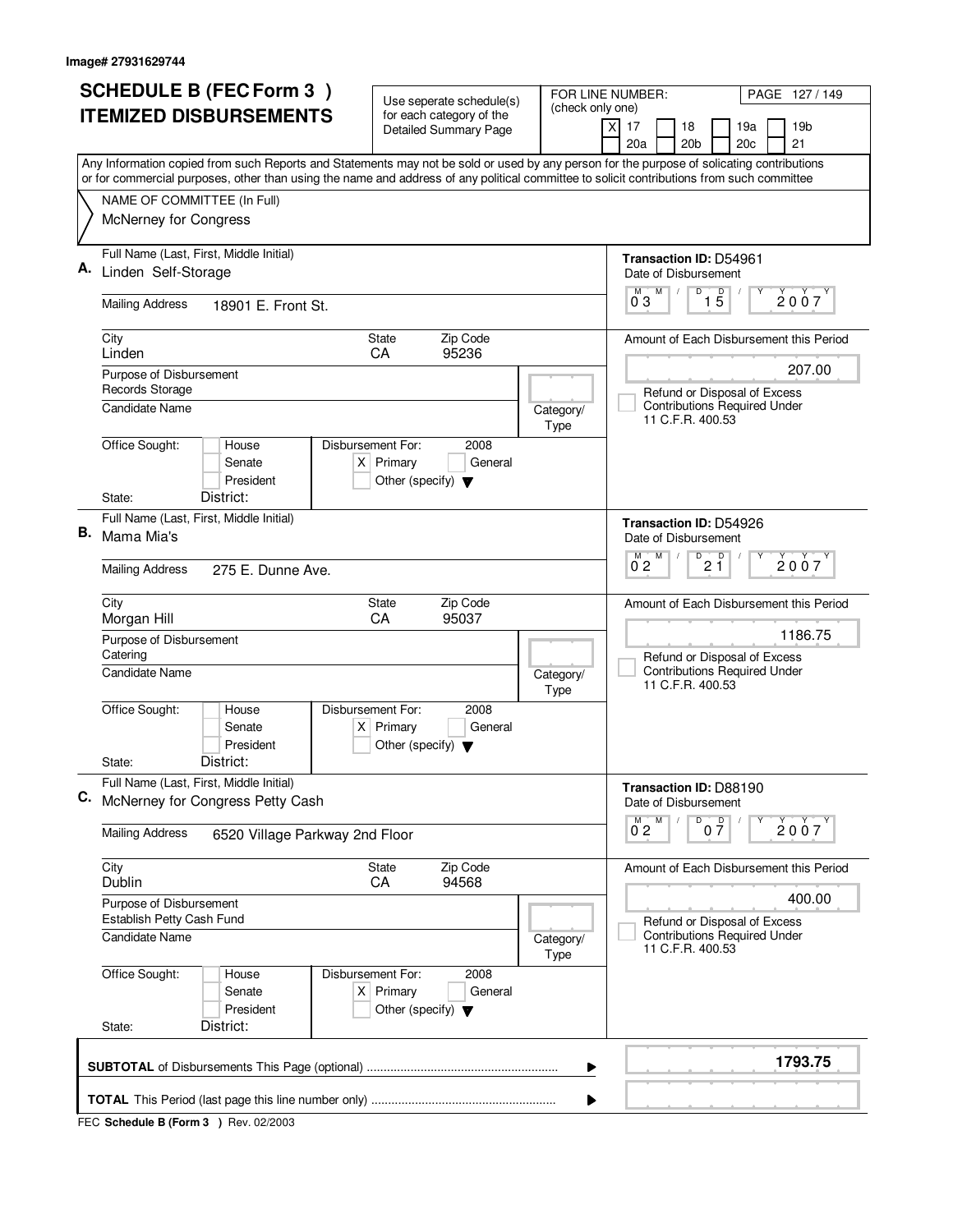| <b>SCHEDULE B (FEC Form 3)</b> |                                                                                                                                                                          | Use seperate schedule(s)                                               |                   | FOR LINE NUMBER:<br>PAGE 128 / 149                                                      |  |  |  |
|--------------------------------|--------------------------------------------------------------------------------------------------------------------------------------------------------------------------|------------------------------------------------------------------------|-------------------|-----------------------------------------------------------------------------------------|--|--|--|
|                                | <b>ITEMIZED DISBURSEMENTS</b>                                                                                                                                            | for each category of the<br><b>Detailed Summary Page</b>               | (check only one)  | 17<br>18<br>19a<br>19 <sub>b</sub><br>X<br>20a<br>20 <sub>b</sub><br>20c<br>21          |  |  |  |
|                                | Any Information copied from such Reports and Statements may not be sold or used by any person for the purpose of solicating contributions                                |                                                                        |                   |                                                                                         |  |  |  |
|                                | or for commercial purposes, other than using the name and address of any political committee to solicit contributions from such committee<br>NAME OF COMMITTEE (In Full) |                                                                        |                   |                                                                                         |  |  |  |
|                                | McNerney for Congress                                                                                                                                                    |                                                                        |                   |                                                                                         |  |  |  |
|                                | Full Name (Last, First, Middle Initial)                                                                                                                                  |                                                                        |                   | Transaction ID: D54898                                                                  |  |  |  |
|                                | NGP Software, Inc.                                                                                                                                                       |                                                                        |                   | Date of Disbursement                                                                    |  |  |  |
|                                | <b>Mailing Address</b><br>1101 Vermont Ave. NW Ste. 710                                                                                                                  |                                                                        |                   | M<br>D<br>$\overline{18}$<br>M<br>2007<br>01                                            |  |  |  |
|                                | City<br>Washington                                                                                                                                                       | Zip Code<br><b>State</b><br>20005<br>DC                                |                   | Amount of Each Disbursement this Period                                                 |  |  |  |
|                                | Purpose of Disbursement                                                                                                                                                  |                                                                        |                   | 500.00                                                                                  |  |  |  |
|                                | <b>Computer Software</b><br><b>Candidate Name</b>                                                                                                                        |                                                                        | Category/         | Refund or Disposal of Excess<br><b>Contributions Required Under</b>                     |  |  |  |
|                                |                                                                                                                                                                          |                                                                        | Type              | 11 C.F.R. 400.53                                                                        |  |  |  |
|                                | Office Sought:<br>Disbursement For:<br>House<br>Senate<br>President                                                                                                      | 2008<br>$X$ Primary<br>General<br>Other (specify) $\blacktriangledown$ |                   |                                                                                         |  |  |  |
|                                | District:<br>State:<br>Full Name (Last, First, Middle Initial)                                                                                                           |                                                                        |                   |                                                                                         |  |  |  |
| В.                             | Progressive Capital Group, Inc.                                                                                                                                          |                                                                        |                   | <b>Transaction ID: D54948</b><br>Date of Disbursement                                   |  |  |  |
|                                | <b>Mailing Address</b><br>888 16th St. NW Suite 570A                                                                                                                     |                                                                        |                   | $\overline{D}$<br>D<br>M<br>2007<br>03<br>$0\bar{5}$                                    |  |  |  |
|                                | City<br>Washington                                                                                                                                                       | Zip Code<br>State<br>20006<br>DC                                       |                   | Amount of Each Disbursement this Period                                                 |  |  |  |
|                                | Purpose of Disbursement<br><b>Fundraising Consulting</b>                                                                                                                 |                                                                        |                   | 3500.00<br>Refund or Disposal of Excess                                                 |  |  |  |
|                                | Candidate Name                                                                                                                                                           |                                                                        | Category/<br>Type | <b>Contributions Required Under</b><br>11 C.F.R. 400.53                                 |  |  |  |
|                                | Office Sought:<br>Disbursement For:<br>House<br>Senate<br>President                                                                                                      | 2008<br>$X$ Primary<br>General<br>Other (specify) $\blacktriangledown$ |                   |                                                                                         |  |  |  |
|                                | District:<br>State:                                                                                                                                                      |                                                                        |                   |                                                                                         |  |  |  |
| C.                             | Full Name (Last, First, Middle Initial)<br>Progressive Capital Group, Inc.                                                                                               |                                                                        |                   | Transaction ID: D54960<br>Date of Disbursement                                          |  |  |  |
|                                | <b>Mailing Address</b><br>888 16th St. NW Suite 570A                                                                                                                     |                                                                        |                   | D<br>M<br>$\overline{15}$<br>2007<br>0 <sub>3</sub>                                     |  |  |  |
|                                | City<br>Washington                                                                                                                                                       | Zip Code<br>State<br>DC<br>20006                                       |                   | Amount of Each Disbursement this Period                                                 |  |  |  |
|                                | Purpose of Disbursement                                                                                                                                                  |                                                                        |                   | 3635.00                                                                                 |  |  |  |
|                                | <b>Fundraising Consulting</b><br><b>Candidate Name</b>                                                                                                                   |                                                                        | Category/<br>Type | Refund or Disposal of Excess<br><b>Contributions Required Under</b><br>11 C.F.R. 400.53 |  |  |  |
|                                | Office Sought:<br>House<br>Disbursement For:<br>Senate<br>President                                                                                                      | 2008<br>$X$ Primary<br>General<br>Other (specify) $\blacktriangledown$ |                   |                                                                                         |  |  |  |
|                                | District:<br>State:                                                                                                                                                      |                                                                        |                   |                                                                                         |  |  |  |
|                                | 7635.00<br>▶                                                                                                                                                             |                                                                        |                   |                                                                                         |  |  |  |
|                                | ▶                                                                                                                                                                        |                                                                        |                   |                                                                                         |  |  |  |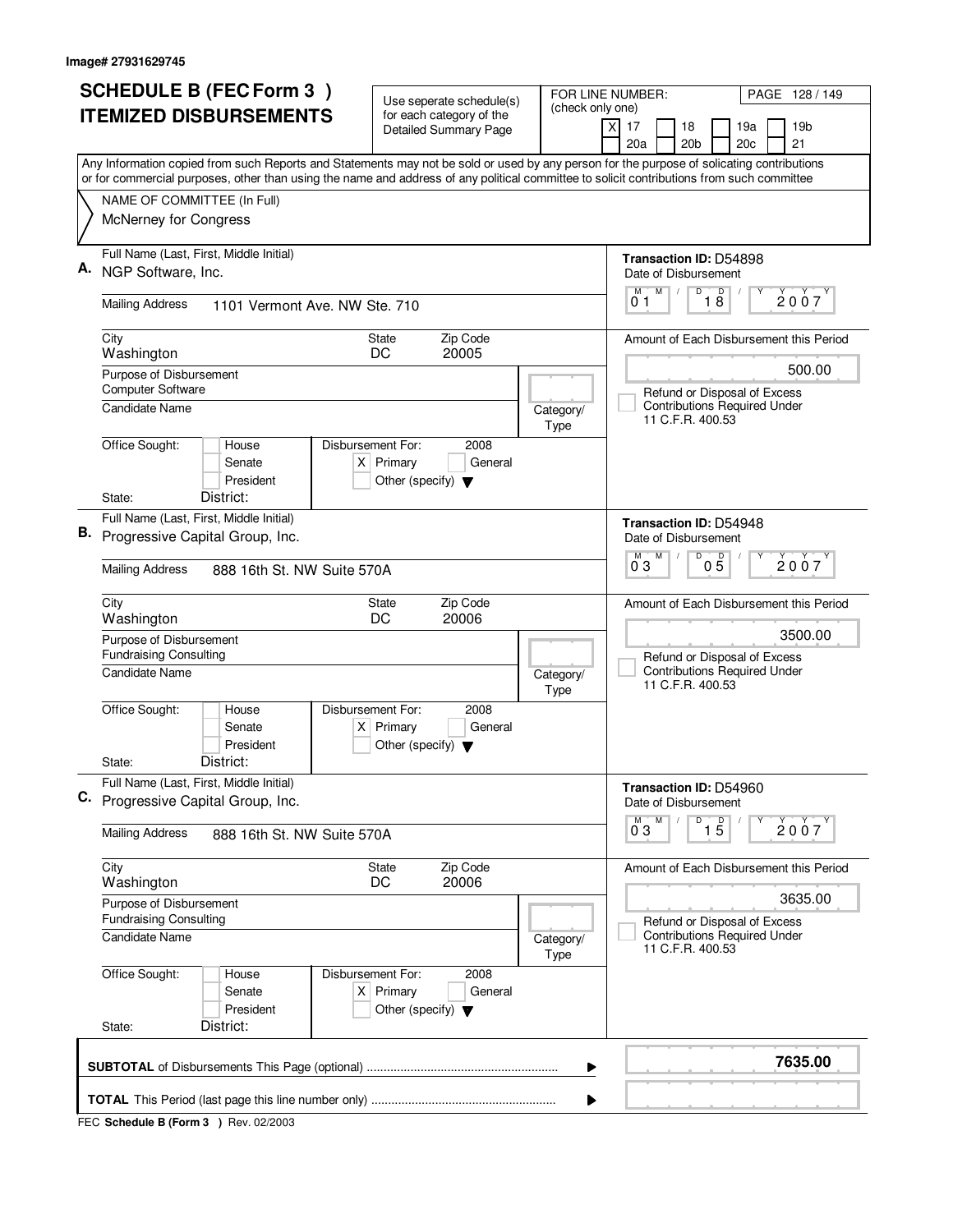| (check only one)<br><b>ITEMIZED DISBURSEMENTS</b><br>for each category of the<br>X<br>17<br>18<br>19a<br>19 <sub>b</sub><br><b>Detailed Summary Page</b><br>20 <sub>b</sub><br>20c<br>21<br>20a<br>Any Information copied from such Reports and Statements may not be sold or used by any person for the purpose of solicating contributions<br>or for commercial purposes, other than using the name and address of any political committee to solicit contributions from such committee<br>NAME OF COMMITTEE (In Full)<br>McNerney for Congress<br>Full Name (Last, First, Middle Initial)<br>Transaction ID: D54927<br>Progressive Strategy Partners LLC<br>Date of Disbursement<br>D<br>Ď<br>M<br>м<br>2007<br>$2\,$ 1<br>02<br><b>Mailing Address</b><br>5015 Eagle Rock Blvd., Suite 211<br>Zip Code<br>City<br>State<br>Amount of Each Disbursement this Period<br>Los Angeles<br>CA<br>90041<br>2500.00<br>Purpose of Disbursement<br>Campaign Management Consultant<br>Refund or Disposal of Excess<br><b>Contributions Required Under</b><br>Candidate Name<br>Category/<br>11 C.F.R. 400.53<br>Type<br>Office Sought:<br>Disbursement For:<br>2008<br>House<br>$X$ Primary<br>Senate<br>General<br>President<br>Other (specify) $\blacktriangledown$<br>District:<br>State:<br>Full Name (Last, First, Middle Initial)<br><b>Transaction ID: D54947</b><br><b>River City Business Services</b><br>Date of Disbursement<br>M<br>D<br>M<br>05<br>2007<br>03<br><b>Mailing Address</b><br>5429 Madison Avenue<br>Zip Code<br>City<br>Amount of Each Disbursement this Period<br>State<br>Sacramento<br>CA<br>95841<br>2814.09<br>Purpose of Disbursement<br>Bookkeeping<br>Refund or Disposal of Excess<br><b>Contributions Required Under</b><br>Candidate Name<br>Category/<br>11 C.F.R. 400.53<br>Type<br>Office Sought:<br>Disbursement For:<br>2006<br>House<br>X General<br>Senate<br>Primary<br>President<br>Other (specify) $\blacktriangledown$<br>District:<br>State:<br>Full Name (Last, First, Middle Initial)<br>Transaction ID: D54902<br><b>River City Business Services</b><br>Date of Disbursement<br>M<br>$\overline{23}$<br>M<br>2007<br>01<br><b>Mailing Address</b><br>5429 Madison Avenue<br>Zip Code<br>City<br>State<br>Amount of Each Disbursement this Period<br>95841<br><b>CA</b><br>Sacramento<br>3919.20<br>Purpose of Disbursement<br>Bookkeeping<br>Refund or Disposal of Excess<br><b>Contributions Required Under</b><br>Candidate Name<br>Category/<br>11 C.F.R. 400.53<br>Type<br>Office Sought:<br>Disbursement For:<br>2006<br>House<br>Senate<br>Primary<br>X General<br>President<br>Other (specify) $\blacktriangledown$<br>District:<br>State:<br>9233.29<br>▶ |    | <b>SCHEDULE B (FEC Form 3)</b> | Use seperate schedule(s) |  | FOR LINE NUMBER:<br>PAGE 129 / 149 |  |  |
|------------------------------------------------------------------------------------------------------------------------------------------------------------------------------------------------------------------------------------------------------------------------------------------------------------------------------------------------------------------------------------------------------------------------------------------------------------------------------------------------------------------------------------------------------------------------------------------------------------------------------------------------------------------------------------------------------------------------------------------------------------------------------------------------------------------------------------------------------------------------------------------------------------------------------------------------------------------------------------------------------------------------------------------------------------------------------------------------------------------------------------------------------------------------------------------------------------------------------------------------------------------------------------------------------------------------------------------------------------------------------------------------------------------------------------------------------------------------------------------------------------------------------------------------------------------------------------------------------------------------------------------------------------------------------------------------------------------------------------------------------------------------------------------------------------------------------------------------------------------------------------------------------------------------------------------------------------------------------------------------------------------------------------------------------------------------------------------------------------------------------------------------------------------------------------------------------------------------------------------------------------------------------------------------------------------------------------------------------------------------------------------------------------------------------------------------------------------------------------------------------------------------------------------------------------------------------------------------------------------------------------------------------------------------------------------------------------------|----|--------------------------------|--------------------------|--|------------------------------------|--|--|
|                                                                                                                                                                                                                                                                                                                                                                                                                                                                                                                                                                                                                                                                                                                                                                                                                                                                                                                                                                                                                                                                                                                                                                                                                                                                                                                                                                                                                                                                                                                                                                                                                                                                                                                                                                                                                                                                                                                                                                                                                                                                                                                                                                                                                                                                                                                                                                                                                                                                                                                                                                                                                                                                                                                  |    |                                |                          |  |                                    |  |  |
|                                                                                                                                                                                                                                                                                                                                                                                                                                                                                                                                                                                                                                                                                                                                                                                                                                                                                                                                                                                                                                                                                                                                                                                                                                                                                                                                                                                                                                                                                                                                                                                                                                                                                                                                                                                                                                                                                                                                                                                                                                                                                                                                                                                                                                                                                                                                                                                                                                                                                                                                                                                                                                                                                                                  |    |                                |                          |  |                                    |  |  |
|                                                                                                                                                                                                                                                                                                                                                                                                                                                                                                                                                                                                                                                                                                                                                                                                                                                                                                                                                                                                                                                                                                                                                                                                                                                                                                                                                                                                                                                                                                                                                                                                                                                                                                                                                                                                                                                                                                                                                                                                                                                                                                                                                                                                                                                                                                                                                                                                                                                                                                                                                                                                                                                                                                                  |    |                                |                          |  |                                    |  |  |
|                                                                                                                                                                                                                                                                                                                                                                                                                                                                                                                                                                                                                                                                                                                                                                                                                                                                                                                                                                                                                                                                                                                                                                                                                                                                                                                                                                                                                                                                                                                                                                                                                                                                                                                                                                                                                                                                                                                                                                                                                                                                                                                                                                                                                                                                                                                                                                                                                                                                                                                                                                                                                                                                                                                  |    |                                |                          |  |                                    |  |  |
|                                                                                                                                                                                                                                                                                                                                                                                                                                                                                                                                                                                                                                                                                                                                                                                                                                                                                                                                                                                                                                                                                                                                                                                                                                                                                                                                                                                                                                                                                                                                                                                                                                                                                                                                                                                                                                                                                                                                                                                                                                                                                                                                                                                                                                                                                                                                                                                                                                                                                                                                                                                                                                                                                                                  |    |                                |                          |  |                                    |  |  |
|                                                                                                                                                                                                                                                                                                                                                                                                                                                                                                                                                                                                                                                                                                                                                                                                                                                                                                                                                                                                                                                                                                                                                                                                                                                                                                                                                                                                                                                                                                                                                                                                                                                                                                                                                                                                                                                                                                                                                                                                                                                                                                                                                                                                                                                                                                                                                                                                                                                                                                                                                                                                                                                                                                                  |    |                                |                          |  |                                    |  |  |
|                                                                                                                                                                                                                                                                                                                                                                                                                                                                                                                                                                                                                                                                                                                                                                                                                                                                                                                                                                                                                                                                                                                                                                                                                                                                                                                                                                                                                                                                                                                                                                                                                                                                                                                                                                                                                                                                                                                                                                                                                                                                                                                                                                                                                                                                                                                                                                                                                                                                                                                                                                                                                                                                                                                  |    |                                |                          |  |                                    |  |  |
|                                                                                                                                                                                                                                                                                                                                                                                                                                                                                                                                                                                                                                                                                                                                                                                                                                                                                                                                                                                                                                                                                                                                                                                                                                                                                                                                                                                                                                                                                                                                                                                                                                                                                                                                                                                                                                                                                                                                                                                                                                                                                                                                                                                                                                                                                                                                                                                                                                                                                                                                                                                                                                                                                                                  |    |                                |                          |  |                                    |  |  |
|                                                                                                                                                                                                                                                                                                                                                                                                                                                                                                                                                                                                                                                                                                                                                                                                                                                                                                                                                                                                                                                                                                                                                                                                                                                                                                                                                                                                                                                                                                                                                                                                                                                                                                                                                                                                                                                                                                                                                                                                                                                                                                                                                                                                                                                                                                                                                                                                                                                                                                                                                                                                                                                                                                                  |    |                                |                          |  |                                    |  |  |
|                                                                                                                                                                                                                                                                                                                                                                                                                                                                                                                                                                                                                                                                                                                                                                                                                                                                                                                                                                                                                                                                                                                                                                                                                                                                                                                                                                                                                                                                                                                                                                                                                                                                                                                                                                                                                                                                                                                                                                                                                                                                                                                                                                                                                                                                                                                                                                                                                                                                                                                                                                                                                                                                                                                  |    |                                |                          |  |                                    |  |  |
|                                                                                                                                                                                                                                                                                                                                                                                                                                                                                                                                                                                                                                                                                                                                                                                                                                                                                                                                                                                                                                                                                                                                                                                                                                                                                                                                                                                                                                                                                                                                                                                                                                                                                                                                                                                                                                                                                                                                                                                                                                                                                                                                                                                                                                                                                                                                                                                                                                                                                                                                                                                                                                                                                                                  |    |                                |                          |  |                                    |  |  |
|                                                                                                                                                                                                                                                                                                                                                                                                                                                                                                                                                                                                                                                                                                                                                                                                                                                                                                                                                                                                                                                                                                                                                                                                                                                                                                                                                                                                                                                                                                                                                                                                                                                                                                                                                                                                                                                                                                                                                                                                                                                                                                                                                                                                                                                                                                                                                                                                                                                                                                                                                                                                                                                                                                                  |    |                                |                          |  |                                    |  |  |
|                                                                                                                                                                                                                                                                                                                                                                                                                                                                                                                                                                                                                                                                                                                                                                                                                                                                                                                                                                                                                                                                                                                                                                                                                                                                                                                                                                                                                                                                                                                                                                                                                                                                                                                                                                                                                                                                                                                                                                                                                                                                                                                                                                                                                                                                                                                                                                                                                                                                                                                                                                                                                                                                                                                  | В. |                                |                          |  |                                    |  |  |
|                                                                                                                                                                                                                                                                                                                                                                                                                                                                                                                                                                                                                                                                                                                                                                                                                                                                                                                                                                                                                                                                                                                                                                                                                                                                                                                                                                                                                                                                                                                                                                                                                                                                                                                                                                                                                                                                                                                                                                                                                                                                                                                                                                                                                                                                                                                                                                                                                                                                                                                                                                                                                                                                                                                  |    |                                |                          |  |                                    |  |  |
|                                                                                                                                                                                                                                                                                                                                                                                                                                                                                                                                                                                                                                                                                                                                                                                                                                                                                                                                                                                                                                                                                                                                                                                                                                                                                                                                                                                                                                                                                                                                                                                                                                                                                                                                                                                                                                                                                                                                                                                                                                                                                                                                                                                                                                                                                                                                                                                                                                                                                                                                                                                                                                                                                                                  |    |                                |                          |  |                                    |  |  |
|                                                                                                                                                                                                                                                                                                                                                                                                                                                                                                                                                                                                                                                                                                                                                                                                                                                                                                                                                                                                                                                                                                                                                                                                                                                                                                                                                                                                                                                                                                                                                                                                                                                                                                                                                                                                                                                                                                                                                                                                                                                                                                                                                                                                                                                                                                                                                                                                                                                                                                                                                                                                                                                                                                                  |    |                                |                          |  |                                    |  |  |
|                                                                                                                                                                                                                                                                                                                                                                                                                                                                                                                                                                                                                                                                                                                                                                                                                                                                                                                                                                                                                                                                                                                                                                                                                                                                                                                                                                                                                                                                                                                                                                                                                                                                                                                                                                                                                                                                                                                                                                                                                                                                                                                                                                                                                                                                                                                                                                                                                                                                                                                                                                                                                                                                                                                  |    |                                |                          |  |                                    |  |  |
|                                                                                                                                                                                                                                                                                                                                                                                                                                                                                                                                                                                                                                                                                                                                                                                                                                                                                                                                                                                                                                                                                                                                                                                                                                                                                                                                                                                                                                                                                                                                                                                                                                                                                                                                                                                                                                                                                                                                                                                                                                                                                                                                                                                                                                                                                                                                                                                                                                                                                                                                                                                                                                                                                                                  |    |                                |                          |  |                                    |  |  |
|                                                                                                                                                                                                                                                                                                                                                                                                                                                                                                                                                                                                                                                                                                                                                                                                                                                                                                                                                                                                                                                                                                                                                                                                                                                                                                                                                                                                                                                                                                                                                                                                                                                                                                                                                                                                                                                                                                                                                                                                                                                                                                                                                                                                                                                                                                                                                                                                                                                                                                                                                                                                                                                                                                                  |    |                                |                          |  |                                    |  |  |
|                                                                                                                                                                                                                                                                                                                                                                                                                                                                                                                                                                                                                                                                                                                                                                                                                                                                                                                                                                                                                                                                                                                                                                                                                                                                                                                                                                                                                                                                                                                                                                                                                                                                                                                                                                                                                                                                                                                                                                                                                                                                                                                                                                                                                                                                                                                                                                                                                                                                                                                                                                                                                                                                                                                  | C. |                                |                          |  |                                    |  |  |
|                                                                                                                                                                                                                                                                                                                                                                                                                                                                                                                                                                                                                                                                                                                                                                                                                                                                                                                                                                                                                                                                                                                                                                                                                                                                                                                                                                                                                                                                                                                                                                                                                                                                                                                                                                                                                                                                                                                                                                                                                                                                                                                                                                                                                                                                                                                                                                                                                                                                                                                                                                                                                                                                                                                  |    |                                |                          |  |                                    |  |  |
|                                                                                                                                                                                                                                                                                                                                                                                                                                                                                                                                                                                                                                                                                                                                                                                                                                                                                                                                                                                                                                                                                                                                                                                                                                                                                                                                                                                                                                                                                                                                                                                                                                                                                                                                                                                                                                                                                                                                                                                                                                                                                                                                                                                                                                                                                                                                                                                                                                                                                                                                                                                                                                                                                                                  |    |                                |                          |  |                                    |  |  |
|                                                                                                                                                                                                                                                                                                                                                                                                                                                                                                                                                                                                                                                                                                                                                                                                                                                                                                                                                                                                                                                                                                                                                                                                                                                                                                                                                                                                                                                                                                                                                                                                                                                                                                                                                                                                                                                                                                                                                                                                                                                                                                                                                                                                                                                                                                                                                                                                                                                                                                                                                                                                                                                                                                                  |    |                                |                          |  |                                    |  |  |
|                                                                                                                                                                                                                                                                                                                                                                                                                                                                                                                                                                                                                                                                                                                                                                                                                                                                                                                                                                                                                                                                                                                                                                                                                                                                                                                                                                                                                                                                                                                                                                                                                                                                                                                                                                                                                                                                                                                                                                                                                                                                                                                                                                                                                                                                                                                                                                                                                                                                                                                                                                                                                                                                                                                  |    |                                |                          |  |                                    |  |  |
|                                                                                                                                                                                                                                                                                                                                                                                                                                                                                                                                                                                                                                                                                                                                                                                                                                                                                                                                                                                                                                                                                                                                                                                                                                                                                                                                                                                                                                                                                                                                                                                                                                                                                                                                                                                                                                                                                                                                                                                                                                                                                                                                                                                                                                                                                                                                                                                                                                                                                                                                                                                                                                                                                                                  |    |                                |                          |  |                                    |  |  |
|                                                                                                                                                                                                                                                                                                                                                                                                                                                                                                                                                                                                                                                                                                                                                                                                                                                                                                                                                                                                                                                                                                                                                                                                                                                                                                                                                                                                                                                                                                                                                                                                                                                                                                                                                                                                                                                                                                                                                                                                                                                                                                                                                                                                                                                                                                                                                                                                                                                                                                                                                                                                                                                                                                                  |    |                                |                          |  |                                    |  |  |
|                                                                                                                                                                                                                                                                                                                                                                                                                                                                                                                                                                                                                                                                                                                                                                                                                                                                                                                                                                                                                                                                                                                                                                                                                                                                                                                                                                                                                                                                                                                                                                                                                                                                                                                                                                                                                                                                                                                                                                                                                                                                                                                                                                                                                                                                                                                                                                                                                                                                                                                                                                                                                                                                                                                  |    |                                |                          |  |                                    |  |  |
| 1.7.000000                                                                                                                                                                                                                                                                                                                                                                                                                                                                                                                                                                                                                                                                                                                                                                                                                                                                                                                                                                                                                                                                                                                                                                                                                                                                                                                                                                                                                                                                                                                                                                                                                                                                                                                                                                                                                                                                                                                                                                                                                                                                                                                                                                                                                                                                                                                                                                                                                                                                                                                                                                                                                                                                                                       |    |                                |                          |  |                                    |  |  |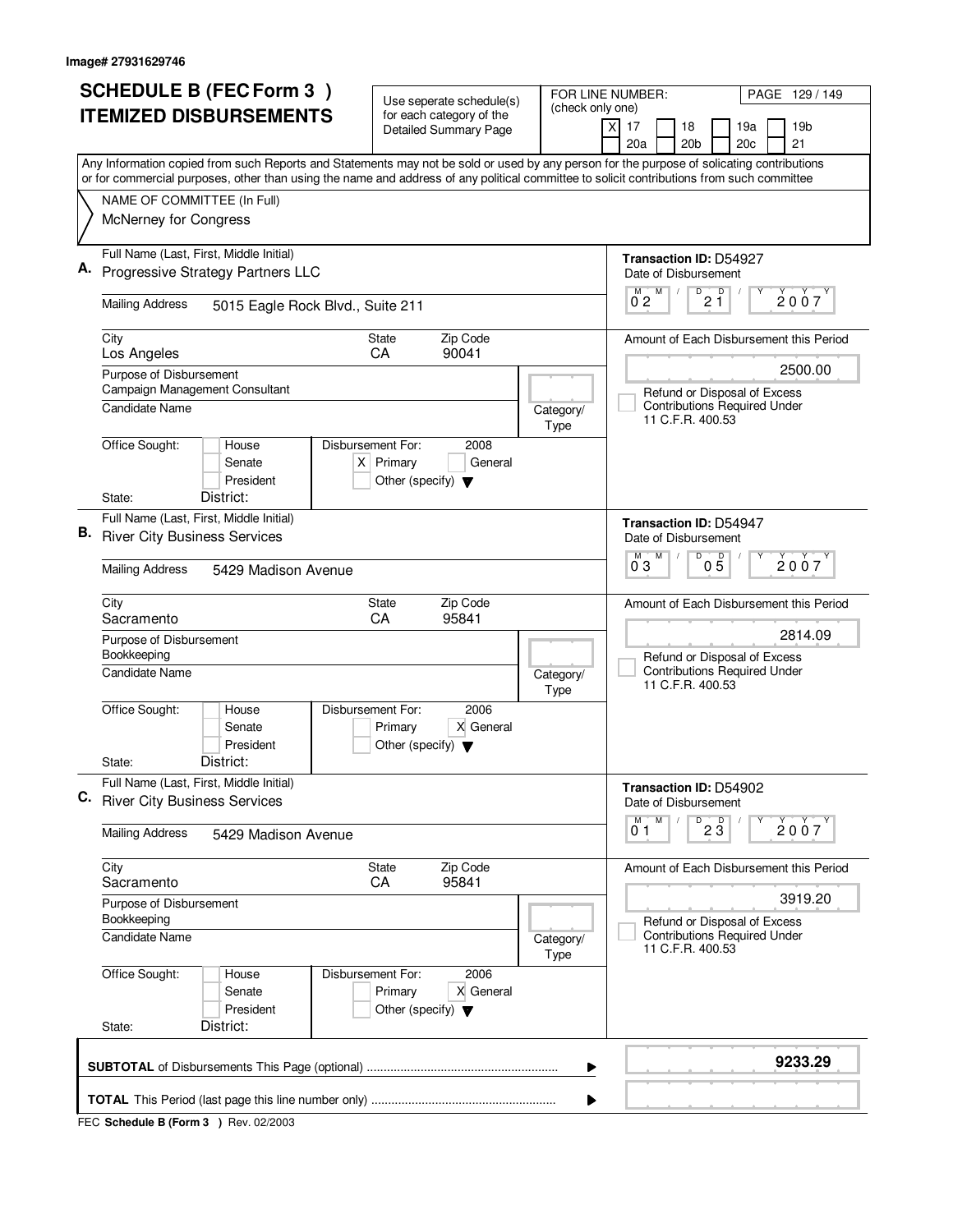| <b>SCHEDULE B (FEC Form 3)</b>                                                                                                                                                                                                                                                         | Use seperate schedule(s)                                               | FOR LINE NUMBER:      | PAGE 130/149                                                                       |
|----------------------------------------------------------------------------------------------------------------------------------------------------------------------------------------------------------------------------------------------------------------------------------------|------------------------------------------------------------------------|-----------------------|------------------------------------------------------------------------------------|
| <b>ITEMIZED DISBURSEMENTS</b>                                                                                                                                                                                                                                                          | for each category of the<br><b>Detailed Summary Page</b>               | (check only one)<br>X | 17<br>18<br>19a<br>19 <sub>b</sub>                                                 |
|                                                                                                                                                                                                                                                                                        |                                                                        |                       | 20a<br>20 <sub>b</sub><br>21<br>20c                                                |
| Any Information copied from such Reports and Statements may not be sold or used by any person for the purpose of solicating contributions<br>or for commercial purposes, other than using the name and address of any political committee to solicit contributions from such committee |                                                                        |                       |                                                                                    |
| NAME OF COMMITTEE (In Full)                                                                                                                                                                                                                                                            |                                                                        |                       |                                                                                    |
| McNerney for Congress                                                                                                                                                                                                                                                                  |                                                                        |                       |                                                                                    |
|                                                                                                                                                                                                                                                                                        |                                                                        |                       |                                                                                    |
| Full Name (Last, First, Middle Initial)<br><b>River City Business Services</b>                                                                                                                                                                                                         |                                                                        |                       | Transaction ID: D54985<br>Date of Disbursement                                     |
| <b>Mailing Address</b><br>5429 Madison Avenue                                                                                                                                                                                                                                          |                                                                        |                       | D<br>$20^{\circ}$<br>M<br>м<br>2007<br>03                                          |
|                                                                                                                                                                                                                                                                                        |                                                                        |                       |                                                                                    |
| City<br>Sacramento                                                                                                                                                                                                                                                                     | Zip Code<br><b>State</b><br>95841<br>CA                                |                       | Amount of Each Disbursement this Period                                            |
| Purpose of Disbursement<br>Bookkeeping                                                                                                                                                                                                                                                 |                                                                        |                       | 1629.27<br>Refund or Disposal of Excess                                            |
| Candidate Name                                                                                                                                                                                                                                                                         |                                                                        | Category/<br>Type     | <b>Contributions Required Under</b><br>11 C.F.R. 400.53                            |
| Office Sought:<br>Disbursement For:<br>House<br>Senate<br>President                                                                                                                                                                                                                    | 2008<br>$X$ Primary<br>General<br>Other (specify) $\blacktriangledown$ |                       |                                                                                    |
| District:<br>State:                                                                                                                                                                                                                                                                    |                                                                        |                       |                                                                                    |
| Full Name (Last, First, Middle Initial)<br>В.<br>Robert Coughlan                                                                                                                                                                                                                       |                                                                        |                       | Transaction ID: D73973<br>Date of Disbursement<br>$\overline{D}$<br>M<br>D<br>2007 |
| <b>Mailing Address</b><br>914 Fleetwood Dr.                                                                                                                                                                                                                                            |                                                                        |                       |                                                                                    |
| City<br>San Mateo                                                                                                                                                                                                                                                                      | Zip Code<br><b>State</b><br>CA<br>94402                                |                       | Amount of Each Disbursement this Period                                            |
| Purpose of Disbursement<br><b>Uncashed Check</b>                                                                                                                                                                                                                                       |                                                                        |                       | $-1166.66$<br>Refund or Disposal of Excess                                         |
| <b>Candidate Name</b>                                                                                                                                                                                                                                                                  |                                                                        | Category/<br>Type     | <b>Contributions Required Under</b><br>11 C.F.R. 400.53                            |
| Office Sought:<br>Disbursement For:<br>House<br>Senate<br>President                                                                                                                                                                                                                    | 2006<br>X General<br>Primary<br>Other (specify) $\blacktriangledown$   |                       |                                                                                    |
| District:<br>State:                                                                                                                                                                                                                                                                    |                                                                        |                       |                                                                                    |
| Full Name (Last, First, Middle Initial)<br>С.<br><b>Robert Meyer</b>                                                                                                                                                                                                                   |                                                                        |                       | Transaction ID: D54975<br>Date of Disbursement                                     |
| <b>Mailing Address</b><br>98 Windsor Av.                                                                                                                                                                                                                                               |                                                                        |                       | $D$ <sub>2</sub> $\frac{D}{4}$<br>M<br>М<br>2007<br>01                             |
| City<br>San Rafael                                                                                                                                                                                                                                                                     | State<br>Zip Code<br>CA<br>94901                                       |                       | Amount of Each Disbursement this Period                                            |
| Purpose of Disbursement<br>Political consulting                                                                                                                                                                                                                                        |                                                                        |                       | 5000.00<br>Refund or Disposal of Excess                                            |
| <b>Candidate Name</b>                                                                                                                                                                                                                                                                  |                                                                        | Category/<br>Type     | <b>Contributions Required Under</b><br>11 C.F.R. 400.53                            |
| Office Sought:<br>Disbursement For:<br>House<br>Senate<br>President                                                                                                                                                                                                                    | 2006<br>X General<br>Primary<br>Other (specify) $\blacktriangledown$   |                       |                                                                                    |
| District:<br>State:                                                                                                                                                                                                                                                                    |                                                                        |                       |                                                                                    |
|                                                                                                                                                                                                                                                                                        |                                                                        | ▶                     | 5462.61                                                                            |
|                                                                                                                                                                                                                                                                                        |                                                                        | ▶                     |                                                                                    |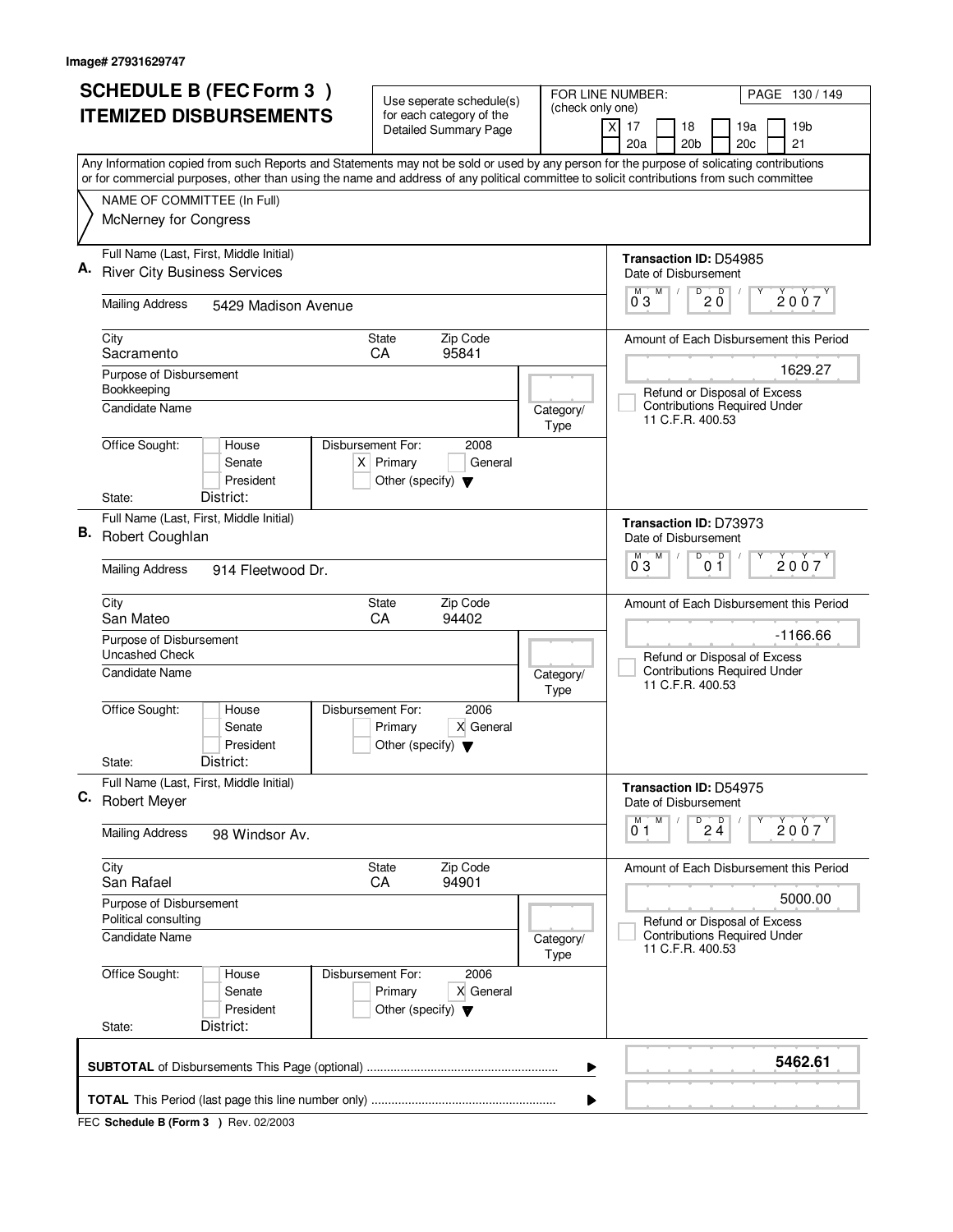|    | <b>SCHEDULE B (FEC Form 3)</b>                                                                                                            | Use seperate schedule(s)                                               |                   | FOR LINE NUMBER:<br>PAGE 131 / 149                                             |  |  |  |
|----|-------------------------------------------------------------------------------------------------------------------------------------------|------------------------------------------------------------------------|-------------------|--------------------------------------------------------------------------------|--|--|--|
|    | <b>ITEMIZED DISBURSEMENTS</b>                                                                                                             | for each category of the<br><b>Detailed Summary Page</b>               | (check only one)  | 17<br>18<br>19a<br>19 <sub>b</sub><br>X<br>20a<br>20 <sub>b</sub><br>20c<br>21 |  |  |  |
|    | Any Information copied from such Reports and Statements may not be sold or used by any person for the purpose of solicating contributions |                                                                        |                   |                                                                                |  |  |  |
|    | or for commercial purposes, other than using the name and address of any political committee to solicit contributions from such committee |                                                                        |                   |                                                                                |  |  |  |
|    | NAME OF COMMITTEE (In Full)<br>McNerney for Congress                                                                                      |                                                                        |                   |                                                                                |  |  |  |
| Α. | Full Name (Last, First, Middle Initial)<br><b>SEIU</b>                                                                                    |                                                                        |                   | Transaction ID: D54934<br>Date of Disbursement                                 |  |  |  |
|    | <b>Mailing Address</b><br>447 29th St. Oakland. CA                                                                                        |                                                                        |                   | $\overline{2\,2}$<br>M<br>м<br>2007<br>$0^{\degree}2$                          |  |  |  |
|    | City<br>Oakland                                                                                                                           | Zip Code<br><b>State</b><br>CA<br>94609                                |                   | Amount of Each Disbursement this Period                                        |  |  |  |
|    | Purpose of Disbursement<br><b>Phone Banks</b>                                                                                             |                                                                        |                   | 7154.00<br>Refund or Disposal of Excess                                        |  |  |  |
|    | <b>Candidate Name</b>                                                                                                                     |                                                                        | Category/<br>Type | <b>Contributions Required Under</b><br>11 C.F.R. 400.53                        |  |  |  |
|    | Office Sought:<br>Disbursement For:<br>House<br>Senate<br>President                                                                       | 2006<br>Primary<br>X General<br>Other (specify) $\blacktriangledown$   |                   |                                                                                |  |  |  |
|    | District:<br>State:<br>Full Name (Last, First, Middle Initial)                                                                            |                                                                        |                   |                                                                                |  |  |  |
| В. | Southwest Airlines                                                                                                                        |                                                                        |                   | Transaction ID: D54956<br>Date of Disbursement<br>M<br>M<br>D                  |  |  |  |
|    | <b>Mailing Address</b><br>P.O. Box 36611                                                                                                  |                                                                        |                   | $\overline{15}$<br>2007<br>03                                                  |  |  |  |
|    | City<br>Dallas                                                                                                                            | Zip Code<br><b>State</b><br><b>TX</b><br>75235                         |                   | Amount of Each Disbursement this Period                                        |  |  |  |
|    | Purpose of Disbursement<br>Travel<br>Candidate Name                                                                                       |                                                                        |                   | 254.80<br>Refund or Disposal of Excess<br><b>Contributions Required Under</b>  |  |  |  |
|    |                                                                                                                                           |                                                                        | Category/<br>Type | 11 C.F.R. 400.53                                                               |  |  |  |
|    | Office Sought:<br>Disbursement For:<br>House<br>Senate<br>President                                                                       | 2008<br>$X$ Primary<br>General<br>Other (specify) $\blacktriangledown$ |                   |                                                                                |  |  |  |
|    | District:<br>State:                                                                                                                       |                                                                        |                   |                                                                                |  |  |  |
| C. | Full Name (Last, First, Middle Initial)<br><b>Southwest Airlines</b>                                                                      |                                                                        |                   | Transaction ID: D54957<br>Date of Disbursement                                 |  |  |  |
|    | <b>Mailing Address</b><br>P.O. Box 36611                                                                                                  |                                                                        |                   | D<br>M<br>$\overline{15}$<br>2007<br>03                                        |  |  |  |
|    | City<br>Dallas                                                                                                                            | State<br>Zip Code<br><b>TX</b><br>75235                                |                   | Amount of Each Disbursement this Period                                        |  |  |  |
|    | Purpose of Disbursement<br>Travel                                                                                                         |                                                                        |                   | 254.80<br>Refund or Disposal of Excess                                         |  |  |  |
|    | <b>Candidate Name</b>                                                                                                                     |                                                                        | Category/<br>Type | <b>Contributions Required Under</b><br>11 C.F.R. 400.53                        |  |  |  |
|    | Office Sought:<br>House<br>Disbursement For:<br>Senate<br>President                                                                       | 2008<br>$X$ Primary<br>General<br>Other (specify) $\blacktriangledown$ |                   |                                                                                |  |  |  |
|    | District:<br>State:                                                                                                                       |                                                                        |                   |                                                                                |  |  |  |
|    |                                                                                                                                           |                                                                        | ▶                 | 7663.60                                                                        |  |  |  |
|    | ▶                                                                                                                                         |                                                                        |                   |                                                                                |  |  |  |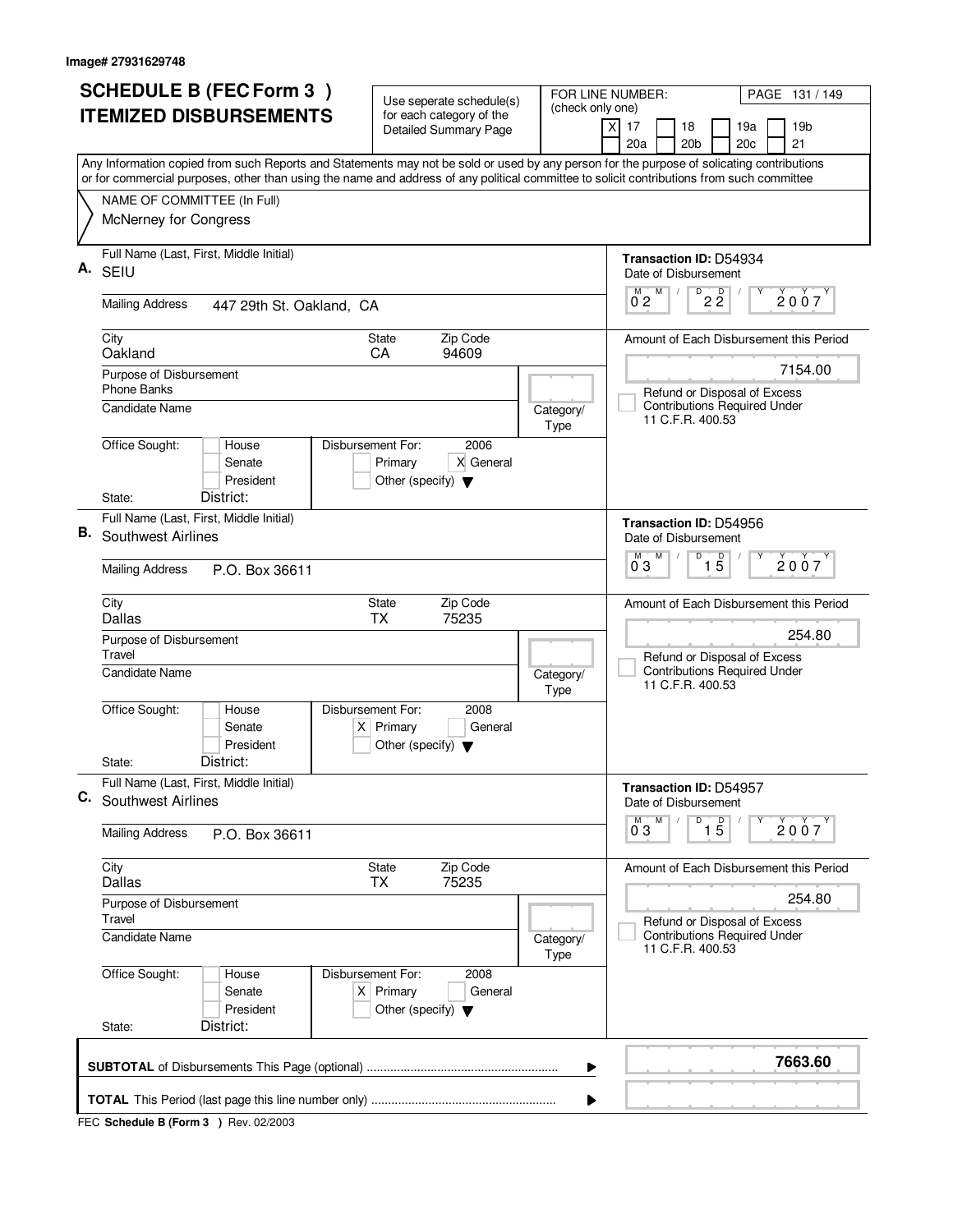| <b>SCHEDULE B (FEC Form 3)</b>                                                                                                                                                                                                                                                         | Use seperate schedule(s)                                               | FOR LINE NUMBER:  | PAGE 132 / 149                                                                                    |  |  |
|----------------------------------------------------------------------------------------------------------------------------------------------------------------------------------------------------------------------------------------------------------------------------------------|------------------------------------------------------------------------|-------------------|---------------------------------------------------------------------------------------------------|--|--|
| <b>ITEMIZED DISBURSEMENTS</b>                                                                                                                                                                                                                                                          | for each category of the<br><b>Detailed Summary Page</b>               | (check only one)  | 17<br>18<br>19a<br>19 <sub>b</sub><br>X<br>20a<br>20 <sub>b</sub><br>20c<br>21                    |  |  |
| Any Information copied from such Reports and Statements may not be sold or used by any person for the purpose of solicating contributions<br>or for commercial purposes, other than using the name and address of any political committee to solicit contributions from such committee |                                                                        |                   |                                                                                                   |  |  |
| NAME OF COMMITTEE (In Full)<br>McNerney for Congress                                                                                                                                                                                                                                   |                                                                        |                   |                                                                                                   |  |  |
| Full Name (Last, First, Middle Initial)<br>А.<br><b>United Airlines</b>                                                                                                                                                                                                                |                                                                        |                   | Transaction ID: D54895<br>Date of Disbursement<br>M<br>D<br>М                                     |  |  |
| <b>Mailing Address</b><br>P.O. Box 68100                                                                                                                                                                                                                                               |                                                                        |                   | $\overline{18}$<br>2007<br>01                                                                     |  |  |
| City<br>Chicago                                                                                                                                                                                                                                                                        | Zip Code<br><b>State</b><br>IL<br>60866                                |                   | Amount of Each Disbursement this Period                                                           |  |  |
| Purpose of Disbursement<br>Travel<br><b>Candidate Name</b>                                                                                                                                                                                                                             |                                                                        | Category/         | 669.30<br>Refund or Disposal of Excess<br><b>Contributions Required Under</b><br>11 C.F.R. 400.53 |  |  |
| Office Sought:<br>Disbursement For:<br>House<br>Senate<br>President<br>District:<br>State:                                                                                                                                                                                             | 2008<br>$X$ Primary<br>General<br>Other (specify) $\blacktriangledown$ | Type              |                                                                                                   |  |  |
| Full Name (Last, First, Middle Initial)<br>В.<br><b>United Airlines</b>                                                                                                                                                                                                                |                                                                        |                   | <b>Transaction ID: D54896</b><br>Date of Disbursement<br>M<br>D<br>M<br>D                         |  |  |
| <b>Mailing Address</b><br>P.O. Box 68100                                                                                                                                                                                                                                               |                                                                        |                   | 2007<br>18<br>01                                                                                  |  |  |
| City<br>Chicago                                                                                                                                                                                                                                                                        | Zip Code<br><b>State</b><br>60866<br>IL                                |                   | Amount of Each Disbursement this Period                                                           |  |  |
| Purpose of Disbursement<br>Travel<br><b>Candidate Name</b>                                                                                                                                                                                                                             |                                                                        | Category/<br>Type | 542.60<br>Refund or Disposal of Excess<br><b>Contributions Required Under</b><br>11 C.F.R. 400.53 |  |  |
| Office Sought:<br>Disbursement For:<br>House<br>Senate<br>President<br>District:<br>State:                                                                                                                                                                                             | 2008<br>$X$ Primary<br>General<br>Other (specify) $\blacktriangledown$ |                   |                                                                                                   |  |  |
| Full Name (Last, First, Middle Initial)<br>C.<br><b>United Airlines</b>                                                                                                                                                                                                                |                                                                        |                   | Transaction ID: D54922<br>Date of Disbursement                                                    |  |  |
| <b>Mailing Address</b><br>P.O. Box 68100                                                                                                                                                                                                                                               |                                                                        |                   | D<br>M<br>$\overline{1\,5}$<br>2007<br>$0^{\degree}2$                                             |  |  |
| City<br>Chicago                                                                                                                                                                                                                                                                        | Zip Code<br>State<br>60866<br>IL                                       |                   | Amount of Each Disbursement this Period                                                           |  |  |
| Purpose of Disbursement<br>Travel                                                                                                                                                                                                                                                      |                                                                        |                   | 15.00<br>Refund or Disposal of Excess                                                             |  |  |
| <b>Candidate Name</b>                                                                                                                                                                                                                                                                  |                                                                        | Category/<br>Type | <b>Contributions Required Under</b><br>11 C.F.R. 400.53                                           |  |  |
| Office Sought:<br>Disbursement For:<br>House<br>Senate<br>President<br>District:<br>State:                                                                                                                                                                                             | 2008<br>$X$ Primary<br>General<br>Other (specify) $\blacktriangledown$ |                   |                                                                                                   |  |  |
|                                                                                                                                                                                                                                                                                        |                                                                        | ▶                 | 1226.90                                                                                           |  |  |
| ▶                                                                                                                                                                                                                                                                                      |                                                                        |                   |                                                                                                   |  |  |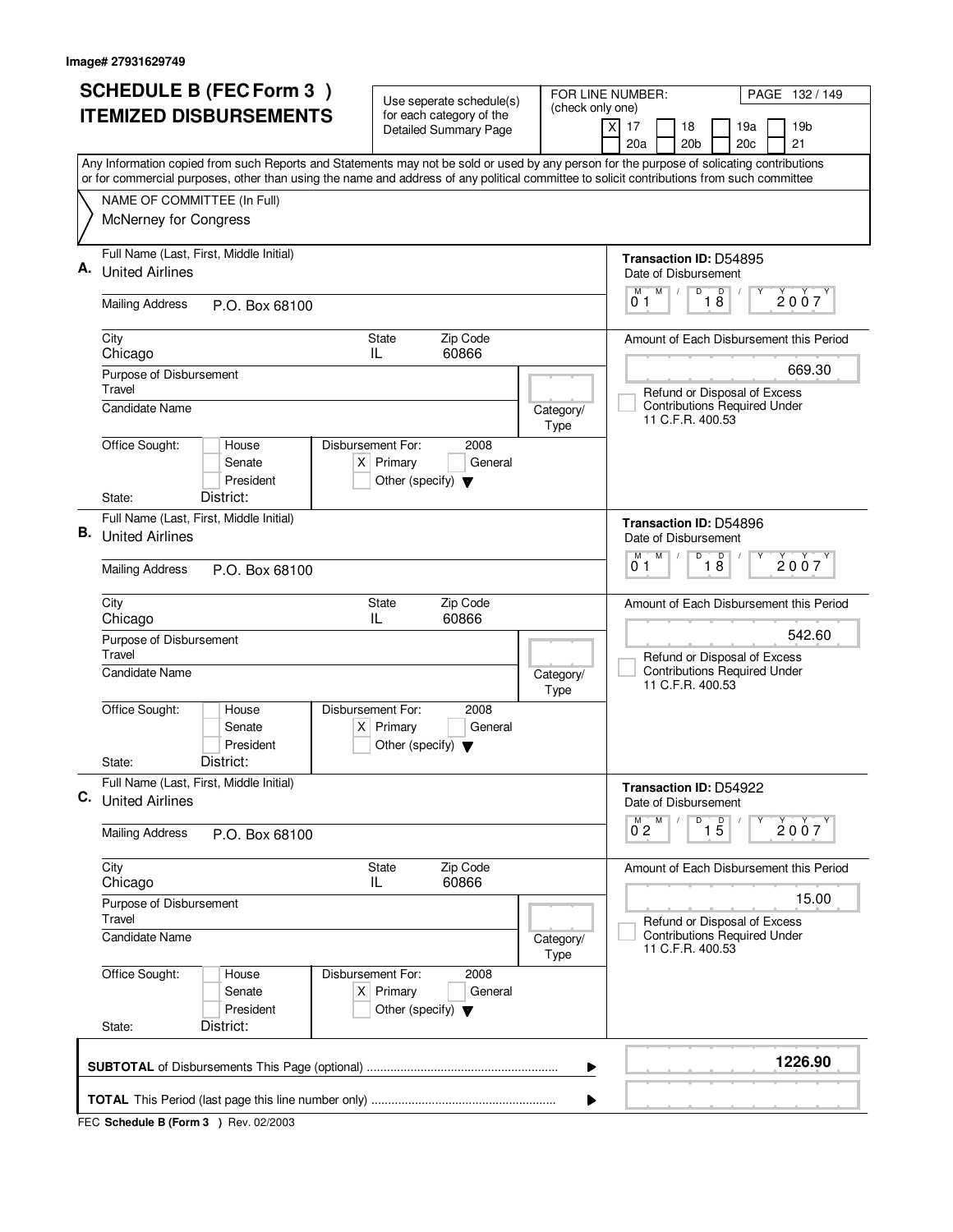| <b>SCHEDULE B (FEC Form 3)</b> |                                                                                                                                                                                                                                                                                        | Use seperate schedule(s)                                               | FOR LINE NUMBER:<br>PAGE 133 / 149<br>(check only one) |                                                                        |  |
|--------------------------------|----------------------------------------------------------------------------------------------------------------------------------------------------------------------------------------------------------------------------------------------------------------------------------------|------------------------------------------------------------------------|--------------------------------------------------------|------------------------------------------------------------------------|--|
|                                | <b>ITEMIZED DISBURSEMENTS</b>                                                                                                                                                                                                                                                          | for each category of the<br><b>Detailed Summary Page</b>               |                                                        | X<br>17<br>18<br>19a<br>19 <sub>b</sub>                                |  |
|                                |                                                                                                                                                                                                                                                                                        |                                                                        |                                                        | 20a<br>20 <sub>b</sub><br>20c<br>21                                    |  |
|                                | Any Information copied from such Reports and Statements may not be sold or used by any person for the purpose of solicating contributions<br>or for commercial purposes, other than using the name and address of any political committee to solicit contributions from such committee |                                                                        |                                                        |                                                                        |  |
|                                | NAME OF COMMITTEE (In Full)                                                                                                                                                                                                                                                            |                                                                        |                                                        |                                                                        |  |
|                                | McNerney for Congress                                                                                                                                                                                                                                                                  |                                                                        |                                                        |                                                                        |  |
| А.                             | Full Name (Last, First, Middle Initial)<br><b>United Airlines</b>                                                                                                                                                                                                                      |                                                                        |                                                        | Transaction ID: D54924<br>Date of Disbursement                         |  |
|                                | <b>Mailing Address</b><br>P.O. Box 68100                                                                                                                                                                                                                                               |                                                                        |                                                        | D<br>$\overline{1\phantom{1}5}$<br>M<br>$0^{M}$ 2<br>2007              |  |
|                                | City<br>Chicago                                                                                                                                                                                                                                                                        | <b>State</b><br>Zip Code<br>60866<br>IL                                |                                                        | Amount of Each Disbursement this Period                                |  |
|                                | Purpose of Disbursement<br>Travel                                                                                                                                                                                                                                                      |                                                                        |                                                        | 501.59<br>Refund or Disposal of Excess                                 |  |
|                                | <b>Candidate Name</b>                                                                                                                                                                                                                                                                  |                                                                        | Category/<br>Type                                      | <b>Contributions Required Under</b><br>11 C.F.R. 400.53                |  |
|                                | Office Sought:<br>Disbursement For:<br>House<br>Senate<br>President                                                                                                                                                                                                                    | 2008<br>$X$ Primary<br>General<br>Other (specify) $\blacktriangledown$ |                                                        |                                                                        |  |
|                                | District:<br>State:                                                                                                                                                                                                                                                                    |                                                                        |                                                        |                                                                        |  |
| В.                             | Full Name (Last, First, Middle Initial)<br><b>United Airlines</b>                                                                                                                                                                                                                      |                                                                        |                                                        | Transaction ID: D88196<br>Date of Disbursement                         |  |
|                                | <b>Mailing Address</b><br>P.O. Box 68100                                                                                                                                                                                                                                               | D<br>M<br>0 <sup>0</sup><br>M<br>2007<br>$0^{\degree}2$                |                                                        |                                                                        |  |
|                                | City<br>Chicago                                                                                                                                                                                                                                                                        | Zip Code<br><b>State</b><br>60866<br>IL                                |                                                        | Amount of Each Disbursement this Period                                |  |
|                                | Purpose of Disbursement<br><b>Travel Expenses</b>                                                                                                                                                                                                                                      |                                                                        | 271.40<br>Refund or Disposal of Excess                 |                                                                        |  |
|                                | <b>Candidate Name</b>                                                                                                                                                                                                                                                                  |                                                                        | Category/<br>Type                                      | <b>Contributions Required Under</b><br>11 C.F.R. 400.53                |  |
|                                | Office Sought:<br>Disbursement For:<br>House<br>Senate<br>President                                                                                                                                                                                                                    | 2008<br>$X$ Primary<br>General<br>Other (specify) $\blacktriangledown$ |                                                        |                                                                        |  |
|                                | District:<br>State:                                                                                                                                                                                                                                                                    |                                                                        |                                                        |                                                                        |  |
| C.                             | Full Name (Last, First, Middle Initial)<br>UnitedStatesFlag.com                                                                                                                                                                                                                        |                                                                        |                                                        | Transaction ID: D54953<br>Date of Disbursement                         |  |
|                                | <b>Mailing Address</b><br>1000 Westinghouse Drive, Suite 1                                                                                                                                                                                                                             |                                                                        |                                                        | M<br>D<br>M<br>$\overline{1}$ $\overline{2}$<br>2007<br>$0^{\degree}3$ |  |
|                                | City<br>New Stanton                                                                                                                                                                                                                                                                    | Zip Code<br>State<br><b>PA</b><br>15672                                |                                                        | Amount of Each Disbursement this Period                                |  |
|                                | Purpose of Disbursement<br>Flags                                                                                                                                                                                                                                                       |                                                                        |                                                        | 315.33<br>Refund or Disposal of Excess                                 |  |
|                                | <b>Candidate Name</b>                                                                                                                                                                                                                                                                  |                                                                        | Category/<br>Type                                      | <b>Contributions Required Under</b><br>11 C.F.R. 400.53                |  |
|                                | Office Sought:<br>Disbursement For:<br>House<br>Senate<br>President                                                                                                                                                                                                                    | 2008<br>$X$ Primary<br>General<br>Other (specify) $\blacktriangledown$ |                                                        |                                                                        |  |
|                                | District:<br>State:                                                                                                                                                                                                                                                                    |                                                                        |                                                        |                                                                        |  |
|                                |                                                                                                                                                                                                                                                                                        |                                                                        | ▶                                                      | 1088.32                                                                |  |
|                                |                                                                                                                                                                                                                                                                                        |                                                                        | ▶                                                      |                                                                        |  |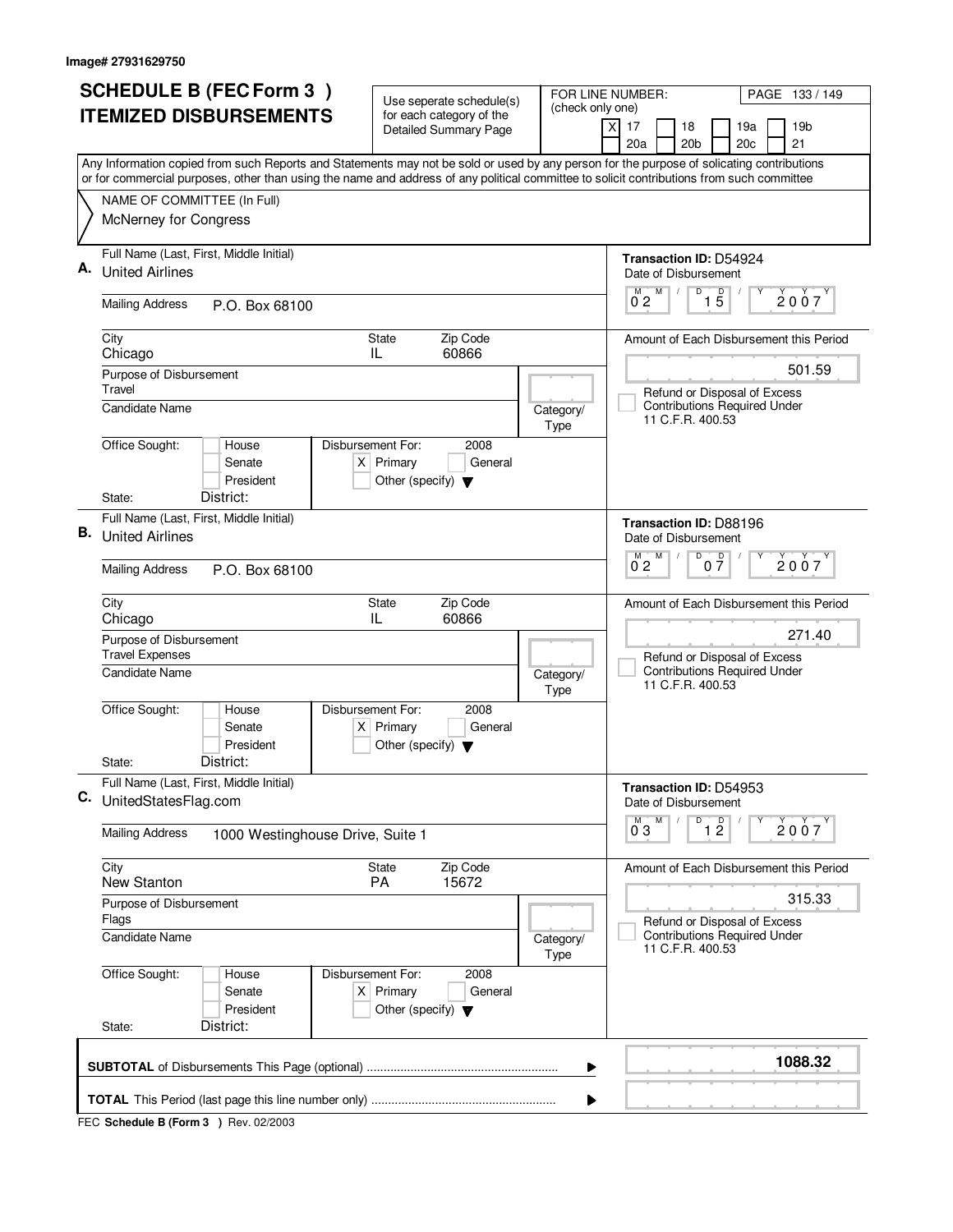| <b>SCHEDULE B (FEC Form 3)</b> |                                                                                                                                                                                                                                                                                        | Use seperate schedule(s)<br>for each category of the<br>Detailed Summary Page               | FOR LINE NUMBER:                                                                        | PAGE 134 / 149                                             |
|--------------------------------|----------------------------------------------------------------------------------------------------------------------------------------------------------------------------------------------------------------------------------------------------------------------------------------|---------------------------------------------------------------------------------------------|-----------------------------------------------------------------------------------------|------------------------------------------------------------|
| <b>ITEMIZED DISBURSEMENTS</b>  |                                                                                                                                                                                                                                                                                        |                                                                                             | (check only one)                                                                        | $\boldsymbol{\mathsf{X}}$<br>17<br>18<br>19b<br>19a        |
|                                |                                                                                                                                                                                                                                                                                        |                                                                                             |                                                                                         | 20a<br>21<br>20 <sub>b</sub><br>20c                        |
|                                | Any Information copied from such Reports and Statements may not be sold or used by any person for the purpose of solicating contributions<br>or for commercial purposes, other than using the name and address of any political committee to solicit contributions from such committee |                                                                                             |                                                                                         |                                                            |
|                                | NAME OF COMMITTEE (In Full)                                                                                                                                                                                                                                                            |                                                                                             |                                                                                         |                                                            |
|                                | McNerney for Congress                                                                                                                                                                                                                                                                  |                                                                                             |                                                                                         |                                                            |
|                                | Full Name (Last, First, Middle Initial)                                                                                                                                                                                                                                                |                                                                                             |                                                                                         | Transaction ID: D54955                                     |
|                                | US Postmaster - Hacienda Station                                                                                                                                                                                                                                                       |                                                                                             |                                                                                         | Date of Disbursement<br>D<br>M                             |
|                                | <b>Mailing Address</b><br>4682 Chabot Drive                                                                                                                                                                                                                                            |                                                                                             |                                                                                         | $\overline{1\,5}$<br>$\overline{0}^M$ 3<br>2007            |
|                                | City<br>Pleasanton                                                                                                                                                                                                                                                                     | Zip Code<br>State<br>CA<br>94588                                                            |                                                                                         | Amount of Each Disbursement this Period                    |
|                                | Purpose of Disbursement                                                                                                                                                                                                                                                                |                                                                                             |                                                                                         | 351.00                                                     |
|                                | Postage                                                                                                                                                                                                                                                                                |                                                                                             |                                                                                         | Refund or Disposal of Excess                               |
|                                | <b>Candidate Name</b>                                                                                                                                                                                                                                                                  |                                                                                             | Category/<br>Type                                                                       | <b>Contributions Required Under</b><br>11 C.F.R. 400.53    |
|                                | Office Sought:<br>House                                                                                                                                                                                                                                                                | Disbursement For:<br>2008                                                                   |                                                                                         |                                                            |
|                                | Senate<br>President                                                                                                                                                                                                                                                                    | $X$ Primary<br>General<br>Other (specify) $\blacktriangledown$                              |                                                                                         |                                                            |
|                                | District:<br>State:                                                                                                                                                                                                                                                                    |                                                                                             |                                                                                         |                                                            |
|                                | Full Name (Last, First, Middle Initial)                                                                                                                                                                                                                                                |                                                                                             |                                                                                         | Transaction ID: D54928                                     |
| В.                             | US Postmaster - Hacienda Station                                                                                                                                                                                                                                                       | Date of Disbursement                                                                        |                                                                                         |                                                            |
|                                | <b>Mailing Address</b><br>4682 Chabot Drive                                                                                                                                                                                                                                            | D<br>D<br>M<br>2007<br>0 <sub>2</sub><br>21                                                 |                                                                                         |                                                            |
|                                | City<br>Pleasanton                                                                                                                                                                                                                                                                     | Zip Code<br><b>State</b><br><b>CA</b><br>94588                                              |                                                                                         | Amount of Each Disbursement this Period                    |
|                                | Purpose of Disbursement<br>Office Expense - PO Box rental                                                                                                                                                                                                                              |                                                                                             | 62.00                                                                                   |                                                            |
|                                | <b>Candidate Name</b>                                                                                                                                                                                                                                                                  | Category/<br>Type                                                                           | Refund or Disposal of Excess<br><b>Contributions Required Under</b><br>11 C.F.R. 400.53 |                                                            |
|                                | Office Sought:<br>House<br>Senate<br>President                                                                                                                                                                                                                                         | Disbursement For:<br>2008<br>$X$ Primary<br>General<br>Other (specify) $\blacktriangledown$ |                                                                                         |                                                            |
|                                | District:<br>State:                                                                                                                                                                                                                                                                    |                                                                                             |                                                                                         |                                                            |
|                                | Full Name (Last, First, Middle Initial)<br>C. US Postmaster - Hacienda Station                                                                                                                                                                                                         |                                                                                             |                                                                                         | Transaction ID: D54892<br>Date of Disbursement             |
|                                | <b>Mailing Address</b><br>4682 Chabot Drive                                                                                                                                                                                                                                            |                                                                                             |                                                                                         | D<br>M<br>М<br>$\overline{1}$ $\overline{7}$<br>2007<br>01 |
|                                | City<br>Pleasanton                                                                                                                                                                                                                                                                     | Zip Code<br>State<br>CA<br>94588                                                            |                                                                                         | Amount of Each Disbursement this Period                    |
|                                | Purpose of Disbursement<br>Postage                                                                                                                                                                                                                                                     |                                                                                             | 35.10<br>Refund or Disposal of Excess                                                   |                                                            |
|                                | Candidate Name                                                                                                                                                                                                                                                                         |                                                                                             | Category/<br>Type                                                                       | <b>Contributions Required Under</b><br>11 C.F.R. 400.53    |
|                                | Office Sought:<br>House<br>Senate<br>President                                                                                                                                                                                                                                         | Disbursement For:<br>2008<br>$X$ Primary<br>General<br>Other (specify) $\blacktriangledown$ |                                                                                         |                                                            |
|                                | District:<br>State:                                                                                                                                                                                                                                                                    |                                                                                             |                                                                                         |                                                            |
|                                |                                                                                                                                                                                                                                                                                        |                                                                                             | ▶                                                                                       | 448.10                                                     |
|                                |                                                                                                                                                                                                                                                                                        |                                                                                             | ▶                                                                                       |                                                            |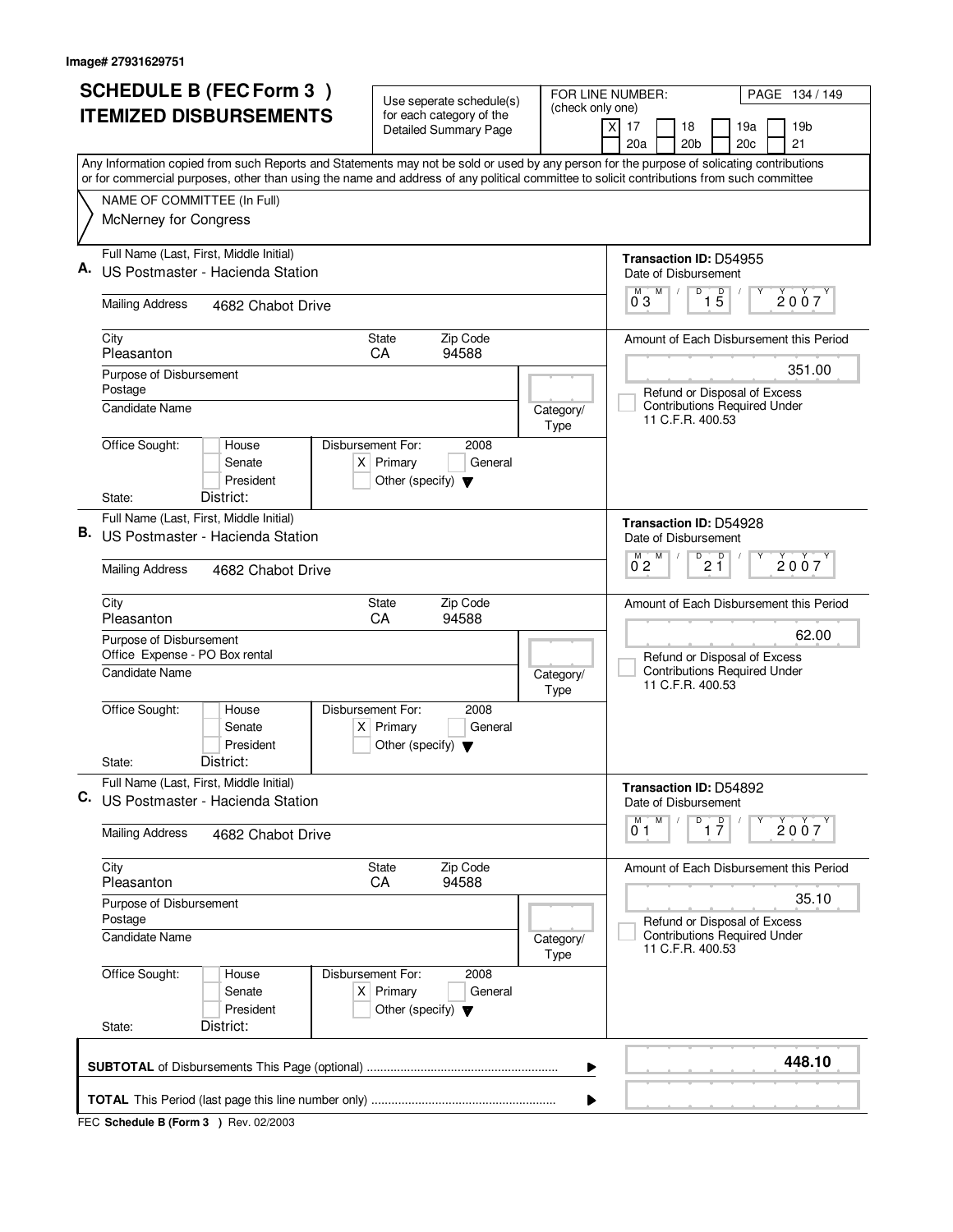| <b>SCHEDULE B (FEC Form 3)</b> |                                                                                                                                           | Use seperate schedule(s)                                       |                              | FOR LINE NUMBER:<br>PAGE 135/149                        |  |  |  |
|--------------------------------|-------------------------------------------------------------------------------------------------------------------------------------------|----------------------------------------------------------------|------------------------------|---------------------------------------------------------|--|--|--|
| <b>ITEMIZED DISBURSEMENTS</b>  |                                                                                                                                           | for each category of the                                       | (check only one)             | 17<br>18<br>19a<br>19 <sub>b</sub><br>X                 |  |  |  |
|                                |                                                                                                                                           | <b>Detailed Summary Page</b>                                   |                              | 20a<br>20 <sub>b</sub><br>20c<br>21                     |  |  |  |
|                                | Any Information copied from such Reports and Statements may not be sold or used by any person for the purpose of solicating contributions |                                                                |                              |                                                         |  |  |  |
|                                | or for commercial purposes, other than using the name and address of any political committee to solicit contributions from such committee |                                                                |                              |                                                         |  |  |  |
|                                | NAME OF COMMITTEE (In Full)                                                                                                               |                                                                |                              |                                                         |  |  |  |
|                                | McNerney for Congress                                                                                                                     |                                                                |                              |                                                         |  |  |  |
|                                | Full Name (Last, First, Middle Initial)                                                                                                   |                                                                |                              | Transaction ID: D54888                                  |  |  |  |
|                                | US Postmaster - Hacienda Station                                                                                                          |                                                                |                              | Date of Disbursement                                    |  |  |  |
|                                | <b>Mailing Address</b><br>4682 Chabot Drive                                                                                               |                                                                |                              | M<br>D<br>M<br>$\overline{16}$<br>2007<br>01            |  |  |  |
|                                | City                                                                                                                                      | Zip Code<br>State                                              |                              | Amount of Each Disbursement this Period                 |  |  |  |
|                                | Pleasanton                                                                                                                                | CA<br>94588                                                    |                              | 35.10                                                   |  |  |  |
|                                | Purpose of Disbursement<br>Postage                                                                                                        |                                                                |                              | Refund or Disposal of Excess                            |  |  |  |
|                                | Candidate Name                                                                                                                            |                                                                | Category/                    | <b>Contributions Required Under</b>                     |  |  |  |
|                                |                                                                                                                                           |                                                                | Type                         | 11 C.F.R. 400.53                                        |  |  |  |
|                                | Office Sought:<br>Disbursement For:<br>House<br>Senate                                                                                    | 2008<br>$X$ Primary<br>General                                 |                              |                                                         |  |  |  |
|                                | President                                                                                                                                 | Other (specify) $\blacktriangledown$                           |                              |                                                         |  |  |  |
|                                | District:<br>State:                                                                                                                       |                                                                |                              |                                                         |  |  |  |
|                                | Full Name (Last, First, Middle Initial)                                                                                                   |                                                                |                              | <b>Transaction ID: D54881</b>                           |  |  |  |
| В.                             | US Postmaster - Hacienda Station                                                                                                          | Date of Disbursement                                           |                              |                                                         |  |  |  |
|                                | <b>Mailing Address</b><br>4682 Chabot Drive                                                                                               | D<br>M<br>D<br>M<br>2007<br>08<br>01                           |                              |                                                         |  |  |  |
|                                | City                                                                                                                                      | Zip Code<br>State<br>CA<br>94588                               |                              | Amount of Each Disbursement this Period                 |  |  |  |
|                                | Pleasanton                                                                                                                                |                                                                | 117.00                       |                                                         |  |  |  |
|                                | Purpose of Disbursement<br>Postage                                                                                                        |                                                                | Refund or Disposal of Excess |                                                         |  |  |  |
|                                | <b>Candidate Name</b>                                                                                                                     |                                                                | Category/<br>Type            | <b>Contributions Required Under</b><br>11 C.F.R. 400.53 |  |  |  |
|                                | Office Sought:<br>Disbursement For:<br>House                                                                                              | 2008                                                           |                              |                                                         |  |  |  |
|                                | Senate<br>President                                                                                                                       | $X$ Primary<br>General<br>Other (specify) $\blacktriangledown$ |                              |                                                         |  |  |  |
|                                | District:<br>State:                                                                                                                       |                                                                |                              |                                                         |  |  |  |
|                                | Full Name (Last, First, Middle Initial)                                                                                                   |                                                                |                              | Transaction ID: D54907                                  |  |  |  |
|                                | C. Valley Brewing Company                                                                                                                 |                                                                |                              | Date of Disbursement                                    |  |  |  |
|                                | <b>Mailing Address</b><br>157 W. Adams St.                                                                                                |                                                                |                              | D<br>M<br>М<br>$2\overline{6}$<br>2007<br>01            |  |  |  |
|                                | City                                                                                                                                      | Zip Code<br>State                                              |                              | Amount of Each Disbursement this Period                 |  |  |  |
|                                | Stockton                                                                                                                                  | CA<br>95204                                                    |                              | 250.00                                                  |  |  |  |
|                                | Purpose of Disbursement<br>Food & Beverage                                                                                                |                                                                | Refund or Disposal of Excess |                                                         |  |  |  |
|                                | <b>Candidate Name</b>                                                                                                                     |                                                                | Category/<br>Type            | <b>Contributions Required Under</b><br>11 C.F.R. 400.53 |  |  |  |
|                                | Office Sought:<br>House<br>Senate                                                                                                         | 2008<br>Disbursement For:<br>$X$ Primary<br>General            |                              |                                                         |  |  |  |
|                                | President<br>District:<br>State:                                                                                                          | Other (specify) $\blacktriangledown$                           |                              |                                                         |  |  |  |
|                                |                                                                                                                                           |                                                                |                              |                                                         |  |  |  |
|                                |                                                                                                                                           |                                                                | ▶                            | 402.10                                                  |  |  |  |
|                                | ▶                                                                                                                                         |                                                                |                              |                                                         |  |  |  |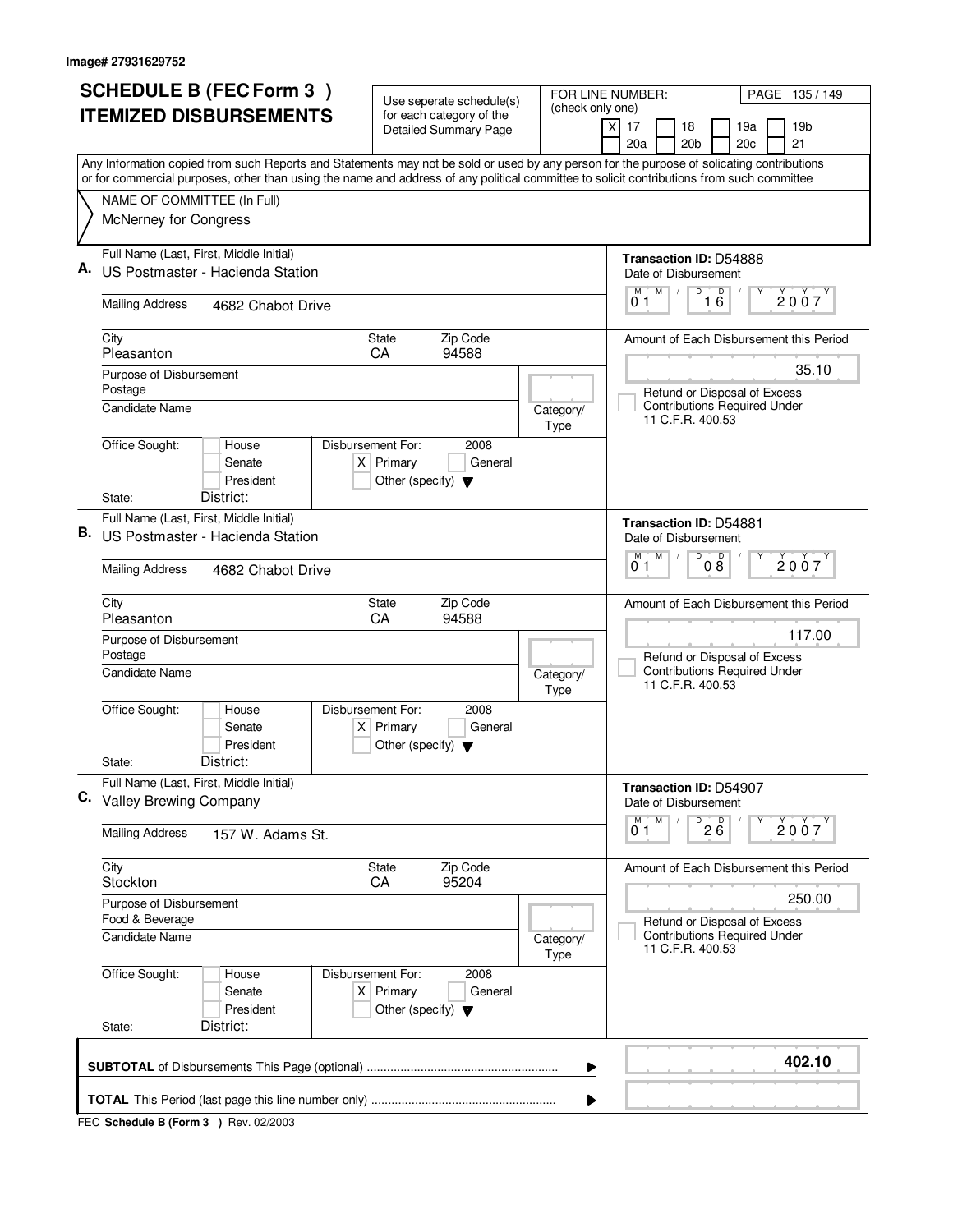|                               | <b>SCHEDULE B (FEC Form 3)</b>                                               |                                         |                                                      |                                      | FOR LINE NUMBER:<br>PAGE 136 / 149                                  |                                                                                                                                                                                                                                                                                        |
|-------------------------------|------------------------------------------------------------------------------|-----------------------------------------|------------------------------------------------------|--------------------------------------|---------------------------------------------------------------------|----------------------------------------------------------------------------------------------------------------------------------------------------------------------------------------------------------------------------------------------------------------------------------------|
| <b>ITEMIZED DISBURSEMENTS</b> |                                                                              |                                         | Use seperate schedule(s)<br>for each category of the |                                      | (check only one)                                                    |                                                                                                                                                                                                                                                                                        |
|                               |                                                                              |                                         |                                                      | <b>Detailed Summary Page</b>         |                                                                     | 19 <sub>b</sub><br>X<br>17<br>18<br>19a                                                                                                                                                                                                                                                |
|                               |                                                                              |                                         |                                                      |                                      |                                                                     | 20 <sub>b</sub><br>20 <sub>c</sub><br>21<br>20a                                                                                                                                                                                                                                        |
|                               |                                                                              |                                         |                                                      |                                      |                                                                     | Any Information copied from such Reports and Statements may not be sold or used by any person for the purpose of solicating contributions<br>or for commercial purposes, other than using the name and address of any political committee to solicit contributions from such committee |
|                               | NAME OF COMMITTEE (In Full)                                                  |                                         |                                                      |                                      |                                                                     |                                                                                                                                                                                                                                                                                        |
|                               | McNerney for Congress                                                        |                                         |                                                      |                                      |                                                                     |                                                                                                                                                                                                                                                                                        |
|                               |                                                                              |                                         |                                                      |                                      |                                                                     |                                                                                                                                                                                                                                                                                        |
|                               |                                                                              | Full Name (Last, First, Middle Initial) |                                                      |                                      |                                                                     | <b>Transaction ID: D54893</b>                                                                                                                                                                                                                                                          |
|                               |                                                                              | Waste Management Chucks Portables       |                                                      |                                      |                                                                     | Date of Disbursement                                                                                                                                                                                                                                                                   |
|                               |                                                                              |                                         |                                                      |                                      |                                                                     | $\overline{D}$<br>M<br>$\overline{18}$<br>M<br>2007<br>0 <sub>1</sub>                                                                                                                                                                                                                  |
|                               | <b>Mailing Address</b>                                                       | P.O. Box 78251                          |                                                      |                                      |                                                                     |                                                                                                                                                                                                                                                                                        |
|                               | City                                                                         |                                         | <b>State</b>                                         | Zip Code                             |                                                                     | Amount of Each Disbursement this Period                                                                                                                                                                                                                                                |
|                               | Phoenix                                                                      |                                         | AZ                                                   | 85062                                |                                                                     |                                                                                                                                                                                                                                                                                        |
|                               | Purpose of Disbursement                                                      |                                         |                                                      |                                      |                                                                     | 403.32                                                                                                                                                                                                                                                                                 |
|                               | Waste disposal fee                                                           |                                         |                                                      |                                      |                                                                     | Refund or Disposal of Excess                                                                                                                                                                                                                                                           |
|                               | <b>Candidate Name</b>                                                        |                                         |                                                      |                                      | Category/<br>Type                                                   | <b>Contributions Required Under</b><br>11 C.F.R. 400.53                                                                                                                                                                                                                                |
|                               | Office Sought:                                                               | House                                   | Disbursement For:                                    | 2006                                 |                                                                     |                                                                                                                                                                                                                                                                                        |
|                               |                                                                              | Senate                                  | Primary                                              | X General                            |                                                                     |                                                                                                                                                                                                                                                                                        |
|                               | State:                                                                       | President<br>District:                  |                                                      | Other (specify) $\blacktriangledown$ |                                                                     |                                                                                                                                                                                                                                                                                        |
|                               |                                                                              |                                         |                                                      |                                      |                                                                     |                                                                                                                                                                                                                                                                                        |
| В.                            | Full Name (Last, First, Middle Initial)<br>Waste Management Chucks Portables |                                         |                                                      |                                      |                                                                     | Transaction ID: D54894<br>Date of Disbursement                                                                                                                                                                                                                                         |
|                               |                                                                              |                                         |                                                      |                                      |                                                                     | $\overline{D}$<br>$\overline{D}$<br>M<br>м                                                                                                                                                                                                                                             |
|                               | <b>Mailing Address</b><br>P.O. Box 78251                                     |                                         |                                                      |                                      |                                                                     | 2007<br>18<br>01                                                                                                                                                                                                                                                                       |
|                               | City                                                                         |                                         | <b>State</b>                                         | Zip Code                             |                                                                     | Amount of Each Disbursement this Period                                                                                                                                                                                                                                                |
|                               | Phoenix                                                                      |                                         | AZ                                                   | 85062                                |                                                                     |                                                                                                                                                                                                                                                                                        |
|                               | Purpose of Disbursement                                                      |                                         |                                                      |                                      |                                                                     | 6.05                                                                                                                                                                                                                                                                                   |
|                               | Waste disposal fee                                                           |                                         |                                                      | Category/                            | Refund or Disposal of Excess<br><b>Contributions Required Under</b> |                                                                                                                                                                                                                                                                                        |
|                               | <b>Candidate Name</b>                                                        |                                         |                                                      |                                      |                                                                     | 11 C.F.R. 400.53                                                                                                                                                                                                                                                                       |
|                               | Office Sought:                                                               | House                                   | Disbursement For:                                    | 2006                                 |                                                                     |                                                                                                                                                                                                                                                                                        |
|                               |                                                                              | Senate                                  | Primary                                              | X General                            |                                                                     |                                                                                                                                                                                                                                                                                        |
|                               |                                                                              | President<br>District:                  |                                                      | Other (specify) $\blacktriangledown$ |                                                                     |                                                                                                                                                                                                                                                                                        |
|                               | State:                                                                       |                                         |                                                      |                                      |                                                                     |                                                                                                                                                                                                                                                                                        |

|                                                                         | 409.37   |
|-------------------------------------------------------------------------|----------|
| $FFA$ , $A + I + J + R$ , $F + \ldots$ , $A + R + \ldots$ , $A + R + R$ | 96878.44 |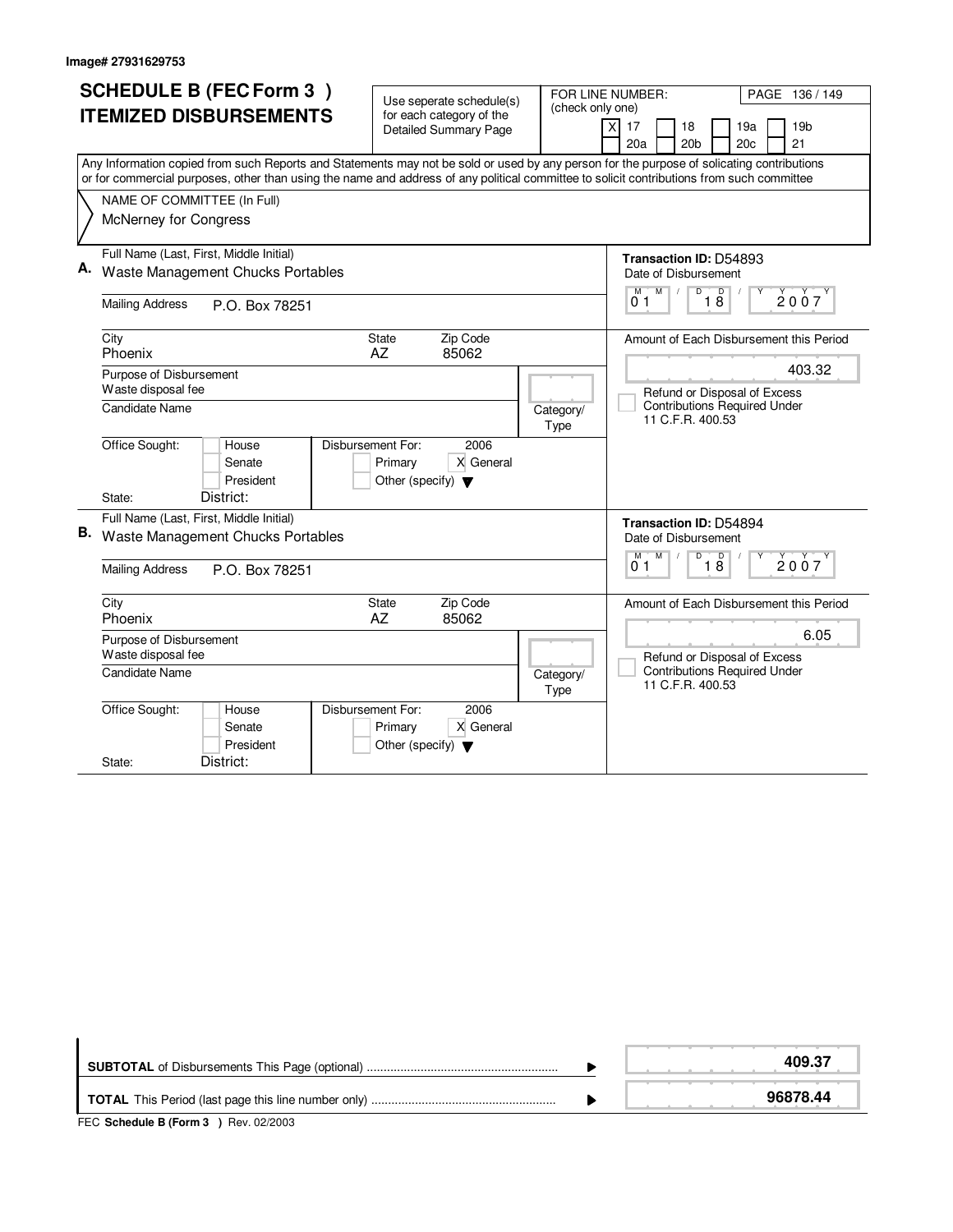|    |                               | <b>SCHEDULE B (FEC Form 3)</b>          |                                      |                                                                            |                   | FOR LINE NUMBER:<br>PAGE 137/149                                                                                                          |
|----|-------------------------------|-----------------------------------------|--------------------------------------|----------------------------------------------------------------------------|-------------------|-------------------------------------------------------------------------------------------------------------------------------------------|
|    | <b>ITEMIZED DISBURSEMENTS</b> |                                         |                                      | Use seperate schedule(s)                                                   |                   | (check only one)                                                                                                                          |
|    |                               |                                         |                                      | for each category of the<br><b>Detailed Summary Page</b>                   |                   | 19 <sub>b</sub><br>17<br>18<br>19a                                                                                                        |
|    |                               |                                         |                                      |                                                                            |                   | 20 <sub>b</sub><br>20c<br>21<br>20a<br>X                                                                                                  |
|    |                               |                                         |                                      |                                                                            |                   | Any Information copied from such Reports and Statements may not be sold or used by any person for the purpose of solicating contributions |
|    |                               |                                         |                                      |                                                                            |                   | or for commercial purposes, other than using the name and address of any political committee to solicit contributions from such committee |
|    | NAME OF COMMITTEE (In Full)   |                                         |                                      |                                                                            |                   |                                                                                                                                           |
|    | McNerney for Congress         |                                         |                                      |                                                                            |                   |                                                                                                                                           |
|    |                               |                                         |                                      |                                                                            |                   |                                                                                                                                           |
| А. |                               | Full Name (Last, First, Middle Initial) |                                      |                                                                            |                   | Transaction ID: D54994                                                                                                                    |
|    | Mr. Thomas A. King            |                                         |                                      |                                                                            |                   | Date of Disbursement                                                                                                                      |
|    | <b>Mailing Address</b>        | 153 Montair Dr.                         |                                      |                                                                            |                   | D<br>0 <sup>0</sup><br>M<br>2007<br>$0^{\circ}3$                                                                                          |
|    |                               |                                         |                                      |                                                                            |                   |                                                                                                                                           |
|    | City                          |                                         | <b>State</b>                         | Zip Code                                                                   |                   | Amount of Each Disbursement this Period                                                                                                   |
|    | Danville                      |                                         | CA                                   | 94526                                                                      |                   |                                                                                                                                           |
|    | Purpose of Disbursement       |                                         |                                      |                                                                            |                   | $-2100.00$                                                                                                                                |
|    | Uncashed check                |                                         |                                      |                                                                            |                   | Refund or Disposal of Excess                                                                                                              |
|    | Candidate Name                |                                         |                                      |                                                                            | Category/<br>Type | <b>Contributions Required Under</b><br>11 C.F.R. 400.53                                                                                   |
|    | Office Sought:                | House                                   | Disbursement For:                    | 2006                                                                       |                   |                                                                                                                                           |
|    |                               | Senate                                  | Primary                              | X General                                                                  |                   |                                                                                                                                           |
|    |                               | President<br>District:                  | Other (specify) $\blacktriangledown$ |                                                                            |                   |                                                                                                                                           |
|    | State:                        |                                         |                                      |                                                                            |                   |                                                                                                                                           |
| В. |                               | Full Name (Last, First, Middle Initial) |                                      | <b>Transaction ID: D54984</b>                                              |                   |                                                                                                                                           |
|    | John Merrill                  |                                         |                                      | Date of Disbursement                                                       |                   |                                                                                                                                           |
|    | <b>Mailing Address</b>        | 4800 134th Place SE                     |                                      | $\overline{D}$<br>$\overline{D}$<br>M<br>M<br>2007<br>0 <sub>4</sub><br>01 |                   |                                                                                                                                           |
|    | City                          |                                         | State                                | Zip Code                                                                   |                   | Amount of Each Disbursement this Period                                                                                                   |
|    | Bellevue                      |                                         | <b>WA</b>                            | 98006                                                                      |                   |                                                                                                                                           |
|    | Purpose of Disbursement       |                                         |                                      |                                                                            |                   | 1500.00                                                                                                                                   |
|    | <b>Contribution Refund</b>    |                                         |                                      |                                                                            |                   | Refund or Disposal of Excess<br><b>Contributions Required Under</b>                                                                       |
|    | Candidate Name                |                                         |                                      | Category/<br>Type                                                          |                   | 11 C.F.R. 400.53                                                                                                                          |
|    | Office Sought:                | House                                   | Disbursement For:                    | 2006                                                                       |                   |                                                                                                                                           |
|    |                               | Senate                                  | Primary                              | X General                                                                  |                   |                                                                                                                                           |
|    |                               | President                               | Other (specify) $\blacktriangledown$ |                                                                            |                   |                                                                                                                                           |
|    | State:                        | District:                               |                                      |                                                                            |                   |                                                                                                                                           |

|                | -600.00 |
|----------------|---------|
|                | -600.00 |
| $\blacksquare$ |         |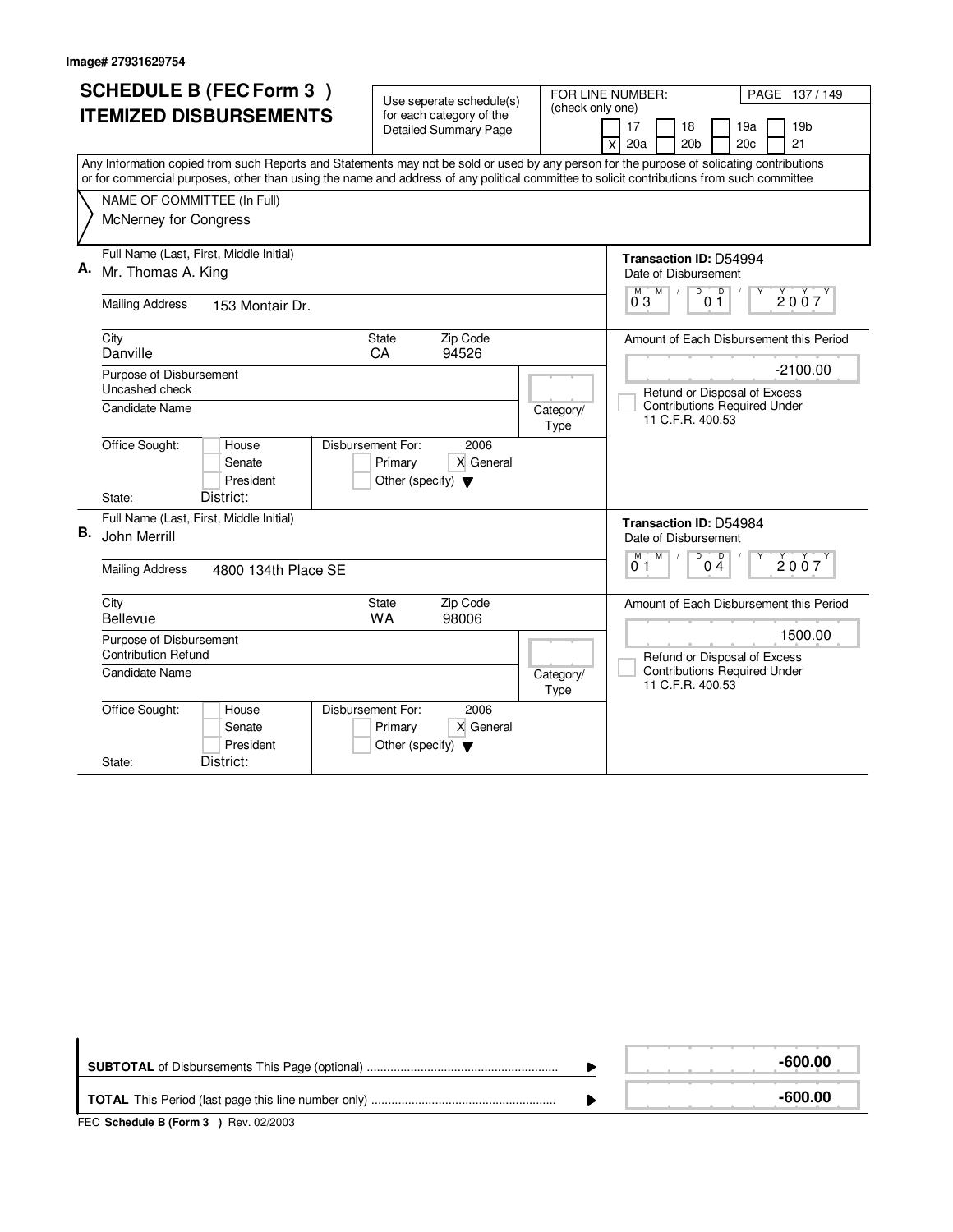| Image# 27931629755 |  |
|--------------------|--|
|                    |  |

| <b>SCHEDULE C (FEC Form 3)</b>                                                                                                                    |                            | Use separate schedule(s)                          | PAGE 138 / 149                                                       |
|---------------------------------------------------------------------------------------------------------------------------------------------------|----------------------------|---------------------------------------------------|----------------------------------------------------------------------|
| <b>LOANS</b>                                                                                                                                      |                            | for each category of the<br>Detailed Summary Page | FOR LINE NUMBER:<br>ΙX<br>(check only one)<br>13a<br>13 <sub>b</sub> |
| NAME OF COMMITTEE (In Full)<br>McNerney for Congress                                                                                              |                            |                                                   | Transaction ID: L127                                                 |
| LOAN SOURCE Full Name (Last, First, Middle Initial)                                                                                               |                            |                                                   | Election:                                                            |
| Jerry McNerney                                                                                                                                    |                            |                                                   | x<br>Primary<br>General                                              |
| <b>Mailing Address</b><br>6769 Menlo Ct.                                                                                                          |                            |                                                   | Other (specify) $\blacktriangledown$                                 |
| City Pleasanton                                                                                                                                   | ZIP Code<br>CA<br>State    | 94588                                             |                                                                      |
| Original Amount of Loan                                                                                                                           | Cumulative Payment To Date |                                                   | Balance Outstanding at Close of This Period                          |
| 1308.15                                                                                                                                           |                            | 0.00                                              | 1308.15                                                              |
| <b>TERMS</b><br>Date Incurred                                                                                                                     | Date Due                   | <b>Interest Rate</b>                              | Secured:                                                             |
| $\mathsf{Y} \perp \mathsf{A} \perp \mathsf{A} \perp$<br>$M$ <sup><math>\parallel</math></sup><br>D<br>D<br>Y<br>M<br>0 <sub>2</sub><br>2006<br>24 |                            |                                                   | .0000<br>Yes<br>$ X $ No<br>% (apr)                                  |
| List All Endorsers or Guarantors (if any) to Loan Source                                                                                          |                            |                                                   |                                                                      |
| Full Name (Last, First, Middle Initial)                                                                                                           |                            | Name of Employer                                  |                                                                      |
| <b>Mailing Address</b>                                                                                                                            |                            | Occupation                                        |                                                                      |
| City<br>State                                                                                                                                     | ZIP Code                   | Amount<br>Guaranteed<br>Outstanding:              |                                                                      |
| Full Name (Last, First, Middle Initial)                                                                                                           |                            | Name of Employer                                  |                                                                      |
| <b>Mailing Address</b>                                                                                                                            |                            | Occupation                                        |                                                                      |
| City<br>State                                                                                                                                     | ZIP Code                   | Amount<br>Guaranteed<br>Outstanding:              |                                                                      |
| Full Name (Last, First, Middle Initial)                                                                                                           |                            | Name of Employer                                  |                                                                      |
| <b>Mailing Address</b>                                                                                                                            |                            | Occupation                                        |                                                                      |
| City<br>State                                                                                                                                     | <b>ZIP Code</b>            | Amount<br>Guaranteed<br>Outstanding:              |                                                                      |
| Full Name (Last, First, Middle Initial)                                                                                                           |                            | Name of Employer                                  |                                                                      |
| <b>Mailing Address</b>                                                                                                                            |                            | Occupation                                        |                                                                      |
| City<br>State                                                                                                                                     | <b>ZIP Code</b>            | Amount<br>Guaranteed<br>Outstanding:              |                                                                      |
|                                                                                                                                                   |                            |                                                   | 1308.15                                                              |
|                                                                                                                                                   |                            |                                                   |                                                                      |
| Carry outstanding balance only to LINE 3, Schedule D, for this line. If no Schedule D, carry forward to appropraite line of Summary.              |                            |                                                   |                                                                      |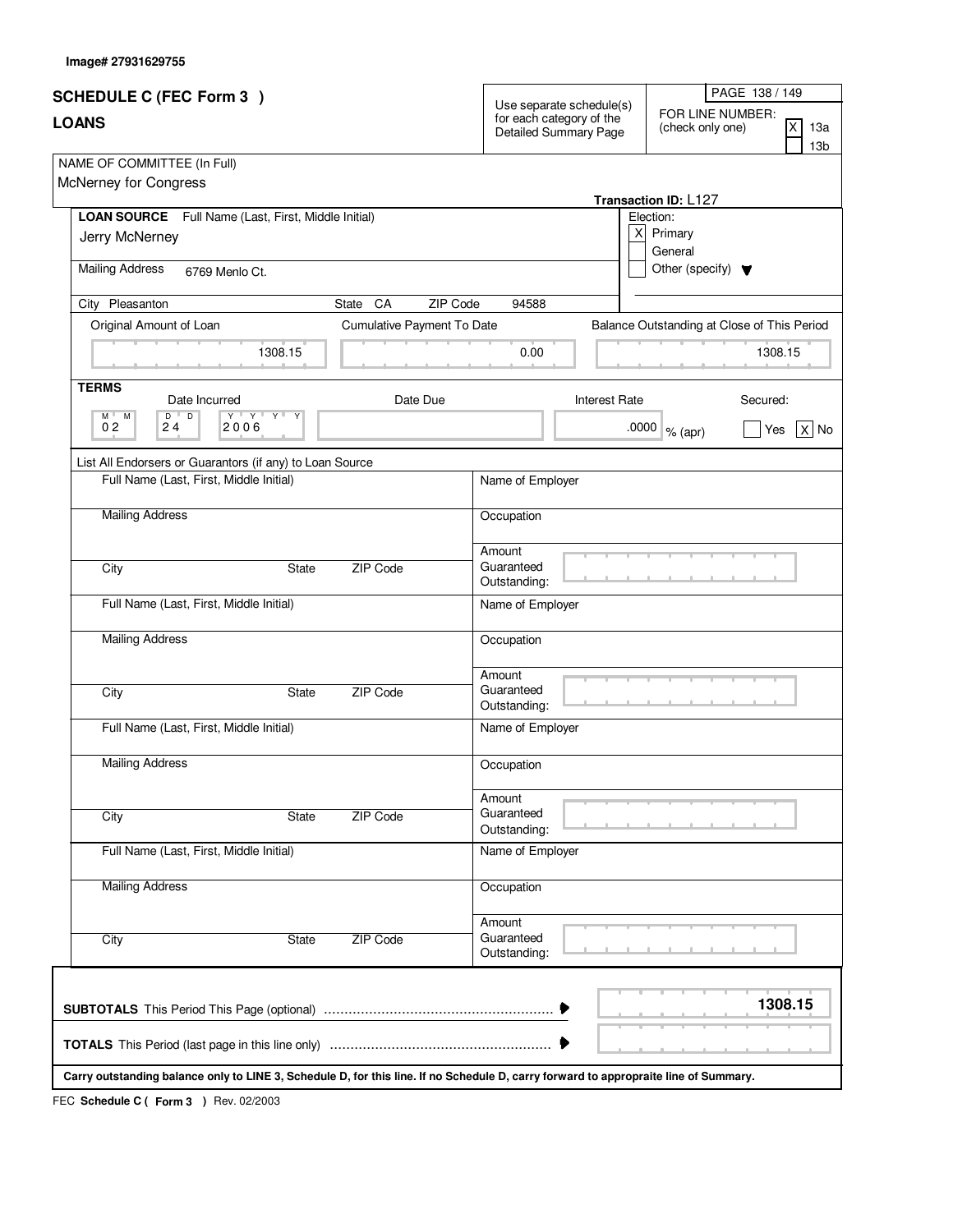| Image# 27931629756 |  |
|--------------------|--|
|                    |  |

| <b>SCHEDULE C (FEC Form 3)</b>                                                                                                       |                                                                    |                            |                                                                                                                             |                      |                                      | PAGE 139 / 149                              |
|--------------------------------------------------------------------------------------------------------------------------------------|--------------------------------------------------------------------|----------------------------|-----------------------------------------------------------------------------------------------------------------------------|----------------------|--------------------------------------|---------------------------------------------|
| <b>LOANS</b>                                                                                                                         |                                                                    |                            | Use separate schedule(s)<br>FOR LINE NUMBER:<br>for each category of the<br> x<br>(check only one)<br>Detailed Summary Page |                      |                                      | 13a<br>13 <sub>b</sub>                      |
| NAME OF COMMITTEE (In Full)<br>McNerney for Congress                                                                                 |                                                                    |                            |                                                                                                                             |                      | Transaction ID: L128                 |                                             |
| LOAN SOURCE Full Name (Last, First, Middle Initial)                                                                                  |                                                                    |                            |                                                                                                                             |                      | Election:                            |                                             |
| Jerry McNerney                                                                                                                       |                                                                    |                            |                                                                                                                             | x                    | Primary<br>General                   |                                             |
| <b>Mailing Address</b><br>6769 Menlo Ct.                                                                                             |                                                                    |                            |                                                                                                                             |                      | Other (specify) $\blacktriangledown$ |                                             |
| City Pleasanton                                                                                                                      |                                                                    | CA<br>ZIP Code<br>State    | 94588                                                                                                                       |                      |                                      |                                             |
| Original Amount of Loan                                                                                                              |                                                                    | Cumulative Payment To Date |                                                                                                                             |                      |                                      | Balance Outstanding at Close of This Period |
|                                                                                                                                      | 700.00                                                             |                            | 0.00                                                                                                                        |                      |                                      | 700.00                                      |
| <b>TERMS</b><br>Date Incurred                                                                                                        |                                                                    | Date Due                   |                                                                                                                             | <b>Interest Rate</b> |                                      | Secured:                                    |
| $\overline{D}$<br>$M^{\top}$<br>D<br>M<br>07<br>2004<br>29                                                                           | $\mathsf{Y} \dashv \mathsf{Y} \dashv \mathsf{Y} \dashv \mathsf{Y}$ |                            |                                                                                                                             | .0000                | $%$ (apr)                            | $X$ No<br>Yes                               |
| List All Endorsers or Guarantors (if any) to Loan Source                                                                             |                                                                    |                            |                                                                                                                             |                      |                                      |                                             |
| Full Name (Last, First, Middle Initial)                                                                                              |                                                                    |                            | Name of Employer                                                                                                            |                      |                                      |                                             |
| <b>Mailing Address</b>                                                                                                               |                                                                    |                            | Occupation                                                                                                                  |                      |                                      |                                             |
| City                                                                                                                                 | State                                                              | ZIP Code                   | Amount<br>Guaranteed<br>Outstanding:                                                                                        |                      |                                      |                                             |
| Full Name (Last, First, Middle Initial)                                                                                              |                                                                    |                            | Name of Employer                                                                                                            |                      |                                      |                                             |
| <b>Mailing Address</b>                                                                                                               |                                                                    |                            | Occupation                                                                                                                  |                      |                                      |                                             |
| City                                                                                                                                 | State                                                              | ZIP Code                   | Amount<br>Guaranteed<br>Outstanding:                                                                                        |                      |                                      |                                             |
| Full Name (Last, First, Middle Initial)                                                                                              |                                                                    |                            | Name of Employer                                                                                                            |                      |                                      |                                             |
| <b>Mailing Address</b>                                                                                                               |                                                                    |                            | Occupation                                                                                                                  |                      |                                      |                                             |
| City                                                                                                                                 | State                                                              | ZIP Code                   | Amount<br>Guaranteed<br>Outstanding:                                                                                        |                      |                                      |                                             |
| Full Name (Last, First, Middle Initial)                                                                                              |                                                                    |                            | Name of Employer                                                                                                            |                      |                                      |                                             |
| <b>Mailing Address</b>                                                                                                               |                                                                    |                            | Occupation                                                                                                                  |                      |                                      |                                             |
| City                                                                                                                                 | State                                                              | ZIP Code                   | Amount<br>Guaranteed<br>Outstanding:                                                                                        |                      |                                      |                                             |
|                                                                                                                                      |                                                                    |                            |                                                                                                                             |                      |                                      | 700.00                                      |
|                                                                                                                                      |                                                                    |                            |                                                                                                                             |                      |                                      |                                             |
| Carry outstanding balance only to LINE 3, Schedule D, for this line. If no Schedule D, carry forward to appropraite line of Summary. |                                                                    |                            |                                                                                                                             |                      |                                      |                                             |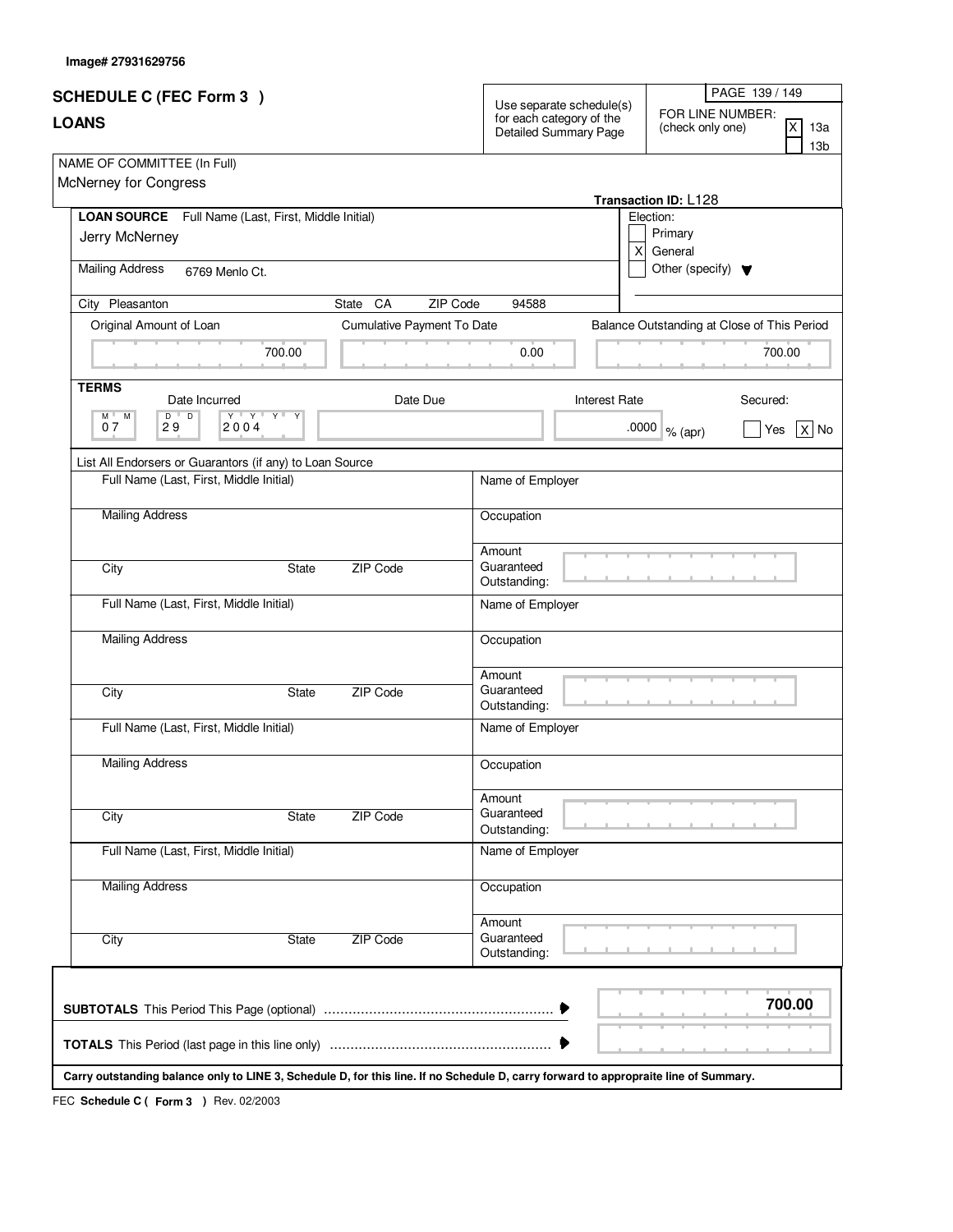| Image# 27931629757 |  |
|--------------------|--|
|                    |  |

| <b>SCHEDULE C (FEC Form 3)</b>                                                                                                       |                            | Use separate schedule(s)                          | PAGE 140 / 149                                                       |
|--------------------------------------------------------------------------------------------------------------------------------------|----------------------------|---------------------------------------------------|----------------------------------------------------------------------|
| <b>LOANS</b>                                                                                                                         |                            | for each category of the<br>Detailed Summary Page | FOR LINE NUMBER:<br>ΙX<br>(check only one)<br>13a<br>13 <sub>b</sub> |
| NAME OF COMMITTEE (In Full)<br>McNerney for Congress                                                                                 |                            |                                                   | Transaction ID: L129                                                 |
| LOAN SOURCE Full Name (Last, First, Middle Initial)                                                                                  |                            |                                                   | Election:                                                            |
| Jerry McNerney                                                                                                                       |                            |                                                   | x<br>Primary<br>General                                              |
| <b>Mailing Address</b><br>6769 Menlo Ct.                                                                                             |                            |                                                   | Other (specify) $\blacktriangledown$                                 |
| City Pleasanton                                                                                                                      | ZIP Code<br>CA<br>State    | 94588                                             |                                                                      |
| Original Amount of Loan                                                                                                              | Cumulative Payment To Date |                                                   | Balance Outstanding at Close of This Period                          |
| 1000.00                                                                                                                              |                            | 0.00                                              | 1000.00                                                              |
| <b>TERMS</b><br>Date Incurred                                                                                                        | Date Due                   | <b>Interest Rate</b>                              | Secured:                                                             |
| $\overline{D}$<br>Y V Y V V V<br>$M$ <sup><math>\Box</math></sup><br>D<br>Y<br>M<br>12<br>2005<br>31                                 |                            |                                                   | .0000<br>Yes<br>$X $ No<br>% (apr)                                   |
| List All Endorsers or Guarantors (if any) to Loan Source                                                                             |                            |                                                   |                                                                      |
| Full Name (Last, First, Middle Initial)                                                                                              |                            | Name of Employer                                  |                                                                      |
| <b>Mailing Address</b>                                                                                                               |                            | Occupation                                        |                                                                      |
| City<br>State                                                                                                                        | ZIP Code                   | Amount<br>Guaranteed<br>Outstanding:              |                                                                      |
| Full Name (Last, First, Middle Initial)                                                                                              |                            | Name of Employer                                  |                                                                      |
| <b>Mailing Address</b>                                                                                                               |                            | Occupation                                        |                                                                      |
| City<br>State                                                                                                                        | ZIP Code                   | Amount<br>Guaranteed<br>Outstanding:              |                                                                      |
| Full Name (Last, First, Middle Initial)                                                                                              |                            | Name of Employer                                  |                                                                      |
| <b>Mailing Address</b>                                                                                                               |                            | Occupation                                        |                                                                      |
| City<br>State                                                                                                                        | <b>ZIP Code</b>            | Amount<br>Guaranteed<br>Outstanding:              |                                                                      |
| Full Name (Last, First, Middle Initial)                                                                                              |                            | Name of Employer                                  |                                                                      |
| <b>Mailing Address</b>                                                                                                               |                            | Occupation                                        |                                                                      |
| City<br>State                                                                                                                        | <b>ZIP Code</b>            | Amount<br>Guaranteed<br>Outstanding:              |                                                                      |
|                                                                                                                                      |                            |                                                   | 1000.00                                                              |
|                                                                                                                                      |                            |                                                   | 3008.15                                                              |
| Carry outstanding balance only to LINE 3, Schedule D, for this line. If no Schedule D, carry forward to appropraite line of Summary. |                            |                                                   |                                                                      |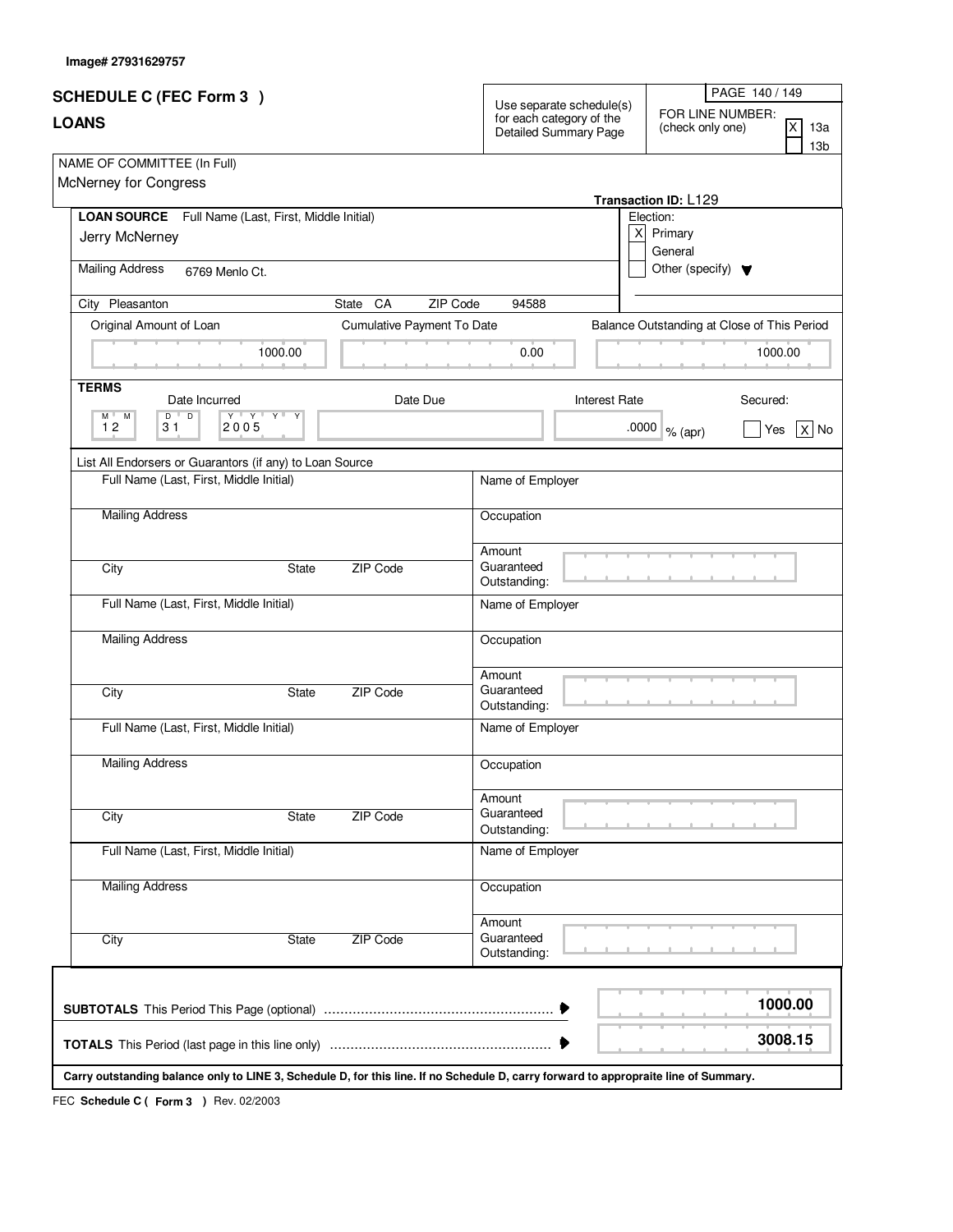| <b>SCHEDULE D (FEC Form 3)</b>                                                                |                     | (Use separate              | PAGE 141 / 149                              |
|-----------------------------------------------------------------------------------------------|---------------------|----------------------------|---------------------------------------------|
|                                                                                               |                     | schedule(s)                | FOR LINE NUMBER:                            |
| <b>DEBTS AND OBLIGATIONS</b>                                                                  |                     | for each<br>numbered line) | 9<br>(check only one)<br>X                  |
| <b>Excluding Loans</b><br>NAME OF COMMITTEE (In Full)                                         |                     |                            | 10                                          |
| McNerney for Congress                                                                         |                     |                            |                                             |
| A. Full Name (Last, First, Middle Initial) of Debtor or Creditor<br>Augustine F. Carillo, Jr. |                     | <b>Phone Service</b>       | Nature of Debt (Purpose):                   |
| Mailing Address 947 New Hampshire #405                                                        |                     |                            |                                             |
| <b>State</b><br>City<br>KS<br>Lawrence                                                        | ZIP Code<br>66044   |                            |                                             |
| Outstanding Balance Beginning This Period                                                     |                     |                            | <b>Transaction ID: D54073</b>               |
| 1326.22                                                                                       |                     |                            |                                             |
| Amount Incurred This Period                                                                   | Payment This Period |                            | Outstanding Balance at Close of This Period |
| 0.00                                                                                          | 0.00                |                            | 1326.22                                     |
| B. Full Name (Last, First, Middle Initial) of Debtor or Creditor<br>Augustine F. Carillo, Jr. |                     | Mileage                    | Nature of Debt (Purpose):                   |
| Mailing Address 947 New Hampshire #405                                                        |                     |                            |                                             |
| City<br><b>State</b><br>KS<br>Lawrence                                                        | ZIP Code<br>66044   |                            |                                             |
| Outstanding Balance Beginning This Period                                                     |                     |                            | Transaction ID: D54074                      |
| 491.24                                                                                        |                     |                            |                                             |
| Amount Incurred This Period                                                                   | Payment This Period |                            | Outstanding Balance at Close of This Period |
| 0.00                                                                                          | 0.00                |                            | 491.24                                      |
| C. Full Name (Last, First, Middle Initial) of Debtor or Creditor<br>Augustine F. Carillo, Jr. |                     | Win Bonus                  | Nature of Debt (Purpose):                   |
| Mailing Address 947 New Hampshire #405                                                        |                     |                            |                                             |
| City<br><b>State</b><br>KS<br>Lawrence                                                        | ZIP Code<br>66044   |                            |                                             |
| Outstanding Balance Beginning This Period                                                     |                     |                            | Transaction ID: D54075                      |
| 18000.00                                                                                      |                     |                            |                                             |
| Amount Incurred This Period                                                                   | Payment This Period |                            | Outstanding Balance at Close of This Period |
| 0.00                                                                                          | 18000.00            |                            | 0.00                                        |
|                                                                                               |                     |                            | 1817.46                                     |
|                                                                                               |                     | ▶                          |                                             |
| 3) TOTALS OUTSTANDING LOANS from Schedule C (last page only)                                  |                     | Þ                          |                                             |
| 4) ADD 2) and 3) and carry forward to appropriate line of Summary Page (last page only)       |                     | ▶                          |                                             |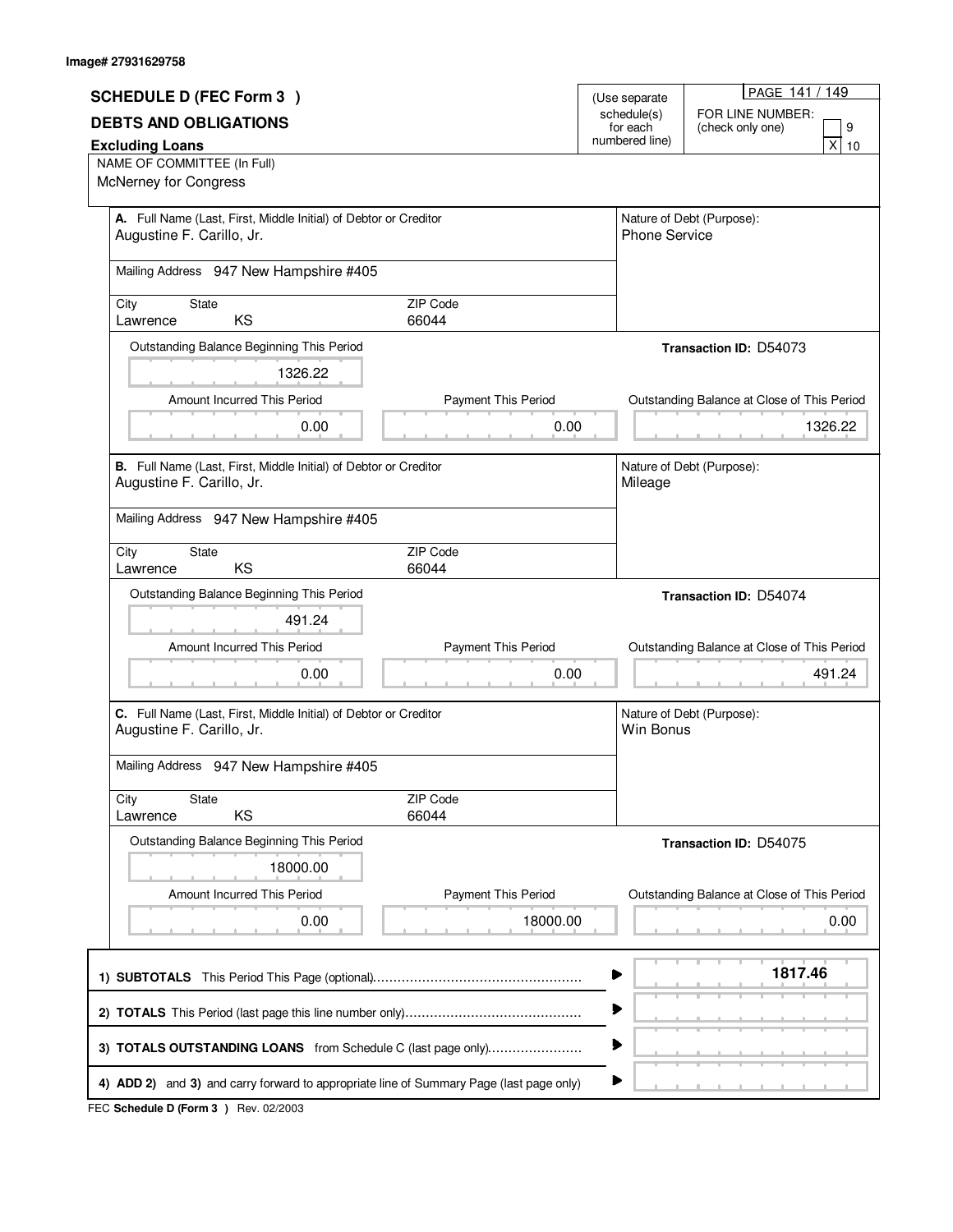## **Image# 27931629759**

|                                                                                                |                            | (Use separate           | PAGE 142 / 149                              |
|------------------------------------------------------------------------------------------------|----------------------------|-------------------------|---------------------------------------------|
| <b>SCHEDULE D (FEC Form 3)</b>                                                                 |                            |                         | FOR LINE NUMBER:                            |
| <b>DEBTS AND OBLIGATIONS</b>                                                                   |                            | schedule(s)<br>for each | 9<br>(check only one)                       |
| <b>Excluding Loans</b>                                                                         |                            | numbered line)          | X<br>10                                     |
| NAME OF COMMITTEE (In Full)<br>McNerney for Congress                                           |                            |                         |                                             |
| A. Full Name (Last, First, Middle Initial) of Debtor or Creditor<br>Baughman Company, Inc.     |                            | Win Bonus               | Nature of Debt (Purpose):                   |
|                                                                                                |                            |                         |                                             |
| Mailing Address 3106 Fillmore St., 2nd Floor                                                   |                            |                         |                                             |
| <b>State</b><br>City<br>San Francisco<br>CA                                                    | ZIP Code<br>94123          |                         |                                             |
| Outstanding Balance Beginning This Period                                                      |                            |                         | <b>Transaction ID: D54108</b>               |
| 10000.00                                                                                       |                            |                         |                                             |
| Amount Incurred This Period                                                                    | <b>Payment This Period</b> |                         | Outstanding Balance at Close of This Period |
| 0.00                                                                                           | 0.00                       |                         | 10000.00                                    |
| B. Full Name (Last, First, Middle Initial) of Debtor or Creditor<br>California Young Democrats |                            | Contributions           | Nature of Debt (Purpose):                   |
| Mailing Address P.O. Box 1684                                                                  |                            |                         |                                             |
| <b>State</b><br>City<br>Manhattan Beach CA                                                     | ZIP Code<br>90267          |                         |                                             |
| Outstanding Balance Beginning This Period                                                      |                            |                         | <b>Transaction ID: D54877</b>               |
| 0.00                                                                                           |                            |                         |                                             |
| Amount Incurred This Period                                                                    | Payment This Period        |                         | Outstanding Balance at Close of This Period |
| 250.00                                                                                         | 0.00                       |                         | 250.00                                      |
| C. Full Name (Last, First, Middle Initial) of Debtor or Creditor<br>Chris Read                 |                            | Equipment rental        | Nature of Debt (Purpose):                   |
| Mailing Address P.O. Box 5562                                                                  |                            |                         |                                             |
| City<br><b>State</b><br>CA<br>Berkeley                                                         | ZIP Code<br>94705          |                         |                                             |
| Outstanding Balance Beginning This Period                                                      |                            |                         | Transaction ID: D54106                      |
| 3454.00                                                                                        |                            |                         |                                             |
|                                                                                                |                            |                         |                                             |
| Amount Incurred This Period                                                                    | Payment This Period        |                         | Outstanding Balance at Close of This Period |
| 0.00                                                                                           | 3454.00                    |                         | 0.00                                        |
|                                                                                                |                            |                         | 10250.00                                    |
|                                                                                                |                            |                         |                                             |
| 3) TOTALS OUTSTANDING LOANS from Schedule C (last page only)                                   |                            |                         |                                             |
| 4) ADD 2) and 3) and carry forward to appropriate line of Summary Page (last page only)        |                            |                         |                                             |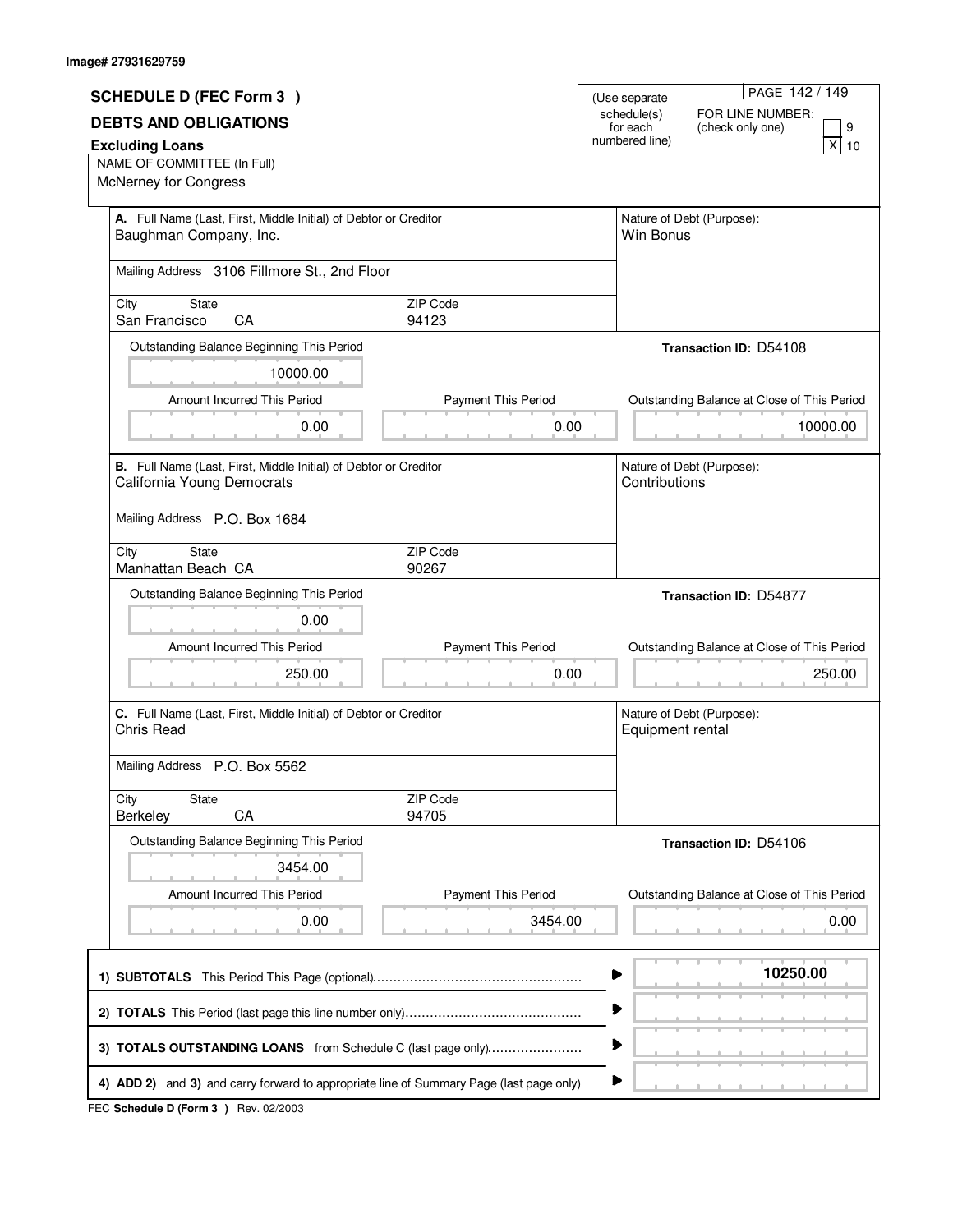| <b>SCHEDULE D (FEC Form 3)</b>                                                                           |                               | (Use separate              | PAGE 143 / 149                                          |
|----------------------------------------------------------------------------------------------------------|-------------------------------|----------------------------|---------------------------------------------------------|
| <b>DEBTS AND OBLIGATIONS</b>                                                                             |                               | schedule(s)                | FOR LINE NUMBER:                                        |
| <b>Excluding Loans</b>                                                                                   |                               | for each<br>numbered line) | 9<br>(check only one)<br>$\overline{\mathsf{x}}$<br>10  |
| NAME OF COMMITTEE (In Full)                                                                              |                               |                            |                                                         |
| <b>McNerney for Congress</b>                                                                             |                               |                            |                                                         |
| A. Full Name (Last, First, Middle Initial) of Debtor or Creditor<br>Eden Area United Democratic Campaign |                               | Contribution               | Nature of Debt (Purpose):                               |
| Mailing Address PO Box 56503                                                                             |                               |                            |                                                         |
| City<br><b>State</b><br>Hayward<br>CA                                                                    | <b>ZIP Code</b><br>94545-6503 |                            |                                                         |
| Outstanding Balance Beginning This Period                                                                |                               |                            | <b>Transaction ID: D54991</b>                           |
| 0.00                                                                                                     |                               |                            |                                                         |
| Amount Incurred This Period                                                                              | Payment This Period           |                            | Outstanding Balance at Close of This Period             |
| 75.00                                                                                                    | 0.00                          |                            | 75.00                                                   |
|                                                                                                          |                               |                            |                                                         |
| B. Full Name (Last, First, Middle Initial) of Debtor or Creditor<br>FRCR, Inc.                           |                               |                            | Nature of Debt (Purpose):<br>Win Bonus-Media Consultant |
| Mailing Address 223 8th Ave North, Suite 300                                                             |                               |                            |                                                         |
| City<br><b>State</b><br><b>TN</b><br>Nashville                                                           | ZIP Code<br>37203             |                            |                                                         |
| Outstanding Balance Beginning This Period                                                                |                               |                            | Transaction ID: D54082                                  |
|                                                                                                          |                               |                            |                                                         |
| 20000.00                                                                                                 |                               |                            |                                                         |
| Amount Incurred This Period                                                                              | Payment This Period           |                            | Outstanding Balance at Close of This Period             |
| 0.00                                                                                                     | 0.00                          |                            | 20000.00                                                |
| C. Full Name (Last, First, Middle Initial) of Debtor or Creditor<br>Gamez {employee}, Martha             |                               | <b>Field Consulting</b>    | Nature of Debt (Purpose):                               |
| Mailing Address 2020 Seville Dr.                                                                         |                               |                            |                                                         |
| City<br><b>State</b><br>CA<br><b>Tracy</b>                                                               | ZIP Code<br>95377             |                            |                                                         |
| Outstanding Balance Beginning This Period                                                                |                               |                            | <b>Transaction ID: D88183</b>                           |
| 1250.00                                                                                                  |                               |                            |                                                         |
| Amount Incurred This Period                                                                              | Payment This Period           |                            |                                                         |
| 0.00                                                                                                     | 1250.00                       |                            | Outstanding Balance at Close of This Period<br>0.00     |
|                                                                                                          |                               |                            | 20075.00                                                |
|                                                                                                          |                               | ▶                          |                                                         |
| 3) TOTALS OUTSTANDING LOANS from Schedule C (last page only)                                             |                               | ▶                          |                                                         |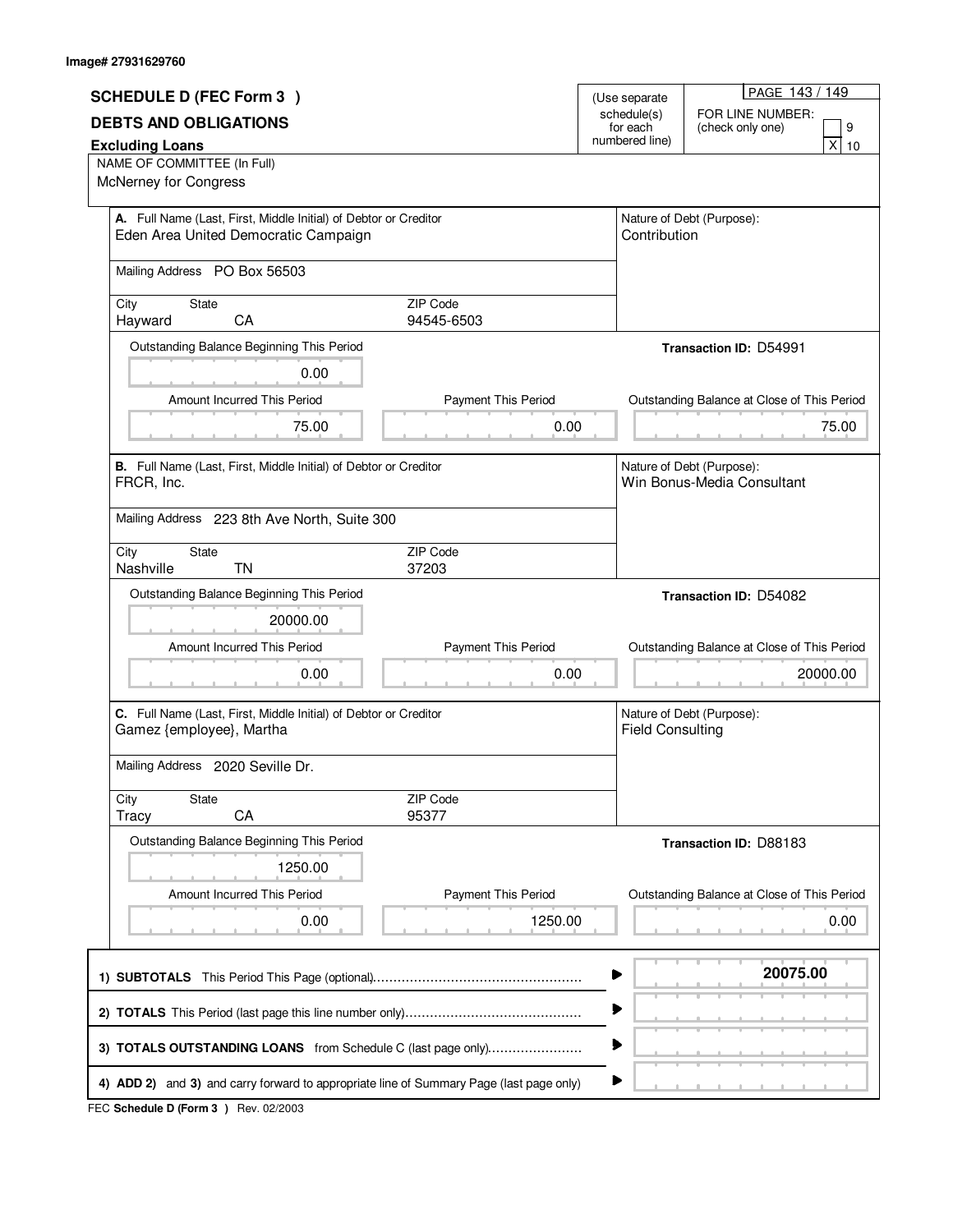| <b>SCHEDULE D (FEC Form 3)</b>                                                          |                            | (Use separate | PAGE 144 / 149                                                           |
|-----------------------------------------------------------------------------------------|----------------------------|---------------|--------------------------------------------------------------------------|
| <b>DEBTS AND OBLIGATIONS</b>                                                            |                            |               | FOR LINE NUMBER:                                                         |
| <b>Excluding Loans</b>                                                                  | numbered line)             |               | 9<br>(check only one)<br>$\overline{X}$<br>10                            |
| NAME OF COMMITTEE (In Full)                                                             |                            |               |                                                                          |
| McNerney for Congress                                                                   |                            |               |                                                                          |
| A. Full Name (Last, First, Middle Initial) of Debtor or Creditor                        |                            |               | Nature of Debt (Purpose):                                                |
| GSI Voter Contact, Inc.                                                                 |                            | Voter contact |                                                                          |
| Mailing Address 1570 Prospect Ave.                                                      |                            |               |                                                                          |
| State<br>City<br>Hermosa Beach<br>CA                                                    | ZIP Code<br>90254          |               |                                                                          |
| Outstanding Balance Beginning This Period                                               |                            |               | Transaction ID: D54650                                                   |
| 8698.20                                                                                 |                            |               |                                                                          |
| Amount Incurred This Period                                                             | <b>Payment This Period</b> |               | Outstanding Balance at Close of This Period                              |
| 0.00                                                                                    | 2500.00                    |               | 6198.20                                                                  |
|                                                                                         |                            |               |                                                                          |
| B. Full Name (Last, First, Middle Initial) of Debtor or Creditor<br>Jerry McNerney      |                            | Mileage       | Nature of Debt (Purpose):                                                |
| Mailing Address 6769 Menlo Ct.                                                          |                            |               |                                                                          |
|                                                                                         |                            |               |                                                                          |
| City<br>State<br>Pleasanton<br>CA                                                       | ZIP Code<br>94588          |               |                                                                          |
| Outstanding Balance Beginning This Period                                               |                            |               | <b>Transaction ID: D54632</b>                                            |
| 1429.13                                                                                 |                            |               |                                                                          |
| Amount Incurred This Period                                                             | Payment This Period        |               | Outstanding Balance at Close of This Period                              |
| 0.00                                                                                    | 0.00                       |               | 1429.13                                                                  |
|                                                                                         |                            |               |                                                                          |
| C. Full Name (Last, First, Middle Initial) of Debtor or Creditor<br>Jerry McNerney      |                            |               | Nature of Debt (Purpose):<br>Postage, office supplies,<br>copies, banner |
| Mailing Address 6769 Menlo Ct.                                                          |                            |               |                                                                          |
| State<br>City                                                                           | ZIP Code                   |               |                                                                          |
| CA<br>Pleasanton                                                                        | 94588                      |               |                                                                          |
| Outstanding Balance Beginning This Period                                               |                            |               | Transaction ID: D54634                                                   |
| 531.69                                                                                  |                            |               |                                                                          |
| Amount Incurred This Period                                                             | Payment This Period        |               | Outstanding Balance at Close of This Period                              |
| 0.00                                                                                    | 0.00                       |               | 531.69                                                                   |
|                                                                                         |                            |               |                                                                          |
|                                                                                         |                            |               | 8159.02                                                                  |
|                                                                                         |                            |               |                                                                          |
|                                                                                         |                            | ▶             |                                                                          |
| 3) TOTALS OUTSTANDING LOANS from Schedule C (last page only)                            |                            | ▶             |                                                                          |
| 4) ADD 2) and 3) and carry forward to appropriate line of Summary Page (last page only) |                            | ▶             |                                                                          |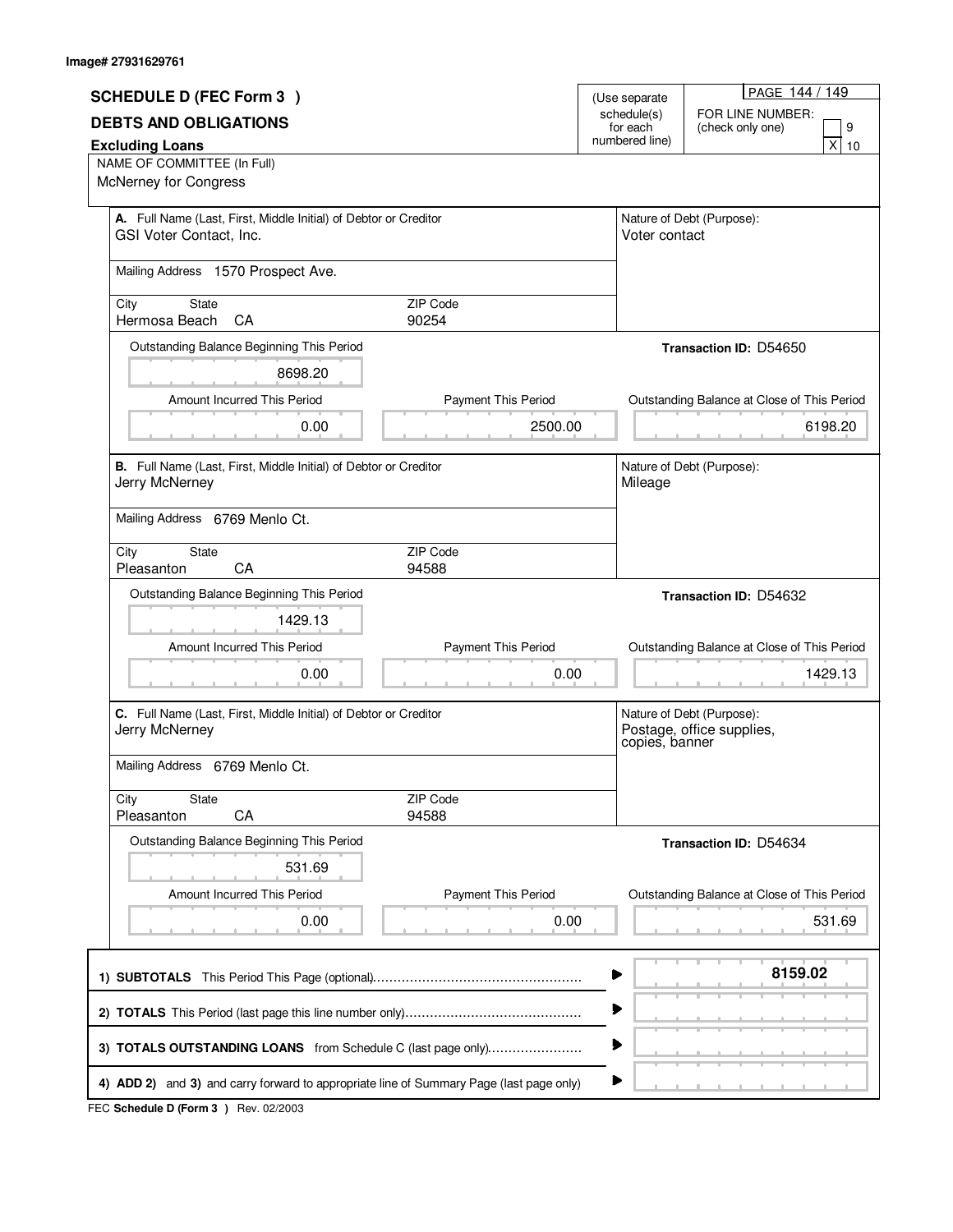| <b>SCHEDULE D (FEC Form 3)</b>                                                     |                            |                              | PAGE 145 / 149                              |
|------------------------------------------------------------------------------------|----------------------------|------------------------------|---------------------------------------------|
|                                                                                    |                            | (Use separate<br>schedule(s) | FOR LINE NUMBER:                            |
| <b>DEBTS AND OBLIGATIONS</b>                                                       |                            | for each<br>numbered line)   | 9<br>(check only one)                       |
| <b>Excluding Loans</b><br>NAME OF COMMITTEE (In Full)                              |                            |                              | $\mathsf{X}$<br>10                          |
| <b>McNerney for Congress</b>                                                       |                            |                              |                                             |
| A. Full Name (Last, First, Middle Initial) of Debtor or Creditor                   |                            |                              | Nature of Debt (Purpose):                   |
| Jerry McNerney                                                                     |                            |                              | Postage, parking, office<br>supplies        |
| Mailing Address 6769 Menlo Ct.                                                     |                            |                              |                                             |
| State<br>City<br>Pleasanton<br>CA                                                  | ZIP Code<br>94588          |                              |                                             |
| Outstanding Balance Beginning This Period                                          |                            |                              | <b>Transaction ID: D54635</b>               |
| 278.04                                                                             |                            |                              |                                             |
| Amount Incurred This Period                                                        | <b>Payment This Period</b> |                              | Outstanding Balance at Close of This Period |
| 0.00                                                                               | 0.00                       |                              | 278.04                                      |
|                                                                                    |                            |                              |                                             |
| B. Full Name (Last, First, Middle Initial) of Debtor or Creditor<br>Jerry McNerney |                            | Mileage                      | Nature of Debt (Purpose):                   |
| Mailing Address 6769 Menlo Ct.                                                     |                            |                              |                                             |
|                                                                                    |                            |                              |                                             |
| City<br>State<br>Pleasanton<br>CA                                                  | ZIP Code<br>94588          |                              |                                             |
| Outstanding Balance Beginning This Period                                          |                            |                              | <b>Transaction ID: D54636</b>               |
|                                                                                    |                            |                              |                                             |
| 1519.50                                                                            |                            |                              |                                             |
| Amount Incurred This Period                                                        | Payment This Period        |                              | Outstanding Balance at Close of This Period |
| 0.00                                                                               | 0.00                       |                              | 1519.50                                     |
| C. Full Name (Last, First, Middle Initial) of Debtor or Creditor<br>Jerry McNerney |                            | Mileage                      | Nature of Debt (Purpose):                   |
|                                                                                    |                            |                              |                                             |
| Mailing Address 6769 Menlo Ct.                                                     |                            |                              |                                             |
| City<br><b>State</b><br>CA<br>Pleasanton                                           | ZIP Code<br>94588          |                              |                                             |
| Outstanding Balance Beginning This Period                                          |                            |                              | Transaction ID: D54638                      |
| 803.25                                                                             |                            |                              |                                             |
| Amount Incurred This Period                                                        | Payment This Period        |                              | Outstanding Balance at Close of This Period |
| 0.00                                                                               | 0.00                       |                              | 803.25                                      |
|                                                                                    |                            |                              |                                             |
|                                                                                    |                            |                              | 2600.79                                     |
|                                                                                    |                            |                              |                                             |
| 3) TOTALS OUTSTANDING LOANS from Schedule C (last page only)                       |                            |                              |                                             |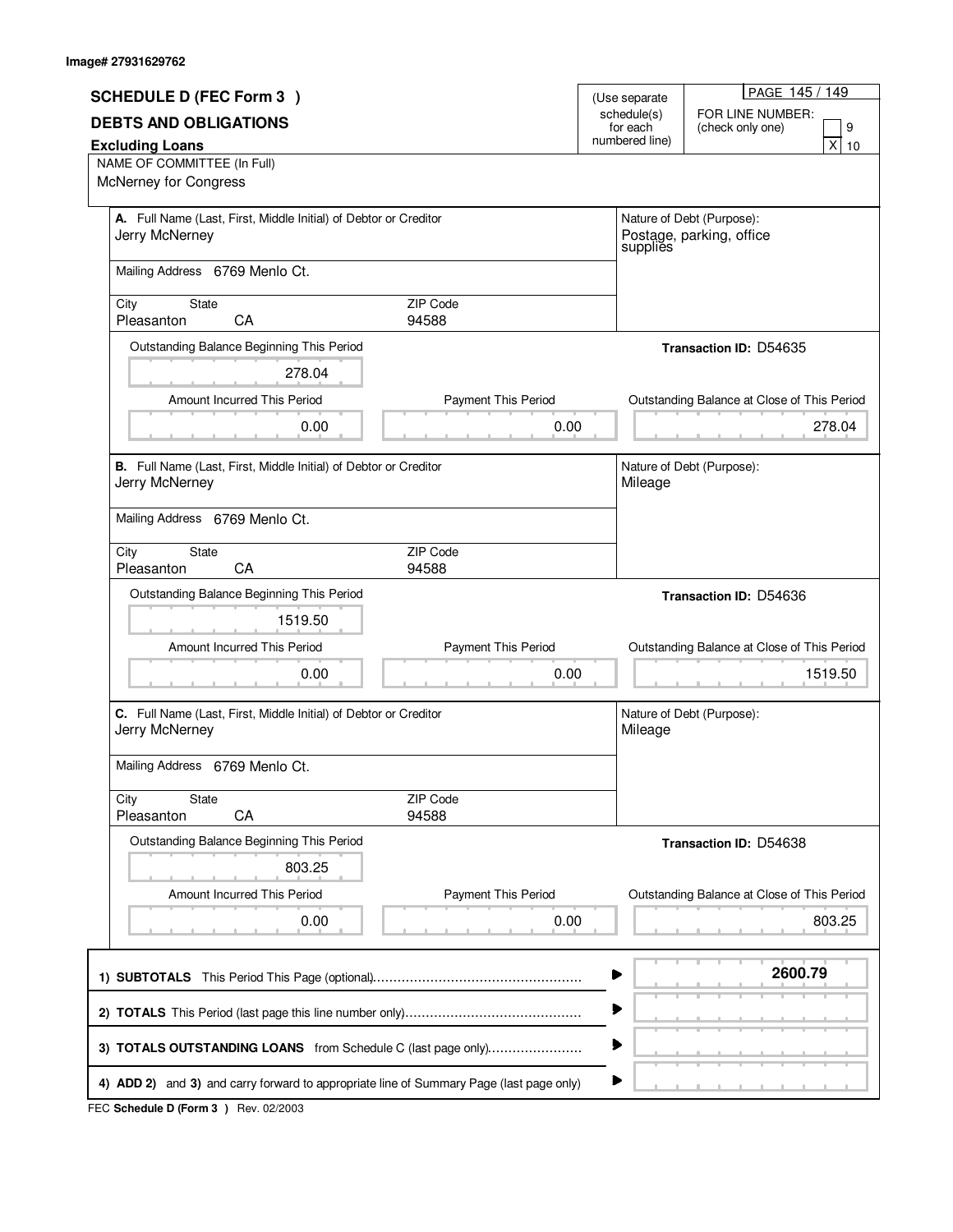| PAGE 146 / 149<br><b>SCHEDULE D (FEC Form 3)</b><br>(Use separate<br>schedule(s)<br>FOR LINE NUMBER:<br><b>DEBTS AND OBLIGATIONS</b><br>for each<br>(check only one)<br>numbered line)<br><b>Excluding Loans</b><br>NAME OF COMMITTEE (In Full)<br>McNerney for Congress<br>Nature of Debt (Purpose):<br>A. Full Name (Last, First, Middle Initial) of Debtor or Creditor<br>Hotel, mileage<br>Jerry McNerney<br>Mailing Address 6769 Menlo Ct.<br>State<br>ZIP Code<br>City<br>Pleasanton<br>CA<br>94588<br>Outstanding Balance Beginning This Period<br><b>Transaction ID: D54639</b><br>569.00<br>Amount Incurred This Period<br>Payment This Period<br>Outstanding Balance at Close of This Period<br>0.00<br>0.00<br>B. Full Name (Last, First, Middle Initial) of Debtor or Creditor<br>Nature of Debt (Purpose):<br>Refund to individual<br>Thomas A. King<br>Mailing Address 153 Montair Dr.<br>ZIP Code<br>City<br>State<br>Danville<br>CA<br>94526<br>Outstanding Balance Beginning This Period | 9<br>$\overline{x}$<br>10<br>569.00 |
|-----------------------------------------------------------------------------------------------------------------------------------------------------------------------------------------------------------------------------------------------------------------------------------------------------------------------------------------------------------------------------------------------------------------------------------------------------------------------------------------------------------------------------------------------------------------------------------------------------------------------------------------------------------------------------------------------------------------------------------------------------------------------------------------------------------------------------------------------------------------------------------------------------------------------------------------------------------------------------------------------------------|-------------------------------------|
|                                                                                                                                                                                                                                                                                                                                                                                                                                                                                                                                                                                                                                                                                                                                                                                                                                                                                                                                                                                                           |                                     |
|                                                                                                                                                                                                                                                                                                                                                                                                                                                                                                                                                                                                                                                                                                                                                                                                                                                                                                                                                                                                           |                                     |
|                                                                                                                                                                                                                                                                                                                                                                                                                                                                                                                                                                                                                                                                                                                                                                                                                                                                                                                                                                                                           |                                     |
|                                                                                                                                                                                                                                                                                                                                                                                                                                                                                                                                                                                                                                                                                                                                                                                                                                                                                                                                                                                                           |                                     |
|                                                                                                                                                                                                                                                                                                                                                                                                                                                                                                                                                                                                                                                                                                                                                                                                                                                                                                                                                                                                           |                                     |
|                                                                                                                                                                                                                                                                                                                                                                                                                                                                                                                                                                                                                                                                                                                                                                                                                                                                                                                                                                                                           |                                     |
|                                                                                                                                                                                                                                                                                                                                                                                                                                                                                                                                                                                                                                                                                                                                                                                                                                                                                                                                                                                                           |                                     |
|                                                                                                                                                                                                                                                                                                                                                                                                                                                                                                                                                                                                                                                                                                                                                                                                                                                                                                                                                                                                           |                                     |
|                                                                                                                                                                                                                                                                                                                                                                                                                                                                                                                                                                                                                                                                                                                                                                                                                                                                                                                                                                                                           |                                     |
|                                                                                                                                                                                                                                                                                                                                                                                                                                                                                                                                                                                                                                                                                                                                                                                                                                                                                                                                                                                                           |                                     |
|                                                                                                                                                                                                                                                                                                                                                                                                                                                                                                                                                                                                                                                                                                                                                                                                                                                                                                                                                                                                           |                                     |
|                                                                                                                                                                                                                                                                                                                                                                                                                                                                                                                                                                                                                                                                                                                                                                                                                                                                                                                                                                                                           |                                     |
|                                                                                                                                                                                                                                                                                                                                                                                                                                                                                                                                                                                                                                                                                                                                                                                                                                                                                                                                                                                                           |                                     |
|                                                                                                                                                                                                                                                                                                                                                                                                                                                                                                                                                                                                                                                                                                                                                                                                                                                                                                                                                                                                           |                                     |
|                                                                                                                                                                                                                                                                                                                                                                                                                                                                                                                                                                                                                                                                                                                                                                                                                                                                                                                                                                                                           |                                     |
|                                                                                                                                                                                                                                                                                                                                                                                                                                                                                                                                                                                                                                                                                                                                                                                                                                                                                                                                                                                                           |                                     |
|                                                                                                                                                                                                                                                                                                                                                                                                                                                                                                                                                                                                                                                                                                                                                                                                                                                                                                                                                                                                           |                                     |
|                                                                                                                                                                                                                                                                                                                                                                                                                                                                                                                                                                                                                                                                                                                                                                                                                                                                                                                                                                                                           |                                     |
|                                                                                                                                                                                                                                                                                                                                                                                                                                                                                                                                                                                                                                                                                                                                                                                                                                                                                                                                                                                                           |                                     |
|                                                                                                                                                                                                                                                                                                                                                                                                                                                                                                                                                                                                                                                                                                                                                                                                                                                                                                                                                                                                           |                                     |
|                                                                                                                                                                                                                                                                                                                                                                                                                                                                                                                                                                                                                                                                                                                                                                                                                                                                                                                                                                                                           |                                     |
|                                                                                                                                                                                                                                                                                                                                                                                                                                                                                                                                                                                                                                                                                                                                                                                                                                                                                                                                                                                                           |                                     |
| Transaction ID: D54995                                                                                                                                                                                                                                                                                                                                                                                                                                                                                                                                                                                                                                                                                                                                                                                                                                                                                                                                                                                    |                                     |
| 0.00                                                                                                                                                                                                                                                                                                                                                                                                                                                                                                                                                                                                                                                                                                                                                                                                                                                                                                                                                                                                      |                                     |
| Amount Incurred This Period<br>Payment This Period<br>Outstanding Balance at Close of This Period                                                                                                                                                                                                                                                                                                                                                                                                                                                                                                                                                                                                                                                                                                                                                                                                                                                                                                         |                                     |
|                                                                                                                                                                                                                                                                                                                                                                                                                                                                                                                                                                                                                                                                                                                                                                                                                                                                                                                                                                                                           |                                     |
| 0.00<br>2100.00                                                                                                                                                                                                                                                                                                                                                                                                                                                                                                                                                                                                                                                                                                                                                                                                                                                                                                                                                                                           | 2100.00                             |
| C. Full Name (Last, First, Middle Initial) of Debtor or Creditor<br>Nature of Debt (Purpose):                                                                                                                                                                                                                                                                                                                                                                                                                                                                                                                                                                                                                                                                                                                                                                                                                                                                                                             |                                     |
| Miles Kurland<br>Website                                                                                                                                                                                                                                                                                                                                                                                                                                                                                                                                                                                                                                                                                                                                                                                                                                                                                                                                                                                  |                                     |
|                                                                                                                                                                                                                                                                                                                                                                                                                                                                                                                                                                                                                                                                                                                                                                                                                                                                                                                                                                                                           |                                     |
| Mailing Address 2042 Humboldt Street                                                                                                                                                                                                                                                                                                                                                                                                                                                                                                                                                                                                                                                                                                                                                                                                                                                                                                                                                                      |                                     |
| ZIP Code<br>City<br><b>State</b>                                                                                                                                                                                                                                                                                                                                                                                                                                                                                                                                                                                                                                                                                                                                                                                                                                                                                                                                                                          |                                     |
| CA<br>Santa Rosa<br>95404                                                                                                                                                                                                                                                                                                                                                                                                                                                                                                                                                                                                                                                                                                                                                                                                                                                                                                                                                                                 |                                     |
| Outstanding Balance Beginning This Period<br>Transaction ID: D54081                                                                                                                                                                                                                                                                                                                                                                                                                                                                                                                                                                                                                                                                                                                                                                                                                                                                                                                                       |                                     |
| 1125.00                                                                                                                                                                                                                                                                                                                                                                                                                                                                                                                                                                                                                                                                                                                                                                                                                                                                                                                                                                                                   |                                     |
|                                                                                                                                                                                                                                                                                                                                                                                                                                                                                                                                                                                                                                                                                                                                                                                                                                                                                                                                                                                                           |                                     |
| Amount Incurred This Period<br>Payment This Period<br>Outstanding Balance at Close of This Period                                                                                                                                                                                                                                                                                                                                                                                                                                                                                                                                                                                                                                                                                                                                                                                                                                                                                                         |                                     |
| 1125.00<br>0.00                                                                                                                                                                                                                                                                                                                                                                                                                                                                                                                                                                                                                                                                                                                                                                                                                                                                                                                                                                                           | 0.00                                |
|                                                                                                                                                                                                                                                                                                                                                                                                                                                                                                                                                                                                                                                                                                                                                                                                                                                                                                                                                                                                           |                                     |
| 2669.00                                                                                                                                                                                                                                                                                                                                                                                                                                                                                                                                                                                                                                                                                                                                                                                                                                                                                                                                                                                                   |                                     |
|                                                                                                                                                                                                                                                                                                                                                                                                                                                                                                                                                                                                                                                                                                                                                                                                                                                                                                                                                                                                           |                                     |
|                                                                                                                                                                                                                                                                                                                                                                                                                                                                                                                                                                                                                                                                                                                                                                                                                                                                                                                                                                                                           |                                     |
| 3) TOTALS OUTSTANDING LOANS from Schedule C (last page only)                                                                                                                                                                                                                                                                                                                                                                                                                                                                                                                                                                                                                                                                                                                                                                                                                                                                                                                                              |                                     |
|                                                                                                                                                                                                                                                                                                                                                                                                                                                                                                                                                                                                                                                                                                                                                                                                                                                                                                                                                                                                           |                                     |
| 4) ADD 2) and 3) and carry forward to appropriate line of Summary Page (last page only)                                                                                                                                                                                                                                                                                                                                                                                                                                                                                                                                                                                                                                                                                                                                                                                                                                                                                                                   |                                     |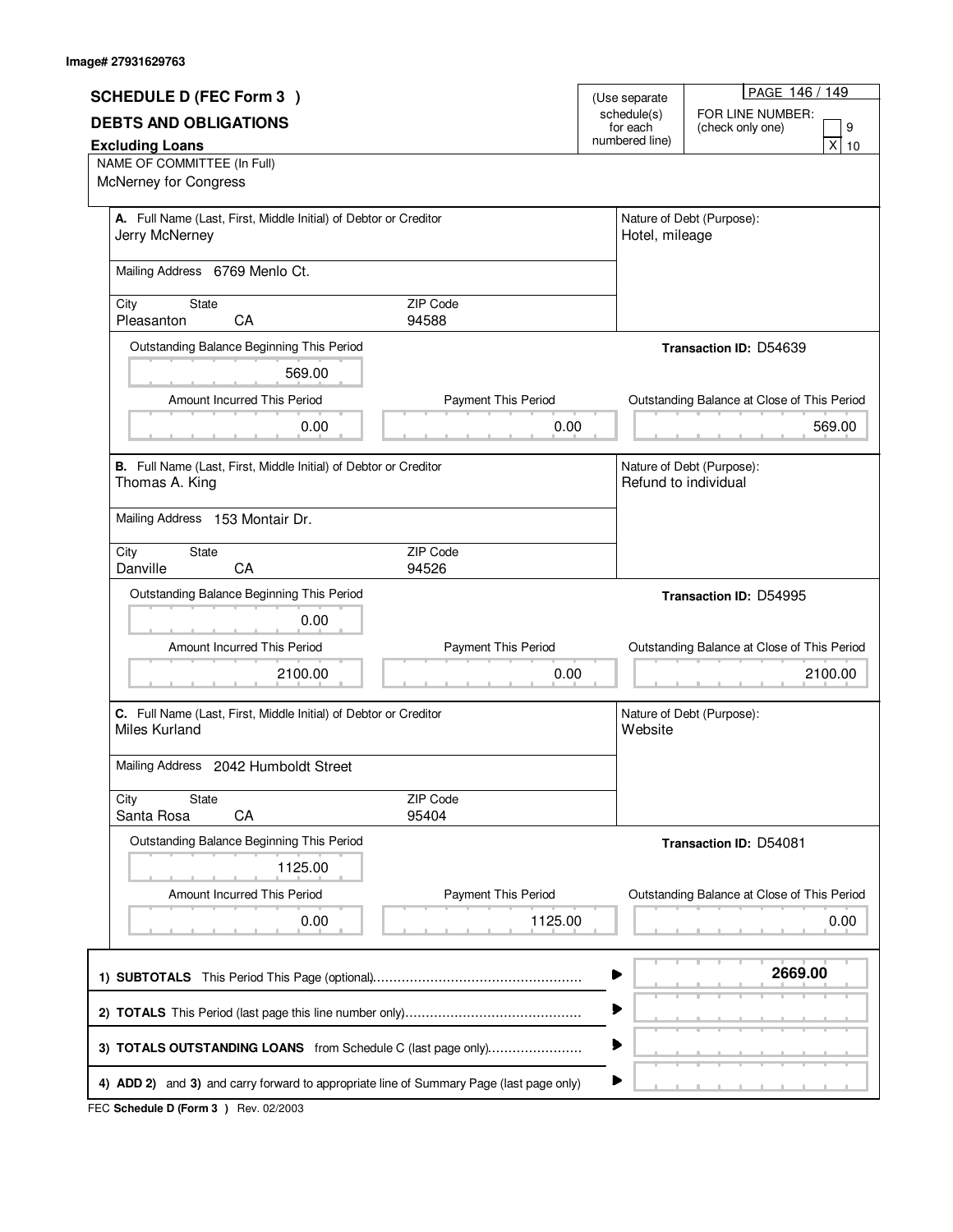|                                                                                                     |                        |                                        | PAGE 147 / 149                                               |  |
|-----------------------------------------------------------------------------------------------------|------------------------|----------------------------------------|--------------------------------------------------------------|--|
| <b>SCHEDULE D (FEC Form 3)</b>                                                                      |                        | (Use separate<br>schedule(s)           | FOR LINE NUMBER:                                             |  |
| <b>DEBTS AND OBLIGATIONS</b>                                                                        |                        | for each                               | 9<br>(check only one)                                        |  |
| <b>Excluding Loans</b>                                                                              |                        | numbered line)<br>$\overline{x}$<br>10 |                                                              |  |
| NAME OF COMMITTEE (In Full)                                                                         |                        |                                        |                                                              |  |
| McNerney for Congress                                                                               |                        |                                        |                                                              |  |
| A. Full Name (Last, First, Middle Initial) of Debtor or Creditor                                    |                        |                                        | Nature of Debt (Purpose):                                    |  |
| Orinda Masonic Hall Association                                                                     |                        | <b>Facility Rental</b>                 |                                                              |  |
| Mailing Address 9 Altarinda Rd                                                                      |                        |                                        |                                                              |  |
|                                                                                                     |                        |                                        |                                                              |  |
| State<br>City<br>Orinda<br>CA                                                                       | ZIP Code<br>94563-2602 |                                        |                                                              |  |
|                                                                                                     |                        |                                        |                                                              |  |
| Outstanding Balance Beginning This Period                                                           |                        |                                        | <b>Transaction ID: D54993</b>                                |  |
| 0.00                                                                                                |                        |                                        |                                                              |  |
| Amount Incurred This Period                                                                         | Payment This Period    |                                        | Outstanding Balance at Close of This Period                  |  |
| 125.00                                                                                              | 0.00                   |                                        | 125.00                                                       |  |
|                                                                                                     |                        |                                        |                                                              |  |
| B. Full Name (Last, First, Middle Initial) of Debtor or Creditor<br>Political Productions.com, Inc. |                        |                                        | Nature of Debt (Purpose):<br><b>Event Production-Staging</b> |  |
|                                                                                                     |                        |                                        |                                                              |  |
| Mailing Address 20570 W. 8 Mile Road                                                                |                        |                                        |                                                              |  |
| City<br>State                                                                                       | ZIP Code               |                                        |                                                              |  |
| Southfield<br>MI                                                                                    | 48075                  |                                        |                                                              |  |
| Outstanding Balance Beginning This Period                                                           |                        |                                        | Transaction ID: D88201                                       |  |
| 3000.00                                                                                             |                        |                                        |                                                              |  |
| Amount Incurred This Period                                                                         | Payment This Period    |                                        | Outstanding Balance at Close of This Period                  |  |
|                                                                                                     |                        |                                        |                                                              |  |
| 0.00                                                                                                | 0.00                   |                                        | 3000.00                                                      |  |
| C. Full Name (Last, First, Middle Initial) of Debtor or Creditor                                    |                        |                                        | Nature of Debt (Purpose):                                    |  |
| <b>River City Business Services</b>                                                                 |                        |                                        | Bookkeeping, phone, posta-                                   |  |
| Mailing Address 5429 Madison Avenue                                                                 |                        | ge                                     |                                                              |  |
|                                                                                                     |                        |                                        |                                                              |  |
| City<br><b>State</b>                                                                                | ZIP Code               |                                        |                                                              |  |
| CA<br>Sacramento                                                                                    | 95841                  |                                        |                                                              |  |
| Outstanding Balance Beginning This Period                                                           |                        |                                        | <b>Transaction ID: D54107</b>                                |  |
| 3919.20                                                                                             |                        |                                        |                                                              |  |
| Amount Incurred This Period                                                                         | Payment This Period    |                                        | Outstanding Balance at Close of This Period                  |  |
| 0.00                                                                                                | 3919.20                |                                        | 0.00                                                         |  |
|                                                                                                     |                        |                                        |                                                              |  |
|                                                                                                     |                        |                                        | 3125.00                                                      |  |
|                                                                                                     |                        |                                        |                                                              |  |
|                                                                                                     |                        |                                        |                                                              |  |
|                                                                                                     |                        |                                        |                                                              |  |
| 3) TOTALS OUTSTANDING LOANS from Schedule C (last page only)                                        |                        |                                        |                                                              |  |
| 4) ADD 2) and 3) and carry forward to appropriate line of Summary Page (last page only)             |                        |                                        |                                                              |  |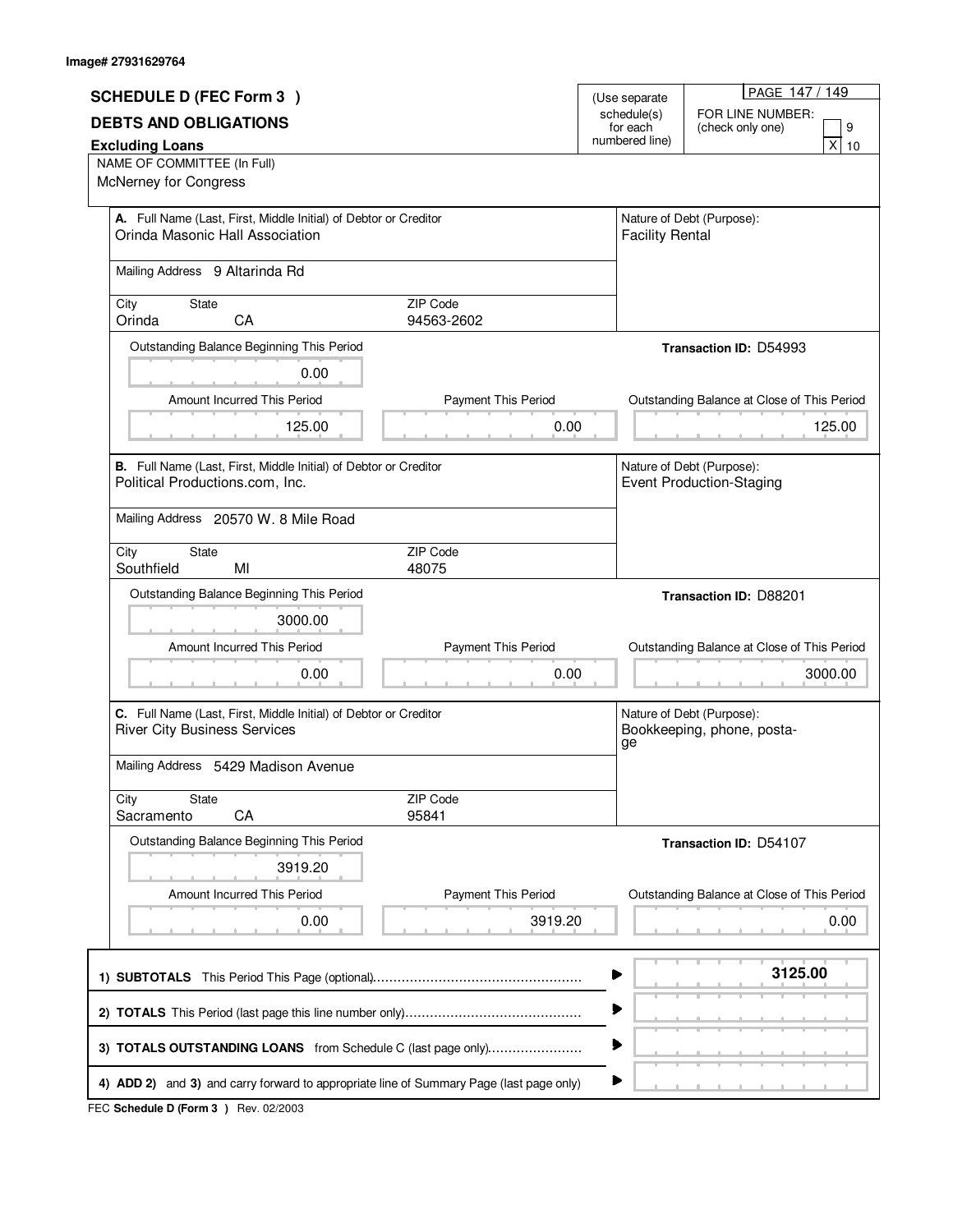| <b>SCHEDULE D (FEC Form 3)</b>                                                                                                                          |                             | (Use separate              | PAGE 148 / 149                                        |
|---------------------------------------------------------------------------------------------------------------------------------------------------------|-----------------------------|----------------------------|-------------------------------------------------------|
| <b>DEBTS AND OBLIGATIONS</b>                                                                                                                            |                             | schedule(s)                | FOR LINE NUMBER:                                      |
| <b>Excluding Loans</b>                                                                                                                                  |                             | for each<br>numbered line) | 9<br>(check only one)<br>$\pmb{\mathsf{X}}$<br>10     |
| NAME OF COMMITTEE (In Full)                                                                                                                             |                             |                            |                                                       |
| McNerney for Congress                                                                                                                                   |                             |                            |                                                       |
| A. Full Name (Last, First, Middle Initial) of Debtor or Creditor<br>Robert Coughlan                                                                     |                             | Uncashed check             | Nature of Debt (Purpose):                             |
| Mailing Address 914 Fleetwood Dr.                                                                                                                       |                             |                            |                                                       |
| State<br>City<br>San Mateo<br>CA                                                                                                                        | ZIP Code<br>94402           |                            |                                                       |
| Outstanding Balance Beginning This Period                                                                                                               |                             |                            | <b>Transaction ID: D54996</b>                         |
| 0.00                                                                                                                                                    |                             |                            |                                                       |
| Amount Incurred This Period                                                                                                                             | <b>Payment This Period</b>  |                            | Outstanding Balance at Close of This Period           |
| 1166.66                                                                                                                                                 | 0.00                        |                            | 1166.66                                               |
|                                                                                                                                                         |                             |                            |                                                       |
| B. Full Name (Last, First, Middle Initial) of Debtor or Creditor<br><b>Robert Meyer</b>                                                                 |                             | Political consulting       | Nature of Debt (Purpose):                             |
| Mailing Address 98 Windsor Av.                                                                                                                          |                             |                            |                                                       |
| City<br><b>State</b><br>San Rafael<br>CA                                                                                                                | ZIP Code<br>94901           |                            |                                                       |
| Outstanding Balance Beginning This Period                                                                                                               |                             |                            | <b>Transaction ID: D54640</b>                         |
| 5000.00                                                                                                                                                 |                             |                            |                                                       |
| Amount Incurred This Period                                                                                                                             | Payment This Period         |                            | Outstanding Balance at Close of This Period           |
| 0.00                                                                                                                                                    | 5000.00                     |                            | 0.00                                                  |
| C. Full Name (Last, First, Middle Initial) of Debtor or Creditor                                                                                        |                             |                            | Nature of Debt (Purpose):                             |
| Vincent Casalaina dba Image integration                                                                                                                 |                             | Video clip editing         |                                                       |
| Mailing Address 2619 Benvenue Ave. Apt. A                                                                                                               |                             |                            |                                                       |
| State<br>City<br>CA<br>Berkeley                                                                                                                         | ZIP Code<br>94704           |                            |                                                       |
| Outstanding Balance Beginning This Period                                                                                                               |                             |                            | <b>Transaction ID: D54076</b>                         |
| 825.00                                                                                                                                                  |                             |                            |                                                       |
| Amount Incurred This Period                                                                                                                             |                             |                            |                                                       |
|                                                                                                                                                         |                             |                            |                                                       |
| 0.00                                                                                                                                                    | Payment This Period<br>0.00 |                            | Outstanding Balance at Close of This Period<br>825.00 |
|                                                                                                                                                         |                             |                            |                                                       |
|                                                                                                                                                         |                             |                            | 1991.66                                               |
|                                                                                                                                                         |                             | ▶                          |                                                       |
| 3) TOTALS OUTSTANDING LOANS from Schedule C (last page only)<br>4) ADD 2) and 3) and carry forward to appropriate line of Summary Page (last page only) |                             |                            |                                                       |